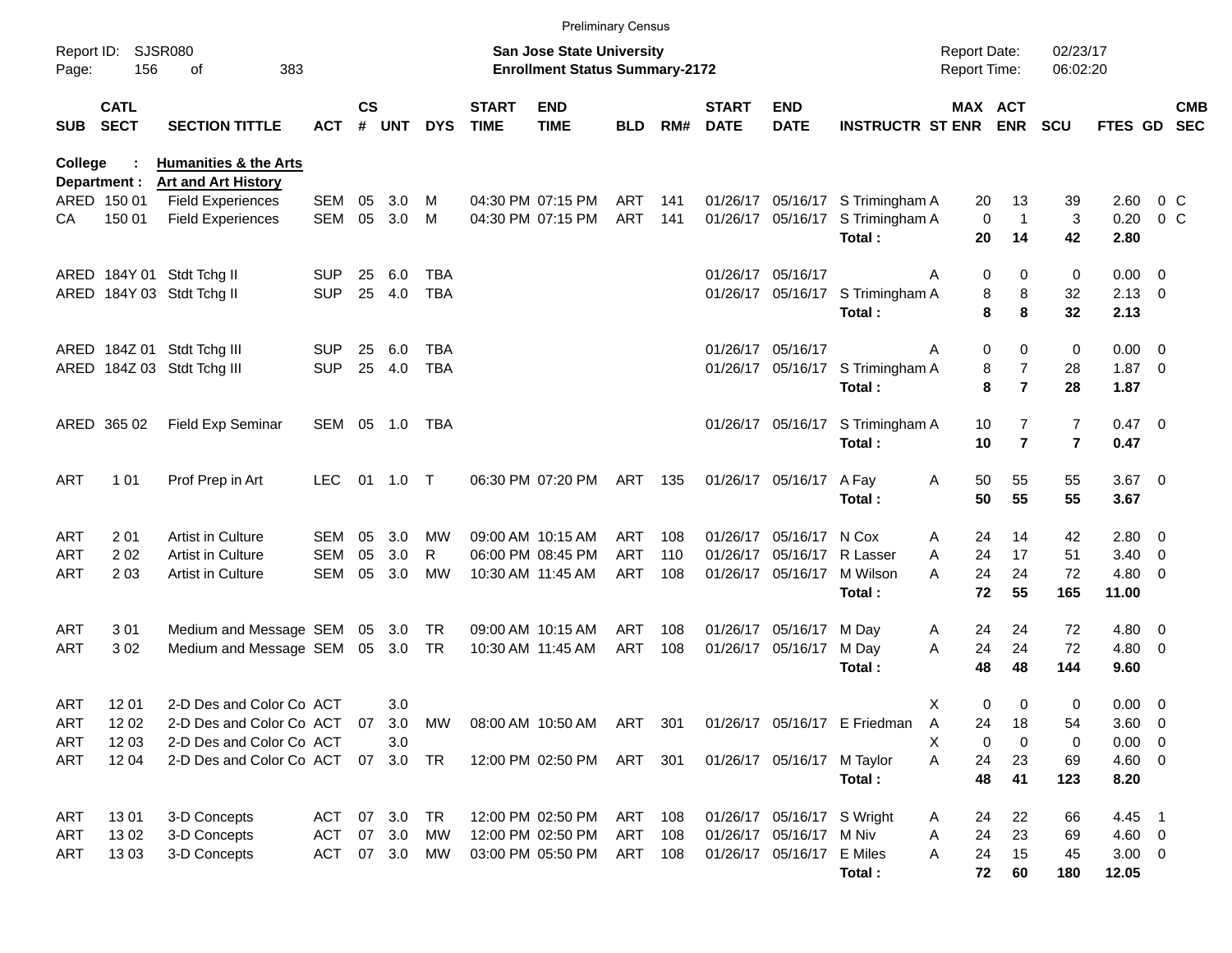| Report ID:<br>Page: | 157                        | <b>SJSR080</b><br>383<br>οf |               |                             |            |            |                             | <b>San Jose State University</b><br><b>Enrollment Status Summary-2172</b> |            |     |                             |                             |                             | <b>Report Date:</b><br>Report Time: |                       | 02/23/17<br>06:02:20 |                |                          |                          |
|---------------------|----------------------------|-----------------------------|---------------|-----------------------------|------------|------------|-----------------------------|---------------------------------------------------------------------------|------------|-----|-----------------------------|-----------------------------|-----------------------------|-------------------------------------|-----------------------|----------------------|----------------|--------------------------|--------------------------|
| <b>SUB</b>          | <b>CATL</b><br><b>SECT</b> | <b>SECTION TITTLE</b>       | <b>ACT</b>    | $\mathsf{cs}$<br>$\pmb{\#}$ | <b>UNT</b> | <b>DYS</b> | <b>START</b><br><b>TIME</b> | <b>END</b><br><b>TIME</b>                                                 | <b>BLD</b> | RM# | <b>START</b><br><b>DATE</b> | <b>END</b><br><b>DATE</b>   | <b>INSTRUCTR ST ENR</b>     |                                     | MAX ACT<br><b>ENR</b> | <b>SCU</b>           | <b>FTES GD</b> |                          | <b>CMB</b><br><b>SEC</b> |
| <b>ART</b>          | 24 01                      | Drawing I                   | <b>ACT</b>    | 07                          | 3.0        | TR         |                             | 08:00 AM 10:50 AM                                                         | ART        | 312 | 01/26/17                    | 05/16/17                    | R Chiarito                  | Α                                   | 24<br>21              | 63                   | 4.20           | - 0                      |                          |
| <b>ART</b>          | 24 02                      | Drawing I                   | <b>ACT</b>    | 07                          | 3.0        | <b>TR</b>  |                             | 12:00 PM 02:50 PM                                                         | <b>ART</b> | 312 | 01/26/17                    | 05/16/17                    | E Friedman                  | A                                   | 24<br>22              | 66                   | 4.40           | 0                        |                          |
| ART                 | 24 03                      | Drawing I                   | <b>ACT</b>    | 07                          | 3.0        | <b>MW</b>  |                             | 06:00 PM 08:50 PM                                                         | <b>ART</b> | 310 | 01/26/17                    | 05/16/17                    | D Feasel                    | 24<br>A                             | 15                    | 45                   | 3.00           | 0                        |                          |
| <b>ART</b>          | 24 04                      | Drawing I                   | <b>ACT</b>    | 07                          | 3.0        | МW         |                             | 08:00 AM 10:50 AM                                                         | ART        | 314 | 01/26/17                    | 05/16/17                    | J Adkins                    | Α                                   | 24<br>22              | 66                   | 4.40           | 0                        |                          |
| <b>ART</b>          | 24 05                      | Drawing I                   | <b>ACT</b>    | 07                          | 3.0        | <b>MW</b>  |                             | 03:00 PM 05:50 PM                                                         | <b>ART</b> | 314 | 01/26/17                    | 05/16/17                    | D Feasel                    | Α                                   | 24<br>24              | 72                   | 4.80           | 0                        |                          |
| <b>ART</b>          | 24 06                      | Drawing I                   | <b>ACT</b>    | 07                          | 3.0        | <b>TR</b>  |                             | 06:00 PM 08:50 PM                                                         | ART        | 312 | 01/26/17                    | 05/16/17                    | E Friedman                  | A                                   | 24<br>21              | 63                   | 4.20           | 0                        |                          |
| <b>ART</b>          | 24 07                      | Drawing I                   | <b>ACT</b>    | 07                          | 3.0        |            |                             |                                                                           |            |     |                             | 01/26/17 05/16/17           |                             | X                                   | 0<br>$\mathbf 0$      | 0                    | 0.00           | $\overline{0}$           |                          |
|                     |                            |                             |               |                             |            |            |                             |                                                                           |            |     |                             |                             | Total:                      | 144                                 | 125                   | 375                  | 25.00          |                          |                          |
|                     |                            |                             |               |                             |            |            |                             |                                                                           |            |     |                             |                             |                             |                                     |                       |                      |                |                          |                          |
| ART                 | 26 01                      | Drawing II                  | <b>ACT</b>    |                             | 3.0        |            |                             |                                                                           |            |     |                             |                             |                             | X                                   | 0<br>0                | 0                    | 0.00           | $\overline{0}$           |                          |
| <b>ART</b>          | 26 02                      | Drawing II                  | <b>ACT</b>    | 07                          | 3.0        | <b>MW</b>  |                             | 12:00 PM 02:50 PM                                                         | ART        | 312 |                             | 01/26/17 05/16/17           | J Adkins                    | A                                   | 24<br>23              | 69                   | 4.60           | $\mathbf 0$              |                          |
|                     |                            |                             |               |                             |            |            |                             |                                                                           |            |     |                             |                             | Total:                      |                                     | 24<br>23              | 69                   | 4.60           |                          |                          |
|                     |                            |                             |               |                             |            |            |                             |                                                                           |            |     |                             |                             |                             |                                     |                       |                      |                |                          |                          |
| <b>ART</b>          | 39 01                      | Multi Arts/Children         | LAB           | 07                          | 3.0        | TR         |                             | 12:00 PM 02:50 PM                                                         | ART        | 203 |                             | 01/26/17 05/16/17           | S Trimingham A              |                                     | 15<br>14<br>15        | 42                   | 2.80           | - 0                      |                          |
|                     |                            |                             |               |                             |            |            |                             |                                                                           |            |     |                             |                             | Total:                      |                                     | 14                    | 42                   | 2.80           |                          |                          |
| <b>ART</b>          | 46 01                      | Intro to Ceramics           | <b>ACT</b>    | 07                          | 3.0        | МW         |                             | 08:00 AM 10:50 AM                                                         | IS         | 165 | 01/26/17                    | 05/16/17                    | R Ashman                    | A                                   | 25<br>20              | 60                   | 4.00           | 0                        |                          |
| <b>ART</b>          | 46 02                      | Intro to Ceramics           | <b>ACT</b>    | 07                          | 3.0        | <b>MW</b>  |                             | 12:00 PM 02:50 PM                                                         | IS         | 165 | 01/26/17                    | 05/16/17                    | M Van Den DoA               |                                     | 25<br>25              | 75                   | 5.00           | 0                        |                          |
| <b>ART</b>          | 46 03                      | Intro to Ceramics           | <b>ACT</b>    | 07                          | 3.0        | <b>TR</b>  |                             | 12:00 PM 02:50 PM                                                         | IS         | 165 |                             | 01/26/17 05/16/17           | S Welsh                     | A                                   | 25<br>24              | 72                   | 4.80           | $\overline{\mathbf{0}}$  |                          |
|                     |                            |                             |               |                             |            |            |                             |                                                                           |            |     |                             |                             | Total:                      |                                     | 75<br>69              | 207                  | 13.80          |                          |                          |
|                     |                            |                             |               |                             |            |            |                             |                                                                           |            |     |                             |                             |                             |                                     |                       |                      |                |                          |                          |
| <b>ART</b>          | 47 01                      | Intro Metal Smithing        | ACT           |                             | 07 3.0     | <b>TR</b>  |                             | 12:00 PM 02:50 PM                                                         | ART        | 210 |                             | 01/26/17 05/16/17           | J Baxton                    | A                                   | 24<br>21              | 63                   | 4.20           | $\overline{\mathbf{0}}$  |                          |
|                     |                            |                             |               |                             |            |            |                             |                                                                           |            |     |                             |                             | Total:                      |                                     | 24<br>21              | 63                   | 4.20           |                          |                          |
| <b>ART</b>          | 61 01                      |                             | <b>ACT</b>    | 07                          | 3.0        | MW         |                             | 12:00 PM 02:50 PM                                                         | ART        | 306 |                             | 01/26/17 05/16/17           | D Feasel                    | A                                   | 24<br>23              | 69                   | 4.60           | $\overline{\mathbf{0}}$  |                          |
|                     |                            | <b>Beginning Painting</b>   |               |                             |            |            |                             |                                                                           |            |     |                             |                             | Total:                      |                                     | 24<br>23              | 69                   | 4.60           |                          |                          |
|                     |                            |                             |               |                             |            |            |                             |                                                                           |            |     |                             |                             |                             |                                     |                       |                      |                |                          |                          |
| <b>ART</b>          | 68 01                      | Beg. Sculpture              | ACT           | 07                          | 3.0        | <b>MW</b>  |                             | 12:00 PM 02:50 PM                                                         | AF         | 001 |                             | 01/26/17 05/16/17           | N Cox                       | Α                                   | 21<br>25              | 63                   | 4.20           | $\overline{\phantom{0}}$ |                          |
|                     |                            |                             |               |                             |            |            |                             |                                                                           |            |     |                             |                             | Total:                      |                                     | 25<br>21              | 63                   | 4.20           |                          |                          |
|                     |                            |                             |               |                             |            |            |                             |                                                                           |            |     |                             |                             |                             |                                     |                       |                      |                |                          |                          |
| <b>ART</b>          | 74 01                      | Intro to Digital Med        | <b>ACT</b>    | 07                          | 3.0        | MW         |                             | 12:00 PM 02:50 PM                                                         | ART        | 241 |                             |                             | 01/26/17 05/16/17 J Slayton | Α                                   | 24<br>19              | 57                   | 3.80           | $\overline{\phantom{0}}$ |                          |
| <b>ART</b>          | 74 02                      | Intro to Digital Med        | <b>ACT</b>    | 07                          | 3.0        | МW         |                             | 03:00 PM 05:50 PM                                                         | ART        | 241 |                             |                             | 01/26/17 05/16/17 J Morgan  | Α                                   | 24<br>24              | 72                   | 4.80           | $\overline{\phantom{0}}$ |                          |
| ART                 | 74 03                      | Intro to Digital Med        | <b>ACT</b>    |                             | 07 3.0     | TR         |                             | 09:00 AM 11:50 AM                                                         | ART        | 241 |                             | 01/26/17 05/16/17 T Cunniff |                             | Α                                   | 24<br>25              | 75                   | $5.00 \t 0$    |                          |                          |
| ART                 | 74 04                      | Intro to Digital Med        | <b>ACT</b>    | 07                          | 3.0        | TR         |                             | 06:00 PM 08:50 PM                                                         | ART 237    |     |                             | 01/26/17 05/16/17 R Cortez  |                             | Α                                   | 24<br>13              | 39                   | 2.60 0         |                          |                          |
| ART                 | 74 05                      | Intro to Digital Med        | <b>ACT</b>    |                             | 3.0        |            |                             |                                                                           |            |     |                             |                             |                             | X                                   | 0<br>0                | 0                    | $0.00 \t 0$    |                          |                          |
|                     |                            |                             |               |                             |            |            |                             |                                                                           |            |     |                             |                             | Total:                      |                                     | 96<br>81              | 243                  | 16.20          |                          |                          |
|                     |                            |                             |               |                             |            |            |                             |                                                                           |            |     |                             |                             |                             |                                     |                       |                      |                |                          |                          |
| <b>ART</b>          | 75 01                      | Intro Digital Video         | ACT 07 3.0 MW |                             |            |            |                             | 12:00 PM 02:50 PM ART 237                                                 |            |     |                             | 01/26/17 05/16/17 S Durie   |                             | A                                   | 24<br>24              | 72                   | 4.80 0         |                          |                          |

Preliminary Census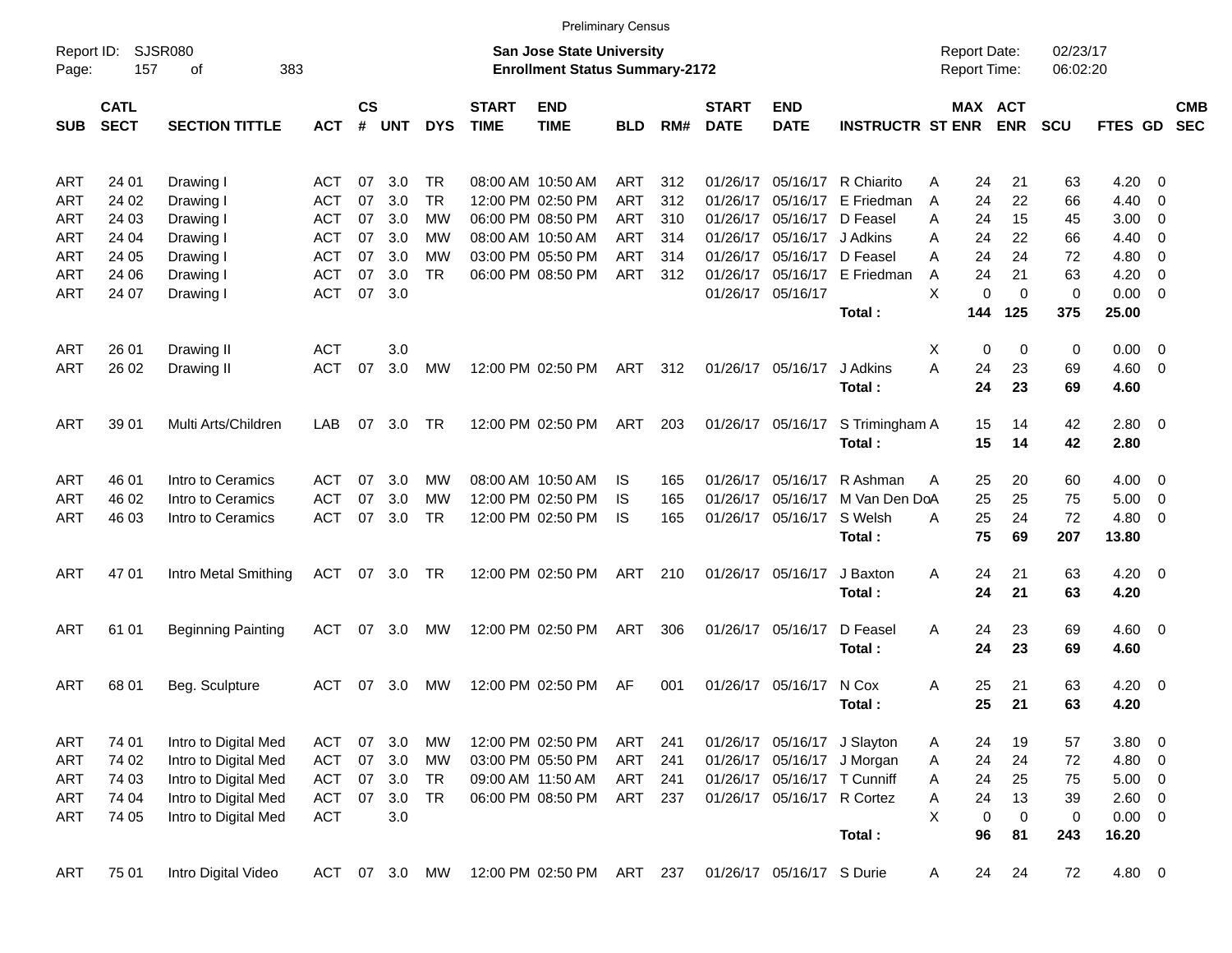|            |                            |                                    |               |                    |            |            |                             |                                                                    | <b>Preliminary Census</b> |     |                             |                           |                                  |                                            |            |                      |                    |                          |
|------------|----------------------------|------------------------------------|---------------|--------------------|------------|------------|-----------------------------|--------------------------------------------------------------------|---------------------------|-----|-----------------------------|---------------------------|----------------------------------|--------------------------------------------|------------|----------------------|--------------------|--------------------------|
| Page:      | Report ID: SJSR080<br>158  | 383<br>of                          |               |                    |            |            |                             | San Jose State University<br><b>Enrollment Status Summary-2172</b> |                           |     |                             |                           |                                  | <b>Report Date:</b><br><b>Report Time:</b> |            | 02/23/17<br>06:02:20 |                    |                          |
| <b>SUB</b> | <b>CATL</b><br><b>SECT</b> | <b>SECTION TITTLE</b>              | <b>ACT</b>    | $\mathsf{cs}$<br># | <b>UNT</b> | <b>DYS</b> | <b>START</b><br><b>TIME</b> | <b>END</b><br><b>TIME</b>                                          | <b>BLD</b>                | RM# | <b>START</b><br><b>DATE</b> | <b>END</b><br><b>DATE</b> | <b>INSTRUCTR ST ENR</b>          | MAX ACT                                    | <b>ENR</b> | <b>SCU</b>           | <b>FTES GD</b>     | <b>CMB</b><br><b>SEC</b> |
|            |                            |                                    |               |                    |            |            |                             |                                                                    |                           |     |                             |                           | Total:                           | 24                                         | 24         | 72                   | 4.80               |                          |
| ART        |                            | 100W 01 Writng Wrkshp FA           | SEM           | 04                 | 3.0        | MW         |                             | 10:30 AM 11:45 AM                                                  | ART                       | 141 |                             | 01/26/17 05/16/17         | R Lessy                          | 25<br>Α                                    | 24         | 72                   | $4.80\ 0$          |                          |
| <b>ART</b> |                            | 100W 02 Writng Wrkshp FA           | <b>SEM</b>    | 04                 | 3.0        | MW         |                             | 12:00 PM 01:15 PM                                                  | <b>ART</b>                | 141 |                             | 01/26/17 05/16/17         | R Lessy                          | 25<br>Α                                    | 22         | 66                   | $4.40 \quad 0$     |                          |
| <b>ART</b> |                            | 100W 03 Writng Wrkshp FA           | <b>SEM</b>    |                    | 3.0        |            |                             |                                                                    |                           |     |                             |                           |                                  | X<br>$\Omega$                              | $\Omega$   | 0                    | $0.00 \quad 0$     |                          |
| <b>ART</b> |                            | 100W 04 Writng Wrkshp FA           | <b>SEM</b>    | 04                 | 3.0        | <b>TR</b>  |                             | 10:30 AM 11:45 AM                                                  | ART                       | 141 |                             | 01/26/17 05/16/17         | J Silk                           | A<br>25                                    | 25         | 75                   | $5.00 \t 0$        |                          |
| ART        |                            | 100W 05 Writng Wrkshp FA           | <b>SEM</b>    | 04                 | 3.0        | <b>TR</b>  |                             | 12:00 PM 01:15 PM                                                  | ART                       | 141 |                             | 01/26/17 05/16/17         | J Silk                           | 25<br>A                                    | 24         | 72                   | $4.80\ 0$          |                          |
|            |                            |                                    |               |                    |            |            |                             |                                                                    |                           |     |                             |                           | Total:                           | 100                                        | 95         | 285                  | 19.00              |                          |
| ART        | 101 01                     | Digital Media Art                  | ACT           |                    | 07 3.0     | МW         |                             | 03:00 PM 05:50 PM                                                  | ART                       | 237 |                             | 01/26/17 05/16/17         | S Durie<br>Total:                | Α<br>24<br>24                              | 19<br>19   | 57<br>57             | $3.80\ 0$<br>3.80  |                          |
| ART        | 102 01                     | 3D Modeling and Prin ACT 07 3.0 TR |               |                    |            |            |                             | 12:00 PM 02:50 PM                                                  | ART 241                   |     |                             | 01/26/17 05/16/17         | A Blanton<br>Total:              | Α<br>24<br>24                              | 24<br>24   | 72<br>72             | $4.80\ 0$<br>4.80  |                          |
| <b>ART</b> | 104 01                     | Interdisc Sem Dig Me SEM 05 3.0 MW |               |                    |            |            |                             | 10:30 AM 11:45 AM                                                  | ART 237                   |     |                             | 01/26/17 05/16/17         | J Slayton<br>Total:              | 20<br>Α<br>20                              | 20<br>20   | 60<br>60             | $4.00 \ 0$<br>4.00 |                          |
| <b>ART</b> | 105 01                     | Advanced Digit Video ACT           |               |                    | 3.0        |            |                             |                                                                    |                           |     |                             |                           |                                  | $\mathbf 0$<br>X                           | 0          | 0                    | $0.00 \t 0$        |                          |
| ART        | 105 02                     | Advanced Digit Video ACT 07        |               |                    | 3.0 F      |            |                             | 10:00 AM 04:00 PM                                                  | ART                       | 237 |                             | 01/26/17 05/16/17         | R Arar                           | A<br>24                                    | 22         | 66                   | $4.40 \quad 0$     |                          |
|            |                            |                                    |               |                    |            |            |                             |                                                                    |                           |     |                             |                           | Total:                           | 24                                         | 22         | 66                   | 4.40               |                          |
| <b>ART</b> | 106 01                     | Tpcs:Human/Mach InteACT 07 3.0 TR  |               |                    |            |            |                             | 03:00 PM 05:50 PM                                                  | ART                       | 237 |                             | 01/26/17 05/16/17         | S Durie<br>Total:                | A<br>24<br>24                              | 26<br>26   | 78<br>78             | $5.20 \ 0$<br>5.20 |                          |
| <b>ART</b> | 107 01                     | Adv Proj Digital Med               | ACT 07 3.0 TR |                    |            |            |                             | 12:00 PM 02:50 PM                                                  | ART                       | 237 |                             | 01/26/17 05/16/17         | G Hobbs<br>Total:                | A<br>24<br>24                              | 26<br>26   | 78<br>78             | 5.30 2<br>5.30     |                          |
| ART        | 108 01                     | Intro Game Studies                 | LEC           | 01                 | 3.0        | MW         |                             | 06:00 PM 07:15 PM                                                  | ART                       | 135 |                             | 01/26/17 05/16/17         | J Morgan                         | 50<br>A                                    | 6          | 18                   | 1.20               | $0\,$ C                  |
| CS         | 108 01                     | Intro Game Studies                 | <b>LEC</b>    | 01                 | 3.0        | MW         |                             | 06:00 PM 07:15 PM                                                  | ART                       | 135 |                             | 01/26/17 05/16/17         | J Morgan                         | 0<br>Α                                     | 40         | 120                  | 8.00               | 0 <sup>o</sup>           |
| <b>ART</b> | 108 02                     | Intro Game Studies                 | <b>LEC</b>    |                    | 01 3.0 F   |            |                             | 12:00 PM 02:50 PM                                                  | ART                       | 135 |                             |                           | 01/26/17 05/16/17 J Morgan       | 50<br>Α                                    | 16         | 48                   |                    | 3.20 0 C                 |
| <b>CS</b>  | 108 02                     | Intro Game Studies                 | <b>LEC</b>    |                    | 01 3.0 F   |            |                             | 12:00 PM 02:50 PM                                                  | ART 135                   |     |                             | 01/26/17 05/16/17         | J Morgan                         | 0<br>Α                                     | 32         | 96                   | 6.40 0 C           |                          |
|            |                            |                                    |               |                    |            |            |                             |                                                                    |                           |     |                             |                           | Total:                           | 100                                        | 94         | 282                  | 18.80              |                          |
| ART        | 133 01                     | Tpcs:Ceramic Sculptu ACT           |               |                    | 3.0        |            |                             |                                                                    |                           |     |                             |                           |                                  | Χ<br>0                                     | 0          | 0                    | $0.00 \t 0$        |                          |
| ART        | 133 02                     | Tpcs:Ceramic Sculptu ACT 07 3.0 TR |               |                    |            |            |                             | 03:00 PM 05:50 PM IS                                               |                           | 124 |                             |                           | 01/26/17 05/16/17 A Shiverdeck A | 18                                         | 18         | 54                   | $3.70$ 2           |                          |
|            |                            |                                    |               |                    |            |            |                             |                                                                    |                           |     |                             |                           | Total:                           | 18                                         | 18         | 54                   | 3.70               |                          |
| ART        | 134 01                     | Tpcs: Advanced CeramiACT 13 3.0 TR |               |                    |            |            |                             | 03:00 PM 05:50 PM IS                                               |                           | 124 |                             |                           | 01/26/17 05/16/17 A Shiverdeck A | $\overline{7}$                             | 8          | 24                   | $1.60 \t 0$        |                          |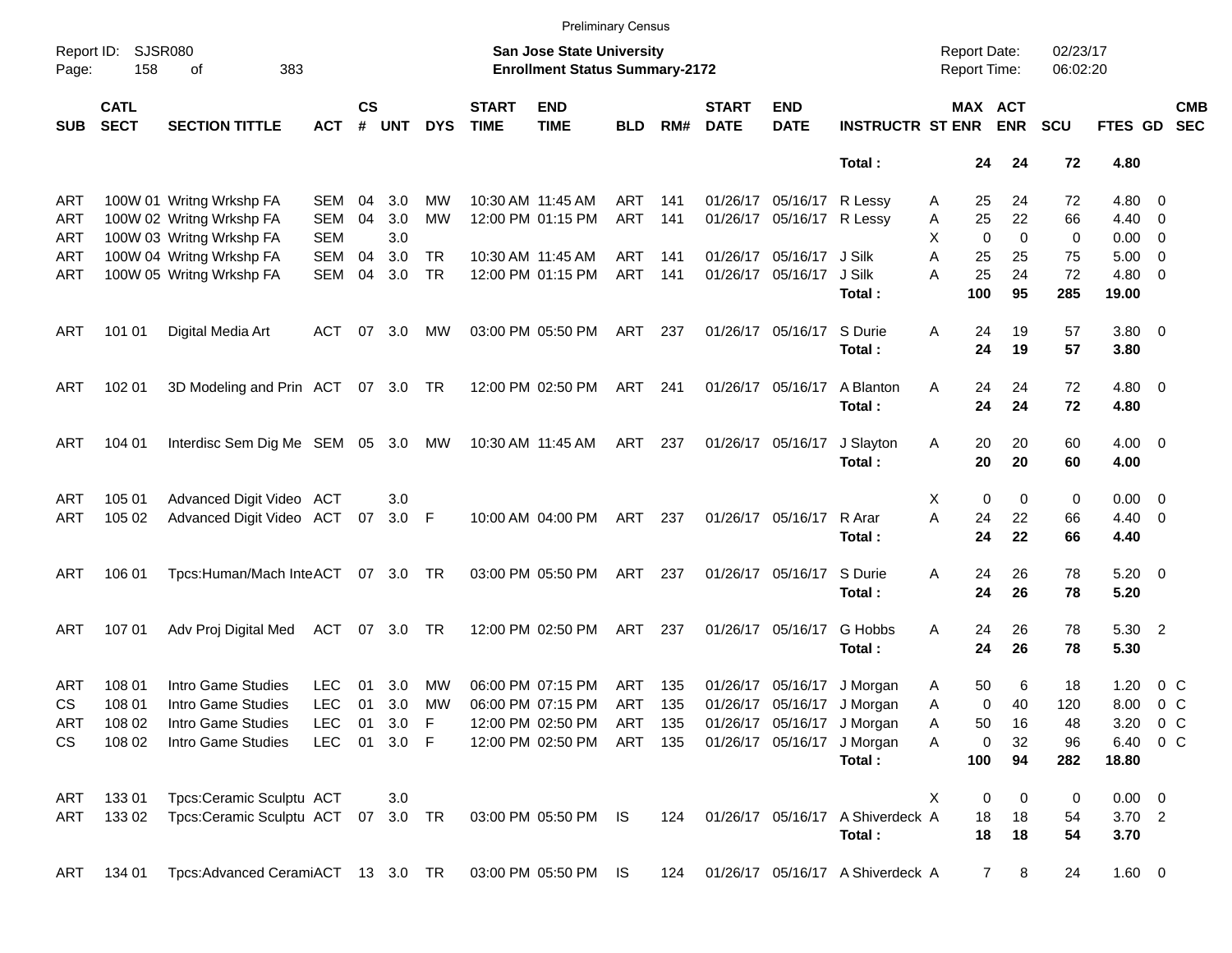|            |                            |                                              |                          |                    |               |                        |                             | <b>Preliminary Census</b>                                                 |            |            |                             |                                        |                                            |                                            |                          |                      |                              |                           |                          |
|------------|----------------------------|----------------------------------------------|--------------------------|--------------------|---------------|------------------------|-----------------------------|---------------------------------------------------------------------------|------------|------------|-----------------------------|----------------------------------------|--------------------------------------------|--------------------------------------------|--------------------------|----------------------|------------------------------|---------------------------|--------------------------|
| Page:      | Report ID: SJSR080<br>159  | 383<br>of                                    |                          |                    |               |                        |                             | <b>San Jose State University</b><br><b>Enrollment Status Summary-2172</b> |            |            |                             |                                        |                                            | <b>Report Date:</b><br><b>Report Time:</b> |                          | 02/23/17<br>06:02:20 |                              |                           |                          |
| <b>SUB</b> | <b>CATL</b><br><b>SECT</b> | <b>SECTION TITTLE</b>                        | <b>ACT</b>               | $\mathsf{cs}$<br># | <b>UNT</b>    | <b>DYS</b>             | <b>START</b><br><b>TIME</b> | <b>END</b><br><b>TIME</b>                                                 | <b>BLD</b> | RM#        | <b>START</b><br><b>DATE</b> | <b>END</b><br><b>DATE</b>              | <b>INSTRUCTR ST ENR</b>                    |                                            | MAX ACT<br><b>ENR</b>    | <b>SCU</b>           | FTES GD                      |                           | <b>CMB</b><br><b>SEC</b> |
|            |                            |                                              |                          |                    |               |                        |                             |                                                                           |            |            |                             |                                        | Total:                                     |                                            | $\overline{7}$<br>8      | 24                   | 1.60                         |                           |                          |
| ART        | 13701                      | Figure Modeling                              | ACT                      |                    | 07 3.0        | МW                     |                             | 03:00 PM 05:50 PM                                                         | IS         | 166        |                             | 01/26/17 05/16/17                      | M Van Den DoA<br>Total:                    | 25<br>25                                   | 24<br>24                 | 72<br>72             | 4.90 2<br>4.90               |                           |                          |
| ART        | 138 01                     | Studio Art Exper                             | ACT                      |                    | 07 3.0        | TR                     |                             | 04:30 PM 07:20 PM                                                         | ART        | 203        |                             | 01/26/17 05/16/17                      | <b>B</b> Hughes<br>Total:                  | Α<br>25<br>25                              | 19<br>19                 | 57<br>57             | $3.80\ 0$<br>3.80            |                           |                          |
| ART<br>СA  | 139 01<br>139 01           | Adv. Multicultural<br>Adv. Multicultural     | ACT<br><b>ACT</b>        | 07                 | 3.0<br>07 3.0 | <b>TR</b><br><b>TR</b> |                             | 12:00 PM 02:50 PM<br>12:00 PM 02:50 PM                                    | ART<br>ART | 203<br>203 |                             | 01/26/17 05/16/17<br>01/26/17 05/16/17 | S Trimingham A<br>S Trimingham A<br>Total: | 10<br>0<br>10                              | 7<br>$\overline{2}$<br>9 | 21<br>6<br>27        | 1.40<br>0.40<br>1.80         | $0\,$ C<br>0 <sup>o</sup> |                          |
| ART        | 140 01                     | Glass                                        | ACT                      |                    | 07 3.0        | TR                     |                             | 12:00 PM 02:50 PM                                                         | IS         | 235        |                             | 01/26/17 05/16/17                      | C Straubing A<br>Total:                    | 20<br>20                                   | 20<br>20                 | 60<br>60             | $4.00 \ 0$<br>4.00           |                           |                          |
| ART        | 141 01                     | Adv Glass                                    |                          |                    | ACT 07 3.0    | TR                     |                             | 03:00 PM 05:50 PM                                                         | IS         | 235        |                             | 01/26/17 05/16/17                      | C Straubing A<br>Total:                    | 20<br>20                                   | 18<br>18                 | 54<br>54             | $3.90\quad 6$<br>3.90        |                           |                          |
| ART        | 14701                      | Tpcs: Mtlsmithing/Je                         | ACT 07 3.0 F             |                    |               |                        |                             | 09:30 AM 03:30 PM                                                         | ART        | 210        |                             | 01/26/17 05/16/17                      | M Niv<br>Total:                            | Α<br>24<br>24                              | 16<br>16                 | 48<br>48             | 3.35 3<br>3.35               |                           |                          |
| ART        | 149 01                     | Tpcs:JewelSmSculp                            |                          |                    | ACT 07 3.0 TR |                        |                             | 03:00 PM 05:50 PM                                                         | ART 210    |            |                             | 01/26/17 05/16/17                      | J Baxton<br>Total:                         | 24<br>A<br>24                              | 20<br>20                 | 60<br>60             | $4.20 \quad 4$<br>4.20       |                           |                          |
| ART<br>ART | 150 01<br>150 02           | Intro Printmaking<br>Intro Printmaking       | <b>ACT</b><br><b>ACT</b> | 07                 | 3.0<br>3.0    | <b>TR</b>              |                             | 08:00 AM 10:50 AM                                                         | ART        | 307        |                             | 01/26/17 05/16/17                      | M Wilson<br>Total:                         | $\mathbf 0$<br>Х<br>A<br>24<br>24          | 0<br>18<br>18            | 0<br>54<br>54        | $0.00 \t 0$<br>3.702<br>3.70 |                           |                          |
| ART<br>ART | 151 01<br>151 02           | Screen-Printing<br>Screen-Printing           | <b>ACT</b><br>ACT        | 07                 | 3.0<br>07 3.0 | МW<br>MW               |                             | 12:00 PM 02:50 PM<br>03:00 PM 05:50 PM                                    | ART<br>ART | 301<br>301 |                             | 01/26/17 05/16/17   Carvajal           | 01/26/17 05/16/17   Carvajal<br>Total:     | 24<br>A<br>24<br>Α<br>48                   | 24<br>21<br>45           | 72<br>63<br>135      | $4.80\ 0$<br>4.30 2<br>9.10  |                           |                          |
|            |                            | ART 153 01 Tpcs: Intaglio Proce ACT 07 3.0 F |                          |                    |               |                        |                             | 09:30 AM 03:30 PM ART 309                                                 |            |            |                             | 01/26/17 05/16/17                      | M Wilson<br>Total:                         | A<br>24<br>24                              | 13<br>13                 | 39<br>39             | $2.65$ 1<br>2.65             |                           |                          |
|            |                            | ART 158 01 Tpcs: Adv Drawing                 | ACT 07 3.0 TR            |                    |               |                        |                             | 03:00 PM 05:50 PM ART 312                                                 |            |            |                             | 01/26/17 05/16/17                      | E Friedman A<br>Total:                     | 24<br>24                                   | 15<br>15                 | 45<br>45             | $3.00 \ 0$<br>3.00           |                           |                          |
| ART        | 162 01                     | Watercolor                                   |                          |                    |               |                        |                             | ACT 07 3.0 MW 12:00 PM 02:50 PM ART 314 01/26/17 05/16/17 G Antokal       |            |            |                             |                                        |                                            | A                                          | 24 24                    | 72                   | 4.80 0                       |                           |                          |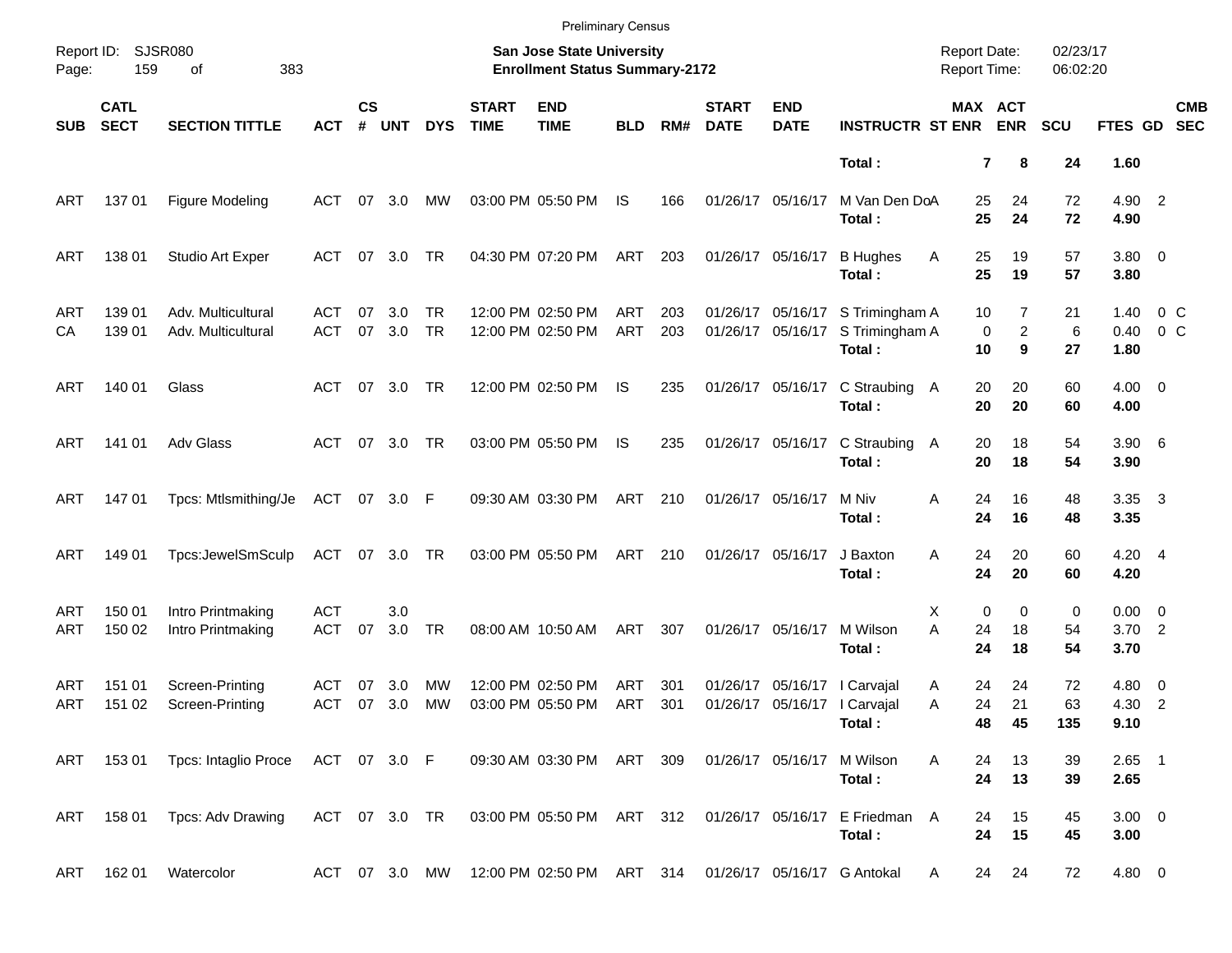|            |                            |                                              |                              |                    |                      |            |                             | <b>Preliminary Census</b>                                          |                    |     |                             |                                                      |                                                                              |                                     |                       |                            |                            |                                    |            |
|------------|----------------------------|----------------------------------------------|------------------------------|--------------------|----------------------|------------|-----------------------------|--------------------------------------------------------------------|--------------------|-----|-----------------------------|------------------------------------------------------|------------------------------------------------------------------------------|-------------------------------------|-----------------------|----------------------------|----------------------------|------------------------------------|------------|
| Page:      | Report ID: SJSR080<br>160  | 383<br>of                                    |                              |                    |                      |            |                             | San Jose State University<br><b>Enrollment Status Summary-2172</b> |                    |     |                             |                                                      |                                                                              | <b>Report Date:</b><br>Report Time: |                       |                            | 02/23/17<br>06:02:20       |                                    |            |
| <b>SUB</b> | <b>CATL</b><br><b>SECT</b> | <b>SECTION TITTLE</b>                        | <b>ACT</b>                   | $\mathsf{cs}$<br># | <b>UNT</b>           | <b>DYS</b> | <b>START</b><br><b>TIME</b> | <b>END</b><br><b>TIME</b>                                          | <b>BLD</b>         | RM# | <b>START</b><br><b>DATE</b> | <b>END</b><br><b>DATE</b>                            | <b>INSTRUCTR ST ENR</b>                                                      |                                     | MAX ACT<br><b>ENR</b> |                            | <b>SCU</b>                 | FTES GD SEC                        | <b>CMB</b> |
|            |                            |                                              |                              |                    |                      |            |                             |                                                                    |                    |     |                             |                                                      | Total:                                                                       |                                     | 24                    | 24                         | 72                         | 4.80                               |            |
| ART        |                            | 164B 01 Int. Painting II                     | ACT                          |                    | 07 3.0               | МW         |                             | 03:00 PM 05:50 PM                                                  | ART                | 310 | 01/26/17 05/16/17           |                                                      | <b>G</b> Antokal<br>Total:                                                   | Α                                   | 24<br>24              | 22<br>22                   | 66<br>66                   | 4.45 1<br>4.45                     |            |
| ART        | 165 01                     | Tpcs: Figure Paintin                         | ACT 07 3.0 TR                |                    |                      |            |                             | 12:00 PM 02:50 PM                                                  | ART                | 306 | 01/26/17 05/16/17           |                                                      | R Chiarito<br>Total:                                                         | A                                   | 24<br>24              | 23<br>23                   | 69<br>69                   | 4.65 1<br>4.65                     |            |
| ART        | 166 01                     | Tpcs: Advanced Painti LAB                    |                              |                    | 15 3.0 TR            |            |                             | 03:00 PM 05:50 PM                                                  | ART                | 310 |                             | 01/26/17 05/16/17                                    | R Chiarito<br>Total:                                                         | Α                                   | 24<br>24              | 12<br>12                   | 36<br>36                   | $2.50$ 2<br>2.50                   |            |
| ART        | 168 01                     | Woodworking                                  | LAB                          |                    | 15 3.0 F             |            |                             | 09:30 AM 03:30 PM                                                  | ART                | 108 |                             | 01/26/17 05/16/17                                    | S Wright<br>Total:                                                           | Α                                   | 24<br>24              | 16<br>16                   | 48<br>48                   | $3.25$ 1<br>3.25                   |            |
| ART        | 170 01                     | Tpcs:Fabricated Scul ACT 13 3.0 MW           |                              |                    |                      |            |                             | 03:00 PM 05:50 PM                                                  | AF                 | 001 | 01/26/17 05/16/17           |                                                      | A Valenziano A<br>Total:                                                     |                                     | 24<br>24              | 17<br>17                   | 51<br>51                   | 3.706<br>3.70                      |            |
| ART        | 173 01                     | Tpcs:InstallArt                              | ACT 13 3.0 TR                |                    |                      |            |                             | 03:00 PM 05:50 PM                                                  | ART                | 108 |                             | 01/26/17 05/16/17                                    | S Wright<br>Total:                                                           | Α                                   | 25<br>25              | 25<br>25                   | 75<br>75                   | $5.00 \t 0$<br>5.00                |            |
| ART        | 175 01                     | Sp Top Studio Art                            | ACT                          |                    | 07 3.0               | TR         |                             | 03:00 PM 05:50 PM                                                  | ART                | 241 | 01/26/17 05/16/17           |                                                      | A Blanton<br>Total:                                                          | Α                                   | 24<br>24              | 17<br>17                   | 51<br>51                   | $3.50$ 2<br>3.50                   |            |
| ART        | 17701                      | <b>Prof Practices</b>                        | <b>LEC</b>                   |                    | 04 3.0 T             |            |                             | 03:00 PM 05:45 PM                                                  | ART                | 141 | 01/26/17 05/16/17           |                                                      | J Hernandez A<br>Total:                                                      |                                     | 24<br>24              | 24<br>24                   | 72<br>72                   | $4.80\ 0$<br>4.80                  |            |
| ART        | 178 01                     | Art Field Work                               | <b>SUP</b>                   | 36                 | 3.0                  | TBA        |                             |                                                                    |                    |     |                             | 01/26/17 05/16/17                                    | A Raynsford A<br>Total:                                                      |                                     | 6<br>6                | 1<br>$\mathbf 1$           | 3<br>3                     | $0.20 \ 0$<br>0.20                 |            |
| ART        | 179 01                     | Spec Prob in Art                             | <b>SUP</b>                   |                    | 36 3.0               | TBA        |                             |                                                                    |                    |     |                             |                                                      | 01/26/17 05/16/17 A Raynsford A<br>Total:                                    |                                     | 6<br>6                | 0<br>0                     | 0<br>0                     | $0.00 \t 0$<br>0.00                |            |
| ART<br>ART | 180 03<br>180 04           | <b>Indiv Studies</b><br><b>Indiv Studies</b> | <b>SUP</b><br><b>SUP</b>     |                    | 36 3.0<br>36 1.0 TBA | TBA        |                             |                                                                    |                    |     |                             |                                                      | 01/26/17 05/16/17 A Raynsford A<br>01/26/17 05/16/17 A Raynsford A<br>Total: |                                     | 30<br>6<br>36         | 25<br>$\overline{4}$<br>29 | 75<br>$\overline{4}$<br>79 | $5.00 \t 0$<br>$0.27$ 0<br>5.27    |            |
| ART<br>ART | 198 01<br>198 02           | B.F.A. Seminar<br>B.F.A. Seminar             | SEM 05 3.0 T<br>SEM 05 3.0 T |                    |                      |            |                             | 06:00 PM 08:45 PM<br>06:00 PM 08:45 PM                             | ART 110<br>ART 141 |     |                             | 01/26/17 05/16/17 S Welsh<br>01/26/17 05/16/17 M Day | Total:                                                                       | A<br>Α                              | 24<br>24<br>48        | 27<br>26<br>53             | 81<br>78<br>159            | $5.40 \ 0$<br>$5.20 \t 0$<br>10.60 |            |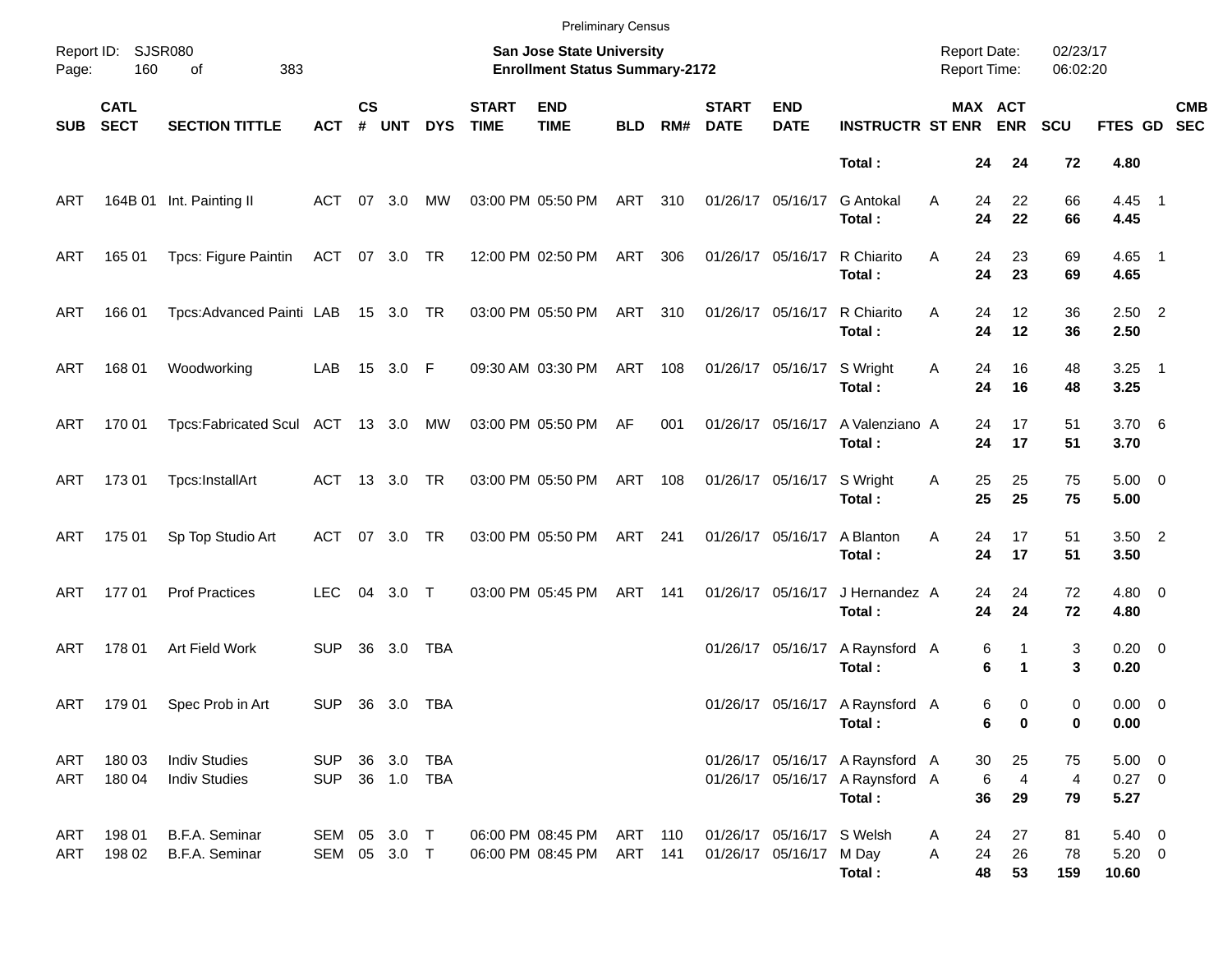| Page:      | Report ID: SJSR080<br>161  | 383<br>of                                |                |                    |            |            |                             | <b>Preliminary Census</b><br>San Jose State University<br><b>Enrollment Status Summary-2172</b> |            |     |                             |                           |                                           | <b>Report Date:</b><br>Report Time: |                                                      | 02/23/17<br>06:02:20 |                     |            |
|------------|----------------------------|------------------------------------------|----------------|--------------------|------------|------------|-----------------------------|-------------------------------------------------------------------------------------------------|------------|-----|-----------------------------|---------------------------|-------------------------------------------|-------------------------------------|------------------------------------------------------|----------------------|---------------------|------------|
| SUB        | <b>CATL</b><br><b>SECT</b> | <b>SECTION TITTLE</b>                    | <b>ACT</b>     | $\mathsf{cs}$<br># | <b>UNT</b> | <b>DYS</b> | <b>START</b><br><b>TIME</b> | <b>END</b><br><b>TIME</b>                                                                       | <b>BLD</b> | RM# | <b>START</b><br><b>DATE</b> | <b>END</b><br><b>DATE</b> | <b>INSTRUCTR ST ENR ENR</b>               |                                     | MAX ACT                                              | SCU                  | FTES GD SEC         | <b>CMB</b> |
| ART        | 199 01                     | <b>BFA Project</b>                       | <b>SUP</b>     |                    | 36 3.0     | TBA        |                             |                                                                                                 |            |     |                             | 01/26/17 05/16/17         | A Raynsford A<br>Total:                   | 45<br>45                            | 39<br>39                                             | 117<br>117           | 7.80 0<br>7.80      |            |
| ART        | 208 01                     | <b>Grad Photo Crit</b>                   | LAB            |                    | 15 3.0 T   |            |                             | 06:00 PM 08:45 PM                                                                               | IS.        |     | 219C 01/26/17 05/16/17      |                           | <b>B</b> Taylor<br>Total:                 | 15<br>Α<br>15                       | 14<br>14                                             | 42<br>42             | $3.25$ 9<br>3.25    |            |
| ART        | 217 01                     | <b>Tutrls Pictorial</b>                  | LAB            |                    | 15 3.0 TBA |            |                             |                                                                                                 |            |     |                             | 01/26/17 05/16/17         | A Raynsford A<br>Total:                   |                                     | 3<br>6<br>$\mathbf{3}$<br>6                          | 9<br>9               | $0.75$ 3<br>0.75    |            |
| ART        | 219 01                     | <b>Tutrls Spatial Art</b>                | LAB            |                    | 15 3.0 TBA |            |                             |                                                                                                 |            |     |                             | 01/26/17 05/16/17         | A Raynsford A<br>Total:                   |                                     | $\overline{2}$<br>6<br>6<br>$\mathbf{2}$             | 6<br>6               | $0.50$ 2<br>0.50    |            |
| ART        | 220 01                     | <b>Tutrls Digital Art</b>                | LAB            |                    | 15 3.0 TBA |            |                             |                                                                                                 |            |     |                             | 01/26/17 05/16/17         | A Raynsford A<br>Total:                   |                                     | 3<br>6<br>$\mathbf{3}$<br>6                          | 9<br>9               | $0.75$ 3<br>0.75    |            |
| ART        | 222 01                     | <b>Grad Tutrls Photog</b>                | LAB            |                    | 15 3.0 TBA |            |                             |                                                                                                 |            |     |                             | 01/26/17 05/16/17         | A Raynsford A<br>Total:                   |                                     | 6<br>4<br>6<br>4                                     | 12<br>12             | 1.004<br>1.00       |            |
| ART        | 260 01                     | Spec Tutrls in Art                       | LAB            |                    | 15 3.0 TBA |            |                             |                                                                                                 |            |     |                             | 01/26/17 05/16/17         | A Raynsford A<br>Total:                   | 10<br>10                            | $\overline{7}$<br>$\overline{7}$                     | 21<br>21             | $1.75$ 7<br>1.75    |            |
| ART        | 276 01                     | Artists Teach Art                        | SEM 05 3.0 R   |                    |            |            |                             | 06:00 PM 08:45 PM                                                                               | <b>IS</b>  |     | 219C 01/26/17 05/16/17      |                           | V Mendoza<br>Total:                       | 15<br>A<br>15                       | 12<br>12                                             | 36<br>36             | 3.00 12<br>3.00     |            |
| ART        | 281 01                     | Interdis Critique                        | SEM 05 3.0 R   |                    |            |            |                             | 06:00 PM 08:45 PM                                                                               | <b>IS</b>  | 124 |                             | 01/26/17 05/16/17         | J Slayton<br>Total:                       | 15<br>Α<br>15                       | 9<br>9                                               | 27<br>27             | $2.20\ 8$<br>2.20   |            |
| <b>ART</b> |                            | 282B 01 Sem Cont Art                     | SEM            |                    | 05 3.0     | R          |                             | 03:00 PM 05:45 PM                                                                               | ART        | 110 |                             | 01/26/17 05/16/17         | J Silk<br>Total:                          | 25<br>A<br>25                       | 18<br>18                                             | 54<br>54             | 4.50 18<br>4.50     |            |
|            |                            | ART 297A 01 MA Special Study             | SUP 25 3.0 TBA |                    |            |            |                             |                                                                                                 |            |     |                             | 01/26/17 05/16/17         | Total:                                    | Α                                   | 6<br>$\boldsymbol{0}$<br>6<br>$\pmb{0}$              | 0<br>0               | $0.00 \t 0$<br>0.00 |            |
| ART        |                            | 297B 01 Masters Project                  | SUP 25 3.0 TBA |                    |            |            |                             |                                                                                                 |            |     |                             | 01/26/17 05/16/17         | Total:                                    | A                                   | 6<br>$\boldsymbol{0}$<br>$6\phantom{1}$<br>$\pmb{0}$ | 0<br>0               | $0.00 \t 0$<br>0.00 |            |
| ART        |                            | 298A 01 MFA Special Study SUP 25 3.0 TBA |                |                    |            |            |                             |                                                                                                 |            |     |                             |                           | 01/26/17 05/16/17 A Raynsford A<br>Total: | 10<br>10                            | 6<br>6                                               | 18<br>18             | 1.50 6<br>1.50      |            |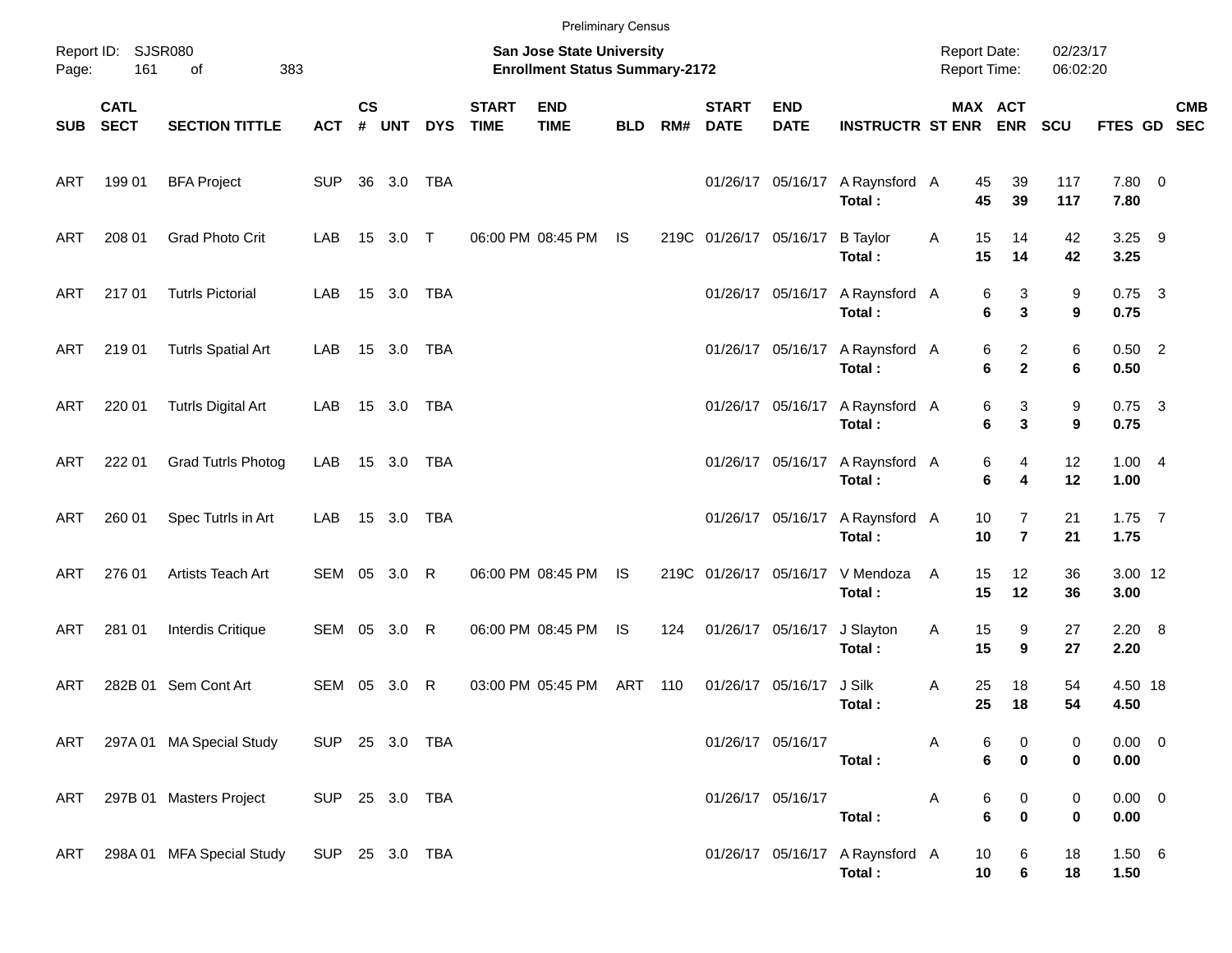|                                      |                                           |                                                                                                       |                                                                    |                |                                 |                      |                             |                                                                           | <b>Preliminary Census</b>       |                   |                             |                                                                         |                                                                                            |                                            |                                                               |                            |                                              |                                                                                                            |                          |
|--------------------------------------|-------------------------------------------|-------------------------------------------------------------------------------------------------------|--------------------------------------------------------------------|----------------|---------------------------------|----------------------|-----------------------------|---------------------------------------------------------------------------|---------------------------------|-------------------|-----------------------------|-------------------------------------------------------------------------|--------------------------------------------------------------------------------------------|--------------------------------------------|---------------------------------------------------------------|----------------------------|----------------------------------------------|------------------------------------------------------------------------------------------------------------|--------------------------|
| Report ID:<br>Page:                  | 162                                       | SJSR080<br>383<br>οf                                                                                  |                                                                    |                |                                 |                      |                             | <b>San Jose State University</b><br><b>Enrollment Status Summary-2172</b> |                                 |                   |                             |                                                                         |                                                                                            | <b>Report Date:</b><br><b>Report Time:</b> |                                                               | 02/23/17<br>06:02:20       |                                              |                                                                                                            |                          |
| <b>SUB</b>                           | <b>CATL</b><br><b>SECT</b>                | <b>SECTION TITTLE</b>                                                                                 | <b>ACT</b>                                                         | <b>CS</b><br># | <b>UNT</b>                      | <b>DYS</b>           | <b>START</b><br><b>TIME</b> | <b>END</b><br><b>TIME</b>                                                 | <b>BLD</b>                      | RM#               | <b>START</b><br><b>DATE</b> | <b>END</b><br><b>DATE</b>                                               | <b>INSTRUCTR ST ENR</b>                                                                    |                                            | MAX ACT<br><b>ENR</b>                                         | <b>SCU</b>                 | FTES GD                                      |                                                                                                            | <b>CMB</b><br><b>SEC</b> |
| ART                                  |                                           | 298B 01 MFA Project                                                                                   | <b>SUP</b>                                                         |                | 25 3.0                          | TBA                  |                             |                                                                           |                                 |                   |                             |                                                                         | 01/26/17 05/16/17 A Raynsford A<br>Total:                                                  | 10<br>10                                   | 9<br>9                                                        | 27<br>27                   | 2.25<br>2.25                                 | - 9                                                                                                        |                          |
| ART                                  | 299 01                                    | <b>Master's Thesis</b>                                                                                | <b>SUP</b>                                                         | 25             | 3.0                             | TBA                  |                             |                                                                           |                                 |                   |                             |                                                                         | 01/26/17 05/16/17 A Raynsford A<br>Total:                                                  |                                            | 2<br>5<br>5<br>$\mathbf{2}$                                   | 6<br>6                     | $0.50$ 2<br>0.50                             |                                                                                                            |                          |
| ARTH<br>ARTH<br>ARTH                 | 15 01<br>15 02<br>15 03                   | <b>Visual Culture</b><br><b>Visual Culture</b><br><b>Visual Culture</b>                               | <b>LEC</b><br><b>LEC</b><br><b>LEC</b>                             | 02<br>02<br>02 | 3.0<br>3.0<br>3.0               | MW<br>МW<br>MW       | 10:30 AM 11:45 AM           | 09:00 AM 10:15 AM<br>03:00 PM 04:15 PM                                    | ART<br><b>ART</b><br>ART        | 133<br>133<br>133 | 01/26/17<br>01/26/17        | 05/16/17   Pafford<br>05/16/17   Pafford<br>01/26/17 05/16/17   Pafford | Total:                                                                                     | 70<br>Α<br>70<br>A<br>70<br>А<br>210       | 70<br>70<br>65<br>205                                         | 210<br>210<br>195<br>615   | $14.00 \quad 0$<br>14.00<br>13.00 0<br>41.00 | $\overline{\phantom{0}}$                                                                                   |                          |
| ARTH                                 | 70A 01                                    | Art Hist Prehis-Med                                                                                   | <b>LEC</b>                                                         | 02             | 3.0                             | MW                   |                             | 04:30 PM 05:45 PM                                                         | ART                             | 133               |                             | 01/26/17 05/16/17                                                       | A Junkerman A<br>Total:                                                                    | 70<br>70                                   | 18<br>18                                                      | 54<br>54                   | 3.60 0<br>3.60                               |                                                                                                            |                          |
| ARTH<br>ARTH<br>ARTH                 | 70B 01<br>70B 02<br>70B 03                | Art Hist Ren-Mod<br>Art Hist Ren-Mod<br>Art Hist Ren-Mod                                              | LEC.<br><b>LEC</b><br><b>LEC</b>                                   | 02<br>02<br>02 | 3.0<br>3.0<br>3.0               | MW<br>TR<br>МW       |                             | 01:30 PM 02:45 PM<br>03:00 PM 04:15 PM<br>03:00 PM 04:15 PM               | ART<br><b>ART</b><br><b>ART</b> | 133<br>133<br>135 | 01/26/17                    | 01/26/17 05/16/17<br>05/16/17<br>01/26/17 05/16/17                      | J Movassat<br>J Smits<br>J Smits<br>Total:                                                 | 70<br>A<br>70<br>A<br>50<br>А<br>190       | 70<br>34<br>15<br>119                                         | 210<br>102<br>45<br>357    | 14.00 0<br>6.80<br>$3.00 \ 0$<br>23.80       | $\overline{\mathbf{0}}$                                                                                    |                          |
| ARTH<br>ASIA                         | 70C 01<br>70C 01                          | Arts of Asia<br>Arts of Asia                                                                          | <b>LEC</b><br><b>LEC</b>                                           |                | 3.0<br>3.0                      |                      |                             |                                                                           |                                 |                   |                             |                                                                         | Total:                                                                                     | Х<br>X                                     | 0<br>0<br>0<br>0<br>0<br>0                                    | 0<br>0<br>0                | $0.00 \quad 0$<br>$0.00 \t 0$<br>0.00        |                                                                                                            |                          |
| ARTH<br>ARTH<br>ARTH<br>ARTH<br>ARTH | 72 01<br>72 02<br>72 03<br>72 04<br>72 05 | Design in Society<br>Design in Society<br>Design in Society<br>Design in Society<br>Design in Society | <b>LEC</b><br><b>LEC</b><br><b>LEC</b><br><b>LEC</b><br><b>LEC</b> | 01<br>01<br>01 | 3.0<br>3.0<br>3.0<br>3.0<br>3.0 | TR<br><b>TR</b><br>F |                             | 10:30 AM 11:45 AM<br>12:00 PM 01:15 PM<br>09:30 AM 12:15 PM               | ART<br><b>ART</b><br>ART        | 133<br>135<br>133 | 01/26/17                    |                                                                         | 05/16/17 E Consavari A<br>01/26/17 05/16/17 E Consavari A<br>01/26/17 05/16/17 E Consavari | 70<br>50<br>Х<br>70<br>A<br>X              | 68<br>50<br>$\mathbf 0$<br>$\mathbf 0$<br>25<br>0<br>$\Omega$ | 204<br>150<br>0<br>75<br>0 | 13.60 0<br>10.00<br>0.00<br>5.00<br>0.00     | $\overline{\mathbf{0}}$<br>$\overline{\phantom{0}}$<br>$\overline{\mathbf{0}}$<br>$\overline{\phantom{0}}$ |                          |
|                                      |                                           |                                                                                                       |                                                                    |                |                                 |                      |                             |                                                                           |                                 |                   |                             |                                                                         | Total :                                                                                    | 190                                        | 143                                                           | 429                        | 28.60                                        |                                                                                                            |                          |
| ART                                  | ARTH 110 01<br>110 01                     | Hst/Thry New Media<br>Hst/Thry New Media                                                              | <b>LEC</b><br><b>LEC</b>                                           |                | 3.0<br>3.0                      |                      |                             |                                                                           |                                 |                   |                             |                                                                         | Total:                                                                                     | X<br>X                                     | 0<br>0<br>$\pmb{0}$<br>$\pmb{0}$<br>$\mathbf 0$<br>0          | 0<br>0<br>0                | $0.00 \t 0$<br>$0.00 \t 0$<br>0.00           |                                                                                                            |                          |
|                                      | ARTH 126 01<br>PHOT 126 01                | History of Photo<br>History of Photo                                                                  | <b>LEC</b><br><b>LEC</b>                                           |                | 02 3.0<br>02 3.0 TR             | TR                   |                             | 03:00 PM 04:15 PM<br>03:00 PM 04:15 PM                                    | ART<br>ART                      | 135<br>135        |                             | 01/26/17 05/16/17<br>01/26/17 05/16/17                                  | <b>B</b> Taylor<br><b>B</b> Taylor<br>Total:                                               | 50<br>A<br>Α<br>50                         | 34<br>16<br>0<br>50                                           | 102<br>48<br>150           | 6.85<br>3.20 0 C<br>10.05                    | 1 C                                                                                                        |                          |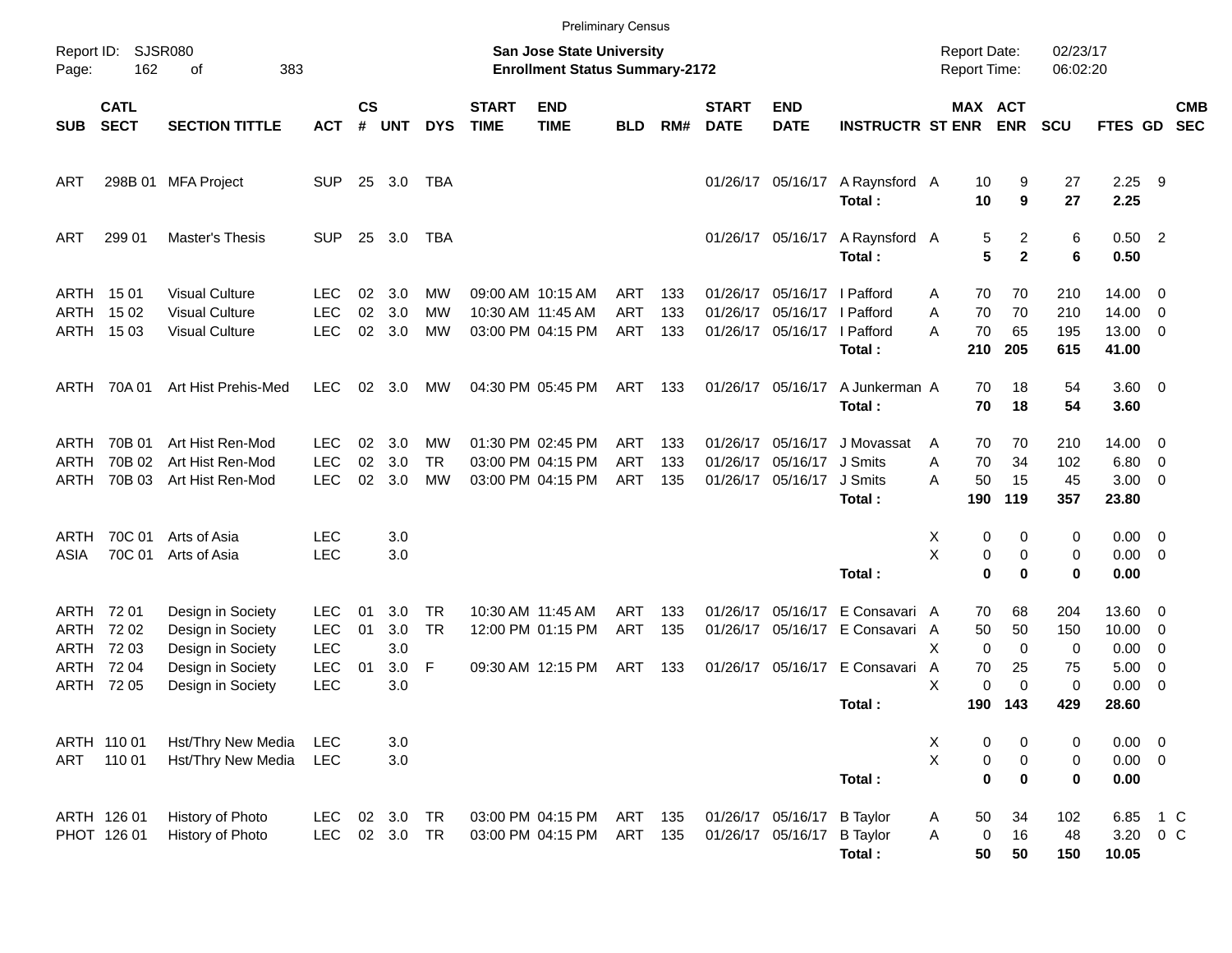|            |                            |                                                                                                  |                          |                    |                |                   |                             | <b>Preliminary Census</b>                                          |            |            |                             |                                                        |                                                                    |                                            |                                         |                           |                                    |                           |
|------------|----------------------------|--------------------------------------------------------------------------------------------------|--------------------------|--------------------|----------------|-------------------|-----------------------------|--------------------------------------------------------------------|------------|------------|-----------------------------|--------------------------------------------------------|--------------------------------------------------------------------|--------------------------------------------|-----------------------------------------|---------------------------|------------------------------------|---------------------------|
| Page:      | Report ID: SJSR080<br>163  | 383<br>of                                                                                        |                          |                    |                |                   |                             | San Jose State University<br><b>Enrollment Status Summary-2172</b> |            |            |                             |                                                        |                                                                    | <b>Report Date:</b><br><b>Report Time:</b> |                                         | 02/23/17<br>06:02:20      |                                    |                           |
| <b>SUB</b> | <b>CATL</b><br><b>SECT</b> | <b>SECTION TITTLE</b>                                                                            | <b>ACT</b>               | $\mathsf{cs}$<br># | <b>UNT</b>     | <b>DYS</b>        | <b>START</b><br><b>TIME</b> | <b>END</b><br><b>TIME</b>                                          | <b>BLD</b> | RM#        | <b>START</b><br><b>DATE</b> | <b>END</b><br><b>DATE</b>                              | <b>INSTRUCTR ST ENR</b>                                            |                                            | MAX ACT<br><b>ENR</b>                   | <b>SCU</b>                |                                    | <b>CMB</b><br>FTES GD SEC |
|            | ARTH 161 01                | <b>Cont Architecture</b>                                                                         | LEC.                     |                    | 02 3.0         | МW                |                             | 12:00 PM 01:15 PM                                                  | ART 133    |            |                             | 01/26/17 05/16/17                                      | A Raynsford A<br>Total:                                            | 70                                         | 48<br>70<br>48                          | 144<br>144                | $9.75 \quad 3$<br>9.75             |                           |
|            | ARTH 175 01                | Thry Art His/Crit                                                                                | LEC.                     |                    | $02 \quad 3.0$ | MW                |                             | 01:30 PM 02:45 PM                                                  | ART 110    |            |                             | 01/26/17 05/16/17                                      | A Junkerman A<br>Total:                                            | 20<br>20                                   | 11<br>11                                | 33<br>33                  | $2.40 \quad 4$<br>2.40             |                           |
|            |                            | ARTH 176A 01 Gr Des Hist/Theory<br>DSGD 176A 01 Gr Des Hist/Theory                               | <b>LEC</b><br><b>LEC</b> | 01<br>01           | 3.0<br>3.0     | TR<br><b>TR</b>   |                             | 09:00 AM 10:15 AM<br>09:00 AM 10:15 AM                             | ART<br>ART | 133<br>133 |                             | 01/26/17 05/16/17<br>01/26/17 05/16/17                 | <b>B</b> Grindstaff<br><b>B</b> Grindstaff<br>Total:               | 70<br>A<br>A<br>70                         | 27<br>42<br>$\mathbf 0$<br>69           | 81<br>126<br>207          | 5.40<br>8.40<br>13.80              | $0\,$ C<br>$0\,C$         |
|            | ARTH 178 01                | Arth Field Work                                                                                  | <b>SUP</b>               | 36                 | 3.0            | TBA               |                             |                                                                    |            |            |                             | 01/26/17 05/16/17                                      | A Raynsford A<br>Total:                                            |                                            | 6<br>1<br>6<br>1                        | 3<br>3                    | $0.20 \ 0$<br>0.20                 |                           |
|            | ARTH 180 01<br>ARTH 180 03 | Indiv Studies ArtH<br>Indiv Studies ArtH                                                         | <b>SUP</b><br><b>SUP</b> | 36<br>78           | 3.0<br>4.0     | TBA<br><b>TBA</b> |                             |                                                                    |            |            |                             | 01/26/17 05/16/17                                      | 01/26/17 05/16/17 A Raynsford A<br>A Raynsford A<br>Total:         | 10<br>16                                   | 6<br>3<br>$\mathbf{1}$<br>4             | 9<br>$\overline{4}$<br>13 | $0.60 \quad 0$<br>$0.27$ 0<br>0.87 |                           |
|            |                            | ARTH 183A 01 Art Egypt & Msop<br>MDES 183A 01 Art Egypt & Msop                                   | <b>LEC</b><br><b>LEC</b> | 02<br>02           | 3.0<br>3.0     | MW<br><b>MW</b>   |                             | 03:00 PM 04:15 PM<br>03:00 PM 04:15 PM                             | ART<br>ART | 110<br>110 |                             | 01/26/17 05/16/17<br>01/26/17 05/16/17                 | J Movassat<br>J Movassat<br>Total:                                 | 30<br>A<br>A<br>30                         | 20<br>$\mathbf 0$<br>$\mathbf{1}$<br>21 | 60<br>3<br>63             | 4.10<br>0.20<br>4.30               | 2 C<br>$0\,$ C            |
|            |                            | ARTH 187B 01 Art Ital Ren 16th                                                                   | LEC.                     | 01                 | 3.0            | МW                |                             | 10:30 AM 11:45 AM                                                  | ART        | 135        |                             | 01/26/17 05/16/17                                      | A Junkerman A<br>Total:                                            | 50<br>50                                   | 21<br>21                                | 63<br>63                  | 4.45 5<br>4.45                     |                           |
|            |                            | ARTH 188B 01 North Ren 16 Cent                                                                   | <b>LEC</b>               |                    | 3.0            |                   |                             |                                                                    |            |            |                             |                                                        | Total:                                                             | X                                          | 0<br>0<br>$\bf{0}$<br>$\bf{0}$          | $\mathbf 0$<br>0          | $0.00 \t 0$<br>0.00                |                           |
|            |                            | ARTH 190C 01 20th C Dada to Pop                                                                  | LEC                      | 01                 | 3.0 TR         |                   |                             | 10:30 AM 11:45 AM                                                  | ART 135    |            |                             | 01/26/17 05/16/17                                      | J Thompson A<br>Total:                                             | 50<br>50                                   | 43<br>43                                | 129<br>129                | 8.85 5<br>8.85                     |                           |
|            |                            | ARTH 191A 01 Contemporary Issues LEC 01 3.0 TR<br>ARTH 191A 02 Contemporary Issues LEC 01 3.0 TR |                          |                    |                |                   |                             | 01:30 PM 02:45 PM ART 133<br>12:00 PM 01:15 PM ART 133             |            |            |                             | 01/26/17 05/16/17 C Riley<br>01/26/17 05/16/17 C Riley | Total:                                                             | 70<br>Α<br>70<br>Α<br>140                  | 32<br>25<br>57                          | 96<br>75<br>171           | 6.45 1<br>$5.05$ 1<br>11.50        |                           |
|            |                            | ARTH 191B 01 Women in Art                                                                        | LEC 01 3.0 TR            |                    |                |                   |                             |                                                                    |            |            |                             |                                                        | 01:30 PM 02:45 PM ART 110 01/26/17 05/16/17 J Thompson A<br>Total: | 30<br>30                                   | 19<br>19                                | 57<br>57                  | 3.95 3<br>3.95                     |                           |
|            |                            | ARTH 192C 01 Interior Design Hist<br>DSIT 192C 01 Interior Design Hist                           | <b>LEC</b><br><b>LEC</b> |                    | 3.0<br>3.0     |                   |                             |                                                                    |            |            |                             |                                                        |                                                                    | X<br>X                                     | 0<br>0<br>$\mathbf 0$<br>$\pmb{0}$      | 0<br>0                    | $0.00 \t 0$<br>$0.00 \t 0$         |                           |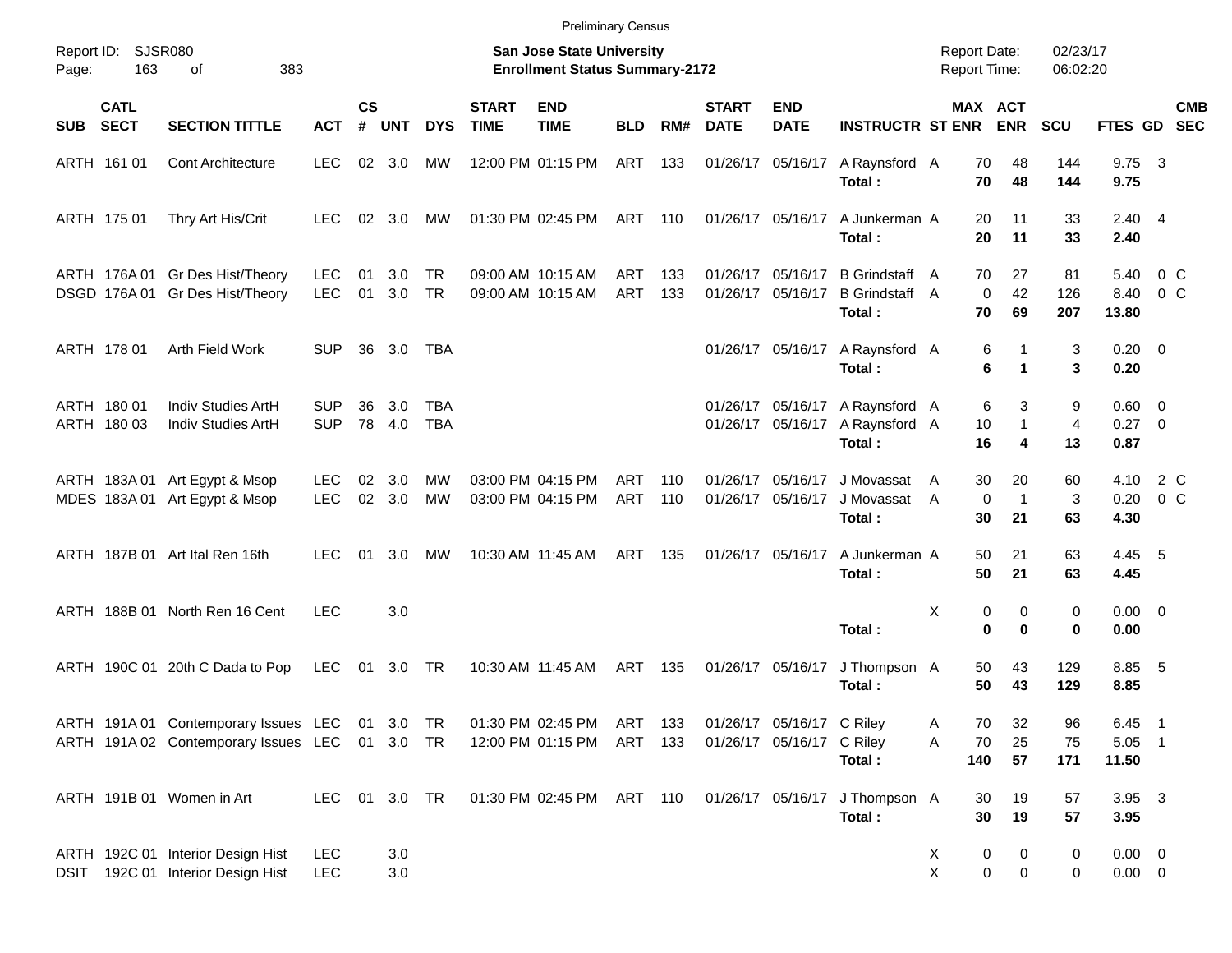|                     |                            |                                 |            |                    |               |            |                             |                                                                           | <b>Preliminary Census</b> |      |                             |                           |                              |                                     |                             |                      |                |                          |                          |
|---------------------|----------------------------|---------------------------------|------------|--------------------|---------------|------------|-----------------------------|---------------------------------------------------------------------------|---------------------------|------|-----------------------------|---------------------------|------------------------------|-------------------------------------|-----------------------------|----------------------|----------------|--------------------------|--------------------------|
| Report ID:<br>Page: | 164                        | <b>SJSR080</b><br>383<br>οf     |            |                    |               |            |                             | <b>San Jose State University</b><br><b>Enrollment Status Summary-2172</b> |                           |      |                             |                           |                              | <b>Report Date:</b><br>Report Time: |                             | 02/23/17<br>06:02:20 |                |                          |                          |
| <b>SUB</b>          | <b>CATL</b><br><b>SECT</b> | <b>SECTION TITTLE</b>           | <b>ACT</b> | $\mathsf{cs}$<br># | <b>UNT</b>    | <b>DYS</b> | <b>START</b><br><b>TIME</b> | <b>END</b><br><b>TIME</b>                                                 | <b>BLD</b>                | RM#  | <b>START</b><br><b>DATE</b> | <b>END</b><br><b>DATE</b> | <b>INSTRUCTR ST ENR</b>      |                                     | MAX ACT<br><b>ENR</b>       | <b>SCU</b>           | FTES GD        |                          | <b>CMB</b><br><b>SEC</b> |
|                     |                            |                                 |            |                    |               |            |                             |                                                                           |                           |      |                             |                           | Total:                       |                                     | 0<br>0                      | 0                    | 0.00           |                          |                          |
|                     | ARTH 193A 01               | Worlds Art/Culture              | <b>LEC</b> | 02                 | 3.0           | TR         |                             | 09:00 AM 10:15 AM                                                         | ART                       | 135  |                             | 01/26/17 05/16/17         | P Albers                     | Α                                   | 50<br>50                    | 150                  | 10.00          | $\overline{\phantom{0}}$ |                          |
|                     |                            | ARTH 193A 02 Worlds Art/Culture | <b>LEC</b> | 02                 | 3.0           | <b>TR</b>  |                             | 04:30 PM 05:45 PM                                                         | <b>ART</b>                | 135  |                             | 01/26/17 05/16/17         | J Smits                      | А                                   | 50<br>33                    | 99                   | $6.60$ 0       |                          |                          |
|                     |                            |                                 |            |                    |               |            |                             |                                                                           |                           |      |                             |                           | Total:                       | 100                                 | 83                          | 249                  | 16.60          |                          |                          |
|                     | ARTH 193B 01               | East West in Art                | <b>LEC</b> | 01                 | 3.0           | MW         |                             | 09:00 AM 10:15 AM                                                         | ART                       | 135  |                             | 01/26/17 05/16/17         | J Movassat                   | A                                   | 39<br>50                    | 117                  | 7.80           | 0 <sup>o</sup>           |                          |
| ASIA                | 193B 01                    | East West in Art                | <b>LEC</b> | 01                 | 3.0           | MW         |                             | 09:00 AM 10:15 AM                                                         | <b>ART</b>                | 135  |                             | 01/26/17 05/16/17         | J Movassat                   | A                                   | $\mathbf 0$<br>$\mathbf{1}$ | 3                    | 0.20           | 0 <sup>o</sup>           |                          |
|                     |                            |                                 |            |                    |               |            |                             |                                                                           |                           |      |                             |                           | Total:                       |                                     | 50<br>40                    | 120                  | 8.00           |                          |                          |
|                     | ARTH 273 01                | Sem: Baroque Art                | SEM 05     |                    | 3.0           | $\top$     |                             | 03:00 PM 05:45 PM                                                         | ART                       | 110  |                             | 01/26/17 05/16/17         | A Simonson A                 |                                     | 15<br>11                    | 33                   | 2.60 8         |                          |                          |
|                     |                            |                                 |            |                    |               |            |                             |                                                                           |                           |      |                             |                           | Total:                       |                                     | 15<br>11                    | 33                   | 2.60           |                          |                          |
|                     | ARTH 291 01                | <b>Grad Prob Art Hist</b>       | SEM 78 3.0 |                    |               | TBA        |                             |                                                                           |                           |      |                             | 01/26/17 05/16/17         | A Raynsford A                |                                     | 5<br>2                      | 6                    | $0.50$ 2       |                          |                          |
|                     |                            |                                 |            |                    |               |            |                             |                                                                           |                           |      |                             |                           | Total:                       |                                     | 5<br>$\mathbf{2}$           | 6                    | 0.50           |                          |                          |
|                     | PHOT 40 01                 | Beg Photography                 | ACT        | 13                 | 3.0           | MW         |                             | 12:00 PM 02:50 PM                                                         | DH.                       | 410  |                             |                           | 01/26/17 05/16/17 V Heilweil | Α                                   | 24<br>24                    | 72                   | $4.80\ 0$      |                          |                          |
| PHOT                | 40 02                      | Beg Photography                 | ACT        | 13                 | 3.0           | MW         |                             | 03:00 PM 05:50 PM                                                         | IS                        | 219C |                             | 01/26/17 05/16/17         | R Gallagher                  | A                                   | 24<br>17                    | 51                   | 3.40           | $\overline{\phantom{0}}$ |                          |
|                     | PHOT 40 03                 | Beg Photography                 | <b>ACT</b> | 13                 | 3.0           | TR         |                             | 03:00 PM 05:50 PM                                                         | DH                        | 410  |                             | 01/26/17 05/16/17 A Fay   |                              | Α                                   | 24<br>22                    | 66                   | 4.40           | $\overline{\phantom{0}}$ |                          |
|                     | PHOT 40 04                 | Beg Photography                 | <b>ACT</b> |                    | 3.0           |            |                             |                                                                           |                           |      |                             |                           |                              | х                                   | 0<br>0                      | 0                    | 0.00           | - 0                      |                          |
|                     | PHOT 40 05                 | Beg Photography                 | <b>ACT</b> | 13                 | 3.0           | MW         |                             | 06:00 PM 08:50 PM                                                         | DН                        | 406  |                             | 01/26/17 05/16/17 L Teng  |                              | Α                                   | 24<br>22                    | 66                   | 4.40           | 0                        |                          |
|                     | PHOT 40 06                 | Beg Photography                 | <b>ACT</b> | 13                 | 3.0           | TR.        |                             | 06:00 PM 08:50 PM                                                         | DН                        | 410  |                             | 01/26/17 05/16/17 C Mora  |                              | A                                   | 12<br>24                    | 36                   | 2.40           | $\overline{\mathbf{0}}$  |                          |
|                     | PHOT 40 07                 | Beg Photography                 | <b>ACT</b> | 13                 | 3.0           | <b>TR</b>  |                             | 12:00 PM 02:50 PM                                                         | IS                        | 219C |                             | 01/26/17 05/16/17 G Gray  |                              | A                                   | 24<br>23                    | 69                   | 4.60           | $\overline{\phantom{0}}$ |                          |
|                     | PHOT 40 08                 | Beg Photography                 | <b>ACT</b> | 13                 | 3.0           | МW         |                             | 08:00 AM 10:50 AM                                                         | DН                        | 410  |                             | 01/26/17 05/16/17         | D Herrera                    | A                                   | 24<br>20                    | 60                   | 4.00           | $\overline{\phantom{0}}$ |                          |
|                     |                            |                                 |            |                    |               |            |                             |                                                                           |                           |      |                             |                           | Total:                       | 168                                 | 140                         | 420                  | 28.00          |                          |                          |
|                     | PHOT 110 01                | Black & White Photo             | <b>ACT</b> |                    | 13 3.0        | <b>TR</b>  |                             | 12:00 PM 02:50 PM                                                         | DH.                       | 406  |                             | 01/26/17 05/16/17         | <b>B</b> Taylor              | Α                                   | 22<br>24                    | 66                   | $4.40 \quad 0$ |                          |                          |
|                     |                            |                                 |            |                    |               |            |                             |                                                                           |                           |      |                             |                           | Total:                       |                                     | 24<br>22                    | 66                   | 4.40           |                          |                          |
|                     | PHOT 11201                 | <b>Color Photo</b>              | ACT        |                    | 13 3.0        | МW         |                             | 03:00 PM 05:50 PM                                                         | IS                        | 219  |                             |                           | 01/26/17 05/16/17 C Eliason  | Α                                   | 24<br>24                    | 72                   | $4.80$ 0       |                          |                          |
|                     |                            |                                 |            |                    |               |            |                             |                                                                           |                           |      |                             |                           | Total:                       |                                     | 24<br>24                    | 72                   | 4.80           |                          |                          |
|                     | PHOT 113 01                | Alt Photo Media                 | <b>ACT</b> |                    | 3.0           |            |                             |                                                                           |                           |      |                             |                           |                              | X                                   | 0<br>0                      | 0                    | $0.00 \t 0$    |                          |                          |
|                     | PHOT 113 02                | Alt Photo Media                 | ACT        |                    | 13 3.0        | MW         |                             | 12:00 PM 02:50 PM                                                         | DH                        | 406  |                             | 01/26/17 05/16/17         | D Herrera                    | Α                                   | 24<br>22                    | 66                   | 4.50 2         |                          |                          |
|                     |                            |                                 |            |                    |               |            |                             |                                                                           |                           |      |                             |                           | Total:                       |                                     | 24<br>22                    | 66                   | 4.50           |                          |                          |
|                     | PHOT 115 01                | Int Digital Imaging             | ACT        |                    | 13 3.0        | МW         |                             | 12:00 PM 02:50 PM                                                         | IS.                       | 219  |                             |                           | 01/26/17 05/16/17 V Mendoza  | A                                   | 24<br>24                    | 72                   | 4.80 0         |                          |                          |
|                     | PHOT 115 02                | Int Digital Imaging             |            |                    | ACT 13 3.0 TR |            |                             | 06:00 PM 08:50 PM                                                         | IS                        | 219  |                             |                           | 01/26/17 05/16/17 H Edwards  | A                                   | 24<br>22                    | 66                   | $4.40 \ 0$     |                          |                          |
|                     |                            |                                 |            |                    |               |            |                             |                                                                           |                           |      |                             |                           | Total:                       |                                     | 48<br>46                    | 138                  | 9.20           |                          |                          |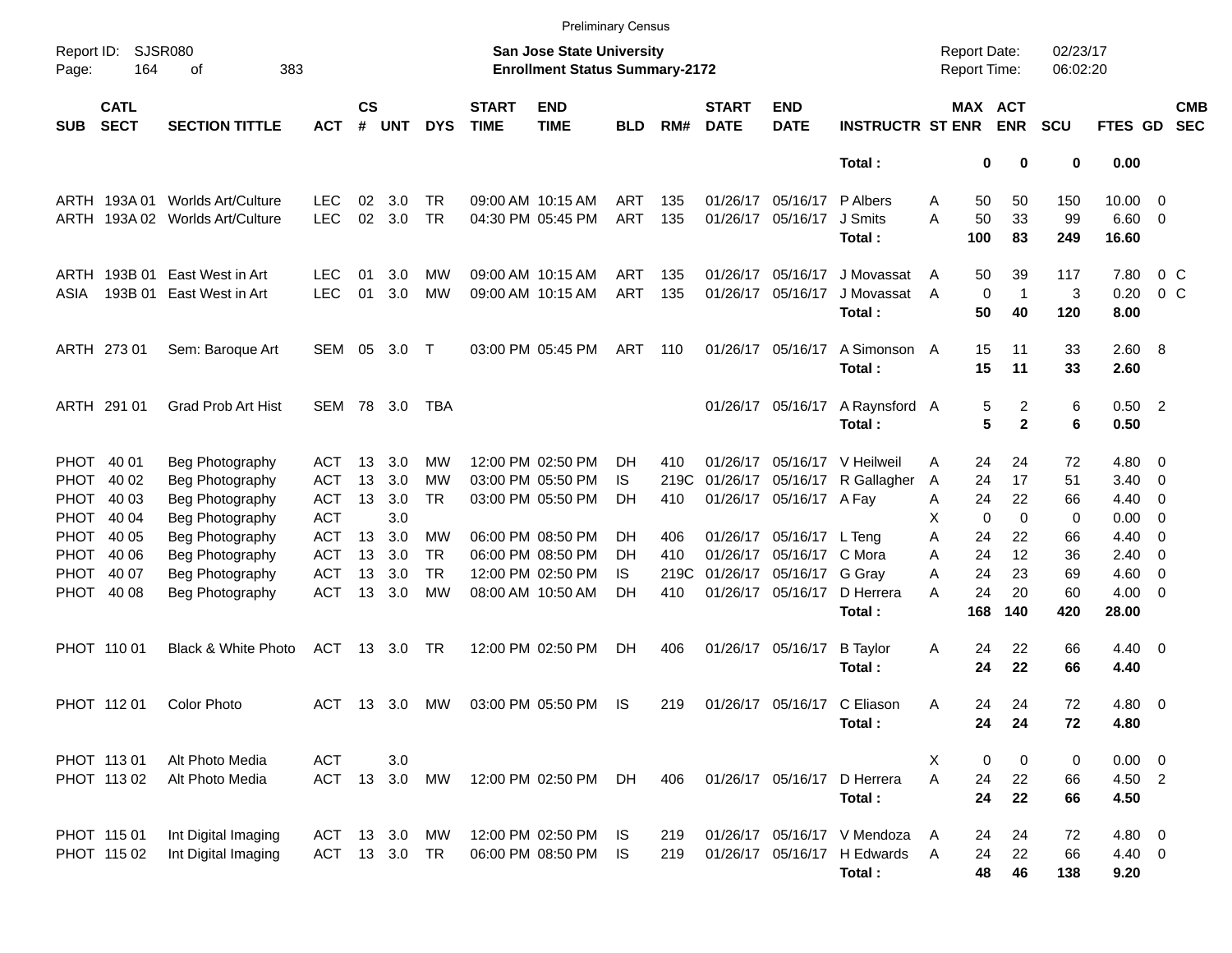|                                           |                                                                      |                                        |                    |                   |                                     |                             |                                                                           | <b>Preliminary Census</b> |                   |                                  |                                                  |                                                                 |                      |                                              |                       |                                               |                            |                          |
|-------------------------------------------|----------------------------------------------------------------------|----------------------------------------|--------------------|-------------------|-------------------------------------|-----------------------------|---------------------------------------------------------------------------|---------------------------|-------------------|----------------------------------|--------------------------------------------------|-----------------------------------------------------------------|----------------------|----------------------------------------------|-----------------------|-----------------------------------------------|----------------------------|--------------------------|
| Report ID:<br>165<br>Page:                | <b>SJSR080</b><br>383<br>οf                                          |                                        |                    |                   |                                     |                             | <b>San Jose State University</b><br><b>Enrollment Status Summary-2172</b> |                           |                   |                                  |                                                  |                                                                 |                      | Report Date:<br><b>Report Time:</b>          | 02/23/17<br>06:02:20  |                                               |                            |                          |
| <b>CATL</b><br><b>SECT</b><br><b>SUB</b>  | <b>SECTION TITTLE</b>                                                | <b>ACT</b>                             | $\mathsf{cs}$<br># | <b>UNT</b>        | <b>DYS</b>                          | <b>START</b><br><b>TIME</b> | <b>END</b><br><b>TIME</b>                                                 | <b>BLD</b>                | RM#               | <b>START</b><br><b>DATE</b>      | <b>END</b><br><b>DATE</b>                        | <b>INSTRUCTR ST ENR</b>                                         |                      | MAX ACT<br><b>ENR</b>                        | <b>SCU</b>            | FTES GD                                       |                            | <b>CMB</b><br><b>SEC</b> |
| PHOT 120 01<br>PHOT 120 02                | Image and Idea<br>Image and Idea                                     | <b>ACT</b><br><b>ACT</b>               | 07<br>07           | 3.0<br>3.0        | <b>TR</b><br><b>TR</b>              |                             | 12:00 PM 02:50 PM<br>03:00 PM 05:50 PM                                    | IS.<br><b>IS</b>          | 219<br>219        | 01/26/17<br>01/26/17             | 05/16/17<br>05/16/17                             | R Lasser<br>R Lasser<br>Total:                                  | Α<br>A               | 24<br>24<br>24<br>24<br>48<br>48             | 72<br>72<br>144       | 4.85<br>4.80<br>9.65                          | - 1<br>- 0                 |                          |
| PHOT 121 01<br>PHOT 121 02<br>PHOT 121 03 | Intro to Studio Ligh<br>Intro to Studio Ligh<br>Intro to Studio Ligh | <b>ACT</b><br><b>ACT</b><br><b>ACT</b> | 13<br>13<br>13     | 3.0<br>3.0<br>3.0 | <b>MW</b><br><b>TR</b><br><b>MW</b> |                             | 12:00 PM 02:50 PM<br>08:00 AM 10:50 AM<br>03:00 PM 05:50 PM               | DH<br>DH<br><b>DH</b>     | 407<br>407<br>407 | 01/26/17<br>01/26/17<br>01/26/17 | 05/16/17                                         | 05/16/17 Y Williams<br>S Frank<br>05/16/17 Y Williams<br>Total: | Α<br>A<br>A          | 18<br>18<br>18<br>20<br>18<br>18<br>54<br>56 | 54<br>60<br>54<br>168 | $3.60 \ 0$<br>4.10<br>$3.60 \quad 0$<br>11.30 | $\overline{2}$             |                          |
| PHOT 122 01                               | Adv Studio Lighting                                                  | <b>ACT</b>                             | 13                 | 3.0               | <b>TR</b>                           |                             | 12:00 PM 02:50 PM                                                         | <b>DH</b>                 | 407               |                                  | 01/26/17 05/16/17                                | S Frank<br>Total:                                               | A                    | 18<br>16<br>18<br>16                         | 48<br>48              | 3.25<br>3.25                                  | $\overline{\phantom{0}}$ 1 |                          |
| PHOT 125 01                               | Special Topics: Phot                                                 | ACT                                    | 13                 | 3.0               | MW                                  |                             | 06:00 PM 08:50 PM                                                         | DH                        | 407               |                                  | 01/26/17 05/16/17                                | Y Williams<br>Total:                                            | A                    | 18<br>18<br>18<br>18                         | 54<br>54              | 3.60 0<br>3.60                                |                            |                          |
| PHOT 129 01                               | Professional Prac Ph ACT                                             |                                        | 13                 | 3.0               | <b>TR</b>                           |                             | 03:00 PM 05:50 PM                                                         | <b>DH</b>                 | 407               | 01/26/17                         | 05/16/17                                         | S Frank<br>Total:                                               | A                    | 20<br>18<br>18<br>20                         | 60<br>60              | $4.00 \ 0$<br>4.00                            |                            |                          |
| PHOT 180 01                               | Indiv St Photo                                                       | <b>SUP</b>                             | 36                 | 3.0               | <b>TBA</b>                          |                             |                                                                           |                           |                   | 01/26/17                         | 05/16/17                                         | A Raynsford A<br>Total:                                         |                      | 12<br>11<br>11<br>12                         | 33<br>33              | $2.20 \t 0$<br>2.20                           |                            |                          |
| Department :                              | <b>Art and Art History</b>                                           |                                        |                    |                   |                                     |                             |                                                                           |                           |                   |                                  | <b>Lower Division:</b><br><b>Upper Division:</b> | Department Total :                                              | 3737<br>1569<br>1997 | 3044<br>1285<br>1650                         | 9016<br>3745<br>4958  | 609.17<br>249.72<br>333.93                    |                            |                          |

**Upper Division : 1997 1650 4958<br>
Graduate Division : 171 109 313** 

**Graduate Division : 171 109 313 25.52**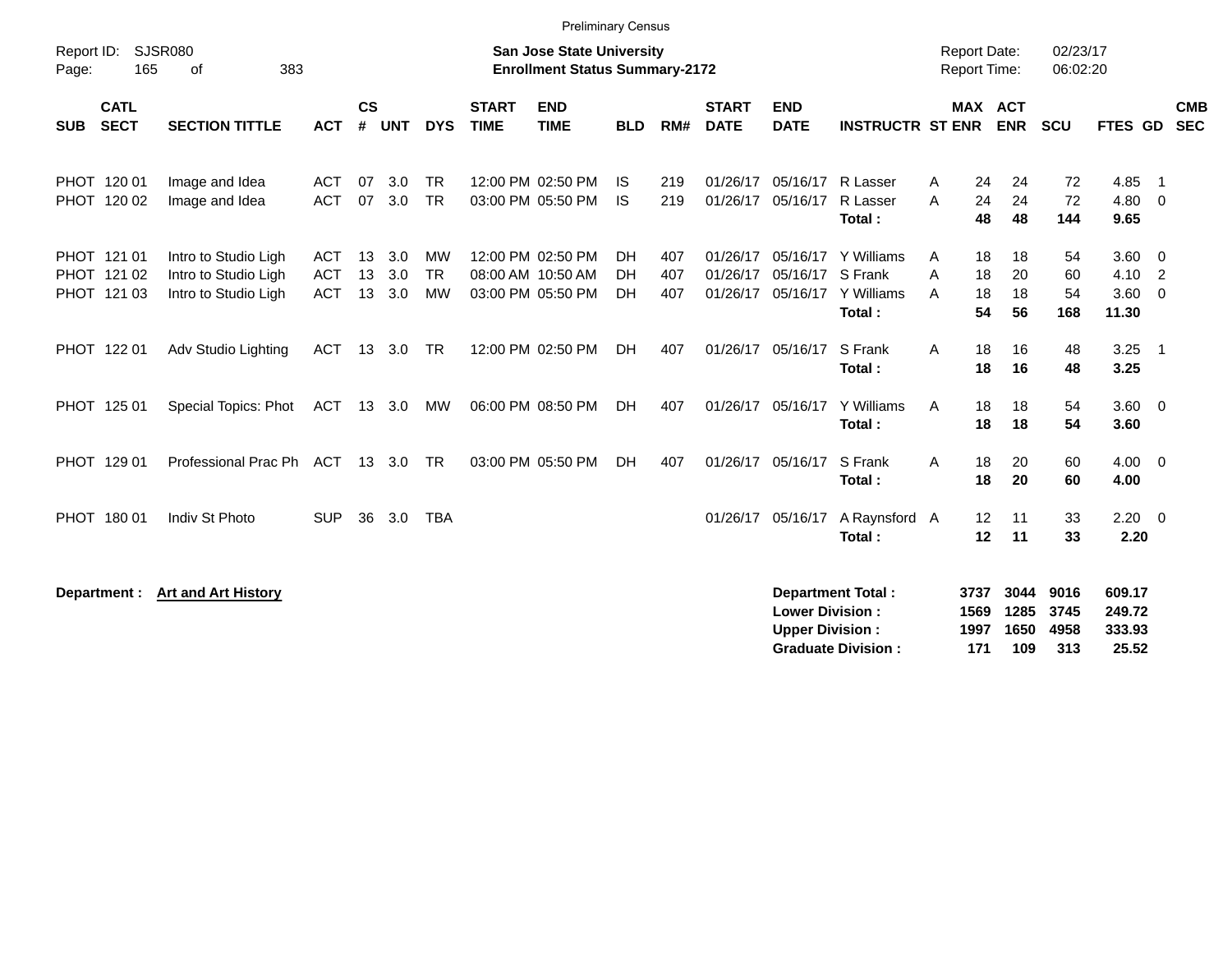|                     |                            |                                  |            |                    |               |            |                             |                                                                    | <b>Preliminary Census</b> |     |                             |                              |                                  |   |                                     |                      |                     |                          |                          |
|---------------------|----------------------------|----------------------------------|------------|--------------------|---------------|------------|-----------------------------|--------------------------------------------------------------------|---------------------------|-----|-----------------------------|------------------------------|----------------------------------|---|-------------------------------------|----------------------|---------------------|--------------------------|--------------------------|
| Report ID:<br>Page: | 166                        | <b>SJSR080</b><br>383<br>οf      |            |                    |               |            |                             | San Jose State University<br><b>Enrollment Status Summary-2172</b> |                           |     |                             |                              |                                  |   | <b>Report Date:</b><br>Report Time: | 02/23/17<br>06:02:20 |                     |                          |                          |
| <b>SUB</b>          | <b>CATL</b><br><b>SECT</b> | <b>SECTION TITTLE</b>            | ACT        | $\mathsf{cs}$<br># | <b>UNT</b>    | <b>DYS</b> | <b>START</b><br><b>TIME</b> | <b>END</b><br><b>TIME</b>                                          | BLD                       | RM# | <b>START</b><br><b>DATE</b> | <b>END</b><br><b>DATE</b>    | <b>INSTRUCTR ST ENR</b>          |   | <b>MAX ACT</b><br><b>ENR</b>        | <b>SCU</b>           | FTES GD             |                          | <b>CMB</b><br><b>SEC</b> |
| College             |                            | <b>Humanities &amp; the Arts</b> |            |                    |               |            |                             |                                                                    |                           |     |                             |                              |                                  |   |                                     |                      |                     |                          |                          |
|                     | Department :               | Design                           |            |                    |               |            |                             |                                                                    |                           |     |                             |                              |                                  |   |                                     |                      |                     |                          |                          |
| ANI                 | 14 01                      | <b>Color Principles</b>          | ACT        | 07                 | 3.0           | мw         |                             | 12:30 PM 03:20 PM                                                  | ART                       | 206 | 01/26/17                    | 05/16/17                     | C Chun                           | Α | 18<br>25                            | 54                   | $3.60 \quad 0$      |                          |                          |
| ANI                 | 14 02                      | <b>Color Principles</b>          | <b>ACT</b> | 07                 | 3.0           | МW         |                             | 03:30 PM 06:20 PM                                                  | <b>ART</b>                | 206 | 01/26/17                    | 05/16/17                     | C Chun                           | Α | 25<br>23                            | 69                   | 4.60                | $\overline{\phantom{0}}$ |                          |
| ANI                 | 14 03                      | <b>Color Principles</b>          | <b>ACT</b> | 07                 | 3.0           | <b>TR</b>  |                             | 06:30 PM 09:20 PM                                                  | ART                       | 206 | 01/26/17                    | 05/16/17                     | I Poslitur<br>Total:             | A | 25<br>23<br>75<br>64                | 69<br>192            | $4.60$ 0<br>12.80   |                          |                          |
| ANI                 | 28 01                      | <b>ANI Fundamentals</b>          | <b>ACT</b> | 07                 | 3.0           | MW         |                             | 06:30 PM 09:20 PM                                                  | ART                       | 218 |                             | 01/26/17 05/16/17            | <b>B</b> Moore<br>Total:         | Α | 25<br>20<br>25<br>20                | 60<br>60             | $4.00 \ 0$<br>4.00  |                          |                          |
| ANI                 | 50 01                      | <b>Visual Principles</b>         | <b>ACT</b> | 07                 | 3.0           | MW         |                             | 06:30 PM 09:20 PM                                                  | ART                       | 243 |                             | 01/26/17 05/16/17            | L Hill<br>Total:                 | Α | 13<br>25<br>25<br>13                | 39<br>39             | $2.60 \t 0$<br>2.60 |                          |                          |
| ANI                 | 51A 01                     | Intro 3D Modeling                | ACT        | 07                 | 3.0           | MW         |                             | 12:30 PM 03:20 PM                                                  | ART                       | 222 | 01/26/17                    | 05/16/17                     | D Gustlin                        | A | 20<br>20                            | 60                   | $4.00 \ 0$          |                          |                          |
| ANI                 | 51A02                      | Intro 3D Modeling                | <b>ACT</b> | 07                 | 3.0           | МW         |                             | 03:30 PM 06:20 PM                                                  | <b>ART</b>                | 222 | 01/26/17                    | 05/16/17                     | D Gustlin                        | Α | 20<br>18                            | 54                   | 3.60                | $\overline{\phantom{0}}$ |                          |
| ANI                 | 51A03                      | Intro 3D Modeling                | <b>ACT</b> | 07                 | 3.0           | <b>TR</b>  |                             | 12:30 PM 03:20 PM                                                  | ART                       | 222 |                             | 01/26/17 05/16/17 T Austin   |                                  | Α | 20<br>19                            | 57                   | 3.80                | $\overline{\phantom{0}}$ |                          |
|                     |                            |                                  |            |                    |               |            |                             |                                                                    |                           |     |                             |                              | Total:                           |   | 60<br>57                            | 171                  | 11.40               |                          |                          |
| ANI                 | 51B 01                     | Intro 3D Animation               | ACT        | 07                 | 3.0           | <b>MW</b>  |                             | 03:30 PM 06:20 PM                                                  | ART                       | 224 |                             | 01/26/17 05/16/17            | M Meeker                         | A | 20<br>16                            | 48                   | 3.20                | $\overline{\phantom{0}}$ |                          |
| ANI                 | 51B 02                     | Intro 3D Animation               | <b>ACT</b> |                    | 3.0           |            |                             |                                                                    |                           |     |                             |                              |                                  | X | 0<br>$\mathbf 0$                    | 0                    | $0.00 \t 0$         |                          |                          |
|                     |                            |                                  |            |                    |               |            |                             |                                                                    |                           |     |                             |                              | Total:                           |   | 20<br>16                            | 48                   | 3.20                |                          |                          |
| ANI                 | 55 01                      | <b>Beg Drawing ANI</b>           | ACT        | 07                 | 3.0           | F          |                             | 08:30 AM 02:10 PM                                                  | ART                       | 314 | 01/26/17                    | 05/16/17                     | S Borenstein A                   |   | 25<br>23                            | 69                   | $4.60$ 0            |                          |                          |
| ANI                 | 55 02                      | Beg Drawing ANI                  | ACT        | 07                 | 3.0           | <b>TR</b>  |                             | 12:30 PM 03:20 PM                                                  | ART                       | 314 |                             | 01/26/17 05/16/17            | O Aurelio                        | Α | 25<br>26                            | 78                   | 5.20                | $\overline{\mathbf{0}}$  |                          |
| ANI                 | 55 03                      | Beg Drawing ANI                  | <b>ACT</b> |                    | 3.0           |            |                             |                                                                    |                           |     |                             |                              |                                  | X | $\mathbf 0$<br>$\mathbf 0$          | 0                    | 0.00                | $\overline{\phantom{0}}$ |                          |
|                     |                            |                                  |            |                    |               |            |                             |                                                                    |                           |     |                             |                              | Total:                           |   | 50<br>49                            | 147                  | 9.80                |                          |                          |
| ANI                 | 112A 01                    | Intro to ANI                     | ACT        | 07                 | 3.0           | MW         |                             | 06:30 PM 09:20 PM                                                  | ART                       | 206 | 01/26/17                    | 05/16/17                     | C Chun                           | A | 25<br>23                            | 69                   | $4.60 \ 0$          |                          |                          |
| ANI                 | 112A 02                    | Intro to ANI                     | <b>ACT</b> | 07                 | 3.0           | <b>TR</b>  |                             | 06:30 PM 09:20 PM                                                  | ART                       | 218 | 01/26/17                    | 05/16/17                     | E Briggs                         | Α | 25<br>22                            | 66                   | 4.40                | $\overline{\mathbf{0}}$  |                          |
| ANI                 | 112A 03                    | Intro to ANI                     | <b>ACT</b> | 07                 | 3.0           | МW         |                             | 12:30 PM 03:20 PM                                                  | ART                       | 243 |                             | 01/26/17 05/16/17 L Hill     |                                  | A | 25<br>23                            | 69                   | 4.60                | - 0                      |                          |
|                     |                            |                                  |            |                    |               |            |                             |                                                                    |                           |     |                             |                              | Total:                           |   | 75<br>68                            | 204                  | 13.60               |                          |                          |
| ANI                 |                            | 112B 01 Drawing for ANI          |            |                    | ACT 07 3.0 F  |            |                             | 02:20 PM 08:00 PM ART 314                                          |                           |     |                             |                              | 01/26/17 05/16/17 S Borenstein A |   | 25<br>25                            | 75                   | $5.00 \t 0$         |                          |                          |
|                     |                            |                                  |            |                    |               |            |                             |                                                                    |                           |     |                             |                              | Total:                           |   | 25<br>25                            | 75                   | 5.00                |                          |                          |
| ANI                 |                            | 113A 01 Inter. AI                | ACT 07 3.0 |                    |               | TR         |                             | 12:30 PM 03:20 PM                                                  | ART 206                   |     |                             | 01/26/17 05/16/17   Poslitur |                                  | A | 25<br>19                            | 57                   | $3.80\ 0$           |                          |                          |
| ANI                 |                            | 113A 02 Inter. AI                |            |                    | ACT 07 3.0 TR |            |                             | 03:30 PM 06:20 PM                                                  | ART 206                   |     |                             | 01/26/17 05/16/17   Poslitur |                                  | Α | 25<br>19                            | 57                   | $3.80\ 0$           |                          |                          |
|                     |                            |                                  |            |                    |               |            |                             |                                                                    |                           |     |                             |                              | Total:                           |   | 50<br>38                            | 114                  | 7.60                |                          |                          |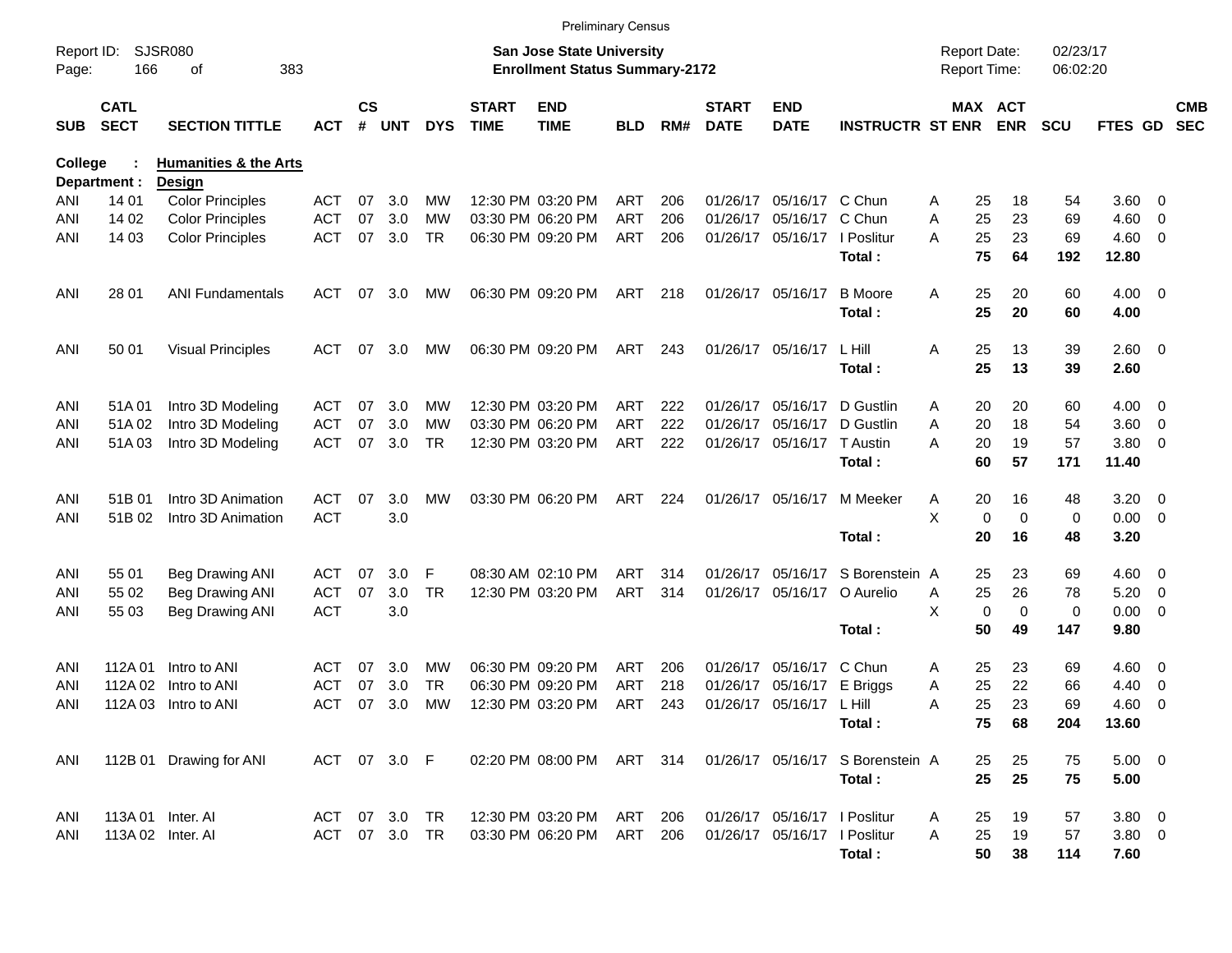|                          |                            |                                                                                                                  |                          |                    |                                              |                        |                             | <b>Preliminary Census</b>                                           |                          |                   |                             |                                                    |                                                                    |                                                         |                                     |                            |                                                              |                                                      |            |
|--------------------------|----------------------------|------------------------------------------------------------------------------------------------------------------|--------------------------|--------------------|----------------------------------------------|------------------------|-----------------------------|---------------------------------------------------------------------|--------------------------|-------------------|-----------------------------|----------------------------------------------------|--------------------------------------------------------------------|---------------------------------------------------------|-------------------------------------|----------------------------|--------------------------------------------------------------|------------------------------------------------------|------------|
| Report ID:<br>Page:      | 167                        | <b>SJSR080</b><br>383<br>οf                                                                                      |                          |                    |                                              |                        |                             | San Jose State University<br><b>Enrollment Status Summary-2172</b>  |                          |                   |                             |                                                    |                                                                    | <b>Report Date:</b><br>Report Time:                     |                                     | 02/23/17<br>06:02:20       |                                                              |                                                      |            |
| <b>SUB</b>               | <b>CATL</b><br><b>SECT</b> | <b>SECTION TITTLE</b>                                                                                            | <b>ACT</b>               | $\mathsf{cs}$<br># | <b>UNT</b>                                   | <b>DYS</b>             | <b>START</b><br><b>TIME</b> | <b>END</b><br><b>TIME</b>                                           | <b>BLD</b>               | RM#               | <b>START</b><br><b>DATE</b> | <b>END</b><br><b>DATE</b>                          | <b>INSTRUCTR ST ENR</b>                                            | MAX ACT                                                 | <b>ENR</b>                          | <b>SCU</b>                 | FTES GD SEC                                                  |                                                      | <b>CMB</b> |
| ANI                      | 113B 01                    | Inter Project                                                                                                    | ACT                      |                    | 07 3.0                                       | TR                     |                             | 08:30 AM 11:20 AM                                                   | ART                      | 206               |                             | 01/26/17 05/16/17                                  | O Aurelio<br>Total:                                                | 25<br>Α<br>25                                           | 23<br>23                            | 69<br>69                   | $4.60 \ 0$<br>4.60                                           |                                                      |            |
| ANI<br>ANI               | 114 01<br>114 02           | Animation<br>Animation                                                                                           | ACT<br><b>ACT</b>        | 07<br>07           | 3.0<br>3.0                                   | TR.<br><b>TR</b>       |                             | 12:30 PM 03:20 PM<br>03:30 PM 06:20 PM                              | ART<br>ART               | 218<br>218        |                             | 01/26/17 05/16/17<br>01/26/17 05/16/17             | J Jackson<br>J Jackson<br>Total:                                   | 25<br>Α<br>A<br>25<br>50                                | 18<br>12<br>30                      | 54<br>36<br>90             | $3.60 \ 0$<br>$2.40 \quad 0$<br>6.00                         |                                                      |            |
| ANI<br>ANI<br>ANI        | 115 01<br>115 02<br>115 03 | <b>Inter Animation</b><br><b>Inter Animation</b><br>Inter Animation                                              | ACT<br>ACT<br><b>ACT</b> | 07<br>07<br>07     | 3.0<br>3.0<br>3.0                            | MW<br>MW<br><b>MW</b>  |                             | 08:30 AM 11:20 AM<br>12:30 PM 03:20 PM<br>03:30 PM 06:20 PM         | ART<br><b>ART</b><br>ART | 218<br>218<br>218 | 01/26/17                    | 01/26/17 05/16/17<br>05/16/17<br>01/26/17 05/16/17 | A Wu<br>A Wu<br>A Wu<br>Total:                                     | 25<br>Α<br>25<br>A<br>25<br>A<br>75                     | 21<br>19<br>17<br>57                | 63<br>57<br>51<br>171      | 4.20<br>3.80<br>$3.40 \ 0$<br>11.40                          | $\overline{\phantom{0}}$<br>$\overline{\phantom{0}}$ |            |
| ANI<br>ANI               | 116 01<br>116 02           | Conceptual Illus<br>Conceptual Illus                                                                             | ACT<br><b>ACT</b>        | 07<br>07           | 3.0<br>3.0                                   | TR.<br><b>TR</b>       |                             | 03:30 PM 06:20 PM<br>06:30 PM 09:20 PM                              | ART<br>ART               | 243<br>243        |                             | 01/26/17 05/16/17<br>01/26/17 05/16/17             | R Storey<br>R Storey<br>Total:                                     | 25<br>A<br>A<br>25<br>50                                | 20<br>25<br>45                      | 60<br>75<br>135            | $4.00 \ 0$<br>$5.00 \t 0$<br>9.00                            |                                                      |            |
| ANI<br>ANI<br>ANI<br>ANI | 117A 01                    | <b>Adv Illustration</b><br>117A 02 Adv Illustration<br>117A 03 Adv Illustration<br>117A 04 Adv Illustration      | LAB<br>LAB<br>LAB<br>LAB | 15<br>15<br>15     | 3.0<br>3.0<br>3.0<br>3.0                     | МW<br>TR.<br><b>MW</b> |                             | 03:30 PM 06:20 PM<br>06:30 PM 09:20 PM<br>08:30 AM 11:20 AM         | ART<br>ART<br>ART        | 243<br>222<br>224 |                             | 01/26/17 05/16/17 M Litya<br>01/26/17 05/16/17     | 01/26/17 05/16/17 T Esmeralda A<br>R Coelho<br>Total:              | 25<br>$\mathbf 0$<br>X<br>20<br>Α<br>20<br>А<br>65      | 22<br>$\mathbf 0$<br>20<br>20<br>62 | 66<br>0<br>60<br>60<br>186 | $4.40 \quad 0$<br>$0.00 \t 0$<br>4.00<br>$4.00 \ 0$<br>12.40 | $\overline{\phantom{0}}$                             |            |
| ANI                      |                            | 117B 01 Visual Development                                                                                       | LAB                      |                    | 15 3.0 TR                                    |                        |                             | 08:30 AM 11:20 AM                                                   | ART                      | 243               |                             | 01/26/17 05/16/17                                  | J Clapp<br>Total:                                                  | Α<br>25<br>25                                           | 15<br>15                            | 45<br>45                   | $3.00 \ 0$<br>3.00                                           |                                                      |            |
| ANI                      | 118B 01                    | Applied Adv Anim                                                                                                 | ACT                      | 07                 | 3.0                                          | TR.                    |                             | 08:30 AM 11:20 AM                                                   | ART                      | 218               |                             | 01/26/17 05/16/17                                  | D Chai<br>Total:                                                   | A<br>25<br>25                                           | 17<br>17                            | 51<br>51                   | $3.40 \ 0$<br>3.40                                           |                                                      |            |
| ANI<br>ANI<br>ANI<br>ANI | 128A 01                    | Digital Animation I<br>128A 02 Digital Animation I<br>128A 03 Digital Animation I<br>128A 04 Digital Animation I | <b>ACT</b><br><b>ACT</b> | 07                 | 3.0<br>3.0<br>ACT 07 3.0 MW<br>ACT 07 3.0 TR | МW                     |                             | 12:30 PM 03:20 PM<br>08:30 AM 11:20 AM ART 243<br>08:30 AM 11:20 AM | ART 224<br>ART 224       |                   |                             | 01/26/17 05/16/17 J Clapp                          | 01/26/17 05/16/17 M Meeker<br>01/26/17 05/16/17 R Coelho<br>Total: | $\mathbf 0$<br>X<br>A<br>20<br>25<br>Α<br>Α<br>20<br>65 | 0<br>17<br>18<br>20<br>55           | 0<br>51<br>54<br>60<br>165 | $0.00 \t 0$<br>3.40<br>$3.60 \ 0$<br>$4.00 \ 0$<br>11.00     | $\overline{\phantom{0}}$                             |            |
| ANI                      |                            | 130A 01 Digital Modeling I                                                                                       | ACT 07 3.0 TR            |                    |                                              |                        |                             | 08:30 AM 11:20 AM ART 222                                           |                          |                   |                             | 01/26/17 05/16/17                                  | D Gustlin<br>Total:                                                | 20<br>A<br>20                                           | 12<br>12                            | 36<br>36                   | $2.40 \ 0$<br>2.40                                           |                                                      |            |
| ANI                      |                            | 130B 01 Digital Modeling II                                                                                      | ACT 07 3.0 TR            |                    |                                              |                        |                             | 03:30 PM 06:20 PM ART 222                                           |                          |                   |                             | 01/26/17 05/16/17 T Austin                         | Total:                                                             | A<br>20<br>20                                           | 18<br>18                            | 54<br>54                   | 3.60 0<br>3.60                                               |                                                      |            |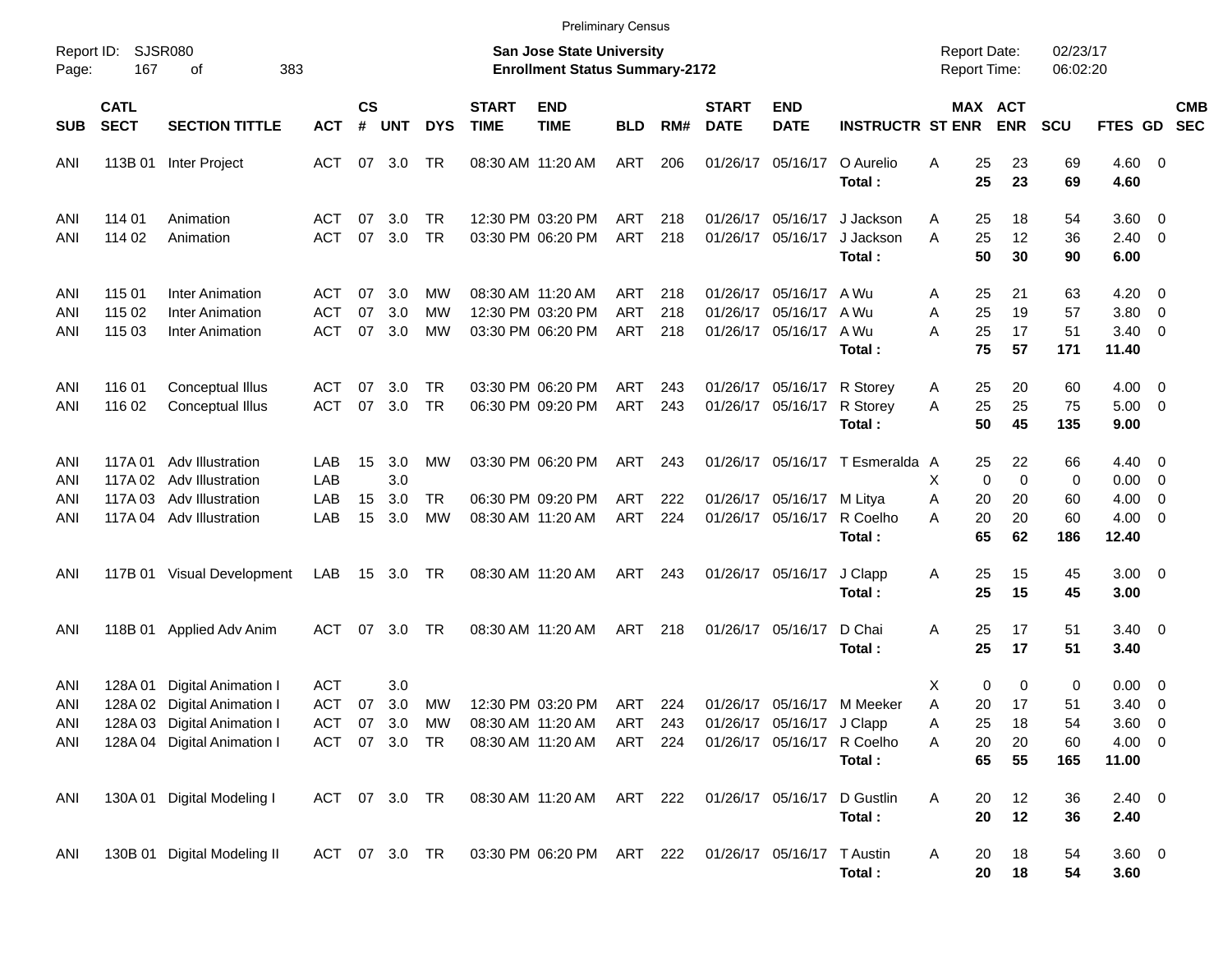|                     |                                                          |                                                                                      |                                        |                      |                                    |                              |                             |                                                                                  | <b>Preliminary Census</b>       |                          |                                  |                                                                |                                                                      |                                            |                                 |                            |                                                       |                                                                                 |                          |
|---------------------|----------------------------------------------------------|--------------------------------------------------------------------------------------|----------------------------------------|----------------------|------------------------------------|------------------------------|-----------------------------|----------------------------------------------------------------------------------|---------------------------------|--------------------------|----------------------------------|----------------------------------------------------------------|----------------------------------------------------------------------|--------------------------------------------|---------------------------------|----------------------------|-------------------------------------------------------|---------------------------------------------------------------------------------|--------------------------|
| Report ID:<br>Page: | 168                                                      | <b>SJSR080</b><br>383<br>οf                                                          |                                        |                      |                                    |                              |                             | San Jose State University<br><b>Enrollment Status Summary-2172</b>               |                                 |                          |                                  |                                                                |                                                                      | <b>Report Date:</b><br><b>Report Time:</b> |                                 | 02/23/17<br>06:02:20       |                                                       |                                                                                 |                          |
| <b>SUB</b>          | <b>CATL</b><br><b>SECT</b>                               | <b>SECTION TITTLE</b>                                                                | <b>ACT</b>                             | $\mathsf{cs}$<br>#   | <b>UNT</b>                         | <b>DYS</b>                   | <b>START</b><br><b>TIME</b> | <b>END</b><br><b>TIME</b>                                                        | <b>BLD</b>                      | RM#                      | <b>START</b><br><b>DATE</b>      | <b>END</b><br><b>DATE</b>                                      | <b>INSTRUCTR ST ENR</b>                                              |                                            | MAX ACT<br><b>ENR</b>           | <b>SCU</b>                 | <b>FTES GD</b>                                        |                                                                                 | <b>CMB</b><br><b>SEC</b> |
| ANI                 | 179 01                                                   | Spec Topics A/I                                                                      | <b>SUP</b>                             | 36                   | 3.0                                | TBA                          |                             |                                                                                  |                                 |                          |                                  | 01/26/17 05/16/17                                              | R Coelho<br>Total:                                                   | Α<br>35<br>35                              | 25<br>25                        | 75<br>75                   | $5.00 \t 0$<br>5.00                                   |                                                                                 |                          |
| ANI                 | 180 01                                                   | <b>Indiv Studies</b>                                                                 | <b>SUP</b>                             | 36                   | 3.0                                | TBA                          |                             |                                                                                  |                                 |                          |                                  | 01/26/17 05/16/17                                              | R Coelho<br>Total:                                                   | 35<br>Α<br>35                              | 28<br>28                        | 84<br>84                   | $5.60$ 0<br>5.60                                      |                                                                                 |                          |
| ANI<br>ANI<br>ANI   | 199 01<br>199 02<br>199 03                               | Senior Project ANI<br>Senior Project ANI<br>Senior Project ANI                       | ACT<br>ACT<br><b>ACT</b>               | 07<br>07<br>07       | 3.0<br>3.0<br>3.0                  | F<br>F<br>F                  |                             | 08:30 AM 02:10 PM<br>08:30 AM 02:10 PM<br>08:30 AM 02:10 PM                      | ART<br>ART<br>ART               | 218<br>222<br>224        | 01/26/17                         | 01/26/17 05/16/17<br>05/16/17<br>01/26/17 05/16/17             | J Clapp<br>T Austin<br>R Coelho<br>Total:                            | 25<br>A<br>20<br>A<br>20<br>А<br>65        | 25<br>19<br>20<br>64            | 75<br>57<br>60<br>192      | $5.00 \quad 0$<br>3.80<br>$4.00 \ 0$<br>12.80         | $\overline{\phantom{0}}$                                                        |                          |
|                     | DSGD 63 01<br>DSGD 6302                                  | <b>Fund Graphic Visual</b><br><b>Fund Graphic Visual</b>                             | ACT<br><b>ACT</b>                      | 07<br>07             | 3.0<br>3.0                         | TR<br>TR                     |                             | 08:30 AM 11:20 AM<br>12:30 PM 03:20 PM                                           | ART<br>ART                      | 201<br>201               |                                  | 01/26/17 05/16/17<br>01/26/17 05/16/17                         | J Levy<br>J Levy<br>Total:                                           | 25<br>A<br>25<br>Α<br>50                   | 24<br>24<br>48                  | 72<br>72<br>144            | 4.80 0<br>$4.80\ 0$<br>9.60                           |                                                                                 |                          |
|                     | DSGD 8301<br>DSGD 8302<br>DSGD 8303                      | Digital Apps Basic<br>Digital Apps Basic<br>Digital Apps Basic                       | ACT<br>ACT<br><b>ACT</b>               | 07<br>07<br>07       | 3.0<br>3.0<br>3.0                  | МW<br>МW<br>TR               |                             | 08:30 AM 11:20 AM<br>12:30 PM 03:20 PM<br>03:30 PM 06:20 PM                      | ART<br><b>ART</b><br>ART        | 201<br>201<br>201        | 01/26/17                         | 05/16/17<br>01/26/17 05/16/17                                  | 01/26/17 05/16/17 A Thompson A<br>A Thompson A<br>E Briggs<br>Total: | 25<br>25<br>25<br>A<br>75                  | 25<br>25<br>23<br>73            | 75<br>75<br>69<br>219      | $5.00 \t 0$<br>5.00<br>$4.60$ 0<br>14.60              | $\overline{\phantom{0}}$                                                        |                          |
|                     | DSGD 99 01<br>DSGD 99 02<br>DSGD 99 03                   | Intro to Typography<br>Intro to Typography<br>Intro to Typography                    | ACT<br><b>ACT</b><br><b>ACT</b>        | 07<br>07<br>07       | 3.0<br>3.0<br>3.0                  | МW<br><b>TR</b><br><b>TR</b> |                             | 08:30 AM 11:20 AM<br>03:30 PM 06:20 PM<br>03:30 PM 06:20 PM                      | ART<br>ART<br>ART               | 212<br>212<br>216        | 01/26/17                         | 01/26/17 05/16/17<br>05/16/17<br>01/26/17 05/16/17             | <b>B</b> Jeung<br>J Levy<br>G Hom<br>Total:                          | 25<br>A<br>25<br>Α<br>25<br>А<br>75        | 25<br>22<br>25<br>72            | 75<br>66<br>75<br>216      | $5.00 \t 0$<br>4.40<br>$5.00 \t 0$<br>14.40           | $\overline{\phantom{0}}$                                                        |                          |
|                     | DSGD 104 01<br>DSGD 104 02<br>DSGD 104 03<br>DSGD 104 04 | Intro to Grph Dsgn<br>Intro to Grph Dsgn<br>Intro to Grph Dsgn<br>Intro to Grph Dsgn | ACT<br>ACT<br><b>ACT</b><br><b>ACT</b> | 07<br>07<br>07<br>07 | 3.0<br>3.0<br>3.0<br>3.0           | <b>MW</b><br>МW<br>МW<br>MW  |                             | 08:30 AM 11:20 AM<br>12:30 PM 03:20 PM<br>03:30 PM 06:20 PM<br>08:30 AM 11:20 AM | ART<br><b>ART</b><br>ART<br>ART | 203<br>203<br>212<br>216 | 01/26/17<br>01/26/17<br>01/26/17 | 05/16/17<br>05/16/17<br>05/16/17<br>01/26/17 05/16/17 J Miller | G Yokota<br>G Yokota<br>J Martinez                                   | 25<br>Α<br>25<br>A<br>25<br>A<br>25<br>Α   | 24<br>24<br>25<br>25            | 72<br>72<br>75<br>75       | 4.80 0<br>4.80<br>5.00<br>5.00                        | $\overline{\phantom{0}}$<br>$\overline{\mathbf{0}}$<br>$\overline{\phantom{0}}$ |                          |
|                     | DSGD 104 05<br>DSGD 104 06<br>DSGD 104 07<br>DSGD 104 08 | Intro to Grph Dsgn<br>Intro to Grph Dsgn<br>Intro to Grph Dsgn<br>Intro to Grph Dsgn | <b>ACT</b><br><b>ACT</b><br>ACT        | 07<br>07             | 3.0 TR<br>3.0<br>3.0<br>ACT 07 3.0 | TR<br>MW                     |                             | 08:30 AM 11:20 AM ART 216<br>06:30 PM 09:20 PM<br>03:30 PM 06:20 PM              | ART 216<br>ART 203              |                          |                                  | 01/26/17 05/16/17 G Yokota<br>01/26/17 05/16/17 G Hom          | 01/26/17 05/16/17 P Krayna<br>Total:                                 | 25<br>A<br>Х<br>Α<br>25<br>25<br>Α<br>175  | 22<br>0<br>0<br>14<br>25<br>159 | 66<br>0<br>42<br>75<br>477 | 4.40<br>$0.00 \t 0$<br>2.80 0<br>$5.00 \t 0$<br>31.80 | $\overline{\phantom{0}}$                                                        |                          |
|                     | DSGD 105 01<br>DSGD 105 02                               | Intermed Grph Dsgn<br>Intermed Grph Dsgn                                             | ACT<br>ACT 07 3.0 MW                   |                      | 3.0                                |                              |                             | 06:30 PM 09:20 PM ART 212                                                        |                                 |                          |                                  |                                                                | 01/26/17 05/16/17 P Krayna<br>Total:                                 | X<br>Α<br>25<br>25                         | 0<br>0<br>21<br>21              | 0<br>63<br>63              | $0.00 \t 0$<br>$4.20 \ 0$<br>4.20                     |                                                                                 |                          |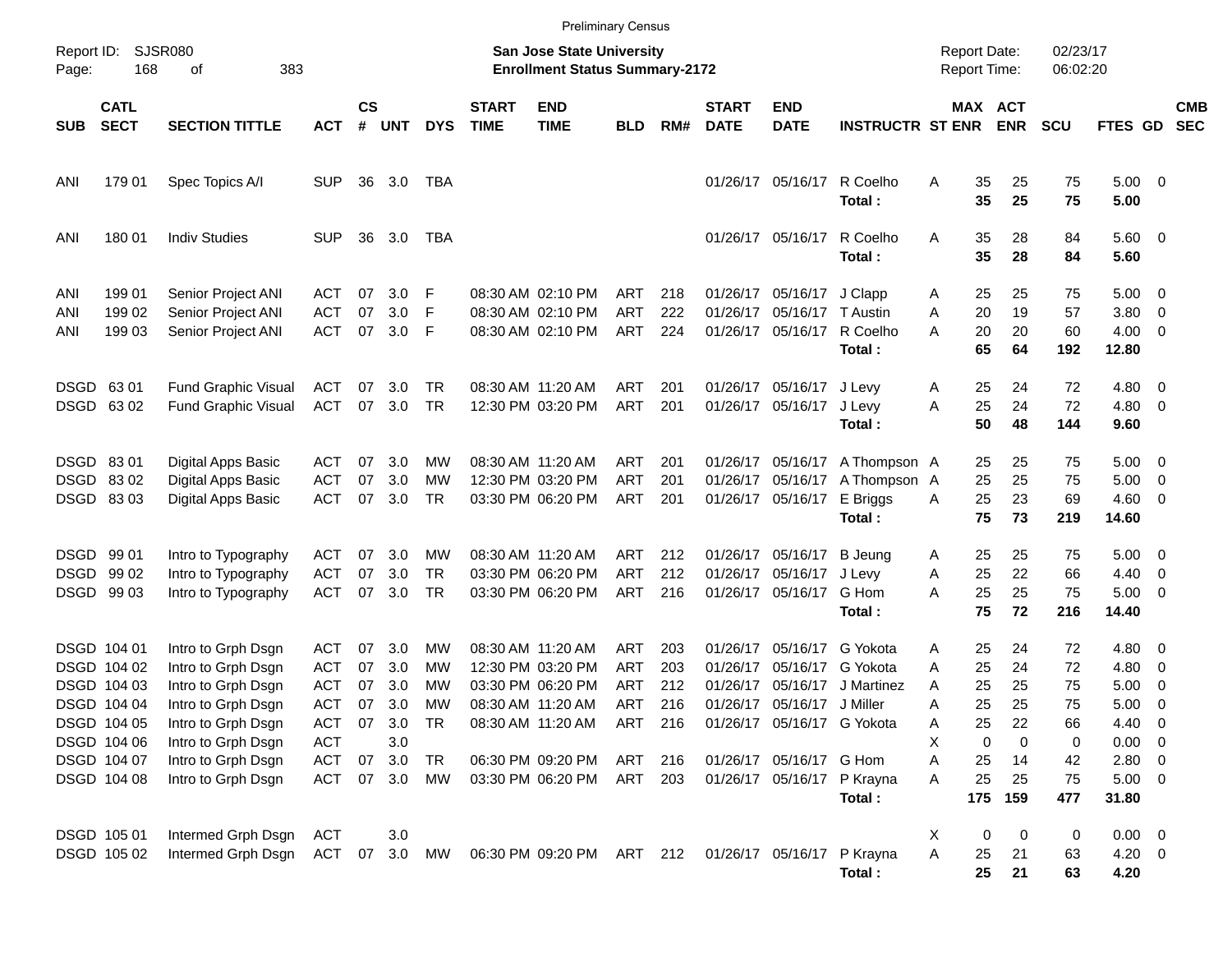|                     |                            |                                                 |            |                    |            |            |                             |                                                                    | <b>Preliminary Census</b> |     |                             |                            |                         |                                     |               |                      |                        |                          |                          |
|---------------------|----------------------------|-------------------------------------------------|------------|--------------------|------------|------------|-----------------------------|--------------------------------------------------------------------|---------------------------|-----|-----------------------------|----------------------------|-------------------------|-------------------------------------|---------------|----------------------|------------------------|--------------------------|--------------------------|
| Report ID:<br>Page: | <b>SJSR080</b><br>169      | 383<br>οf                                       |            |                    |            |            |                             | San Jose State University<br><b>Enrollment Status Summary-2172</b> |                           |     |                             |                            |                         | <b>Report Date:</b><br>Report Time: |               | 02/23/17<br>06:02:20 |                        |                          |                          |
| <b>SUB</b>          | <b>CATL</b><br><b>SECT</b> | <b>SECTION TITTLE</b>                           | ACT        | $\mathsf{cs}$<br># | <b>UNT</b> | <b>DYS</b> | <b>START</b><br><b>TIME</b> | <b>END</b><br><b>TIME</b>                                          | <b>BLD</b>                | RM# | <b>START</b><br><b>DATE</b> | <b>END</b><br><b>DATE</b>  | <b>INSTRUCTR ST ENR</b> | MAX ACT                             | <b>ENR</b>    | <b>SCU</b>           | FTES GD                |                          | <b>CMB</b><br><b>SEC</b> |
| DSGD 106 01         |                            | Adv Graphic Design                              | <b>ACT</b> |                    | 3.0        |            |                             |                                                                    |                           |     |                             |                            |                         | 0<br>Χ                              | 0             | 0                    | $0.00 \ 0$             |                          |                          |
|                     | DSGD 106 02                | Adv Graphic Design                              | <b>ACT</b> |                    | 3.0        |            |                             |                                                                    |                           |     |                             |                            |                         | X<br>$\mathbf 0$                    | $\Omega$      | 0                    | 0.00                   | - 0                      |                          |
|                     | DSGD 106 03                | Adv Graphic Design                              | <b>ACT</b> | 07                 | 3.0        | <b>TR</b>  |                             | 12:30 PM 03:20 PM                                                  | ART                       | 216 |                             | 01/26/17 05/16/17          | C Kim<br>Total:         | A<br>25<br>25                       | 21<br>21      | 63<br>63             | 4.20<br>4.20           | $\overline{\phantom{0}}$ |                          |
|                     | DSGD 107A01                | Sp Top Grphy Dsgn                               | LAB        | 15                 | 3.0        | МW         |                             | 03:30 PM 06:20 PM                                                  | ART                       | 216 |                             | 01/26/17 05/16/17          | C Hwang<br>Total:       | 25<br>Α<br>25                       | 22<br>22      | 66<br>66             | $4.40 \quad 0$<br>4.40 |                          |                          |
|                     |                            | DSGD 107B 01 Spec Topics in Exper LAB           |            |                    | 3.0        |            |                             |                                                                    |                           |     |                             |                            | Total:                  | Χ<br>0<br>$\bf{0}$                  | 0<br>$\bf{0}$ | 0<br>0               | $0.00 \t 0$<br>0.00    |                          |                          |
|                     |                            |                                                 |            |                    |            |            |                             |                                                                    |                           |     |                             |                            |                         |                                     |               |                      |                        |                          |                          |
| <b>DSGD 108 01</b>  |                            | <b>Gr Des Portfolio</b>                         | ACT        | 07                 | 3.0        | <b>MW</b>  |                             | 08:30 AM 11:20 AM                                                  | IS                        | 226 | 01/26/17                    | 05/16/17                   | J Martinez              | 25<br>Α                             | 22            | 66                   | 4.40                   | $\overline{\phantom{0}}$ |                          |
|                     | DSGD 108 02                | Gr Des Portfolio                                | <b>ACT</b> | 07                 | 3.0        | <b>MW</b>  |                             | 12:30 PM 03:20 PM                                                  | IS                        | 226 | 01/26/17                    | 05/16/17                   | J Martinez              | 25<br>A                             | 23            | 69                   | $4.60$ 0               |                          |                          |
|                     |                            |                                                 |            |                    |            |            |                             |                                                                    |                           |     |                             |                            | Total:                  | 50                                  | 45            | 135                  | 9.00                   |                          |                          |
| DSGD 111 01         |                            | <b>Design Practices</b>                         | ACT        | 20                 | 3.0        | MW         |                             | 12:30 PM 03:20 PM                                                  | ART                       | 212 | 01/26/17                    | 05/16/17                   | J Miller                | 25<br>A                             | 25            | 75                   | $5.00 \t 0$            |                          |                          |
| DSGD 111 02         |                            | <b>Design Practices</b>                         | <b>ACT</b> | 20                 | 3.0        | MW         |                             | 03:30 PM 06:20 PM                                                  | ART                       | 201 | 01/26/17                    | 05/16/17                   | J Miller                | 25<br>A                             | 25            | 75                   | $5.00 \t 0$            |                          |                          |
|                     |                            |                                                 |            |                    |            |            |                             |                                                                    |                           |     |                             |                            | Total:                  | 50                                  | 50            | 150                  | 10.00                  |                          |                          |
| DSGD 131 01         |                            | <b>Motion Graphics</b>                          | <b>ACT</b> |                    | 3.0        |            |                             |                                                                    |                           |     |                             |                            |                         | X<br>0                              | 0             | 0                    | $0.00 \t 0$            |                          |                          |
|                     | DSGD 131 02                | <b>Motion Graphics</b>                          | <b>ACT</b> |                    | 3.0        |            |                             |                                                                    |                           |     |                             |                            |                         | Χ<br>0                              | 0             | 0                    | 0.00                   | $\overline{\phantom{0}}$ |                          |
|                     | DSGD 131 03                | <b>Motion Graphics</b>                          | <b>ACT</b> |                    | 3.0        |            |                             |                                                                    |                           |     |                             |                            |                         | X<br>$\Omega$                       | $\Omega$      | 0                    | 0.00                   | $\overline{\mathbf{0}}$  |                          |
|                     | DSGD 131 04                | <b>Motion Graphics</b>                          | <b>ACT</b> | 07                 | 3.0        | <b>TR</b>  |                             | 03:30 PM 06:20 PM                                                  | <b>IS</b>                 | 226 |                             | 01/26/17 05/16/17          | C Kim                   | A<br>25                             | 23            | 69                   | $4.60$ 0               |                          |                          |
|                     |                            |                                                 |            |                    |            |            |                             |                                                                    |                           |     |                             |                            | Total:                  | 25                                  | 23            | 69                   | 4.60                   |                          |                          |
| DSGD 132 01         |                            | UI & Interaction D                              | <b>ACT</b> |                    | 3.0        |            |                             |                                                                    |                           |     |                             |                            |                         | $\mathbf 0$<br>Χ                    | 0             | 0                    | $0.00 \t 0$            |                          |                          |
|                     | DSGD 132 02                | UI & Interaction D                              | <b>ACT</b> | 07                 | 3.0        | MW         |                             | 03:30 PM 06:20 PM                                                  | IS                        | 226 |                             | 01/26/17 05/16/17          | J Kim                   | A<br>25                             | 21            | 63                   | 4.20                   | $\overline{\phantom{0}}$ |                          |
|                     |                            |                                                 |            |                    |            |            |                             |                                                                    |                           |     |                             |                            | Total:                  | 25                                  | 21            | 63                   | 4.20                   |                          |                          |
| DSGD 150 01         |                            | <b>GD Senior Studio</b>                         | <b>ACT</b> |                    | 4.0        |            |                             |                                                                    |                           |     |                             |                            |                         | X<br>0                              | 0             | 0                    | $0.00 \t 0$            |                          |                          |
|                     | DSGD 150 02                | <b>GD Senior Studio</b>                         | <b>ACT</b> |                    | 4.0        |            |                             |                                                                    |                           |     |                             |                            |                         | х<br>0                              | 0             | 0                    | $0.00 \t 0$            |                          |                          |
|                     | DSGD 150 03                | <b>GD Senior Studio</b>                         | <b>ACT</b> | 07                 | 4.0        | <b>TR</b>  |                             | 08:30 AM 11:20 AM                                                  | IS                        | 226 |                             | 01/26/17 05/16/17 R Sexton |                         | Α<br>25                             | 24            | 72                   | $6.40\quad 0$          |                          |                          |
|                     | DSGD 150 04                | <b>GD Senior Studio</b>                         | <b>ACT</b> |                    | 07 4.0     | TR         |                             | 06:30 PM 09:20 PM                                                  | IS                        | 226 |                             | 01/26/17 05/16/17 R Sexton |                         | 25<br>Α                             | 21            | 63                   | $5.60$ 0               |                          |                          |
|                     |                            |                                                 |            |                    |            |            |                             |                                                                    |                           |     |                             |                            | Total:                  | 50                                  | 45            | 135                  | 12.00                  |                          |                          |
|                     |                            | DSGN 100W 01 Writing Workshop: De LEC           |            |                    | 04 3.0     | TR         |                             | 01:30 PM 02:45 PM                                                  | BBC                       | 221 |                             | 01/26/17 05/16/17 J Loomis |                         | 25<br>A                             | 25            | 75                   | $5.00 \t 0$            |                          |                          |
|                     |                            | DSGN 100W 02 Writing Workshop: De LEC 04 3.0    |            |                    |            | TR         |                             | 03:00 PM 04:15 PM                                                  | <b>BBC</b> 221            |     |                             | 01/26/17 05/16/17 J Loomis |                         | 25<br>Α                             | 25            | 75                   | $5.00 \t 0$            |                          |                          |
|                     |                            | DSGN 100W 03 Writing Workshop: De LEC 04 3.0 TR |            |                    |            |            |                             | 04:30 PM 05:45 PM                                                  | DMH 354                   |     |                             | 01/26/17 05/16/17 J Loomis |                         | 25<br>Α                             | 26            | 78                   | $5.20 \t 0$            |                          |                          |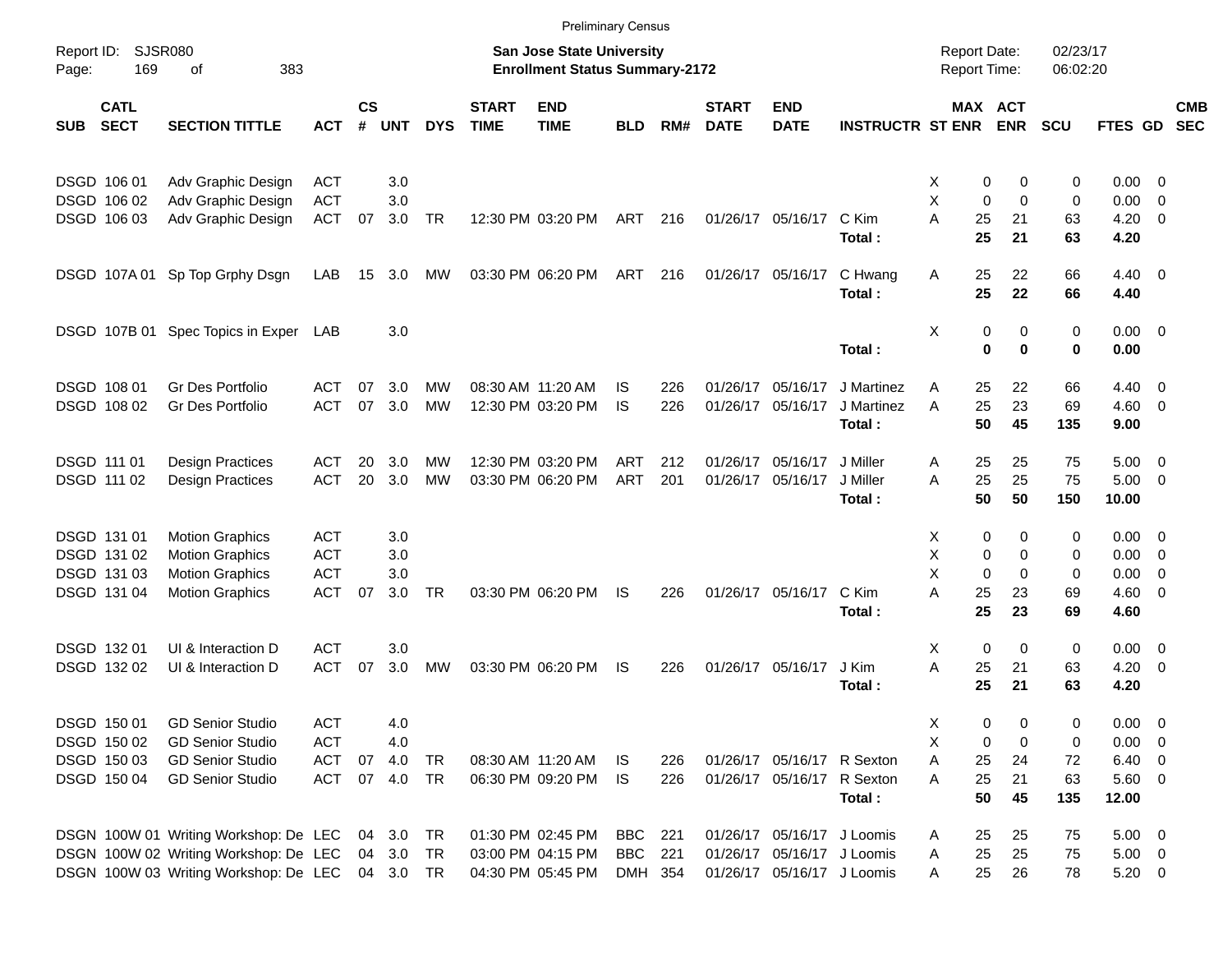|                     |                            |                                       |               |                    |            |            |                             | <b>Preliminary Census</b>                                          |            |     |                             |                             |                                          |                                     |                            |                      |                     |                          |                          |
|---------------------|----------------------------|---------------------------------------|---------------|--------------------|------------|------------|-----------------------------|--------------------------------------------------------------------|------------|-----|-----------------------------|-----------------------------|------------------------------------------|-------------------------------------|----------------------------|----------------------|---------------------|--------------------------|--------------------------|
| Report ID:<br>Page: | <b>SJSR080</b><br>170      | 383<br>οf                             |               |                    |            |            |                             | San Jose State University<br><b>Enrollment Status Summary-2172</b> |            |     |                             |                             |                                          | <b>Report Date:</b><br>Report Time: |                            | 02/23/17<br>06:02:20 |                     |                          |                          |
| <b>SUB</b>          | <b>CATL</b><br><b>SECT</b> | <b>SECTION TITTLE</b>                 | <b>ACT</b>    | $\mathsf{cs}$<br># | <b>UNT</b> | <b>DYS</b> | <b>START</b><br><b>TIME</b> | <b>END</b><br><b>TIME</b>                                          | <b>BLD</b> | RM# | <b>START</b><br><b>DATE</b> | <b>END</b><br><b>DATE</b>   | <b>INSTRUCTR ST ENR</b>                  |                                     | MAX ACT<br><b>ENR</b>      | <b>SCU</b>           | <b>FTES GD</b>      |                          | <b>CMB</b><br><b>SEC</b> |
|                     |                            | DSGN 100W 04 Writing Workshop: De LEC |               |                    | 04 3.0 F   |            |                             | 01:30 PM 04:15 PM                                                  | ART        | 201 | 01/26/17                    | 05/16/17                    | T Khuu<br>Total:                         | Α<br>100                            | 25<br>16<br>92             | 48<br>276            | $3.20 \ 0$<br>18.40 |                          |                          |
| <b>DSGN 12701</b>   |                            | Intern                                | <b>SUP</b>    | 36                 | 3.0        | <b>TBA</b> |                             |                                                                    |            |     | 01/26/17                    | 05/16/17                    | C Hwang                                  | A                                   | 30<br>45                   | 90                   | $6.00 \quad 0$      |                          |                          |
|                     | <b>DSGN 12702</b>          | Intern                                | <b>SUP</b>    | 36                 | 4.0        | TBA        |                             |                                                                    |            |     | 01/26/17                    | 05/16/17                    | C Hwang                                  | Α                                   | 7<br>25                    | 28                   | 1.87                | $\overline{\phantom{0}}$ |                          |
| <b>DSGN 12703</b>   |                            | Intern                                | <b>SUP</b>    | 36                 | 2.0        | <b>TBA</b> |                             |                                                                    |            |     | 01/26/17                    |                             | 05/16/17 C Hwang                         | Α                                   | 15<br>2                    | $\overline{4}$       | 0.27                | $\overline{\mathbf{0}}$  |                          |
|                     | <b>DSGN 12704</b>          | Intern                                | <b>SUP</b>    | 36                 | 1.0        | <b>TBA</b> |                             |                                                                    |            |     |                             | 01/26/17 05/16/17           | C Hwang                                  | A                                   | 15<br>9                    | 9                    | 0.60 0              |                          |                          |
|                     |                            |                                       |               |                    |            |            |                             |                                                                    |            |     |                             |                             | Total:                                   | 100                                 | 48                         | 131                  | 8.73                |                          |                          |
| <b>DSGN 18001</b>   |                            | <b>Indiv Studies</b>                  | <b>SUP</b>    | 36                 | 3.0        | TBA        |                             |                                                                    |            |     |                             | 01/26/17 05/16/17           | C Hwang<br>Total:                        | A                                   | 45<br>18<br>45<br>18       | 54<br>54             | 3.60 0<br>3.60      |                          |                          |
| DSGN 197 01         |                            | <b>BA Senior Project</b>              | ACT           | 07                 | 4.0        | TR.        |                             | 08:30 AM 11:20 AM                                                  | ART        | 212 |                             | 01/26/17 05/16/17 A English |                                          | A                                   | 25<br>18                   | 72                   | $4.80\ 0$           |                          |                          |
|                     | DSGN 197 02                | <b>BA Senior Project</b>              | ACT           | 07                 | 4.0        | <b>TR</b>  |                             | 12:30 PM 03:20 PM                                                  | ART        | 212 |                             | 01/26/17 05/16/17           | A English                                | A                                   | 25<br>19                   | 76                   | 5.07                | $\overline{\phantom{0}}$ |                          |
|                     | DSGN 197 03                | <b>BA Senior Project</b>              | <b>ACT</b>    |                    | 4.0        |            |                             |                                                                    |            |     |                             |                             |                                          | X                                   | $\mathbf 0$<br>$\mathbf 0$ | 0                    | $0.00 \t 0$         |                          |                          |
|                     |                            |                                       |               |                    |            |            |                             |                                                                    |            |     |                             |                             | Total:                                   |                                     | 50<br>37                   | 148                  | 9.87                |                          |                          |
| <b>DSID</b>         | 22 01                      | Visualization II                      | ACT           | 07                 | 3.0        | MW         |                             | 03:30 PM 06:20 PM                                                  | IS.        | 118 |                             | 01/26/17 05/16/17           | J McClusky                               | A                                   | 17<br>20                   | 51                   | $3.40 \quad 0$      |                          |                          |
| <b>DSID</b>         | 22 02                      | Visualization II                      | <b>ACT</b>    | 07                 | 3.0        | <b>TR</b>  |                             | 08:30 AM 11:20 AM                                                  | IS         | 118 | 01/26/17                    | 05/16/17                    | <b>G</b> Skulley                         | Α                                   | 17<br>20                   | 51                   | 3.40                | $\overline{\phantom{0}}$ |                          |
| <b>DSID</b>         | 22 03                      | Visualization II                      | ACT           | 07                 | 3.0        | МW         |                             | 12:30 PM 03:20 PM                                                  | IS         | 118 |                             | 01/26/17 05/16/17 K Scott   |                                          | Α                                   | 20<br>17                   | 51                   | $3.40 \ 0$          |                          |                          |
|                     |                            |                                       |               |                    |            |            |                             |                                                                    |            |     |                             |                             | Total:                                   |                                     | 60<br>51                   | 153                  | 10.20               |                          |                          |
| <b>DSID</b>         | 32 01                      | <b>ID Foundation II</b>               | ACT           | 13                 | 3.0        | TR.        |                             | 08:30 AM 11:20 AM                                                  | ART        | 103 |                             | 01/26/17 05/16/17           | A Armstrong A                            |                                     | 17<br>20                   | 34                   | $3.40 \ 0$          |                          |                          |
| <b>DSID</b>         | 32 02                      | ID Foundation II                      | <b>ACT</b>    | 13                 | 3.0        | <b>TR</b>  |                             | 03:30 PM 06:20 PM                                                  | ART        | 103 | 01/26/17                    | 05/16/17                    | J Nelson                                 | A                                   | 20<br>17                   | 34                   | 3.40                | $\overline{\phantom{0}}$ |                          |
| <b>DSID</b>         | 32 03                      | <b>ID Foundation II</b>               | ACT           |                    | 13 3.0     | <b>TR</b>  |                             | 12:30 PM 03:20 PM                                                  | ART        | 103 |                             | 01/26/17 05/16/17           | A Armstrong A                            |                                     | 17<br>20                   | 34                   | $3.40 \ 0$          |                          |                          |
|                     |                            |                                       |               |                    |            |            |                             |                                                                    |            |     |                             |                             | Total:                                   |                                     | 60<br>51                   | 102                  | 10.20               |                          |                          |
| <b>DSID</b>         | 32A 01                     | Portfolio Project I                   | ACT           | 13                 | 1.0        | F          |                             | 08:00 AM 09:50 AM                                                  | IS.        | 118 | 01/26/17                    | 05/16/17                    | E Briggs                                 | A                                   | 20<br>17                   | 17                   | $1.13 \ 0$          |                          |                          |
| <b>DSID</b>         | 32A 02                     | Portfolio Project I                   | ACT           | 13                 | 1.0        | F          |                             | 10:00 AM 11:50 AM                                                  | IS         | 118 | 01/26/17                    |                             | 05/16/17 E Briggs                        | Α                                   | 24<br>15                   | 15                   | 1.00                | $\overline{\phantom{0}}$ |                          |
| <b>DSID</b>         | 32A 03                     | Portfolio Project I                   | ACT           |                    | 13 1.0     | F          |                             | 12:30 PM 02:20 PM                                                  | IS         | 118 |                             | 01/26/17 05/16/17 E Briggs  |                                          | A                                   | 24<br>16                   | 16                   | 1.07                | $\overline{\phantom{0}}$ |                          |
|                     |                            |                                       |               |                    |            |            |                             |                                                                    |            |     |                             |                             | Total:                                   |                                     | 68<br>48                   | 48                   | 3.20                |                          |                          |
|                     | DSID 121 01                | <b>ID Process</b>                     | ACT 07 3.0 MW |                    |            |            |                             | 08:30 AM 11:20 AM IS                                               |            | 118 |                             |                             | 01/26/17 05/16/17 J McClusky A<br>Total: |                                     | 16<br>24<br>24<br>16       | 48<br>48             | $3.20 \ 0$<br>3.20  |                          |                          |
| DSID 122 01         |                            | C&CS: Ind. Design                     | <b>LEC</b>    |                    | 02 3.0     | $\top$     |                             | 08:30 AM 10:35 AM                                                  | IS.        | 240 |                             | 01/26/17 05/16/17 M Skov    |                                          | Α                                   | 24<br>24                   | 60                   | 4.80 0              |                          |                          |
|                     | DSID 122 02                | C&CS: Ind. Design                     | ACT           |                    | 07 0.0     | $\top$     |                             | 10:40 AM 11:40 AM                                                  | IS.        | 240 |                             | 01/26/17 05/16/17 M Skov    |                                          | A                                   | 24<br>24                   | 12                   | $0.00 \t 0$         |                          |                          |
|                     | DSID 122 03                | C&CS: Ind. Design                     | <b>LEC</b>    |                    | 02 3.0     | $\top$     |                             | 12:10 PM 02:15 PM                                                  | IS.        | 240 |                             | 01/26/17 05/16/17 M Skov    |                                          | A                                   | 24<br>25                   | 63                   | $5.00 \t 0$         |                          |                          |
|                     | DSID 122 04                | C&CS: Ind. Design                     | ACT           |                    | 07 0.0 T   |            |                             | 02:20 PM 03:20 PM                                                  | IS.        | 240 |                             | 01/26/17 05/16/17 M Skov    |                                          | A                                   | 24<br>25                   | 13                   | $0.00 \t 0$         |                          |                          |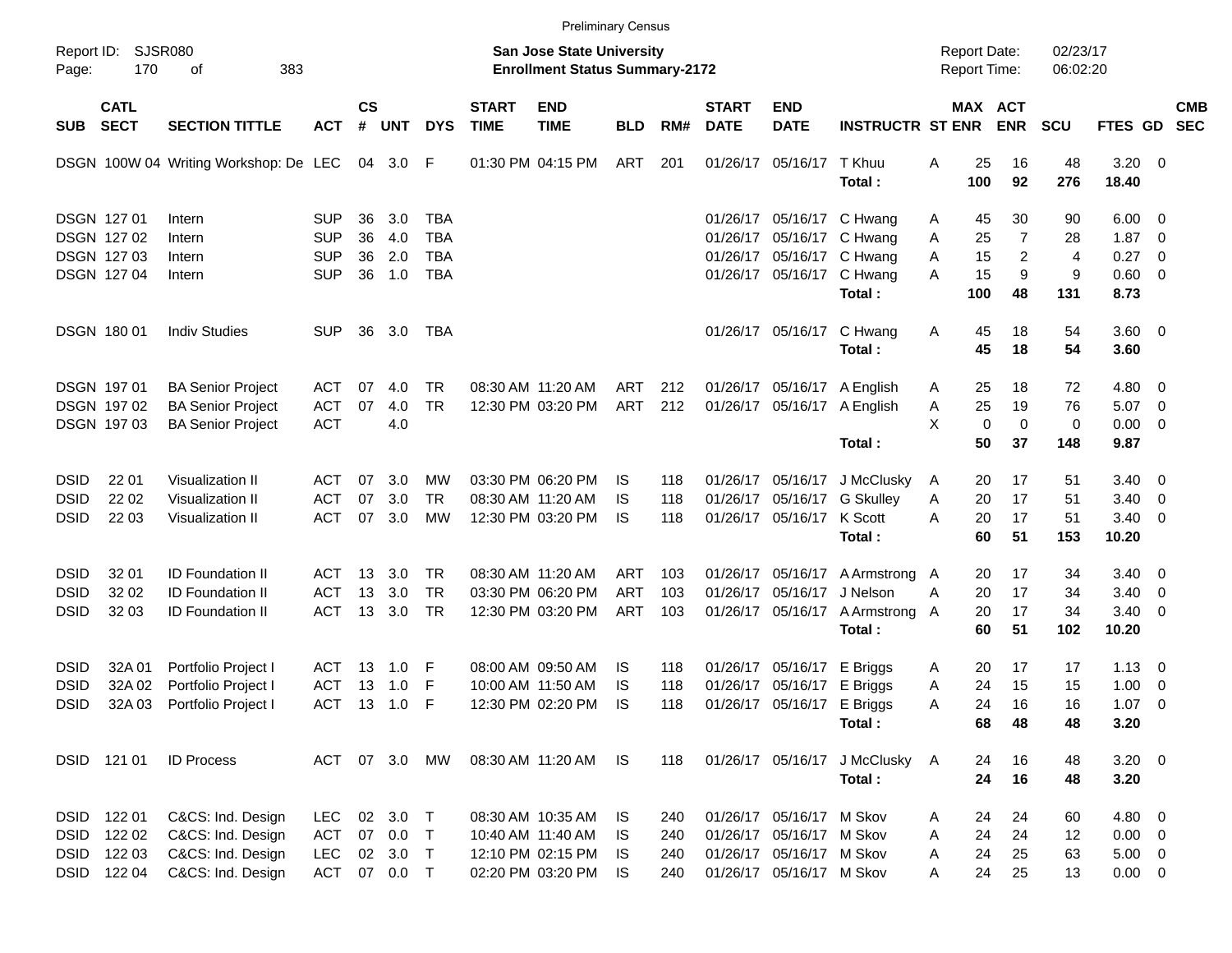|                     |                            |                                                                                           |            |                    |            |            |                             | <b>Preliminary Census</b>                                                 |            |     |                             |                           |                             |                                     |                              |                      |                    |                          |                          |
|---------------------|----------------------------|-------------------------------------------------------------------------------------------|------------|--------------------|------------|------------|-----------------------------|---------------------------------------------------------------------------|------------|-----|-----------------------------|---------------------------|-----------------------------|-------------------------------------|------------------------------|----------------------|--------------------|--------------------------|--------------------------|
| Report ID:<br>Page: | 171                        | <b>SJSR080</b><br>383<br>οf                                                               |            |                    |            |            |                             | <b>San Jose State University</b><br><b>Enrollment Status Summary-2172</b> |            |     |                             |                           |                             | <b>Report Date:</b><br>Report Time: |                              | 02/23/17<br>06:02:20 |                    |                          |                          |
| <b>SUB</b>          | <b>CATL</b><br><b>SECT</b> | <b>SECTION TITTLE</b>                                                                     | <b>ACT</b> | $\mathsf{cs}$<br># | <b>UNT</b> | <b>DYS</b> | <b>START</b><br><b>TIME</b> | <b>END</b><br><b>TIME</b>                                                 | <b>BLD</b> | RM# | <b>START</b><br><b>DATE</b> | <b>END</b><br><b>DATE</b> | <b>INSTRUCTR ST ENR</b>     |                                     | <b>MAX ACT</b><br><b>ENR</b> | <b>SCU</b>           | FTES GD            |                          | <b>CMB</b><br><b>SEC</b> |
|                     |                            |                                                                                           |            |                    |            |            |                             |                                                                           |            |     |                             |                           | Total:                      | 96                                  | 98                           | 147                  | 9.80               |                          |                          |
| <b>DSID</b>         | 123A 01                    | Portfolio Proj 2                                                                          | ACT        | 07                 | 3.0        | MW         |                             | 03:30 PM 06:20 PM                                                         | ART        | 103 |                             | 01/26/17 05/16/17         | K Scott<br>Total:           | Α<br>26<br>26                       | 24<br>24                     | 24<br>24             | $4.80\ 0$<br>4.80  |                          |                          |
| <b>DSID</b>         | 124 01                     | Design for All                                                                            | LAB        | 15                 | 3.0        | MW         |                             | 12:30 PM 03:20 PM                                                         | ART        | 205 |                             | 01/26/17 05/16/17         | L Speer<br>Total:           | Α<br>24<br>24                       | 21<br>21                     | 63<br>63             | $4.20 \ 0$<br>4.20 |                          |                          |
| <b>DSID</b>         | 125 01                     | Adv Industr Design                                                                        | LAB        | 15                 | 3.0        | MW         |                             | 08:30 AM 11:20 AM                                                         | ART        | 105 |                             | 01/26/17 05/16/17         | J Guenther<br>Total:        | A<br>24<br>24                       | 20<br>20                     | 60<br>60             | $4.00 \ 0$<br>4.00 |                          |                          |
| <b>DSID</b>         | 125A 01                    | Portfolio Proj 3                                                                          | LAB        | 15                 | 2.0        | M          |                             | 03:30 PM 07:20 PM                                                         | ART        | 205 |                             | 01/26/17 05/16/17         | L Speer<br>Total:           | 24<br>Α<br>24                       | 20<br>20                     | 20<br>20             | $2.67$ 0<br>2.67   |                          |                          |
| <b>DSID</b>         | 126 01                     | Ergonom for Design                                                                        | <b>LEC</b> | 02                 | 3.0        | <b>TR</b>  |                             | 12:30 PM 01:20 PM                                                         | IS         | 118 |                             |                           | 01/26/17 05/16/17 G Skulley | 24<br>Α                             | 24                           | 48                   | $4.80\ 0$          |                          |                          |
| <b>DSID</b>         | 126 02                     | Ergonom for Design                                                                        | <b>ACT</b> | 13                 | 0.0        | TR         |                             | 01:30 PM 02:20 PM                                                         | IS         | 118 |                             |                           | 01/26/17 05/16/17 G Skullev | 24<br>Α                             | 24                           | 24                   | 0.00               | $\overline{\phantom{0}}$ |                          |
| <b>DSID</b>         | 126 03                     | Ergonom for Design                                                                        | <b>LEC</b> | 02                 | 3.0        | <b>TR</b>  |                             | 03:30 PM 04:20 PM                                                         | IS         | 118 |                             |                           | 01/26/17 05/16/17 G Skulley | 24<br>A                             | 17                           | 34                   | 3.40               | $\overline{\phantom{0}}$ |                          |
| <b>DSID</b>         | 126 04                     | Ergonom for Design                                                                        | <b>ACT</b> | 13                 | 0.0        | <b>TR</b>  |                             | 04:30 PM 05:20 PM                                                         | IS         | 118 |                             | 01/26/17 05/16/17         | <b>G Skulley</b>            | А<br>24                             | 17                           | 17                   | $0.00 \quad 0$     |                          |                          |
|                     |                            |                                                                                           |            |                    |            |            |                             |                                                                           |            |     |                             |                           | Total:                      | 96                                  | 82                           | 123                  | 8.20               |                          |                          |
| <b>DSID</b>         | 128 01                     | Adv Projects in ID                                                                        | LAB        | 15                 | 3.0        | TR         |                             | 08:30 AM 11:20 AM                                                         | ART        | 205 |                             | 01/26/17 05/16/17         | J Shook                     | 24<br>Α                             | 20                           | 60                   | $4.00 \ 0$         |                          |                          |
| <b>DSID</b>         | 128 02                     | Adv Projects in ID                                                                        | LAB        | 15                 | 3.0        | <b>TR</b>  |                             | 12:30 PM 03:20 PM                                                         | <b>ART</b> | 205 |                             | 01/26/17 05/16/17         | J Shook                     | 24<br>A                             | 19                           | 57                   | 3.80               | $\overline{\phantom{0}}$ |                          |
| <b>DSID</b>         | 128 03                     | Adv Projects in ID                                                                        | LAB        | 15                 | 3.0        | M          |                             | 03:30 PM 09:20 PM                                                         | <b>ART</b> | 105 |                             | 01/26/17 05/16/17         | M Mathe                     | 24<br>А                             | 16                           | 48                   | 3.20               | $\overline{\mathbf{0}}$  |                          |
|                     |                            |                                                                                           |            |                    |            |            |                             |                                                                           |            |     |                             |                           | Total:                      | 72                                  | 55                           | 165                  | 11.00              |                          |                          |
| DSID                | 128A 01                    | Portfolio Proj 4                                                                          | LAB        | 15                 | 1.0        | W          |                             | 03:30 PM 05:20 PM                                                         | ART        | 205 |                             | 01/26/17 05/16/17         | L Speer                     | 40<br>Α                             | 40                           | 40                   | $2.67$ 0           |                          |                          |
|                     |                            |                                                                                           |            |                    |            |            |                             |                                                                           |            |     |                             |                           | Total:                      | 40                                  | 40                           | 40                   | 2.67               |                          |                          |
| <b>DSID</b>         | 13301                      | Design: Making It                                                                         | ACT        | 07                 | 3.0        | TR         |                             | 03:20 PM 06:20 PM                                                         | ART        | 205 |                             | 01/26/17 05/16/17         | R Boeder                    | Α<br>24                             | 17                           | 51                   | $3.40 \ 0$         |                          |                          |
|                     |                            |                                                                                           |            |                    |            |            |                             |                                                                           |            |     |                             |                           | Total:                      | 24                                  | 17                           | 51                   | 3.40               |                          |                          |
|                     | DSID 134 01                | Design and Meaning ACT 07 3.0 MW 12:30 PM 03:20 PM ART 105 01/26/17 05/16/17 J McClusky A |            |                    |            |            |                             |                                                                           |            |     |                             |                           |                             | 24                                  | 24                           | 72                   | $4.80\ 0$          |                          |                          |
|                     |                            |                                                                                           |            |                    |            |            |                             |                                                                           |            |     |                             |                           | Total:                      | 24                                  | 24                           | 72                   | 4.80               |                          |                          |
|                     | DSID 136 01                | Adv Digital Workshop ACT 07 3.0 TR                                                        |            |                    |            |            |                             | 08:30 AM 11:20 AM ART 105                                                 |            |     |                             | 01/26/17 05/16/17         | J Nelson                    | Α<br>24                             | 23                           | 69                   | $4.60$ 0           |                          |                          |
|                     |                            |                                                                                           |            |                    |            |            |                             |                                                                           |            |     |                             |                           | Total:                      | 24                                  | 23                           | 69                   | 4.60               |                          |                          |
|                     |                            | DSID 137 01 Adv Physical Prototy ACT 07 3.0 F                                             |            |                    |            |            |                             | 12:30 PM 03:20 PM ART 105                                                 |            |     |                             | 01/26/17 05/16/17         | R Zuchowski A               | 24                                  | 22                           | 66                   | 4.40 0             |                          |                          |
|                     |                            |                                                                                           |            |                    |            |            |                             |                                                                           |            |     |                             |                           | Total:                      |                                     | 22<br>24                     | 66                   | 4.40               |                          |                          |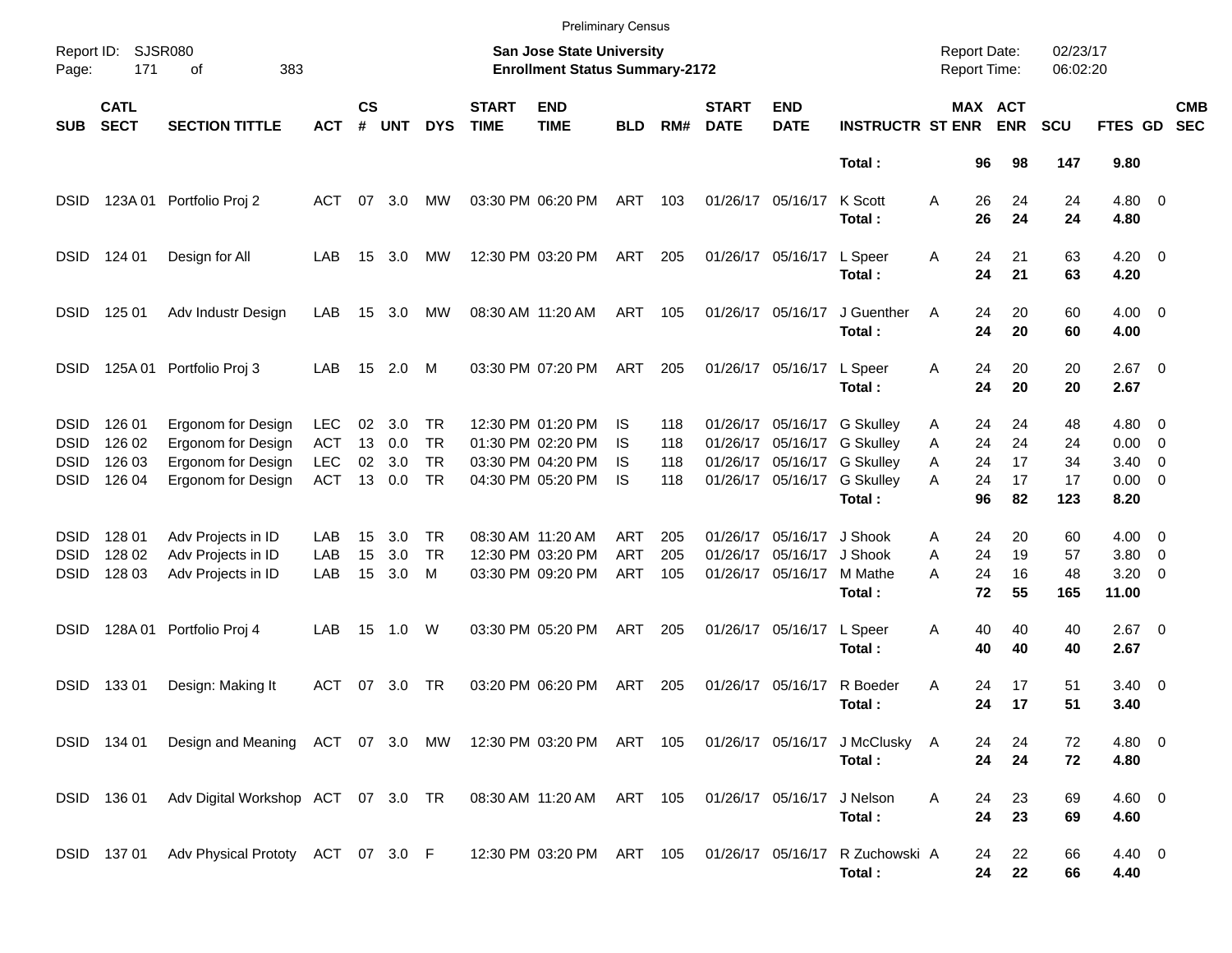|                     |                            |                                                   |                     |                    |            |            |                             | <b>Preliminary Census</b>                                          |            |            |                             |                                       |                          |                                     |                |                              |                      |                                      |                          |
|---------------------|----------------------------|---------------------------------------------------|---------------------|--------------------|------------|------------|-----------------------------|--------------------------------------------------------------------|------------|------------|-----------------------------|---------------------------------------|--------------------------|-------------------------------------|----------------|------------------------------|----------------------|--------------------------------------|--------------------------|
| Page:               | Report ID: SJSR080<br>172  | 383<br>of                                         |                     |                    |            |            |                             | San Jose State University<br><b>Enrollment Status Summary-2172</b> |            |            |                             |                                       |                          | <b>Report Date:</b><br>Report Time: |                |                              | 02/23/17<br>06:02:20 |                                      |                          |
| <b>SUB</b>          | <b>CATL</b><br><b>SECT</b> | <b>SECTION TITTLE</b>                             | <b>ACT</b>          | $\mathsf{cs}$<br># | <b>UNT</b> | <b>DYS</b> | <b>START</b><br><b>TIME</b> | <b>END</b><br><b>TIME</b>                                          | <b>BLD</b> | RM#        | <b>START</b><br><b>DATE</b> | <b>END</b><br><b>DATE</b>             | <b>INSTRUCTR ST ENR</b>  |                                     |                | <b>MAX ACT</b><br><b>ENR</b> | <b>SCU</b>           | <b>FTES GD</b>                       | <b>CMB</b><br><b>SEC</b> |
| <b>DSID</b>         | 143 01                     | Adv M, P & Tech                                   | ACT                 |                    | 07 3.0     | TR         |                             | 12:30 PM 03:20 PM                                                  | ART        | 105        |                             | 01/26/17 05/16/17                     | R Boeder<br>Total:       | A                                   | 24<br>24       | 13<br>13                     | 39<br>39             | 2.60 0<br>2.60                       |                          |
| <b>DSIT</b>         | 501                        | Intro Int Dsn+Arch                                | ACT                 | 07                 | 3.0        | МW         |                             | 03:30 PM 06:20 PM                                                  | IS         | 241        |                             | 01/26/17 05/16/17                     | D Seah<br>Total:         | A                                   | 25<br>25       | 24<br>24                     | 72<br>72             | $4.80\ 0$<br>4.80                    |                          |
| <b>DSIT</b>         | 10 01                      | Sketch+Draw+Model                                 | ACT                 |                    | 07 3.0     | МW         |                             | 06:30 PM 09:20 PM                                                  | IS         | 241        |                             | 01/26/17 05/16/17                     | M Cheng<br>Total:        | Α                                   | 25<br>25       | 24<br>24                     | 72<br>72             | $4.80\ 0$<br>4.80                    |                          |
| <b>DSIT</b>         | 29 01                      | Design Process                                    | LAB                 |                    | 16 3.0     | TR         |                             | 03:30 PM 06:20 PM                                                  | IS         | 241        |                             | 01/26/17 05/16/17                     | J Komen<br>Total:        | A                                   | 25<br>25       | 26<br>26                     | 78<br>78             | $5.20 \ 0$<br>5.20                   |                          |
| <b>DSIT</b>         | 8301                       | Vis communicatn 1                                 | ACT                 | 07                 | 3.0        | TR         |                             | 08:30 AM 11:20 AM                                                  | IS         | 241        |                             | 01/26/17 05/16/17                     | K Wilson<br>Total:       | A                                   | 25<br>25       | 25<br>25                     | 75<br>75             | $5.00 \t 0$<br>5.00                  |                          |
| DSIT                | 100 01                     | <b>Building Codes</b>                             | ACT                 |                    | 07 3.0     | TR         |                             | 03:30 PM 06:20 PM                                                  | IS         | 240        |                             | 01/26/17 05/16/17                     | M Medved<br>Total:       | A                                   | 25<br>25       | 25<br>25                     | 75<br>75             | $5.00 \t 0$<br>5.00                  |                          |
| DSIT                | 102 01                     | Comp Graph Int Arc                                | ACT 07 3.0 TR       |                    |            |            |                             | 12:30 PM 03:20 PM                                                  | IS         | 241        |                             | 01/26/17 05/16/17                     | K Wilson<br>Total:       | A                                   | 25<br>25       | 25<br>25                     | 75<br>75             | $5.00 \t 0$<br>5.00                  |                          |
| DSIT                | 103 01                     | Arch. Studio                                      | ACT                 | 07                 | 3.0        | MW         |                             | 12:30 PM 03:20 PM                                                  | IS         | 240        |                             | 01/26/17 05/16/17                     | V San Fratel A<br>Total: |                                     | 25<br>25       | 24<br>24                     | 72<br>72             | $4.80\ 0$<br>4.80                    |                          |
| DSIT                | 105 01                     | Int Arc Adv Studio                                | ACT                 | 07                 | 3.0        | <b>TR</b>  |                             | 06:30 PM 09:20 PM                                                  | IS         | 241        |                             | 01/26/17 05/16/17                     | J Komen<br>Total:        | A                                   | 25<br>25       | 16<br>16                     | 48<br>48             | $3.20 \ 0$<br>3.20                   |                          |
| <b>DSIT</b><br>DSIT | 109 01<br>109 02           | Object Des Interior<br><b>Object Des Interior</b> | ACT<br>ACT          | 07<br>07           | 3.0<br>3.0 | MW<br>MW   |                             | 03:30 PM 06:20 PM<br>06:30 PM 09:20 PM                             | IS<br>IS   | 240<br>240 | 01/26/17                    | 05/16/17<br>01/26/17 05/16/17 B Allen | V San Fratel A<br>Total: | A                                   | 25<br>25<br>50 | 17<br>16<br>33               | 51<br>48<br>99       | $3.40 \quad 0$<br>$3.20 \ 0$<br>6.60 |                          |
|                     | DSIT 110 01<br>DSIT 110 02 | <b>Capstone Thesis</b><br><b>Capstone Thesis</b>  | ACT<br>ACT 07 3.0 F |                    | 3.0        |            |                             | 03:30 PM 06:20 PM IS                                               |            | 240        |                             | 01/26/17 05/16/17                     | J Komen<br>Total:        | X<br>A                              | 0<br>25<br>25  | 0<br>24<br>24                | 0<br>72<br>72        | $0.00 \t 0$<br>4.80 0<br>4.80        |                          |
|                     | DSIT 111 01                | Interior Arch Sem                                 | ACT 07 3.0 MW       |                    |            |            |                             | 12:30 PM 03:20 PM IS                                               |            | 241        |                             | 01/26/17 05/16/17                     | D Seah<br>Total:         | A                                   | 25<br>25       | 24<br>24                     | 72<br>72             | 4.80 0<br>4.80                       |                          |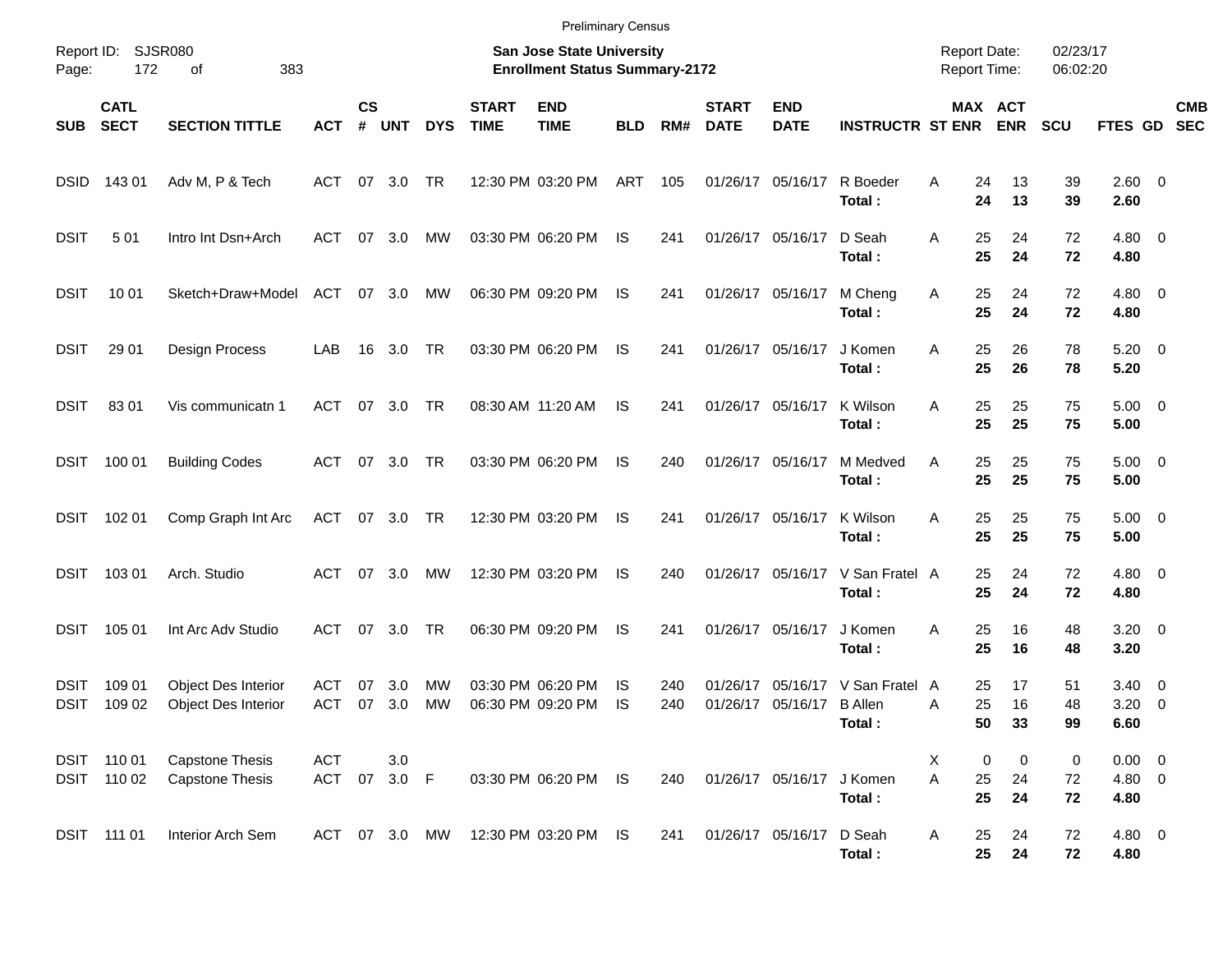|                     |                            |                       |            |                |                  |                             | <b>Preliminary Census</b>                                                 |            |     |                             |                                                  |                                                       |                                            |                               |                           |                                    |                          |
|---------------------|----------------------------|-----------------------|------------|----------------|------------------|-----------------------------|---------------------------------------------------------------------------|------------|-----|-----------------------------|--------------------------------------------------|-------------------------------------------------------|--------------------------------------------|-------------------------------|---------------------------|------------------------------------|--------------------------|
| Report ID:<br>Page: | 173                        | SJSR080<br>383<br>оf  |            |                |                  |                             | <b>San Jose State University</b><br><b>Enrollment Status Summary-2172</b> |            |     |                             |                                                  |                                                       | <b>Report Date:</b><br><b>Report Time:</b> |                               | 02/23/17<br>06:02:20      |                                    |                          |
| <b>SUB</b>          | <b>CATL</b><br><b>SECT</b> | <b>SECTION TITTLE</b> | <b>ACT</b> | CS<br>UNT<br># | <b>DYS</b>       | <b>START</b><br><b>TIME</b> | <b>END</b><br>TIME                                                        | <b>BLD</b> | RM# | <b>START</b><br><b>DATE</b> | <b>END</b><br><b>DATE</b>                        | <b>INSTRUCTR ST ENR</b>                               |                                            | MAX ACT<br><b>ENR</b>         | <b>SCU</b>                | <b>FTES GD</b>                     | <b>CMB</b><br><b>SEC</b> |
| DSIT                | 112 01                     | Prof Prac Int Dsgn    | ACT        | 07             | <b>MW</b><br>3.0 |                             | 08:30 AM 11:20 AM                                                         | IS         | 241 | 01/26/17                    | 05/16/17                                         | D Seah<br>Total:                                      | 25<br>$\mathsf{A}$<br>25                   | 17<br>17                      | 51<br>51                  | $3.40 \quad 0$<br>3.40             |                          |
|                     | Department :               | <u>Design</u>         |            |                |                  |                             |                                                                           |            |     |                             | <b>Lower Division:</b><br><b>Upper Division:</b> | <b>Department Total:</b><br><b>Graduate Division:</b> | 2964<br>743<br>2221                        | 2508<br>661<br>1847<br>0<br>0 | 6963<br>1836<br>5127<br>0 | 475.13<br>125.80<br>349.33<br>0.00 |                          |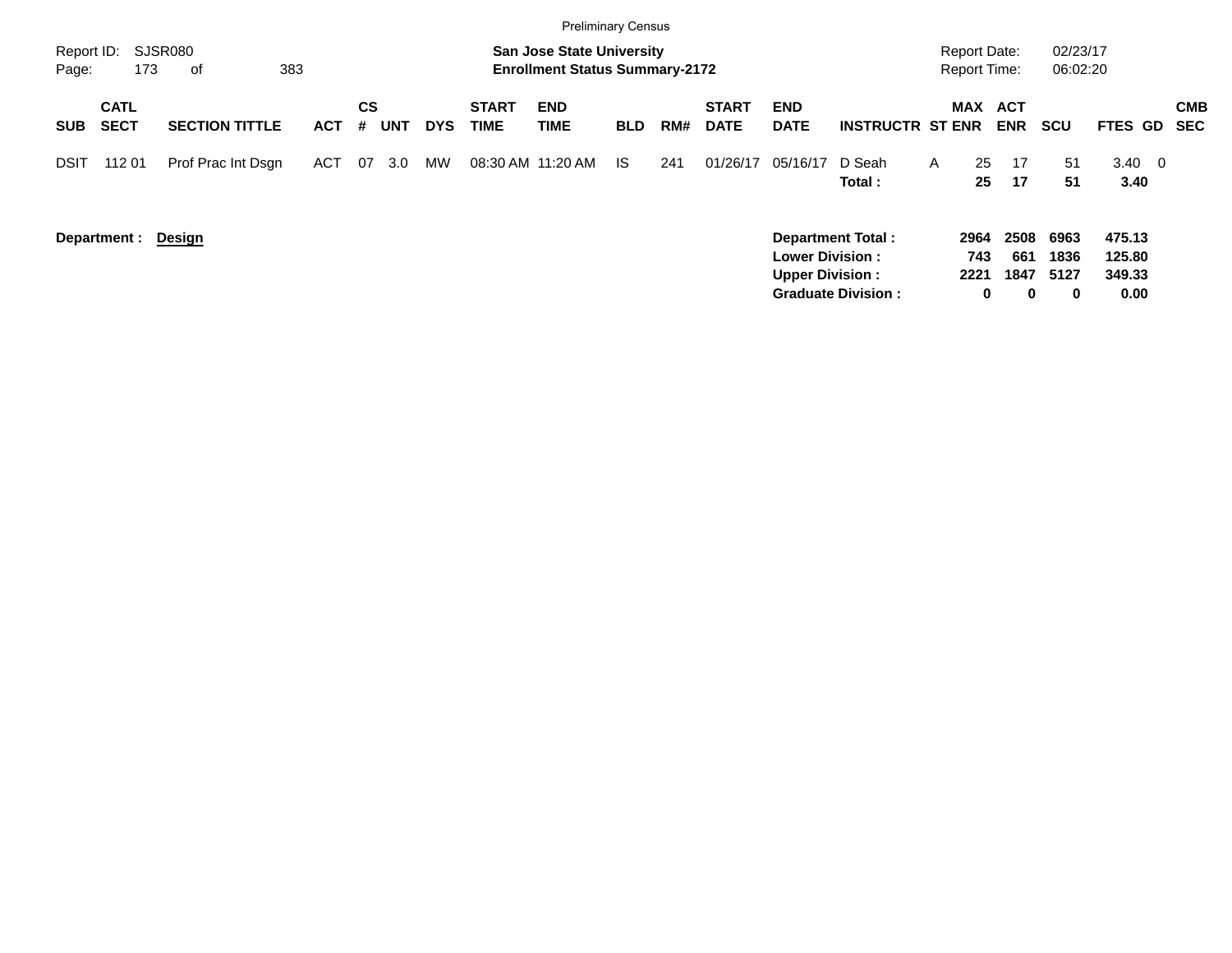|                     |                            |                                  |               |                    |        |            |                             |                                                                           | <b>Preliminary Census</b> |                 |                             |                           |                              |                                            |                              |                      |                |                          |                          |
|---------------------|----------------------------|----------------------------------|---------------|--------------------|--------|------------|-----------------------------|---------------------------------------------------------------------------|---------------------------|-----------------|-----------------------------|---------------------------|------------------------------|--------------------------------------------|------------------------------|----------------------|----------------|--------------------------|--------------------------|
| Report ID:<br>Page: | 174                        | <b>SJSR080</b><br>383<br>οf      |               |                    |        |            |                             | <b>San Jose State University</b><br><b>Enrollment Status Summary-2172</b> |                           |                 |                             |                           |                              | <b>Report Date:</b><br><b>Report Time:</b> |                              | 02/23/17<br>06:02:20 |                |                          |                          |
| <b>SUB</b>          | <b>CATL</b><br><b>SECT</b> | <b>SECTION TITTLE</b>            | <b>ACT</b>    | $\mathsf{cs}$<br># | UNT    | <b>DYS</b> | <b>START</b><br><b>TIME</b> | <b>END</b><br><b>TIME</b>                                                 | <b>BLD</b>                | RM#             | <b>START</b><br><b>DATE</b> | <b>END</b><br><b>DATE</b> | <b>INSTRUCTR ST ENR</b>      |                                            | <b>MAX ACT</b><br><b>ENR</b> | <b>SCU</b>           | <b>FTES GD</b> |                          | <b>CMB</b><br><b>SEC</b> |
| <b>College</b>      |                            | <b>Humanities &amp; the Arts</b> |               |                    |        |            |                             |                                                                           |                           |                 |                             |                           |                              |                                            |                              |                      |                |                          |                          |
|                     | Department :               | TV, Radio, Film & Theatre        |               |                    |        |            |                             |                                                                           |                           |                 |                             |                           |                              |                                            |                              |                      |                |                          |                          |
| <b>RTVF</b>         | 10 01                      | Art of Film                      | LEC           | 01                 | 3.0    | м          |                             | 03:00 PM 05:45 PM                                                         | <b>HGH 124</b>            |                 | 01/26/17                    | 05/16/17                  | J Todd Jr.                   | A                                          | 45<br>44                     | 132                  | 8.80           | $\overline{\phantom{0}}$ |                          |
| <b>RTVF</b>         | 10 02                      | Art of Film                      | <b>LEC</b>    | 01                 | 3.0    | W          |                             | 07:00 PM 09:45 PM                                                         | <b>HGH</b>                | 124             | 01/26/17                    |                           | 05/16/17 L Walker            | A                                          | 45<br>45                     | 135                  | 9.00           | $\overline{\mathbf{0}}$  |                          |
| <b>RTVF</b>         | 10 03                      | Art of Film                      | <b>LEC</b>    | 01                 | 3.0    | F          |                             | 10:30 AM 01:15 PM                                                         | <b>HGH 118</b>            |                 | 01/26/17                    | 05/16/17                  | L Walker                     | A                                          | 48<br>48                     | 144                  | 9.60           | $\overline{\mathbf{0}}$  |                          |
| <b>RTVF</b>         | 10 04                      | Art of Film                      | <b>LEC</b>    | 01                 | 3.0    | F          |                             | 01:30 PM 04:15 PM                                                         | <b>HGH 118</b>            |                 | 01/26/17                    | 05/16/17 L Walker         |                              | A                                          | 48<br>36                     | 108                  | 7.20           | 0                        |                          |
| <b>RTVF</b>         | 1080                       | Art of Film                      | <b>LEC</b>    | 01                 | 3.0    | <b>TBA</b> |                             |                                                                           |                           |                 | 01/26/17                    | 05/16/17                  | J Todd Jr.                   | A                                          | 50<br>50                     | 150                  | 10.00          | $\overline{0}$           |                          |
| <b>RTVF</b>         | 1081                       | Art of Film                      | <b>LEC</b>    | 01                 | 3.0    | <b>TBA</b> |                             |                                                                           |                           |                 |                             | 01/26/17 05/16/17         | J Todd Jr.<br>Total:         | Α<br>296                                   | 60<br>60<br>283              | 180<br>849           | 12.00<br>56.60 | $\overline{\phantom{0}}$ |                          |
| <b>RTVF</b>         | 20 01                      | Intro Sound Prod                 | LEC           | 01                 | 3.0    | Т          |                             | 02:00 PM 03:45 PM                                                         | <b>HGH 114</b>            |                 | 01/26/17                    | 05/16/17                  | J Abramson A                 |                                            | 18<br>18                     | 36                   | 3.60 0         |                          |                          |
| <b>RTVF</b>         | 20 02                      | Intro Sound Prod                 | <b>ACT</b>    | 07                 | 0.0    | Т          |                             | 04:00 PM 05:45 PM                                                         | HGH                       | 121F            | 01/26/17                    | 05/16/17                  | J Abramson                   | A                                          | 18<br>18                     | 18                   | 0.00           | $\overline{\mathbf{0}}$  |                          |
| <b>RTVF</b>         | 20 03                      | Intro Sound Prod                 | <b>LEC</b>    | 01                 | 3.0    | Т          |                             | 06:00 PM 07:45 PM                                                         | HGH.                      | 120             | 01/26/17                    | 05/16/17                  | J Abramson                   | A                                          | 18<br>18                     | 36                   | 3.60           | $\overline{\mathbf{0}}$  |                          |
| <b>RTVF</b>         | 20 04                      | Intro Sound Prod                 | <b>ACT</b>    | 07                 | 0.0    | Т          |                             | 08:00 PM 09:45 PM                                                         |                           | <b>HGH 121F</b> | 01/26/17                    | 05/16/17                  | J Abramson                   | A                                          | 18<br>18                     | 18                   | 0.00           | $\overline{\mathbf{0}}$  |                          |
| <b>RTVF</b>         | 20 05                      | Intro Sound Prod                 | <b>LEC</b>    | 01                 | 3.0    | W          |                             | 06:00 PM 07:45 PM                                                         | HGH.                      | 120             | 01/26/17                    | 05/16/17                  | J Abramson                   | A                                          | 18<br>19                     | 38                   | 3.80           | $\overline{\mathbf{0}}$  |                          |
| <b>RTVF</b>         | 20 06                      | Intro Sound Prod                 | <b>ACT</b>    | 07                 | 0.0    | W          |                             | 08:00 PM 09:45 PM                                                         |                           | <b>HGH 121F</b> |                             | 01/26/17 05/16/17         | J Abramson                   | A                                          | 18<br>19                     | 19                   | 0.00           | $\overline{\phantom{0}}$ |                          |
|                     |                            |                                  |               |                    |        |            |                             |                                                                           |                           |                 |                             |                           | Total:                       | 108                                        | 110                          | 165                  | 11.00          |                          |                          |
| <b>RTVF</b>         | 21 01                      | <b>KSJS On-Air Operat</b>        | <b>LEC</b>    | 02                 | 3.0    | м          |                             | 07:00 PM 07:50 PM                                                         | HGH 217                   |                 |                             | 01/26/17 05/16/17         | J Biagini                    | A                                          | 35<br>31                     | 31                   | 6.20           | $\overline{\phantom{0}}$ |                          |
| <b>RTVF</b>         | 21 02                      | <b>KSJS On-Air Operat</b>        | <b>ACT</b>    |                    | 07 0.0 | <b>TBA</b> |                             |                                                                           |                           |                 |                             | 01/26/17 05/16/17         | J Biagini                    | Α                                          | 35<br>31                     | 62                   | 0.00           | $\overline{\phantom{0}}$ |                          |
|                     |                            |                                  |               |                    |        |            |                             |                                                                           |                           |                 |                             |                           | Total:                       |                                            | 70<br>62                     | 93                   | 6.20           |                          |                          |
| <b>RTVF</b>         | 30 01                      | Intro Film/TV Prod               | LEC           | 02                 | 3.0    | Т          |                             | 06:00 PM 07:45 PM                                                         | <b>HGH 114</b>            |                 | 01/26/17                    | 05/16/17                  | J Serna                      | Α                                          | 18<br>13                     | 26                   | $2.60 \t 0$    |                          |                          |
| <b>RTVF</b>         | 30 02                      | Intro Film/TV Prod               | <b>ACT</b>    | 07                 | 0.0    | Т          |                             | 08:00 PM 09:45 PM                                                         | <b>HGH 115</b>            |                 | 01/26/17                    | 05/16/17                  | J Serna                      | A                                          | 13<br>18                     | 13                   | 0.00           | $\overline{\mathbf{0}}$  |                          |
| <b>RTVF</b>         | 30 03                      | Intro Film/TV Prod               | <b>LEC</b>    | 02                 | 3.0    | W          |                             | 10:30 AM 12:15 PM                                                         | HGH                       | 124             | 01/26/17                    | 05/16/17                  | C Guzzetta                   | A                                          | 17<br>18                     | 34                   | 3.40           | 0                        |                          |
| <b>RTVF</b>         | 30 04                      | Intro Film/TV Prod               | <b>ACT</b>    | 07                 | 0.0    | W          |                             | 12:30 PM 02:15 PM                                                         | <b>HGH 115</b>            |                 | 01/26/17                    |                           | 05/16/17 C Guzzetta          | A                                          | 18<br>17                     | 17                   | 0.00           | 0                        |                          |
| <b>RTVF</b>         | 30 05                      | Intro Film/TV Prod               | <b>LEC</b>    | 02                 | 3.0    | W          |                             | 03:30 PM 05:15 PM                                                         | HGH                       | 114             | 01/26/17                    |                           | 05/16/17 C Guzzetta          | A                                          | 18<br>17                     | 34                   | 3.40           | 0                        |                          |
| <b>RTVF</b>         | 30 06                      | Intro Film/TV Prod               | <b>ACT</b>    | 07                 | 0.0    | W          |                             | 05:30 PM 07:15 PM                                                         | <b>HGH 115</b>            |                 |                             |                           | 01/26/17 05/16/17 C Guzzetta | A                                          | 18<br>17                     | 17                   | 0.00           | 0                        |                          |
| <b>RTVF</b>         | 30 07                      | Intro Film/TV Prod               | <b>LEC</b>    |                    | 3.0    |            |                             |                                                                           |                           |                 |                             |                           |                              | х                                          | 0<br>0                       | 0                    | 0.00           | 0                        |                          |
| <b>RTVF</b>         | 30 08                      | Intro Film/TV Prod               | <b>ACT</b>    |                    | 0.0    |            |                             |                                                                           |                           |                 |                             |                           |                              | X                                          | 0<br>$\Omega$                | 0                    | 0.00           | - 0                      |                          |
|                     |                            |                                  |               |                    |        |            |                             |                                                                           |                           |                 |                             |                           | Total:                       | 108                                        | 94                           | 141                  | 9.40           |                          |                          |
|                     | RTVF 31 80                 | <b>FILM/TV Aesthetics</b>        | LEC           |                    | 02 3.0 | TBA        |                             |                                                                           |                           |                 |                             |                           | 01/26/17 05/16/17 B Sarrafan | A                                          | 35<br>34                     | 102                  | $6.80$ 0       |                          |                          |
|                     | RTVF 3181                  | <b>FILM/TV Aesthetics</b>        | LEC           |                    |        | 02 3.0 TBA |                             |                                                                           |                           |                 |                             | 01/26/17 05/16/17         | <b>B</b> Sarrafan            | A                                          | 35<br>30                     | 90                   | $6.00 \t 0$    |                          |                          |
|                     |                            |                                  |               |                    |        |            |                             |                                                                           |                           |                 |                             |                           | Total:                       |                                            | 70<br>64                     | 192                  | 12.80          |                          |                          |
| <b>RTVF</b>         | 80 01                      | Introduction to Medi             | LEC           |                    | 02 3.0 | MW         |                             | 10:30 AM 11:45 AM                                                         | <b>HGH 118</b>            |                 |                             |                           | 01/26/17 05/16/17 C Burrows  | A                                          | 48<br>44                     | 132                  | 8.80 0         |                          |                          |
| <b>RTVF</b>         | 80 02                      | Introduction to Medi             | LEC 02 3.0 TR |                    |        |            |                             | 12:00 PM 01:15 PM                                                         | <b>HGH 118</b>            |                 |                             |                           | 01/26/17 05/16/17 C Burrows  | A                                          | 32<br>48                     | 96                   | $6.40\ 0$      |                          |                          |
|                     |                            |                                  |               |                    |        |            |                             |                                                                           |                           |                 |                             |                           | Total:                       |                                            | 76<br>96                     | 228                  | 15.20          |                          |                          |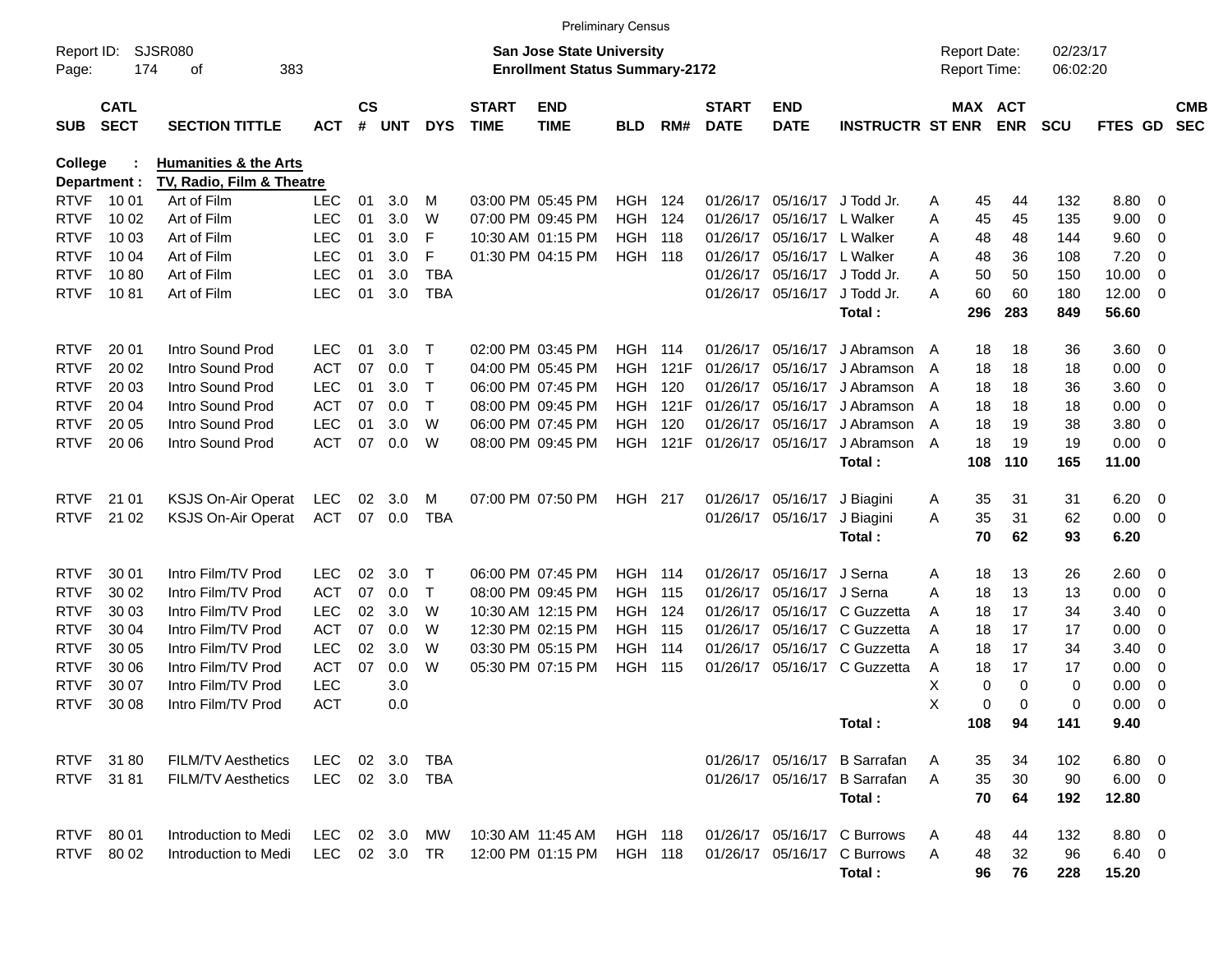|                     |                            |                                 |              |                    |            |              |                             |                                                                    | <b>Preliminary Census</b> |       |                             |                           |                              |                |                                     |                              |                      |                      |                          |                          |
|---------------------|----------------------------|---------------------------------|--------------|--------------------|------------|--------------|-----------------------------|--------------------------------------------------------------------|---------------------------|-------|-----------------------------|---------------------------|------------------------------|----------------|-------------------------------------|------------------------------|----------------------|----------------------|--------------------------|--------------------------|
| Report ID:<br>Page: | 175                        | <b>SJSR080</b><br>383<br>οf     |              |                    |            |              |                             | San Jose State University<br><b>Enrollment Status Summary-2172</b> |                           |       |                             |                           |                              |                | <b>Report Date:</b><br>Report Time: |                              | 02/23/17<br>06:02:20 |                      |                          |                          |
| <b>SUB</b>          | <b>CATL</b><br><b>SECT</b> | <b>SECTION TITTLE</b>           | <b>ACT</b>   | $\mathsf{cs}$<br># | <b>UNT</b> | <b>DYS</b>   | <b>START</b><br><b>TIME</b> | <b>END</b><br><b>TIME</b>                                          | <b>BLD</b>                | RM#   | <b>START</b><br><b>DATE</b> | <b>END</b><br><b>DATE</b> | <b>INSTRUCTR ST ENR</b>      |                |                                     | <b>MAX ACT</b><br><b>ENR</b> | <b>SCU</b>           | <b>FTES GD</b>       |                          | <b>CMB</b><br><b>SEC</b> |
| <b>RTVF</b>         | 82 01                      | Intro Film History              | <b>LEC</b>   | 02                 | 3.0        | м            |                             | 03:00 PM 05:45 PM                                                  | <b>HGH 118</b>            |       |                             | 01/26/17 05/16/17         | A McKee                      | Α              | 48                                  | 22                           | 66                   | 4.40                 | $\overline{\phantom{0}}$ |                          |
| <b>RTVF</b>         | 82 80                      | Intro Film History              | <b>LEC</b>   | 02                 | 3.0        | <b>TBA</b>   |                             |                                                                    |                           |       |                             | 01/26/17 05/16/17         | S Sublett<br>Total:          | A              | 50<br>98                            | 48<br>70                     | 144<br>210           | 9.60 0<br>14.00      |                          |                          |
|                     | RTVF 110 01                | Media and Culture               | <b>LEC</b>   | 01                 | 3.0        | MW           |                             | 01:30 PM 02:45 PM                                                  | CL                        | 310   |                             | 01/26/17 05/16/17         | K Massey                     | Α              | 60                                  | 60                           | 180                  | 12.00                | $\overline{\phantom{0}}$ |                          |
| <b>RTVF</b>         | 110 02                     | Media and Culture               | <b>LEC</b>   | 01                 | 3.0        | TR.          |                             | 01:30 PM 02:45 PM                                                  | <b>HGH</b>                | 118   |                             | 01/26/17 05/16/17         | C Burrows                    | Α              | 48                                  | 46                           | 138                  | 9.20                 | - 0                      |                          |
| <b>RTVF</b>         | 110 03                     | Media and Culture               | <b>LEC</b>   | 01                 | 3.0        | <b>TR</b>    |                             | 03:00 PM 04:15 PM                                                  | HGH                       | 118   |                             | 01/26/17 05/16/17         | C Burrows                    | A              | 48                                  | 48                           | 144                  | 9.60                 | $\overline{\mathbf{0}}$  |                          |
|                     | RTVF 110 04                | Media and Culture               | <b>LEC</b>   | 01                 | 3.0        | R            |                             | 06:00 PM 08:45 PM                                                  | HGH                       | 118   |                             | 01/26/17 05/16/17         | J Biagini                    | A              | 48                                  | 44                           | 132                  | 8.85                 | -1                       |                          |
|                     | RTVF 110 80                | Media and Culture               | <b>LEC</b>   | 01                 | 3.0        | <b>TBA</b>   |                             |                                                                    |                           |       |                             | 01/26/17 05/16/17         | K Massey<br>Total:           | A              | 40<br>244                           | 40<br>238                    | 120<br>714           | $8.00 \t 0$<br>47.65 |                          |                          |
|                     | RTVF 111 01                | Alternative Cinema              | <b>LEC</b>   |                    | 3.0        |              |                             |                                                                    |                           |       |                             |                           |                              | х              | 0                                   | 0                            | 0                    | $0.00 \t 0$          |                          |                          |
| <b>RTVF</b>         | 111 02                     | Alternative Cinema              | <b>LEC</b>   | 01                 | 3.0        | $\mathsf{T}$ |                             | 06:00 PM 08:45 PM                                                  | HGH.                      | - 118 |                             | 01/26/17 05/16/17         | L Walker                     | Α              | 48                                  | 37                           | 111                  | 7.40                 | $\overline{\phantom{0}}$ |                          |
| <b>RTVF</b>         | 111 03                     | Alternative Cinema              | <b>LEC</b>   | 01                 | 3.0        | W            |                             | 03:00 PM 05:45 PM                                                  | <b>HGH</b>                | 118   |                             | 01/26/17 05/16/17         | J Todd Jr.                   | Α              | 48                                  | 48                           | 144                  | 9.60                 | $\overline{\phantom{0}}$ |                          |
|                     | RTVF 111 04                | Alternative Cinema              | <b>LEC</b>   | 01                 | 3.0        | W            |                             | 06:00 PM 08:45 PM                                                  | HGH                       | 118   |                             | 01/26/17 05/16/17         | J Todd Jr.                   | Α              | 48                                  | 48                           | 144                  | 9.60                 | $\overline{\mathbf{0}}$  |                          |
|                     | RTVF 111 05                | Alternative Cinema              | <b>LEC</b>   | 01                 | 3.0        | W            |                             | 07:00 PM 09:45 PM                                                  | <b>YUH 124</b>            |       |                             | 01/26/17 05/16/17         | H Mathias                    | A              | 120                                 | 55                           | 165                  | 11.00 0              |                          |                          |
|                     |                            |                                 |              |                    |            |              |                             |                                                                    |                           |       |                             |                           | Total:                       |                | 264                                 | 188                          | 564                  | 37.60                |                          |                          |
| <b>RTVF</b>         | 120 01                     | Intermediate Sound              | <b>LEC</b>   | 02                 | 3.0        | M            |                             | 06:00 PM 07:45 PM                                                  | HGH.                      | 120   |                             | 01/26/17 05/16/17         | J Abramson                   | $\overline{A}$ | 18                                  | 21                           | 42                   | 4.20                 | $\overline{\phantom{0}}$ |                          |
| <b>RTVF</b>         | 120 02                     | Intermediate Sound              | <b>ACT</b>   | 07                 | 0.0        | M            |                             | 08:00 PM 09:45 PM                                                  | HGH                       | 121F  | 01/26/17                    | 05/16/17                  | J Abramson                   | A              | 18                                  | 21                           | 21                   | 0.00                 | $\overline{\phantom{0}}$ |                          |
| <b>RTVF</b>         | 120 03                     | Intermediate Sound              | <b>LEC</b>   | 02                 | 3.0        | R            |                             | 06:00 PM 07:45 PM                                                  | HGH                       | 120   | 01/26/17                    | 05/16/17                  | M Altin                      | A              | 18                                  | 18                           | 36                   | 3.60 0               |                          |                          |
|                     | RTVF 120 04                | Intermediate Sound              | <b>ACT</b>   | 07                 | 0.0        | R            |                             | 08:00 PM 09:45 PM                                                  | HGH                       | 121F  |                             | 01/26/17 05/16/17         | M Altin                      | Α              | 18                                  | 18                           | 18                   | $0.00 \t 0$          |                          |                          |
|                     |                            |                                 |              |                    |            |              |                             |                                                                    |                           |       |                             |                           | Total:                       |                | 72                                  | 78                           | 117                  | 7.80                 |                          |                          |
|                     | RTVF 121 01                | <b>KSJS-FM Radio</b>            | ACT          |                    | 20 3.0     | TBA          |                             |                                                                    |                           |       |                             | 01/26/17 05/16/17         |                              | Α              | 150                                 | 55                           | 55                   | $11.00 \t 0$         |                          |                          |
|                     |                            |                                 |              |                    |            |              |                             |                                                                    |                           |       |                             |                           | Total:                       |                | 150                                 | 55                           | 55                   | 11.00                |                          |                          |
| <b>RTVF</b>         | 122 01                     | <b>KSJS Management</b>          | <b>LEC</b>   | 05                 | 3.0        | TBA          |                             |                                                                    |                           |       |                             | 01/26/17 05/16/17         |                              | Α              | 20                                  | 18                           | 18                   | $3.65$ 1             |                          |                          |
|                     | RTVF 122 02                | <b>KSJS Management</b>          | ACT          |                    | 07 0.0     | TBA          |                             |                                                                    |                           |       |                             |                           | 01/26/17 05/16/17 K Massey   | Α              | 20                                  | 18                           | 36                   | 0.00                 | $\overline{\phantom{0}}$ |                          |
|                     |                            |                                 |              |                    |            |              |                             |                                                                    |                           |       |                             |                           | Total:                       |                | 40                                  | 36                           | 54                   | 3.65                 |                          |                          |
|                     | RTVF 130 01                | Inter Film/TV Prod              | <b>LEC</b>   |                    | 02 3.0 T   |              |                             | 12:00 PM 01:45 PM                                                  | <b>HGH 114</b>            |       |                             |                           | 01/26/17 05/16/17 B Sarrafan | A              | 18                                  | 18                           | 36                   | 3.60 0               |                          |                          |
|                     | RTVF 130 02                | Inter Film/TV Prod              | ACT          |                    | 12 0.0     | $\top$       |                             | 02:00 PM 03:45 PM                                                  | <b>HGH 115</b>            |       |                             |                           | 01/26/17 05/16/17 B Sarrafan | A              | 18                                  | 18                           | 18                   | $0.00 \t 0$          |                          |                          |
|                     | RTVF 130 03                | Inter Film/TV Prod              | <b>LEC</b>   |                    | 02 3.0 R   |              |                             | 10:30 AM 12:15 PM                                                  | <b>HGH 114</b>            |       |                             |                           | 01/26/17 05/16/17 C Guzzetta | A              | 18                                  | 18                           | 36                   | 3.60 0               |                          |                          |
|                     | RTVF 130 04                | Inter Film/TV Prod              | ACT 12 0.0 R |                    |            |              |                             | 12:30 PM 02:15 PM                                                  | <b>HGH 115</b>            |       |                             |                           | 01/26/17 05/16/17 C Guzzetta | A              | 18                                  | 18                           | 18                   | $0.00 \t 0$          |                          |                          |
|                     |                            |                                 |              |                    |            |              |                             |                                                                    |                           |       |                             |                           | Total:                       |                | 72                                  | 72                           | 108                  | 7.20                 |                          |                          |
|                     |                            | RTVF 132A 01 Intr Cinematograpy | LEC 02 3.0 M |                    |            |              |                             | 03:00 PM 04:45 PM HGH 120                                          |                           |       |                             |                           | 01/26/17 05/16/17 H Mathias  | A              | 18                                  | 18                           | 36                   | 3.60 0               |                          |                          |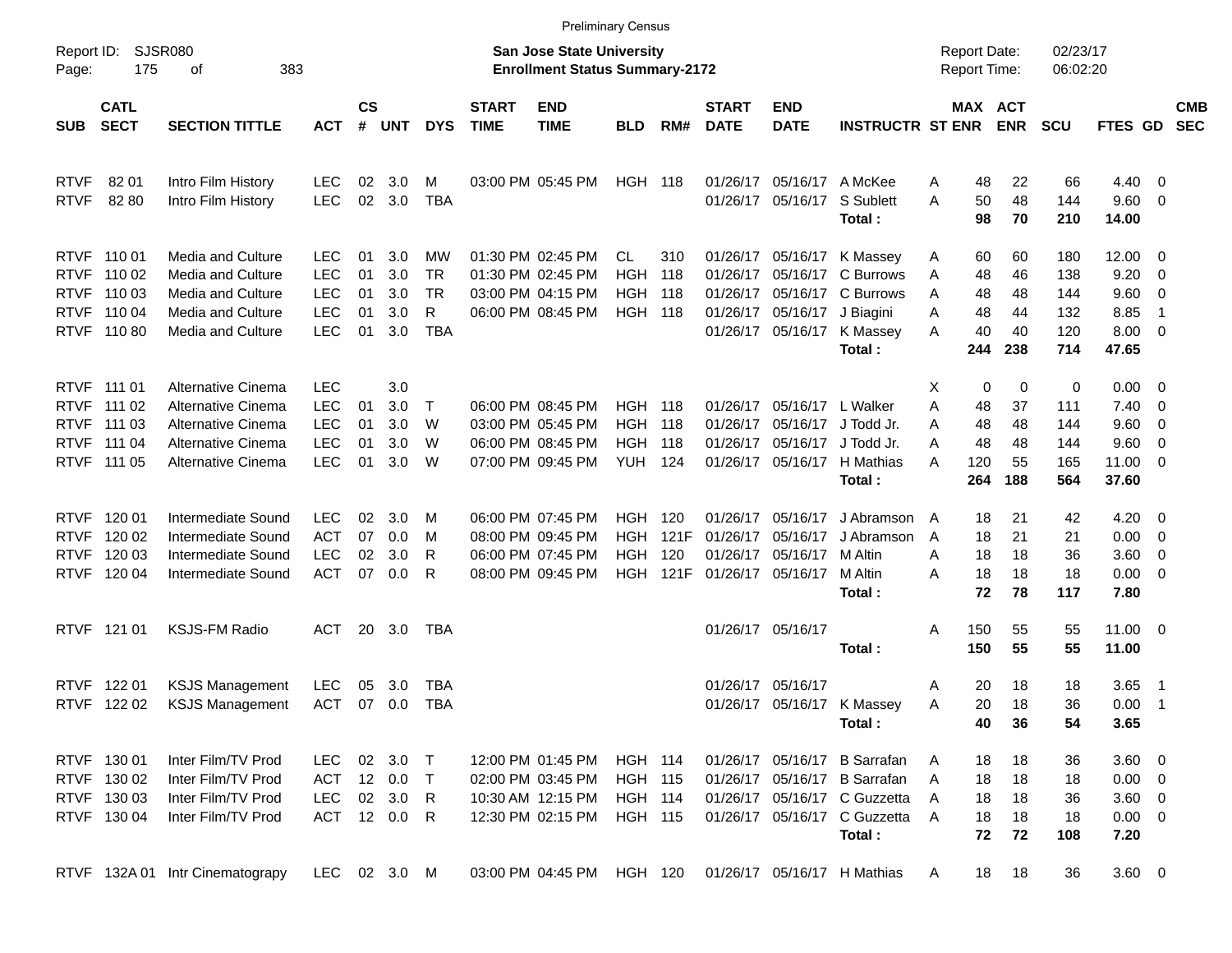|                     |                                 |                                                                    |                                        |                    |                   |            |                             | <b>Preliminary Census</b>                                                 |                                  |     |                             |                           |                                                  |                                     |                                            |                        |                                |                                                                      |            |
|---------------------|---------------------------------|--------------------------------------------------------------------|----------------------------------------|--------------------|-------------------|------------|-----------------------------|---------------------------------------------------------------------------|----------------------------------|-----|-----------------------------|---------------------------|--------------------------------------------------|-------------------------------------|--------------------------------------------|------------------------|--------------------------------|----------------------------------------------------------------------|------------|
| Report ID:<br>Page: | 176                             | <b>SJSR080</b><br>of<br>383                                        |                                        |                    |                   |            |                             | <b>San Jose State University</b><br><b>Enrollment Status Summary-2172</b> |                                  |     |                             |                           |                                                  | <b>Report Date:</b><br>Report Time: |                                            | 02/23/17<br>06:02:20   |                                |                                                                      |            |
| <b>SUB</b>          | <b>CATL</b><br><b>SECT</b>      | <b>SECTION TITTLE</b>                                              | <b>ACT</b>                             | $\mathsf{cs}$<br># | <b>UNT</b>        | <b>DYS</b> | <b>START</b><br><b>TIME</b> | <b>END</b><br><b>TIME</b>                                                 | <b>BLD</b>                       | RM# | <b>START</b><br><b>DATE</b> | <b>END</b><br><b>DATE</b> | <b>INSTRUCTR ST ENR</b>                          |                                     | <b>MAX ACT</b><br><b>ENR</b>               | <b>SCU</b>             | FTES GD SEC                    |                                                                      | <b>CMB</b> |
|                     |                                 | RTVF 132A 02 Intr Cinematograpy                                    | <b>ACT</b>                             | 07                 | 0.0               | M          |                             | 05:00 PM 06:45 PM                                                         | HGH                              | 226 | 01/26/17                    | 05/16/17                  | H Mathias<br>Total:                              | 18<br>A<br>36                       | 18<br>36                                   | 18<br>54               | 0.00 0<br>3.60                 |                                                                      |            |
|                     |                                 | RTVF 132B 01 Adv Cinematography<br>RTVF 132B 02 Adv Cinematography | <b>LEC</b><br>LAB                      | 02<br>15           | 3.0<br>0.0        | W<br>W     |                             | 03:00 PM 04:45 PM<br>05:00 PM 06:45 PM                                    | <b>HGH 120</b><br><b>HGH 226</b> |     | 01/26/17<br>01/26/17        | 05/16/17                  | H Mathias<br>05/16/17 H Mathias<br>Total:        | Α<br>18<br>A<br>18<br>36            | 19<br>19<br>38                             | 38<br>19<br>57         | 3.80<br>$0.00 \quad 0$<br>3.80 | $\overline{\mathbf{0}}$                                              |            |
|                     | RTVF 13301                      | Film/TV Mgmnt                                                      | LEC                                    | 02                 | 3.0 F             |            |                             | 12:00 PM 02:45 PM                                                         | <b>HGH 124</b>                   |     |                             | 01/26/17 05/16/17         | N Martinez<br>Total:                             | 25<br>A<br>25                       | 28<br>28                                   | 84<br>84               | $5.60 \quad 0$<br>5.60         |                                                                      |            |
|                     | RTVF 13501<br>RTVF 135 02       | <b>RTVF Prod Projects</b><br><b>RTVF Prod Projects</b>             | LEC.<br><b>ACT</b>                     | 02                 | 3.0<br>12 0.0     | M<br>M     |                             | 01:30 PM 03:15 PM<br>03:30 PM 05:15 PM                                    | <b>HGH 114</b><br><b>HGH 115</b> |     | 01/26/17<br>01/26/17        | 05/16/17<br>05/16/17      | <b>B</b> Sarrafan<br><b>B</b> Sarrafan<br>Total: | 18<br>A<br>18<br>A<br>36            | 23<br>23<br>46                             | 46<br>23<br>69         | 4.60<br>$0.00 \t 0$<br>4.60    | - 0                                                                  |            |
| RTVF<br>RTVF        | 136 01<br>RTVF 136 02<br>136 03 | Adv Film/TV Prod<br>Adv Film/TV Prod<br>Adv Film/TV Prod           | <b>LEC</b><br><b>ACT</b><br><b>ACT</b> | 02                 | 3.0<br>0.0<br>0.0 | M          |                             | 07:00 PM 08:15 PM                                                         | HGH 226                          |     | 01/26/17                    |                           | 05/16/17 H Mathias                               | 25<br>A<br>X<br>X                   | 26<br>$\mathbf 0$<br>$\mathbf 0$<br>0<br>0 | 52<br>$\mathbf 0$<br>0 | 5.20<br>0.00<br>0.00           | $\overline{0}$<br>$\overline{\mathbf{0}}$<br>$\overline{\mathbf{0}}$ |            |
|                     | RTVF 136 04                     | Adv Film/TV Prod                                                   | <b>ACT</b>                             | $12 \overline{ }$  | 0.0               | M          |                             | 08:30 PM 09:45 PM                                                         | HGH 226                          |     | 01/26/17                    | 05/16/17                  | H Mathias<br>Total:                              | A<br>25<br>50                       | 26<br>52                                   | 26<br>78               | 0.00<br>5.20                   | $\overline{0}$                                                       |            |
|                     | RTVF 160 01<br>RTVF 160 02      | Intro Screenwriting<br>Intro Screenwriting                         | SEM 04<br>SEM 04                       |                    | 3.0<br>3.0        | M<br>W     |                             | 09:00 AM 11:45 AM<br>03:00 PM 05:45 PM                                    | <b>HGH 114</b><br><b>HGH 124</b> |     | 01/26/17                    | 05/16/17 B Dallas         | 01/26/17 05/16/17 T Gamburg<br>Total:            | 25<br>A<br>25<br>A<br>50            | 25<br>24<br>49                             | 75<br>72<br>147        | 5.15<br>4.80<br>9.95           | - 3<br>$\overline{\phantom{0}}$                                      |            |
|                     | RTVF 16101                      | <b>Adv Screenwriting</b>                                           | LEC.                                   | 01                 | $3.0 \quad R$     |            |                             | 03:00 PM 05:45 PM                                                         | HGH 103                          |     |                             | 01/26/17 05/16/17         | L Schapiro<br>Total:                             | Α<br>25<br>25                       | 25<br>25                                   | 75<br>75               | 5.05<br>5.05                   | $\overline{\phantom{1}}$                                             |            |
|                     |                                 | RTVF 180S 01 Individual Studies                                    | SUP.                                   | 36                 | 3.0               | TBA        |                             |                                                                           |                                  |     | 01/26/17                    | 05/16/17                  | A McKee<br>Total:                                | 15<br>A<br>15                       | 2<br>$\mathbf 2$                           | 6<br>6                 | 0.40<br>0.40                   | $\overline{\phantom{0}}$                                             |            |
|                     | RTVF 181 01                     | Modern Film History                                                | <b>LEC</b>                             |                    | 02 3.0 M          |            |                             | 06:00 PM 08:45 PM                                                         | <b>HGH 118</b>                   |     | 01/26/17                    | 05/16/17                  | A Adams<br>Total:                                | 48<br>A<br>48                       | 29<br>29                                   | 87<br>87               | 5.80 0<br>5.80                 |                                                                      |            |
|                     | RTVF 18301                      | Study-Resrch RTVF                                                  | <b>LEC</b>                             | 03                 | 3.0               | МW         |                             | 03:00 PM 04:15 PM                                                         | <b>HGH 217</b>                   |     |                             | 01/26/17 05/16/17         | K Massey<br>Total :                              | Α<br>35<br>35                       | 35<br>35                                   | 105<br>105             | $7.00 \t 0$<br>7.00            |                                                                      |            |

RTVF 198 01 RTVF Internships ACT 20 3.0 TBA 01/26/17 05/16/17 A McKee A 30 32 64 6.40 0 RTVF 198 02 RTVF Internships LEC 02 0.0 TBA 01/26/17 05/16/17 A McKee A 30 32 32 0.00 0 **Total : 60 64 96 6.40**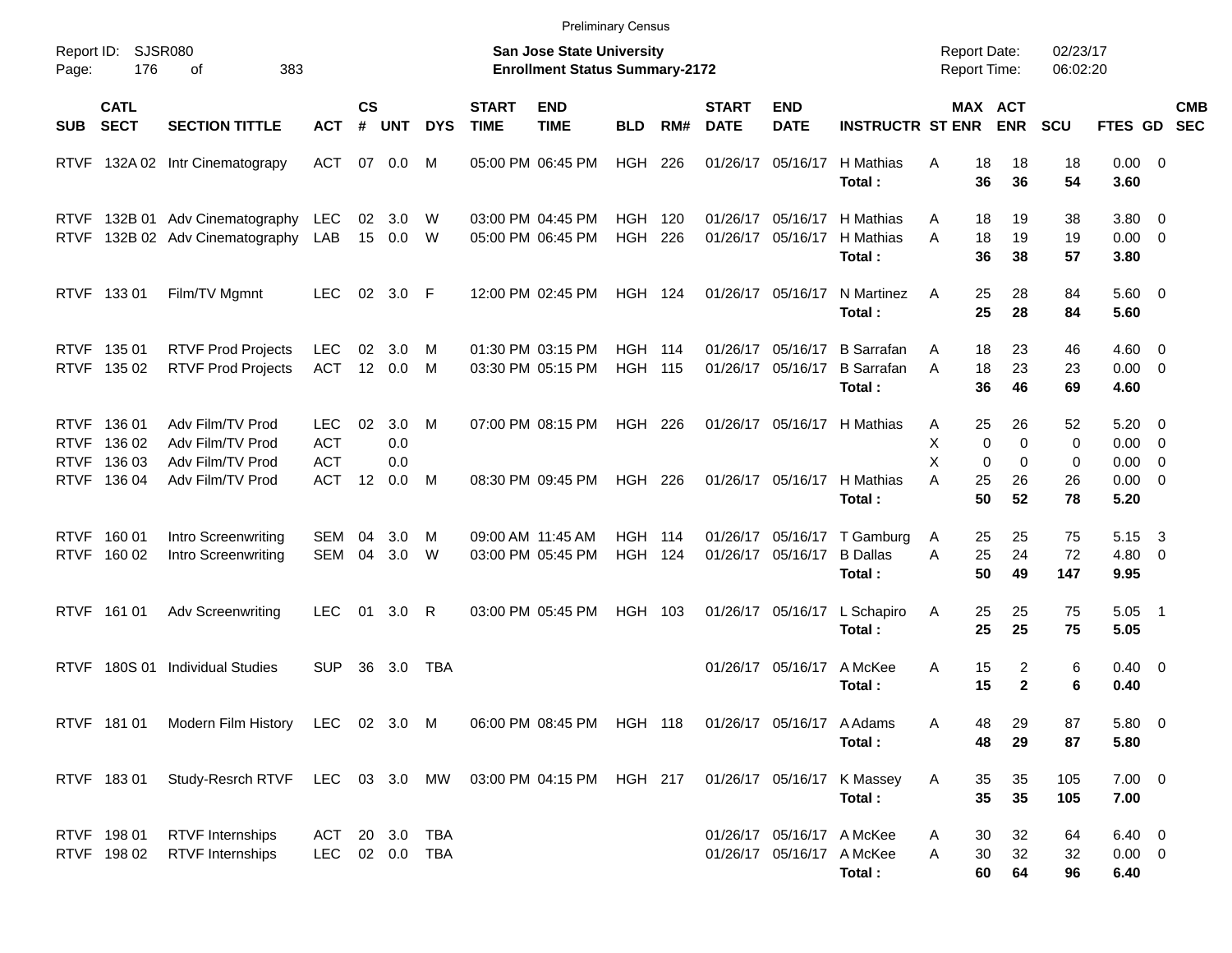|                     |                            |                           |                          |                |            |                        |                             |                                                                           | <b>Preliminary Census</b> |            |                             |                            |                                  |                                            |                       |                      |                |                                |                          |
|---------------------|----------------------------|---------------------------|--------------------------|----------------|------------|------------------------|-----------------------------|---------------------------------------------------------------------------|---------------------------|------------|-----------------------------|----------------------------|----------------------------------|--------------------------------------------|-----------------------|----------------------|----------------|--------------------------------|--------------------------|
| Report ID:<br>Page: | 177                        | SJSR080<br>383<br>οf      |                          |                |            |                        |                             | <b>San Jose State University</b><br><b>Enrollment Status Summary-2172</b> |                           |            |                             |                            |                                  | <b>Report Date:</b><br><b>Report Time:</b> |                       | 02/23/17<br>06:02:20 |                |                                |                          |
| <b>SUB</b>          | <b>CATL</b><br><b>SECT</b> | <b>SECTION TITTLE</b>     | <b>ACT</b>               | <b>CS</b><br># | <b>UNT</b> | <b>DYS</b>             | <b>START</b><br><b>TIME</b> | <b>END</b><br><b>TIME</b>                                                 | <b>BLD</b>                | RM#        | <b>START</b><br><b>DATE</b> | <b>END</b><br><b>DATE</b>  | <b>INSTRUCTR ST ENR</b>          |                                            | MAX ACT<br><b>ENR</b> | <b>SCU</b>           | <b>FTES GD</b> |                                | <b>CMB</b><br><b>SEC</b> |
| TA                  | 501                        | Acting                    | <b>LEC</b>               | 04             | 3.0        | МW                     |                             | 09:00 AM 10:15 AM                                                         | HGH                       | 226        | 01/26/17                    | 05/16/17 B Butler          |                                  | 26<br>Α                                    | 26                    | 78                   | 5.20           | $\overline{\phantom{0}}$       |                          |
| TA                  | 502                        | Acting                    | <b>LEC</b>               | 04             | 3.0        | МW                     |                             | 10:30 AM 11:45 AM                                                         | <b>HGH</b>                | 226        | 01/26/17                    | 05/16/17 B Butler          |                                  | 26<br>A                                    | 28                    | 84                   | 5.60           | $\overline{\phantom{0}}$       |                          |
| TA                  | 503                        | Acting                    | <b>LEC</b>               | 04             | 3.0        | МW                     |                             | 12:00 PM 01:15 PM                                                         | HGH                       | 226        | 01/26/17                    | 05/16/17                   | M Cymanski                       | 26<br>A                                    | 26                    | 78                   | 5.20           | $\overline{\mathbf{0}}$        |                          |
| TA                  | 504                        | Acting                    | <b>LEC</b>               | 04             | 3.0        | МW                     |                             | 01:30 PM 02:45 PM                                                         | HGH                       | 226        | 01/26/17                    |                            | 05/16/17 M Cymanski              | 26<br>A                                    | 25                    | 75                   | 5.00           | $\overline{\phantom{0}}$       |                          |
| TA                  | 5 05                       | Acting                    | <b>LEC</b>               | 04             | 3.0        | МW                     |                             | 03:00 PM 04:15 PM                                                         | <b>HGH</b>                | 226        | 01/26/17                    | 05/16/17 N Carlin          |                                  | 26<br>A                                    | 26                    | 78                   | 5.20           | - 0                            |                          |
| TA                  | 5 0 6                      | Acting                    | <b>LEC</b>               | 04             | 3.0        | <b>TR</b><br><b>TR</b> |                             | 09:00 AM 10:15 AM                                                         | HGH                       | 226        | 01/26/17                    | 05/16/17 L Long            |                                  | 26<br>A                                    | 25                    | 75                   | 5.00           | $\overline{\mathbf{0}}$        |                          |
| TA<br>TA            | 507                        | Acting                    | <b>LEC</b><br><b>LEC</b> | 04<br>04       | 3.0<br>3.0 | <b>TR</b>              |                             | 10:30 AM 11:45 AM<br>12:00 PM 01:15 PM                                    | HGH<br><b>HGH</b>         | 226<br>226 | 01/26/17<br>01/26/17        | 05/16/17 L Long            | 05/16/17 S Anderson              | 26<br>A<br>26                              | 26<br>26              | 78<br>78             | 5.20<br>5.20   | $\overline{\mathbf{0}}$<br>- 0 |                          |
| TA                  | 5 08<br>5 0 9              | Acting<br>Acting          | <b>LEC</b>               | 04             | 3.0        | <b>TR</b>              |                             | 01:30 PM 02:45 PM                                                         | <b>HGH</b>                | 226        | 01/26/17                    |                            | 05/16/17 B Swanson               | A<br>26<br>A                               | 25                    | 75                   | 5.00           | $\overline{\mathbf{0}}$        |                          |
| TA                  | 5 10                       | Acting                    | <b>LEC</b>               | 04             | 3.0        | <b>TR</b>              |                             | 03:00 PM 04:15 PM                                                         | <b>HGH</b>                | 226        |                             |                            | 01/26/17 05/16/17 B Swanson      | 26<br>Α                                    | 26                    | 78                   | 5.20           | $\overline{\mathbf{0}}$        |                          |
| TA                  | 5 11                       | Acting                    | <b>LEC</b>               |                | 3.0        |                        |                             |                                                                           |                           |            |                             |                            |                                  | X<br>$\mathbf 0$                           | $\Omega$              | 0                    | 0.00           | $\overline{0}$                 |                          |
| TA                  | 5 1 2                      | Acting                    | <b>LEC</b>               | 04             | 3.0        | -F                     |                             | 11:00 AM 01:45 PM                                                         | HGH 226                   |            |                             | 01/26/17 05/16/17          | S Anderson                       | A<br>26                                    | 24                    | 72                   | 4.80           | $\overline{\phantom{0}}$       |                          |
|                     |                            |                           |                          |                |            |                        |                             |                                                                           |                           |            |                             |                            | Total:                           | 286                                        | 283                   | 849                  | 56.60          |                                |                          |
|                     |                            |                           |                          |                |            |                        |                             |                                                                           |                           |            |                             |                            |                                  |                                            |                       |                      |                |                                |                          |
| TA                  | 10 01                      | Theatre Apprecia          | <b>LEC</b>               | 01             | 3.0        | МW                     |                             | 09:00 AM 10:15 AM                                                         | HGH                       | 103        | 01/26/17                    | 05/16/17                   | K Normington A                   | 50                                         | 45                    | 135                  | $9.00 \t 0$    |                                |                          |
| TA                  | 10 02                      | Theatre Apprecia          | <b>LEC</b>               | 01             | 3.0        | <b>TR</b>              |                             | 10:30 AM 11:45 AM                                                         | <b>HGH</b>                | 103        | 01/26/17                    | 05/16/17                   | K Kratochvil A                   | 50                                         | 50                    | 150                  | 10.00          | 0                              |                          |
| TA                  | 10 03                      | Theatre Apprecia          | <b>LEC</b>               | 01             | 3.0        | <b>TR</b>              |                             | 12:00 PM 01:15 PM                                                         | <b>HGH</b>                | 103        | 01/26/17                    |                            | 05/16/17 K Kratochvil            | 50<br>A                                    | 50                    | 150                  | 10.00          | $\overline{\mathbf{0}}$        |                          |
| TA                  | 10 04                      | Theatre Apprecia          | <b>LEC</b>               | 01             | 3.0        | <b>TR</b>              |                             | 01:30 PM 02:45 PM                                                         | <b>HGH</b>                | 103        | 01/26/17                    |                            | 05/16/17 S Anderson              | 50<br>A                                    | 43                    | 129                  | 8.60           | - 0                            |                          |
| TA                  | 1080                       | Theatre Apprecia          | <b>LEC</b>               | 01             | 3.0        | <b>TBA</b>             |                             |                                                                           |                           |            |                             |                            | 01/26/17 05/16/17 S Anderson     | 50<br>A                                    | 51                    | 153                  | $10.20 \t 0$   |                                |                          |
|                     |                            |                           |                          |                |            |                        |                             |                                                                           |                           |            |                             |                            | Total:                           | 250                                        | 239                   | 717                  | 47.80          |                                |                          |
| TA                  | 11 01                      | <b>Script Analysis</b>    | <b>LEC</b>               | 03             | 3.0        | TR                     |                             | 12:00 PM 01:15 PM                                                         | <b>HGH 124</b>            |            |                             | 01/26/17 05/16/17          | L Long                           | 30<br>Α                                    | 18                    | 54                   | 3.60 0         |                                |                          |
|                     |                            |                           |                          |                |            |                        |                             |                                                                           |                           |            |                             |                            | Total:                           | 30                                         | 18                    | 54                   | 3.60           |                                |                          |
|                     |                            |                           |                          |                |            |                        |                             |                                                                           |                           |            |                             |                            |                                  |                                            |                       |                      |                |                                |                          |
| TA                  | 1301                       | Great Comedies for T LEC  |                          |                | 03 3.0     | TR                     |                             | 10:30 AM 11:45 AM                                                         | <b>HGH 118</b>            |            |                             | 01/26/17 05/16/17          | K Normington A                   | 48                                         | 48                    | 144                  | $9.60 \quad 0$ |                                |                          |
|                     |                            |                           |                          |                |            |                        |                             |                                                                           |                           |            |                             |                            | Total:                           | 48                                         | 48                    | 144                  | 9.60           |                                |                          |
| TA                  | 1701                       | Int Acting                | <b>LEC</b>               | 04             | 3.0        | M                      |                             | 01:30 PM 03:15 PM                                                         | HGH                       | 103        | 01/26/17                    | 05/16/17                   | A Glazer Con A                   | 26                                         | 23                    | 46                   | $4.60 \quad 0$ |                                |                          |
| TA                  | 1702                       | Int Acting                | LAB                      | 15             | 0.0        | M                      |                             | 03:30 PM 05:15 PM                                                         | HGH                       | 103        |                             |                            | 01/26/17 05/16/17 A Glazer Con A | 26                                         | 23                    | 23                   | $0.00 \t 0$    |                                |                          |
|                     |                            |                           |                          |                |            |                        |                             |                                                                           |                           |            |                             |                            | Total:                           | 52                                         | 46                    | 69                   | 4.60           |                                |                          |
|                     |                            |                           |                          |                |            |                        |                             |                                                                           |                           |            |                             |                            |                                  |                                            |                       |                      |                |                                |                          |
| TA                  | 48 01                      | Voice & Movement          | LEC                      |                | 01 3.0     | MW                     |                             | 12:00 PM 01:15 PM                                                         | HGH 103                   |            |                             | 01/26/17 05/16/17 N Carlin |                                  | 30<br>A                                    | 23                    | 69                   | 4.60 0         |                                |                          |
| TA                  | 48 02                      | Voice & Movement          | <b>LEC</b>               |                | 01 3.0 TR  |                        |                             | 09:00 AM 10:15 AM                                                         | HGH 103                   |            |                             | 01/26/17 05/16/17          | K Normington A                   | 30                                         | 13                    | 39                   | 2.60 0         |                                |                          |
|                     |                            |                           |                          |                |            |                        |                             |                                                                           |                           |            |                             |                            | Total:                           | 60                                         | 36                    | 108                  | 7.20           |                                |                          |
| TA                  | 51A01                      | <b>Scenery Props Arts</b> | <b>LEC</b>               |                | 1.0        |                        |                             |                                                                           |                           |            |                             |                            |                                  | X<br>0                                     | 0                     | 0                    | $0.00 \t 0$    |                                |                          |
| TA                  |                            | 51A 02 Scenery Props Arts | <b>ACT</b>               |                | 0.0        |                        |                             |                                                                           |                           |            |                             |                            |                                  | X<br>$\pmb{0}$                             | 0                     | 0                    | $0.00 \t 0$    |                                |                          |
|                     |                            |                           |                          |                |            |                        |                             |                                                                           |                           |            |                             |                            | Total:                           | $\bf{0}$                                   | 0                     | 0                    | 0.00           |                                |                          |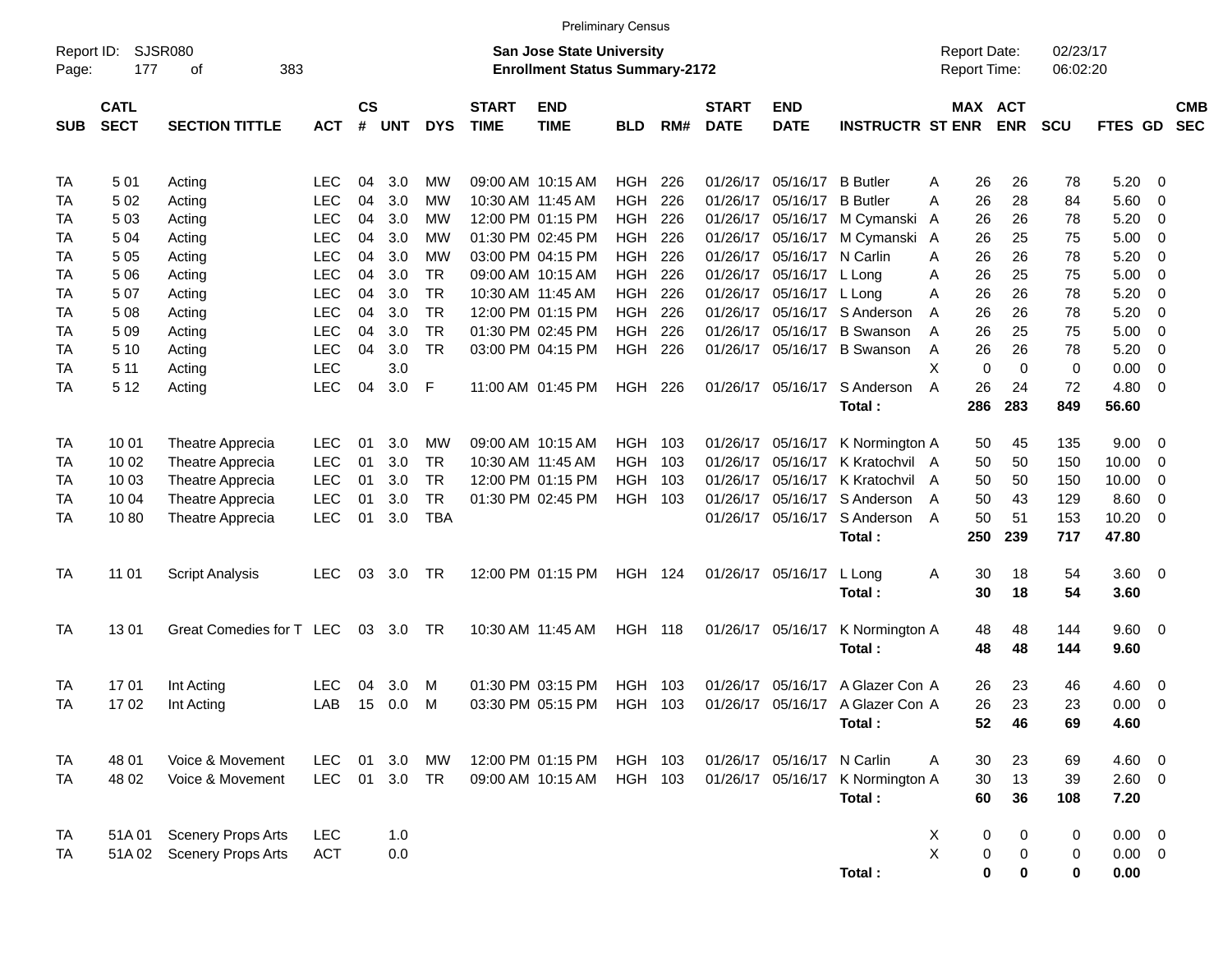|            |                            |                                    |                          |                |                |                 |                             |                                                                           | <b>Preliminary Census</b> |     |                             |                            |                                                       |                                            |                         |                         |                            |                          |            |
|------------|----------------------------|------------------------------------|--------------------------|----------------|----------------|-----------------|-----------------------------|---------------------------------------------------------------------------|---------------------------|-----|-----------------------------|----------------------------|-------------------------------------------------------|--------------------------------------------|-------------------------|-------------------------|----------------------------|--------------------------|------------|
| Page:      | Report ID: SJSR080<br>178  | 383<br>οf                          |                          |                |                |                 |                             | <b>San Jose State University</b><br><b>Enrollment Status Summary-2172</b> |                           |     |                             |                            |                                                       | <b>Report Date:</b><br><b>Report Time:</b> |                         | 02/23/17<br>06:02:20    |                            |                          |            |
| <b>SUB</b> | <b>CATL</b><br><b>SECT</b> | <b>SECTION TITTLE</b>              | <b>ACT</b>               | <b>CS</b><br># | <b>UNT</b>     | <b>DYS</b>      | <b>START</b><br><b>TIME</b> | <b>END</b><br><b>TIME</b>                                                 | <b>BLD</b>                | RM# | <b>START</b><br><b>DATE</b> | <b>END</b><br><b>DATE</b>  | <b>INSTRUCTR ST ENR</b>                               |                                            | MAX ACT<br><b>ENR</b>   | <b>SCU</b>              | FTES GD SEC                |                          | <b>CMB</b> |
| TA         | 51B 01                     | <b>Costume Perf Arts</b>           | <b>ACT</b>               |                | 1.0            |                 |                             |                                                                           |                           |     |                             |                            |                                                       | Х                                          | 0                       | 0<br>0                  | $0.00 \t 0$                |                          |            |
| TA         | 51B 02                     | <b>Costume Perf Arts</b>           | <b>LEC</b>               |                | 0.0            |                 |                             |                                                                           |                           |     |                             |                            | Total:                                                | X                                          | 0<br>$\mathbf 0$        | 0<br>0<br>0<br>0        | $0.00 \t 0$<br>0.00        |                          |            |
| TA         | 51C 01                     | Stage Management                   | ACT                      |                | 1.0            |                 |                             |                                                                           |                           |     |                             |                            |                                                       | X                                          | 0                       | 0<br>0                  | $0.00 \t 0$                |                          |            |
| TA         | 51C 02                     | Stage Management                   | <b>LEC</b>               |                | 0.0            |                 |                             |                                                                           |                           |     |                             |                            | Total:                                                | X                                          | 0<br>$\mathbf 0$        | 0<br>0<br>$\bf{0}$<br>0 | $0.00 \t 0$<br>0.00        |                          |            |
| TA<br>TA   | 64 01<br>64 02             | Make-up<br>Make-up                 | <b>LEC</b><br>ACT        | 04             | 3.0<br>12 0.0  | TR<br><b>TR</b> |                             | 01:30 PM 02:20 PM<br>02:30 PM 03:20 PM                                    | HGH<br>HGH                |     |                             | 136C 01/26/17 05/16/17     | 136C 01/26/17 05/16/17 C Carpenter A<br>C Carpenter A |                                            | 18<br>11<br>18<br>11    | 22<br>11                | 2.25<br>$0.00$ 1           | $\overline{\phantom{1}}$ |            |
| <b>TA</b>  | 91 01                      | <b>Tech Theatre Activit</b>        | ACT                      |                | 20 3.0         | TBA             |                             |                                                                           |                           |     |                             |                            | Total:<br>01/26/17 05/16/17 C Carpenter A             |                                            | 36<br>22<br>30          | 33<br>2<br>6            | 2.25<br>$0.40 \quad 0$     |                          |            |
| TA         |                            | 100W 01 Wrt Wkshp Th Arts          | <b>LEC</b>               | 04             | 3.0            | $\mathsf{T}$    |                             | 03:00 PM 05:45 PM                                                         | HGH                       | 120 |                             | 01/26/17 05/16/17          | Total:<br>K Kratochvil                                | A                                          | 30<br>25<br>23          | $\mathbf{2}$<br>6<br>69 | 0.40<br>$4.60$ 0           |                          |            |
| TA         |                            | 100W 02 Wrt Wkshp Th Arts          | <b>LEC</b>               | 04             | 3.0            | TR              |                             | 03:00 PM 04:15 PM                                                         | <b>HGH</b>                | 217 | 01/26/17                    | 05/16/17                   | L Long                                                | A                                          | 25<br>23                | 69                      | $4.60$ 0                   |                          |            |
| TA         |                            | 100W 03 Wrt Wkshp Th Arts          | <b>LEC</b>               | 04             | 3.0            | R               |                             | 03:00 PM 05:45 PM                                                         | <b>HGH 120</b>            |     |                             | 01/26/17 05/16/17          | K Kratochvil<br>Total:                                | A                                          | 25<br>15<br>75<br>61    | 45<br>183               | $3.00 \ 0$<br>12.20        |                          |            |
| TA         | 103 01                     | <b>Musical Theatre</b>             | <b>LEC</b>               | 04             | 3.0            | F               |                             | 01:30 PM 02:45 PM                                                         | HGH                       | 103 |                             | 01/26/17 05/16/17          | D McBride                                             | A                                          | 30<br>18                | 36                      | 3.60 0                     |                          |            |
| TA         | 103 02                     | <b>Musical Theatre</b>             | LAB                      | 15             | 0.0            | F               |                             | 03:00 PM 04:15 PM                                                         | HGH 103                   |     |                             | 01/26/17 05/16/17          | D McBride<br>Total:                                   | A                                          | 30<br>18<br>60<br>36    | 18<br>54                | $0.00 \t 0$<br>3.60        |                          |            |
| TA         | 110 01                     | Adv Acting                         | <b>LEC</b>               |                | 3.0            |                 |                             |                                                                           |                           |     |                             |                            |                                                       | Х                                          | 0                       | 0<br>0                  | $0.00 \t 0$                |                          |            |
| TA         | 110 02                     | Adv Acting                         | LAB                      |                | 0.0            |                 |                             |                                                                           |                           |     |                             |                            | Total:                                                | Χ                                          | 0<br>$\bf{0}$           | 0<br>0<br>$\bf{0}$<br>0 | $0.00 \t 0$<br>0.00        |                          |            |
| TA         | 117 01                     | <b>Pract Act or Direc</b>          | ACT                      |                | 20 1.0 TBA     |                 |                             |                                                                           |                           |     |                             | 01/26/17 05/16/17 B Butler |                                                       | A                                          | 20<br>14                | 14                      | 0.93 0                     |                          |            |
| TA         | 117 02                     | Pract Act or Direc                 | ACT 20 1.0 TBA           |                |                |                 |                             |                                                                           |                           |     |                             |                            | 01/26/17 05/16/17 A Resnick<br>Total:                 | Α                                          | 20<br>40<br>21          | 7<br>7<br>21            | 0.47 0<br>1.40             |                          |            |
| TA         | 120 01                     | <b>Theatre History</b>             | <b>LEC</b>               |                | 02 3.0         | МW              |                             | 01:30 PM 02:45 PM                                                         | HGH 124                   |     |                             |                            | 01/26/17 05/16/17 A Bechert                           | A                                          | 30                      | 6<br>18                 | $1.20 \t 0 C$              |                          |            |
|            | ENGL 120 01                | <b>Theatre History</b>             | <b>LEC</b>               |                | $02 \quad 3.0$ | MW              |                             | 01:30 PM 02:45 PM                                                         | <b>HGH 124</b>            |     |                             |                            | 01/26/17 05/16/17 A Bechert<br>Total:                 | A                                          | $\mathbf 0$<br>11<br>30 | 5<br>15<br>33           | $1.00 \t 0 C$<br>2.20      |                          |            |
| TA         | 127 01<br>ENGL 127 01      | Contemp Theatre<br>Contemp Theatre | <b>LEC</b><br><b>LEC</b> |                | 3.0<br>3.0     |                 |                             |                                                                           |                           |     |                             |                            |                                                       | X<br>X                                     | 0<br>0                  | 0<br>0<br>0<br>0        | $0.00 \t 0$<br>$0.00 \t 0$ |                          |            |
|            |                            |                                    |                          |                |                |                 |                             |                                                                           |                           |     |                             |                            |                                                       |                                            |                         |                         |                            |                          |            |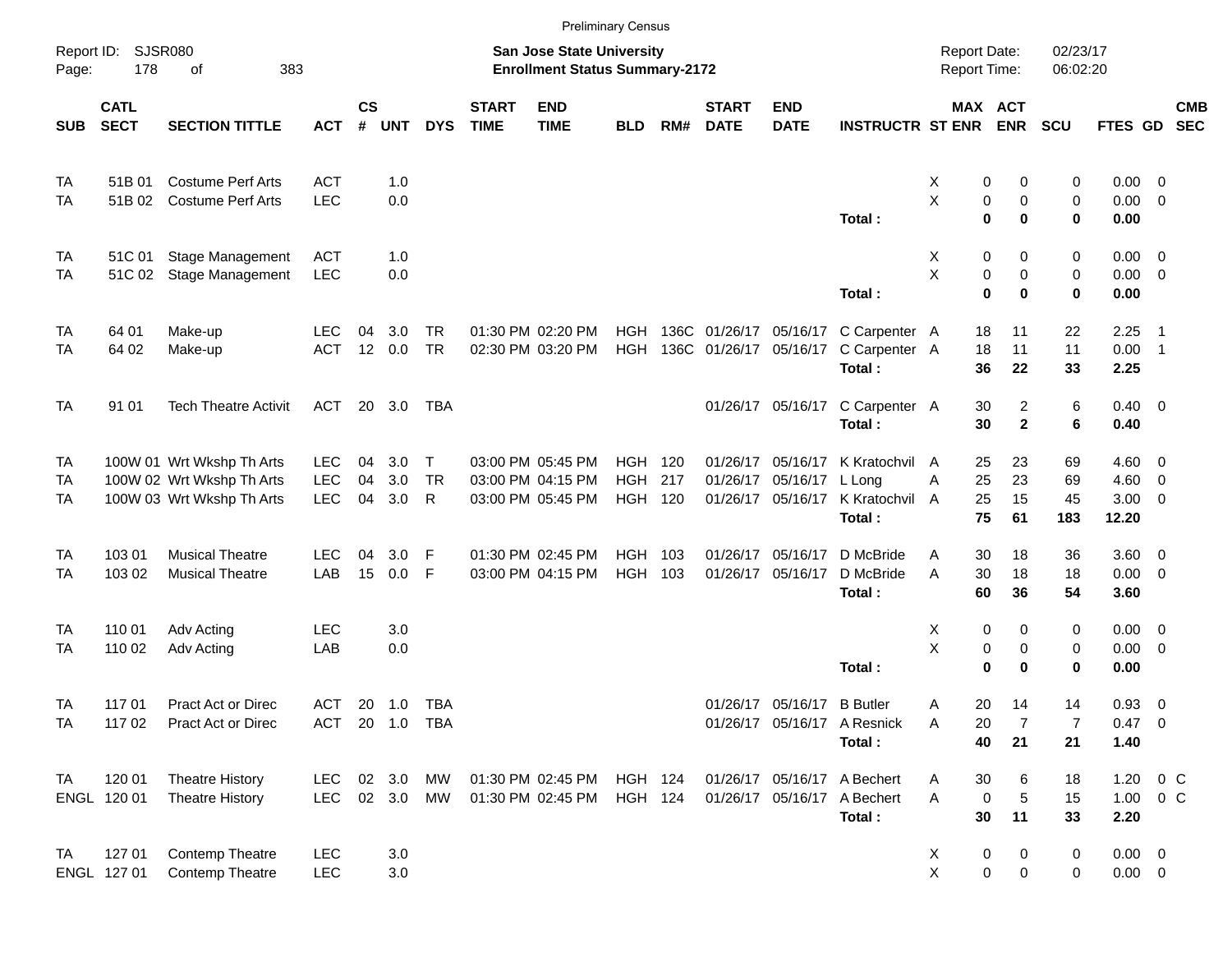|                     |                            |                           |            |                    |            |                |                             |                                                                           | <b>Preliminary Census</b> |     |                             |                           |                                      |                                            |                         |                      |                     |                |            |
|---------------------|----------------------------|---------------------------|------------|--------------------|------------|----------------|-----------------------------|---------------------------------------------------------------------------|---------------------------|-----|-----------------------------|---------------------------|--------------------------------------|--------------------------------------------|-------------------------|----------------------|---------------------|----------------|------------|
| Report ID:<br>Page: | 179                        | SJSR080<br>383<br>οf      |            |                    |            |                |                             | <b>San Jose State University</b><br><b>Enrollment Status Summary-2172</b> |                           |     |                             |                           |                                      | <b>Report Date:</b><br><b>Report Time:</b> |                         | 02/23/17<br>06:02:20 |                     |                |            |
| SUB                 | <b>CATL</b><br><b>SECT</b> | <b>SECTION TITTLE</b>     | <b>ACT</b> | $\mathsf{cs}$<br># | <b>UNT</b> | <b>DYS</b>     | <b>START</b><br><b>TIME</b> | <b>END</b><br><b>TIME</b>                                                 | <b>BLD</b>                | RM# | <b>START</b><br><b>DATE</b> | <b>END</b><br><b>DATE</b> | <b>INSTRUCTR ST ENR</b>              |                                            | MAX ACT<br><b>ENR</b>   | <b>SCU</b>           | FTES GD SEC         |                | <b>CMB</b> |
| TA                  | 127 02                     | Contemp Theatre           | <b>LEC</b> | 02                 | 3.0        | TR             |                             | 01:30 PM 02:45 PM                                                         | HGH                       | 124 |                             |                           | 01/26/17 05/16/17 K Normington A     | 45                                         | 24                      | 72                   | 4.80                | $0\,$ C        |            |
| ENGL                | 127 02                     | Contemp Theatre           | <b>LEC</b> | $02\,$             | 3.0        | <b>TR</b>      |                             | 01:30 PM 02:45 PM                                                         | <b>HGH 124</b>            |     |                             | 01/26/17 05/16/17         | K Normington A<br>Total:             | $\mathbf 0$<br>45                          | 10<br>34                | 30<br>102            | 2.00<br>6.80        | 0 <sup>o</sup> |            |
| ТA                  | 131 01                     | Storytelling              | <b>LEC</b> | 04                 | 3.0        | TR             |                             | 10:30 AM 11:45 AM                                                         | <b>HGH 217</b>            |     |                             | 01/26/17 05/16/17         | <b>B</b> Swanson                     | 25<br>A                                    | 9                       | 27                   | $1.80 \ 0$          |                |            |
| ТA                  | 131 02                     | Storytelling              | <b>LEC</b> | 04                 | 3.0        | <b>TR</b>      |                             | 12:00 PM 01:15 PM                                                         | <b>HGH 217</b>            |     |                             | 01/26/17 05/16/17         | <b>B</b> Swanson<br>Total:           | 25<br>A<br>50                              | 14<br>23                | 42<br>69             | 2.80 0<br>4.60      |                |            |
| ТA                  | 154 01                     | Scenery                   | LEC.       | 04                 | 3.0        | M              |                             | 10:30 AM 11:45 AM                                                         | HGH                       | 120 |                             | 01/26/17 05/16/17         | M Locher                             | 25<br>A                                    | 8                       | 16                   | $1.60 \t 0$         |                |            |
| ТA                  | 154 02                     | Scenery                   | <b>ACT</b> | 12                 | 0.0        | W              |                             | 10:30 AM 11:45 AM                                                         | <b>HGH</b>                | 120 |                             | 01/26/17 05/16/17         | M Locher<br>Total:                   | 25<br>A<br>50                              | 8<br>16                 | 8<br>24              | $0.00 \t 0$<br>1.60 |                |            |
| ТA                  | 161 01                     | Theatre Design Top        | <b>LEC</b> | 04                 | 3.0        | $\top$         |                             | 03:30 PM 04:45 PM                                                         | <b>HGH 116</b>            |     |                             |                           | 01/26/17 05/16/17 C Carpenter A      | 25                                         | 8                       | 16                   | $1.60 \t 0$         |                |            |
| ТA                  | 161 02                     | Theatre Design Top        | <b>ACT</b> | 12                 | 0.0        | $\top$         |                             | 05:00 PM 06:15 PM                                                         | <b>HGH 217</b>            |     |                             | 01/26/17 05/16/17         | C Carpenter A<br>Total:              | 25<br>50                                   | $\,8\,$<br>16           | 8<br>24              | $0.00 \t 0$<br>1.60 |                |            |
| TA                  | 16701                      | Theatre in Education      | <b>LEC</b> | 02 <sub>2</sub>    | 3.0        | W              |                             | 01:30 PM 04:15 PM                                                         | HGH 103                   |     |                             | 01/26/17 05/16/17         | <b>B</b> Butler<br>Total:            | A<br>25<br>25                              | 10<br>10                | 30<br>30             | $2.00 \t 0$<br>2.00 |                |            |
| TA                  | 168 01                     | Arts Management           | <b>LEC</b> |                    | 3.0        |                |                             |                                                                           |                           |     |                             |                           |                                      | X                                          | 0<br>0                  | $\mathbf 0$          | $0.00 \t 0$         |                |            |
|                     |                            |                           |            |                    |            |                |                             |                                                                           |                           |     |                             |                           | Total:                               |                                            | $\mathbf 0$<br>$\bf{0}$ | $\bf{0}$             | 0.00                |                |            |
| ТA                  |                            | 170A 80 Act & Dir Camera  | <b>LEC</b> | 02                 | 3.0        | <b>TBA</b>     |                             |                                                                           |                           |     | 01/26/17                    |                           | 05/16/17 A Glazer Con A              | 26                                         | 16                      | 32                   | $3.20 \ 0$          |                |            |
| ТA                  |                            | 170A 81 Act & Dir Camera  | <b>ACT</b> |                    | 12 0.0     | <b>TBA</b>     |                             |                                                                           |                           |     |                             | 01/26/17 05/16/17         | A Glazer Con A<br>Total:             | 26<br>52                                   | 16<br>32                | 16<br>48             | $0.00 \t 0$<br>3.20 |                |            |
| ТA                  |                            | 170B 01 Adv Act & Dir Cam | <b>LEC</b> | 02                 | 3.0        | W              |                             | 01:30 PM 03:15 PM                                                         | <b>HGH 114</b>            |     | 01/26/17                    | 05/16/17                  | A Glazer Con A                       | 26                                         | 22                      | 44                   | $4.40 \ 0$          |                |            |
| ТA                  |                            | 170B 02 Adv Act & Dir Cam | <b>ACT</b> | 12                 | 0.0        | W              |                             | 03:30 PM 05:15 PM                                                         | HGH                       | 115 |                             | 01/26/17 05/16/17         | A Glazer Con A<br>Total:             | 26<br>52                                   | 22<br>44                | 22<br>66             | $0.00 \t 0$<br>4.40 |                |            |
| TA                  | 180 01                     | <b>Indiv Studies</b>      | <b>SUP</b> |                    | 36 1.0 TBA |                |                             |                                                                           |                           |     |                             |                           | 01/26/17 05/16/17 A Bechert          | 20<br>A                                    | 0                       | 0                    | $0.00 \t 0$         |                |            |
|                     |                            |                           |            |                    |            |                |                             |                                                                           |                           |     |                             |                           | Total:                               | 20                                         | 0                       | 0                    | 0.00                |                |            |
| TA                  | 191 01                     | Act Proj Thea Prod        | ACT        |                    | 20 1.0     | TBA            |                             |                                                                           |                           |     |                             |                           | 01/26/17 05/16/17 A Bechert          | 30<br>A                                    | 6                       | 6                    | $0.40 \ 0$          |                |            |
| TA                  | 191 02                     | Act Proj Thea Prod        | ACT        |                    | 20 2.0     | <b>TBA</b>     |                             |                                                                           |                           |     |                             |                           | 01/26/17 05/16/17 A Bechert          | 30<br>A                                    | 3                       | 3                    | $0.40 \ 0$          |                |            |
| TA                  | 191 03                     | Act Proj Thea Prod        |            |                    |            | ACT 20 3.0 TBA |                             |                                                                           |                           |     |                             |                           | 01/26/17 05/16/17 M Locher<br>Total: | 30<br>A<br>90                              | 10<br>19                | 10<br>19             | $2.05$ 1<br>2.85    |                |            |
| TA                  |                            | 199H 01 Honors Program    |            |                    |            | SUP 78 3.0 TBA |                             |                                                                           |                           |     |                             |                           | 01/26/17 05/16/17 S Sublett          | 25<br>A                                    | $\overline{0}$          | $\overline{0}$       | $0.00 \t 0 C$       |                |            |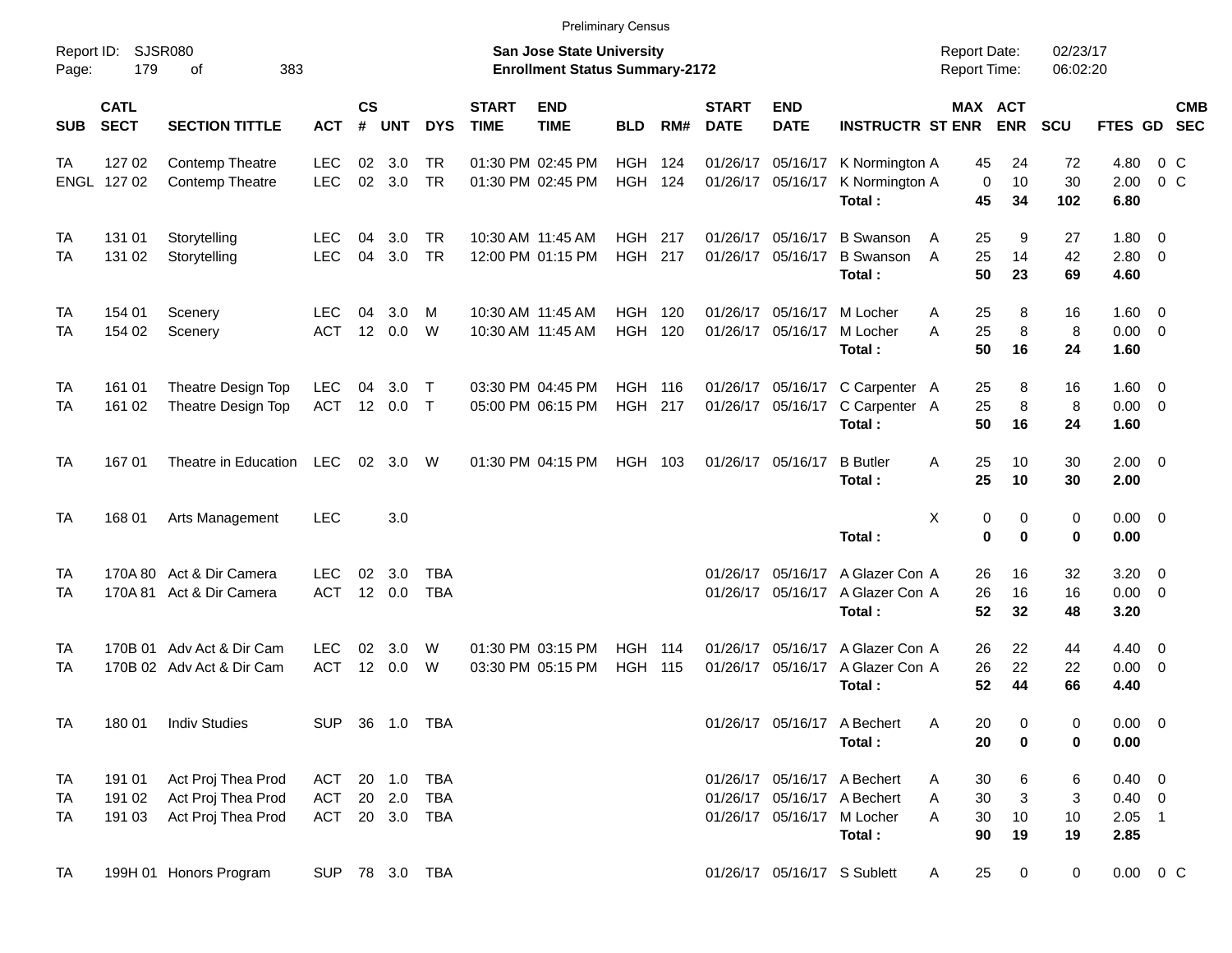|                     |                            |                             |            |                    |            |            |                             |                                                                           | <b>Preliminary Census</b> |     |                                                  |                           |                           |                                            |                      |                              |                            |                     |        |                          |
|---------------------|----------------------------|-----------------------------|------------|--------------------|------------|------------|-----------------------------|---------------------------------------------------------------------------|---------------------------|-----|--------------------------------------------------|---------------------------|---------------------------|--------------------------------------------|----------------------|------------------------------|----------------------------|---------------------|--------|--------------------------|
| Report ID:<br>Page: | 180                        | <b>SJSR080</b><br>383<br>of |            |                    |            |            |                             | <b>San Jose State University</b><br><b>Enrollment Status Summary-2172</b> |                           |     |                                                  |                           |                           | <b>Report Date:</b><br><b>Report Time:</b> |                      |                              | 02/23/17<br>06:02:20       |                     |        |                          |
| <b>SUB</b>          | <b>CATL</b><br><b>SECT</b> | <b>SECTION TITTLE</b>       | <b>ACT</b> | $\mathsf{cs}$<br># | <b>UNT</b> | <b>DYS</b> | <b>START</b><br><b>TIME</b> | <b>END</b><br><b>TIME</b>                                                 | <b>BLD</b>                | RM# | <b>START</b><br><b>DATE</b>                      | <b>END</b><br><b>DATE</b> | <b>INSTRUCTR ST ENR</b>   | <b>MAX</b>                                 |                      | <b>ACT</b><br><b>ENR</b>     | <b>SCU</b>                 | <b>FTES GD</b>      |        | <b>CMB</b><br><b>SEC</b> |
| <b>RTVF</b>         | 199H 01                    | Honors Program              | <b>SUP</b> | 78                 | 3.0        | <b>TBA</b> |                             |                                                                           |                           |     | 01/26/17                                         | 05/16/17                  | S Sublett<br>Total:       | A                                          | 0<br>25              | $\blacktriangleleft$         | 3<br>$\mathbf{3}$          | 0.20<br>0.20        | $0\,C$ |                          |
| <b>TA</b>           | 298 01                     | <b>Special Study</b>        | <b>SUP</b> | 78                 | 3.0        | <b>TBA</b> |                             |                                                                           |                           |     | 01/26/17                                         | 05/16/17                  | S Sublett<br>Total:       | A                                          | 5<br>5               | 0<br>$\mathbf 0$             | 0<br>0                     | $0.00 \t 0$<br>0.00 |        |                          |
| <b>TA</b>           | 299 01                     | Master's Thesis             | <b>SUP</b> | 78                 | 3.0        | <b>TBA</b> |                             |                                                                           |                           |     | 01/26/17                                         | 05/16/17                  | S Sublett<br>Total:       | A                                          | 5<br>5               | $\mathbf{0}$<br>$\mathbf{0}$ | 0<br>$\mathbf 0$           | $0.00 \t 0$<br>0.00 |        |                          |
|                     | Department :               | TV, Radio, Film & Theatre   |            |                    |            |            |                             |                                                                           |                           |     | <b>Lower Division:</b><br><b>Upper Division:</b> | <b>Department Total:</b>  |                           | 3570<br>1638<br>1922                       | 2848<br>1453<br>1395 | 7004<br>3858<br>3146         | 476.20<br>257.25<br>218.95 |                     |        |                          |
|                     |                            |                             |            |                    |            |            |                             |                                                                           |                           |     |                                                  |                           | <b>Graduate Division:</b> |                                            | 10                   | 0                            | 0                          | 0.00                |        |                          |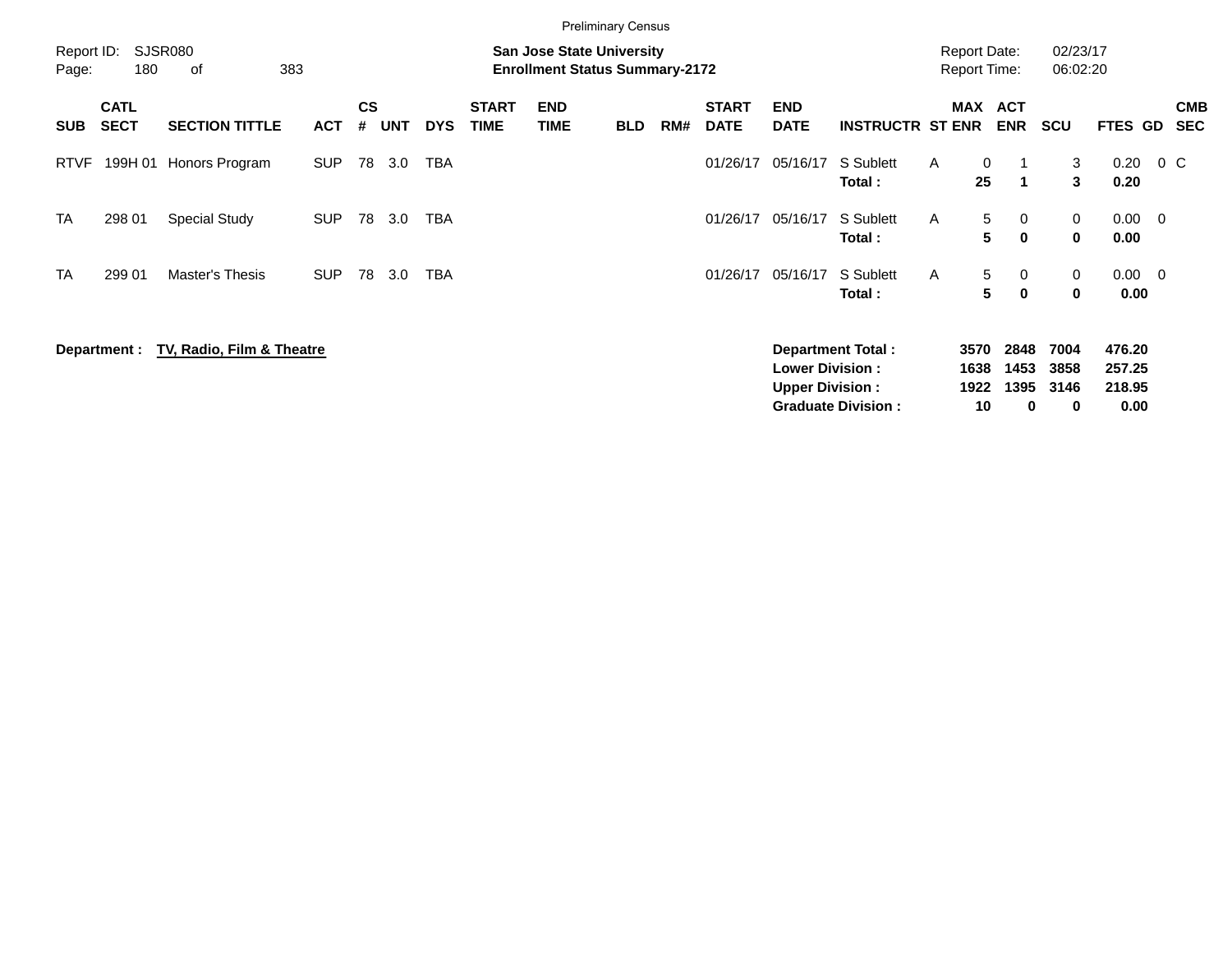|             | Report ID: SJSR080         | <b>Preliminary Census</b><br><b>San Jose State University</b><br>383<br><b>Enrollment Status Summary-2172</b><br>181<br>оf |            |                    |            |            |                             |                           |            |     |                             |                            |                              | <b>Report Date:</b> |    |                | 02/23/17    |             |                          |            |
|-------------|----------------------------|----------------------------------------------------------------------------------------------------------------------------|------------|--------------------|------------|------------|-----------------------------|---------------------------|------------|-----|-----------------------------|----------------------------|------------------------------|---------------------|----|----------------|-------------|-------------|--------------------------|------------|
| Page:       |                            |                                                                                                                            |            |                    |            |            |                             |                           |            |     |                             |                            |                              | <b>Report Time:</b> |    |                | 06:02:20    |             |                          |            |
| <b>SUB</b>  | <b>CATL</b><br><b>SECT</b> | <b>SECTION TITTLE</b>                                                                                                      | <b>ACT</b> | $\mathsf{cs}$<br># | <b>UNT</b> | <b>DYS</b> | <b>START</b><br><b>TIME</b> | <b>END</b><br><b>TIME</b> | <b>BLD</b> | RM# | <b>START</b><br><b>DATE</b> | <b>END</b><br><b>DATE</b>  | <b>INSTRUCTR ST ENR</b>      | MAX ACT             |    | <b>ENR</b>     | <b>SCU</b>  | FTES GD SEC |                          | <b>CMB</b> |
| College     |                            | <b>Humanities &amp; the Arts</b>                                                                                           |            |                    |            |            |                             |                           |            |     |                             |                            |                              |                     |    |                |             |             |                          |            |
|             | Department :               | <b>English &amp; Comparative Literature</b>                                                                                |            |                    |            |            |                             |                           |            |     |                             |                            |                              |                     |    |                |             |             |                          |            |
|             |                            | ENED 184Y 01 Stdt Tchg II                                                                                                  | <b>SUP</b> | 25                 | 4.0        | <b>TBA</b> |                             |                           |            |     | 01/26/17                    | 05/16/17 J Lovell          |                              | A                   | 6  | 4              | 16          | 1.07        | - 0                      |            |
|             |                            | ENED 184Y 02 Stdt Tchg II                                                                                                  | <b>SUP</b> | 25                 | 4.0        | <b>TBA</b> |                             |                           |            |     | 01/26/17                    | 05/16/17 L Hamor           |                              | A                   | 6  | 6              | 24          | 1.60        | - 0                      |            |
|             |                            | ENED 184Y 03 Stdt Tchg II                                                                                                  | <b>SUP</b> | 25                 | 4.0        | <b>TBA</b> |                             |                           |            |     | 01/26/17                    | 05/16/17 S Marsh           |                              | A                   | 9  | 8              | 32          | 2.13        | - 0                      |            |
|             |                            | ENED 184Y 04 Stdt Tchg II                                                                                                  | <b>SUP</b> | 25                 | 4.0        | <b>TBA</b> |                             |                           |            |     |                             |                            | 01/26/17 05/16/17 E Burchard | A                   | 3  | $\overline{c}$ | 8           | 0.53        | $\overline{\phantom{0}}$ |            |
|             |                            |                                                                                                                            |            |                    |            |            |                             |                           |            |     |                             |                            | Total:                       |                     | 24 | 20             | 80          | 5.33        |                          |            |
|             |                            | ENED 184Z 01 Stdt Tchg III                                                                                                 | <b>SUP</b> | 25                 | 4.0        | TBA        |                             |                           |            |     | 01/26/17                    | 05/16/17 J Lovell          |                              | A                   | 6  | 6              | 24          | 1.60        | $\overline{\phantom{0}}$ |            |
|             |                            | ENED 184Z 02 Stdt Tchg III                                                                                                 | <b>SUP</b> | 25                 | 4.0        | <b>TBA</b> |                             |                           |            |     | 01/26/17                    | 05/16/17 L Hamor           |                              | A                   | 6  | 5              | 20          | 1.33        | $\mathbf 0$              |            |
|             |                            | ENED 184Z 03 Stdt Tchg III                                                                                                 | <b>SUP</b> | 25                 | 4.0        | <b>TBA</b> |                             |                           |            |     | 01/26/17                    | 05/16/17 S Marsh           |                              | A                   | 9  | 4              | 16          | 1.07        | $\overline{0}$           |            |
|             |                            | ENED 184Z 04 Stdt Tchg III                                                                                                 | <b>SUP</b> | 25                 | 4.0        | <b>TBA</b> |                             |                           |            |     |                             |                            | 01/26/17 05/16/17 E Burchard | A                   | 3  | 3              | 12          | 0.80        | - 0                      |            |
|             |                            |                                                                                                                            |            |                    |            |            |                             |                           |            |     |                             |                            | Total:                       |                     | 24 | 18             | 72          | 4.80        |                          |            |
|             | ENED 353 01                | Meth Tchng English                                                                                                         | SEM 05 3.0 |                    |            | $\top$     |                             | 04:00 PM 06:45 PM         | <b>SH</b>  | 213 |                             | 01/26/17 05/16/17          | J Johnson                    | Α                   | 25 | 16             | 48          | $3.20 \ 0$  |                          |            |
|             |                            |                                                                                                                            |            |                    |            |            |                             |                           |            |     |                             |                            | Total:                       |                     | 25 | 16             | 48          | 3.20        |                          |            |
|             | ENED 365 01                | Seminar in English E SEM 05 2.0 R                                                                                          |            |                    |            |            |                             | 04:00 PM 06:45 PM         | <b>SH</b>  | 433 |                             | 01/26/17 05/16/17          | L Hamor                      | Α                   | 20 | 18             | 36          | $2.40 \ 0$  |                          |            |
|             |                            |                                                                                                                            |            |                    |            |            |                             |                           |            |     |                             |                            | Total:                       |                     | 20 | 18             | 36          | 2.40        |                          |            |
| ENGL        | 1A 01                      | <b>First Year Writing</b>                                                                                                  | <b>LEC</b> | 03                 | 3.0        | TR.        |                             | 07:30 AM 08:45 AM         | CL.        | 316 | 01/26/17                    | 05/16/17                   | D Hendel De A                |                     | 23 | 25             | 75          | 5.00        | $\overline{\mathbf{0}}$  |            |
| <b>ENGL</b> | 1A 02                      | <b>First Year Writing</b>                                                                                                  | <b>LEC</b> | 03                 | 3.0        | <b>TR</b>  |                             | 09:00 AM 10:15 AM         | CL.        | 316 | 01/26/17                    | 05/16/17                   | D Hendel De A                |                     | 23 | 25             | 75          | 5.00        | - 0                      |            |
| <b>ENGL</b> | 1A 03                      | <b>First Year Writing</b>                                                                                                  | <b>LEC</b> | 03                 | 3.0        | МW         |                             | 10:30 AM 11:45 AM         | CL.        | 316 | 01/26/17                    |                            | 05/16/17 T Mouton            | A                   | 23 | 25             | 75          | 5.00        | 0                        |            |
| <b>ENGL</b> | 1A 04                      | <b>First Year Writing</b>                                                                                                  | <b>LEC</b> | 03                 | 3.0        | МW         |                             | 09:00 AM 10:15 AM         | <b>BBC</b> | 123 | 01/26/17                    | 05/16/17                   | M Mohsenzad <del>@</del>     |                     | 23 | 23             | 69          | 4.60        | 0                        |            |
| <b>ENGL</b> | 1A 05                      | <b>First Year Writing</b>                                                                                                  | <b>LEC</b> | 03                 | 3.0        | МW         |                             | 10:30 AM 11:45 AM         | <b>BBC</b> | 123 | 01/26/17                    |                            | 05/16/17 N Singhal           | A                   | 23 | 23             | 69          | 4.60        | 0                        |            |
| <b>ENGL</b> | 1A 06                      | <b>First Year Writing</b>                                                                                                  | <b>LEC</b> | 03                 | 3.0        | МW         |                             | 01:30 PM 02:45 PM         | <b>BBC</b> | 123 | 01/26/17                    | 05/16/17                   | L Lindelof                   | A                   | 23 | 23             | 69          | 4.60        | 0                        |            |
| <b>ENGL</b> | 1A 07                      | <b>First Year Writing</b>                                                                                                  | <b>LEC</b> | 03                 | 3.0        | МW         |                             | 03:00 PM 04:15 PM         | <b>BBC</b> | 123 | 01/26/17                    | 05/16/17                   | M Mohsenzade                 |                     | 23 | 25             | 75          | 5.00        | 0                        |            |
| <b>ENGL</b> | 1A 08                      | <b>First Year Writing</b>                                                                                                  | <b>LEC</b> | 03                 | 3.0        | F          |                             | 09:30 AM 12:15 PM         | <b>SH</b>  | 444 |                             | 01/26/17 05/16/17 M Dowdy  |                              | A                   | 23 | 23             | 69          | 4.60        | 0                        |            |
| <b>ENGL</b> | 1A 09                      | <b>First Year Writing</b>                                                                                                  | <b>LEC</b> |                    | 3.0        |            |                             |                           |            |     |                             |                            |                              | X                   | 0  | 0              | 0           | 0.00        | 0                        |            |
| ENGL        | 1A 10                      | <b>First Year Writing</b>                                                                                                  | <b>LEC</b> |                    | 3.0        |            |                             |                           |            |     |                             |                            |                              | Χ                   | 0  | 0              | $\mathbf 0$ | 0.00        | 0                        |            |
| ENGL        | 1A 11                      | <b>First Year Writing</b>                                                                                                  | <b>LEC</b> | 03                 | 3.0        | <b>TR</b>  |                             | 10:30 AM 11:45 AM         | SH         | 411 |                             |                            | 01/26/17 05/16/17 R Skinnell | A                   | 23 | 23             | 69          | 4.60        | 0                        |            |
| <b>ENGL</b> | 1A 12                      | <b>First Year Writing</b>                                                                                                  | <b>LEC</b> | 03                 | 3.0        | МW         |                             | 09:00 AM 10:15 AM         | SH         | 411 |                             | 01/26/17 05/16/17 J Speers |                              | A                   | 23 | 25             | 75          | 5.00        | $\overline{\phantom{0}}$ |            |
| <b>ENGL</b> | 1A 13                      | <b>First Year Writing</b>                                                                                                  | <b>LEC</b> |                    | 03 3.0     | TR         |                             | 01:30 PM 02:45 PM         | SH.        | 411 |                             | 01/26/17 05/16/17 M Alfaro |                              | A                   | 23 | 23             | 69          | 4.60        | $\overline{\phantom{0}}$ |            |
| <b>ENGL</b> | 1A 14                      | First Year Writing                                                                                                         | <b>LEC</b> | 03                 | 3.0        | <b>TR</b>  |                             | 12:00 PM 01:15 PM         | SH.        | 444 |                             | 01/26/17 05/16/17 S Prasad |                              | A                   | 23 | 25             | 75          | 5.00        | $\overline{\phantom{0}}$ |            |
| <b>ENGL</b> | 1A 15                      | First Year Writing                                                                                                         | <b>LEC</b> | 03                 | 3.0        | MW         |                             | 01:30 PM 02:45 PM         | <b>SH</b>  | 444 |                             | 01/26/17 05/16/17 B Slager |                              | A                   | 23 | 23             | 69          | 4.60        | $\overline{\mathbf{0}}$  |            |
| <b>ENGL</b> | 1A 16                      | <b>First Year Writing</b>                                                                                                  | <b>LEC</b> |                    | 3.0        |            |                             |                           |            |     |                             |                            |                              | Х                   | 0  | 0              | 0           | 0.00        | - 0                      |            |
| <b>ENGL</b> | 1A 17                      | First Year Writing                                                                                                         | <b>LEC</b> | 03                 | 3.0        | TR         |                             | 10:30 AM 11:45 AM         | BBC        | 128 |                             | 01/26/17 05/16/17 J Sparks |                              | Α                   | 23 | 22             | 66          | 4.40        | $\overline{\mathbf{0}}$  |            |
| <b>ENGL</b> | 1A 18                      | First Year Writing                                                                                                         | <b>LEC</b> |                    | 3.0        |            |                             |                           |            |     |                             |                            |                              | х                   | 0  | 0              | 0           | $0.00 \t 0$ |                          |            |
| ENGL        | 1A 19                      | First Year Writing                                                                                                         | <b>LEC</b> |                    | 3.0        |            |                             |                           |            |     |                             |                            |                              | X                   | 0  | 0              | 0           | $0.00 \t 0$ |                          |            |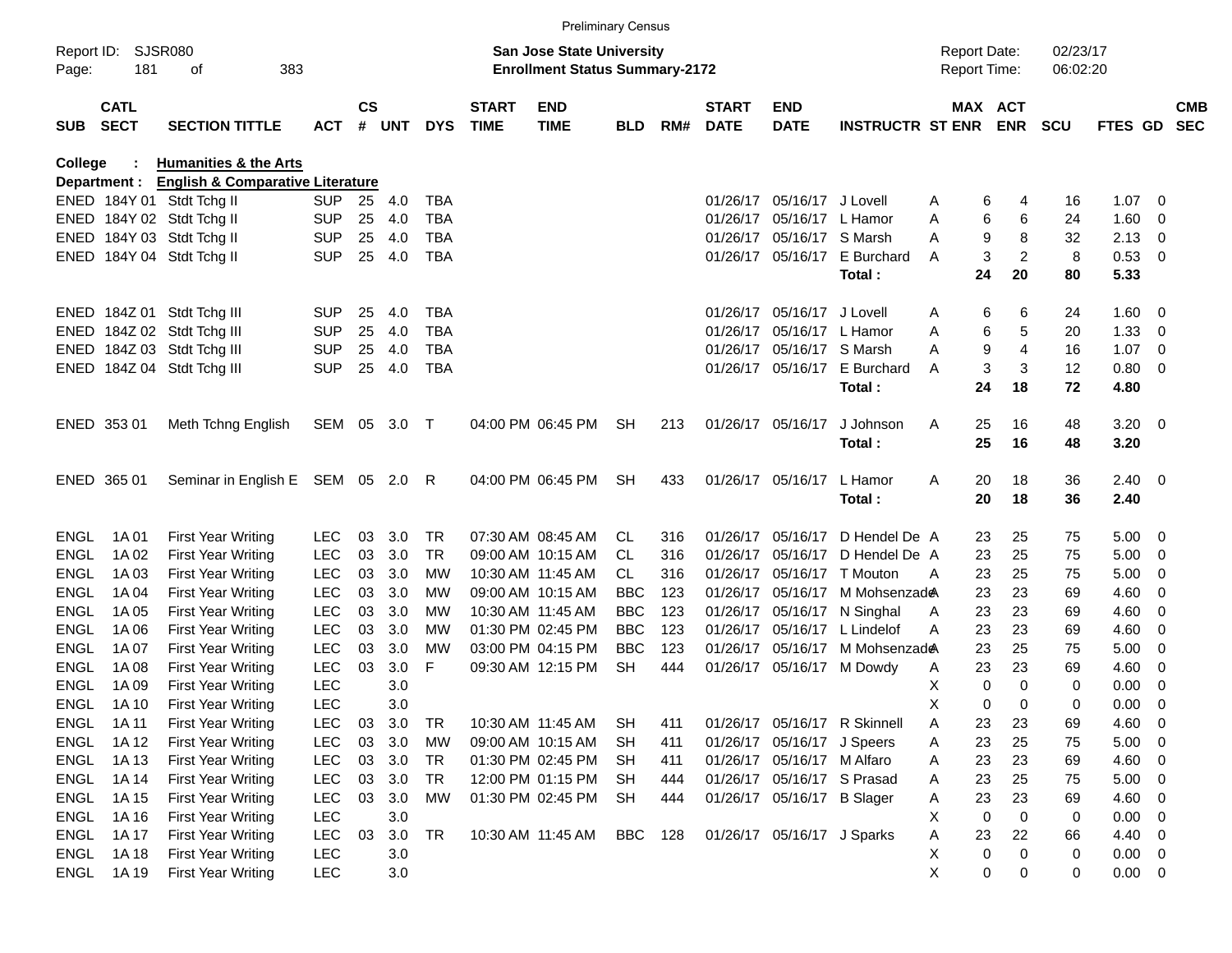|  | <b>Preliminary Census</b> |
|--|---------------------------|
|  |                           |

|             |                                                    |                                             |            |               |        |            |              |                                       | <b>FIGILIBRITY COISUS</b> |     |              |                            |                                  |                     |     |             |            |             |                          |            |
|-------------|----------------------------------------------------|---------------------------------------------|------------|---------------|--------|------------|--------------|---------------------------------------|---------------------------|-----|--------------|----------------------------|----------------------------------|---------------------|-----|-------------|------------|-------------|--------------------------|------------|
| Report ID:  | SJSR080                                            |                                             |            |               |        |            |              | San Jose State University             |                           |     |              |                            |                                  | <b>Report Date:</b> |     |             | 02/23/17   |             |                          |            |
| Page:       | 182                                                | 383<br>οf                                   |            |               |        |            |              | <b>Enrollment Status Summary-2172</b> |                           |     |              |                            |                                  | <b>Report Time:</b> |     |             | 06:02:20   |             |                          |            |
|             | <b>CATL</b>                                        |                                             |            | $\mathsf{cs}$ |        |            | <b>START</b> | <b>END</b>                            |                           |     | <b>START</b> | <b>END</b>                 |                                  |                     |     | MAX ACT     |            |             |                          | <b>CMB</b> |
| <b>SUB</b>  | <b>SECT</b><br><b>SECTION TITTLE</b><br><b>ACT</b> |                                             |            |               | # UNT  | <b>DYS</b> | <b>TIME</b>  | <b>TIME</b>                           | <b>BLD</b>                | RM# | <b>DATE</b>  | <b>DATE</b>                | <b>INSTRUCTR ST ENR</b>          |                     |     | <b>ENR</b>  | <b>SCU</b> | FTES GD SEC |                          |            |
| <b>ENGL</b> | 1A 20                                              | <b>First Year Writing</b>                   | <b>LEC</b> | 03            | 3.0    | <b>MW</b>  |              | 07:30 AM 08:45 AM                     | <b>DMH</b>                | 208 |              | 01/26/17 05/16/17          | M Mohsenzad <b>e</b> A           |                     | 23  | 23          | 69         | $4.60 \ 0$  |                          |            |
| <b>ENGL</b> | 1A 21                                              | <b>First Year Writing</b>                   | <b>LEC</b> |               | 3.0    |            |              |                                       |                           |     |              |                            |                                  | X                   | 0   | $\mathbf 0$ | 0          | 0.00        | $\overline{\phantom{0}}$ |            |
| <b>ENGL</b> | 1A 22                                              | <b>First Year Writing</b>                   | <b>LEC</b> |               | 3.0    |            |              |                                       |                           |     |              |                            |                                  | X                   | 0   | 0           | 0          | 0.00        | $\overline{\phantom{0}}$ |            |
| <b>ENGL</b> | 1A 23                                              | <b>First Year Writing</b>                   | <b>LEC</b> | 03            | 3.0    | TR         |              | 10:30 AM 11:45 AM                     | <b>DMH</b>                | 208 |              |                            | 01/26/17 05/16/17 J Hallford     | A                   | 23  | 22          | 66         | 4.40        | $\overline{\phantom{0}}$ |            |
| <b>ENGL</b> | 1A 24                                              | <b>First Year Writing</b>                   | <b>LEC</b> | 03            | 3.0    | MW         |              | 12:00 PM 01:15 PM                     | <b>DMH</b>                | 208 |              |                            | 01/26/17 05/16/17 L Lindelof     | A                   | 23  | 23          | 69         | 4.60        | $\overline{\phantom{0}}$ |            |
| <b>ENGL</b> | 1A 25                                              | <b>First Year Writing</b>                   | <b>LEC</b> | 03            | 3.0    | TR         |              | 12:00 PM 01:15 PM                     | <b>DMH</b>                | 208 |              |                            | 01/26/17 05/16/17 J Hallford     | Α                   | 23  | 17          | 51         | 3.40        | $\overline{\phantom{0}}$ |            |
| <b>ENGL</b> | 1A 26                                              | <b>First Year Writing</b>                   | <b>LEC</b> |               | 3.0    |            |              |                                       |                           |     |              |                            |                                  | X                   | 0   | 0           | 0          | 0.00        | $\overline{\phantom{0}}$ |            |
| <b>ENGL</b> | 1A 27                                              | <b>First Year Writing</b>                   | <b>LEC</b> |               | 3.0    |            |              |                                       |                           |     |              |                            |                                  | X                   | 0   | 0           | 0          | 0.00        | $\overline{\phantom{0}}$ |            |
| <b>ENGL</b> | 1A 28                                              | <b>First Year Writing</b>                   | <b>LEC</b> | 03            | 3.0    | MW         |              | 03:00 PM 04:15 PM                     | <b>DMH</b>                | 208 |              | 01/26/17 05/16/17          | E Schragg                        | Α                   | 23  | 24          | 72         | 4.80        | $\overline{\phantom{0}}$ |            |
| <b>ENGL</b> | 1A 29                                              | <b>First Year Writing</b>                   | <b>LEC</b> | 03            | 3.0    | TR         |              | 03:00 PM 04:15 PM                     | <b>DMH</b>                | 208 |              | 01/26/17 05/16/17          | M Hager                          | Α                   | 23  | 24          | 72         | 4.80        | $\overline{\phantom{0}}$ |            |
| <b>ENGL</b> | 1A 30                                              | <b>First Year Writing</b>                   | <b>LEC</b> | 03            | 3.0    | MW         |              | 04:30 PM 05:45 PM                     | <b>DMH</b>                | 208 |              | 01/26/17 05/16/17          | E Schragg                        | A                   | 23  | 25          | 75         | 5.00        | $\overline{\phantom{0}}$ |            |
| <b>ENGL</b> | 1A 31                                              | <b>First Year Writing</b>                   | <b>LEC</b> | 03            | 3.0    | TR.        |              | 04:30 PM 05:45 PM                     | <b>DMH</b>                | 208 |              | 01/26/17 05/16/17          | M Dowdy                          | A                   | 23  | 24          | 72         | 4.80        | $\overline{\phantom{0}}$ |            |
|             |                                                    |                                             |            |               |        |            |              |                                       |                           |     |              |                            | Total:                           |                     | 506 | 515         | 1545       | 103.00      |                          |            |
| <b>ENGL</b> |                                                    | 1AS 01 FYW: Stretch English LEC             |            | 03            | 3.0    | MW         |              | 07:30 AM 08:45 AM                     | CL.                       | 306 |              | 01/26/17 05/16/17 I Russ   |                                  | Α                   | 25  | 24          | 72         | 4.80        | $\overline{\phantom{0}}$ |            |
| <b>ENGL</b> |                                                    | 1AS 03 FYW: Stretch English LEC             |            | 03            | 3.0    | <b>MW</b>  |              | 09:00 AM 10:15 AM                     | CL                        | 306 |              | 01/26/17 05/16/17 F Kirk   |                                  | Α                   | 25  | 24          | 72         | 4.80        | $\overline{\phantom{0}}$ |            |
| <b>ENGL</b> |                                                    | 1AS 05 FYW: Stretch English LEC             |            | 03            | 3.0    | MW         |              | 10:30 AM 11:45 AM                     | CL                        | 306 |              | 01/26/17 05/16/17 S Ball   |                                  | A                   | 25  | 25          | 75         | 5.00        | $\overline{\phantom{0}}$ |            |
| <b>ENGL</b> |                                                    | 1AS 06 FYW: Stretch English                 | <b>LEC</b> | 03            | 3.0    | TR         |              | 10:30 AM 11:45 AM                     | CL                        | 306 |              | 01/26/17 05/16/17 S Ball   |                                  | Α                   | 25  | 24          | 72         | 4.80        | $\overline{\phantom{0}}$ |            |
| <b>ENGL</b> |                                                    | 1AS 07 FYW: Stretch English                 | LEC        | 03            | 3.0    | <b>TR</b>  |              | 10:30 AM 11:45 AM                     | CL                        | 316 |              | 01/26/17 05/16/17 A Petty  |                                  | Α                   | 25  | 22          | 66         | 4.40        | $\overline{\phantom{0}}$ |            |
| <b>ENGL</b> |                                                    | 1AS 08 FYW: Stretch English                 | <b>LEC</b> | 03            | 3.0    | <b>MW</b>  |              | 01:30 PM 02:45 PM                     | <b>BBC</b>                | 124 |              | 01/26/17 05/16/17 I Russ   |                                  | A                   | 25  | 22          | 66         | 4.40        | $\overline{\phantom{0}}$ |            |
| <b>ENGL</b> |                                                    | 1AS 09 FYW: Stretch English                 | <b>LEC</b> | 03            | 3.0    | TR         |              | 12:00 PM 01:15 PM                     | <b>SH</b>                 | 238 |              |                            | 01/26/17 05/16/17 J Patchigond   | A                   | 25  | 25          | 75         | 5.00        | $\overline{\phantom{0}}$ |            |
| <b>ENGL</b> |                                                    | 1AS 10 FYW: Stretch English                 | <b>LEC</b> | 03            | 3.0    | <b>MW</b>  |              | 07:30 AM 08:45 AM                     | SН                        | 444 |              | 01/26/17 05/16/17 J Logan  |                                  | Α                   | 25  | 24          | 72         | 4.80        | $\overline{\phantom{0}}$ |            |
| <b>ENGL</b> |                                                    | 1AS 12 FYW: Stretch English                 | <b>LEC</b> | 03            | 3.0    | MW         |              | 09:00 AM 10:15 AM                     | SН                        | 444 |              | 01/26/17 05/16/17 J Logan  |                                  | Α                   | 25  | 22          | 66         | 4.40        | $\overline{\phantom{0}}$ |            |
| <b>ENGL</b> |                                                    | 1AS 13 FYW: Stretch English                 | <b>LEC</b> | 03            | 3.0    | TR         |              | 09:00 AM 10:15 AM                     | SН                        | 444 |              |                            | 01/26/17 05/16/17 A St. Dennis   | A                   | 25  | 19          | 57         | 3.80        | $\overline{\phantom{0}}$ |            |
| <b>ENGL</b> |                                                    | 1AS 14 FYW: Stretch English                 | LEC        | 03            | 3.0    | <b>MW</b>  |              | 10:30 AM 11:45 AM                     | SН                        | 444 |              | 01/26/17 05/16/17 I Russ   |                                  | A                   | 25  | 19          | 57         | 3.80        | $\overline{\phantom{0}}$ |            |
| <b>ENGL</b> |                                                    | 1AS 15 FYW: Stretch English                 | <b>LEC</b> | 03            | 3.0    | TR         |              | 10:30 AM 11:45 AM                     | SН                        | 444 |              | 01/26/17 05/16/17 C Baer   |                                  | Α                   | 25  | 15          | 45         | 3.00        | $\overline{\phantom{0}}$ |            |
| <b>ENGL</b> |                                                    | 1AS 16 FYW: Stretch English                 | LEC        | 03            | 3.0    | TR         |              | 12:00 PM 01:15 PM                     | CL                        | 316 |              | 01/26/17 05/16/17 S Ball   |                                  | Α                   | 25  | 20          | 60         | 4.00        | $\overline{\phantom{0}}$ |            |
| <b>ENGL</b> |                                                    | 1AS 17 FYW: Stretch English                 | LEC        | 03            | 3.0    | <b>MW</b>  |              | 01:30 PM 02:45 PM                     | CL                        | 316 |              | 01/26/17 05/16/17 F Kirk   |                                  | Α                   | 25  | 17          | 51         | 3.40        | $\overline{\phantom{0}}$ |            |
| <b>ENGL</b> |                                                    | 1AS 18 FYW: Stretch English                 | <b>LEC</b> | 03            | 3.0    | TR         |              | 01:30 PM 02:45 PM                     | SН                        | 238 |              |                            | 01/26/17 05/16/17 M Dowdy        | Α                   | 25  | 24          | 72         | 4.80        | $\overline{\phantom{0}}$ |            |
| <b>ENGL</b> |                                                    | 1AS 19 FYW: Stretch English LEC             |            | 03            | 3.0    | MW         |              | 03:00 PM 04:15 PM                     | CL                        | 306 |              | 01/26/17 05/16/17 L Lappin |                                  | Α                   | 25  | 22          | 66         | 4.40        | $\overline{\phantom{0}}$ |            |
| <b>ENGL</b> |                                                    | 1AS 20 FYW: Stretch English LEC 03 3.0      |            |               |        | <b>TR</b>  |              | 03:00 PM 04:15 PM                     | <b>SH</b>                 | 238 |              |                            | 01/26/17 05/16/17 M Dowdy        | А                   | 25  | 22          | 66         | 4.40        | - 0                      |            |
|             |                                                    | ENGL 1AS 21 FYW: Stretch English LEC 03 3.0 |            |               |        | МW         |              | 07:30 AM 08:45 AM CL                  |                           | 316 |              | 01/26/17 05/16/17 F Kirk   |                                  | Α                   | 25  | 25          | 75         | $5.00 \t 0$ |                          |            |
| ENGL        |                                                    | 1AS 23 FYW: Stretch English LEC             |            |               | 03 3.0 | MW         |              | 09:00 AM 10:15 AM                     | CL.                       | 316 |              | 01/26/17 05/16/17 A Rivera |                                  | A                   | 25  | 23          | 69         | 4.60 0      |                          |            |
| ENGL        |                                                    | 1AS 24 FYW: Stretch English LEC             |            |               | 03 3.0 | MW         |              | 12:00 PM 01:15 PM                     | BBC 123                   |     |              | 01/26/17 05/16/17 J Logan  |                                  | A                   | 25  | 21          | 63         | $4.20 \ 0$  |                          |            |
| ENGL        |                                                    | 1AS 25 FYW: Stretch English LEC             |            |               | 3.0    |            |              |                                       |                           |     |              |                            |                                  | X.                  | 0   | 0           | 0          | $0.00 \t 0$ |                          |            |
| ENGL        |                                                    | 1AS 29 FYW: Stretch English LEC             |            |               | 03 3.0 | MW         |              | 12:00 PM 01:15 PM                     | CL.                       | 306 |              |                            | 01/26/17 05/16/17 R Joseph       | A                   | 25  | 24          | 72         | $4.80$ 0    |                          |            |
| ENGL        |                                                    | 1AS 30 FYW: Stretch English LEC             |            |               | 03 3.0 | TR         |              | 09:00 AM 10:15 AM                     | <b>BBC</b> 128            |     |              | 01/26/17 05/16/17 A Petty  |                                  | A                   | 25  | 23          | 69         | 4.60 0      |                          |            |
| ENGL        |                                                    | 1AS 34 FYW: Stretch English LEC             |            |               | 03 3.0 | TR         |              | 12:00 PM 01:15 PM                     | <b>BBC</b> 128            |     |              |                            | 01/26/17 05/16/17 A St. Dennis A |                     | 25  | 25          | 75         | $5.00 \t 0$ |                          |            |
| ENGL        |                                                    | 1AS 35 FYW: Stretch English LEC             |            |               | 3.0    |            |              |                                       |                           |     |              |                            |                                  | X.                  | 0   | 0           | 0          | $0.00 \t 0$ |                          |            |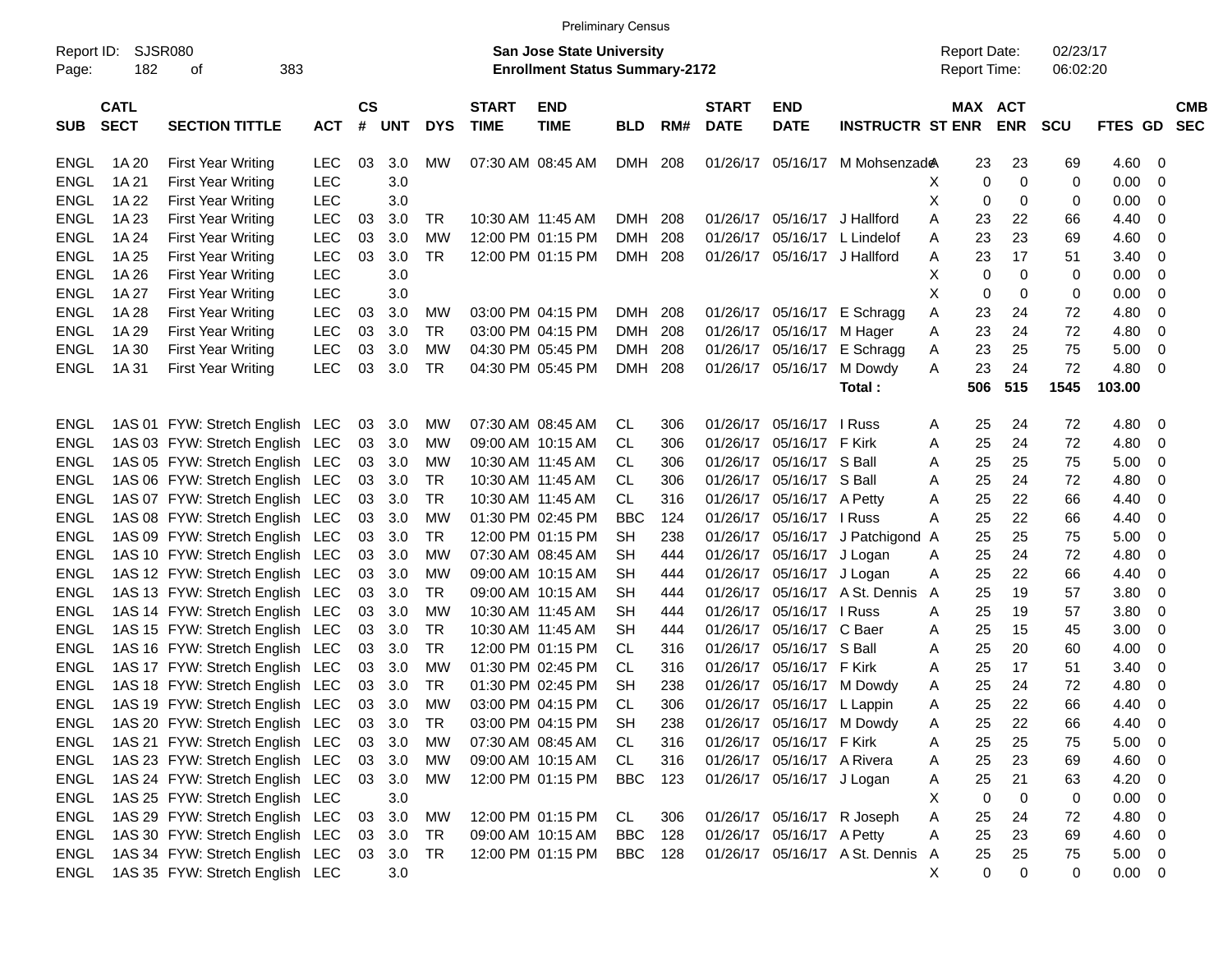|                     |                            |                                    |            |                |            |            |                             |                                                                           | <b>Preliminary Census</b> |     |                             |                             |                         |   |                                            |                          |                      |         |                          |  |
|---------------------|----------------------------|------------------------------------|------------|----------------|------------|------------|-----------------------------|---------------------------------------------------------------------------|---------------------------|-----|-----------------------------|-----------------------------|-------------------------|---|--------------------------------------------|--------------------------|----------------------|---------|--------------------------|--|
| Report ID:<br>Page: | SJSR080<br>183             | 383<br>οf                          |            |                |            |            |                             | <b>San Jose State University</b><br><b>Enrollment Status Summary-2172</b> |                           |     |                             |                             |                         |   | <b>Report Date:</b><br><b>Report Time:</b> |                          | 02/23/17<br>06:02:20 |         |                          |  |
| <b>SUB</b>          | <b>CATL</b><br><b>SECT</b> | <b>SECTION TITTLE</b>              | <b>ACT</b> | <b>CS</b><br># | <b>UNT</b> | <b>DYS</b> | <b>START</b><br><b>TIME</b> | <b>END</b><br><b>TIME</b>                                                 | <b>BLD</b>                | RM# | <b>START</b><br><b>DATE</b> | <b>END</b><br><b>DATE</b>   | <b>INSTRUCTR ST ENR</b> |   | MAX                                        | <b>ACT</b><br><b>ENR</b> | SCU                  | FTES GD | <b>CMB</b><br><b>SEC</b> |  |
| ENGL                |                            | 1AS 36 FYW: Stretch English LEC    |            | 03             | 3.0        | МW         |                             | 04:30 PM 05:45 PM                                                         | <b>BBC</b>                | 124 | 01/26/17                    | 05/16/17 L Landau           |                         | Α | 25                                         | 21                       | 63                   | 4.20    | 0                        |  |
| <b>ENGL</b>         |                            | 1AS 37 FYW: Stretch English LEC    |            | 03             | 3.0        | <b>MW</b>  |                             | 12:00 PM 01:15 PM                                                         | CL.                       | 316 | 01/26/17                    | 05/16/17 A Rivera           |                         | A | 25                                         | 23                       | 69                   | 4.60    | 0                        |  |
| <b>ENGL</b>         |                            | 1AS 38 FYW: Stretch English LEC    |            | 03             | 3.0        | TR         |                             | 04:30 PM 05:45 PM                                                         | CL                        | 316 | 01/26/17                    | 05/16/17                    | J Patchigond A          |   | 25                                         | 19                       | 57                   | 3.80    | 0                        |  |
| <b>ENGL</b>         |                            | 1AS 39 FYW: Stretch English LEC    |            | 03             | 3.0        | TR         |                             | 06:00 PM 07:15 PM                                                         | CL                        | 316 | 01/26/17                    |                             | 05/16/17 J Patchigond A |   | 25                                         | 20                       | 60                   | 4.00    | 0                        |  |
| <b>ENGL</b>         |                            | 1AS 40 FYW: Stretch English LEC    |            | 03             | 3.0        | MW         |                             | 01:30 PM 02:45 PM                                                         | CL                        | 306 | 01/26/17                    | 05/16/17 A Rivera           |                         | A | 25                                         | 21                       | 63                   | 4.20    | 0                        |  |
| <b>ENGL</b>         |                            | 1AS 41 FYW: Stretch English LEC    |            | 03             | 3.0        | TR         |                             | 01:30 PM 02:45 PM                                                         | CL                        | 316 | 01/26/17                    | 05/16/17                    | J Patchigond A          |   | 25                                         | 24                       | 72                   | 4.80    | 0                        |  |
| <b>ENGL</b>         |                            | 1AS 42 FYW: Stretch English LEC    |            | 03             | 3.0        | <b>MW</b>  |                             | 12:00 PM 01:15 PM                                                         | <b>BBC</b>                | 124 | 01/26/17                    | 05/16/17 L Landau           |                         | Α | 25                                         | 25                       | 75                   | 5.00    | 0                        |  |
| <b>ENGL</b>         |                            | 1AS 43 FYW: Stretch English LEC    |            | 03             | 3.0        | <b>MW</b>  |                             | 03:00 PM 04:15 PM                                                         | <b>BBC</b>                | 124 | 01/26/17                    | 05/16/17 L Landau           |                         | Α | 25                                         | 22                       | 66                   | 4.40    | 0                        |  |
| <b>ENGL</b>         |                            | 1AS 44 FYW: Stretch English LEC    |            | 03             | 3.0        | <b>MW</b>  |                             | 04:30 PM 05:45 PM                                                         | CL                        | 306 | 01/26/17                    | 05/16/17 L Lappin           |                         | Α | 25                                         | 18                       | 54                   | 3.60    | 0                        |  |
| <b>ENGL</b>         |                            | 1AS 45 FYW: Stretch English LEC    |            | 03             | 3.0        | <b>MW</b>  |                             | 12:00 PM 01:15 PM                                                         | <b>SH</b>                 | 348 | 01/26/17                    | 05/16/17 L Lappin           |                         | A | 25                                         | 25                       | 75                   | 5.00    | 0                        |  |
| <b>ENGL</b>         |                            | 1AS 46 FYW: Stretch English LEC    |            | 03             | 3.0        | TR         |                             | 03:00 PM 04:15 PM                                                         | CL                        | 316 | 01/26/17                    | 05/16/17                    | J Tomfohr               | Α | 25                                         | 21                       | 63                   | 4.20    | 0                        |  |
| <b>ENGL</b>         |                            | 1AS 47 FYW: Stretch English LEC    |            | 03             | 3.0        | <b>MW</b>  |                             | 04:30 PM 05:45 PM                                                         | CL                        | 316 | 01/26/17                    | 05/16/17                    | A Petty                 | Α | 25                                         | 18                       | 54                   | 3.60    | 0                        |  |
| <b>ENGL</b>         |                            | 1AS 48 FYW: Stretch English LEC    |            | 03             | 3.0        | <b>MW</b>  |                             | 04:30 PM 05:45 PM                                                         | МH                        | 222 | 01/26/17                    | 05/16/17                    | F Kirk                  | Α | 25                                         | 19                       | 57                   | 3.80    | 0                        |  |
| ENGL                |                            | 1AS 49 FYW: Stretch English LEC    |            | 03             | 3.0        | <b>MW</b>  |                             | 03:00 PM 04:15 PM                                                         | CL                        | 316 | 01/26/17                    | 05/16/17                    | I Russ                  | A | 25                                         | 20                       | 60                   | 4.00    | 0                        |  |
|                     |                            |                                    |            |                |            |            |                             |                                                                           |                           |     |                             |                             | Total:                  |   | 925                                        | 807                      | 2421                 | 161.40  |                          |  |
|                     |                            |                                    |            |                |            |            |                             |                                                                           |                           |     |                             |                             |                         |   |                                            |                          |                      |         |                          |  |
| <b>ENGL</b>         | 1B 01                      | Argument and Analysi LEC           |            | 03             | 3.0        | <b>MW</b>  |                             | 07:30 AM 08:45 AM                                                         | <b>BBC</b>                | 122 | 01/26/17                    | 05/16/17                    | E Sams                  | A | 25                                         | 22                       | 66                   | 4.40    | 0                        |  |
| <b>ENGL</b>         | 1B 02                      | Argument and Analysi LEC           |            | 03             | 3.0        | <b>MW</b>  |                             | 09:00 AM 10:15 AM                                                         | <b>BBC</b>                | 122 | 01/26/17                    | 05/16/17                    | E Sams                  | A | 25                                         | 25                       | 75                   | 5.00    | 0                        |  |
| <b>ENGL</b>         | 1B 03                      | Argument and Analysi LEC           |            | 03             | 3.0        | TR         |                             | 07:30 AM 08:45 AM                                                         | <b>BBC</b>                | 122 | 01/26/17                    | 05/16/17                    | R McNabb                | A | 25                                         | 25                       | 75                   | 5.00    | 0                        |  |
| <b>ENGL</b>         | 1B 04                      | Argument and Analysi LEC           |            | 03             | 3.0        | TR         |                             | 10:30 AM 11:45 AM                                                         | <b>BBC</b>                | 122 | 01/26/17                    | 05/16/17                    | S Harvey                | A | 25                                         | 24                       | 72                   | 4.80    | 0                        |  |
| <b>ENGL</b>         | 1B 05                      | Argument and Analysi LEC           |            | 03             | 3.0        | MW         |                             | 12:00 PM 01:15 PM                                                         | <b>BBC</b>                | 122 | 01/26/17                    | 05/16/17                    | J Sparks                | Α | 25                                         | 25                       | 75                   | 5.00    | 0                        |  |
| <b>ENGL</b>         | 1B 06                      | Argument and Analysi LEC           |            | 03             | 3.0        | TR         |                             | 12:00 PM 01:15 PM                                                         | <b>BBC</b>                | 122 | 01/26/17                    | 05/16/17                    | R Vora                  | A | 25                                         | 25                       | 75                   | 5.00    | 0                        |  |
| <b>ENGL</b>         | 1B 07                      | Argument and Analysi LEC           |            | 03             | 3.0        | TR         |                             | 09:00 AM 10:15 AM                                                         | <b>BBC</b>                | 122 | 01/26/17                    | 05/16/17                    | R McNabb                | Α | 25                                         | 25                       | 75                   | 5.00    | 0                        |  |
| <b>ENGL</b>         | 1B 08                      | Argument and Analysi LEC           |            | 03             | 3.0        | MW         |                             | 01:30 PM 02:45 PM                                                         | <b>BBC</b>                | 122 | 01/26/17                    | 05/16/17                    | E Sams                  | Α | 25                                         | 22                       | 66                   | 4.40    | 0                        |  |
| <b>ENGL</b>         | 1B 09                      | Argument and Analysi LEC           |            | 03             | 3.0        | TR         |                             | 01:30 PM 02:45 PM                                                         | CL                        | 306 | 01/26/17                    | 05/16/17                    | A Rohatgi               | A | 25                                         | 25                       | 75                   | 5.00    | 0                        |  |
| <b>ENGL</b>         | 1B 10                      | Argument and Analysi LEC           |            | 03             | 3.0        | TR         |                             | 07:30 AM 08:45 AM                                                         | DMH                       | 208 | 01/26/17                    | 05/16/17                    | D Sirkin                | Α | 25                                         | 24                       | 72                   | 4.80    | 0                        |  |
| <b>ENGL</b>         | 1B 11                      | Argument and Analysi LEC           |            |                | 3.0        |            |                             |                                                                           |                           |     |                             |                             |                         | х | 0                                          | $\mathbf 0$              | 0                    | 0.00    | 0                        |  |
| <b>ENGL</b>         | 1B 12                      | Argument and Analysi LEC           |            | 03             | 3.0        | TR         |                             | 09:00 AM 10:15 AM                                                         | DMH 208                   |     |                             | 01/26/17 05/16/17 D Sirkin  |                         | Α | 25                                         | 24                       | 72                   | 4.80    | 0                        |  |
| <b>ENGL</b>         | 1B 13                      | Argument and Analysi LEC           |            |                | 3.0        |            |                             |                                                                           |                           |     |                             |                             |                         | X | 0                                          | $\mathbf 0$              | 0                    | 0.00    | 0                        |  |
| <b>ENGL</b>         | 1B 14                      | Argument and Analysi LEC           |            | 03             | 3.0        | MW         |                             | 06:00 PM 07:15 PM                                                         | BBC                       | 122 |                             | 01/26/17 05/16/17 S Harvey  |                         | Α | 25                                         | 26                       | 78                   | 5.20    | 0                        |  |
| ENGL                | 1B 15                      | Argument and Analysi LEC 03 3.0 TR |            |                |            |            |                             | 01:30 PM 02:45 PM BBC 121 01/26/17 05/16/17 S Harvey                      |                           |     |                             |                             |                         | A | 25                                         | 25                       | 75                   | 5.00    | $\mathbf 0$              |  |
| ENGL                | 1B 16                      | Argument and Analysi LEC           |            | 03             | 3.0        | TR         |                             | 09:00 AM 10:15 AM                                                         | SH                        | 348 |                             | 01/26/17 05/16/17 L Jacoby  |                         | Α | 25                                         | 21                       | 63                   | 4.20    | 0                        |  |
| ENGL                | 1B 17                      | Argument and Analysi LEC           |            |                | 03 3.0     | <b>MW</b>  |                             | 09:00 AM 10:15 AM                                                         | SH                        | 241 |                             | 01/26/17 05/16/17 J Sparks  |                         | Α | 25                                         | 25                       | 75                   | 5.00    | 0                        |  |
| ENGL                | 1B 18                      | Argument and Analysi LEC           |            |                | 03 3.0     | TR         |                             | 12:00 PM 01:15 PM                                                         | <b>BBC</b>                | 120 |                             | 01/26/17 05/16/17 L Jacoby  |                         | Α | 25                                         | 23                       | 69                   | 4.60    | 0                        |  |
| ENGL                | 1B 19                      | Argument and Analysi LEC           |            | 03             | 3.0        | <b>TR</b>  |                             | 12:00 PM 01:15 PM                                                         | CL                        | 306 |                             | 01/26/17 05/16/17 A Rohatgi |                         | Α | 25                                         | 23                       | 69                   | 4.60    | 0                        |  |
| ENGL                | 1B 20                      | Argument and Analysi LEC           |            | 03             | 3.0        | <b>TR</b>  |                             | 03:00 PM 04:15 PM                                                         | CL                        | 306 |                             | 01/26/17 05/16/17 A Rohatgi |                         | Α | 25                                         | 25                       | 75                   | 5.00    | 0                        |  |
| ENGL                | 1B 21                      | Argument and Analysi LEC 03        |            |                | 3.0        | TR         |                             | 07:30 AM 08:45 AM                                                         | <b>BBC</b>                | 221 |                             | 01/26/17 05/16/17 S Harvey  |                         | Α | 25                                         | 17                       | 51                   | 3.40    | 0                        |  |
| ENGL                | 1B 22                      | Argument and Analysi LEC           |            |                | 3.0        |            |                             |                                                                           |                           |     |                             |                             |                         | X | 0                                          | $\mathbf 0$              | 0                    | 0.00    | 0                        |  |
|                     |                            |                                    |            |                |            |            |                             |                                                                           |                           |     |                             |                             | Total:                  |   |                                            | 475 451                  | 1353                 | 90.20   |                          |  |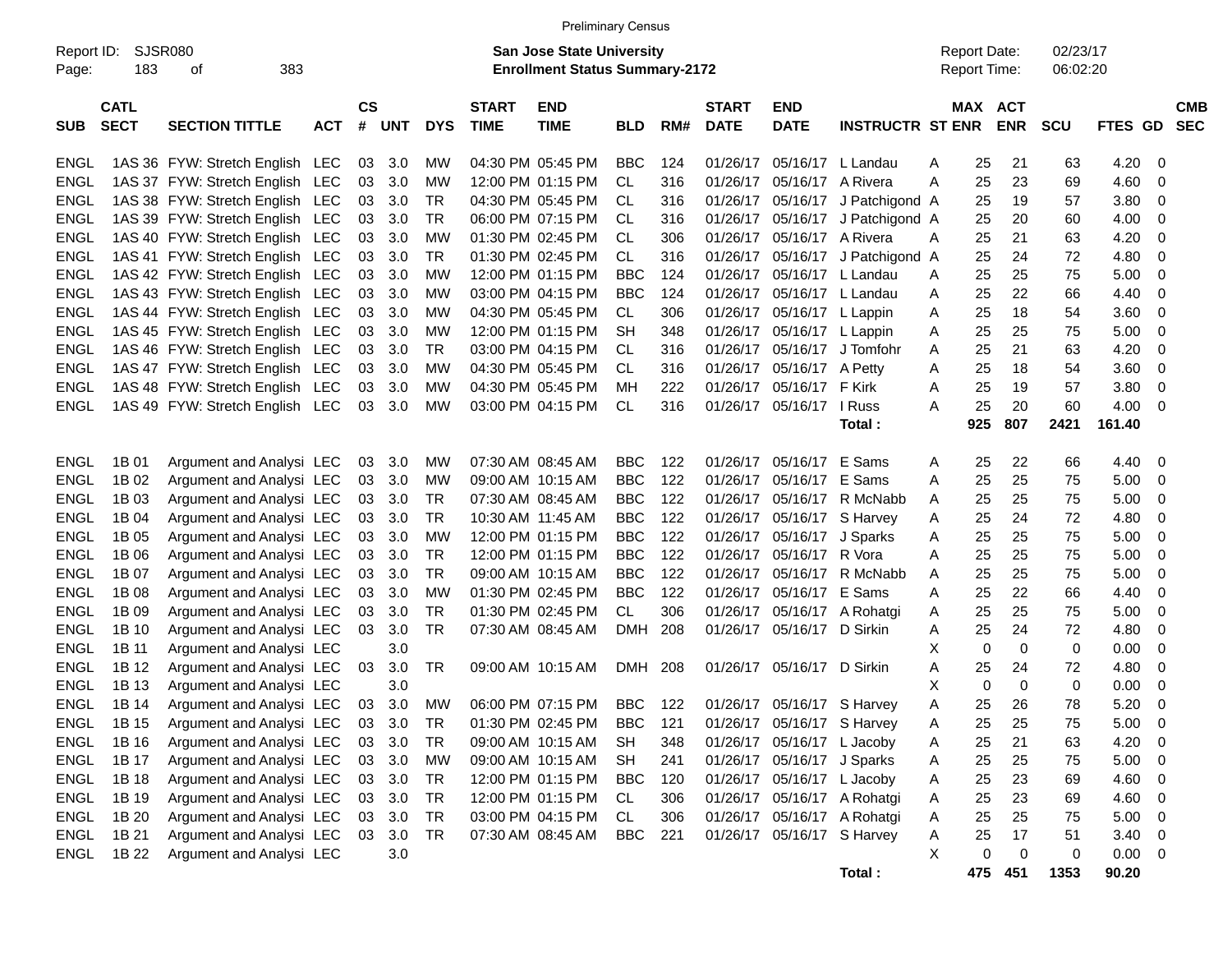|                     |             |                       |            |    |            |              |             | <b>Preliminary Census</b>                                                 |            |              |             |                          |                                                                          |                                     |          |             |                      |                |            |            |
|---------------------|-------------|-----------------------|------------|----|------------|--------------|-------------|---------------------------------------------------------------------------|------------|--------------|-------------|--------------------------|--------------------------------------------------------------------------|-------------------------------------|----------|-------------|----------------------|----------------|------------|------------|
| Report ID:<br>Page: | 184         | SJSR080<br>383<br>οf  |            |    |            |              |             | <b>San Jose State University</b><br><b>Enrollment Status Summary-2172</b> |            |              |             |                          |                                                                          | <b>Report Date:</b><br>Report Time: |          |             | 02/23/17<br>06:02:20 |                |            |            |
|                     | <b>CATL</b> |                       | <b>CS</b>  |    |            | <b>START</b> | <b>END</b>  |                                                                           |            | <b>START</b> | <b>END</b>  |                          | MAX ACT                                                                  |                                     |          |             |                      |                | <b>CMB</b> |            |
| <b>SUB</b>          | <b>SECT</b> | <b>SECTION TITTLE</b> | <b>ACT</b> | #  | <b>UNT</b> | <b>DYS</b>   | <b>TIME</b> | <b>TIME</b>                                                               | <b>BLD</b> | RM#          | <b>DATE</b> | <b>DATE</b>              | <b>INSTRUCTR ST ENR</b>                                                  |                                     |          | <b>ENR</b>  | <b>SCU</b>           | <b>FTES GD</b> |            | <b>SEC</b> |
|                     |             |                       |            |    |            |              |             |                                                                           |            |              |             |                          |                                                                          |                                     |          |             |                      |                |            |            |
| <b>ENGL</b>         | 201         | Critical Thinking an  | LEC        | 03 | 3.0        | МW           |             | 07:30 AM 08:45 AM                                                         | <b>BBC</b> | 121          | 01/26/17    | 05/16/17                 | D Hendel De A                                                            |                                     | 25       | 25          | 75                   | 5.00           | - 0        |            |
| <b>ENGL</b>         | 202         | Critical Thinking an  | <b>LEC</b> | 03 | 3.0        | TR           |             | 07:30 AM 08:45 AM                                                         | <b>BBC</b> | 121          | 01/26/17    | 05/16/17                 | C Lore                                                                   | A                                   | 25       | 22          | 66                   | 4.40           | 0          |            |
| <b>ENGL</b>         | 2 0 3       | Critical Thinking an  | <b>LEC</b> | 03 | 3.0        | MW           |             | 09:00 AM 10:15 AM                                                         | <b>BBC</b> | 121          | 01/26/17    | 05/16/17                 | D Hendel De A                                                            |                                     | 25       | 25          | 75                   | 5.00           | 0          |            |
| <b>ENGL</b>         | 2 0 4       | Critical Thinking an  | <b>LEC</b> | 03 | 3.0        | TR           |             | 09:00 AM 10:15 AM                                                         | <b>BBC</b> | 121          | 01/26/17    | 05/16/17                 | C Lore                                                                   | A                                   | 25       | 25          | 75                   | 5.00           | 0          |            |
| <b>ENGL</b>         | 2 0 5       | Critical Thinking an  | <b>LEC</b> | 03 | 3.0        | МW           |             | 10:30 AM 11:45 AM                                                         | <b>BBC</b> | 121          | 01/26/17    | 05/16/17                 | C Browne                                                                 | A                                   | 25       | 25          | 75                   | 5.00           | 0          |            |
| <b>ENGL</b>         | 2 0 6       | Critical Thinking an  | <b>LEC</b> | 03 | 3.0        | TR           |             | 10:30 AM 11:45 AM                                                         | <b>BBC</b> | 121          | 01/26/17    | 05/16/17                 | M Williams                                                               | A                                   | 25       | 25          | 75                   | 5.00           | 0          |            |
| <b>ENGL</b>         | 207         | Critical Thinking an  | <b>LEC</b> | 03 | 3.0        | МW           |             | 12:00 PM 01:15 PM                                                         | <b>BBC</b> | 121          | 01/26/17    | 05/16/17                 | C Browne                                                                 | A                                   | 25       | 25          | 75                   | 5.00           | 0          |            |
| <b>ENGL</b>         | 2 0 8       | Critical Thinking an  | <b>LEC</b> | 03 | 3.0        | TR           |             | 12:00 PM 01:15 PM                                                         | <b>BBC</b> | 121          | 01/26/17    | 05/16/17                 | C Lore                                                                   | A                                   | 25       | 25          | 75                   | 5.00           | 0          |            |
| <b>ENGL</b>         | 209         | Critical Thinking an  | <b>LEC</b> | 03 | 3.0        | MW           |             | 01:30 PM 02:45 PM                                                         | <b>BBC</b> | 121          | 01/26/17    |                          | 05/16/17 E James-PennA                                                   |                                     | 25       | 24          | 72                   | 4.80           | 0          |            |
| <b>ENGL</b>         | 2 10        | Critical Thinking an  | <b>LEC</b> |    | 3.0        |              |             |                                                                           |            |              |             |                          |                                                                          | х                                   | 0        | $\mathbf 0$ | 0                    | 0.00           | 0          |            |
| <b>ENGL</b>         | 2 1 1       | Critical Thinking an  | <b>LEC</b> | 03 | 3.0        | MW           |             | 03:00 PM 04:15 PM                                                         | BBC        | 121          | 01/26/17    | 05/16/17 J Sparks        |                                                                          | A                                   | 25       | 22          | 66                   | 4.40           | 0          |            |
| <b>ENGL</b>         | 2 1 2       | Critical Thinking an  | <b>LEC</b> | 03 | 3.0        | TR           |             | 03:00 PM 04:15 PM                                                         | <b>BBC</b> | 121          | 01/26/17    | 05/16/17 C Mujal         |                                                                          | A                                   | 25       | 23          | 69                   | 4.60           | 0          |            |
| <b>ENGL</b>         | 2 1 3       | Critical Thinking an  | <b>LEC</b> |    | 3.0        |              |             |                                                                           |            |              |             |                          |                                                                          | X                                   | 0        | $\mathbf 0$ | 0                    | 0.00           | 0          |            |
| <b>ENGL</b>         | 2 14        | Critical Thinking an  | <b>LEC</b> | 03 | 3.0        | TR           |             | 04:30 PM 05:45 PM                                                         | <b>BBC</b> | 121          | 01/26/17    | 05/16/17 R James         |                                                                          | A                                   | 25       | 25          | 75                   | 5.00           | 0          |            |
| <b>ENGL</b>         | 2 1 5       | Critical Thinking an  | <b>LEC</b> |    | 3.0        |              |             |                                                                           |            |              |             |                          |                                                                          | X                                   | 0        | $\mathbf 0$ | 0                    | 0.00           | 0          |            |
| <b>ENGL</b>         | 2 1 6       | Critical Thinking an  | <b>LEC</b> | 03 | 3.0        | TR           |             | 06:00 PM 07:15 PM                                                         | <b>BBC</b> | 121          | 01/26/17    | 05/16/17 C Mujal         |                                                                          | Α                                   | 25       | 25          | 75                   | 5.00           | 0          |            |
| <b>ENGL</b>         | 2 1 7       | Critical Thinking an  | LEC        | 03 | 3.0        | MW           |             | 07:30 AM 08:45 AM                                                         | <b>BBC</b> | 124          | 01/26/17    |                          | 05/16/17 PO'Sullivan                                                     | A                                   | 25       | 25          | 75                   | 5.00           | 0          |            |
| <b>ENGL</b>         | 2 1 8       | Critical Thinking an  | <b>LEC</b> |    | 3.0        |              |             |                                                                           |            |              |             |                          |                                                                          | X                                   | 0        | $\mathbf 0$ | 0                    | 0.00           | 0          |            |
| <b>ENGL</b>         | 2 1 9       | Critical Thinking an  | LEC        | 03 | 3.0        | MW           |             | 09:00 AM 10:15 AM                                                         | <b>BBC</b> | 124          | 01/26/17    |                          | 05/16/17 PO'Sullivan                                                     | A                                   | 25       | 25          | 75                   | 5.00           | 0          |            |
| <b>ENGL</b>         | 2 2 0       | Critical Thinking an  | LEC        | 03 | 3.0        | TR           |             | 09:00 AM 10:15 AM                                                         | <b>BBC</b> | 124          | 01/26/17    | 05/16/17 S Cook          |                                                                          | Α                                   | 25       | 18          | 54                   | 3.60           | 0          |            |
| <b>ENGL</b>         | 2 2 1       | Critical Thinking an  | LEC        | 03 | 3.0        | МW           |             | 10:30 AM 11:45 AM                                                         | <b>BBC</b> | 124          | 01/26/17    |                          | 05/16/17 PO'Sullivan                                                     | A                                   | 25       | 25          | 75                   | 5.00           | 0          |            |
| <b>ENGL</b>         | 2 2 2       | Critical Thinking an  | LEC        | 03 | 3.0        | TR           |             | 10:30 AM 11:45 AM                                                         | <b>BBC</b> | 124          | 01/26/17    | 05/16/17 R James         |                                                                          | A                                   | 25       | 24          | 72                   | 4.80           | 0          |            |
| <b>ENGL</b>         | 2 2 3       | Critical Thinking an  | LEC        | 03 | 3.0        | TR           |             | 12:00 PM 01:15 PM                                                         | <b>BBC</b> | 124          | 01/26/17    | 05/16/17 R James         |                                                                          | A                                   | 25       | 25          | 75                   | 5.00           | 0          |            |
| <b>ENGL</b>         | 2 2 4       | Critical Thinking an  | LEC        | 03 | 3.0        | TR           |             | 01:30 PM 02:45 PM                                                         | <b>BBC</b> | 124          | 01/26/17    | 05/16/17                 | C Mujal                                                                  | A                                   | 25       | 25          | 75                   | 5.00           | 0          |            |
| <b>ENGL</b>         | 2 2 5       | Critical Thinking an  | <b>LEC</b> | 03 | 3.0        | TR           |             | 03:00 PM 04:15 PM                                                         | <b>BBC</b> | 124          | 01/26/17    | 05/16/17                 | O Sonntag                                                                | A                                   | 25       | 25          | 75                   | 5.00           | 0          |            |
| <b>ENGL</b>         | 2 2 6       | Critical Thinking an  | LEC        | 03 | 3.0        | MW           |             | 03:00 PM 04:15 PM                                                         | <b>BBC</b> | 120          | 01/26/17    |                          | 05/16/17 C Browne                                                        | Α                                   | 25       | 25          | 75                   | 5.00           | 0          |            |
| <b>ENGL</b>         | 2 2 7       | Critical Thinking an  | <b>LEC</b> |    | 3.0        |              |             |                                                                           |            |              |             |                          |                                                                          | X                                   | 0        | 0           | 0                    | 0.00           | 0          |            |
| <b>ENGL</b>         | 2 2 8       | Critical Thinking an  | <b>LEC</b> | 03 | 3.0        | <b>MW</b>    |             | 09:00 AM 10:15 AM                                                         | <b>BBC</b> | 128          | 01/26/17    | 05/16/17                 | E James-PennA                                                            |                                     | 25       | 21          | 63                   | 4.20           | 0          |            |
| ENGL                | 2 2 9       | Critical Thinking an  | LEC        | 03 | 3.0        | МW           |             | 10:30 AM 11:45 AM                                                         | <b>BBC</b> | 128          | 01/26/17    | 05/16/17 S Prasad        |                                                                          | Α                                   | 25       | 24          | 72                   | 4.80           | 0          |            |
| ENGL 230            |             | Critical Thinking an  | LEC 03     |    |            |              |             |                                                                           |            |              |             |                          | 3.0 MW  01:30 PM  02:45 PM  BBC  128  01/26/17  05/16/17  PO'Sullivan  A |                                     | 25       | 25          | 75                   | $5.00 \t 0$    |            |            |
| ENGL 231            |             | Critical Thinking an  | LEC        |    | 3.0        |              |             |                                                                           |            |              |             |                          |                                                                          | X                                   | 0        | $\pmb{0}$   | $\boldsymbol{0}$     | $0.00 \t 0$    |            |            |
|                     |             |                       |            |    |            |              |             |                                                                           |            |              |             |                          | Total:                                                                   |                                     |          | 625 603     | 1809                 | 120.60         |            |            |
|                     | ENGL 1001   | Great Works of Lit    | LEC        |    | 3.0        |              |             |                                                                           |            |              |             |                          |                                                                          | X                                   | 0        | 0           | 0                    | $0.00 \t 0$    |            |            |
|                     |             |                       |            |    |            |              |             |                                                                           |            |              |             |                          | Total:                                                                   |                                     | 0        | $\pmb{0}$   | 0                    | 0.00           |            |            |
|                     | ENGL 2001   | <b>Graphic Novel</b>  |            |    |            |              |             | LEC 02 3.0 MW 12:00 PM 01:15 PM BBC 004                                   |            |              |             | 01/26/17 05/16/17 E Sams |                                                                          |                                     |          |             | 114                  | 7.60 0         |            |            |
|                     |             |                       |            |    |            |              |             |                                                                           |            |              |             |                          | Total:                                                                   | A                                   | 80<br>80 | 38<br>38    | 114                  | 7.60           |            |            |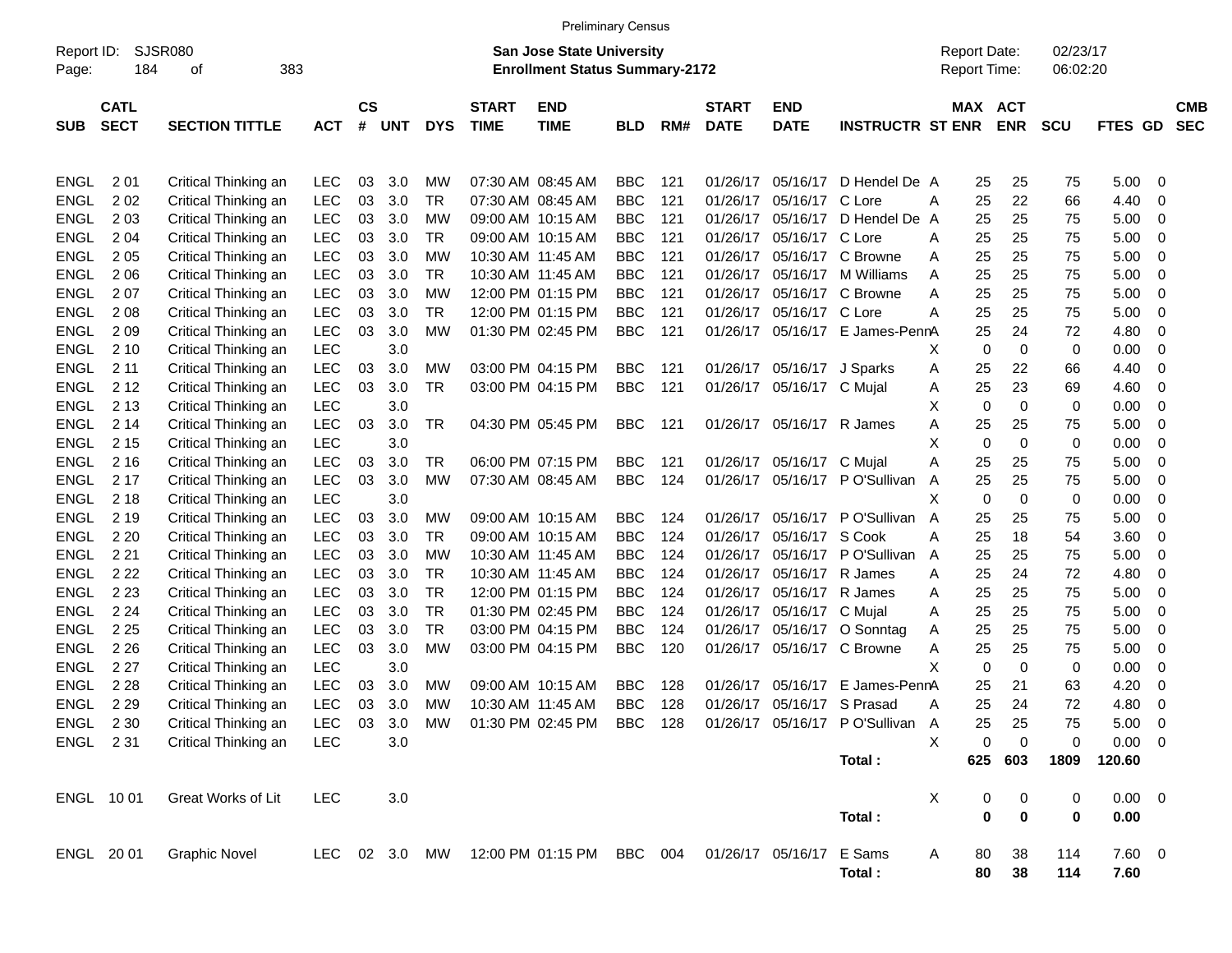|            |                            |                                 |               |                    |            |            |                             | <b>Preliminary Census</b>                                          |                   |            |                             |                           |                                  |                                            |             |                       |                      |                        |                          |                          |
|------------|----------------------------|---------------------------------|---------------|--------------------|------------|------------|-----------------------------|--------------------------------------------------------------------|-------------------|------------|-----------------------------|---------------------------|----------------------------------|--------------------------------------------|-------------|-----------------------|----------------------|------------------------|--------------------------|--------------------------|
| Page:      | Report ID: SJSR080<br>185  | 383<br>of                       |               |                    |            |            |                             | San Jose State University<br><b>Enrollment Status Summary-2172</b> |                   |            |                             |                           |                                  | <b>Report Date:</b><br><b>Report Time:</b> |             |                       | 02/23/17<br>06:02:20 |                        |                          |                          |
| <b>SUB</b> | <b>CATL</b><br><b>SECT</b> | <b>SECTION TITTLE</b>           | <b>ACT</b>    | $\mathsf{cs}$<br># | <b>UNT</b> | <b>DYS</b> | <b>START</b><br><b>TIME</b> | <b>END</b><br><b>TIME</b>                                          | <b>BLD</b>        | RM#        | <b>START</b><br><b>DATE</b> | <b>END</b><br><b>DATE</b> | <b>INSTRUCTR ST ENR</b>          |                                            |             | MAX ACT<br><b>ENR</b> | <b>SCU</b>           | FTES GD                |                          | <b>CMB</b><br><b>SEC</b> |
| ENGL 21 01 |                            | <b>Detective Fiction</b>        | <b>LEC</b>    |                    | 02 3.0     | <b>TR</b>  |                             | 09:00 AM 10:15 AM                                                  | <b>BBC</b>        | 120        | 01/26/17 05/16/17           |                           | M Williams<br>Total:             | A                                          | 40<br>40    | 14<br>14              | 42<br>42             | 2.80 0<br>2.80         |                          |                          |
| ENGL 22 01 |                            | <b>Fantasy Science Fic</b>      | LEC 03 3.0 TR |                    |            |            |                             | 01:30 PM 02:45 PM                                                  | МH                | 324        |                             | 01/26/17 05/16/17         | C Lore<br>Total:                 | A                                          | 40<br>40    | 35<br>35              | 105<br>105           | $7.00 \t 0$<br>7.00    |                          |                          |
|            | ENGL 56A 01                | Eng Lit to 1800                 | <b>LEC</b>    | 03                 | 3.0        | МW         |                             | 10:30 AM 11:45 AM                                                  | <b>SH</b>         | 348        |                             | 01/26/17 05/16/17         | A Eastwood<br>Total:             | A                                          | 30<br>30    | 28<br>28              | 84<br>84             | $5.60$ 0<br>5.60       |                          |                          |
|            | ENGL 56B 01                | Engl Lit 1800 On                | <b>LEC</b>    | 03                 | 3.0        | МW         |                             | 04:30 PM 05:45 PM                                                  | <b>BBC</b>        | 120        |                             | 01/26/17 05/16/17         | W Wilson<br>Total:               | A                                          | 30<br>30    | 29<br>29              | 87<br>87             | 5.80 0<br>5.80         |                          |                          |
|            | ENGL 68A01                 | Am Lit to 1865                  | <b>LEC</b>    |                    | 03 3.0     | МW         |                             | 09:00 AM 10:15 AM                                                  | <b>BBC</b>        | 120        | 01/26/17 05/16/17           |                           | <b>B</b> Chow<br>Total:          | A                                          | 30<br>30    | 29<br>29              | 87<br>87             | 5.80 0<br>5.80         |                          |                          |
|            | ENGL 68B 01                | Am Lit 1865 On                  | <b>LEC</b>    | 03                 | 3.0        | МW         |                             | 12:00 PM 01:15 PM                                                  | <b>BBC</b>        | 120        |                             | 01/26/17 05/16/17         | S Maio<br>Total:                 | A                                          | 30<br>30    | 30<br>30              | 90<br>90             | $6.00 \quad 0$<br>6.00 |                          |                          |
| ENGL 71 01 |                            | <b>Intro Creative Writ</b>      | <b>SEM</b>    |                    | 3.0        |            |                             |                                                                    |                   |            |                             |                           |                                  | Х                                          | $\mathbf 0$ | 0                     | 0                    | $0.00 \t 0$            |                          |                          |
|            | ENGL 71 02                 | <b>Intro Creative Writ</b>      | <b>SEM</b>    | 04                 | 3.0        | M          |                             | 04:30 PM 07:15 PM                                                  | <b>BBC</b>        | 128        | 01/26/17                    | 05/16/17                  | K Harrison                       | A                                          | 25          | 12                    | 36                   | $2.40 \quad 0$         |                          |                          |
|            | ENGL 71 03                 | <b>Intro Creative Writ</b>      | <b>SEM</b>    | 04                 | 3.0        | <b>TR</b>  |                             | 12:00 PM 01:15 PM                                                  | <b>BBC</b>        | 123        | 01/26/17                    | 05/16/17                  | L Lappin                         | Α                                          | 25          | 25                    | 75                   | $5.00 \t 0$            |                          |                          |
| ENGL 71 04 |                            | <b>Intro Creative Writ</b>      | <b>SEM</b>    | 04                 | 3.0        | <b>MW</b>  |                             | 04:30 PM 05:45 PM                                                  | SН                | 348        | 01/26/17                    | 05/16/17 S Maio           |                                  | Α                                          | 25          | 25                    | 75                   | $5.00 \t 0$            |                          |                          |
| ENGL 71 05 |                            | <b>Intro Creative Writ</b>      | <b>SEM</b>    | 04                 | 3.0        | <b>TR</b>  |                             | 01:30 PM 02:45 PM                                                  | <b>BBC</b>        | 122        |                             | 01/26/17 05/16/17         | J Logan                          | A                                          | 25          | 24                    | 72                   | 4.80                   | $\overline{\phantom{0}}$ |                          |
|            | ENGL 71 06                 | <b>Intro Creative Writ</b>      | <b>SEM</b>    | 04                 | 3.0        | <b>TR</b>  |                             | 03:00 PM 04:15 PM                                                  | <b>BBC</b>        | 120        |                             | 01/26/17 05/16/17 R James |                                  | Α                                          | 25          | 24                    | 72                   | $4.80\ 0$              |                          |                          |
| ENGL 71 07 |                            | <b>Intro Creative Writ</b>      | <b>SEM</b>    | 04                 | 3.0        | <b>MW</b>  |                             | 12:00 PM 01:15 PM                                                  | <b>SH</b>         | 411        |                             |                           | 01/26/17 05/16/17 T Mouton       | A                                          | 25          | 25                    | 75                   | $5.00 \t 0$            |                          |                          |
|            | ENGL 71 08                 | Intro Creative Writ             | <b>SEM</b>    |                    | 3.0        |            |                             |                                                                    |                   |            |                             |                           |                                  | X                                          | $\pmb{0}$   | $\Omega$              | 0                    | $0.00 \t 0$            |                          |                          |
|            |                            |                                 |               |                    |            |            |                             |                                                                    |                   |            |                             |                           | Total:                           |                                            | 150         | 135                   | 405                  | 27.00                  |                          |                          |
|            |                            | ENGL 100A 01 Writing Competency | SEM 05 3.0 TR |                    |            |            |                             | 04:30 PM 05:45 PM                                                  | CL                | 306        |                             |                           | 01/26/17 05/16/17 O Sonntag      | A                                          | 25          | 22                    | 66                   | $4.40 \quad 0$         |                          |                          |
|            |                            | ENGL 100A 02 Writing Competency | SEM 05 3.0    |                    |            | TR         |                             | 07:30 AM 08:45 AM                                                  | BBC               | 123        |                             |                           | 01/26/17 05/16/17 A St. Dennis A |                                            | 25          | 25                    | 75                   | $5.00 \t 0$            |                          |                          |
|            |                            | ENGL 100A 03 Writing Competency | SEM 05 3.0 MW |                    |            |            |                             | 04:30 PM 05:45 PM                                                  | <b>BBC</b> 121    |            |                             |                           | 01/26/17 05/16/17 O Sonntag      | A                                          | 25          | 24                    | 72                   | 4.80 0                 |                          |                          |
|            |                            |                                 |               |                    |            |            |                             |                                                                    |                   |            |                             |                           | Total:                           |                                            | 75          | 71                    | 213                  | 14.20                  |                          |                          |
|            |                            | ENGL 100W 01 Wrtg Wrkshop       | SEM 04 3.0 TR |                    |            |            |                             |                                                                    |                   |            |                             | 01/26/17 05/16/17 N Stork |                                  |                                            |             |                       |                      | $5.00 \t 0$            |                          |                          |
|            |                            | ENGL 100W 02 Wrtg Wrkshop       | SEM           |                    | 04 3.0 TR  |            |                             | 10:30 AM 11:45 AM<br>01:30 PM 02:45 PM                             | BBC<br><b>BBC</b> | 123<br>123 |                             |                           | 01/26/17 05/16/17 K English      | A<br>A                                     | 25<br>25    | 25<br>24              | 75<br>72             | 4.80 0                 |                          |                          |
|            |                            | ENGL 100W 03 Wrtg Wrkshop       | SEM 04 3.0 TR |                    |            |            |                             | 03:00 PM 04:15 PM                                                  | BBC 123           |            |                             | 01/26/17 05/16/17 N Stork |                                  | Α                                          | 25          | 11                    | 33                   | $2.20 \t 0$            |                          |                          |
|            |                            |                                 |               |                    |            |            |                             |                                                                    |                   |            |                             |                           | Total:                           |                                            | 75          | 60                    | 180                  | 12.00                  |                          |                          |
|            |                            |                                 |               |                    |            |            |                             |                                                                    |                   |            |                             |                           |                                  |                                            |             |                       |                      |                        |                          |                          |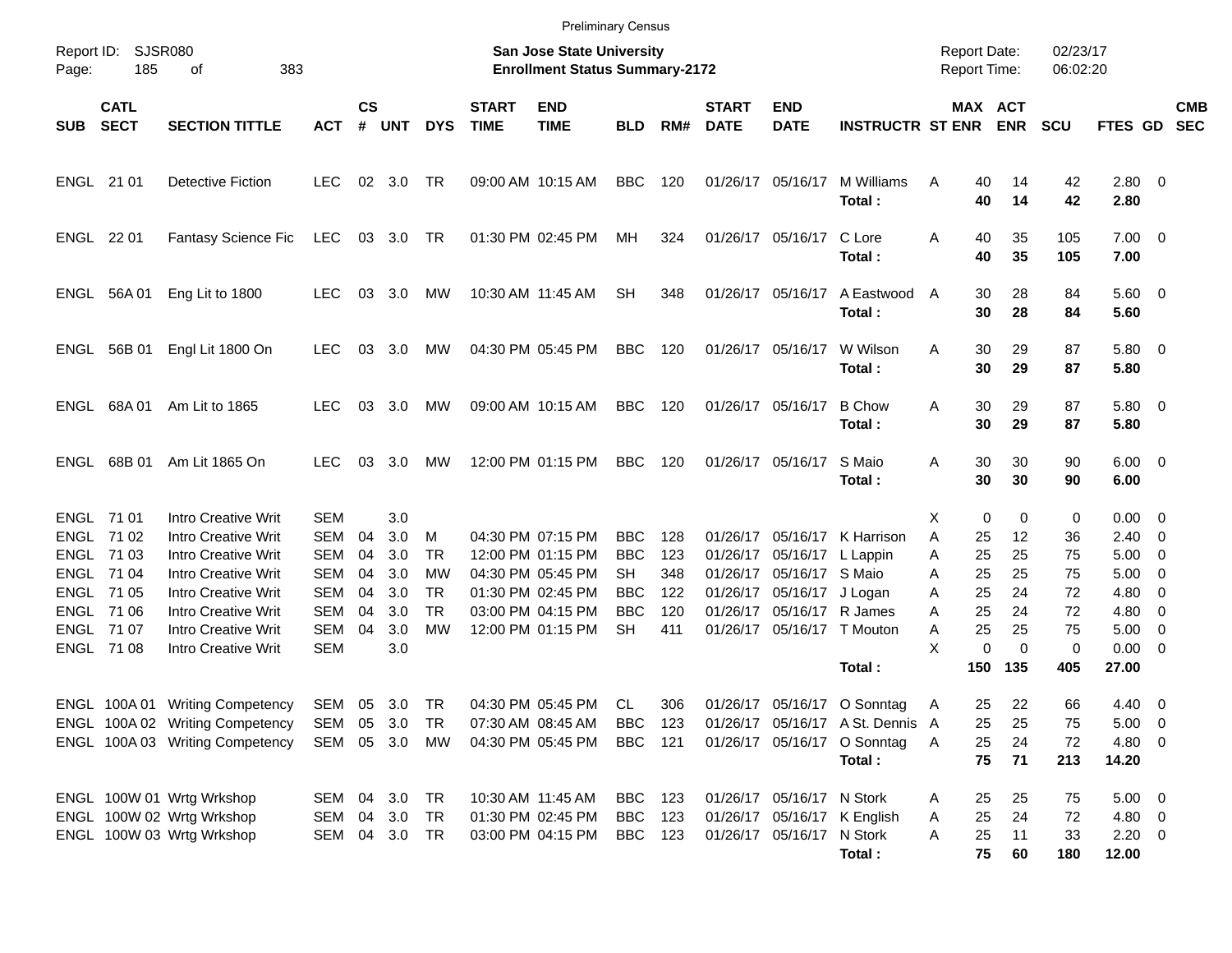|                     |                            |                                       |               |                |            |             |                             |                                                                    | <b>Preliminary Census</b> |     |                             |                             |                         |                                     |             |                      |                |                          |                          |
|---------------------|----------------------------|---------------------------------------|---------------|----------------|------------|-------------|-----------------------------|--------------------------------------------------------------------|---------------------------|-----|-----------------------------|-----------------------------|-------------------------|-------------------------------------|-------------|----------------------|----------------|--------------------------|--------------------------|
| Report ID:<br>Page: | 186                        | <b>SJSR080</b><br>383<br>оf           |               |                |            |             |                             | San Jose State University<br><b>Enrollment Status Summary-2172</b> |                           |     |                             |                             |                         | <b>Report Date:</b><br>Report Time: |             | 02/23/17<br>06:02:20 |                |                          |                          |
| <b>SUB</b>          | <b>CATL</b><br><b>SECT</b> | <b>SECTION TITTLE</b>                 | <b>ACT</b>    | <b>CS</b><br># | <b>UNT</b> | <b>DYS</b>  | <b>START</b><br><b>TIME</b> | <b>END</b><br><b>TIME</b>                                          | <b>BLD</b>                | RM# | <b>START</b><br><b>DATE</b> | <b>END</b><br><b>DATE</b>   | <b>INSTRUCTR ST ENR</b> | MAX ACT                             | <b>ENR</b>  | <b>SCU</b>           | <b>FTES GD</b> |                          | <b>CMB</b><br><b>SEC</b> |
|                     |                            | ENGL 100WB 01Written Comm Busines SEM |               | 04             | 3.0        | м           |                             | 09:00 AM 11:45 AM                                                  | <b>DMH</b>                | 208 | 01/26/17                    | 05/16/17 S Kirby            |                         | 25<br>A                             | 25          | 75                   | 5.00           | - 0                      |                          |
|                     |                            | ENGL 100WB 02Written Comm Busines SEM |               | 04             | 3.0        | м           |                             | 06:00 PM 08:45 PM                                                  | <b>BBC</b>                | 123 | 01/26/17                    | 05/16/17                    | J Hessler               | 25<br>Α                             | 24          | 72                   | 4.80           | 0                        |                          |
|                     |                            | ENGL 100WB 03Written Comm Busines SEM |               | 04             | 3.0        | Т           |                             | 06:00 PM 08:45 PM                                                  | <b>BBC</b>                | 123 | 01/26/17                    |                             | 05/16/17 J Hessler      | 25<br>A                             | 25          | 75                   | 5.00           | $\overline{0}$           |                          |
|                     |                            | ENGL 100WB 04Written Comm Busines SEM |               | 04             | 3.0        | $\mathsf T$ |                             | 04:30 PM 07:15 PM                                                  | <b>BBC</b>                | 128 | 01/26/17                    |                             | 05/16/17 L Lindelof     | 25<br>A                             | 24          | 72                   | 4.80           | 0                        |                          |
|                     |                            | ENGL 100WB 05Written Comm Busines SEM |               | 04             | 3.0        | W           |                             | 06:00 PM 08:45 PM                                                  | <b>BBC</b>                | 123 | 01/26/17                    |                             | 05/16/17 J Hessler      | 25<br>A                             | 25          | 75                   | 5.00           | 0                        |                          |
|                     |                            | ENGL 100WB 06Written Comm Busines SEM |               | 04             | 3.0        | W           |                             | 09:00 AM 11:45 AM                                                  | <b>BBC</b>                | 130 | 01/26/17                    |                             | 05/16/17 L Landau       | 25<br>A                             | 17          | 51                   | 3.40           | 0                        |                          |
|                     |                            | ENGL 100WB 07Written Comm Busines SEM |               | 04             | 3.0        | W           |                             | 06:00 PM 08:45 PM                                                  | <b>BBC</b>                | 128 |                             | 01/26/17 05/16/17 C Mujal   |                         | 25<br>A                             | 24          | 72                   | 4.80           | 0                        |                          |
|                     |                            | ENGL 100WB 08Written Comm Busines SEM |               | 04             | 3.0        | R           |                             | 06:00 PM 08:45 PM                                                  | <b>BBC</b>                | 123 |                             | 01/26/17 05/16/17 J Hessler |                         | 25<br>A                             | 25          | 75                   | 5.00           | $\overline{0}$           |                          |
|                     |                            | ENGL 100WB 09Written Comm Busines SEM |               | 04             | 3.0        | F           |                             | 09:30 AM 12:15 PM                                                  | <b>BBC</b>                | 123 |                             | 01/26/17 05/16/17 L Lo      |                         | 25<br>A                             | 11          | 33                   | 2.20           | 0                        |                          |
|                     |                            | ENGL 100WB 10Written Comm Busines SEM |               |                | 3.0        |             |                             |                                                                    |                           |     |                             |                             |                         | X<br>$\mathbf 0$                    | $\mathbf 0$ | 0                    | 0.00           | - 0                      |                          |
|                     |                            |                                       |               |                |            |             |                             |                                                                    |                           |     |                             |                             | Total :                 | 225                                 | 200         | 600                  | 40.00          |                          |                          |
|                     | ENGL 101 01                | <b>Literary Criticism</b>             | SEM           | 04             | 3.0        | TR          |                             | 09:00 AM 10:15 AM                                                  | CL.                       | 111 |                             | 01/26/17 05/16/17           | K Harris                | 25<br>A                             | 24          | 72                   | $4.80\ 0$      |                          |                          |
|                     |                            |                                       |               |                |            |             |                             |                                                                    |                           |     |                             |                             | Total:                  | 25                                  | 24          | 72                   | 4.80           |                          |                          |
|                     | ENGL 103 01                | Modern English                        | <b>LEC</b>    | 03             | 3.0        | MW          |                             | 10:30 AM 11:45 AM                                                  | SН                        | 238 |                             | 01/26/17 05/16/17           | L Mitchell              | 35<br>A                             | 35          | 105                  | 7.00           | $\overline{\phantom{0}}$ |                          |
|                     | ENGL 103 02                | Modern English                        | <b>LEC</b>    | 03             | 3.0        | MW          |                             | 03:00 PM 04:15 PM                                                  | <b>SH</b>                 | 238 |                             | 01/26/17 05/16/17           | L Mitchell              | 35<br>A                             | 33          | 99                   | 6.60           | $\overline{\mathbf{0}}$  |                          |
|                     |                            |                                       |               |                |            |             |                             |                                                                    |                           |     |                             |                             | Total :                 | 70                                  | 68          | 204                  | 13.60          |                          |                          |
|                     | ENGL 106 01                | <b>Editing for Writers</b>            | SEM           | 04             | 3.0        | МW          |                             | 12:00 PM 01:15 PM                                                  | CL                        | 111 |                             | 01/26/17 05/16/17           | M Thompson A            | 25                                  | 24          | 72                   | 4.85           | - 1                      |                          |
|                     |                            |                                       |               |                |            |             |                             |                                                                    |                           |     |                             |                             | Total:                  | 25                                  | 24          | 72                   | 4.85           |                          |                          |
|                     | ENGL 110 01                | Visual Rhetoric and                   | <b>LEC</b>    | 03             | 3.0        | TR          |                             | 10:30 AM 11:45 AM                                                  | CL                        | 111 |                             | 01/26/17 05/16/17           | M Thompson A            | 25                                  | 25          | 75                   | $5.00 \quad 0$ |                          |                          |
|                     |                            |                                       |               |                |            |             |                             |                                                                    |                           |     |                             |                             | Total:                  | 25                                  | 25          | 75                   | 5.00           |                          |                          |
|                     | ENGL 112A 01               | Childrens Lit                         | <b>LEC</b>    | 03             | 3.0        | MW          |                             | 04:30 PM 05:45 PM                                                  | <b>BBC</b>                | 203 |                             | 01/26/17 05/16/17           | C Browne                | 35<br>A                             | 34          | 102                  | 6.80           | - 0                      |                          |
|                     |                            | ENGL 112A 02 Childrens Lit            | <b>LEC</b>    | 03             | 3.0        | <b>TR</b>   |                             | 09:00 AM 10:15 AM                                                  | <b>SH</b>                 | 238 |                             | 01/26/17 05/16/17           | R Vora                  | 35<br>Α                             | 35          | 105                  | 7.00           | - 0                      |                          |
|                     |                            |                                       |               |                |            |             |                             |                                                                    |                           |     |                             |                             | Total :                 | 70                                  | 69          | 207                  | 13.80          |                          |                          |
|                     |                            | ENGL 112B 01 Lit for Young Adults     | <b>LEC</b>    |                | 03 3.0 F   |             |                             | 09:30 AM 12:15 PM                                                  | BBC                       | 120 |                             | 01/26/17 05/16/17 S Hervey  |                         | 35<br>A                             | 12          | 36                   | $2.40 \quad 0$ |                          |                          |
|                     |                            |                                       |               |                |            |             |                             |                                                                    |                           |     |                             |                             | Total:                  | 35                                  | 12          | 36                   | 2.40           |                          |                          |
|                     | ENGL 11301                 | <b>Gothic Novel</b>                   | LEC 03 3.0 TR |                |            |             |                             | 03:00 PM 04:15 PM CL                                               |                           | 238 |                             | 01/26/17 05/16/17           | K Harris                | Α<br>30                             | 13          | 39                   | 2.60 0         |                          |                          |
|                     |                            |                                       |               |                |            |             |                             |                                                                    |                           |     |                             |                             | Total:                  | 30                                  | 13          | 39                   | 2.60           |                          |                          |
|                     | ENGL 116 01                | Myth in Literature                    | LEC 03 3.0 TR |                |            |             |                             | 09:00 AM 10:15 AM                                                  | BBC 123                   |     |                             | 01/26/17 05/16/17           | N Stork                 | 30<br>A                             | 31          | 93                   | $6.25$ 1       |                          |                          |
|                     |                            |                                       |               |                |            |             |                             |                                                                    |                           |     |                             |                             | Total:                  | 30                                  | 31          | 93                   | 6.25           |                          |                          |
|                     |                            | ENGL 117B 01 Glbl Film, Lit, Cult     | <b>LEC</b>    |                | 3.0        |             |                             |                                                                    |                           |     |                             |                             |                         | 0<br>X                              | 0           | 0                    | $0.00 \t 0$    |                          |                          |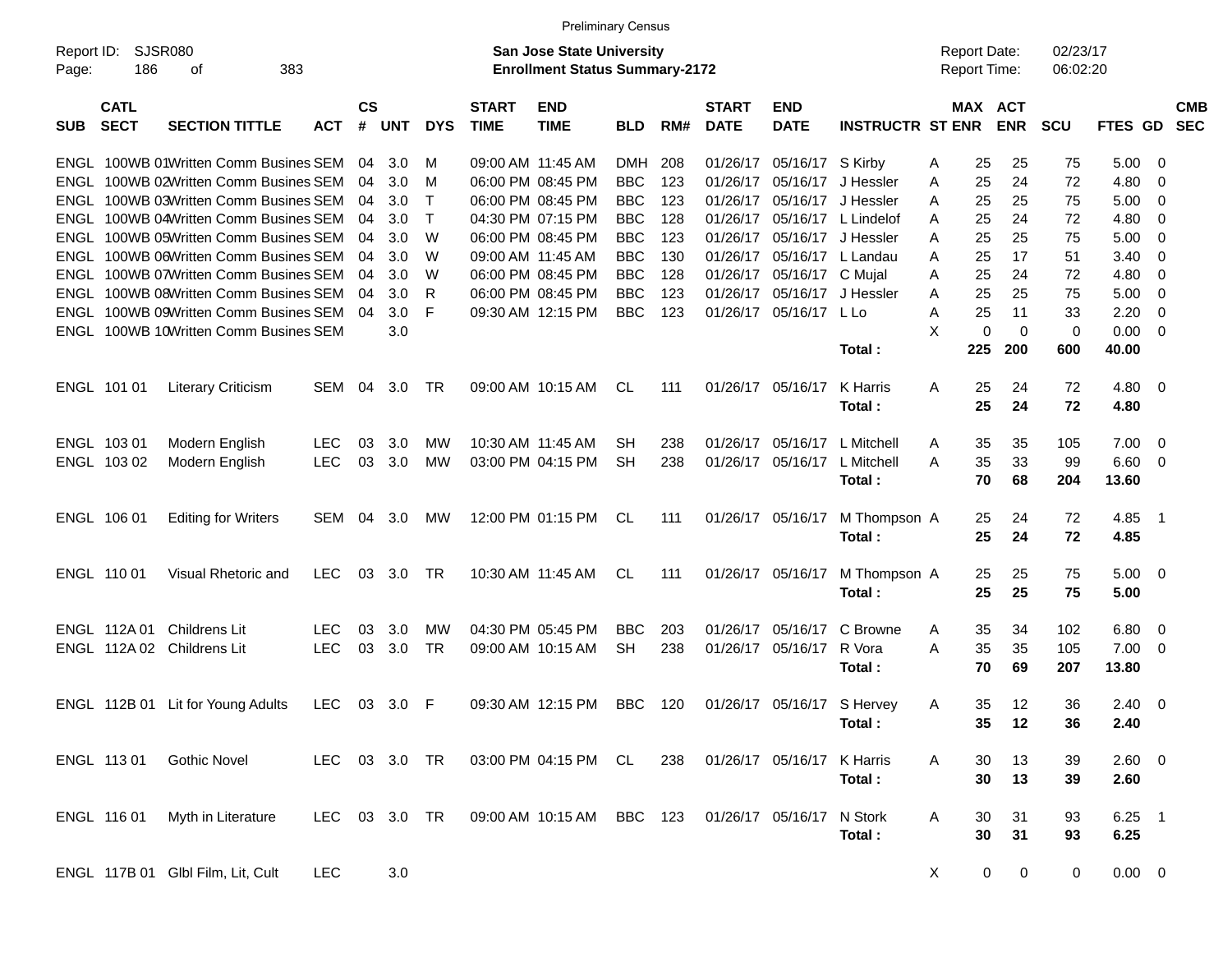|            |                            |                                                                          |                    |                    |                     |                 |                             | <b>Preliminary Census</b>                                          |                 |            |                             |                                        |                                                                            |                                            |                                           |                      |                            |                           |
|------------|----------------------------|--------------------------------------------------------------------------|--------------------|--------------------|---------------------|-----------------|-----------------------------|--------------------------------------------------------------------|-----------------|------------|-----------------------------|----------------------------------------|----------------------------------------------------------------------------|--------------------------------------------|-------------------------------------------|----------------------|----------------------------|---------------------------|
| Page:      | Report ID: SJSR080<br>187  | 383<br>of                                                                |                    |                    |                     |                 |                             | San Jose State University<br><b>Enrollment Status Summary-2172</b> |                 |            |                             |                                        |                                                                            | <b>Report Date:</b><br><b>Report Time:</b> |                                           | 02/23/17<br>06:02:20 |                            |                           |
| <b>SUB</b> | <b>CATL</b><br><b>SECT</b> | <b>SECTION TITTLE</b>                                                    | <b>ACT</b>         | $\mathsf{cs}$<br># | <b>UNT</b>          | <b>DYS</b>      | <b>START</b><br><b>TIME</b> | <b>END</b><br><b>TIME</b>                                          | <b>BLD</b>      | RM#        | <b>START</b><br><b>DATE</b> | <b>END</b><br><b>DATE</b>              | <b>INSTRUCTR ST ENR</b>                                                    |                                            | <b>MAX ACT</b><br><b>ENR</b>              | <b>SCU</b>           | <b>FTES GD</b>             | <b>CMB</b><br><b>SEC</b>  |
|            |                            |                                                                          |                    |                    |                     |                 |                             |                                                                    |                 |            |                             |                                        | Total:                                                                     |                                            | 0<br>0                                    | 0                    | 0.00                       |                           |
|            |                            | ENGL 123B 01 Global-Lit-Africa                                           | LEC.               | 03                 | 3.0                 | МW              |                             | 10:30 AM 11:45 AM                                                  | <b>BBC</b>      | 120        |                             | 01/26/17 05/16/17                      | <b>B</b> Chow<br>Total:                                                    | 30<br>A<br>30                              | 29<br>29                                  | 87<br>87             | 5.80 0<br>5.80             |                           |
|            |                            | ENGL 123D 01 Global-Lit-Asia                                             | <b>LEC</b>         | 03                 | 3.0                 | MW              |                             | 03:00 PM 04:15 PM                                                  | <b>SH</b>       | 348        |                             | 01/26/17 05/16/17                      | <b>B</b> Chow<br>Total:                                                    | 30<br>A<br>30                              | 29<br>29                                  | 87<br>87             | 5.80 0<br>5.80             |                           |
|            | ENGL 125 01                | European Lit                                                             | <b>LEC</b>         |                    | 03 3.0              | МW              |                             | 12:00 PM 01:15 PM                                                  | <b>SH</b>       | 238        |                             | 01/26/17 05/16/17                      | L Mitchell<br>Total:                                                       | 30<br>A<br>30                              | 27<br>27                                  | 81<br>81             | $5.40 \ 0$<br>5.40         |                           |
|            | ENGL 129 01                | Intro Career Wrtg                                                        | SEM                | 04                 | 3.0                 | TR              |                             | 01:30 PM 02:45 PM                                                  | CL              | 238        |                             | 01/26/17 05/16/17                      | M Thompson A<br>Total:                                                     | 25<br>25                                   | 21<br>21                                  | 63<br>63             | $4.20 \ 0$<br>4.20         |                           |
|            | ENGL 130 01<br>ENGL 130 02 | <b>Writing Fiction</b><br><b>Writing Fiction</b>                         | SEM<br><b>SEM</b>  | 05<br>05           | 3.0<br>3.0          | <b>TR</b><br>MW |                             | 12:00 PM 01:15 PM<br>01:30 PM 02:45 PM                             | SН<br><b>SH</b> | 411<br>411 |                             | 01/26/17 05/16/17<br>01/26/17 05/16/17 | N Taylor<br>S Maio<br>Total:                                               | 25<br>A<br>25<br>A<br>50                   | 23<br>22<br>45                            | 69<br>66<br>135      | $4.60 \ 0$<br>4.45<br>9.05 | $\overline{\phantom{1}}$  |
|            | ENGL 131 01                | <b>Writing Poetry</b>                                                    | SEM                | 05                 | 3.0                 | МW              |                             | 10:30 AM 11:45 AM                                                  | SН              | 411        |                             | 01/26/17 05/16/17                      | S Maio<br>Total:                                                           | 25<br>Α<br>25                              | 24<br>24                                  | 72<br>72             | $4.80$ 0<br>4.80           |                           |
|            | ENGL 133 01                | Reed Magazine                                                            | SEM 04 3.0 T       |                    |                     |                 |                             | 03:00 PM 05:45 PM                                                  | <b>SH</b>       | 229        |                             | 01/26/17 05/16/17                      | C Miller<br>Total:                                                         | 25<br>A<br>25                              | 22<br>22                                  | 66<br>66             | 4.60 4<br>4.60             |                           |
|            | ENGL 139 01                | <b>Visiting Authors</b>                                                  | <b>LEC</b>         |                    | 03 3.0 R            |                 |                             | 04:30 PM 07:15 PM                                                  | <b>SH</b>       | 348        |                             | 01/26/17 05/16/17                      | C Miller<br>Total:                                                         | 30<br>A<br>30                              | 23<br>23                                  | 69<br>69             | 4.80 4<br>4.80             |                           |
|            | ENGL 140B 01 Beowulf       |                                                                          | <b>LEC</b>         | 03                 | 3.0                 | TR              |                             | 01:30 PM 02:45 PM                                                  | <b>BBC</b>      | 128        |                             | 01/26/17 05/16/17                      | N Stork<br>Total:                                                          | A<br>30<br>30                              | 12<br>12                                  | 36<br>36             | $2.55 \quad 3$<br>2.55     |                           |
| TA         | ENGL 144 01<br>144 01      | Shakespeare I<br>Shakespeare I                                           | LEC.<br><b>LEC</b> |                    | 03 3.0<br>03 3.0 MW | MW              |                             | 01:30 PM 02:45 PM<br>01:30 PM 02:45 PM                             | SH<br>-SH       | 348<br>348 |                             |                                        | 01/26/17 05/16/17 A Eastwood A<br>01/26/17 05/16/17 A Eastwood A<br>Total: | 30<br>30                                   | 31<br>0<br>0<br>31                        | 93<br>0<br>93        | 6.20                       | 6.20 0 C<br>$0.00 \t 0 C$ |
| TA         | ENGL 145 01<br>145 01      | Shakespeare + Perfor LEC 03 3.0 MW<br>Shakespeare + Perfor LEC 03 3.0 MW |                    |                    |                     |                 |                             | 09:00 AM 10:15 AM<br>09:00 AM 10:15 AM                             | SH<br>SH        | 348<br>348 |                             |                                        | 01/26/17 05/16/17 A Eastwood A<br>01/26/17 05/16/17 A Eastwood A<br>Total: | 30<br>30                                   | 30<br>$\mathbf 0$<br>$\overline{0}$<br>30 | 90<br>0<br>90        | 6.00                       | 6.00 0 C<br>$0.00 \t 0 C$ |
|            | ENGL 149 01                | Romantic Period                                                          | LEC                |                    | 03 3.0 TR           |                 |                             | 01:30 PM 02:45 PM                                                  | SH              | 348        |                             |                                        | 01/26/17 05/16/17 M Douglass A                                             | 30                                         | 10                                        | 30                   | $2.00 \t 0$                |                           |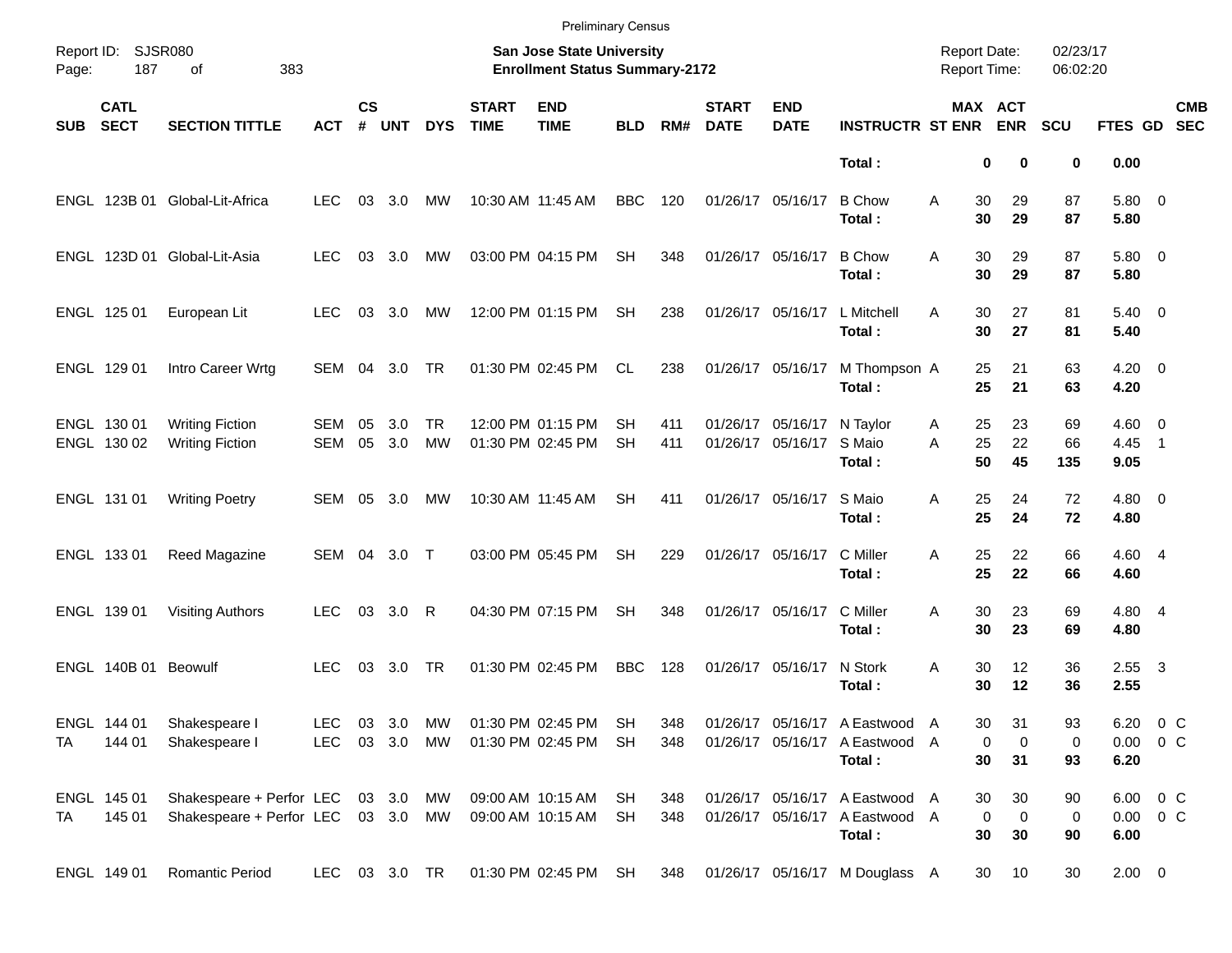|            |                                           |                                                                   |                                        |                    |                   |                                 |                             | <b>Preliminary Census</b>                                          |                        |            |                             |                                                                             |                                          |                     |                                                      |                                 |                                                      |                           |                          |
|------------|-------------------------------------------|-------------------------------------------------------------------|----------------------------------------|--------------------|-------------------|---------------------------------|-----------------------------|--------------------------------------------------------------------|------------------------|------------|-----------------------------|-----------------------------------------------------------------------------|------------------------------------------|---------------------|------------------------------------------------------|---------------------------------|------------------------------------------------------|---------------------------|--------------------------|
| Page:      | Report ID: SJSR080<br>188                 | 383<br>of                                                         |                                        |                    |                   |                                 |                             | San Jose State University<br><b>Enrollment Status Summary-2172</b> |                        |            |                             |                                                                             |                                          | <b>Report Date:</b> | <b>Report Time:</b>                                  | 02/23/17<br>06:02:20            |                                                      |                           |                          |
| <b>SUB</b> | <b>CATL</b><br><b>SECT</b>                | <b>SECTION TITTLE</b>                                             | <b>ACT</b>                             | $\mathsf{cs}$<br># | <b>UNT</b>        | <b>DYS</b>                      | <b>START</b><br><b>TIME</b> | <b>END</b><br><b>TIME</b>                                          | <b>BLD</b>             | RM#        | <b>START</b><br><b>DATE</b> | <b>END</b><br><b>DATE</b>                                                   | <b>INSTRUCTR ST ENR</b>                  |                     | MAX ACT<br><b>ENR</b>                                | <b>SCU</b>                      | FTES GD                                              |                           | <b>CMB</b><br><b>SEC</b> |
|            |                                           |                                                                   |                                        |                    |                   |                                 |                             |                                                                    |                        |            |                             |                                                                             | Total:                                   |                     | 30<br>10                                             | 30                              | 2.00                                                 |                           |                          |
|            | ENGL 151 01                               | <b>Twen-Cent Poetry</b>                                           | LEC.                                   | 03                 | 3.0               | TR                              |                             | 12:00 PM 01:15 PM                                                  | CL                     | 238        |                             | 01/26/17 05/16/17                                                           | A Soldofsky A<br>Total:                  |                     | 30<br>21<br>30<br>21                                 | 63<br>63                        | 4.35 3<br>4.35                                       |                           |                          |
|            | ENGL 165 01<br>AFAM 165 01                | <b>Topics Ethnic Lit</b><br><b>Topics Ethnic Lit</b>              | <b>LEC</b><br><b>LEC</b>               | 03<br>03           | 3.0<br>3.0        | <b>TR</b><br><b>TR</b>          |                             | 03:00 PM 04:15 PM<br>03:00 PM 04:15 PM                             | SН<br><b>SH</b>        | 348<br>348 |                             | 01/26/17 05/16/17<br>01/26/17 05/16/17                                      | P Karim<br>P Karim<br>Total:             | Α<br>A              | 8<br>30<br>$\overline{4}$<br>$\mathbf 0$<br>30<br>12 | 24<br>12<br>36                  | 1.60<br>0.80<br>2.40                                 | $0\,$ C<br>0 <sup>o</sup> |                          |
|            | ENGL 168 01                               | <b>Amer Novel</b>                                                 | LEC.                                   |                    | 03 3.0 TR         |                                 |                             | 10:30 AM 11:45 AM                                                  | <b>SH</b>              | 348        |                             | 01/26/17 05/16/17                                                           | M Douglass A<br>Total:                   |                     | 30<br>16<br>30<br>16                                 | 48<br>48                        | $3.20 \ 0$<br>3.20                                   |                           |                          |
|            | ENGL 169 01                               | Ethnicity in Amer Li                                              | <b>LEC</b>                             | 03                 | 3.0               | МW                              |                             | 01:30 PM 02:45 PM                                                  | <b>SH</b>              | 238        |                             | 01/26/17 05/16/17                                                           | <b>B</b> Chow<br>Total:                  | Α                   | 30<br>25<br>30<br>25                                 | 75<br>75                        | $5.00 \t 0$<br>5.00                                  |                           |                          |
|            | ENGL 180 01<br>ENGL 180 02<br>ENGL 180 03 | <b>Indv Studies</b><br><b>Indv Studies</b><br><b>Indv Studies</b> | <b>SUP</b><br><b>SUP</b><br><b>SUP</b> | 36<br>36<br>36     | 1.0<br>2.0<br>3.0 | TBA<br><b>TBA</b><br><b>TBA</b> |                             |                                                                    |                        |            |                             | 01/26/17 05/16/17 A Brada<br>01/26/17 05/16/17 A Brada<br>01/26/17 05/16/17 | A Brada<br>Total:                        | Α<br>A<br>A         | 10<br>4<br>10<br>$\mathbf{1}$<br>6<br>10<br>15<br>26 | 4<br>$\overline{2}$<br>30<br>36 | $0.27 \t 0$<br>$0.13 \quad 0$<br>$2.00 \t 0$<br>2.40 |                           |                          |
|            | ENGL 181 01                               | <b>Special Topic</b>                                              | <b>LEC</b>                             | 03                 | 3.0               | TR                              |                             | 12:00 PM 01:15 PM                                                  | CL                     | 111        |                             | 01/26/17 05/16/17                                                           | K Harris<br>Total:                       | Α                   | 9<br>30<br>30<br>9                                   | 27<br>27                        | $1.85$ 1<br>1.85                                     |                           |                          |
|            | ENGL 193 01<br>ENGL 19302                 | Lit & Self-Reflect<br>Lit & Self-Reflect                          | SEM<br><b>SEM</b>                      | 05<br>05           | 3.0<br>3.0        | <b>TR</b><br><b>TR</b>          |                             | 09:00 AM 10:15 AM<br>12:00 PM 01:15 PM                             | <b>SH</b><br><b>SH</b> | 411<br>348 |                             | 01/26/17 05/16/17<br>01/26/17 05/16/17                                      | M Douglass<br>S Miller<br>Total:         | A<br>A              | 28<br>25<br>25<br>24<br>50<br>52                     | 84<br>72<br>156                 | $5.60$ 0<br>$4.80\ 0$<br>10.40                       |                           |                          |
|            |                                           | ENGL 193C 01 CapstoneSem:CreatWriSEM                              |                                        |                    | 3.0               |                                 |                             |                                                                    |                        |            |                             |                                                                             | Total:                                   | х                   | 0<br>0<br>0<br>$\bf{0}$                              | 0<br>0                          | $0.00 \t 0$<br>0.00                                  |                           |                          |
|            |                                           | ENGL 199 01 Writing Internship                                    | SUP 36 3.0 TBA                         |                    |                   |                                 |                             |                                                                    |                        |            |                             |                                                                             | 01/26/17 05/16/17 M Thompson A<br>Total: |                     | 20<br>3<br>20<br>3                                   | 9<br>9                          | $0.60 \quad 0$<br>0.60                               |                           |                          |
|            | ENGL 203 01                               | Narr Craft & Theor                                                | SEM 05 3.0 W                           |                    |                   |                                 |                             | 04:00 PM 06:45 PM SH                                               |                        | 411        |                             | 01/26/17 05/16/17 N Taylor                                                  | Total:                                   | Α                   | 16<br>16<br>16<br>16                                 | 48<br>48                        | 4.00 16<br>4.00                                      |                           |                          |
|            | ENGL 224 01                               | Early Modern Era                                                  | SEM 05 3.0 M                           |                    |                   |                                 |                             | 04:00 PM 06:45 PM BBC 125                                          |                        |            |                             | 01/26/17 05/16/17                                                           | A Eastwood A<br>Total:                   |                     | 16<br>15<br>16 15                                    | 45<br>45                        | 3.75 15<br>3.75                                      |                           |                          |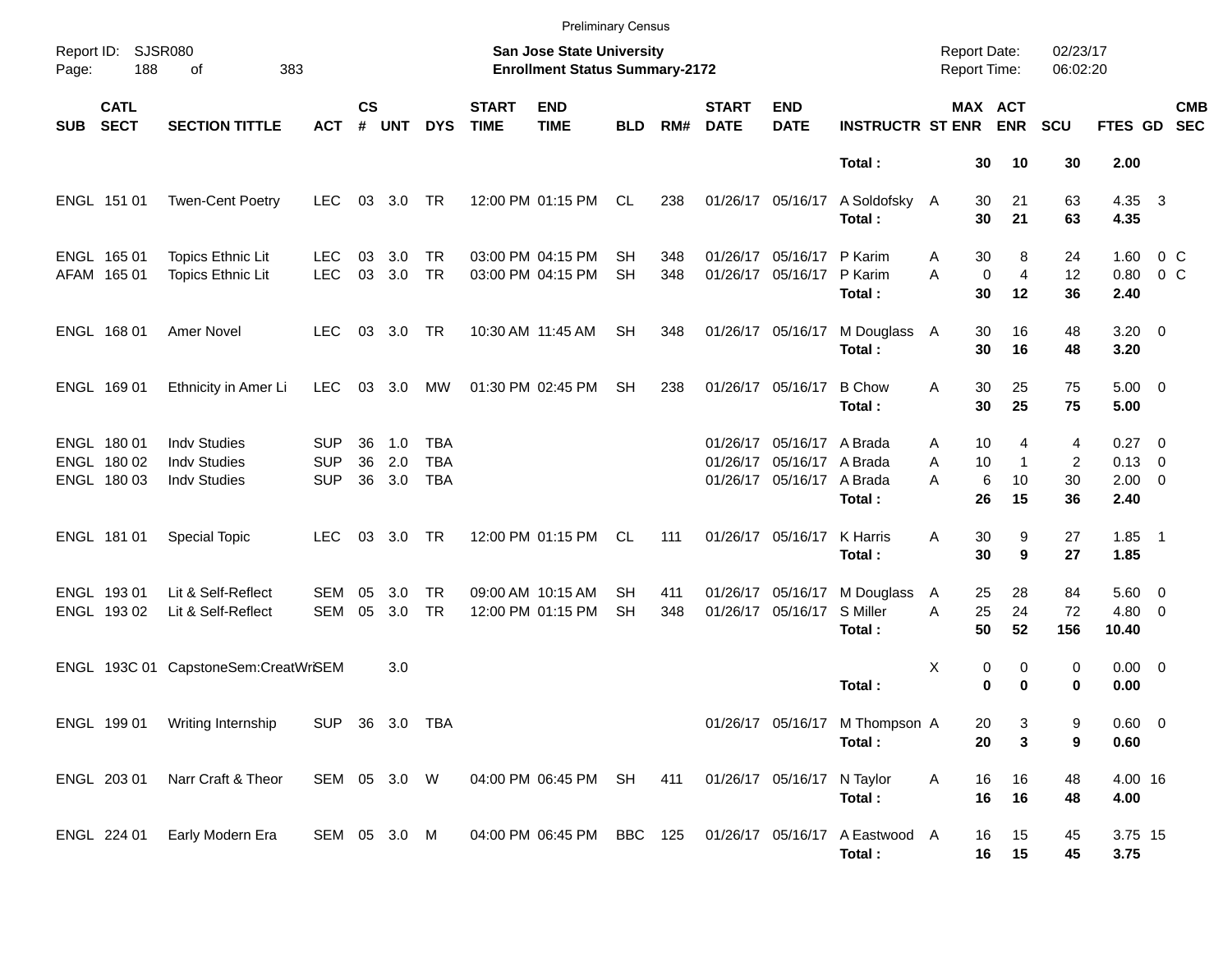| Page:      | Report ID:<br><b>SJSR080</b><br>189<br>383<br>οf |                       |              |                    |            |            |                             | <b>San Jose State University</b><br><b>Enrollment Status Summary-2172</b> |            |     |                             |                           |                                      | <b>Report Date:</b><br>Report Time: |                       | 02/23/17<br>06:02:20 |                     |            |
|------------|--------------------------------------------------|-----------------------|--------------|--------------------|------------|------------|-----------------------------|---------------------------------------------------------------------------|------------|-----|-----------------------------|---------------------------|--------------------------------------|-------------------------------------|-----------------------|----------------------|---------------------|------------|
| <b>SUB</b> | <b>CATL</b><br><b>SECT</b>                       | <b>SECTION TITTLE</b> | <b>ACT</b>   | $\mathsf{cs}$<br># | <b>UNT</b> | <b>DYS</b> | <b>START</b><br><b>TIME</b> | <b>END</b><br><b>TIME</b>                                                 | <b>BLD</b> | RM# | <b>START</b><br><b>DATE</b> | <b>END</b><br><b>DATE</b> | <b>INSTRUCTR ST ENR</b>              |                                     | MAX ACT<br><b>ENR</b> | <b>SCU</b>           | FTES GD SEC         | <b>CMB</b> |
|            | ENGL 233 01                                      | Sem Vict Period       | SEM 05 3.0   |                    |            | W          |                             | 07:00 PM 09:45 PM                                                         | <b>FO</b>  | 104 |                             |                           | 01/26/17 05/16/17 W Wilson<br>Total: | 16<br>A<br>16                       | 16<br>16              | 48<br>48             | 4.00 16<br>4.00     |            |
|            | ENGL 240 01                                      | Poet Writ Workshop    | SEM 05 3.0 M |                    |            |            |                             | 07:00 PM 09:45 PM                                                         | CL         | 111 |                             | 01/26/17 05/16/17         | A Soldofsky A<br>Total:              | 16<br>16                            | 9<br>$\boldsymbol{9}$ | 27<br>27             | $2.25$ 9<br>2.25    |            |
|            | ENGL 241 01                                      | Fic Writ Workshop     | SEM 05 3.0 T |                    |            |            |                             | 04:00 PM 06:45 PM                                                         | <b>SH</b>  | 311 |                             | 01/26/17 05/16/17         | V Vida<br>Total:                     | 16<br>A<br>16                       | 14<br>14              | 42<br>42             | 3.50 14<br>3.50     |            |
|            | ENGL 254 01                                      | Genres in Amer Lit    | SEM 05 3.0 T |                    |            |            |                             | 07:00 PM 09:45 PM                                                         | FO.        | 104 |                             | 01/26/17 05/16/17         | A Brada<br>Total:                    | Α<br>16<br>16                       | 15<br>15              | 45<br>45             | 3.75 15<br>3.75     |            |
|            | ENGL 257 01                                      | Sem Hist of Rhetor    | SEM 05 3.0   |                    |            | R          |                             | 04:00 PM 06:45 PM                                                         | SH         | 444 |                             | 01/26/17 05/16/17         | R Skinnell<br>Total:                 | A<br>16<br>16                       | 11<br>11              | 33<br>33             | 2.75 11<br>2.75     |            |
|            | ENGL 298 01                                      | <b>Spec Study</b>     | <b>SUP</b>   | 25                 | 1.0        | <b>TBA</b> |                             |                                                                           |            |     | 01/26/17                    | 05/16/17 A Brada          |                                      | A<br>3                              | 0                     | 0                    | $0.00 \t 0$         |            |
|            | ENGL 298 02                                      | <b>Spec Study</b>     | <b>SUP</b>   | 25                 | 2.0        | <b>TBA</b> |                             |                                                                           |            |     | 01/26/17                    | 05/16/17 A Brada          |                                      | 3<br>A                              | $\Omega$              | 0                    | $0.00 \t 0$         |            |
|            | ENGL 298 03                                      | <b>Spec Study</b>     | <b>SUP</b>   | 25                 | 3.0        | <b>TBA</b> |                             |                                                                           |            |     | 01/26/17                    | 05/16/17 A Brada          |                                      | 10<br>A                             |                       | 3                    | $0.25$ 1            |            |
|            | ENGL 298 04                                      | Spec Study            | <b>SUP</b>   |                    | 25 4.0     | <b>TBA</b> |                             |                                                                           |            |     |                             | 01/26/17 05/16/17 A Brada | Total:                               | 6<br>A<br>22                        | $\Omega$              | $\Omega$<br>3        | $0.00 \t 0$<br>0.25 |            |
|            | ENGL 299 01                                      | <b>Masters Thesis</b> | <b>SUP</b>   | 25                 | 1.0        | <b>TBA</b> |                             |                                                                           |            |     |                             | 01/26/17 05/16/17         | P Karim                              | 6<br>A                              | 0                     | 0                    | $0.00 \t 0$         |            |
|            | ENGL 299 02                                      | <b>Masters Thesis</b> | <b>SUP</b>   | 25                 | 2.0        | <b>TBA</b> |                             |                                                                           |            |     | 01/26/17                    | 05/16/17                  | P Karim                              | 10<br>Α                             | 0                     | 0                    | $0.00 \t 0$         |            |
|            | ENGL 299 03                                      | <b>Masters Thesis</b> | <b>SUP</b>   | 25                 | 3.0        | <b>TBA</b> |                             |                                                                           |            |     | 01/26/17                    | 05/16/17 P Karim          |                                      | 3<br>A                              |                       | 3                    | $0.25$ 1            |            |
|            | ENGL 299 04                                      | <b>Masters Thesis</b> | <b>SUP</b>   |                    | 25 6.0     | <b>TBA</b> |                             |                                                                           |            |     |                             | 01/26/17 05/16/17 P Karim |                                      | 10<br>A                             | 3                     | 18                   | $1.50$ 3            |            |
|            |                                                  |                       |              |                    |            |            |                             |                                                                           |            |     |                             |                           | Total:                               | 29                                  | 4                     | 21                   | 1.75                |            |
|            |                                                  |                       |              |                    |            |            |                             |                                                                           |            |     |                             |                           |                                      |                                     |                       |                      |                     |            |

**Department : English & Comparative Literature Department Total : 4513 3940 11840 795.43 Lower Division : 2961 2714 8142 542.80 Upper Division : 1344 1091 3302 221.03<br>
Graduate Division : 208 135 396 31.60 Graduate Division : 208 135 396 31.60**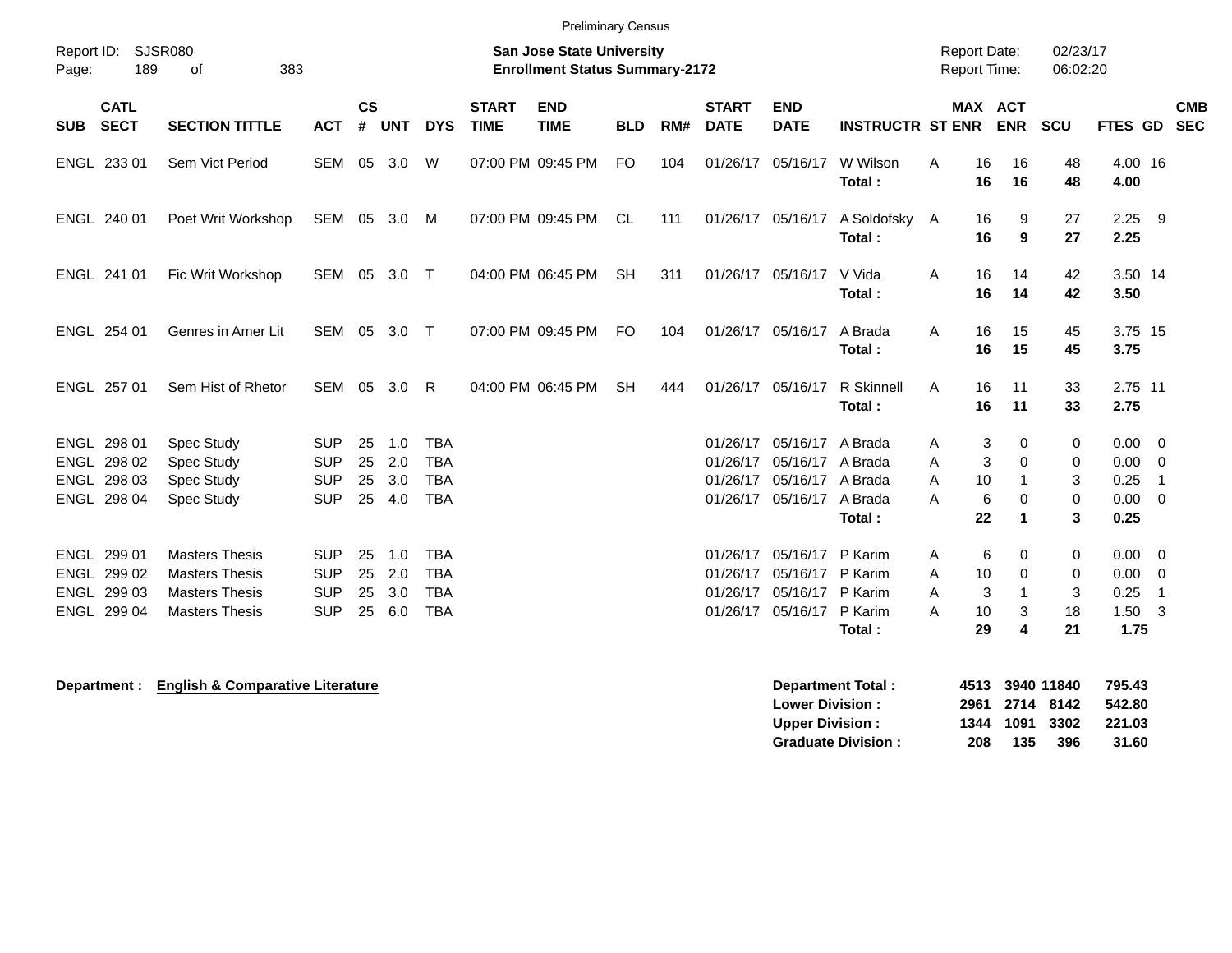| <b>Preliminary Census</b> |                            |                                                          |                |                                                                    |        |            |                             |                                                                      |            |     |                             |                           |                                                                                  |                       |                         |                                      |                     |  |            |
|---------------------------|----------------------------|----------------------------------------------------------|----------------|--------------------------------------------------------------------|--------|------------|-----------------------------|----------------------------------------------------------------------|------------|-----|-----------------------------|---------------------------|----------------------------------------------------------------------------------|-----------------------|-------------------------|--------------------------------------|---------------------|--|------------|
| Page:                     | Report ID: SJSR080<br>190  | 383<br>οf                                                |                | San Jose State University<br><b>Enrollment Status Summary-2172</b> |        |            |                             |                                                                      |            |     |                             |                           | <b>Report Date:</b><br>Report Time:                                              |                       | 02/23/17<br>06:02:20    |                                      |                     |  |            |
| <b>SUB</b>                | <b>CATL</b><br><b>SECT</b> | <b>SECTION TITTLE</b>                                    | <b>ACT</b>     | $\mathsf{cs}$<br>#                                                 | UNT    | <b>DYS</b> | <b>START</b><br><b>TIME</b> | <b>END</b><br><b>TIME</b>                                            | <b>BLD</b> | RM# | <b>START</b><br><b>DATE</b> | <b>END</b><br><b>DATE</b> | <b>INSTRUCTR ST ENR ENR</b>                                                      |                       | MAX ACT                 | <b>SCU</b>                           | FTES GD SEC         |  | <b>CMB</b> |
| College                   |                            | <b>Humanities &amp; the Arts</b>                         |                |                                                                    |        |            |                             |                                                                      |            |     |                             |                           |                                                                                  |                       |                         |                                      |                     |  |            |
| <b>CHIN</b>               | Department :<br>1A 01      | <b>World Languages &amp; Literatures</b><br>Elem Chinese | LEC 02 4.0     |                                                                    |        | <b>TR</b>  |                             | 01:30 PM 03:10 PM                                                    | CL         | 218 |                             |                           | 01/26/17 05/16/17 S Chuang<br>Total:                                             | 30<br>A<br>30         | 26<br>26                | 104<br>104                           | 6.93 0<br>6.93      |  |            |
| <b>CHIN</b>               | 1B 01                      | Elem Chinese                                             | LEC.           | 02                                                                 | 4.0    | MW         |                             | 01:30 PM 03:10 PM                                                    | CL.        | 218 |                             | 01/26/17 05/16/17 C Peng  |                                                                                  | 30<br>A               | 30                      | 120                                  | 8.13 2              |  |            |
| <b>CHIN</b>               | 1B 02                      | Elem Chinese                                             | <b>LEC</b>     |                                                                    | 4.0    |            |                             |                                                                      |            |     |                             |                           | Total:                                                                           | X<br>30               | $\mathbf 0$<br>0<br>30  | 0<br>120                             | $0.00 \t 0$<br>8.13 |  |            |
| <b>CHIN</b>               | 25B 01                     | <b>Inter Chinese</b>                                     | SEM 04 5.0     |                                                                    |        | <b>TR</b>  |                             | 09:00 AM 11:05 AM                                                    | CL         | 218 |                             | 01/26/17 05/16/17         | S Chuang<br>Total:                                                               | Α<br>30<br>30         | 24<br>24                | 120<br>120                           | $8.00 \t 0$<br>8.00 |  |            |
|                           |                            | CHIN 101B 01 Advanced Chinese                            | SEM 04         |                                                                    | 3.0    | <b>TR</b>  |                             | 12:00 PM 01:15 PM                                                    | CL.        | 218 |                             | 01/26/17 05/16/17         | S Chuang<br>Total:                                                               | Α<br>30<br>30         | 14<br>14                | 42<br>42                             | 2.80 0<br>2.80      |  |            |
| <b>CHIN</b>               | 18001                      | <b>Indiv Studies</b>                                     | SUP.           | 78                                                                 | 3.0    | TBA        |                             |                                                                      |            |     |                             | 01/26/17 05/16/17 C Peng  |                                                                                  | A                     | 5<br>3                  | 9                                    | 0.60 0              |  |            |
|                           | CHIN 180 02                | <b>Indiv Studies</b>                                     | <b>SUP</b>     |                                                                    | 78 3.0 | <b>TBA</b> |                             |                                                                      |            |     |                             | 01/26/17 05/16/17 C Peng  | Total:                                                                           | Α<br>10               | $\sqrt{5}$<br>3<br>6    | 9<br>18                              | 0.60 0<br>1.20      |  |            |
|                           |                            | FLED 184Y 01 Stdt Tchg II                                | <b>SUP</b>     |                                                                    | 25 4.0 | TBA        |                             |                                                                      |            |     |                             | 01/26/17 05/16/17 H Smith | Total:                                                                           | 10<br>Α<br>10         | 2<br>$\mathbf{2}$       | 8<br>8                               | 0.53 0<br>0.53      |  |            |
|                           |                            | FLED 184Z 01 Stdt Tchg III                               | <b>SUP</b>     |                                                                    | 25 4.0 | TBA        |                             |                                                                      |            |     |                             | 01/26/17 05/16/17 H Smith | Total:                                                                           | Α<br>10<br>10         | 1                       | 4<br>4                               | 0.27 0<br>0.27      |  |            |
|                           | FLED 285 01                | Teaching Sem FL Ed SEM 06 1.0 R                          |                |                                                                    |        |            |                             | 04:30 PM 06:30 PM                                                    | CL         | 205 |                             | 01/26/17 05/16/17         | H Smith<br>Total:                                                                | Α<br>10<br>10         | 1                       | $\mathbf{1}$<br>$\blacktriangleleft$ | $0.07$ 0<br>0.07    |  |            |
|                           |                            | FORL 100W 01 Writing Workshop                            | <b>SEM</b>     |                                                                    | 3.0    |            |                             |                                                                      |            |     |                             |                           |                                                                                  | X                     | $\Omega$<br>$\mathbf 0$ | 0                                    | $0.00 \t 0$         |  |            |
|                           |                            | FORL 100W 02 Writing Workshop                            | SEM 04         |                                                                    | 3.0    | M          |                             | 05:30 PM 08:15 PM                                                    | CL         | 218 |                             |                           | 01/26/17 05/16/17 A lacomini-B A<br>Total:                                       | 25                    | 23<br>25 23             | 69<br>69                             | $4.60$ 0<br>4.60    |  |            |
|                           |                            | FREN 1A01 Elem French                                    |                |                                                                    |        |            |                             |                                                                      |            |     |                             |                           | SEM 04 5.0 TR 03:00 PM 05:05 PM HGH 124 01/26/17 05/16/17 A Demarchi A<br>Total: | 30<br>30 <sub>o</sub> | 27<br>27                | 135<br>135                           | $9.00 \t 0$<br>9.00 |  |            |
|                           |                            | FREN 1B01 Elem French                                    | LEC 02 5.0 TBA |                                                                    |        |            |                             |                                                                      |            |     |                             | 01/26/17 05/16/17         | Total:                                                                           | 30<br>A<br>30         | 16<br>16                | 80<br>80                             | 5.3300<br>5.33      |  |            |
|                           |                            | FREN 25B 01 Inter Fren Writing                           |                |                                                                    |        |            |                             | SEM 04 3.0 TR  01:30 PM 02:45 PM CL  206  01/26/17  05/16/17  C Zaky |            |     |                             |                           |                                                                                  | 30<br>A               | 8                       | 24                                   | $1.65$ 1            |  |            |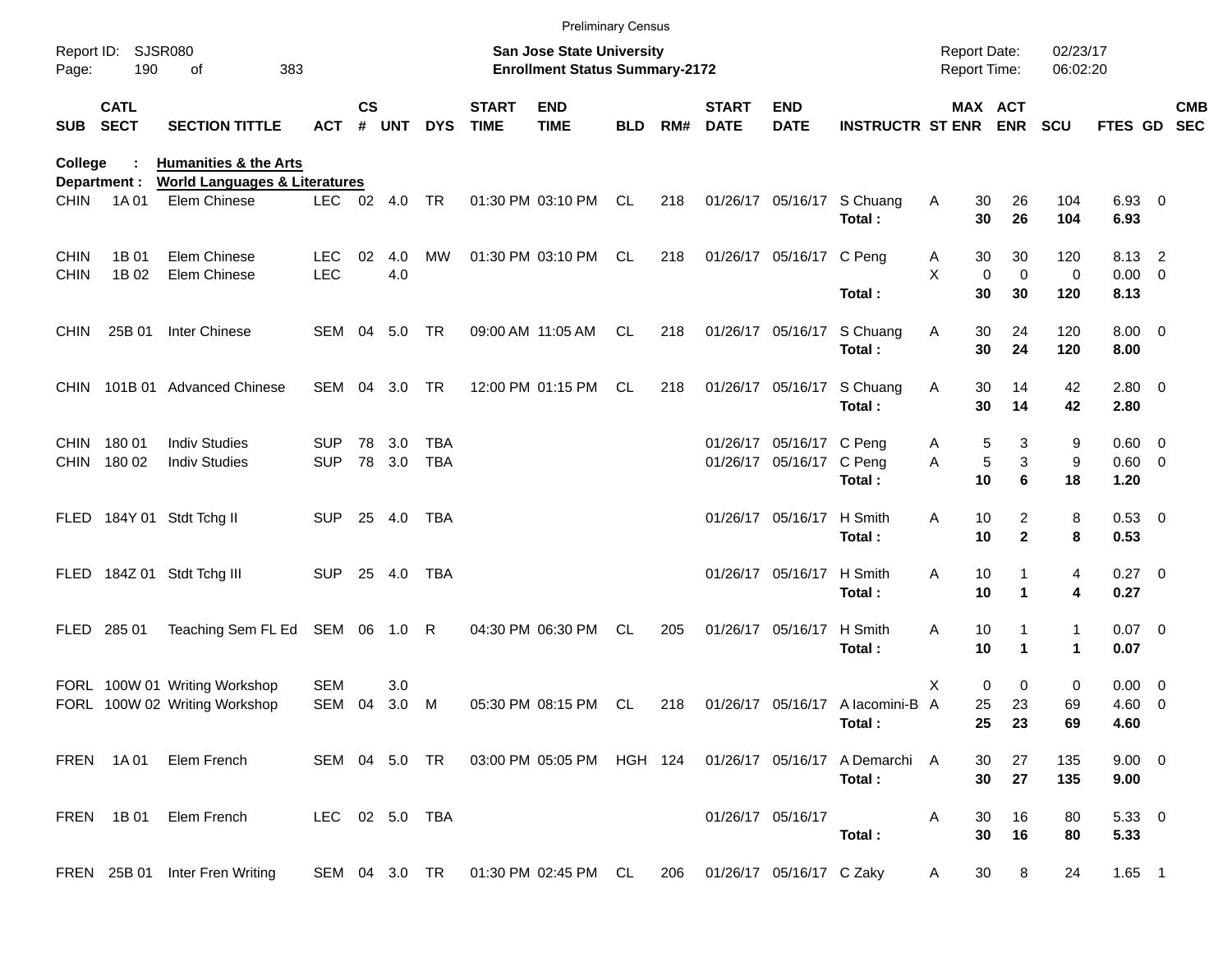|                                                           |                                        |                                                                                  |                                 |                                                                           |                   |                                     |                                 | <b>Preliminary Census</b>                                   |                        |                   |                             |                                                             |                                                  |                                     |                                           |                      |                              |                                            |  |  |
|-----------------------------------------------------------|----------------------------------------|----------------------------------------------------------------------------------|---------------------------------|---------------------------------------------------------------------------|-------------------|-------------------------------------|---------------------------------|-------------------------------------------------------------|------------------------|-------------------|-----------------------------|-------------------------------------------------------------|--------------------------------------------------|-------------------------------------|-------------------------------------------|----------------------|------------------------------|--------------------------------------------|--|--|
| <b>SJSR080</b><br>Report ID:<br>383<br>Page:<br>191<br>оf |                                        |                                                                                  |                                 | <b>San Jose State University</b><br><b>Enrollment Status Summary-2172</b> |                   |                                     |                                 |                                                             |                        |                   |                             |                                                             |                                                  | <b>Report Date:</b><br>Report Time: |                                           | 02/23/17<br>06:02:20 |                              |                                            |  |  |
| <b>SUB</b>                                                | <b>CATL</b><br><b>SECT</b>             | <b>SECTION TITTLE</b>                                                            | <b>ACT</b>                      | $\mathsf{cs}$<br>#                                                        | <b>UNT</b>        | <b>DYS</b>                          | <b>START</b><br><b>TIME</b>     | <b>END</b><br><b>TIME</b>                                   | <b>BLD</b>             | RM#               | <b>START</b><br><b>DATE</b> | <b>END</b><br><b>DATE</b>                                   | <b>INSTRUCTR ST ENR</b>                          |                                     | <b>MAX ACT</b><br><b>ENR</b>              | <b>SCU</b>           | FTES GD                      | <b>CMB</b><br><b>SEC</b>                   |  |  |
|                                                           |                                        |                                                                                  |                                 |                                                                           |                   |                                     |                                 |                                                             |                        |                   |                             |                                                             | Total:                                           | 30                                  | 8                                         | 24                   | 1.65                         |                                            |  |  |
|                                                           |                                        | FREN 101C 01 Adv Frn Oral Comm                                                   | SEM 04 3.0                      |                                                                           |                   | TR                                  |                                 | 12:00 PM 01:15 PM                                           | CL                     | 205               |                             | 01/26/17 05/16/17                                           | C Zaky<br>Total:                                 | Α<br>20<br>20                       | 11<br>11                                  | 33<br>33             | $2.20 \t 0$<br>2.20          |                                            |  |  |
|                                                           |                                        | FREN 102B 01 Frncphone Lit & Cine SEM 04 3.0                                     |                                 |                                                                           |                   | TBA                                 |                                 |                                                             |                        |                   |                             | 01/26/17 05/16/17                                           | J Desalvo<br>Total:                              | Α<br>30<br>30                       | 15<br>15                                  | 45<br>45             | $3.00 \ 0$<br>3.00           |                                            |  |  |
| FREN 132 01                                               |                                        | Fren for Careers                                                                 | SEM                             |                                                                           | 05 3.0            | TBA                                 |                                 |                                                             |                        |                   |                             | 01/26/17 05/16/17                                           | J Desalvo<br>Total:                              | Α<br>20<br>20                       | 13<br>13                                  | 39<br>39             | $2.65$ 1<br>2.65             |                                            |  |  |
| FREN 180 01                                               |                                        | <b>Indiv Studies</b>                                                             | SUP.                            |                                                                           | 78 3.0            | TBA                                 |                                 |                                                             |                        |                   |                             | 01/26/17 05/16/17                                           | J Desalvo<br>Total:                              | Α                                   | 5<br>1<br>5<br>1                          | 0<br>0               | $0.20 \ 0$<br>0.20           |                                            |  |  |
| GERM 1B 01                                                | GERM 1B 02                             | Elem Germ<br>Elem Germ                                                           | SEM<br><b>SEM</b>               | 04<br>04                                                                  | 4.0<br>4.0        | MW<br><b>MW</b>                     |                                 | 08:00 AM 09:45 AM<br>06:00 PM 07:45 PM                      | CL.<br><b>CL</b>       | 205<br>206        |                             | 01/26/17 05/16/17<br>01/26/17 05/16/17                      | R Sabalius<br>R Sabalius<br>Total:               | 24<br>A<br>A<br>30<br>54            | 13<br>17<br>30                            | 52<br>68<br>120      | $3.60$ 2<br>$4.60$ 1<br>8.20 |                                            |  |  |
| <b>JWSS</b><br><b>RELS</b>                                | <b>HEBR 10B01</b><br>10B 01<br>10B 01  | <b>Elementary Hebrew</b><br><b>Elementary Hebrew</b><br><b>Elementary Hebrew</b> | SEM<br><b>SEM</b><br>SEM        | 04<br>04<br>04                                                            | 3.0<br>3.0<br>3.0 | TR<br><b>TR</b><br><b>TR</b>        |                                 | 10:30 AM 11:45 AM<br>10:30 AM 11:45 AM<br>10:30 AM 11:45 AM | CL.<br><b>CL</b><br>CL | 205<br>205<br>205 |                             | 01/26/17 05/16/17<br>01/26/17 05/16/17<br>01/26/17 05/16/17 | R Katzen<br>R Katzen<br>R Katzen<br>Total:       | 24<br>Α<br>A<br>Α<br>24             | $\mathbf 0$<br>$\mathbf 0$<br>0<br>0<br>1 | 3<br>0<br>0<br>3     | 0.20<br>0.00<br>0.00<br>0.20 | $0\,$ C<br>$0\,$ C<br>0 <sup>o</sup>       |  |  |
| <b>JWSS</b><br><b>RELS</b>                                | <b>HEBR</b> 15B 01<br>15B 01<br>15B 01 | Inter Hebrew<br>Inter Hebrew<br>Inter Hebrew                                     | SEM<br><b>SEM</b><br><b>SEM</b> | 04<br>04<br>04                                                            | 3.0<br>3.0<br>3.0 | <b>TR</b><br><b>TR</b><br><b>TR</b> |                                 | 01:30 PM 02:45 PM<br>01:30 PM 02:45 PM<br>01:30 PM 02:45 PM | CL.<br>CL.<br>CL       | 205<br>205<br>205 |                             | 01/26/17 05/16/17<br>01/26/17 05/16/17<br>01/26/17 05/16/17 | R Katzen<br>R Katzen<br>R Katzen<br>Total:       | 24<br>Α<br>Α<br>А<br>24             | $\mathbf 0$<br>$\mathbf 0$<br>0<br>0<br>1 | 3<br>0<br>0<br>3     | 0.20<br>0.00<br>0.00<br>0.20 | $0\,$ C<br>$0\,$ C<br>0 <sup>o</sup>       |  |  |
|                                                           |                                        | HEBR 102B 01 Adv Hebrew<br>JWSS 102B 01 Adv Hebrew<br>RELS 102B 01 Adv Hebrew    | <b>SEM</b><br>SEM               | 04<br>04                                                                  | 3.0<br>3.0        | TR<br>TR                            | SEM 04 3.0 TR 03:00 PM 04:15 PM | 03:00 PM 04:15 PM<br>03:00 PM 04:15 PM                      |                        |                   |                             | 01/26/17 05/16/17<br>01/26/17 05/16/17 R Katzen             | R Katzen<br>01/26/17 05/16/17 R Katzen<br>Total: | 30<br>Α<br>A<br>A                   | 0<br>0<br>0<br>0<br>30<br>$\mathbf 0$     | 0<br>0<br>0<br>0     | 0.00<br>0.00<br>0.00         | $0\,$ C<br>0 <sup>o</sup><br>$0.00 \t 0 C$ |  |  |
|                                                           |                                        | ITAL 1B 01 Elem Italian                                                          | SEM 04 5.0 TBA                  |                                                                           |                   |                                     |                                 |                                                             |                        |                   |                             | 01/26/17 05/16/17                                           | Total :                                          | 30<br>A<br>30                       | 12<br>12                                  | 60<br>60             | $4.00 \ 0$<br>4.00           |                                            |  |  |
|                                                           |                                        | ITAL 180 01 Ind Studies                                                          | SUP 78 3.0 TBA                  |                                                                           |                   |                                     |                                 |                                                             |                        |                   |                             |                                                             | 01/26/17 05/16/17 M Santamaria A<br>Total:       |                                     | 5<br>0<br>5<br>0                          | 0<br>0               | $0.00 \t 0$<br>0.00          |                                            |  |  |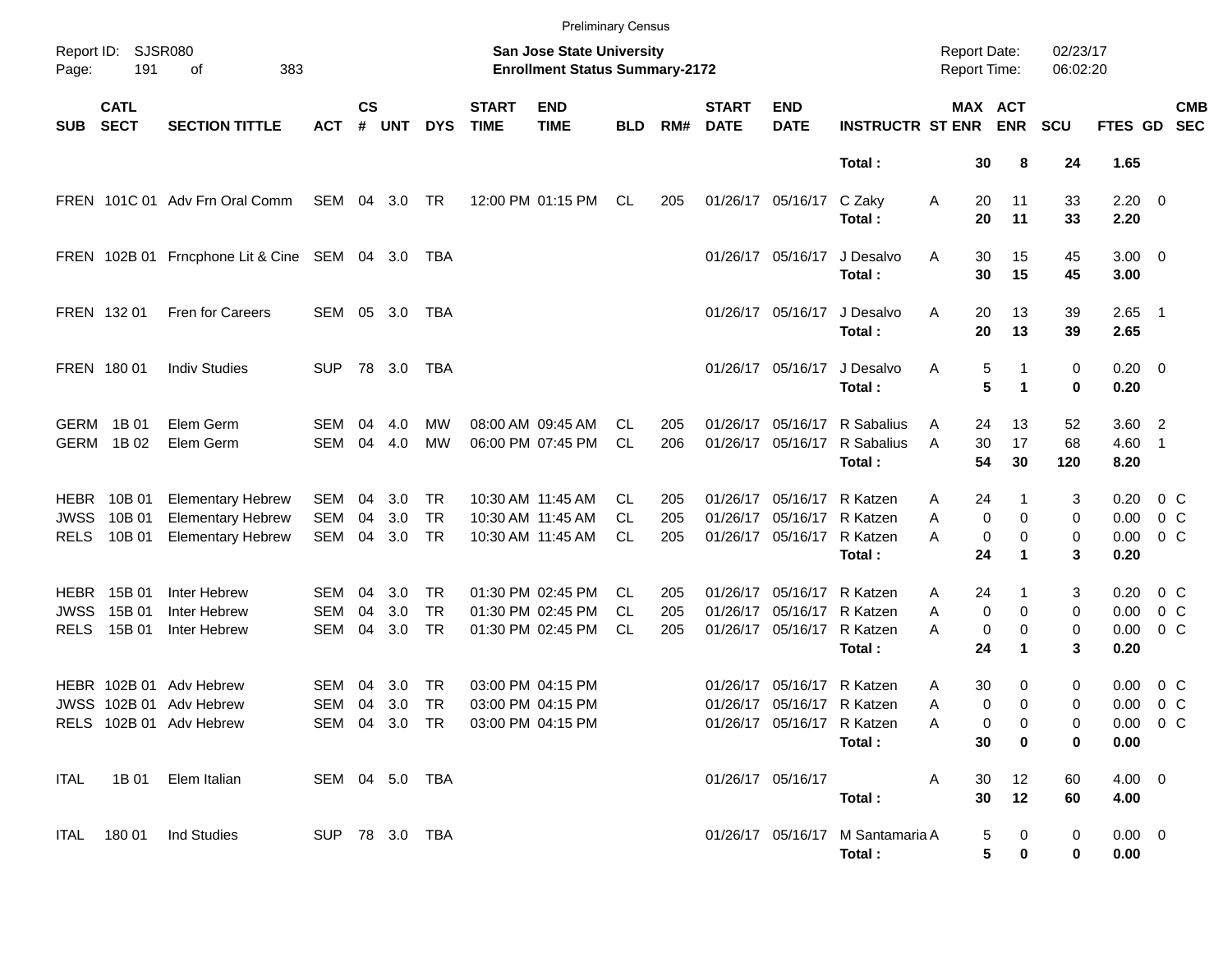Preliminary Census

| Report ID:<br>Page:                                  | 192                              | <b>SJSR080</b><br>383<br>оf                                      |                                                      |                             |                          |                          |                                                                                                     | <b>San Jose State University</b><br><b>Enrollment Status Summary-2172</b> |                                                     |                            |                                  |                                       |                                                                            | <b>Report Date:</b><br>Report Time: |                       |                             | 02/23/17<br>06:02:20       |                                |                                                                                         |            |
|------------------------------------------------------|----------------------------------|------------------------------------------------------------------|------------------------------------------------------|-----------------------------|--------------------------|--------------------------|-----------------------------------------------------------------------------------------------------|---------------------------------------------------------------------------|-----------------------------------------------------|----------------------------|----------------------------------|---------------------------------------|----------------------------------------------------------------------------|-------------------------------------|-----------------------|-----------------------------|----------------------------|--------------------------------|-----------------------------------------------------------------------------------------|------------|
| <b>SUB</b>                                           | <b>CATL</b><br><b>SECT</b>       | <b>SECTION TITTLE</b>                                            | <b>ACT</b>                                           | $\mathsf{cs}$<br>$\pmb{\#}$ | UNT                      | <b>DYS</b>               | <b>START</b><br><b>TIME</b>                                                                         | <b>END</b><br><b>TIME</b>                                                 | <b>BLD</b>                                          | RM#                        | <b>START</b><br><b>DATE</b>      | <b>END</b><br><b>DATE</b>             | <b>INSTRUCTR ST ENR</b>                                                    |                                     |                       | MAX ACT<br><b>ENR</b>       | <b>SCU</b>                 | FTES GD SEC                    |                                                                                         | <b>CMB</b> |
| <b>JPN</b><br><b>JPN</b><br><b>JPN</b><br><b>JPN</b> | 1A 01<br>1A 02<br>1A 03<br>1A 04 | Elem Japanese<br>Elem Japanese<br>Elem Japanese<br>Elem Japanese | <b>LEC</b><br><b>LEC</b><br><b>LEC</b><br><b>LEC</b> | 02<br>02<br>02<br>02        | 5.0<br>5.0<br>5.0<br>5.0 |                          | MTWR 12:00 PM 01:05 PM<br>MTWR 01:30 PM 02:35 PM<br>MTWR 10:30 AM 11:35 AM<br>MWF 12:00 PM 01:25 PM |                                                                           | <b>DMH</b><br><b>DMH</b><br><b>ENG</b><br><b>SH</b> | 226B<br>226B<br>232<br>315 | 01/26/17<br>01/26/17<br>01/26/17 | 05/16/17<br>05/16/17                  | 05/16/17 Y Shimazu<br>Y Shimazu<br>M Iwata<br>01/26/17 05/16/17 M Loffgren | A<br>Α<br>A<br>A                    | 30<br>30<br>30<br>30  | 29<br>30<br>30<br>25        | 145<br>150<br>150<br>125   | 9.75<br>10.00<br>10.00<br>8.42 | - 1<br>$\overline{\mathbf{0}}$<br>$\overline{\mathbf{0}}$<br>$\overline{\phantom{0}}$ 1 |            |
| <b>JPN</b><br><b>JPN</b>                             | 1B 01<br>1B 02                   | Elem Japanese<br>Elem Japanese                                   | <b>LEC</b><br><b>LEC</b>                             | 02<br>02                    | 5.0<br>5.0               |                          | MWF 09:00 AM 10:25 AM<br>MTWR 10:30 AM 11:35 AM                                                     |                                                                           | <b>DMH</b><br>CL.                                   | 226B<br>206                | 01/26/17                         | 01/26/17 05/16/17<br>05/16/17         | Total:<br>M Ishida<br>S Inaba<br>Total:                                    | Α<br>A                              | 120<br>30<br>30<br>60 | 114<br>25<br>29<br>54       | 570<br>125<br>145<br>270   | 38.17<br>8.33<br>9.67<br>18.00 | $\overline{\mathbf{0}}$<br>$\overline{\mathbf{0}}$                                      |            |
| <b>JPN</b>                                           | 25A 01                           | Interm Japanese                                                  | SEM                                                  | 04                          | 5.0                      |                          | MTWR 12:00 PM 01:05 PM                                                                              |                                                                           | <b>ENG</b>                                          | 232                        |                                  | 01/26/17 05/16/17                     | M Iwata<br>Total:                                                          | Α                                   | 30<br>30              | 21<br>21                    | 105<br>105                 | 7.08<br>7.08                   | $\overline{1}$                                                                          |            |
| <b>JPN</b><br><b>JPN</b>                             | 25B 01<br>25B 02                 | Interm Japanese<br>Interm Japanese                               | SEM<br>SEM                                           | 04<br>04                    | 5.0<br>5.0               | МW<br>MWF                |                                                                                                     | 03:00 PM 05:05 PM<br>12:00 PM 01:25 PM                                    | <b>ENG</b><br>CL                                    | 403<br>206                 | 01/26/17<br>01/26/17             | 05/16/17<br>05/16/17                  | Y Yanai<br>M Ishida<br>Total:                                              | Α<br>A                              | 30<br>30<br>60        | 20<br>13<br>33              | 100<br>65<br>165           | 6.67<br>4.33<br>11.00          | $\overline{\mathbf{0}}$<br>$\overline{\mathbf{0}}$                                      |            |
| <b>JPN</b>                                           |                                  | 101B 01 Advanced Japanese                                        | SEM                                                  | 04                          | 4.0                      | MW                       |                                                                                                     | 08:30 AM 10:10 AM                                                         | CL.                                                 | 206                        |                                  | 01/26/17 05/16/17                     | S Inaba<br>Total:                                                          | Α                                   | 30<br>30              | 28<br>28                    | 112<br>112                 | 7.47<br>7.47                   | $\overline{\phantom{0}}$                                                                |            |
| <b>JPN</b>                                           | 102 01                           | Japanese Culture                                                 | SEM                                                  | 04                          | 3.0                      | МW                       |                                                                                                     | 01:30 PM 02:45 PM                                                         | CL.                                                 | 205                        |                                  | 01/26/17 05/16/17                     | Y Yanai<br>Total:                                                          | Α                                   | 24<br>24              | 18<br>18                    | 54<br>54                   | 3.60 0<br>3.60                 |                                                                                         |            |
| <b>JPN</b>                                           | 120A01                           | Mod Japanese Lit                                                 | SEM                                                  | 04                          | 3.0                      | МW                       |                                                                                                     | 10:30 AM 11:45 AM                                                         | CL.                                                 | 205                        |                                  | 01/26/17 05/16/17                     | Y Yanai<br>Total:                                                          | A                                   | 24<br>24              | 17<br>17                    | 51<br>51                   | $3.40 \ 0$<br>3.40             |                                                                                         |            |
| <b>JPN</b>                                           | 130 01                           | Read in Jpn Cult                                                 | SEM                                                  | 04                          | 3.0                      | <b>TR</b>                |                                                                                                     | 09:00 AM 10:15 AM                                                         | CL                                                  | 205                        |                                  | 01/26/17 05/16/17                     | S Inaba<br>Total:                                                          | Α                                   | 24<br>24              | 14<br>14                    | 42<br>42                   | 2.80<br>2.80                   | $\overline{\mathbf{0}}$                                                                 |            |
| <b>JPN</b><br><b>JPN</b>                             | 180 01<br>180 02                 | <b>Indiv Studies</b><br><b>Indiv Studies</b>                     | SUP<br><b>SUP</b>                                    | 78<br>78                    | 3.0<br>2.0               | <b>TBA</b><br><b>TBA</b> |                                                                                                     |                                                                           |                                                     |                            | 01/26/17                         | 05/16/17<br>01/26/17 05/16/17 Y Yanai | Y Yanai<br>Total:                                                          | Α<br>A                              | 5<br>5<br>10          | 0<br>1<br>$\mathbf{1}$      | 0<br>$\mathbf 0$<br>0      | 0.00<br>0.13<br>0.13           | $\overline{\mathbf{0}}$<br>- 0                                                          |            |
|                                                      | PERS 1B01                        | Elem Persian B                                                   | LEC                                                  |                             | $3.0\,$                  |                          |                                                                                                     |                                                                           |                                                     |                            |                                  |                                       | Total:                                                                     | $\mathsf{X}$                        | 0<br>$\pmb{0}$        | $\mathbf 0$<br>$\pmb{0}$    | $\mathbf 0$<br>0           | 0.00 0<br>$0.00\,$             |                                                                                         |            |
|                                                      | PORT 1A01                        | Elem Portuguese                                                  | <b>SEM</b>                                           |                             | $5.0\,$                  |                          |                                                                                                     |                                                                           |                                                     |                            |                                  |                                       | Total:                                                                     | X                                   | 0<br>$\pmb{0}$        | $\overline{0}$<br>$\pmb{0}$ | $\mathbf 0$<br>$\mathbf 0$ | $0.00 \t 0$<br>$0.00\,$        |                                                                                         |            |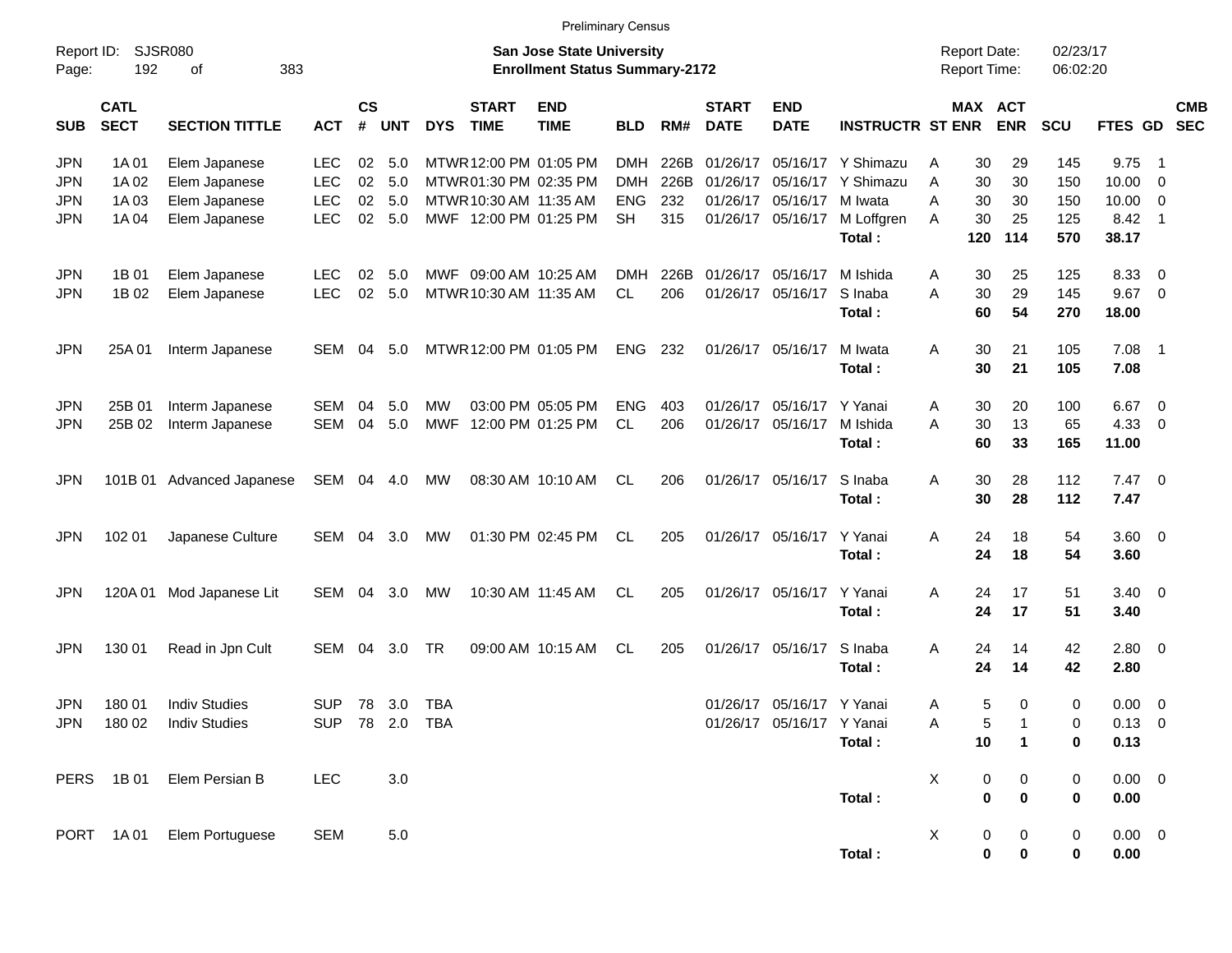|                                                                         |                                           |                                                                              |                                                              |                            |                                 |                                                 |                             | <b>Preliminary Census</b>                                                                             |                                                    |                                  |                             |                                                                                                       |                                                                            |                                                        |                            |                               |                                             |                                                                       |            |
|-------------------------------------------------------------------------|-------------------------------------------|------------------------------------------------------------------------------|--------------------------------------------------------------|----------------------------|---------------------------------|-------------------------------------------------|-----------------------------|-------------------------------------------------------------------------------------------------------|----------------------------------------------------|----------------------------------|-----------------------------|-------------------------------------------------------------------------------------------------------|----------------------------------------------------------------------------|--------------------------------------------------------|----------------------------|-------------------------------|---------------------------------------------|-----------------------------------------------------------------------|------------|
| Page:                                                                   | Report ID: SJSR080<br>193                 | 383<br>of                                                                    |                                                              |                            |                                 |                                                 |                             | <b>San Jose State University</b><br><b>Enrollment Status Summary-2172</b>                             |                                                    |                                  |                             |                                                                                                       |                                                                            | <b>Report Date:</b><br>Report Time:                    |                            | 02/23/17<br>06:02:20          |                                             |                                                                       |            |
| <b>SUB</b>                                                              | <b>CATL</b><br><b>SECT</b>                | <b>SECTION TITTLE</b>                                                        | <b>ACT</b>                                                   | $\mathsf{cs}$<br>#         | <b>UNT</b>                      | <b>DYS</b>                                      | <b>START</b><br><b>TIME</b> | <b>END</b><br><b>TIME</b>                                                                             | <b>BLD</b>                                         | RM#                              | <b>START</b><br><b>DATE</b> | <b>END</b><br><b>DATE</b>                                                                             | <b>INSTRUCTR ST ENR</b>                                                    | MAX ACT                                                | <b>ENR</b>                 | <b>SCU</b>                    | FTES GD SEC                                 |                                                                       | <b>CMB</b> |
| <b>PORT</b>                                                             | 1B 01                                     | Elem Portuguese                                                              | SEM                                                          |                            | 04 5.0                          | MW                                              |                             | 05:30 PM 07:35 PM                                                                                     | DMH                                                | 226B                             |                             | 01/26/17 05/16/17                                                                                     | A Dias Ferre A<br>Total:                                                   | 30<br>30                                               | 11<br>11                   | 55<br>55                      | $3.67$ 0<br>3.67                            |                                                                       |            |
|                                                                         | PORT 102A01                               | <b>Lusophone Cultures</b>                                                    | SEM 05 3.0                                                   |                            |                                 | TBA                                             |                             |                                                                                                       |                                                    |                                  |                             | 01/26/17 05/16/17                                                                                     | D Carvalho P A<br>Total:                                                   | 30<br>30                                               | 8<br>8                     | 24<br>24                      | $1.60 \t 0$<br>1.60                         |                                                                       |            |
|                                                                         | PORT 180 01                               | <b>Indiv Studies</b>                                                         | <b>SUP</b>                                                   |                            | 78 3.0                          | TBA                                             |                             |                                                                                                       |                                                    |                                  |                             | 01/26/17 05/16/17                                                                                     | D Carvalho P A<br>Total:                                                   | 5<br>5                                                 | 3<br>3                     | 9<br>9                        | $0.60 \quad 0$<br>0.60                      |                                                                       |            |
| <b>SPAN</b><br><b>SPAN</b><br><b>SPAN</b><br><b>SPAN</b><br><b>SPAN</b> | 1A 01<br>1A 02<br>1A 03<br>1A 04<br>1A 05 | Elem Spanish<br>Elem Spanish<br>Elem Spanish<br>Elem Spanish<br>Elem Spanish | LEC.<br><b>LEC</b><br><b>LEC</b><br><b>LEC</b><br><b>LEC</b> | 02<br>02<br>02<br>02<br>02 | 4.0<br>4.0<br>4.0<br>4.0<br>4.0 | MW<br><b>TR</b><br>MW<br><b>TR</b><br><b>TR</b> |                             | 08:30 AM 10:10 AM<br>03:00 PM 04:40 PM<br>03:00 PM 04:40 PM<br>06:00 PM 07:40 PM<br>03:00 PM 04:40 PM | ENG.<br><b>DMH</b><br>CL<br><b>CL</b><br><b>CL</b> | 232<br>226B<br>216<br>218<br>208 |                             | 01/26/17 05/16/17<br>01/26/17 05/16/17<br>01/26/17 05/16/17<br>01/26/17 05/16/17<br>01/26/17 05/16/17 | J Quebrado<br>M Zarate<br>G Nava Carpi A<br>R Huizar<br>H Kamimura A       | 30<br>$\overline{A}$<br>30<br>Α<br>30<br>30<br>A<br>30 | 27<br>28<br>29<br>17<br>20 | 108<br>112<br>116<br>68<br>80 | 7.20<br>$7.47\ 0$<br>7.73<br>4.60<br>5.3300 | $\overline{\phantom{0}}$<br>$\overline{\mathbf{0}}$<br>$\overline{1}$ |            |
| <b>SPAN</b>                                                             | 1B 01                                     | Elem Spanish                                                                 | LEC.                                                         | 02                         | 4.0                             | MW                                              |                             | 08:30 AM 10:10 AM                                                                                     | <b>HGH 124</b>                                     |                                  |                             |                                                                                                       | Total:<br>01/26/17 05/16/17 A Campos Alb A                                 | 150<br>30                                              | 121<br>26                  | 484<br>104                    | 32.33<br>$7.00$ 1                           |                                                                       |            |
| <b>SPAN</b><br><b>SPAN</b>                                              | 1B 02<br>1B 03                            | Elem Spanish<br>Elem Spanish                                                 | <b>LEC</b><br><b>LEC</b>                                     | 02<br>02                   | 4.0<br>4.0                      | <b>MW</b><br><b>TR</b>                          |                             | 03:00 PM 04:40 PM<br>06:00 PM 07:45 PM                                                                | DMH<br>DMH                                         | 226B<br>226B                     |                             |                                                                                                       | 01/26/17 05/16/17 F De La Call A<br>01/26/17 05/16/17 T Estrabao<br>Total: | 30<br>30<br>A<br>90                                    | 26<br>13<br>65             | 104<br>52<br>260              | 6.93<br>$3.47 \quad 0$<br>17.40             | $\overline{\mathbf{0}}$                                               |            |
| <b>SPAN</b>                                                             | 4A 01                                     | Basic Spanish I                                                              | SEM 04 3.0                                                   |                            |                                 | TBA                                             |                             |                                                                                                       |                                                    |                                  |                             | 01/26/17 05/16/17                                                                                     | A Dias Ferre A<br>Total:                                                   | 30<br>30                                               | 27<br>27                   | 81<br>81                      | $5.40 \ 0$<br>5.40                          |                                                                       |            |
| <b>SPAN</b>                                                             | 4B 01                                     | Basic Spanish II                                                             | SEM                                                          |                            | 04 3.0                          | TBA                                             |                             |                                                                                                       |                                                    |                                  |                             | 01/26/17 05/16/17                                                                                     | A Dias Ferre A<br>Total:                                                   | 30<br>30                                               | 30<br>30                   | 90<br>90                      | 6.10 2<br>6.10                              |                                                                       |            |
| SPAN                                                                    | 25A 01                                    | Inter Spanish                                                                | SEM                                                          | 04                         | 5.0                             | МW                                              |                             | 03:00 PM 05:05 PM                                                                                     | <b>BBC</b>                                         | 130                              |                             | 01/26/17 05/16/17                                                                                     | J Sempere-MaA<br>Total:                                                    | 32<br>32                                               | 13<br>13                   | 65<br>65                      | $4.42$ 1<br>4.42                            |                                                                       |            |
|                                                                         |                                           | SPAN 25B 01 Inter Spanish                                                    | SEM 05 5.0 TR                                                |                            |                                 |                                                 |                             | 03:00 PM 05:05 PM BBC 205                                                                             |                                                    |                                  |                             |                                                                                                       | 01/26/17 05/16/17 C Samuelson A<br>Total:                                  | 32<br>32                                               | 15<br>15                   | 75<br>75                      | $5.00 \t 0$<br>5.00                         |                                                                       |            |
|                                                                         |                                           | SPAN 101A 01 Advanced Spanish<br>SPAN 101A 02 Advanced Spanish               | SEM 04 4.0<br>SEM 04 4.0                                     |                            |                                 | МW<br>MW                                        |                             | 08:30 AM 10:10 AM<br>03:00 PM 04:40 PM                                                                | CL<br>CL                                           | 218<br>206                       |                             | 01/26/17 05/16/17 E Marsh<br>01/26/17 05/16/17 E Marsh                                                | Total:                                                                     | 30<br>Α<br>A<br>30<br>60                               | 17<br>17<br>34             | 68<br>68<br>136               | $4.53$ 0<br>4.60 1<br>9.13                  |                                                                       |            |
|                                                                         |                                           | SPAN 101B 01 Advanced Spanish                                                | SEM 04 4.0 TR                                                |                            |                                 |                                                 |                             | 03:00 PM 04:40 PM ENG 232                                                                             |                                                    |                                  |                             |                                                                                                       | 01/26/17 05/16/17 T Estrabao<br>Total:                                     | 35<br>A<br>35                                          | 28<br>28                   | 112<br>112                    | $7.47$ 0<br>7.47                            |                                                                       |            |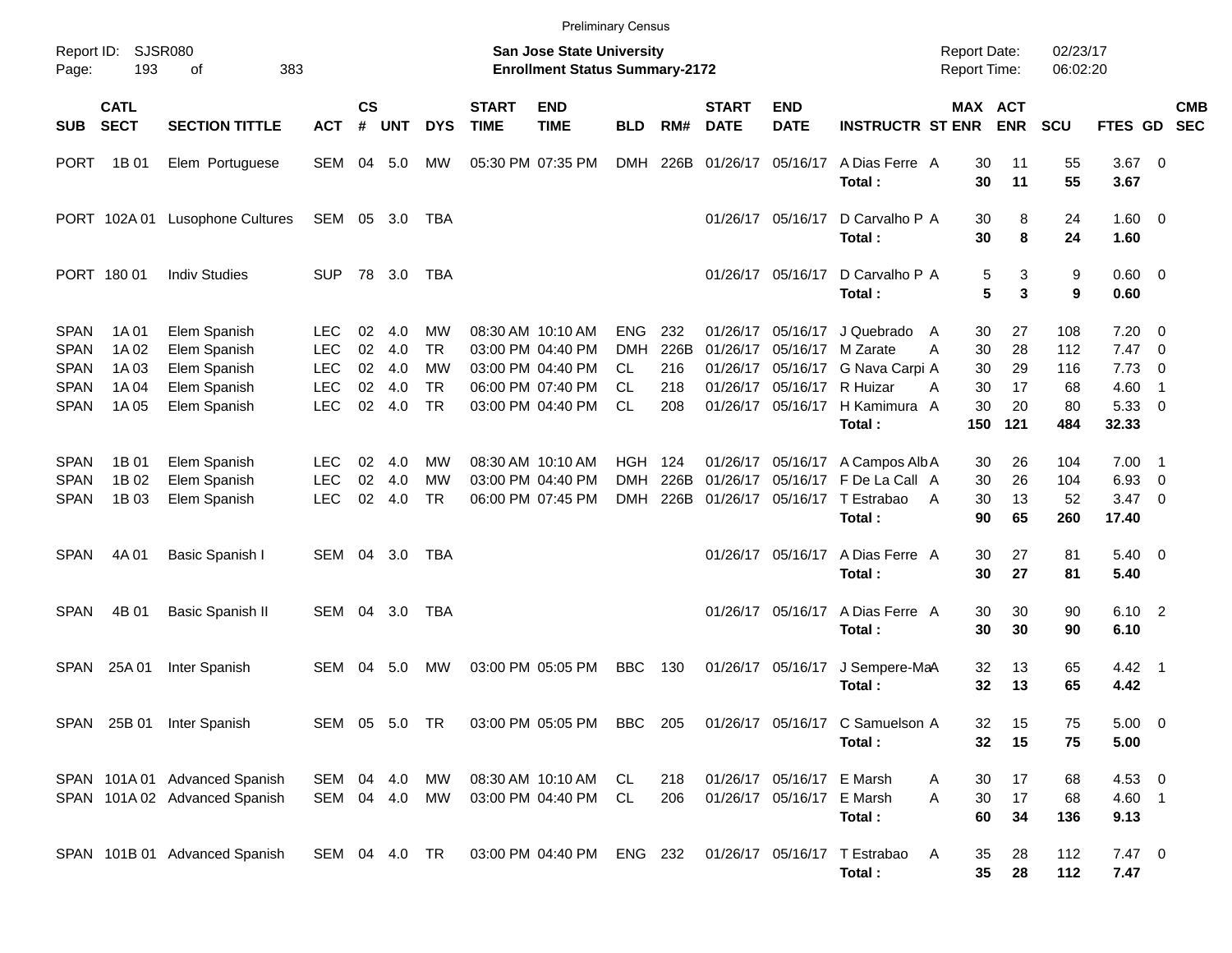|                                            |                            |                                                                                                                  |                                               |                |                          |                              |                             | <b>Preliminary Census</b>                                          |                                       |                   |                             |                           |                                                              |                                                         |                                     |                                      |                                                        |                                                      |                          |
|--------------------------------------------|----------------------------|------------------------------------------------------------------------------------------------------------------|-----------------------------------------------|----------------|--------------------------|------------------------------|-----------------------------|--------------------------------------------------------------------|---------------------------------------|-------------------|-----------------------------|---------------------------|--------------------------------------------------------------|---------------------------------------------------------|-------------------------------------|--------------------------------------|--------------------------------------------------------|------------------------------------------------------|--------------------------|
| Page:                                      | Report ID: SJSR080<br>194  | 383<br>οf                                                                                                        |                                               |                |                          |                              |                             | San Jose State University<br><b>Enrollment Status Summary-2172</b> |                                       |                   |                             |                           |                                                              | <b>Report Date:</b><br><b>Report Time:</b>              |                                     | 02/23/17<br>06:02:20                 |                                                        |                                                      |                          |
| <b>SUB</b>                                 | <b>CATL</b><br><b>SECT</b> | <b>SECTION TITTLE</b>                                                                                            | <b>ACT</b>                                    | <b>CS</b><br># | <b>UNT</b>               | <b>DYS</b>                   | <b>START</b><br><b>TIME</b> | <b>END</b><br><b>TIME</b>                                          | <b>BLD</b>                            | RM#               | <b>START</b><br><b>DATE</b> | <b>END</b><br><b>DATE</b> | <b>INSTRUCTR ST ENR</b>                                      |                                                         | <b>MAX ACT</b><br><b>ENR</b>        | <b>SCU</b>                           | FTES GD                                                |                                                      | <b>CMB</b><br><b>SEC</b> |
| SPAN                                       |                            | 102A 01 Spanish Culture                                                                                          | SEM 04                                        |                | 3.0                      | MW                           |                             | 03:00 PM 04:15 PM                                                  | <b>ENG</b>                            | 232               |                             | 01/26/17 05/16/17         | R Ramirez<br>Total:                                          | A<br>35<br>35                                           | 31<br>31                            | 93<br>93                             | $6.20 \quad 0$<br>6.20                                 |                                                      |                          |
| <b>SPAN</b><br>SPAN<br><b>SPAN</b><br>SPAN |                            | 102B 01 Hisp Amer Culture<br>102B 02 Hisp Amer Culture<br>102B 03 Hisp Amer Culture<br>102B 04 Hisp Amer Culture | SEM<br><b>SEM</b><br><b>SEM</b><br><b>SEM</b> | 04<br>04<br>04 | 3.0<br>3.0<br>3.0<br>3.0 | TR<br><b>TR</b><br><b>MW</b> |                             | 09:00 AM 10:15 AM<br>01:30 PM 02:45 PM<br>09:00 AM 10:15 AM        | <b>CL</b><br><b>ENG</b><br><b>HGH</b> | 206<br>232<br>217 | 01/26/17                    | 01/26/17 05/16/17 B Smith | 05/16/17 T Estrabao<br>01/26/17 05/16/17 R Ramirez<br>Total: | 30<br>A<br>30<br>A<br>30<br>Α<br>X<br>$\mathbf 0$<br>90 | 30<br>29<br>22<br>$\mathbf 0$<br>81 | 90<br>87<br>66<br>$\mathbf 0$<br>243 | $6.00 \quad 0$<br>5.80<br>4.40<br>$0.00 \t 0$<br>16.20 | $\overline{\phantom{0}}$<br>$\overline{\phantom{0}}$ |                          |
|                                            | SPAN 105 01                | Spanish Phonology                                                                                                | SEM 04 3.0 W                                  |                |                          |                              |                             | 06:00 PM 08:45 PM                                                  | CL.                                   | 218               |                             | 01/26/17 05/16/17         | J Sempere-MaA<br>Total:                                      | 32<br>32                                                | 20<br>20                            | 60<br>60                             | $4.15 \quad 3$<br>4.15                                 |                                                      |                          |
|                                            | SPAN 111 01                | Adv Spanish Conver                                                                                               | SEM 04 3.0                                    |                |                          | МW                           |                             | 09:00 AM 10:15 AM                                                  | <b>BBC</b>                            | 205               |                             | 01/26/17 05/16/17         | F De La Call A<br>Total:                                     | 32<br>32                                                | 16<br>16                            | 48<br>48                             | $3.30$ 2<br>3.30                                       |                                                      |                          |
|                                            | SPAN 115 01                | Intro Lit Studies                                                                                                | SEM                                           | 04             | 3.0                      | MW                           |                             | 12:00 PM 01:15 PM                                                  | CL.                                   | 218               |                             | 01/26/17 05/16/17         | E Marsh<br>Total:                                            | 32<br>A<br>32                                           | 20<br>20                            | 60<br>60                             | $4.00 \ 0$<br>4.00                                     |                                                      |                          |
|                                            |                            | SPAN 120B 01 Spanish Lit                                                                                         | SEM 04                                        |                | 3.0                      | TR                           |                             | 12:00 PM 01:15 PM                                                  | CL.                                   | 206               |                             |                           | 01/26/17 05/16/17 V Fernández A<br>Total:                    | 30<br>30                                                | 9<br>9                              | 27<br>27                             | $1.90$ 2<br>1.90                                       |                                                      |                          |
|                                            | SPAN 132 01                | Span for Careers                                                                                                 | <b>LEC</b>                                    |                | 02 3.0 T                 |                              |                             | 05:15 PM 08:00 PM                                                  | CL.                                   | 206               |                             | 01/26/17 05/16/17         | C Bacich<br>Total:                                           | 30<br>A<br>30                                           | 11<br>11                            | 33<br>33                             | $2.35 \quad 3$<br>2.35                                 |                                                      |                          |
| SPAN                                       | 140B 01                    | Spanish Amer Lit                                                                                                 | SEM 04                                        |                | 3.0                      | TR                           |                             | 09:00 AM 10:15 AM                                                  | ENG                                   | 232               |                             |                           | 01/26/17 05/16/17 V Fernández A<br>Total:                    | 30<br>30                                                | 6<br>6                              | 18<br>18                             | $1.30$ 2<br>1.30                                       |                                                      |                          |
| SPAN                                       |                            | 160A 01 Hispanic Culture                                                                                         | SEM                                           | 04             | 3.0                      | TR                           |                             | 03:00 PM 04:15 PM                                                  | <b>CL</b>                             | 206               |                             | 01/26/17 05/16/17         | V Fernández A<br>Total:                                      | 30<br>30                                                | 17<br>17                            | 51<br>51                             | 3.65<br>3.65                                           | - 5                                                  |                          |
|                                            | SPAN 201 01                | Modern Spanish                                                                                                   | SEM 05 3.0 M                                  |                |                          |                              |                             | 06:00 PM 08:45 PM CL                                               |                                       | 205               |                             |                           | 01/26/17 05/16/17 J Sempere-MaA<br>Total:                    | 20<br>20                                                | 22<br>22                            | 66<br>66                             | 5.50 22<br>5.50                                        |                                                      |                          |
|                                            | SPAN 202 01                | Sem Hisp Civ Cult                                                                                                | SEM 05 3.0 W                                  |                |                          |                              |                             | 06:00 PM 08:45 PM CL                                               |                                       | 205               |                             |                           | 01/26/17 05/16/17 R Ramirez<br>Total:                        | Α<br>20<br>20                                           | 10<br>10                            | 30<br>30                             | 2.50 10<br>2.50                                        |                                                      |                          |
|                                            | SPAN 270 01                | Sem Contemp Lit                                                                                                  | SEM 05 3.0 T                                  |                |                          |                              |                             | 06:00 PM 08:45 PM CL                                               |                                       | 205               |                             | 01/26/17 05/16/17         | C Samuelson A<br>Total:                                      | 20<br>20                                                | 9<br>9                              | 27<br>27                             | $2.25$ 9<br>2.25                                       |                                                      |                          |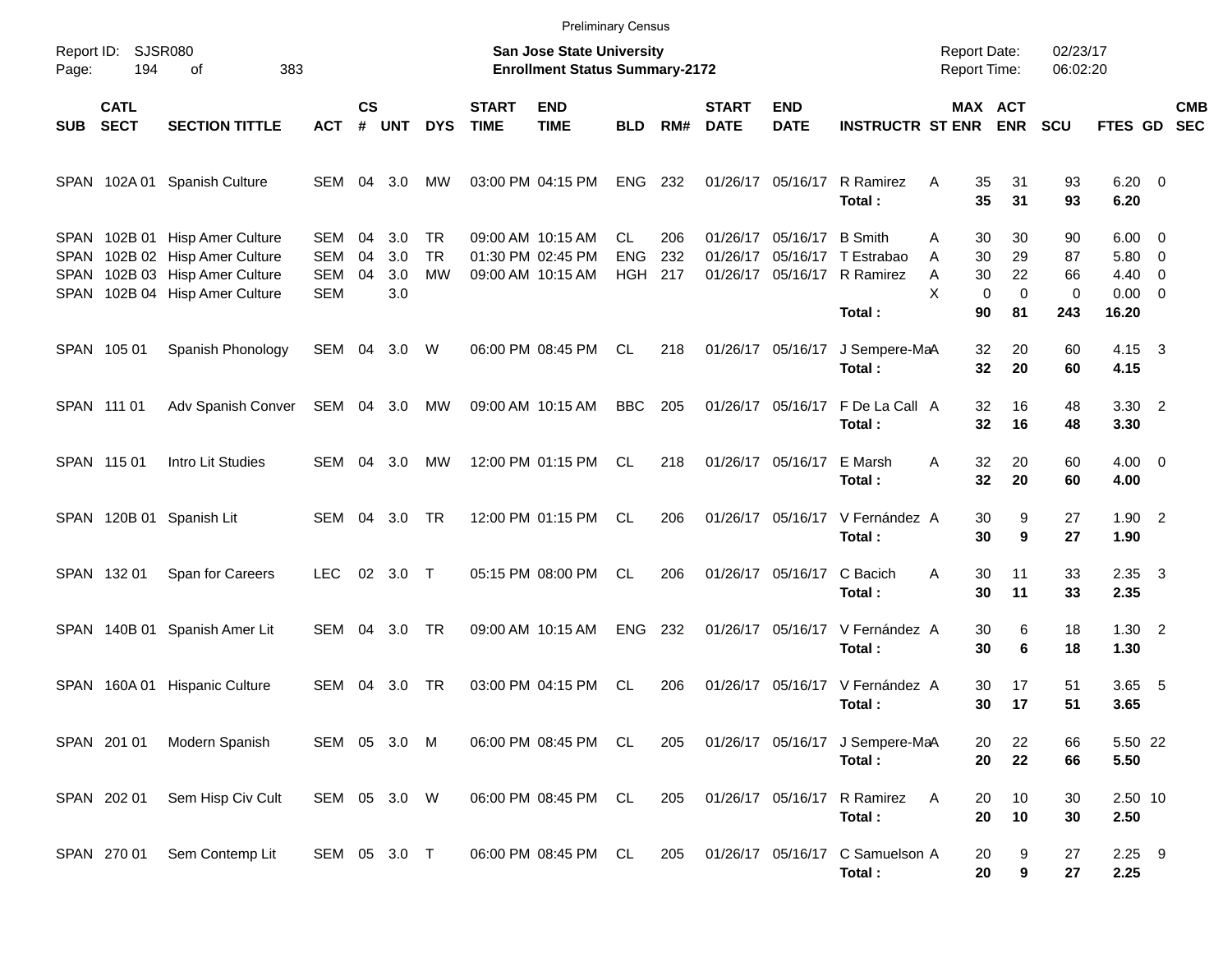|                     |                            |                                          |            |                    |            |            |                             |                                                                           | <b>Preliminary Census</b> |     |                             |                                                  |                                                       |   |                                            |                          |                             |                                    |                          |
|---------------------|----------------------------|------------------------------------------|------------|--------------------|------------|------------|-----------------------------|---------------------------------------------------------------------------|---------------------------|-----|-----------------------------|--------------------------------------------------|-------------------------------------------------------|---|--------------------------------------------|--------------------------|-----------------------------|------------------------------------|--------------------------|
| Report ID:<br>Page: | 195                        | <b>SJSR080</b><br>383<br>0f              |            |                    |            |            |                             | <b>San Jose State University</b><br><b>Enrollment Status Summary-2172</b> |                           |     |                             |                                                  |                                                       |   | <b>Report Date:</b><br><b>Report Time:</b> |                          | 02/23/17<br>06:02:20        |                                    |                          |
| <b>SUB</b>          | <b>CATL</b><br><b>SECT</b> | <b>SECTION TITTLE</b>                    | <b>ACT</b> | $\mathsf{cs}$<br># | <b>UNT</b> | <b>DYS</b> | <b>START</b><br><b>TIME</b> | <b>END</b><br><b>TIME</b>                                                 | <b>BLD</b>                | RM# | <b>START</b><br><b>DATE</b> | <b>END</b><br><b>DATE</b>                        | <b>INSTRUCTR ST ENR</b>                               |   | <b>MAX</b>                                 | ACT<br><b>ENR</b>        | <b>SCU</b>                  | <b>FTES GD</b>                     | <b>CMB</b><br><b>SEC</b> |
| <b>SPAN</b>         | 298 01                     | <b>Special Study</b>                     | <b>SUP</b> | 25                 | 1.0        | <b>TBA</b> |                             |                                                                           |                           |     | 01/26/17                    | 05/16/17                                         | V Fernández A<br>Total:                               |   | 6<br>6                                     | 5<br>5                   | 5<br>$5^{\circ}$            | $0.42 \quad 5$<br>0.42             |                          |
| <b>VIET</b>         | 1B 01                      | Elem Vietnamese                          | SEM        | 04                 | 3.0        | $\top$     |                             | 03:00 PM 05:45 PM                                                         | CL.                       | 205 | 01/26/17                    | 05/16/17                                         | H Le<br>Total:                                        | A | 24<br>24                                   | 16<br>16                 | 48<br>48                    | $3.20 \ 0$<br>3.20                 |                          |
|                     | Department :               | <b>World Languages &amp; Literatures</b> |            |                    |            |            |                             |                                                                           |                           |     |                             | <b>Lower Division:</b><br><b>Upper Division:</b> | <b>Department Total:</b><br><b>Graduate Division:</b> |   | 1854<br>1000<br>778<br>76                  | 1190<br>695<br>448<br>47 | 4597<br>3037<br>1431<br>129 | 310.85<br>203.42<br>96.70<br>10.73 |                          |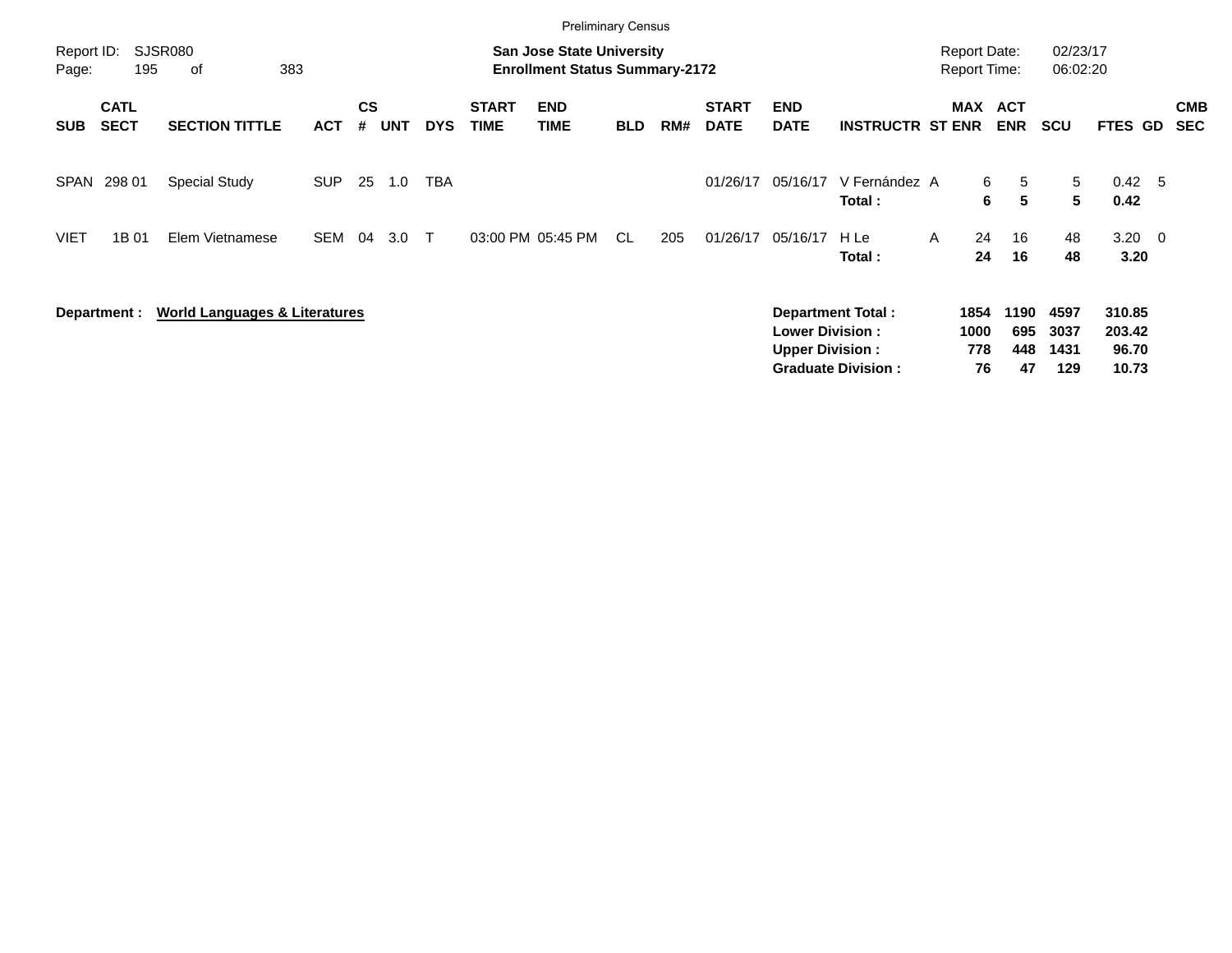|                     |                            |                                  |              |                    |     |            |                             | <b>Preliminary Census</b>                                                 |            |      |                             |                              |                                                       |   |                                     |            |                      |                |                |                          |
|---------------------|----------------------------|----------------------------------|--------------|--------------------|-----|------------|-----------------------------|---------------------------------------------------------------------------|------------|------|-----------------------------|------------------------------|-------------------------------------------------------|---|-------------------------------------|------------|----------------------|----------------|----------------|--------------------------|
| Report ID:<br>Page: | 196                        | <b>SJSR080</b><br>383<br>οf      |              |                    |     |            |                             | <b>San Jose State University</b><br><b>Enrollment Status Summary-2172</b> |            |      |                             |                              |                                                       |   | <b>Report Date:</b><br>Report Time: |            | 02/23/17<br>06:02:20 |                |                |                          |
| <b>SUB</b>          | <b>CATL</b><br><b>SECT</b> | <b>SECTION TITTLE</b>            | <b>ACT</b>   | $\mathsf{cs}$<br># | UNT | <b>DYS</b> | <b>START</b><br><b>TIME</b> | <b>END</b><br><b>TIME</b>                                                 | <b>BLD</b> | RM#  | <b>START</b><br><b>DATE</b> | <b>END</b><br><b>DATE</b>    | <b>INSTRUCTR ST ENR</b>                               |   | MAX ACT                             | <b>ENR</b> | <b>SCU</b>           | <b>FTES GD</b> |                | <b>CMB</b><br><b>SEC</b> |
| <b>College</b>      |                            | <b>Humanities &amp; the Arts</b> |              |                    |     |            |                             |                                                                           |            |      |                             |                              |                                                       |   |                                     |            |                      |                |                |                          |
|                     | Department :               | <b>Humanities</b>                |              |                    |     |            |                             |                                                                           |            |      |                             |                              |                                                       |   |                                     |            |                      |                |                |                          |
| AMS                 | 1A 10                      | American Civ                     | <b>LEC</b>   | 01                 | 0.0 | TR.        |                             | 01:30 PM 02:45 PM                                                         | WSQ 109    |      | 01/26/17                    | 05/16/17                     | J Ormsbee                                             | Α | 35                                  | 35         | 105                  | 0.00           | 0              |                          |
| AMS                 | 1A 11                      | American Civ                     | <b>SEM</b>   | 05                 | 6.0 | <b>TR</b>  |                             | 03:00 PM 04:15 PM                                                         | <b>SH</b>  | 241  | 01/26/17                    | 05/16/17                     | J Ormsbee                                             | Α | 35                                  | 35         | 105                  | 14.00          | 0              |                          |
| AMS                 | 1A 20                      | American Civ                     | <b>LEC</b>   | 01                 | 0.0 | <b>TR</b>  |                             | 01:30 PM 02:45 PM                                                         | <b>WSQ</b> | 109  | 01/26/17                    | 05/16/17                     | A Cushner                                             | A | 35                                  | 34         | 102                  | 0.00           | 0              |                          |
| AMS                 | 1A 21                      | American Civ                     | <b>SEM</b>   | 05                 | 6.0 | TR         |                             | 03:00 PM 04:15 PM                                                         | <b>ENG</b> | 403  | 01/26/17                    | 05/16/17                     | A Cushner                                             | A | 35                                  | 34         | 102                  | 13.60          | 0              |                          |
| AMS                 | 1A 30                      | American Civ                     | <b>LEC</b>   | 01                 | 0.0 | <b>TR</b>  |                             | 01:30 PM 02:45 PM                                                         | WSQ        | 109  | 01/26/17                    | 05/16/17                     | J Wozniak                                             | A | 35                                  | 35         | 105                  | 0.00           | 0              |                          |
| AMS                 | 1A 31                      | American Civ                     | <b>SEM</b>   | 05                 | 6.0 | <b>TR</b>  |                             | 03:00 PM 04:15 PM                                                         | <b>DMH</b> | 354  | 01/26/17                    | 05/16/17                     | J Wozniak                                             | A | 35                                  | 35         | 105                  | 14.00          | $\overline{0}$ |                          |
|                     |                            |                                  |              |                    |     |            |                             |                                                                           |            |      |                             |                              | Total:                                                |   | 210                                 | 208        | 624                  | 41.60          |                |                          |
| AMS                 | 1B 10                      | American Civ                     | <b>LEC</b>   | 01                 | 0.0 | <b>MW</b>  |                             | 09:00 AM 10:15 AM                                                         | <b>SH</b>  | 100  |                             | 01/26/17 05/16/17            | K English                                             | A | 35                                  | 30         | 90                   | 0.00           | $\overline{0}$ |                          |
| AMS                 | 1B 11                      | American Civ                     | <b>SEM</b>   | 05                 | 6.0 | МW         |                             | 10:30 AM 11:45 AM                                                         | SН         | 241  | 01/26/17                    |                              | 05/16/17 K English                                    | Α | 35                                  | 30         | 90                   | 12.00          | 0              |                          |
| AMS                 | 1B 20                      | American Civ                     | <b>LEC</b>   | 01                 | 0.0 | МW         |                             | 09:00 AM 10:15 AM                                                         | SН         | 100  | 01/26/17                    | 05/16/17                     | J Georges                                             | Α | 35                                  | 31         | 93                   | 0.00           | 0              |                          |
| AMS                 | 1B 21                      | American Civ                     | <b>SEM</b>   | 05                 | 6.0 | МW         |                             | 10:30 AM 11:45 AM                                                         | <b>DMH</b> | 354  | 01/26/17                    | 05/16/17                     | J Georges                                             | Α | 35                                  | 31         | 93                   | 12.40          | 0              |                          |
| AMS                 | 1B 30                      | American Civ                     | <b>LEC</b>   | 01                 | 0.0 | МW         |                             | 09:00 AM 10:15 AM                                                         | SН         | 100  | 01/26/17                    | 05/16/17                     | M Moore                                               | A | 35                                  | 30         | 90                   | 0.00           | 0              |                          |
| AMS                 | 1B 31                      | American Civ                     | <b>SEM</b>   | 05                 | 6.0 | МW         |                             | 10:30 AM 11:45 AM                                                         | <b>SH</b>  | 240  | 01/26/17                    | 05/16/17                     | M Moore                                               | Α | 35                                  | 30         | 90                   | 12.00          | 0              |                          |
| AMS                 | 1B 40                      | American Civ                     | <b>LEC</b>   | 01                 | 0.0 | TR         |                             | 12:00 PM 01:15 PM                                                         | YUH        | 124  | 01/26/17                    | 05/16/17                     | F Hsu                                                 | A | 35                                  | 25         | 75                   | 0.00           | 0              |                          |
| AMS                 | 1B 41                      | American Civ                     | <b>SEM</b>   | 05                 | 6.0 | TR         |                             | 01:30 PM 02:45 PM                                                         | <b>SH</b>  | 240  | 01/26/17                    | 05/16/17 F Hsu               |                                                       | A | 35                                  | 25         | 75                   | 10.00          | 0              |                          |
| AMS                 | 1B 50                      | American Civ                     | <b>LEC</b>   | 01                 | 0.0 | TR         |                             | 12:00 PM 01:15 PM                                                         | YUH        | 124  | 01/26/17                    | 05/16/17 L Trost             |                                                       | A | 35                                  | 30         | 90                   | 0.00           | 0              |                          |
| AMS                 | 1B 51                      | American Civ                     | <b>SEM</b>   | 05                 | 6.0 | <b>TR</b>  |                             | 01:30 PM 02:45 PM                                                         | <b>SH</b>  | 241  | 01/26/17                    | 05/16/17 L Trost             |                                                       | A | 35                                  | 30         | 90                   | 12.00          | 0              |                          |
| AMS                 | 1B <sub>60</sub>           | American Civ                     | <b>LEC</b>   | 01                 | 0.0 | TR         |                             | 12:00 PM 01:15 PM                                                         | YUH        | 124  | 01/26/17                    |                              | 05/16/17 J Franks                                     | Α | 35                                  | 26         | 78                   | 0.00           | 0              |                          |
| AMS                 | 1B 61                      | American Civ                     | <b>SEM</b>   | 05                 | 6.0 | TR         |                             | 01:30 PM 02:45 PM                                                         | <b>DMH</b> | 354  | 01/26/17                    |                              | 05/16/17 J Franks                                     | A | 35                                  | 26         | 78                   | 10.40          | 0              |                          |
| AMS                 | 1B 70                      | American Civ                     | <b>LEC</b>   | 01                 | 0.0 | МW         |                             | 01:30 PM 02:45 PM                                                         | SН         | 100  | 01/26/17                    |                              | 05/16/17 S Guenter                                    | A | 35                                  | 33         | 99                   | 0.00           | 0              |                          |
| AMS                 | 1B 71                      | American Civ                     | <b>SEM</b>   | 05                 | 6.0 | МW         |                             | 03:00 PM 04:15 PM                                                         | SН         | 241  | 01/26/17                    |                              | 05/16/17 S Guenter                                    | A | 35                                  | 33         | 99                   | 13.20          | 0              |                          |
| AMS                 | 1B 80                      | American Civ                     | <b>LEC</b>   | 01                 | 0.0 | МW         |                             | 01:30 PM 02:45 PM                                                         | SН         | 100  | 01/26/17                    |                              | 05/16/17 T Jackson                                    | А | 35                                  | 23         | 69                   | 0.00           | 0              |                          |
| AMS                 | 1B 81                      | American Civ                     | <b>SEM</b>   | 05                 | 6.0 | МW         |                             | 03:00 PM 04:15 PM                                                         | SН         | 240  | 01/26/17                    |                              | 05/16/17 T Jackson                                    | A | 35                                  | 23         | 69                   | 9.20           | 0              |                          |
| AMS                 | 1B 90                      | American Civ                     | <b>LEC</b>   | 01                 | 0.0 | МW         |                             | 01:30 PM 02:45 PM                                                         | <b>SH</b>  | 100  | 01/26/17                    | 05/16/17                     | V Lo                                                  | A | 35                                  | 34         | 102                  | 0.00           | 0              |                          |
| AMS                 | 1B 91                      | American Civ                     | <b>SEM</b>   | 05                 | 6.0 | МW         |                             | 03:00 PM 04:15 PM                                                         | <b>DMH</b> | 354  | 01/26/17                    | 05/16/17                     | V Lo                                                  | A | 35                                  | 34         | 102                  | 13.60          | $\overline{0}$ |                          |
|                     |                            |                                  |              |                    |     |            |                             |                                                                           |            |      |                             |                              | Total:                                                |   | 630                                 | 524        | 1572                 | 104.80         |                |                          |
|                     | AMS 129 01                 | How World Sees USA LEC 02 3.0 TR |              |                    |     |            |                             |                                                                           |            |      |                             |                              | 09:00 AM 10:15 AM DMH 354 01/26/17 05/16/17 J Ormsbee | A | 35                                  | 30         | 90                   | $6.00 \quad 0$ |                |                          |
|                     |                            |                                  |              |                    |     |            |                             |                                                                           |            |      |                             |                              | Total:                                                |   | 35                                  | 30         | 90                   | 6.00           |                |                          |
|                     |                            |                                  |              |                    |     |            |                             |                                                                           |            |      |                             |                              |                                                       |   |                                     |            |                      |                |                |                          |
|                     | AMS 159 01                 | Nat & World Cult                 | SEM 05 3.0 U |                    |     |            |                             | 04:00 PM 06:45 PM                                                         |            |      |                             | 01/26/17 05/16/17 J Pfeiffer |                                                       | A | 40                                  | 9          | 27                   | 1.80 0 C       |                |                          |
|                     | ENVS 159 01                | Nat & World Cult                 | SEM 05 3.0 U |                    |     |            |                             | 04:00 PM 06:45 PM                                                         |            |      |                             | 01/26/17 05/16/17 J Pfeiffer |                                                       | A | 0                                   | 12         | 36                   | 2.40 0 C       |                |                          |
|                     | HUM 159 01                 | Nat & World Cult                 | SEM 05 3.0   |                    |     | U          |                             | 04:00 PM 06:45 PM                                                         |            |      |                             | 01/26/17 05/16/17 J Pfeiffer |                                                       | A | 0                                   | 4          | 12                   | 0.80           | $0\,$ C        |                          |
| AMS                 | 159 02                     | Nat & World Cult                 | SEM 05 3.0   |                    |     | M          |                             | 03:00 PM 05:45 PM                                                         | BBC        | -205 |                             | 01/26/17 05/16/17 J Pfeiffer |                                                       | A | 40                                  | 6          | 18                   | 1.20           | $0\,$ C        |                          |
|                     | ENVS 159 02                | Nat & World Cult                 | SEM 05 3.0   |                    |     | M          |                             | 03:00 PM 05:45 PM                                                         | BBC        | -205 |                             | 01/26/17 05/16/17 J Pfeiffer |                                                       | A | 0                                   | 21         | 63                   | 4.20           | $0\,$ C        |                          |
|                     | HUM 159 02                 | Nat & World Cult                 | SEM 05 3.0   |                    |     | M          |                             | 03:00 PM 05:45 PM                                                         | BBC        | 205  |                             | 01/26/17 05/16/17 J Pfeiffer |                                                       | A | 0                                   | 2          | 6                    | 0.40 0 C       |                |                          |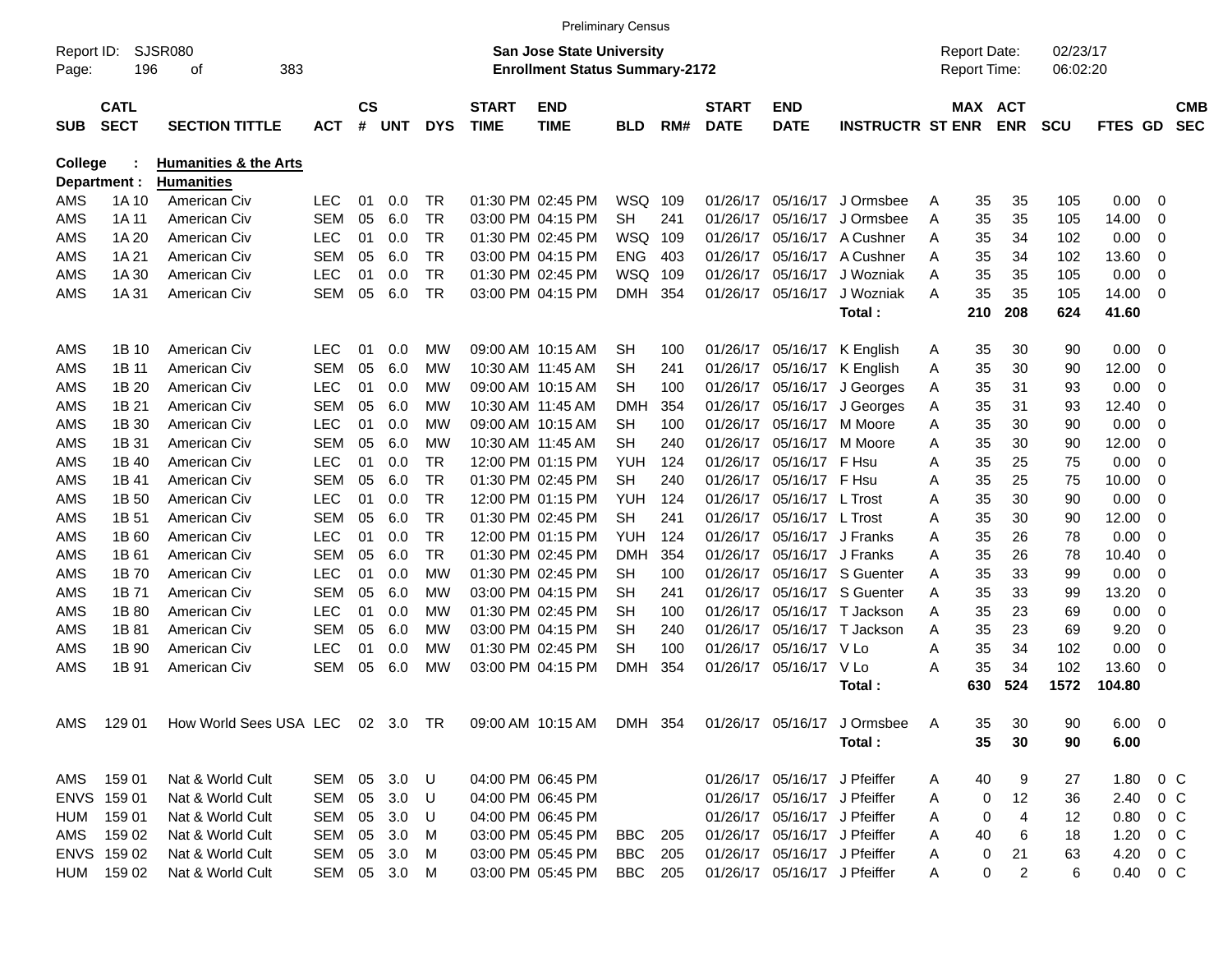|                     |                            |                             |              |                    |            |              |                             | <b>Preliminary Census</b>                                          |            |     |                             |                           |                                  |                                     |             |                       |                      |                |                |                          |
|---------------------|----------------------------|-----------------------------|--------------|--------------------|------------|--------------|-----------------------------|--------------------------------------------------------------------|------------|-----|-----------------------------|---------------------------|----------------------------------|-------------------------------------|-------------|-----------------------|----------------------|----------------|----------------|--------------------------|
| Report ID:<br>Page: | 197                        | <b>SJSR080</b><br>383<br>οf |              |                    |            |              |                             | San Jose State University<br><b>Enrollment Status Summary-2172</b> |            |     |                             |                           |                                  | <b>Report Date:</b><br>Report Time: |             |                       | 02/23/17<br>06:02:20 |                |                |                          |
| <b>SUB</b>          | <b>CATL</b><br><b>SECT</b> | <b>SECTION TITTLE</b>       | <b>ACT</b>   | $\mathsf{cs}$<br># | <b>UNT</b> | <b>DYS</b>   | <b>START</b><br><b>TIME</b> | <b>END</b><br><b>TIME</b>                                          | <b>BLD</b> | RM# | <b>START</b><br><b>DATE</b> | <b>END</b><br><b>DATE</b> | <b>INSTRUCTR ST ENR</b>          |                                     |             | MAX ACT<br><b>ENR</b> | <b>SCU</b>           | <b>FTES GD</b> |                | <b>CMB</b><br><b>SEC</b> |
|                     |                            |                             |              |                    |            |              |                             |                                                                    |            |     |                             |                           | Total:                           |                                     | 80          | 54                    | 162                  | 10.80          |                |                          |
| AMS                 | 169 01                     | Amer Dream                  | SEM          | 05                 | 3.0        | <b>MW</b>    |                             | 10:30 AM 11:45 AM                                                  | DMH        | 357 |                             | 01/26/17 05/16/17         | S Guenter                        | Α                                   | 40          | 34                    | 102                  | 6.80           | $0\,$ C        |                          |
| HUM                 | 169 01                     | Amer Dream                  | <b>SEM</b>   | 05                 | 3.0        | <b>MW</b>    |                             | 10:30 AM 11:45 AM                                                  | <b>DMH</b> | 357 |                             |                           | 01/26/17 05/16/17 S Guenter      | Α                                   | 0           | 5                     | 15                   | 1.00           | 0 C            |                          |
| AMS                 | 169 02                     | Amer Dream                  | <b>SEM</b>   |                    | 3.0        |              |                             |                                                                    |            |     |                             |                           |                                  | X                                   | 0           | $\Omega$              | 0                    | 0.00           | 0              |                          |
| <b>HUM</b>          | 169 02                     | Amer Dream                  | <b>SEM</b>   |                    | 3.0        |              |                             |                                                                    |            |     |                             |                           |                                  | X                                   | $\mathbf 0$ | $\mathbf 0$           | 0                    | $0.00 \t 0$    |                |                          |
|                     |                            |                             |              |                    |            |              |                             |                                                                    |            |     |                             |                           | Total:                           |                                     | 40          | 39                    | 117                  | 7.80           |                |                          |
| AMS                 | 179 01                     | Amer Pop Culture            | SEM          | 05                 | 3.0        | TR.          |                             | 01:30 PM 02:45 PM                                                  | DMH        | 357 |                             | 01/26/17 05/16/17         | J Georges                        | Α                                   | 40          | 20                    | 60                   | 4.00           | 0 <sup>o</sup> |                          |
| <b>HUM</b>          | 179 01                     | Amer Pop Culture            | <b>SEM</b>   | 05                 | 3.0        | <b>TR</b>    |                             | 01:30 PM 02:45 PM                                                  | DMH 357    |     |                             | 01/26/17 05/16/17         | J Georges                        | A                                   | $\mathbf 0$ | $\overline{4}$        | 12                   | 0.80           | 0 <sup>o</sup> |                          |
|                     |                            |                             |              |                    |            |              |                             |                                                                    |            |     |                             |                           | Total:                           |                                     | 40          | 24                    | 72                   | 4.80           |                |                          |
| AMS                 | 180 01                     | <b>Individual Studies</b>   | <b>SUP</b>   | 36                 | 3.0        | TBA          |                             |                                                                    |            |     |                             | 01/26/17 05/16/17         | S Guenter                        | Α                                   | 1           | 0                     | 0                    | $0.00 \t 0$    |                |                          |
| AMS                 | 180 02                     | <b>Individual Studies</b>   | <b>SUP</b>   | 78                 | 1.0        | <b>TBA</b>   |                             |                                                                    |            |     |                             | 01/26/17 05/16/17         |                                  | Α                                   | 2           | 0                     | 0                    | $0.00 \t 0$    |                |                          |
|                     |                            |                             |              |                    |            |              |                             |                                                                    |            |     |                             |                           | Total:                           |                                     | 3           | $\bf{0}$              | 0                    | 0.00           |                |                          |
| CA                  | 17201                      | Arts in US Society          | <b>LEC</b>   | 01                 | 3.0        | Т            |                             | 03:00 PM 04:15 PM                                                  |            |     |                             | 01/26/17 05/16/17         | J Rycenga                        | Α                                   | 30          | 20                    | 60                   | 4.00           | 0 C            |                          |
|                     | ENGL 172 01                | Arts in US Society          | <b>LEC</b>   | 01                 | 3.0        | $\mathsf{T}$ |                             | 03:00 PM 04:15 PM                                                  |            |     |                             | 01/26/17 05/16/17         | J Rycenga                        | Α                                   | 0           | $\overline{7}$        | 21                   | 1.45           | 1 C            |                          |
|                     | MUSC 172 01                | Arts in US Society          | <b>LEC</b>   | 01                 | 3.0        | $\mathsf{T}$ |                             | 03:00 PM 04:15 PM                                                  |            |     |                             | 01/26/17 05/16/17         | J Rycenga                        | Α                                   | 0           | $\mathbf{1}$          | 3                    | 0.20           | $0\,C$         |                          |
| TA                  | 172 01                     | Arts in US Society          | <b>LEC</b>   | 01                 | 3.0        | $\top$       |                             | 03:00 PM 04:15 PM                                                  |            |     |                             | 01/26/17 05/16/17         | J Rycenga                        | A                                   | 0           | $\mathbf 0$           | 0                    | 0.00           | 0 <sup>o</sup> |                          |
|                     |                            |                             |              |                    |            |              |                             |                                                                    |            |     |                             |                           | Total:                           |                                     | 30          | 28                    | 84                   | 5.65           |                |                          |
| CA                  | 173 02                     | Cont World Arts             | LEC          | 01                 | 3.0        | M            |                             | 06:00 PM 08:45 PM                                                  | DMH        | 354 |                             | 01/26/17 05/16/17 V Rue   |                                  | Α                                   | 30          | 20                    | 60                   | 4.00           | 0 C            |                          |
|                     | ENGL 173 02                | Cont World Arts             | <b>LEC</b>   | 01                 | 3.0        | M            |                             | 06:00 PM 08:45 PM                                                  | DMH        | 354 |                             | 01/26/17 05/16/17 V Rue   |                                  | Α                                   | 0           | 5                     | 15                   | 1.00           | 0 <sup>o</sup> |                          |
|                     | MUSC 173 02                | Cont World Arts             | <b>LEC</b>   | 01                 | 3.0        | M            |                             | 06:00 PM 08:45 PM                                                  | DMH        | 354 |                             | 01/26/17 05/16/17 V Rue   |                                  | Α                                   | 0           | 5                     | 15                   | 1.05           | 1 C            |                          |
| TA                  | 173 02                     | Cont World Arts             | <b>LEC</b>   | 01                 | 3.0        | M            |                             | 06:00 PM 08:45 PM                                                  | DMH        | 354 |                             | 01/26/17 05/16/17 V Rue   |                                  | А                                   | $\mathbf 0$ | $\mathbf{1}$          | 3                    | 0.20           | 0 <sup>o</sup> |                          |
|                     |                            |                             |              |                    |            |              |                             |                                                                    |            |     |                             |                           | Total:                           |                                     | 30          | 31                    | 93                   | 6.25           |                |                          |
| CA                  | 176 01                     | Creativ Leadership          | SEM          | 05                 | 3.0        | $\top$       |                             | 04:30 PM 07:15 PM                                                  | <b>SH</b>  | 240 |                             | 01/26/17 05/16/17         | W McCraw                         | Α                                   | 25          | 19                    | 57                   | 3.80 0         |                |                          |
|                     |                            |                             |              |                    |            |              |                             |                                                                    |            |     |                             |                           | Total:                           |                                     | 25          | 19                    | 57                   | 3.80           |                |                          |
| CA                  | 17701                      | Arts for teaching           | <b>LEC</b>   |                    | 02 3.0     | МW           |                             | 12:00 PM 01:15 PM                                                  | DMH 354    |     |                             |                           | 01/26/17 05/16/17 S Verducci - A |                                     | 30          | 30                    | 90                   | $6.00 \quad 0$ |                |                          |
| CA                  | 17702                      | Arts for teaching           | <b>LEC</b>   | 02                 | 3.0        | МW           |                             | 01:30 PM 02:45 PM                                                  | DMH 354    |     |                             |                           | 01/26/17 05/16/17 S Verducci - A |                                     | 30          | 30                    | 90                   | $6.00 \t 0$    |                |                          |
| CA                  | 17703                      | Arts for teaching           | <b>LEC</b>   |                    | 02 3.0 F   |              |                             | 01:00 PM 03:45 PM                                                  | ART 203    |     |                             | 01/26/17 05/16/17         | K Kratochvil A                   |                                     | 30          | 12                    | 36                   | $2.40 \ 0$     |                |                          |
|                     |                            |                             |              |                    |            |              |                             |                                                                    |            |     |                             |                           | Total:                           |                                     | 90          | 72                    | 216                  | 14.40          |                |                          |
| CA                  | 178 01                     | Senior Seminar              | SEM 05 3.0 W |                    |            |              |                             | 06:00 PM 08:45 PM                                                  | DMH 354    |     |                             | 01/26/17 05/16/17 V Rue   |                                  | Α                                   | 25          | 16                    | 48                   | $3.20 \ 0$     |                |                          |
|                     |                            |                             |              |                    |            |              |                             |                                                                    |            |     |                             |                           | Total:                           |                                     | 25          | 16                    | 48                   | 3.20           |                |                          |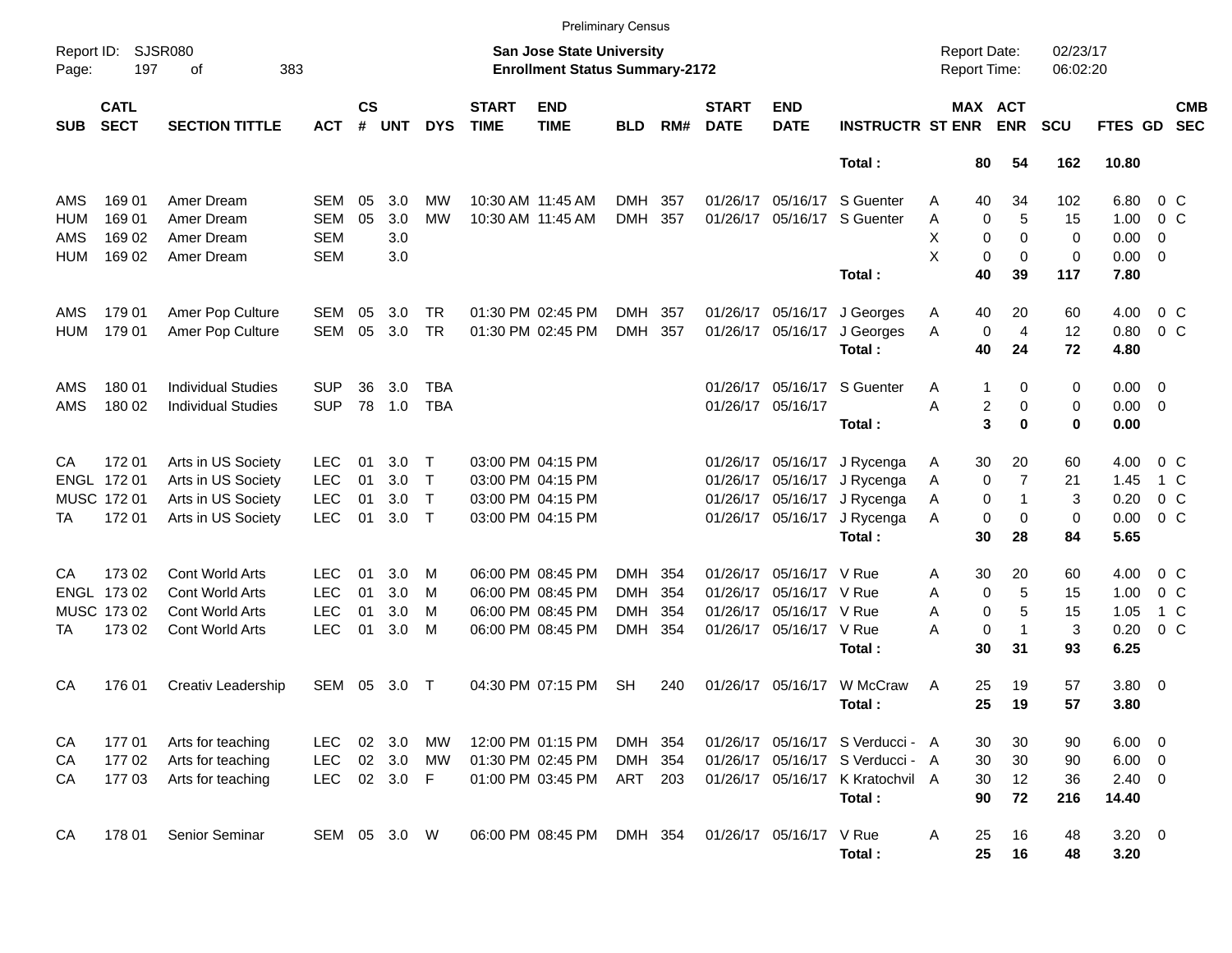|                     |                            |                                 |            |                |         |            |                             |                                                                    | <b>Preliminary Census</b> |     |                             |                           |                             |                                     |                       |                      |             |                          |                          |
|---------------------|----------------------------|---------------------------------|------------|----------------|---------|------------|-----------------------------|--------------------------------------------------------------------|---------------------------|-----|-----------------------------|---------------------------|-----------------------------|-------------------------------------|-----------------------|----------------------|-------------|--------------------------|--------------------------|
| Report ID:<br>Page: | 198                        | <b>SJSR080</b><br>383<br>οf     |            |                |         |            |                             | San Jose State University<br><b>Enrollment Status Summary-2172</b> |                           |     |                             |                           |                             | <b>Report Date:</b><br>Report Time: |                       | 02/23/17<br>06:02:20 |             |                          |                          |
| <b>SUB</b>          | <b>CATL</b><br><b>SECT</b> | <b>SECTION TITTLE</b>           | <b>ACT</b> | <b>CS</b><br># | UNT     | <b>DYS</b> | <b>START</b><br><b>TIME</b> | <b>END</b><br><b>TIME</b>                                          | <b>BLD</b>                | RM# | <b>START</b><br><b>DATE</b> | <b>END</b><br><b>DATE</b> | <b>INSTRUCTR ST ENR</b>     |                                     | MAX ACT<br><b>ENR</b> | <b>SCU</b>           | FTES GD     |                          | <b>CMB</b><br><b>SEC</b> |
| CA                  | 180 01                     | Individual Studies              | <b>SUP</b> | 36             | 1.0     | <b>TBA</b> |                             |                                                                    |                           |     | 01/26/17                    | 05/16/17 S Riley          |                             | Α<br>-1                             | 0                     | 0                    | 0.00        | 0                        |                          |
| CА                  | 180 02                     | <b>Individual Studies</b>       | <b>SUP</b> | 36             | 2.0     | <b>TBA</b> |                             |                                                                    |                           |     |                             | 01/26/17 05/16/17 S Riley |                             | Α<br>-1                             | -1                    | $\overline{c}$       | 0.13        | 0                        |                          |
| CА                  | 180 03                     | <b>Individual Studies</b>       | <b>SUP</b> | 36             | 3.0     | <b>TBA</b> |                             |                                                                    |                           |     |                             | 01/26/17 05/16/17 S Riley |                             | $\mathbf{1}$<br>Α                   | $\mathbf 0$           | 0                    | 0.00        | 0                        |                          |
| СA                  | 180 04                     | <b>Individual Studies</b>       | <b>SUP</b> | 36             | 4.0     | <b>TBA</b> |                             |                                                                    |                           |     |                             | 01/26/17 05/16/17 S Riley |                             | A<br>-1                             | -1                    | $\overline{4}$       | 0.27        | 0                        |                          |
|                     |                            |                                 |            |                |         |            |                             |                                                                    |                           |     |                             |                           | Total:                      |                                     | 4<br>$\mathbf{2}$     | 6                    | 0.40        |                          |                          |
| CA                  | 190 01                     | Field Work-Intern               | <b>SUP</b> | 36             | 1.0     | <b>TBA</b> |                             |                                                                    |                           |     |                             | 01/26/17 05/16/17 S Riley |                             | A<br>-1                             | 0                     | 0                    | 0.00        | 0                        |                          |
| CА                  | 190 02                     | Field Work-Intern               | <b>SUP</b> | 36             | 2.0     | <b>TBA</b> |                             |                                                                    |                           |     |                             | 01/26/17 05/16/17 S Riley |                             | Α<br>-1                             | 0                     | 0                    | 0.00        | 0                        |                          |
| СA                  | 190 03                     | <b>Field Work-Intern</b>        | <b>SUP</b> | 36             | 3.0     | <b>TBA</b> |                             |                                                                    |                           |     |                             | 01/26/17 05/16/17 S Riley |                             | $\mathbf{1}$<br>A                   | $\mathbf 0$           | 0                    | 0.00        | 0                        |                          |
|                     |                            |                                 |            |                |         |            |                             |                                                                    |                           |     |                             |                           | Total:                      |                                     | 3<br>$\bf{0}$         | $\mathbf 0$          | 0.00        |                          |                          |
| HUM                 | 1B 10                      | Hum Honors 1B                   | <b>LEC</b> | 01             | 0.0     | TR         |                             | 09:00 AM 10:15 AM                                                  | WSQ                       | 109 | 01/26/17                    | 05/16/17 S Scaff          |                             | 35<br>A                             | 29                    | 87                   | 0.00        | 0                        |                          |
| HUM                 | 1B 11                      | Hum Honors 1B                   | <b>SEM</b> | 05             | 6.0     | <b>TR</b>  |                             | 10:30 AM 11:45 AM                                                  | <b>SH</b>                 | 241 | 01/26/17                    | 05/16/17 S Scaff          |                             | 35<br>A                             | 29                    | 87                   | 11.60       | 0                        |                          |
| HUM                 | 1B 20                      | Hum Honors 1B                   | <b>LEC</b> | 01             | 0.0     | <b>TR</b>  |                             | 09:00 AM 10:15 AM                                                  | <b>WSQ</b>                | 109 | 01/26/17                    | 05/16/17                  | J Movassat                  | 35<br>A                             | 26                    | 78                   | 0.00        | 0                        |                          |
| HUM                 | 1B 21                      | Hum Honors 1B                   | <b>SEM</b> | 05             | 6.0     | <b>TR</b>  |                             | 10:30 AM 11:45 AM                                                  | <b>SH</b>                 | 240 | 01/26/17                    |                           | 05/16/17 J Movassat         | 35<br>A                             | 26                    | 78                   | 10.40       | 0                        |                          |
| HUM                 | 1B 30                      | Hum Honors 1B                   | <b>LEC</b> | 01             | 0.0     | <b>TR</b>  |                             | 09:00 AM 10:15 AM                                                  | <b>WSQ</b>                | 109 | 01/26/17                    |                           | 05/16/17 C RostankowsA      | 35                                  | 27                    | 81                   | 0.00        | 0                        |                          |
| HUM                 | 1B 31                      | Hum Honors 1B                   | <b>SEM</b> | 05             | 6.0     | <b>TR</b>  |                             | 10:30 AM 11:45 AM                                                  | <b>DMH</b>                | 354 | 01/26/17                    |                           | 05/16/17 C RostankowsA      | 35                                  | 27                    | 81                   | 10.80       | 0                        |                          |
| <b>HUM</b>          | 1B 40                      | Hum Honors 1B                   | <b>LEC</b> | 01             | 0.0     | <b>TR</b>  |                             | 09:00 AM 10:15 AM                                                  | <b>WSQ</b>                | 109 | 01/26/17                    | 05/16/17 A Wood           |                             | 35<br>A                             | 27                    | 81                   | 0.00        | 0                        |                          |
| <b>HUM</b>          | 1B 41                      | Hum Honors 1B                   | <b>SEM</b> | 05             | 6.0     | <b>TR</b>  |                             | 10:30 AM 11:45 AM                                                  | <b>ENG</b>                | 403 |                             | 01/26/17 05/16/17 A Wood  |                             | 35<br>A                             | 27                    | 81                   | 10.80       | 0                        |                          |
|                     |                            |                                 |            |                |         |            |                             |                                                                    |                           |     |                             |                           | Total:                      | 280                                 | 218                   | 654                  | 43.60       |                          |                          |
| HUM                 | 2B 10                      | Hum Honors 2B                   | <b>LEC</b> | 01             | 0.0     | TR         |                             | 10:30 AM 11:45 AM                                                  | WSQ 109                   |     |                             |                           | 01/26/17 05/16/17 T Cooper  | 35<br>Α                             | 31                    | 93                   | 0.00        | 0                        |                          |
| HUM                 | 2B 11                      | Hum Honors 2B                   | <b>SEM</b> | 05             | 6.0     | <b>TR</b>  |                             | 12:00 PM 01:15 PM                                                  | <b>DMH</b>                | 354 | 01/26/17                    | 05/16/17                  | T Cooper                    | 35<br>Α                             | 31                    | 93                   | 12.40       | 0                        |                          |
| HUM                 | 2B 20                      | Hum Honors 2B                   | <b>LEC</b> | 01             | 0.0     | <b>TR</b>  |                             | 10:30 AM 11:45 AM                                                  | <b>WSQ</b>                | 109 | 01/26/17                    |                           | 05/16/17 H Hohmann          | 35<br>A                             | 25                    | 75                   | 0.00        | 0                        |                          |
| HUM                 | 2B 21                      | Hum Honors 2B                   | <b>SEM</b> | 05             | 6.0     | <b>TR</b>  |                             | 12:00 PM 01:15 PM                                                  | <b>DMH</b>                | 357 | 01/26/17                    | 05/16/17                  | H Hohmann                   | 35<br>A                             | 25                    | 75                   | 10.00       | 0                        |                          |
| <b>HUM</b>          | 2B 30                      | Hum Honors 2B                   | <b>LEC</b> | 01             | 0.0     | <b>TR</b>  |                             | 10:30 AM 11:45 AM                                                  | WSQ                       | 109 | 01/26/17                    | 05/16/17 K Peter          |                             | 35<br>A                             | 25                    | 75                   | 0.00        | 0                        |                          |
| <b>HUM</b>          | 2B 31                      | Hum Honors 2B                   | <b>SEM</b> | 05             | 6.0     | <b>TR</b>  |                             | 12:00 PM 01:15 PM                                                  | <b>ENG</b>                | 403 | 01/26/17                    | 05/16/17 K Peter          |                             | 35<br>A                             | 25                    | 75                   | 10.00       | 0                        |                          |
| HUM                 | 2B 40                      | Hum Honors 2B                   | <b>LEC</b> | 01             | 0.0     | <b>TR</b>  |                             | 10:30 AM 11:45 AM                                                  | WSQ                       | 109 | 01/26/17                    | 05/16/17 J Lindahl        |                             | 35<br>A                             | 29                    | 87                   | 0.00        | 0                        |                          |
| <b>HUM</b>          | 2B 41                      | Hum Honors 2B                   | <b>SEM</b> | 05             | 6.0     | <b>TR</b>  |                             | 12:00 PM 01:15 PM                                                  | <b>SH</b>                 | 241 | 01/26/17                    | 05/16/17                  | J Lindahl                   | 35<br>A                             | 29                    | 87                   | 11.60       | 0                        |                          |
|                     |                            |                                 |            |                |         |            |                             |                                                                    |                           |     |                             |                           | Total :                     | 280                                 | 220                   | 660                  | 44.00       |                          |                          |
| HUM                 | 85 01                      | Intro Liberal Ed                | <b>LEC</b> |                | 1.0     |            |                             |                                                                    |                           |     |                             |                           |                             | X<br>0                              | 0                     | 0                    | 0.00        | $\overline{\phantom{0}}$ |                          |
| HUM                 | 85 02                      | Intro Liberal Ed                | <b>LEC</b> | 03             | $1.0$ W |            |                             | 09:00 AM 09:50 AM                                                  | BBC 221                   |     |                             |                           | 01/26/17 05/16/17 B Walters | A<br>30                             | 19                    | 19                   | $1.27 \t 0$ |                          |                          |
|                     |                            |                                 |            |                |         |            |                             |                                                                    |                           |     |                             |                           | Total:                      | 30                                  | 19                    | 19                   | 1.27        |                          |                          |
| HUM                 |                            | 100W 01 Writing Humanities      | SEM        |                | 04 3.0  | MW         |                             | 01:30 PM 02:45 PM                                                  | <b>BBC</b>                | 221 |                             |                           | 01/26/17 05/16/17 J Georges | 25<br>A                             | 25                    | 75                   | 5.00        | $0\,$ C                  |                          |
| AMS                 |                            | 100W 01 Writing Humanities      | <b>SEM</b> |                | 04 3.0  | MW         |                             | 01:30 PM 02:45 PM                                                  | <b>BBC</b>                | 221 |                             |                           | 01/26/17 05/16/17 J Georges | $\pmb{0}$<br>A                      | -1                    | 3                    | 0.20        | $0\,$ C                  |                          |
|                     |                            | RELS 100W 01 Writing Humanities | <b>SEM</b> |                | 04 3.0  | <b>MW</b>  |                             | 01:30 PM 02:45 PM                                                  | <b>BBC</b>                | 221 |                             |                           | 01/26/17 05/16/17 J Georges | 0<br>A                              | 0                     | 0                    | 0.00        | $0\,C$                   |                          |
| <b>HUM</b>          |                            | 100W 02 Writing Humanities      | SEM        |                | 04 3.0  | M          |                             | 04:30 PM 07:15 PM                                                  | <b>BBC</b>                | 221 |                             |                           | 01/26/17 05/16/17 B Walters | 25<br>A                             | 12                    | 36                   | 2.40        | $0\,C$                   |                          |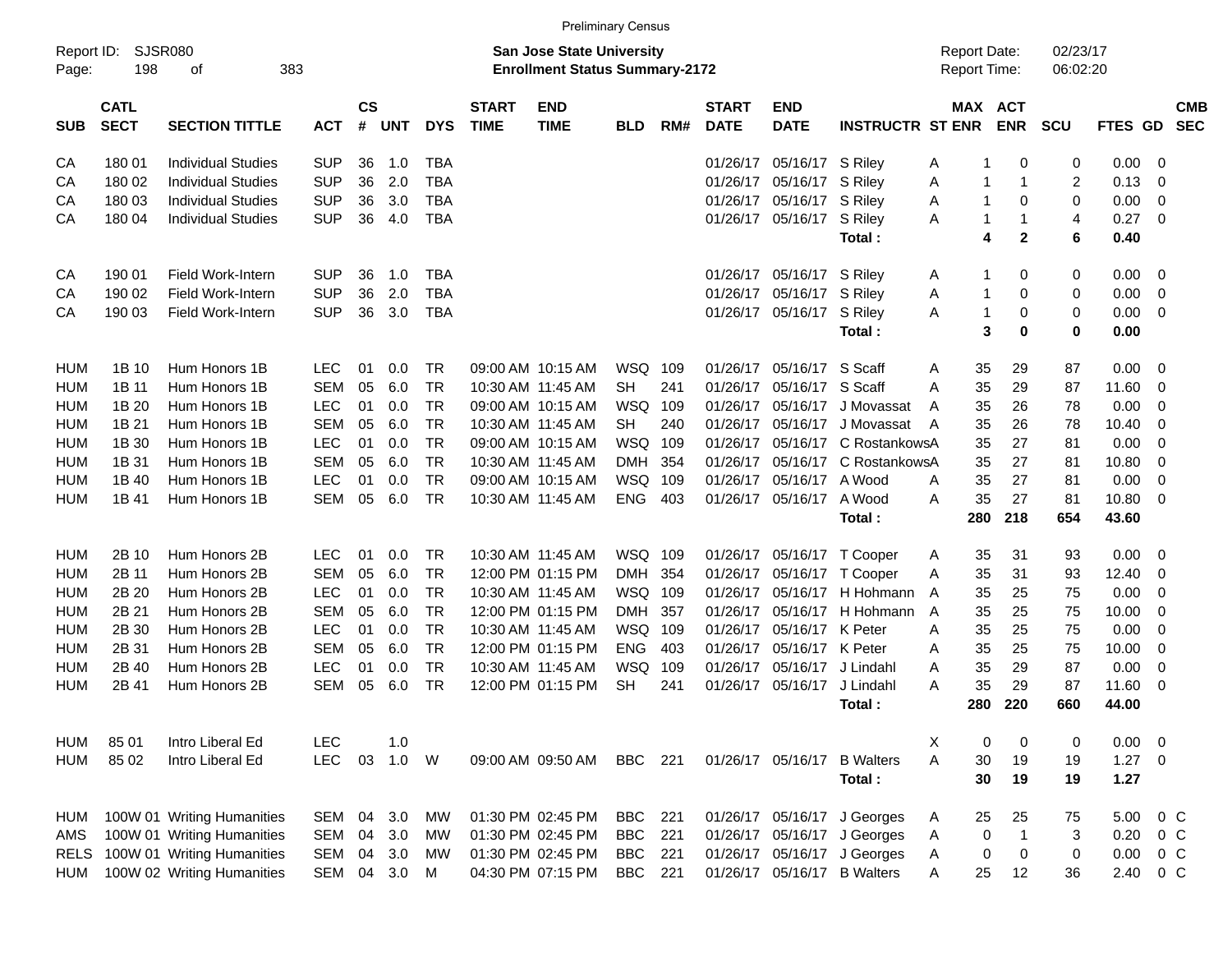|                     |                            |                            |            |                |            |                |                             | <b>Preliminary Census</b>                                                 |            |     |                             |                           |                                  |                                     |                       |                      |                |                          |                          |
|---------------------|----------------------------|----------------------------|------------|----------------|------------|----------------|-----------------------------|---------------------------------------------------------------------------|------------|-----|-----------------------------|---------------------------|----------------------------------|-------------------------------------|-----------------------|----------------------|----------------|--------------------------|--------------------------|
| Report ID:<br>Page: | 199                        | SJSR080<br>383<br>οf       |            |                |            |                |                             | <b>San Jose State University</b><br><b>Enrollment Status Summary-2172</b> |            |     |                             |                           |                                  | <b>Report Date:</b><br>Report Time: |                       | 02/23/17<br>06:02:20 |                |                          |                          |
| <b>SUB</b>          | <b>CATL</b><br><b>SECT</b> | <b>SECTION TITTLE</b>      | <b>ACT</b> | <b>CS</b><br># | <b>UNT</b> | <b>DYS</b>     | <b>START</b><br><b>TIME</b> | <b>END</b><br><b>TIME</b>                                                 | <b>BLD</b> | RM# | <b>START</b><br><b>DATE</b> | <b>END</b><br><b>DATE</b> | <b>INSTRUCTR ST ENR</b>          |                                     | MAX ACT<br><b>ENR</b> | <b>SCU</b>           | <b>FTES GD</b> |                          | <b>CMB</b><br><b>SEC</b> |
| AMS                 |                            | 100W 02 Writing Humanities | SEM        | 04             | 3.0        | м              |                             | 04:30 PM 07:15 PM                                                         | <b>BBC</b> | 221 | 01/26/17                    | 05/16/17                  | <b>B</b> Walters                 | 0<br>Α                              | 0                     | 0                    | 0.00           | 0 <sup>o</sup>           |                          |
| RELS                |                            | 100W 02 Writing Humanities | SEM        | 04             | 3.0        | м              |                             | 04:30 PM 07:15 PM                                                         | <b>BBC</b> | 221 | 01/26/17                    | 05/16/17                  | <b>B</b> Walters                 | A<br>0                              | $\mathbf{1}$          | 3                    | 0.20           | $0\,$ C                  |                          |
|                     |                            |                            |            |                |            |                |                             |                                                                           |            |     |                             |                           | Total:                           | 50                                  | 39                    | 117                  | 7.80           |                          |                          |
| HUM                 | 114 01                     | Legacy of Asia             | <b>LEC</b> |                | 3.0        |                |                             |                                                                           |            |     |                             |                           |                                  | 0<br>X                              | 0                     | 0                    | $0.00 \t 0$    |                          |                          |
|                     | ANTH 114 01                | Legacy of Asia             | <b>LEC</b> |                | 3.0        |                |                             |                                                                           |            |     |                             |                           |                                  | X<br>0                              | 0                     | 0                    | 0.00           | $\overline{\phantom{0}}$ |                          |
| <b>RELS</b>         | 114 01                     | Legacy of Asia             | <b>LEC</b> |                | 3.0        |                |                             |                                                                           |            |     |                             |                           |                                  | X<br>0                              | 0                     | 0                    | 0.00           | - 0                      |                          |
| ASIA                | 114 01                     | Legacy of Asia             | <b>LEC</b> |                | 3.0        |                |                             |                                                                           |            |     |                             |                           |                                  | X<br>0                              | 0                     | 0                    | 0.00           | 0                        |                          |
| HUM                 | 114 02                     | Legacy of Asia             | <b>LEC</b> | 03             | 3.0        | МW             |                             | 01:30 PM 02:45 PM                                                         | <b>ENG</b> | 403 |                             |                           | 01/26/17 05/16/17 C Jochim       | Α<br>40                             | 11                    | 33                   | 2.20           | 0 <sup>o</sup>           |                          |
|                     | ANTH 114 02                | Legacy of Asia             | <b>LEC</b> | 03             | 3.0        | MW             |                             | 01:30 PM 02:45 PM                                                         | <b>ENG</b> | 403 | 01/26/17                    |                           | 05/16/17 C Jochim                | 0<br>Α                              | 11                    | 33                   | 2.20           | 0 <sup>o</sup>           |                          |
|                     | RELS 114 02                | Legacy of Asia             | <b>LEC</b> | 03             | 3.0        | MW             |                             | 01:30 PM 02:45 PM                                                         | <b>ENG</b> | 403 | 01/26/17                    |                           | 05/16/17 C Jochim                | 0<br>Α                              | 0                     | 0                    | 0.00           | $0\,$ C                  |                          |
| ASIA                | 114 02                     | Legacy of Asia             | <b>LEC</b> | 03             | 3.0        | <b>MW</b>      |                             | 01:30 PM 02:45 PM                                                         | <b>ENG</b> | 403 |                             |                           | 01/26/17 05/16/17 C Jochim       | 0<br>Α                              | $\mathbf 1$           | 3                    | 0.20           | 0 <sup>o</sup>           |                          |
|                     |                            |                            |            |                |            |                |                             |                                                                           |            |     |                             |                           | Total:                           | 40                                  | 23                    | 69                   | 4.60           |                          |                          |
| <b>HUM</b>          | 128 01                     | <b>Twentieth Century</b>   | <b>LEC</b> | 02             | 3.0        | TBA            |                             |                                                                           |            |     |                             | 01/26/17 05/16/17         | L Stenmark                       | 40<br>A                             | 40                    | 120                  | $8.00 \t 0$    |                          |                          |
|                     |                            |                            |            |                |            |                |                             |                                                                           |            |     |                             |                           | Total:                           | 40                                  | 40                    | 120                  | 8.00           |                          |                          |
| HUM                 | 160 01                     | <b>Special Topics</b>      | SEM        | 05             | 3.0        | R              |                             | 04:30 PM 07:15 PM                                                         | <b>BBC</b> | 221 | 01/26/17                    | 05/16/17                  | J Wozniak                        | 30<br>A                             | 10                    | 30                   | 2.00           | $0\,$ C                  |                          |
| AMS                 | 160 01                     | <b>Special Topics</b>      | SEM        | 05             | 3.0        | R              |                             | 04:30 PM 07:15 PM                                                         | <b>BBC</b> | 221 |                             | 01/26/17 05/16/17         | J Wozniak                        | 0<br>A                              | 0                     | 0                    | 0.00           | 0 <sup>o</sup>           |                          |
|                     |                            |                            |            |                |            |                |                             |                                                                           |            |     |                             |                           | Total:                           | 30                                  | 10                    | 30                   | 2.00           |                          |                          |
| HUM                 |                            | 177B 10 Advanced Honors    | LEC.       | 01             | 3.0        | Т              |                             | 03:00 PM 04:15 PM                                                         | <b>BBC</b> | 004 | 01/26/17                    | 05/16/17                  | J Lindahl                        | 42<br>Α                             | 31                    | 47                   | 6.20           | $\overline{\phantom{0}}$ |                          |
| HUM                 |                            | 177B 11 Advanced Honors    | <b>SEM</b> | 05             | 0.0        | R              |                             | 03:00 PM 04:15 PM                                                         | SН         | 240 | 01/26/17                    |                           | 05/16/17 J Lindahl               | 42<br>А                             | 31                    | 47                   | 0.00           | $\overline{\phantom{0}}$ |                          |
| <b>HUM</b>          |                            | 177B 20 Advanced Honors    | <b>LEC</b> | 01             | 3.0        | $\mathsf T$    |                             | 03:00 PM 04:15 PM                                                         | <b>BBC</b> | 004 | 01/26/17                    |                           | 05/16/17 C RostankowsA           | 45                                  | 27                    | 41                   | 5.40           | $\overline{\mathbf{0}}$  |                          |
| HUM                 |                            | 177B 21 Advanced Honors    | <b>SEM</b> | 05             | 0.0        | R              |                             | 03:00 PM 04:15 PM                                                         | <b>BBC</b> | 222 |                             |                           | 01/26/17 05/16/17 C RostankowsA  | 45                                  | 27                    | 41                   | 0.00           | $\overline{\phantom{0}}$ |                          |
|                     |                            |                            |            |                |            |                |                             |                                                                           |            |     |                             |                           | Total:                           | 174                                 | 116                   | 174                  | 11.60          |                          |                          |
| HUM                 | 180 01                     | <b>Indiv Studies</b>       | SUP        | 36             | 1.0        | TBA            |                             |                                                                           |            |     | 01/26/17                    |                           | 05/16/17 S Verducci - A          | 1                                   | 2                     | 2                    | $0.13 \quad 0$ |                          |                          |
| <b>HUM</b>          | 180 02                     | <b>Indiv Studies</b>       | SUP        | 78             | 3.0        | <b>TBA</b>     |                             |                                                                           |            |     | 01/26/17                    |                           | 05/16/17 S Verducci - A          | 1                                   | 1                     | 3                    | 0.20           | $\overline{\mathbf{0}}$  |                          |
| HUM                 | 180 03                     | <b>Indiv Studies</b>       | SUP        | 78             | 3.0        | <b>TBA</b>     |                             |                                                                           |            |     |                             |                           | 01/26/17 05/16/17 C RostankowsA  | 1                                   | 1                     | 0                    | 0.20           | - 0                      |                          |
|                     |                            |                            |            |                |            |                |                             |                                                                           |            |     |                             |                           | Total:                           |                                     | 3<br>4                | 5                    | 0.53           |                          |                          |
| HUM                 | 185 01                     | Fld Exp Sem                | <b>LEC</b> |                | 02 3.0 M   |                |                             | 09:00 AM 10:15 AM                                                         | DMH 354    |     |                             |                           | 01/26/17 05/16/17 S Verducci - A | 30                                  | 27                    | 54                   | $5.40 \ 0$     |                          |                          |
| HUM                 | 185 02                     | Fld Exp Sem                | LAB        |                |            | 15  0.0  TBA   |                             |                                                                           |            |     |                             |                           | 01/26/17 05/16/17 S Verducci - A | 30                                  | 27                    | 27                   | $0.00 \t 0$    |                          |                          |
|                     |                            |                            |            |                |            |                |                             |                                                                           |            |     |                             |                           | Total:                           | 60                                  | 54                    | 81                   | 5.40           |                          |                          |
| HUM                 | 190 01                     | Sr Sem in Hum              | SEM 05 3.0 |                |            | <b>TBA</b>     |                             |                                                                           |            |     |                             | 01/26/17 05/16/17         |                                  | 25<br>A                             | 23                    | 69                   | 4.60 0 C       |                          |                          |
| AMS                 | 190 01                     | Sr Sem in Hum              | SEM 05 3.0 |                |            | TBA            |                             |                                                                           |            |     |                             | 01/26/17 05/16/17         |                                  | 0<br>A                              | 0                     | 0                    | $0.00 \t 0 C$  |                          |                          |
|                     | RELS 190 01                | Sr Sem in Hum              |            |                |            | SEM 05 3.0 TBA |                             |                                                                           |            |     |                             | 01/26/17 05/16/17         |                                  | 0<br>Α                              | 0                     | 0                    | $0.00 \t 0 C$  |                          |                          |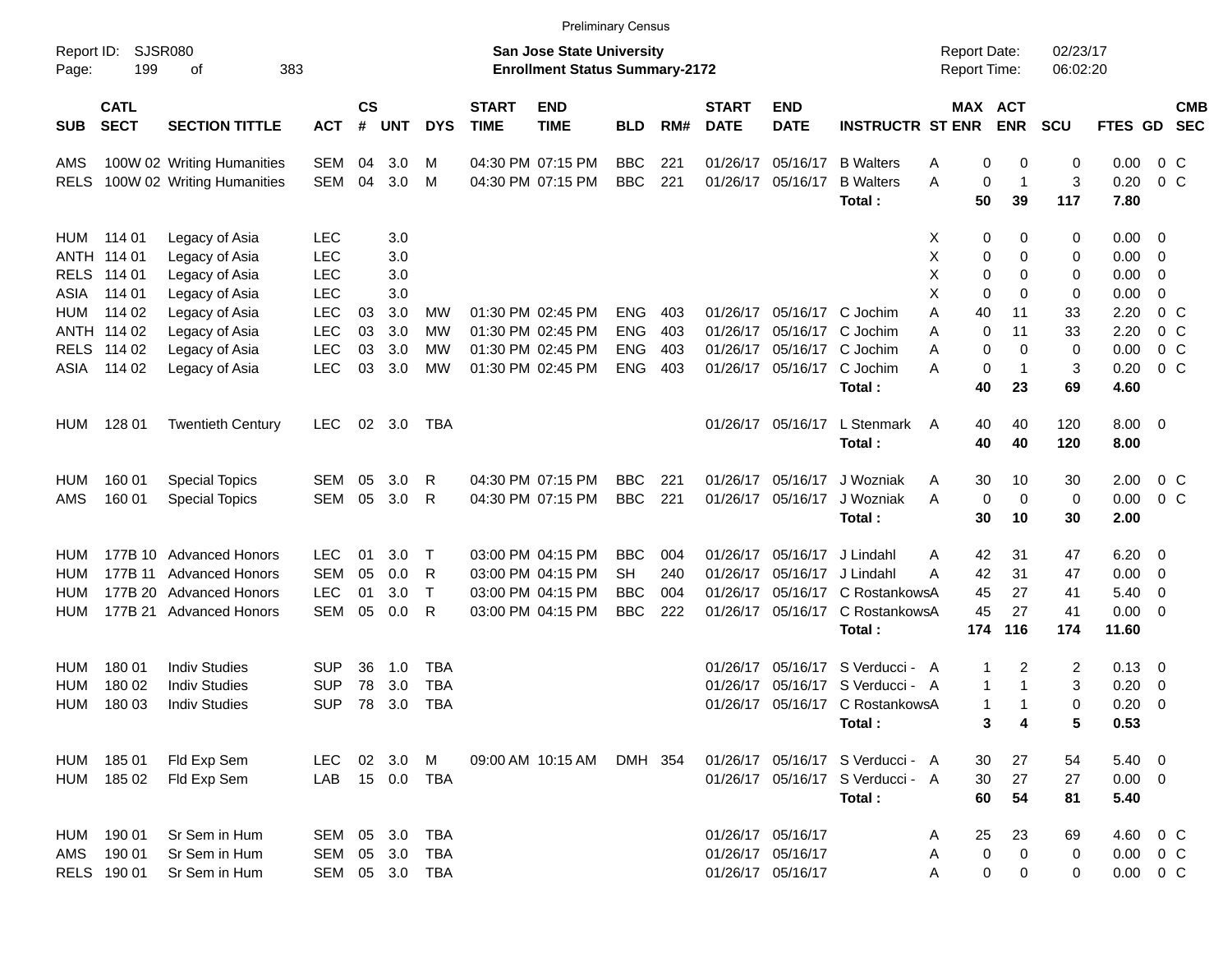|                     |                            |                             |            |                |            |            |                             | <b>Preliminary Census</b>                                                 |            |     |                             |                           |                              |                                     |                       |                      |                |                          |                          |
|---------------------|----------------------------|-----------------------------|------------|----------------|------------|------------|-----------------------------|---------------------------------------------------------------------------|------------|-----|-----------------------------|---------------------------|------------------------------|-------------------------------------|-----------------------|----------------------|----------------|--------------------------|--------------------------|
| Report ID:<br>Page: | 200                        | <b>SJSR080</b><br>383<br>оf |            |                |            |            |                             | <b>San Jose State University</b><br><b>Enrollment Status Summary-2172</b> |            |     |                             |                           |                              | <b>Report Date:</b><br>Report Time: |                       | 02/23/17<br>06:02:20 |                |                          |                          |
| <b>SUB</b>          | <b>CATL</b><br><b>SECT</b> | <b>SECTION TITTLE</b>       | <b>ACT</b> | <b>CS</b><br># | <b>UNT</b> | <b>DYS</b> | <b>START</b><br><b>TIME</b> | <b>END</b><br><b>TIME</b>                                                 | <b>BLD</b> | RM# | <b>START</b><br><b>DATE</b> | <b>END</b><br><b>DATE</b> | <b>INSTRUCTR ST ENR</b>      |                                     | MAX ACT<br><b>ENR</b> | <b>SCU</b>           | <b>FTES GD</b> |                          | <b>CMB</b><br><b>SEC</b> |
| HUM                 | 190 02                     | Sr Sem in Hum               | SEM        | 05             | 3.0        | F          |                             | 10:00 AM 12:45 PM                                                         | <b>DMH</b> | 354 | 01/26/17                    |                           | 05/16/17 T Cooper            | 25<br>Α                             | 16                    | 48                   | 3.20           | 0 C                      |                          |
| AMS                 | 190 02                     | Sr Sem in Hum               | <b>SEM</b> | 05             | 3.0        | -F         |                             | 10:00 AM 12:45 PM                                                         | <b>DMH</b> | 354 | 01/26/17                    |                           | 05/16/17 T Cooper            | 0<br>Α                              | 0                     | 0                    | 0.00           | 0 <sup>o</sup>           |                          |
| <b>RELS</b>         | 190 02                     | Sr Sem in Hum               | <b>SEM</b> | 05             | 3.0        | -F         |                             | 10:00 AM 12:45 PM                                                         | DMH        | 354 | 01/26/17                    |                           | 05/16/17 T Cooper            | 0<br>Α                              | 0                     | 0                    | 0.00           | 0 <sup>o</sup>           |                          |
|                     |                            |                             |            |                |            |            |                             |                                                                           |            |     |                             |                           | Total:                       | 50                                  | 39                    | 117                  | 7.80           |                          |                          |
| <b>RELS</b>         | 70A 01                     | <b>Western Religions</b>    | <b>LEC</b> | 02             | 3.0        | МW         |                             | 03:00 PM 04:15 PM                                                         | <b>DMH</b> | 357 | 01/26/17                    | 05/16/17 V Rue            |                              | 40<br>Α                             | 9                     | 27                   | 1.80           | $0\,$ C                  |                          |
| <b>HUM</b>          | 70A01                      | <b>Western Religions</b>    | <b>LEC</b> | 02             | 3.0        | МW         |                             | 03:00 PM 04:15 PM                                                         | <b>DMH</b> | 357 | 01/26/17                    | 05/16/17 V Rue            |                              | Α<br>0                              | 8                     | 24                   | 1.60           | 0 <sup>o</sup>           |                          |
| <b>MDES</b>         | 70A 01                     | <b>Western Religions</b>    | <b>LEC</b> | 02             | 3.0        | МW         |                             | 03:00 PM 04:15 PM                                                         | <b>DMH</b> | 357 | 01/26/17                    | 05/16/17 V Rue            |                              | 0<br>Α                              | 0                     | 0                    | 0.00           | $0\,$ C                  |                          |
| <b>RELS</b>         | 70A 02                     | <b>Western Religions</b>    | <b>LEC</b> |                | 3.0        |            |                             |                                                                           |            |     |                             |                           |                              | Χ<br>0                              | 0                     | 0                    | 0.00           | -0                       |                          |
| <b>HUM</b>          | 70A 02                     | <b>Western Religions</b>    | <b>LEC</b> |                | 3.0        |            |                             |                                                                           |            |     |                             |                           |                              | X                                   | 0<br>0                | 0                    | 0.00           | - 0                      |                          |
| <b>MDES</b>         | 70A 02                     | Western Religions           | <b>LEC</b> |                | 3.0        |            |                             |                                                                           |            |     |                             |                           |                              | X<br>0                              | 0                     | 0                    | 0.00           | $\overline{\phantom{0}}$ |                          |
|                     |                            |                             |            |                |            |            |                             |                                                                           |            |     |                             |                           | Total:                       | 40                                  | 17                    | 51                   | 3.40           |                          |                          |
| <b>RELS</b>         | 70B 01                     | <b>Eastern Religions</b>    | <b>LEC</b> | 02             | 3.0        | МW         |                             | 04:30 PM 05:45 PM                                                         | <b>SH</b>  | 241 | 01/26/17                    | 05/16/17                  | C Jochim                     | 40<br>Α                             | 6                     | 18                   | 1.20           | 0 <sup>o</sup>           |                          |
| <b>HUM</b>          | 70B 01                     | <b>Eastern Religions</b>    | <b>LEC</b> | 02             | 3.0        | МW         |                             | 04:30 PM 05:45 PM                                                         | SН         | 241 | 01/26/17                    |                           | 05/16/17 C Jochim            | Α                                   | 0<br>1                | 3                    | 0.20           | 0 <sup>o</sup>           |                          |
| ASIA                | 70B 01                     | <b>Eastern Religions</b>    | LEC        | 02             | 3.0        | МW         |                             | 04:30 PM 05:45 PM                                                         | <b>SH</b>  | 241 |                             | 01/26/17 05/16/17         | C Jochim                     | Α                                   | $\overline{7}$<br>0   | 21                   | 1.40           | 0 <sup>o</sup>           |                          |
|                     |                            |                             |            |                |            |            |                             |                                                                           |            |     |                             |                           | Total:                       | 40                                  | 14                    | 42                   | 2.80           |                          |                          |
| <b>RELS</b>         | 90 01                      | Bible Hist and Lit          | <b>LEC</b> |                | 3.0        |            |                             |                                                                           |            |     |                             |                           |                              | X                                   | 0<br>0                | 0                    | $0.00 \t 0$    |                          |                          |
| <b>JWSS</b>         | 90 01                      | Bible Hist and Lit          | <b>LEC</b> |                | 3.0        |            |                             |                                                                           |            |     |                             |                           |                              | Χ<br>0                              | 0                     | 0                    | 0.00           | $\overline{\mathbf{0}}$  |                          |
| <b>HUM</b>          | 90 01                      | <b>Bible Hist and Lit</b>   | <b>LEC</b> |                | 3.0        |            |                             |                                                                           |            |     |                             |                           |                              | X<br>0                              | 0                     | 0                    | 0.00           | 0                        |                          |
| <b>MDES</b>         | 90 01                      | <b>Bible Hist and Lit</b>   | <b>LEC</b> |                | 3.0        |            |                             |                                                                           |            |     |                             |                           |                              | Χ<br>0                              | 0                     | 0                    | 0.00           | 0                        |                          |
| <b>RELS</b>         | 90 02                      | <b>Bible Hist and Lit</b>   | <b>LEC</b> | 02             | 3.0        | W          |                             | 06:00 PM 08:45 PM                                                         | <b>SH</b>  | 240 | 01/26/17                    |                           | 05/16/17 B Walters           | Α<br>40                             | $\overline{7}$        | 21                   | 1.40           | 0 <sup>o</sup>           |                          |
| <b>JWSS</b>         | 90 02                      | <b>Bible Hist and Lit</b>   | LEC        | 02             | 3.0        | W          |                             | 06:00 PM 08:45 PM                                                         | SН         | 240 | 01/26/17                    |                           | 05/16/17 B Walters           | Α                                   | $\overline{c}$<br>0   | 6                    | 0.40           | 0 <sup>o</sup>           |                          |
| <b>HUM</b>          | 90 02                      | <b>Bible Hist and Lit</b>   | <b>LEC</b> | 02             | 3.0        | W          |                             | 06:00 PM 08:45 PM                                                         | SН         | 240 | 01/26/17                    |                           | 05/16/17 B Walters           | 0<br>Α                              | 13                    | 39                   | 2.60           | 0 <sup>o</sup>           |                          |
| <b>MDES</b>         | 90 02                      | <b>Bible Hist and Lit</b>   | LEC        | 02             | 3.0        | W          |                             | 06:00 PM 08:45 PM                                                         | <b>SH</b>  | 240 |                             | 01/26/17 05/16/17         | <b>B</b> Walters             | 0<br>Α                              | 3                     | 9                    | 0.60           | 0 <sup>o</sup>           |                          |
|                     |                            |                             |            |                |            |            |                             |                                                                           |            |     |                             |                           | Total:                       | 40                                  | 25                    | 75                   | 5.00           |                          |                          |
| <b>RELS</b>         | 99 01                      | Death Dying & Rels          | LEC        | 02             | 3.0        | МW         |                             | 01:30 PM 02:45 PM                                                         | <b>SH</b>  | 241 | 01/26/17                    |                           | 05/16/17 T Perreira          | 40<br>Α                             | 21                    | 63                   | 4.20           | 0 <sup>o</sup>           |                          |
| GERO                | 99 01                      | Death Dying & Rels          | <b>LEC</b> | 02             | 3.0        | MW         |                             | 01:30 PM 02:45 PM                                                         | <b>SH</b>  | 241 | 01/26/17                    |                           | 05/16/17 T Perreira          | 0<br>Α                              | 4                     | 12                   | 0.80           | 0 <sup>o</sup>           |                          |
| HUM                 | 99 01                      | Death Dying & Rels          | <b>LEC</b> | 02             | 3.0        | MW         |                             | 01:30 PM 02:45 PM SH                                                      |            | 241 |                             |                           | 01/26/17 05/16/17 T Perreira | Α                                   | 0<br>12               | 36                   | 2.40 0 C       |                          |                          |
| <b>RELS</b>         | 99 02                      | Death Dying & Rels          | <b>LEC</b> |                | 3.0        |            |                             |                                                                           |            |     |                             |                           |                              | Χ<br>0                              | 0                     | 0                    | $0.00 \t 0$    |                          |                          |
| GERO 99 02          |                            | Death Dying & Rels          | <b>LEC</b> |                | 3.0        |            |                             |                                                                           |            |     |                             |                           |                              | X                                   | 0<br>0                | 0                    | $0.00 \t 0$    |                          |                          |
| <b>HUM</b>          | 99 02                      | Death Dying & Rels          | LEC        |                | 3.0        |            |                             |                                                                           |            |     |                             |                           |                              | X<br>0                              | 0                     | 0                    | $0.00 \t 0$    |                          |                          |
|                     |                            |                             |            |                |            |            |                             |                                                                           |            |     |                             |                           | Total:                       | 40                                  | 37                    | 111                  | 7.40           |                          |                          |
| RELS 122 01         |                            | Magic Science Reli          | LEC        |                | 02 3.0     | <b>TBA</b> |                             |                                                                           |            |     |                             |                           | 01/26/17 05/16/17 L Gilmore  | 40<br>A                             | 20                    | 60                   | 4.05           | 1 C                      |                          |
| ANTH 122 01         |                            | Magic Science Reli          | LEC        |                | 02 3.0     | <b>TBA</b> |                             |                                                                           |            |     |                             |                           | 01/26/17 05/16/17 L Gilmore  | 0<br>Α                              | 17                    | 51                   | 3.40 0 C       |                          |                          |
| RELS 122 02         |                            | Magic Science Reli          | <b>LEC</b> |                | 3.0        |            |                             |                                                                           |            |     |                             |                           |                              | X<br>$\pmb{0}$                      | 0                     | $\mathbf 0$          | $0.00 \t 0$    |                          |                          |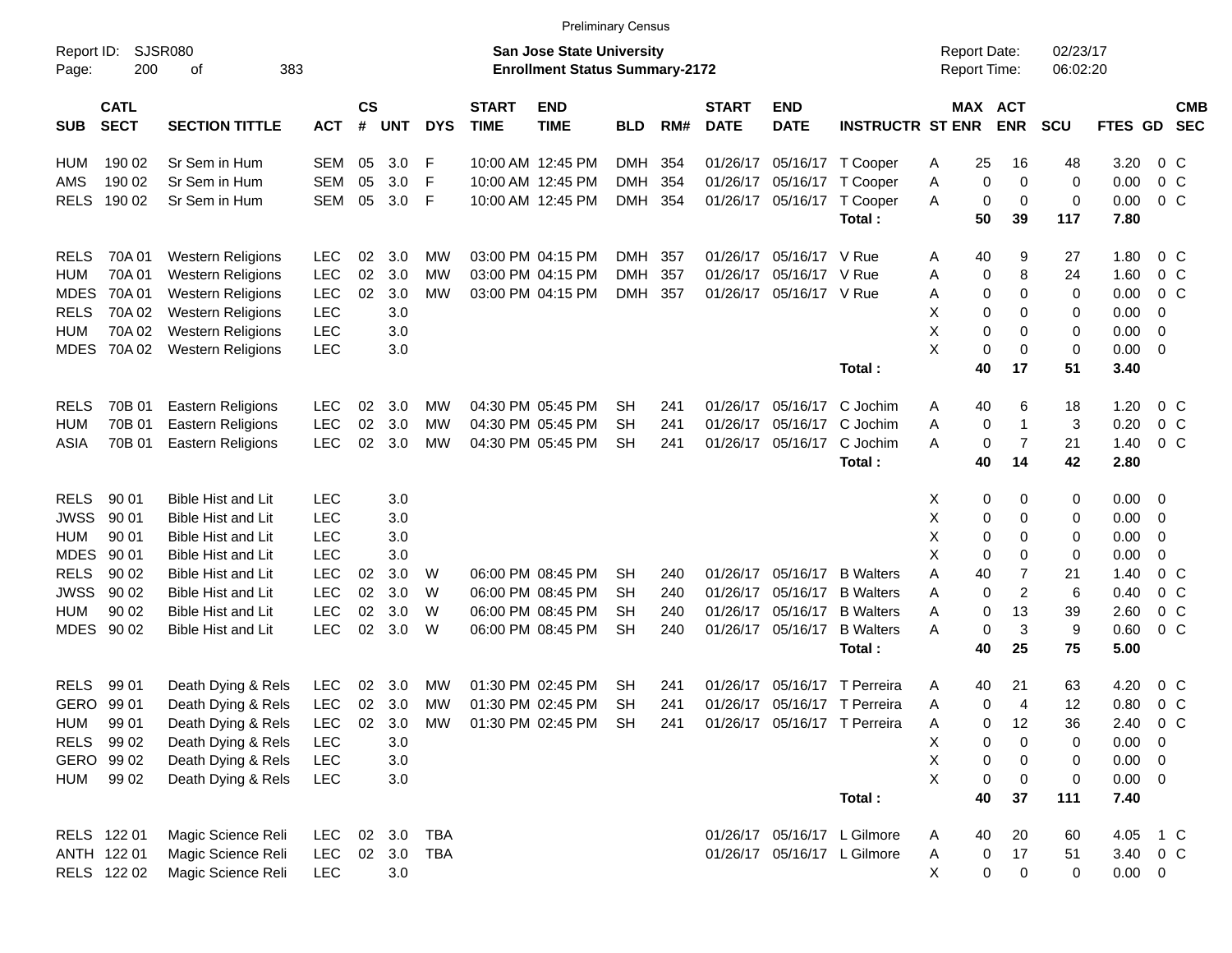|                     |                            |                           |            |                |            |                |                             |                                                                           | <b>Preliminary Census</b> |     |                             |                           |                                                                 |                                            |                             |                      |                |                         |            |
|---------------------|----------------------------|---------------------------|------------|----------------|------------|----------------|-----------------------------|---------------------------------------------------------------------------|---------------------------|-----|-----------------------------|---------------------------|-----------------------------------------------------------------|--------------------------------------------|-----------------------------|----------------------|----------------|-------------------------|------------|
| Report ID:<br>Page: | 201                        | SJSR080<br>383<br>οf      |            |                |            |                |                             | <b>San Jose State University</b><br><b>Enrollment Status Summary-2172</b> |                           |     |                             |                           |                                                                 | <b>Report Date:</b><br><b>Report Time:</b> |                             | 02/23/17<br>06:02:20 |                |                         |            |
| <b>SUB</b>          | <b>CATL</b><br><b>SECT</b> | <b>SECTION TITTLE</b>     | <b>ACT</b> | <b>CS</b><br># | <b>UNT</b> | <b>DYS</b>     | <b>START</b><br><b>TIME</b> | <b>END</b><br><b>TIME</b>                                                 | <b>BLD</b>                | RM# | <b>START</b><br><b>DATE</b> | <b>END</b><br><b>DATE</b> | <b>INSTRUCTR ST ENR</b>                                         |                                            | MAX ACT<br><b>ENR</b>       | <b>SCU</b>           | FTES GD SEC    |                         | <b>CMB</b> |
| ANTH 122 02         |                            | Magic Science Reli        | <b>LEC</b> |                | 3.0        |                |                             |                                                                           |                           |     |                             |                           |                                                                 | х                                          | 0<br>0                      | 0                    | $0.00 \t 0$    |                         |            |
| RELS 122 03         |                            | Magic Science Reli        | <b>LEC</b> |                | 3.0        |                |                             |                                                                           |                           |     |                             |                           |                                                                 | X                                          | 0<br>0                      | $\mathbf 0$          | 0.00           | $\overline{\mathbf{0}}$ |            |
| ANTH 122 03         |                            | Magic Science Reli        | <b>LEC</b> |                | 3.0        |                |                             |                                                                           |                           |     |                             |                           |                                                                 | X<br>0                                     | 0                           | $\mathbf 0$          | $0.00 \t 0$    |                         |            |
|                     |                            |                           |            |                |            |                |                             |                                                                           |                           |     |                             |                           | Total:                                                          | 40                                         | 37                          | 111                  | 7.45           |                         |            |
| RELS 124 01         |                            | Lit & Rel Exper           | SEM        | 04             | 3.0        | W              |                             | 03:00 PM 05:45 PM                                                         | <b>BBC</b>                | 205 | 01/26/17                    |                           | 05/16/17 J Rycenga                                              | 30<br>Α                                    | 13                          | 39                   | 2.60           | $0\,$ C                 |            |
| <b>CLIT</b>         | 124 01                     | Lit & Rel Exper           | <b>SEM</b> | 04             | 3.0        | W              |                             | 03:00 PM 05:45 PM                                                         | <b>BBC</b>                | 205 | 01/26/17                    | 05/16/17                  | J Rycenga                                                       | A                                          | 0<br>0                      | 0                    | 0.00           | $0\,$ C                 |            |
| ENGL 124 01         |                            | Lit & Rel Exper           | <b>SEM</b> | 04             | 3.0        | W              |                             | 03:00 PM 05:45 PM                                                         | <b>BBC</b>                | 205 | 01/26/17                    |                           | 05/16/17 J Rycenga                                              | A                                          | 3<br>0                      | 9                    | 0.60           | $0\,$ C                 |            |
| CA                  | 124 01                     | Lit & Rel Exper           | <b>SEM</b> | 04             | 3.0        | W              |                             | 03:00 PM 05:45 PM                                                         | <b>BBC</b>                | 205 | 01/26/17                    | 05/16/17                  | J Rycenga                                                       | Α                                          | 0<br>$\Omega$               | 0                    | 0.00           | $0\,$ C                 |            |
| <b>HUM</b>          | 124 01                     | Lit & Rel Exper           | <b>SEM</b> | 04             | 3.0        | W              |                             | 03:00 PM 05:45 PM                                                         | <b>BBC</b>                | 205 |                             | 01/26/17 05/16/17         | J Rycenga                                                       | Α                                          | $\mathbf 0$<br>$\mathbf 1$  | 3                    | 0.20           | $0\,$ C                 |            |
|                     |                            |                           |            |                |            |                |                             |                                                                           |                           |     |                             |                           | Total:                                                          | 30                                         | 17                          | 51                   | 3.40           |                         |            |
| <b>RELS</b>         | 144 01                     | <b>Chinese Traditions</b> | SEM        | 04             | 3.0        | МW             |                             | 10:30 AM 11:45 AM                                                         | CL.                       | 218 | 01/26/17                    | 05/16/17 C Peng           |                                                                 | 30<br>A                                    | 4                           | 12                   | 0.80           | $0\,$ C                 |            |
| HUM                 | 144 01                     | <b>Chinese Traditions</b> | <b>SEM</b> | 04             | 3.0        | МW             |                             | 10:30 AM 11:45 AM                                                         | <b>CL</b>                 | 218 | 01/26/17                    | 05/16/17 C Peng           |                                                                 | Α                                          | 6<br>0                      | 18                   | 1.20           | $0\,C$                  |            |
| ASIA                | 144 01                     | <b>Chinese Traditions</b> | <b>SEM</b> | 04             | 3.0        | MW             |                             | 10:30 AM 11:45 AM                                                         | <b>CL</b>                 | 218 |                             | 01/26/17 05/16/17 C Peng  |                                                                 | A                                          | 8<br>$\mathbf 0$            | 24                   | 1.65           | $1\,C$                  |            |
|                     |                            |                           |            |                |            |                |                             |                                                                           |                           |     |                             |                           | Total:                                                          | 30                                         | 18                          | 54                   | 3.65           |                         |            |
| RELS 145 01         |                            | <b>Mideast Tradition</b>  | <b>LEC</b> | 02             | 3.0        | <b>TR</b>      |                             | 12:00 PM 01:15 PM                                                         | <b>BBC</b>                | 221 | 01/26/17                    | 05/16/17 P Karim          |                                                                 | 30<br>A                                    | 17                          | 51                   | 3.40           | $0\,$ C                 |            |
| ANTH 145 01         |                            | <b>Mideast Tradition</b>  | <b>LEC</b> | 02             | 3.0        | <b>TR</b>      |                             | 12:00 PM 01:15 PM                                                         | <b>BBC</b>                | 221 | 01/26/17                    | 05/16/17 P Karim          |                                                                 | A                                          | 0<br>6                      | 18                   | 1.20           | $0\,$ C                 |            |
| MDES 145 01         |                            | <b>Mideast Tradition</b>  | <b>LEC</b> | 02             | 3.0        | <b>TR</b>      |                             | 12:00 PM 01:15 PM                                                         | <b>BBC</b>                | 221 |                             | 01/26/17 05/16/17 P Karim |                                                                 | Α                                          | $\mathbf{3}$<br>$\mathbf 0$ | 9                    | 0.60           | 0 <sup>o</sup>          |            |
|                     |                            |                           |            |                |            |                |                             |                                                                           |                           |     |                             |                           | Total:                                                          | 30                                         | 26                          | 78                   | 5.20           |                         |            |
| RELS 155 01         |                            | Pagan Traditions          | <b>SEM</b> |                | 3.0        |                |                             |                                                                           |                           |     |                             |                           |                                                                 | Х                                          | 0<br>0                      | 0                    | $0.00 \t 0$    |                         |            |
| <b>HUM</b>          | 155 01                     | Pagan Traditions          | <b>SEM</b> |                | 3.0        |                |                             |                                                                           |                           |     |                             |                           |                                                                 | X                                          | 0<br>0                      | 0                    | $0.00 \t 0$    |                         |            |
|                     |                            |                           |            |                |            |                |                             |                                                                           |                           |     |                             |                           | Total:                                                          | $\bf{0}$                                   | $\bf{0}$                    | 0                    | 0.00           |                         |            |
| RELS 162 01         |                            | <b>Relig Controversy</b>  | LEC        | 02             | 3.0        | MW             |                             | 01:30 PM 02:45 PM                                                         | DMH 357                   |     | 01/26/17                    | 05/16/17 L Trost          |                                                                 | 40<br>Α                                    | 19                          | 57                   | 3.80 0         |                         |            |
| RELS 162 02         |                            | <b>Relig Controversy</b>  | <b>LEC</b> | 02             | 3.0        | <b>TBA</b>     |                             |                                                                           |                           |     | 01/26/17                    |                           | 05/16/17 L Gilmore                                              | 40<br>A                                    | 32                          | 96                   | $6.40 \quad 0$ |                         |            |
|                     |                            |                           |            |                |            |                |                             |                                                                           |                           |     |                             |                           | Total:                                                          | 80                                         | 51                          | 153                  | 10.20          |                         |            |
| RELS 180 01         |                            | <b>Indiv Studies</b>      |            |                |            | SUP 78 3.0 TBA |                             |                                                                           |                           |     |                             |                           | 01/26/17 05/16/17 J Rycenga                                     | A                                          | $\mathbf{1}$<br>0           | 0                    | $0.00 \t 0 C$  |                         |            |
| MDES 180 01         |                            | <b>Indiv Studies</b>      |            |                |            | SUP 78 3.0 TBA |                             |                                                                           |                           |     |                             |                           | 01/26/17 05/16/17 J Rycenga                                     | Α                                          | 0<br>$\pmb{0}$              | 0                    | $0.00 \t 0 C$  |                         |            |
|                     |                            |                           |            |                |            |                |                             |                                                                           |                           |     |                             |                           | Total:                                                          |                                            | 1<br>0                      | 0                    | 0.00           |                         |            |
| RELS 184 01         |                            | <b>Directed Reading</b>   | SUP        |                |            | 78 3.0 TBA     |                             |                                                                           |                           |     |                             |                           | 01/26/17 05/16/17 J Rycenga                                     | A                                          | 1<br>0                      | 0                    | $0.00 \t 0 C$  |                         |            |
| MDES 184 01         |                            | <b>Directed Reading</b>   |            |                |            | SUP 78 3.0 TBA |                             |                                                                           |                           |     |                             |                           | 01/26/17 05/16/17 J Rycenga                                     | Α                                          | 0<br>$\pmb{0}$              | 0                    | $0.00 \t 0 C$  |                         |            |
|                     |                            |                           |            |                |            |                |                             |                                                                           |                           |     |                             |                           | Total:                                                          | $\mathbf{1}$                               | 0                           | 0                    | 0.00           |                         |            |
| RELS 191 01         |                            | Relig in America          | LEC        |                |            |                |                             |                                                                           |                           |     |                             |                           | 02 3.0 MW 09:00 AM 10:15 AM DMH 357 01/26/17 05/16/17 J Rycenga | 40<br>A                                    | 26                          | 78                   | 5.20 0 C       |                         |            |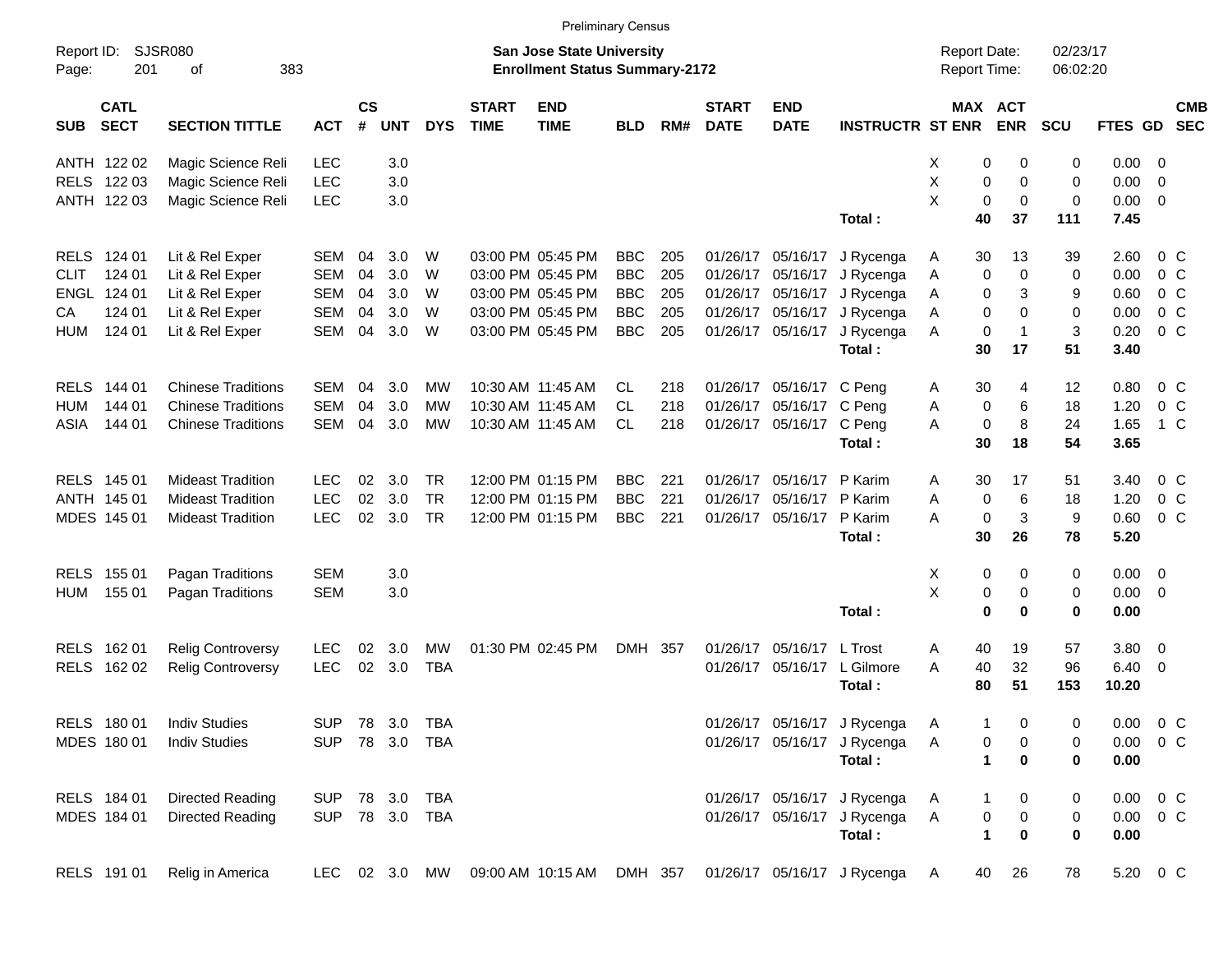|                                  |                            |                                                          |                      |                |                   |              |                             | <b>Preliminary Census</b>                                                 |                               |                   |                                  |                                                  |                                                       |                      |                                            |                           |                                    |                   |                          |
|----------------------------------|----------------------------|----------------------------------------------------------|----------------------|----------------|-------------------|--------------|-----------------------------|---------------------------------------------------------------------------|-------------------------------|-------------------|----------------------------------|--------------------------------------------------|-------------------------------------------------------|----------------------|--------------------------------------------|---------------------------|------------------------------------|-------------------|--------------------------|
| Report ID:<br>Page:              | 202                        | <b>SJSR080</b><br>0f                                     | 383                  |                |                   |              |                             | <b>San Jose State University</b><br><b>Enrollment Status Summary-2172</b> |                               |                   |                                  |                                                  |                                                       |                      | <b>Report Date:</b><br><b>Report Time:</b> | 02/23/17<br>06:02:20      |                                    |                   |                          |
| <b>SUB</b>                       | <b>CATL</b><br><b>SECT</b> | <b>SECTION TITTLE</b>                                    | <b>ACT</b>           | <b>CS</b><br># | <b>UNT</b>        | <b>DYS</b>   | <b>START</b><br><b>TIME</b> | <b>END</b><br><b>TIME</b>                                                 | <b>BLD</b>                    | RM#               | <b>START</b><br><b>DATE</b>      | <b>END</b><br><b>DATE</b>                        | <b>INSTRUCTR ST ENR</b>                               | <b>MAX</b>           | <b>ACT</b><br><b>ENR</b>                   | <b>SCU</b>                | FTES GD                            |                   | <b>CMB</b><br><b>SEC</b> |
| HUM<br><b>RELS</b><br><b>HUM</b> | 191 01<br>191 02<br>191 02 | Relig in America<br>Relig in America<br>Relig in America | LEC.<br>LEC.<br>LEC. | 02<br>02<br>02 | 3.0<br>3.0<br>3.0 | MW<br>$\top$ |                             | 09:00 AM 10:15 AM<br>06:00 PM 08:45 PM<br>06:00 PM 08:45 PM               | <b>DMH</b><br>SH<br><b>SH</b> | 357<br>241<br>241 | 01/26/17<br>01/26/17<br>01/26/17 | 05/16/17<br>05/16/17<br>05/16/17                 | J Rycenga<br>J Rycenga<br>J Rycenga<br>Total :        | A<br>A<br>A          | 0<br>8<br>11<br>40<br>0<br>- 6<br>51<br>80 | 24<br>33<br>18<br>153     | 1.60<br>2.25<br>1.20<br>10.25      | $0\,$ C<br>$0\,C$ | 1 C                      |
|                                  | Department :               | <b>Humanities</b>                                        |                      |                |                   |              |                             |                                                                           |                               |                   |                                  | <b>Lower Division:</b><br><b>Upper Division:</b> | <b>Department Total:</b><br><b>Graduate Division:</b> | 2734<br>1590<br>1144 | 2122<br>1282<br>840<br>0<br>0              | 6066<br>3808<br>2258<br>0 | 404.85<br>253.87<br>150.98<br>0.00 |                   |                          |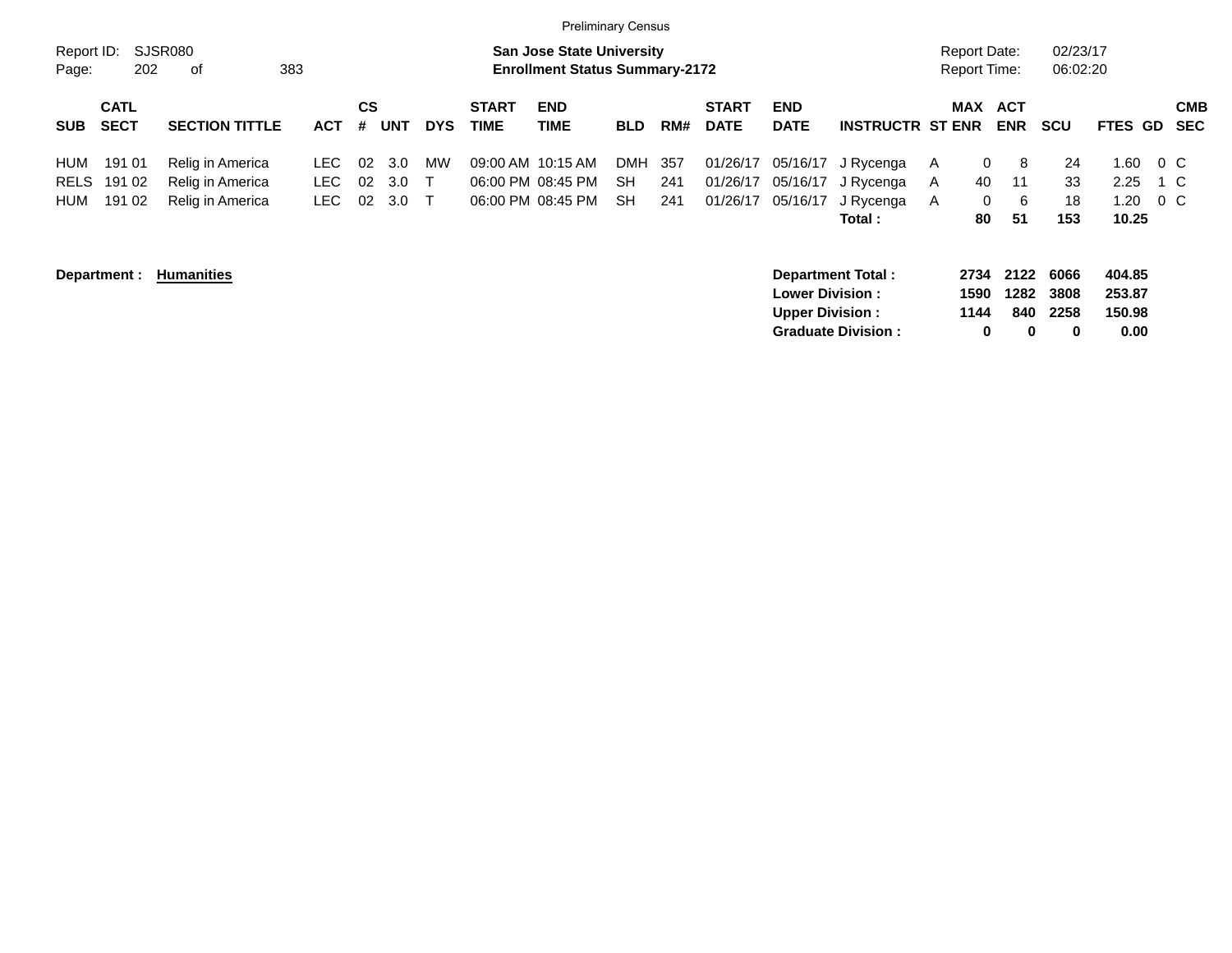|                     |                            |                                                       |            |                    |            |               |                             | <b>Preliminary Census</b>                                                 |            |     |                             |                             |                          |                                     |                            |                      |                  |                          |                          |
|---------------------|----------------------------|-------------------------------------------------------|------------|--------------------|------------|---------------|-----------------------------|---------------------------------------------------------------------------|------------|-----|-----------------------------|-----------------------------|--------------------------|-------------------------------------|----------------------------|----------------------|------------------|--------------------------|--------------------------|
| Report ID:<br>Page: | 203                        | <b>SJSR080</b><br>383<br>οf                           |            |                    |            |               |                             | <b>San Jose State University</b><br><b>Enrollment Status Summary-2172</b> |            |     |                             |                             |                          | <b>Report Date:</b><br>Report Time: |                            | 02/23/17<br>06:02:20 |                  |                          |                          |
| <b>SUB</b>          | <b>CATL</b><br><b>SECT</b> | <b>SECTION TITTLE</b>                                 | <b>ACT</b> | $\mathsf{cs}$<br># | <b>UNT</b> | <b>DYS</b>    | <b>START</b><br><b>TIME</b> | <b>END</b><br><b>TIME</b>                                                 | BLD        | RM# | <b>START</b><br><b>DATE</b> | <b>END</b><br><b>DATE</b>   | <b>INSTRUCTR ST ENR</b>  |                                     | MAX ACT<br><b>ENR</b>      | <b>SCU</b>           | <b>FTES GD</b>   |                          | <b>CMB</b><br><b>SEC</b> |
| College             |                            | <b>Humanities &amp; the Arts</b>                      |            |                    |            |               |                             |                                                                           |            |     |                             |                             |                          |                                     |                            |                      |                  |                          |                          |
|                     | Department :               | <b>Linguistics &amp; Language Development</b>         |            |                    |            |               |                             |                                                                           |            |     |                             |                             |                          |                                     |                            |                      |                  |                          |                          |
| <b>LING</b>         | 20 01                      | Nature of Language                                    | <b>LEC</b> |                    | 02 3.0     | <b>MW</b>     |                             | 12:00 PM 01:15 PM                                                         | CL         | 216 |                             | 01/26/17 05/16/17           | S Phillabaum A<br>Total: | 25<br>25                            | 24<br>24                   | 72<br>72             | $4.80$ 0<br>4.80 |                          |                          |
| <b>LING</b>         | 21 01                      | Langu and Thinking                                    | SEM        | 04                 | 3.0        | MW            |                             | 09:00 AM 10:15 AM                                                         | CL.        | 216 | 01/26/17                    | 05/16/17                    | S Ball                   | 25<br>Α                             | 25                         | 75                   | 5.00             | $\overline{\phantom{0}}$ |                          |
| <b>LING</b>         | 21 02                      | Langu and Thinking                                    | <b>SEM</b> | 04                 | 3.0        | МW            |                             | 10:30 AM 11:45 AM                                                         | HB         | 405 | 01/26/17                    | 05/16/17                    | K Sanders                | 24<br>Α                             | 23                         | 69                   | 4.60             | $\overline{\mathbf{0}}$  |                          |
| <b>LING</b>         | 21 03                      | Langu and Thinking                                    | <b>SEM</b> | 04                 | 3.0        | МW            |                             | 12:00 PM 01:15 PM                                                         | <b>BBC</b> | 221 | 01/26/17                    | 05/16/17                    | K Sanders                | 25<br>Α                             | 25                         | 75                   | 5.00             | $\overline{\phantom{0}}$ |                          |
| <b>LING</b>         | 21 04                      | Langu and Thinking                                    | <b>SEM</b> | 04                 | 3.0        | МW            |                             | 01:30 PM 02:45 PM                                                         | CL         | 216 | 01/26/17                    | 05/16/17                    | R Joseph                 | 25<br>A                             | 25                         | 75                   | 5.00             | $\overline{\mathbf{0}}$  |                          |
| <b>LING</b>         | 21 05                      | Langu and Thinking                                    | <b>SEM</b> | 04                 | 3.0        | <b>TR</b>     |                             | 09:00 AM 10:15 AM                                                         | <b>BBC</b> | 221 | 01/26/17                    | 05/16/17                    | S Alkire                 | 25<br>Α                             | 20                         | 60                   | 4.00             | 0                        |                          |
| <b>LING</b>         | 21 06                      | Langu and Thinking                                    | SEM        | 04                 | 3.0        | <b>TR</b>     |                             | 10:30 AM 11:45 AM                                                         | HB         | 405 |                             | 01/26/17 05/16/17 Z Erkal   |                          | 24<br>Α                             | 24                         | 72                   | 4.80             | 0                        |                          |
| <b>LING</b>         | 21 07                      | Langu and Thinking                                    | <b>SEM</b> |                    | 3.0        |               |                             |                                                                           |            |     |                             |                             |                          | X                                   | $\mathbf 0$<br>$\Omega$    | 0                    | 0.00             | $\overline{0}$           |                          |
| <b>LING</b>         | 21 08                      | Langu and Thinking                                    | <b>SEM</b> | 04                 | 3.0        | TR.           |                             | 01:30 PM 02:45 PM                                                         | CL         | 242 |                             | 01/26/17 05/16/17 E Chiu    |                          | 25<br>Α                             | 20                         | 60                   | 4.00             | 0                        |                          |
| <b>LING</b>         | 21 09                      | Langu and Thinking                                    | SEM        | 04                 | 3.0        | <b>TR</b>     |                             | 03:00 PM 04:15 PM                                                         | <b>CL</b>  | 216 |                             | 01/26/17 05/16/17           | J Kitajima               | 25<br>Α                             | 14                         | 42                   | 2.80             | $\overline{0}$           |                          |
| <b>LING</b>         | 21 10                      | Langu and Thinking                                    | <b>SEM</b> |                    | 3.0        |               |                             |                                                                           |            |     |                             |                             |                          | X                                   | $\mathbf 0$<br>$\mathbf 0$ | 0                    | 0.00             | $\overline{0}$           |                          |
| <b>LING</b>         | 2180                       | Langu and Thinking                                    | <b>SEM</b> | 04                 | 3.0        | <b>TBA</b>    |                             |                                                                           |            |     | 01/26/17                    | 05/16/17                    | D Hunter                 | 25<br>А                             | 24                         | 72                   | 4.80             | $\overline{0}$           |                          |
| <b>LING</b>         | 2181                       | Langu and Thinking                                    | SEM        | 04                 | 3.0        | <b>TBA</b>    |                             |                                                                           |            |     |                             | 01/26/17 05/16/17           | M ModirzadehA            | 25                                  | 13                         | 39                   | 2.60 0           |                          |                          |
|                     |                            |                                                       |            |                    |            |               |                             |                                                                           |            |     |                             |                             | Total:                   | 248                                 | 213                        | 639                  | 42.60            |                          |                          |
| <b>LING</b>         | 24 01                      | Language Variation                                    | <b>LEC</b> | 04                 | 3.0        | MW            |                             | 03:00 PM 04:15 PM                                                         | CL         | 308 |                             | 01/26/17 05/16/17           | D Hunter                 | 25<br>Α                             | 16                         | 48                   | 3.20             | $\overline{\phantom{0}}$ |                          |
| <b>LING</b>         | 24 02                      | Language Variation                                    | <b>LEC</b> |                    | 3.0        |               |                             |                                                                           |            |     |                             |                             |                          | х                                   | 0<br>$\mathbf 0$           | 0                    | 0.00             | $\overline{\phantom{0}}$ |                          |
| <b>LING</b>         | 24 03                      | Language Variation                                    | <b>LEC</b> |                    | 3.0        |               |                             |                                                                           |            |     |                             |                             |                          | X                                   | 0<br>$\mathbf 0$           | 0                    | 0.00             | 0                        |                          |
| <b>LING</b>         | 24 80                      | Language Variation                                    | <b>LEC</b> | 04                 | 3.0        | <b>TBA</b>    |                             |                                                                           |            |     |                             | 01/26/17 05/16/17           | M ModirzadehA            | 25                                  | 16                         | 48                   | 3.20             | $\overline{0}$           |                          |
|                     |                            |                                                       |            |                    |            |               |                             |                                                                           |            |     |                             |                             | Total:                   | 50                                  | 32                         | 96                   | 6.40             |                          |                          |
| <b>LING</b>         | 101 01                     | Intro to Ling                                         | <b>SEM</b> |                    | 3.0        |               |                             |                                                                           |            |     |                             |                             |                          | Χ                                   | 0<br>0                     | 0                    | $0.00 \t 0$      |                          |                          |
| <b>LING</b>         | 101 02                     | Intro to Ling                                         | SEM        | 04                 | 3.0        | $\mathsf T$   |                             | 06:00 PM 08:45 PM                                                         | CL         | 306 |                             | 01/26/17 05/16/17           | D Silverman              | 25<br>$\overline{A}$                | 14                         | 42                   | 2.90             | $\overline{2}$           |                          |
|                     |                            |                                                       |            |                    |            |               |                             |                                                                           |            |     |                             |                             | Total:                   | 25                                  | 14                         | 42                   | 2.90             |                          |                          |
|                     |                            |                                                       |            |                    |            |               |                             |                                                                           |            |     |                             |                             |                          |                                     |                            |                      |                  |                          |                          |
| <b>LING</b>         | 10701                      | Patterns English                                      | <b>SEM</b> | 05                 | 3.0        | <b>MW</b>     |                             | 10:30 AM 11:45 AM                                                         | <b>BBC</b> | 205 |                             | 01/26/17 05/16/17 S Frazier |                          | 30<br>Α                             | 33                         | 99                   | 6.70 2           |                          |                          |
|                     |                            | LING 107 02 Patterns English                          | SEM        |                    | 3.0        |               |                             |                                                                           |            |     |                             |                             |                          |                                     | 0<br>0                     | 0                    | 0.00 0           |                          |                          |
|                     |                            |                                                       |            |                    |            |               |                             |                                                                           |            |     |                             |                             | Total:                   | 30                                  | 33                         | 99                   | 6.70             |                          |                          |
|                     | LING 108 01                | Sec Lang Dev/Teach SEM 04 3.0 TR 10:30 AM 11:45 AM CL |            |                    |            |               |                             |                                                                           |            | 216 |                             | 01/26/17 05/16/17 S Khan    |                          | 25<br>Α                             | 25                         | 75                   | $5.00 \t 0$      |                          |                          |
|                     |                            |                                                       |            |                    |            |               |                             |                                                                           |            |     |                             |                             | Total:                   | 25                                  | 25                         | 75                   | 5.00             |                          |                          |
|                     |                            |                                                       |            |                    |            |               |                             |                                                                           |            |     |                             |                             |                          |                                     |                            |                      |                  |                          |                          |
|                     | LING 111 01                | <b>Ling Phonetics</b>                                 |            |                    |            | SEM 04 3.0 MW |                             | 12:00 PM 01:15 PM CL                                                      |            | 308 |                             | 01/26/17 05/16/17           | D Silverman A            | 25                                  | 24                         | 72                   | 5.05 5           |                          |                          |
|                     |                            |                                                       |            |                    |            |               |                             |                                                                           |            |     |                             |                             | Total:                   | 25                                  | 24                         | 72                   | 5.05             |                          |                          |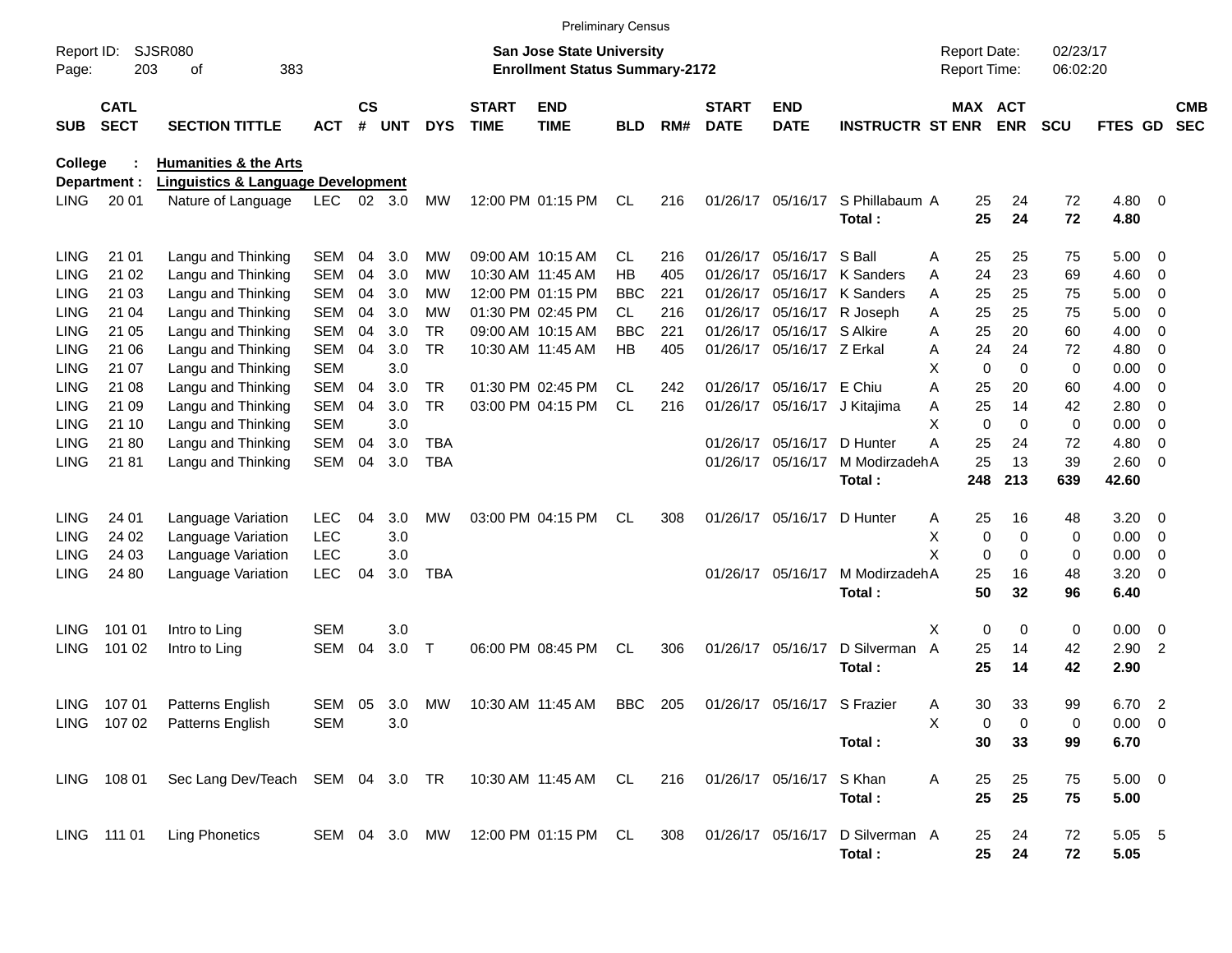| <b>Preliminary Census</b> |  |
|---------------------------|--|
|---------------------------|--|

| Report ID:<br>Page: | 204         | SJSR080<br>383<br>οf      |               |               |            |            |              | <b>San Jose State University</b><br><b>Enrollment Status Summary-2172</b> |            |     |              |                            |                                       |   |           | <b>Report Date:</b><br><b>Report Time:</b> | 02/23/17<br>06:02:20 |                |                          |            |
|---------------------|-------------|---------------------------|---------------|---------------|------------|------------|--------------|---------------------------------------------------------------------------|------------|-----|--------------|----------------------------|---------------------------------------|---|-----------|--------------------------------------------|----------------------|----------------|--------------------------|------------|
|                     | <b>CATL</b> |                           |               | $\mathsf{cs}$ |            |            | <b>START</b> | <b>END</b>                                                                |            |     | <b>START</b> | <b>END</b>                 |                                       |   |           | MAX ACT                                    |                      |                |                          | <b>CMB</b> |
| <b>SUB</b>          | <b>SECT</b> | <b>SECTION TITTLE</b>     | <b>ACT</b>    | #             | <b>UNT</b> | <b>DYS</b> | <b>TIME</b>  | <b>TIME</b>                                                               | <b>BLD</b> | RM# | <b>DATE</b>  | <b>DATE</b>                | <b>INSTRUCTR ST ENR</b>               |   |           | <b>ENR</b>                                 | <b>SCU</b>           | FTES GD        |                          | <b>SEC</b> |
| <b>LING</b>         | 11201       | Intro to Syntax           | <b>SEM</b>    | 04            | 3.0        | MW         |              | 01:30 PM 02:45 PM                                                         | CL         | 308 |              | 01/26/17 05/16/17          | K Moore<br>Total:                     | A | 25<br>25  | 24<br>24                                   | 72<br>72             | 5.10<br>5.10   | - 6                      |            |
| <b>LING</b>         | 113 01      | Intro to Phonology        | SEM           | 04            | 3.0        | МW         |              | 04:30 PM 05:45 PM                                                         | CL.        | 308 |              | 01/26/17 05/16/17          | D Silverman A<br>Total:               |   | 30<br>30  | 29<br>29                                   | 87<br>87             | 6.15<br>6.15   | $\overline{7}$           |            |
| <b>LING</b>         | 115 01      | <b>Corpus Linguistics</b> | SEM           | 05            | 3.0        | TR         |              | 10:30 AM 11:45 AM                                                         | CL.        | 308 |              | 01/26/17 05/16/17          | H Koo<br>Total:                       | A | 25<br>25  | 15<br>15                                   | 45<br>45             | 3.45<br>3.45   | - 9                      |            |
| <b>LING</b>         | 122 01      | English World Lang        | <b>SEM</b>    | 04            | 3.0        | МW         |              | 09:00 AM 10:15 AM                                                         | CL.        | 308 |              |                            | 01/26/17 05/16/17 K Van Bik           | Α | 25        | 12                                         | 36                   | 2.40           |                          | $0\,C$     |
| ASIA                | 122 01      | English World Lang        | <b>SEM</b>    | 04            | 3.0        | MW         |              | 09:00 AM 10:15 AM                                                         | <b>CL</b>  | 308 | 01/26/17     |                            | 05/16/17 K Van Bik                    | A | $\pmb{0}$ | 8                                          | 24                   | 1.60           |                          | $0\,$ C    |
| <b>LING</b>         | 122 02      | English World Lang        | <b>SEM</b>    | 04            | 3.0        | MW         |              | 10:30 AM 11:45 AM                                                         | CL.        | 216 | 01/26/17     |                            | 05/16/17 S Phillabaum A               |   | 25        | 17                                         | 51                   | 3.40           |                          | $0\,C$     |
| ASIA                | 122 02      | English World Lang        | <b>SEM</b>    | 04            | 3.0        | MW         |              | 10:30 AM 11:45 AM                                                         | CL.        | 216 | 01/26/17     |                            | 05/16/17 S Phillabaum A               |   | 0         | 5                                          | 15                   | 1.00           |                          | $0\,C$     |
| <b>LING</b>         | 122 03      | English World Lang        | <b>SEM</b>    | 04            | 3.0        | TR         |              | 09:00 AM 10:15 AM                                                         | CL.        | 216 | 01/26/17     |                            | 05/16/17 K Van Bik                    | Α | 25        | 13                                         | 39                   | 2.60           |                          | $0\,C$     |
| ASIA                | 122 03      | English World Lang        | <b>SEM</b>    | 04            | 3.0        | <b>TR</b>  |              | 09:00 AM 10:15 AM                                                         | CL         | 216 | 01/26/17     | 05/16/17                   | K Van Bik                             | Α | $\pmb{0}$ | $\overline{4}$                             | 12                   | 0.80           |                          | $0\,C$     |
| <b>LING</b>         | 122 04      | English World Lang        | <b>SEM</b>    | 04            | 3.0        | <b>TR</b>  |              | 12:00 PM 01:15 PM                                                         | CL.        | 242 | 01/26/17     | 05/16/17                   | K Moore                               | A | 25        | 15                                         | 45                   | 3.00           |                          | 0 C        |
| <b>ASIA</b>         | 122 04      | English World Lang        | <b>SEM</b>    | 04            | 3.0        | <b>TR</b>  |              | 12:00 PM 01:15 PM                                                         | <b>CL</b>  | 242 |              | 01/26/17 05/16/17          | K Moore                               | A | $\pmb{0}$ | 10                                         | 30                   | 2.00           |                          | $0\,C$     |
|                     |             |                           |               |               |            |            |              |                                                                           |            |     |              |                            | Total:                                |   | 100       | 84                                         | 252                  | 16.80          |                          |            |
| <b>LING</b>         | 123 01      | Sound Comm                | SEM           | 04            | 3.0        | MW         |              | 09:00 AM 10:15 AM                                                         | SН         | 414 |              | 01/26/17 05/16/17          | R Kataoka                             | Α | 25        | 25                                         | 75                   | 5.00 0         |                          |            |
| <b>LING</b>         | 123 02      | Sound Comm                | <b>SEM</b>    | 04            | 3.0        | MW         |              | 10:30 AM 11:45 AM                                                         | CL         | 308 | 01/26/17     | 05/16/17 H Koo             |                                       | A | 25        | 25                                         | 75                   | $5.00 \t 0$    |                          |            |
| <b>LING</b>         | 123 03      | Sound Comm                | <b>SEM</b>    | 04            | 3.0        | MW         |              | 12:00 PM 01:15 PM                                                         | <b>SH</b>  | 414 | 01/26/17     | 05/16/17 H Koo             |                                       | A | 25        | 25                                         | 75                   | 5.00           | $\overline{\phantom{0}}$ |            |
| <b>LING</b>         | 123 04      | Sound Comm                | <b>SEM</b>    | 04            | 3.0        | MW         |              | 01:30 PM 02:45 PM                                                         | <b>SH</b>  | 414 | 01/26/17     |                            | 05/16/17 D Silverman                  | A | 25        | 24                                         | 72                   | 4.80           | $\overline{\phantom{0}}$ |            |
| <b>LING</b>         | 123 05      | Sound Comm                | <b>SEM</b>    | 04            | 3.0        | TR         |              | 09:00 AM 10:15 AM                                                         | CL         | 308 | 01/26/17     | 05/16/17                   | R Kataoka                             | Α | 25        | 25                                         | 75                   | 5.00           | $\overline{0}$           |            |
| <b>LING</b>         | 123 06      | Sound Comm                | <b>SEM</b>    | 04            | 3.0        | <b>TR</b>  |              | 10:30 AM 11:45 AM                                                         | <b>SH</b>  | 414 |              | 01/26/17 05/16/17 C Donlay |                                       | Α | 25        | 20                                         | 60                   | 4.00           | $\overline{0}$           |            |
| <b>LING</b>         | 123 07      | Sound Comm                | <b>SEM</b>    | 04            | 3.0        | <b>TR</b>  |              | 12:00 PM 01:15 PM                                                         | CL         | 216 | 01/26/17     | 05/16/17                   | R Kataoka                             | A | 25        | 25                                         | 75                   | 5.00           | $\overline{\phantom{0}}$ |            |
| <b>LING</b>         | 123 08      | Sound Comm                | <b>SEM</b>    | 04            | 3.0        | TR         |              | 01:30 PM 02:45 PM                                                         | <b>HGH</b> | 217 | 01/26/17     |                            | 05/16/17 C Donlay                     | Α | 25        | 25                                         | 75                   | 5.00           | $\overline{\mathbf{0}}$  |            |
| <b>LING</b>         | 123 09      | Sound Comm                | <b>SEM</b>    |               | 3.0        |            |              |                                                                           |            |     |              |                            |                                       | X | 0         | $\mathbf 0$                                | 0                    | 0.00           | $\overline{\mathbf{0}}$  |            |
| <b>LING</b>         | 123 10      | Sound Comm                | <b>SEM</b>    | 04            | 3.0        | <b>TR</b>  |              | 03:00 PM 04:15 PM                                                         | <b>BBC</b> | 122 | 01/26/17     | 05/16/17                   | K Van Bik                             | A | 25        | 24                                         | 72                   | 4.80           | $\overline{\mathbf{0}}$  |            |
|                     |             |                           |               |               |            |            |              |                                                                           |            |     |              |                            | Total:                                |   | 225       | 218                                        | 654                  | 43.60          |                          |            |
|                     | LING 125 01 | Intr Hist Comp Lng        | SEM 04 3.0 TR |               |            |            |              | 01:30 PM 02:45 PM CL                                                      |            | 308 |              |                            | 01/26/17 05/16/17 K Van Bik<br>Total: | A | 25<br>25  | 24<br>24                                   | 72<br>72             | 4.90 2<br>4.90 |                          |            |
|                     | LING 129 01 | Cult/Lg/Ethn/ in US       | SEM           |               | 04 3.0     | МW         |              | 03:00 PM 04:15 PM                                                         | CL         | 242 |              | 01/26/17 05/16/17 K Moore  |                                       | A | 28        | 26                                         | 78                   | $5.20 \ 0$     |                          |            |
|                     | LING 129 02 | Cult/Lg/Ethn/ in US       | SEM           |               | 04 3.0     | MW         |              | 04:30 PM 05:45 PM                                                         | CL.        | 242 |              |                            | 01/26/17 05/16/17 C Donlay            | A | 28        | 11                                         | 33                   | $2.20 \t 0$    |                          |            |
|                     | LING 129 03 | Cult/Lg/Ethn/ in US       | SEM           |               | 04 3.0     | TR         |              | 01:30 PM 02:45 PM                                                         | CL.        | 216 |              |                            | 01/26/17 05/16/17 R Kataoka           | A | 28        | 25                                         | 75                   | $5.00 \t 0$    |                          |            |
|                     |             |                           |               |               |            |            |              |                                                                           |            |     |              |                            | Total:                                |   | 84        | 62                                         | 186                  | 12.40          |                          |            |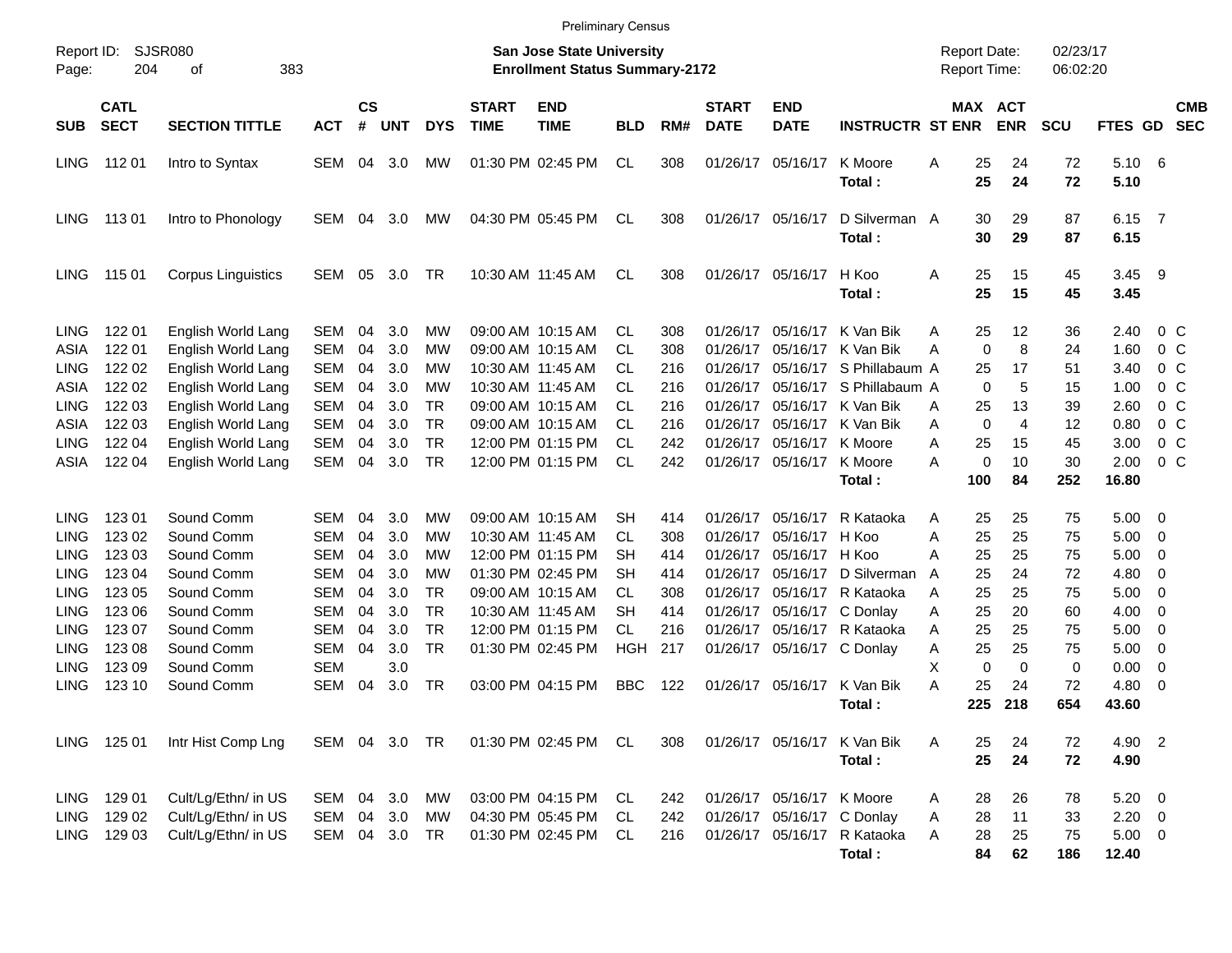|                                                      |                            | <b>Preliminary Census</b><br><b>San Jose State University</b>                                                                                                                    |                                               |                                  |                                        |                                         |                             |                                                                                                                            |                                  |                                        |                                                                      |                                                                                       |                                         |                                            |                                  |                                  |                                  |                                                          |                                                                                                                   |            |
|------------------------------------------------------|----------------------------|----------------------------------------------------------------------------------------------------------------------------------------------------------------------------------|-----------------------------------------------|----------------------------------|----------------------------------------|-----------------------------------------|-----------------------------|----------------------------------------------------------------------------------------------------------------------------|----------------------------------|----------------------------------------|----------------------------------------------------------------------|---------------------------------------------------------------------------------------|-----------------------------------------|--------------------------------------------|----------------------------------|----------------------------------|----------------------------------|----------------------------------------------------------|-------------------------------------------------------------------------------------------------------------------|------------|
| Report ID:<br>Page:                                  | 205                        | SJSR080<br>383<br>οf                                                                                                                                                             |                                               |                                  |                                        |                                         |                             | <b>Enrollment Status Summary-2172</b>                                                                                      |                                  |                                        |                                                                      |                                                                                       |                                         | <b>Report Date:</b><br><b>Report Time:</b> |                                  |                                  | 02/23/17<br>06:02:20             |                                                          |                                                                                                                   |            |
| <b>SUB</b>                                           | <b>CATL</b><br><b>SECT</b> | <b>SECTION TITTLE</b>                                                                                                                                                            | <b>ACT</b>                                    | <b>CS</b><br>#                   | <b>UNT</b>                             | <b>DYS</b>                              | <b>START</b><br><b>TIME</b> | <b>END</b><br><b>TIME</b>                                                                                                  | <b>BLD</b>                       | RM#                                    | <b>START</b><br><b>DATE</b>                                          | <b>END</b><br><b>DATE</b>                                                             | <b>INSTRUCTR ST ENR</b>                 |                                            |                                  | <b>MAX ACT</b><br><b>ENR</b>     | <b>SCU</b>                       | FTES GD SEC                                              |                                                                                                                   | <b>CMB</b> |
| <b>LING</b>                                          | 165 01                     | Intro Nat Lg Proc                                                                                                                                                                | SEM 05 3.0                                    |                                  |                                        | TR                                      |                             | 12:00 PM 01:15 PM                                                                                                          | CL                               | 308                                    |                                                                      | 01/26/17 05/16/17                                                                     | H Koo<br>Total:                         | Α                                          | 25<br>25                         | 9<br>9                           | 27<br>27                         | 2.05<br>2.05                                             | $-5$                                                                                                              |            |
| <b>LING</b>                                          | 166 01                     | Socling Crosscul                                                                                                                                                                 | SEM 04                                        |                                  | 3.0                                    | TR                                      |                             | 03:00 PM 04:15 PM                                                                                                          | CL                               | 308                                    |                                                                      | 01/26/17 05/16/17                                                                     | C Donlay<br>Total:                      | A                                          | 25<br>25                         | 24<br>24                         | 72<br>72                         | 5.20 8<br>5.20                                           |                                                                                                                   |            |
| <b>LING</b>                                          | 18001                      | <b>Individ Studies</b>                                                                                                                                                           | <b>SUP</b>                                    |                                  | 78 1.0                                 | TBA                                     |                             |                                                                                                                            |                                  |                                        |                                                                      | 01/26/17 05/16/17                                                                     | S Ball<br>Total:                        | A                                          | 2<br>$\overline{\mathbf{2}}$     | 1<br>1                           | 1<br>1                           | $0.07$ 0<br>0.07                                         |                                                                                                                   |            |
| LING                                                 |                            | 202A 01 Syntactic Theory                                                                                                                                                         | SEM 05                                        |                                  | 3.0                                    | MW                                      |                             | 03:00 PM 04:15 PM                                                                                                          | BBC                              | 221                                    |                                                                      | 01/26/17 05/16/17                                                                     | S Svorou<br>Total:                      | Α                                          | 15<br>15                         | 9<br>9                           | 27<br>27                         | 2.25<br>2.25                                             | - 9                                                                                                               |            |
| LING.                                                | 21301                      | Ling Field Methods                                                                                                                                                               | SEM 05 3.0                                    |                                  |                                        | TR                                      |                             | 03:00 PM 04:15 PM                                                                                                          | HB                               | 405                                    |                                                                      | 01/26/17 05/16/17                                                                     | K Moore<br>Total:                       | A                                          | 15<br>15                         | 10<br>10                         | 30<br>30                         | 2.50 10<br>2.50                                          |                                                                                                                   |            |
| LING<br><b>LING</b>                                  | 298 01<br>298 02           | <b>Spec Studies</b><br><b>Spec Studies</b>                                                                                                                                       | SUP<br><b>SUP</b>                             | 25<br>25                         | 4.0<br>3.0                             | <b>TBA</b><br>TBA                       |                             |                                                                                                                            |                                  |                                        | 01/26/17 05/16/17                                                    | 01/26/17 05/16/17 S Svorou                                                            | Total:                                  | Α<br>A                                     | 0<br>7<br>$\overline{7}$         | 0<br>3<br>3                      | 0<br>9<br>9                      | $0.00 \quad 0$<br>0.75<br>0.75                           | $\overline{\mathbf{3}}$                                                                                           |            |
| LING<br><b>LING</b>                                  | 299 01<br>299 02           | <b>Thesis</b><br><b>Thesis</b>                                                                                                                                                   | SUP<br><b>SUP</b>                             | 25<br>25                         | 6.0<br>3.0                             | <b>TBA</b><br><b>TBA</b>                |                             |                                                                                                                            |                                  |                                        |                                                                      | 01/26/17 05/16/17<br>01/26/17 05/16/17                                                | Total:                                  | Α<br>Α                                     | 0<br>5<br>5                      | 0<br>0<br>$\bf{0}$               | 0<br>0<br>0                      | $0.00 \t 0$<br>$0.00 \t 0$<br>0.00                       |                                                                                                                   |            |
| LLD<br>LLD<br>LLD<br>LLD<br>LLD<br>LLD               |                            | 100A 01 Writing Competency<br>100A 02 Writing Competency<br>100A 03 Writing Competency<br>100A 04 Writing Competency<br>100A 05 Writing Competency<br>100A 06 Writing Competency | SEM<br>SEM<br>SEM<br>SEM<br>SEM<br><b>SEM</b> | 05<br>05<br>05<br>05<br>05<br>05 | 3.0<br>3.0<br>3.0<br>3.0<br>3.0<br>3.0 | <b>MW</b><br>MW<br>МW<br>МW<br>TR<br>TR |                             | 07:30 AM 08:45 AM<br>09:00 AM 10:15 AM<br>12:00 PM 01:15 PM<br>01:30 PM 02:45 PM<br>07:30 AM 08:45 AM<br>09:00 AM 10:15 AM | НB<br>НB<br>НB<br>НB<br>НB<br>НB | 405<br>405<br>405<br>405<br>405<br>405 | 01/26/17<br>01/26/17<br>01/26/17<br>01/26/17<br>01/26/17<br>01/26/17 | 05/16/17 T Khuu<br>05/16/17 Z Erkal<br>05/16/17 Z Erkal<br>05/16/17 S Alkire          | 05/16/17 R Joseph<br>05/16/17 K Sanders | Α<br>Α<br>A<br>Α<br>A<br>A                 | 24<br>24<br>24<br>24<br>24<br>24 | 5<br>22<br>24<br>23<br>16<br>23  | 15<br>66<br>72<br>69<br>48<br>69 | $1.00 \t 0$<br>4.40<br>4.80<br>4.60<br>3.20<br>4.60      | $\overline{\phantom{0}}$<br>- 0<br>$\overline{\phantom{0}}$<br>$\overline{\mathbf{0}}$<br>$\overline{\mathbf{0}}$ |            |
| <b>LLD</b><br>LLD<br>LLD<br><b>LLD</b><br><b>LLD</b> |                            | 100A 07 Writing Competency<br>100A 08 Writing Competency<br>100A 09 Writing Competency<br>100A 10 Writing Competency<br>100A 11 Writing Competency                               | SEM<br>SEM 05<br>SEM<br>SEM<br>SEM            | 05<br>05<br>05                   | 3.0<br>3.0<br>3.0<br>3.0 M<br>3.0      | <b>TR</b><br>-TR<br>F                   |                             | 12:00 PM 01:15 PM<br>01:30 PM 02:45 PM<br>09:30 AM 12:15 PM<br>06:00 PM 08:45 PM                                           | НB<br><b>ENG</b><br>CL<br>CL     | 405<br>403<br>308<br>242               |                                                                      | 01/26/17 05/16/17 S Alkire<br>01/26/17 05/16/17 S Alkire<br>01/26/17 05/16/17 K Haven | 01/26/17 05/16/17 V Barney<br>Total:    | A<br>A<br>Α<br>A<br>X                      | 24<br>25<br>24<br>25<br>0<br>242 | 22<br>18<br>23<br>19<br>0<br>195 | 66<br>54<br>69<br>57<br>0<br>585 | 4.40<br>3.60 0<br>4.60 0<br>3.85<br>$0.00 \t 0$<br>39.05 | - 0<br>$\overline{\phantom{0}}$                                                                                   |            |
| LLD                                                  |                            | 100W 01 Writing Workshop                                                                                                                                                         | SEM 04 3.0 TR                                 |                                  |                                        |                                         |                             | 09:00 AM 10:15 AM SH                                                                                                       |                                  | 414                                    |                                                                      | 01/26/17 05/16/17 S Khan                                                              | Total:                                  | A                                          | 25<br>25                         | 20<br>20                         | 60<br>60                         | $4.00 \ 0$<br>4.00                                       |                                                                                                                   |            |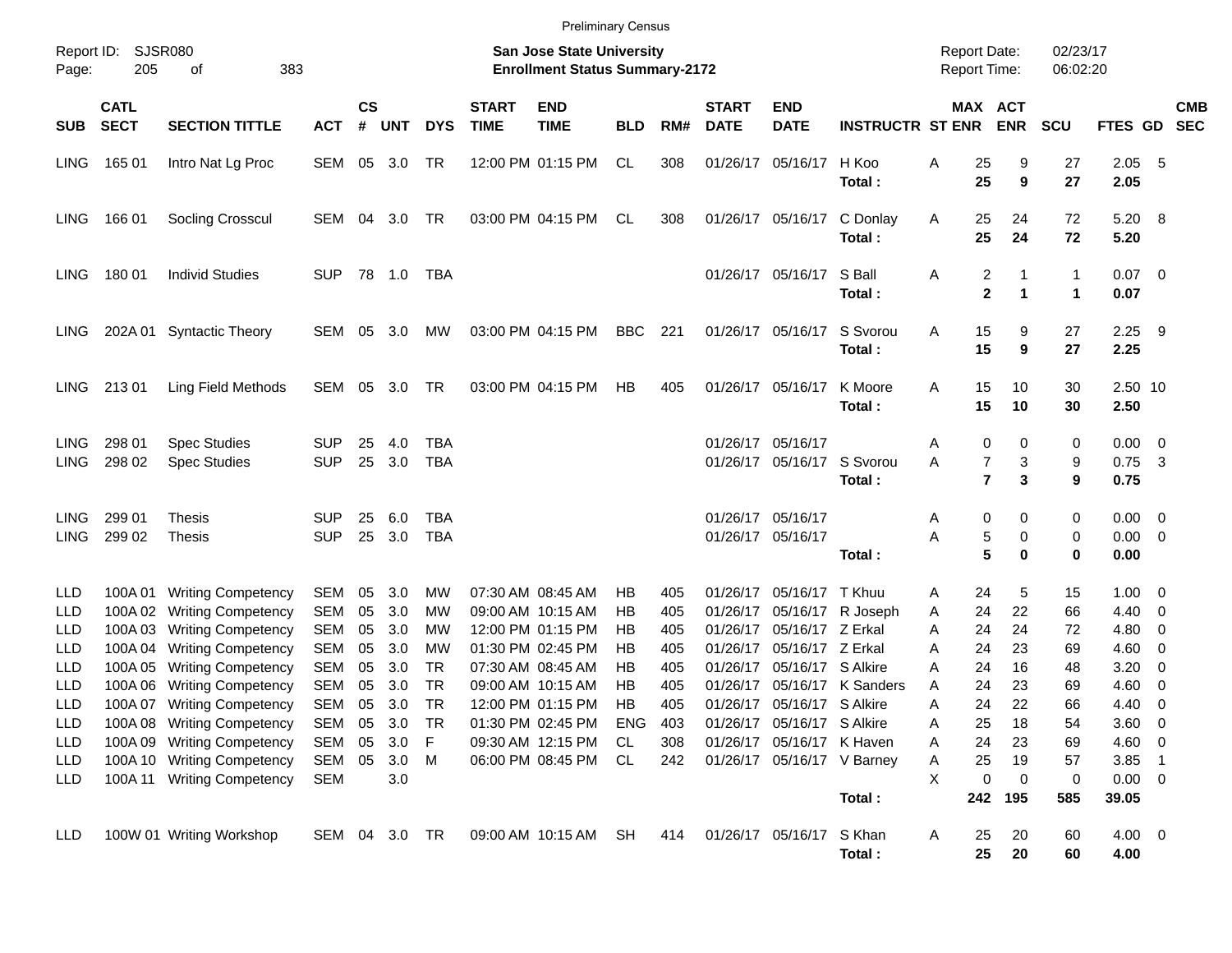|                     |                            |                                  |                |                    |            |            |                             |                                                                           | <b>Preliminary Census</b> |     |                             |                             |                                  |                                     |                |                      |                |                         |                          |
|---------------------|----------------------------|----------------------------------|----------------|--------------------|------------|------------|-----------------------------|---------------------------------------------------------------------------|---------------------------|-----|-----------------------------|-----------------------------|----------------------------------|-------------------------------------|----------------|----------------------|----------------|-------------------------|--------------------------|
| Report ID:<br>Page: | 206                        | SJSR080<br>of<br>383             |                |                    |            |            |                             | <b>San Jose State University</b><br><b>Enrollment Status Summary-2172</b> |                           |     |                             |                             |                                  | <b>Report Date:</b><br>Report Time: |                | 02/23/17<br>06:02:20 |                |                         |                          |
| <b>SUB</b>          | <b>CATL</b><br><b>SECT</b> | <b>SECTION TITTLE</b>            | ACT            | $\mathsf{cs}$<br># | <b>UNT</b> | <b>DYS</b> | <b>START</b><br><b>TIME</b> | <b>END</b><br><b>TIME</b>                                                 | <b>BLD</b>                | RM# | <b>START</b><br><b>DATE</b> | <b>END</b><br><b>DATE</b>   | <b>INSTRUCTR ST ENR</b>          | <b>MAX ACT</b>                      | <b>ENR</b>     | <b>SCU</b>           | <b>FTES GD</b> |                         | <b>CMB</b><br><b>SEC</b> |
| LLD                 |                            | 100WB 01Wrtg Wrkshp Bsns Std SEM |                |                    | 3.0        |            |                             |                                                                           |                           |     |                             |                             |                                  | X<br>0                              | 0              | 0                    | 0.00           | - 0                     |                          |
| <b>LLD</b>          |                            | 100WB 02Wrtg Wrkshp Bsns Std SEM |                | 04                 | 3.0        | MW         |                             | 10:30 AM 11:45 AM                                                         | <b>SH</b>                 | 414 |                             | 01/26/17 05/16/17 T Khuu    |                                  | Α<br>25                             | 19             | 57                   | 3.80           | $\overline{\mathbf{0}}$ |                          |
| LLD                 |                            | 100WB 03Wrtg Wrkshp Bsns Std SEM |                |                    | 3.0        |            |                             |                                                                           |                           |     |                             |                             |                                  | $\mathbf 0$<br>X                    | $\mathbf 0$    | 0                    | 0.00           | $\overline{\mathbf{0}}$ |                          |
| LLD                 |                            | 100WB 04Wrtg Wrkshp Bsns Std SEM |                | 04                 | 3.0        | TR         |                             | 12:00 PM 01:15 PM                                                         | SН                        | 414 |                             |                             | 01/26/17 05/16/17 K Sanders      | A<br>25                             | 25             | 75                   | 5.00           | $\overline{\mathbf{0}}$ |                          |
| <b>LLD</b>          |                            | 100WB 05Wrtg Wrkshp Bsns Std SEM |                | 04                 | 3.0        | <b>TR</b>  |                             | 01:30 PM 02:45 PM                                                         | SН                        | 414 |                             | 01/26/17 05/16/17 Z Erkal   |                                  | 25<br>A                             | 25             | 75                   | 5.00           | 0                       |                          |
| LLD                 |                            | 100WB 06Wrtg Wrkshp Bsns Std SEM |                | 04                 | 3.0        | <b>TR</b>  |                             | 03:00 PM 04:15 PM                                                         | CL                        | 242 |                             |                             | 01/26/17 05/16/17 V Sansome      | 25<br>A                             | 18             | 54                   | 3.60           | 0                       |                          |
| LLD                 |                            | 100WB 07Wrtg Wrkshp Bsns Std SEM |                |                    | 3.0        |            |                             |                                                                           |                           |     |                             |                             |                                  | X<br>0                              | 0              | 0                    | 0.00           | 0                       |                          |
| <b>LLD</b>          |                            | 100WB 08Wrtg Wrkshp Bsns Std SEM |                | 04                 | 3.0        | R          |                             | 06:00 PM 08:45 PM                                                         | CL                        | 308 |                             | 01/26/17 05/16/17 E Chiu    |                                  | Α<br>25                             | 14             | 42                   | 2.80           | 0                       |                          |
| LLD                 |                            | 100WB 80Wrtg Wrkshp Bsns Std SEM |                | 04                 | 3.0        | TBA        |                             |                                                                           |                           |     | 01/26/17                    | 05/16/17                    | K Haven                          | 25<br>Α                             | 25             | 75                   | 5.00           | 0                       |                          |
| LLD                 |                            | 100WB 81Wrtg Wrkshp Bsns Std SEM |                | 04                 | 3.0        | <b>TBA</b> |                             |                                                                           |                           |     | 01/26/17                    | 05/16/17                    | E Chiu                           | A<br>25                             | 25             | 75                   | 5.00           | 0                       |                          |
| <b>LLD</b>          |                            | 100WB 82Wrtg Wrkshp Bsns Std SEM |                | 04                 | 3.0        | <b>TBA</b> |                             |                                                                           |                           |     | 01/26/17                    | 05/16/17 E Chiu             |                                  | Α<br>25                             | 24             | 72                   | 4.80           | 0                       |                          |
| LLD                 |                            | 100WB 83Wrtg Wrkshp Bsns Std SEM |                | 04                 | 3.0        | <b>TBA</b> |                             |                                                                           |                           |     | 01/26/17                    | 05/16/17                    | M ModirzadehA                    | 25                                  | 25             | 75                   | 5.00           | 0                       |                          |
| LLD                 |                            | 100WB 84Wrtg Wrkshp Bsns Std SEM |                |                    | 04 3.0     | <b>TBA</b> |                             |                                                                           |                           |     |                             | 01/26/17 05/16/17           | M ModirzadehA                    | 25                                  | 24             | 72                   | 4.80           | $\overline{0}$          |                          |
|                     |                            |                                  |                |                    |            |            |                             |                                                                           |                           |     |                             |                             | Total:                           | 250                                 | 224            | 672                  | 44.80          |                         |                          |
| LLD                 |                            | 250W 01 Prof in Ling TESOL       | SEM            | 04                 | 3.0        | МW         |                             | 09:00 AM 10:15 AM                                                         | CL.                       | 242 |                             | 01/26/17 05/16/17           | S Frazier                        | Α<br>15                             | 7              | 21                   | 1.75           | $\overline{7}$          |                          |
|                     |                            |                                  |                |                    |            |            |                             |                                                                           |                           |     |                             |                             | Total:                           | 15                                  | $\overline{7}$ | 21                   | 1.75           |                         |                          |
| <b>LLD</b>          | 260 01                     | Eng Struct Teach I               | SEM            |                    | 05 3.0     | M          |                             | 06:00 PM 08:45 PM                                                         | НB                        | 405 |                             | 01/26/17 05/16/17           | K Glover                         | A<br>15                             | 14             | 42                   | 3.50 14        |                         |                          |
|                     |                            |                                  |                |                    |            |            |                             |                                                                           |                           |     |                             |                             | Total:                           | 15                                  | 14             | 42                   | 3.50           |                         |                          |
| <b>LLD</b>          | 270 01                     | Second Lang Acq                  | SEM            | 05                 | 3.0        | MW         |                             | 03:00 PM 04:15 PM                                                         | НB                        | 405 |                             | 01/26/17 05/16/17           | S Phillabaum A                   | 15                                  | 9              | 27                   | 2.25           | - 9                     |                          |
|                     |                            |                                  |                |                    |            |            |                             |                                                                           |                           |     |                             |                             | Total:                           | 15                                  | 9              | 27                   | 2.25           |                         |                          |
|                     |                            |                                  |                |                    |            |            |                             |                                                                           |                           |     |                             |                             |                                  |                                     |                |                      |                |                         |                          |
| <b>LLD</b>          | 282 01                     | Practicum in TESOL               | <b>SUP</b>     | 25                 | 3.0        | TBA        |                             |                                                                           |                           |     | 01/26/17                    | 05/16/17                    | S Frazier                        | A<br>15                             | 12             | 36                   | 3.00 12        |                         |                          |
| <b>LLD</b>          | 282 02                     | Practicum in TESOL               | <b>SUP</b>     |                    | 25 3.0     | <b>TBA</b> |                             |                                                                           |                           |     |                             | 01/26/17 05/16/17           | S Phillabaum A                   | 15                                  | 10             | 30                   | 2.50 10        |                         |                          |
|                     |                            |                                  |                |                    |            |            |                             |                                                                           |                           |     |                             |                             | Total:                           | 30                                  | 22             | 66                   | 5.50           |                         |                          |
| LLD                 | 28301                      | <b>Curric and Assess</b>         | <b>SEM</b>     | 05                 | 3.0        | <b>TR</b>  |                             | 01:30 PM 02:45 PM                                                         | HВ                        | 405 |                             |                             | 01/26/17 05/16/17 S Vanniaraja A | 15                                  | 19             | 57                   | 4.75 19        |                         |                          |
| LLD                 | 283 02                     | <b>Curric and Assess</b>         | <b>SEM</b>     |                    | 3.0        |            |                             |                                                                           |                           |     |                             |                             |                                  | 0<br>Χ                              | $\mathbf 0$    | 0                    | $0.00 \t 0$    |                         |                          |
|                     |                            |                                  |                |                    |            |            |                             |                                                                           |                           |     |                             |                             | Total:                           | 15                                  | 19             | 57                   | 4.75           |                         |                          |
| LLD.                | 298 01                     | <b>Indiv Studies</b>             | SUP 36 4.0     |                    |            | TBA        |                             |                                                                           |                           |     |                             | 01/26/17 05/16/17           |                                  | 0<br>A                              | 0              | 0                    | $0.00 \t 0$    |                         |                          |
| <b>LLD</b>          | 298 02                     | <b>Indiv Studies</b>             | <b>SUP</b>     |                    | 36 3.0     | TBA        |                             |                                                                           |                           |     |                             | 01/26/17 05/16/17 S Frazier |                                  | $\overline{\mathbf{c}}$<br>A        | $\overline{c}$ | 6                    | $0.50$ 2       |                         |                          |
| LLD.                | 298 03                     | <b>Indiv Studies</b>             | <b>SUP</b>     |                    | 36 1.0     | TBA        |                             |                                                                           |                           |     |                             | 01/26/17 05/16/17           |                                  | $\mathbf{1}$<br>A                   | $\pmb{0}$      | 0                    | $0.00 \t 0$    |                         |                          |
|                     |                            |                                  |                |                    |            |            |                             |                                                                           |                           |     |                             |                             | Total:                           | 3                                   | $\overline{2}$ | 6                    | 0.50           |                         |                          |
| LLD                 | 299 01                     | Thesis                           | SUP 25 6.0     |                    |            | TBA        |                             |                                                                           |                           |     |                             | 01/26/17 05/16/17           |                                  | 0<br>A                              | 0              | 0                    | $0.00 \quad 0$ |                         |                          |
| LLD                 | 299 02                     | Thesis                           | SUP 25 3.0 TBA |                    |            |            |                             |                                                                           |                           |     |                             | 01/26/17 05/16/17           |                                  | $\overline{c}$<br>Α                 | 0              | 0                    | $0.00 \t 0$    |                         |                          |
|                     |                            |                                  |                |                    |            |            |                             |                                                                           |                           |     |                             |                             |                                  |                                     |                |                      |                |                         |                          |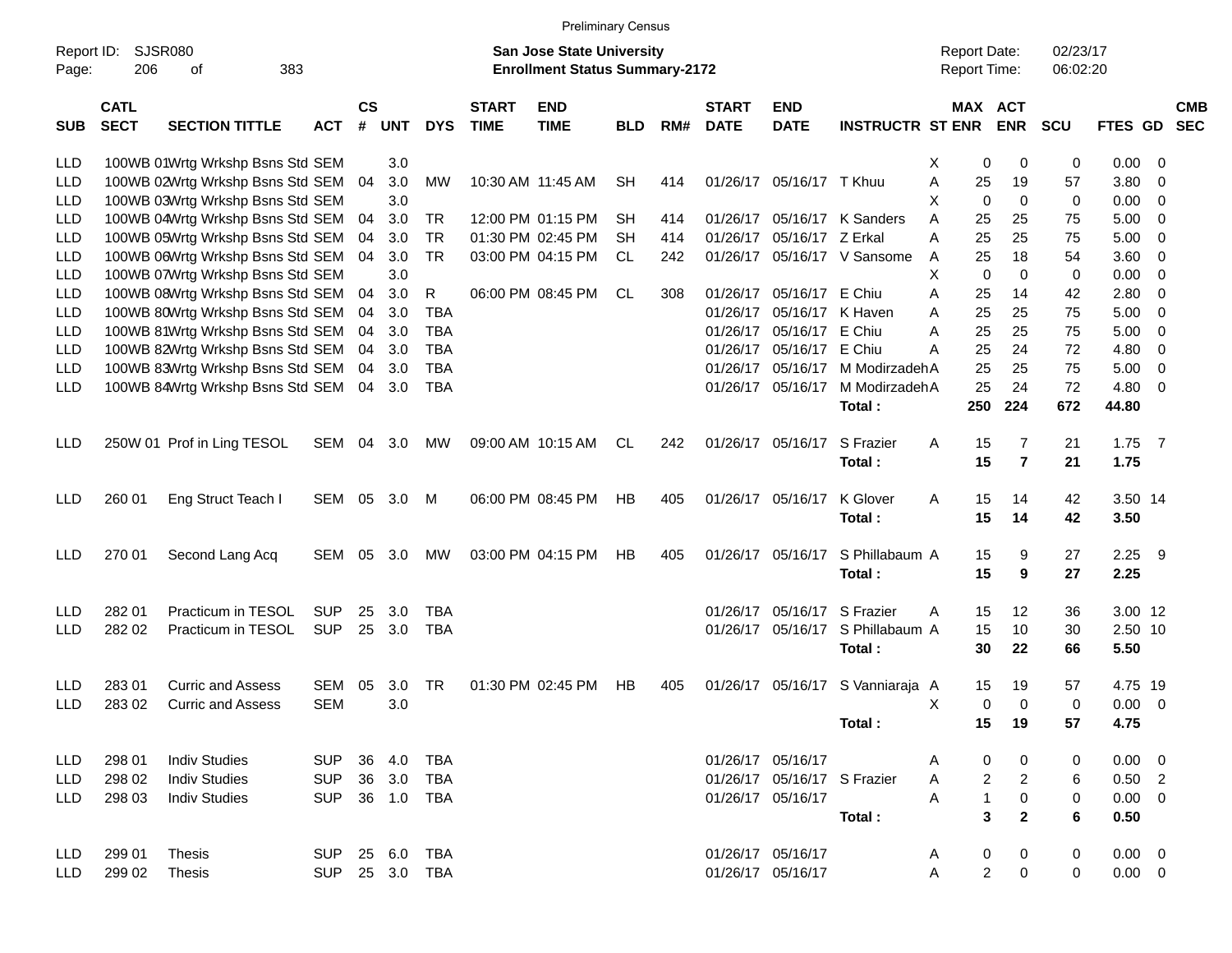|                     |                            |     |                                               |     |            |                |            |            |                             |                           | <b>Preliminary Census</b>                                                 |     |                             |                           |                                                  |                                     |                            |                      |                 |            |
|---------------------|----------------------------|-----|-----------------------------------------------|-----|------------|----------------|------------|------------|-----------------------------|---------------------------|---------------------------------------------------------------------------|-----|-----------------------------|---------------------------|--------------------------------------------------|-------------------------------------|----------------------------|----------------------|-----------------|------------|
| Report ID:<br>Page: |                            | 207 | <b>SJSR080</b><br>оf                          | 383 |            |                |            |            |                             |                           | <b>San Jose State University</b><br><b>Enrollment Status Summary-2172</b> |     |                             |                           |                                                  | Report Date:<br><b>Report Time:</b> |                            | 02/23/17<br>06:02:20 |                 |            |
| <b>SUB</b>          | <b>CATL</b><br><b>SECT</b> |     | <b>SECTION TITTLE</b>                         |     | <b>ACT</b> | <b>CS</b><br># | <b>UNT</b> | <b>DYS</b> | <b>START</b><br><b>TIME</b> | <b>END</b><br><b>TIME</b> | <b>BLD</b>                                                                | RM# | <b>START</b><br><b>DATE</b> | <b>END</b><br><b>DATE</b> | <b>INSTRUCTR ST ENR</b>                          | MAX                                 | <b>ACT</b><br><b>ENR</b>   | <b>SCU</b>           | FTES GD SEC     | <b>CMB</b> |
|                     |                            |     |                                               |     |            |                |            |            |                             |                           |                                                                           |     |                             |                           | Total:                                           |                                     | $2^{\circ}$<br>$\mathbf 0$ | 0                    | 0.00            |            |
|                     | Department :               |     | <b>Linguistics &amp; Language Development</b> |     |            |                |            |            |                             |                           |                                                                           |     |                             |                           | <b>Department Total:</b>                         | 1648                                | 1389                       | 4165                 | 284.77          |            |
|                     |                            |     |                                               |     |            |                |            |            |                             |                           |                                                                           |     |                             |                           | <b>Lower Division:</b><br><b>Upper Division:</b> | 323<br>1188                         | 269<br>1025                | 807<br>3073          | 53.80<br>207.22 |            |
|                     |                            |     |                                               |     |            |                |            |            |                             |                           |                                                                           |     |                             |                           | <b>Graduate Division:</b>                        | 137                                 | 95                         | 285                  | 23.75           |            |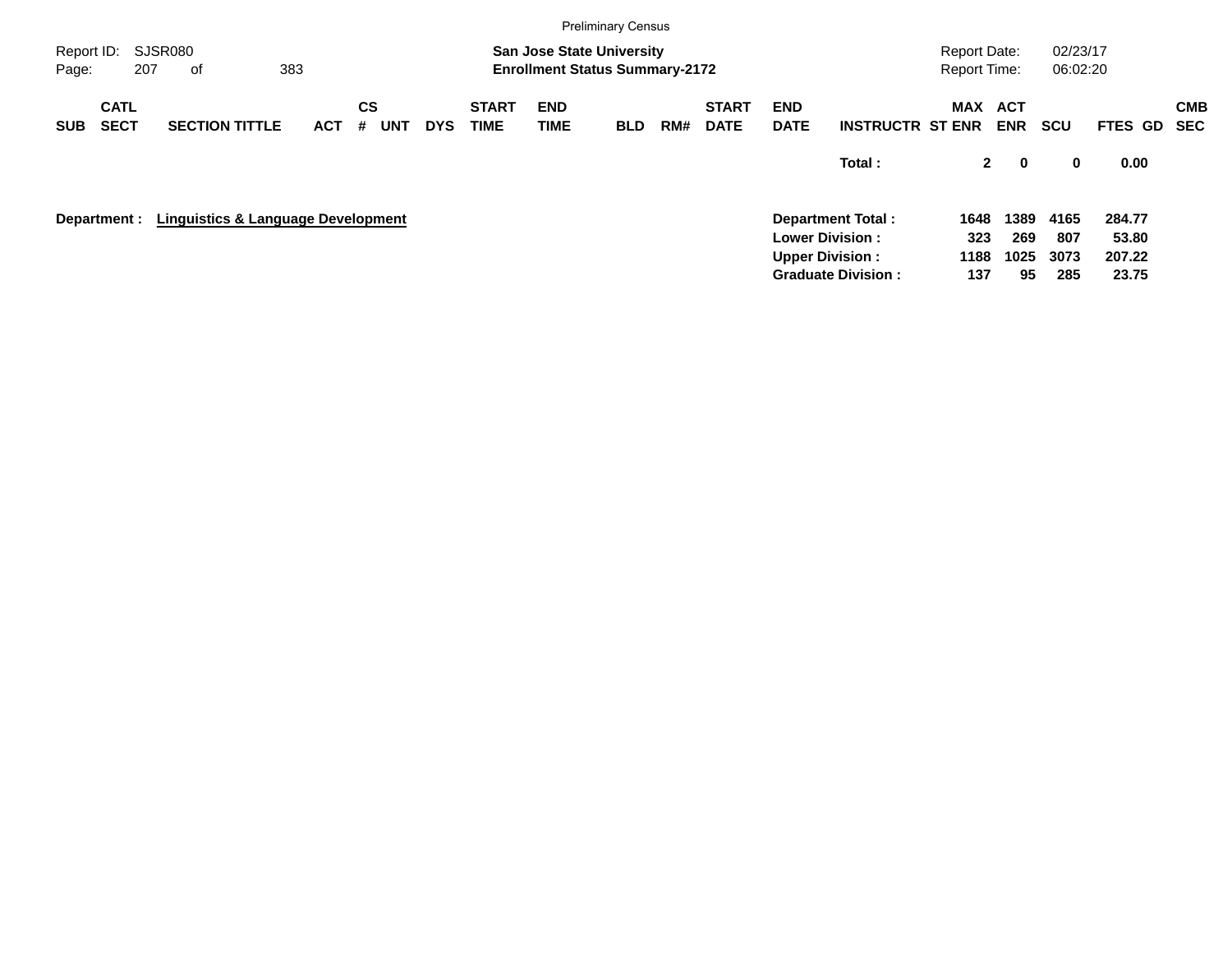|                         |                            |                                                                     |                   |                    |                          |                        |                             |                                                                    | <b>Preliminary Census</b> |       |                             |                                               |                         |        |         |                                     |                      |                |                          |                          |
|-------------------------|----------------------------|---------------------------------------------------------------------|-------------------|--------------------|--------------------------|------------------------|-----------------------------|--------------------------------------------------------------------|---------------------------|-------|-----------------------------|-----------------------------------------------|-------------------------|--------|---------|-------------------------------------|----------------------|----------------|--------------------------|--------------------------|
| Report ID:<br>Page:     | 208                        | SJSR080<br>383<br>оf                                                |                   |                    |                          |                        |                             | San Jose State University<br><b>Enrollment Status Summary-2172</b> |                           |       |                             |                                               |                         |        |         | <b>Report Date:</b><br>Report Time: | 02/23/17<br>06:02:20 |                |                          |                          |
| <b>SUB</b>              | <b>CATL</b><br><b>SECT</b> | <b>SECTION TITTLE</b>                                               | <b>ACT</b>        | $\mathsf{cs}$<br># | <b>UNT</b>               | <b>DYS</b>             | <b>START</b><br><b>TIME</b> | <b>END</b><br><b>TIME</b>                                          | <b>BLD</b>                | RM#   | <b>START</b><br><b>DATE</b> | <b>END</b><br><b>DATE</b>                     | <b>INSTRUCTR ST ENR</b> |        |         | <b>MAX ACT</b><br><b>ENR</b>        | <b>SCU</b>           | <b>FTES GD</b> |                          | <b>CMB</b><br><b>SEC</b> |
| College<br>Department : |                            | <b>Humanities &amp; the Arts</b><br><b>Music &amp; Dance</b>        |                   |                    |                          |                        |                             |                                                                    |                           |       |                             |                                               |                         |        |         |                                     |                      |                |                          |                          |
| DANC 1001               |                            | Dance Appreciation                                                  | <b>LEC</b>        | 01                 | 3.0                      | МW                     |                             | 07:30 AM 08:45 AM                                                  | CL.                       | 117   |                             | 01/26/17 05/16/17                             | J Yager                 | A      | 70      | 68                                  | 204                  | 13.60          | 0                        |                          |
|                         | DANC 1002                  | Dance Appreciation                                                  | <b>LEC</b>        | 01                 | 3.0                      | МW                     |                             | 12:00 PM 01:15 PM                                                  | <b>MUS</b>                | 161   |                             | 01/26/17 05/16/17                             | A Merrell               | Α      | 70      | 65                                  | 195                  | 13.00          | 0                        |                          |
| DANC                    | 10 03                      | Dance Appreciation                                                  | <b>LEC</b>        | 01                 | 3.0                      | <b>TR</b>              |                             | 12:00 PM 01:15 PM                                                  | <b>MUS</b>                | -161  | 01/26/17                    | 05/16/17                                      | J Scott                 | A      | 70      | 69                                  | 207                  | 13.80          | 0                        |                          |
| DANC                    | 10 04                      | Dance Appreciation                                                  | <b>LEC</b>        | 01                 | 3.0                      | <b>TR</b>              |                             | 01:30 PM 02:45 PM                                                  | <b>MUS</b>                | - 161 |                             | 01/26/17 05/16/17                             | J Scott                 | A      | 70      | 68                                  | 204                  | 13.60          | - 0                      |                          |
|                         |                            |                                                                     |                   |                    |                          |                        |                             |                                                                    |                           |       |                             |                                               | Total:                  |        | 280     | 270                                 | 810                  | 54.00          |                          |                          |
| DANC                    | 1201                       | ENS:DancRehrslPerf ACT                                              |                   |                    | 20 2.0                   |                        | MTWR 03:30 PM 05:50 PM      |                                                                    | <b>SPXC 216</b>           |       |                             | 01/26/17 05/16/17                             | R Boumaila              | A      | 15      | 7                                   | 14                   | 0.93           | $\overline{\phantom{0}}$ |                          |
|                         |                            |                                                                     |                   |                    |                          |                        |                             |                                                                    |                           |       |                             |                                               | Total:                  |        | 15      | $\overline{7}$                      | 14                   | 0.93           |                          |                          |
| <b>DANC</b>             | 40A 01                     | Tpcs Modern Dance   ACT                                             |                   |                    | 12 2.0                   | TR.                    |                             | 12:00 PM 01:20 PM                                                  | WSQ 201                   |       |                             | 01/26/17 05/16/17                             | M Basile                | A      | 40      | 20                                  | 40                   | 2.73           | 2 C                      |                          |
| KIN.                    | 40A 01                     | Tpcs Modern Dance   ACT                                             |                   |                    | 12 2.0                   | TR                     |                             | 12:00 PM 01:20 PM                                                  | WSQ 201                   |       |                             | 01/26/17 05/16/17                             | M Basile                | A      | 0       | 12                                  | 24                   | 1.60           | 0 <sup>o</sup>           |                          |
|                         |                            |                                                                     |                   |                    |                          |                        |                             |                                                                    |                           |       |                             |                                               | Total:                  |        | 40      | 32                                  | 64                   | 4.33           |                          |                          |
| DANC.                   | 41A 01                     | Tpcs in Ballet I                                                    | ACT               | 12 <sup>12</sup>   | 2.0                      | МW                     |                             | 09:00 AM 10:20 AM                                                  | WSQ 106                   |       |                             | 01/26/17 05/16/17                             | M Basile                | Α      | 40      | 8                                   | 16                   | 1.07           | $0\,$ C                  |                          |
| KIN                     | 41A01                      | Tpcs in Ballet I                                                    | <b>ACT</b>        | 12 <sup>2</sup>    | 2.0                      | МW                     |                             | 09:00 AM 10:20 AM                                                  | WSQ 106                   |       |                             | 01/26/17 05/16/17                             | M Basile                | A      | 0       | 6                                   | 12                   | 0.80           | $0\,$ C                  |                          |
| <b>DANC</b>             | 41A 02                     | Tpcs in Ballet I                                                    | <b>ACT</b>        | $12 \overline{ }$  | 2.0                      | TR.                    |                             | 12:00 PM 01:20 PM                                                  | WSQ 204                   |       |                             | 01/26/17 05/16/17                             | M Foehringer A          |        | 40      | 8                                   | 16                   | 1.07           | $0\,$ C                  |                          |
| KIN                     | 41A 02                     | Tpcs in Ballet I                                                    | <b>ACT</b>        |                    | 12 2.0                   | <b>TR</b>              |                             | 12:00 PM 01:20 PM                                                  | WSQ 204                   |       |                             | 01/26/17 05/16/17                             | M Foehringer A          |        | 0       | 10                                  | 20                   | 1.33           | $0\,$ C                  |                          |
|                         |                            |                                                                     |                   |                    |                          |                        |                             |                                                                    |                           |       |                             |                                               | Total:                  |        | 80      | 32                                  | 64                   | 4.27           |                          |                          |
| DANC                    | 42A 01                     | Tpcs in Jazz Dance I                                                | ACT               |                    | 12 2.0                   | МW                     |                             | 09:00 AM 10:20 AM                                                  | WSQ 201                   |       |                             | 01/26/17 05/16/17                             | D Lomuljo               | Α      | 45      | 8                                   | 16                   | 1.07           | $0\,$ C                  |                          |
| KIN                     | 42A 01                     | Tpcs in Jazz Dance I                                                | <b>ACT</b>        |                    | 12 2.0                   | МW                     |                             | 09:00 AM 10:20 AM                                                  | WSQ 201                   |       |                             | 01/26/17 05/16/17                             | D Lomulio               | A      | 0       | 4                                   | 8                    | 0.53           | $0\,$ C                  |                          |
| DANC                    | 42A 02                     | Tpcs in Jazz Dance I                                                | <b>ACT</b>        |                    | $12 \quad 2.0$           | TR.                    |                             | 09:00 AM 10:20 AM                                                  | WSQ 201                   |       |                             | 01/26/17 05/16/17                             | D Lomuljo               | A      | 45      | 5                                   | 10                   | 0.67           | $0\,$ C                  |                          |
| KIN                     | 42A 02                     | Tpcs in Jazz Dance I                                                | ACT               |                    | 12 2.0                   | TR.                    |                             | 09:00 AM 10:20 AM                                                  | WSQ 201                   |       |                             | 01/26/17 05/16/17                             | D Lomuljo               | Α      | 0       | 6                                   | 12                   | 0.80           | $0\,$ C                  |                          |
| <b>DANC</b>             | 42A 03                     | Tpcs in Jazz Dance I                                                | <b>ACT</b>        |                    | 12 2.0                   | <b>TR</b><br><b>TR</b> |                             | 09:00 AM 10:20 AM                                                  | WSQ 106                   |       |                             | 01/26/17 05/16/17 K Pinto<br>05/16/17 K Pinto |                         | A      | 45      | 17                                  | 34                   | 2.27           | $0\,$ C                  |                          |
| KIN                     | 42A 03                     | Tpcs in Jazz Dance I                                                | <b>ACT</b><br>ACT |                    | $12 \quad 2.0$<br>12 2.0 | <b>TR</b>              |                             | 09:00 AM 10:20 AM<br>10:30 AM 11:50 AM                             | WSQ 106                   |       | 01/26/17<br>01/26/17        | 05/16/17 K Pinto                              |                         | Α      | 0<br>45 | 9<br>14                             | 18<br>28             | 1.20<br>1.87   | $0\,$ C<br>$0\,$ C       |                          |
| DANC<br>KIN             | 42A 04<br>42A 04           | Tpcs in Jazz Dance I<br>Tpcs in Jazz Dance I                        | <b>ACT</b>        |                    | 12 2.0                   | <b>TR</b>              |                             | 10:30 AM 11:50 AM                                                  | WSQ 106<br>WSQ 106        |       | 01/26/17                    | 05/16/17 K Pinto                              |                         | Α<br>A | 0       | 27                                  | 54                   | 3.60           | $0\,$ C                  |                          |
| DANC.                   | 42A 05                     | Tpcs in Jazz Dance I                                                | ACT               |                    | $12 \quad 2.0$           | TR                     |                             | 12:00 PM 01:20 PM                                                  | WSQ 106                   |       |                             | 01/26/17 05/16/17 K Pinto                     |                         | A      | 45      | 25                                  | 50                   | 3.33           | $0\,C$                   |                          |
| KIN                     |                            | 42A 05 Tpcs in Jazz Dance I ACT 12 2.0 TR 12:00 PM 01:20 PM WSQ 106 |                   |                    |                          |                        |                             |                                                                    |                           |       |                             | 01/26/17 05/16/17 K Pinto                     |                         | Α      | 0       | -14                                 | 28                   | 1.87 0 C       |                          |                          |
|                         |                            |                                                                     |                   |                    |                          |                        |                             |                                                                    |                           |       |                             |                                               | Total:                  |        |         | 225 129                             | 258                  | 17.20          |                          |                          |
|                         | DANC 49A 01                | Tpcs in Tap Dance I                                                 | LAB 15 1.0 MW     |                    |                          |                        |                             | 10:30 AM 11:45 AM                                                  | WSQ 106                   |       |                             | 01/26/17 05/16/17 J Yager                     |                         | A      | 35      | 8                                   | 8                    | $0.53$ 0 C     |                          |                          |
| KIN.                    | 49A 01                     | Tpcs in Tap Dance I                                                 | LAB 15 1.0 MW     |                    |                          |                        |                             | 10:30 AM 11:45 AM                                                  | WSQ 106                   |       |                             | 01/26/17 05/16/17 J Yager                     |                         | A      | 0       | 12                                  | 12                   | $0.80 \t 0 C$  |                          |                          |
|                         |                            |                                                                     |                   |                    |                          |                        |                             |                                                                    |                           |       |                             |                                               | Total:                  |        | 35      | 20                                  | 20                   | 1.33           |                          |                          |
| DANC 54 01              |                            | TPCS in Danc II                                                     | LAB 16 3.0 TR     |                    |                          |                        |                             | 10:30 AM 11:50 AM   WSQ   201                                      |                           |       |                             | 01/26/17 05/16/17                             |                         | A      | 35      | 17                                  | 51                   | $3.40 \ 0$     |                          |                          |
|                         |                            |                                                                     |                   |                    |                          |                        |                             |                                                                    |                           |       |                             |                                               | Total:                  |        | 35      | 17                                  | 51                   | 3.40           |                          |                          |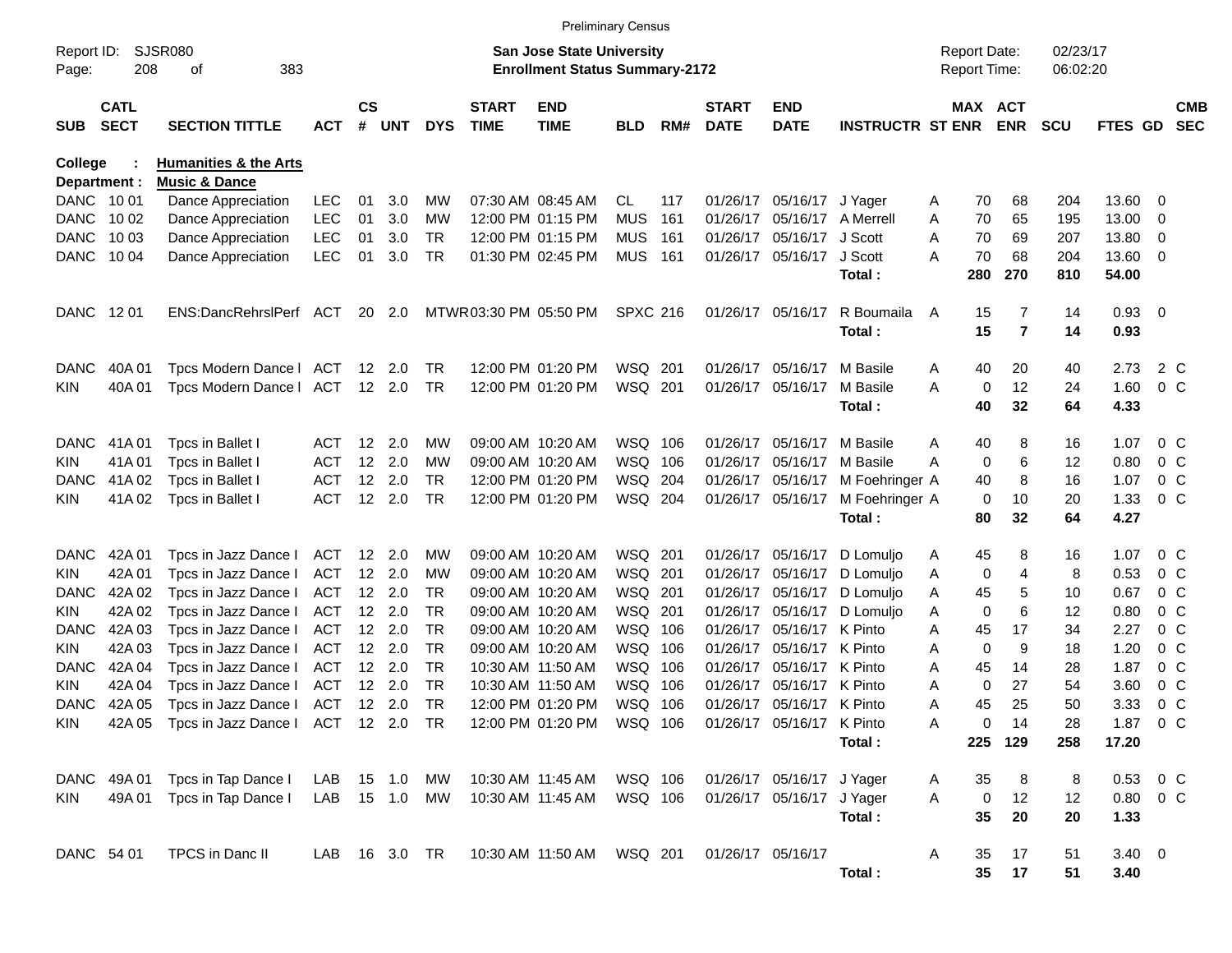|                     |                            |                                 |                |                    |            |            |                             |                                                                           | <b>Preliminary Census</b> |       |                             |                            |                             |                                     |             |                      |                    |                          |                          |
|---------------------|----------------------------|---------------------------------|----------------|--------------------|------------|------------|-----------------------------|---------------------------------------------------------------------------|---------------------------|-------|-----------------------------|----------------------------|-----------------------------|-------------------------------------|-------------|----------------------|--------------------|--------------------------|--------------------------|
| Report ID:<br>Page: | <b>SJSR080</b><br>209      | 383<br>οf                       |                |                    |            |            |                             | <b>San Jose State University</b><br><b>Enrollment Status Summary-2172</b> |                           |       |                             |                            |                             | <b>Report Date:</b><br>Report Time: |             | 02/23/17<br>06:02:20 |                    |                          |                          |
| <b>SUB</b>          | <b>CATL</b><br><b>SECT</b> | <b>SECTION TITTLE</b>           | <b>ACT</b>     | $\mathsf{cs}$<br># | <b>UNT</b> | <b>DYS</b> | <b>START</b><br><b>TIME</b> | <b>END</b><br><b>TIME</b>                                                 | <b>BLD</b>                | RM#   | <b>START</b><br><b>DATE</b> | <b>END</b><br><b>DATE</b>  | <b>INSTRUCTR ST ENR ENR</b> |                                     | MAX ACT     | <b>SCU</b>           | FTES GD            |                          | <b>CMB</b><br><b>SEC</b> |
| DANC 102 01         |                            | Dance in Wrld Cult              | LEC.           | 02                 | 3.0        | <b>TR</b>  |                             | 01:30 PM 02:45 PM                                                         | MUS                       | - 250 |                             | 01/26/17 05/16/17 J Walton |                             | 40<br>A                             | 40          | 120                  | $8.00 \ 0$         |                          |                          |
|                     | DANC 102 02                | Dance in Wrld Cult              | <b>LEC</b>     |                    | 3.0        |            |                             |                                                                           |                           |       |                             |                            |                             | X<br>$\mathbf 0$                    | $\mathbf 0$ | 0                    | 0.00               | $\overline{\phantom{0}}$ |                          |
|                     | DANC 102 80                | Dance in Wrld Cult              | <b>LEC</b>     | 02                 | 3.0        | TBA        |                             |                                                                           |                           |       | 01/26/17                    | 05/16/17                   | J Walton                    | A<br>40                             | 38          | 114                  | 7.60 0             |                          |                          |
|                     | DANC 102 81                | Dance in Wrld Cult              | <b>LEC</b>     |                    | 02 3.0     | TBA        |                             |                                                                           |                           |       |                             | 01/26/17 05/16/17          | J Walton<br>Total:          | 40<br>A<br>120                      | 38<br>116   | 114<br>348           | 7.60 0<br>23.20    |                          |                          |
| DANC 112 01         |                            | ENS:Dance Reh/Perf ACT          |                |                    | 20 2.0     |            | MTWR03:30 PM 05:50 PM       |                                                                           | <b>SPXC 216</b>           |       |                             | 01/26/17 05/16/17          | R Boumaila<br>Total:        | 20<br>A<br>20                       | 18<br>18    | 36<br>36             | $2.40 \ 0$<br>2.40 |                          |                          |
|                     | DANC 144A 01               | Dance Hist and Rep              | SEM            | 04                 | 3.0        | <b>TR</b>  |                             | 12:00 PM 01:15 PM                                                         | MUS 213                   |       |                             | 01/26/17 05/16/17          | J Yager                     | 25<br>A                             | 18          | 36                   | $3.60 \ 0$         |                          |                          |
|                     |                            | DANC 144A 02 Dance Hist and Rep | LAB            |                    | 15 0.0     | <b>TBA</b> |                             |                                                                           |                           |       |                             | 01/26/17 05/16/17          | J Yager                     | 25<br>A                             | 18          | 18                   | $0.00 \t 0$        |                          |                          |
|                     |                            |                                 |                |                    |            |            |                             |                                                                           |                           |       |                             |                            | Total:                      | 50                                  | 36          | 54                   | 3.60               |                          |                          |
|                     |                            | DANC 145A 01 Choreography I     | ACT            | 12 <sup>12</sup>   | 3.0        | м          |                             | 01:30 PM 03:20 PM                                                         | WSQ 201                   |       | 01/26/17                    |                            | 05/16/17 F Mathews          | A<br>25                             | 13          | 13                   | $2.60 \quad 0$     |                          |                          |
|                     |                            | DANC 145A 02 Choreography I     | <b>LEC</b>     |                    | 02 0.0     | W          |                             | 01:30 PM 03:20 PM                                                         | WSQ 201                   |       |                             |                            | 01/26/17 05/16/17 F Mathews | 25<br>A                             | 13          | 26                   | $0.00 \t 0$        |                          |                          |
|                     |                            |                                 |                |                    |            |            |                             |                                                                           |                           |       |                             |                            | Total:                      | 50                                  | 26          | 39                   | 2.60               |                          |                          |
|                     |                            | DANC 145C 01 Choreography III   | ACT            | 12 <sup>12</sup>   | 3.0        | Т          |                             | 01:30 PM 03:20 PM                                                         | WSQ 201                   |       | 01/26/17                    |                            | 05/16/17 F Mathews          | 25<br>A                             | 17          | 17                   | $3.40 \ 0$         |                          |                          |
|                     |                            | DANC 145C 02 Choreography III   | <b>LEC</b>     |                    | 02 0.0     | R          |                             | 01:30 PM 03:20 PM                                                         | WSQ 201                   |       |                             |                            | 01/26/17 05/16/17 F Mathews | 25<br>A                             | 17          | 34                   | $0.00 \t 0$        |                          |                          |
|                     |                            |                                 |                |                    |            |            |                             |                                                                           |                           |       |                             |                            | Total:                      | 50                                  | 34          | 51                   | 3.40               |                          |                          |
|                     |                            | DANC 147A 01 Dance Seminar      | SEM 05         |                    | 3.0        | TR         |                             | 07:30 AM 08:45 AM                                                         | <b>MUS 161</b>            |       |                             | 01/26/17 05/16/17          | H Cooper                    | 20<br>A                             | 10          | 30                   | $2.00 \t 0$        |                          |                          |
|                     |                            |                                 |                |                    |            |            |                             |                                                                           |                           |       |                             |                            | Total:                      | 20                                  | 10          | 30                   | 2.00               |                          |                          |
|                     |                            | DANC 150B 01 Kinesiology II     | <b>LEC</b>     | 02                 | 3.0        | W          |                             | 01:30 PM 03:20 PM                                                         | <b>MUS</b> 211            |       |                             | 01/26/17 05/16/17          | J Yager                     | 35<br>A                             | 22          | 44                   | $4.40 \quad 0$     |                          |                          |
|                     |                            | DANC 150B 02 Kinesiology II     | <b>ACT</b>     |                    | 12 0.0     | M          |                             | 01:30 PM 03:20 PM                                                         | <b>MUS 211</b>            |       |                             | 01/26/17 05/16/17          | J Yager                     | 35<br>A                             | 22          | 22                   | $0.00 \t 0$        |                          |                          |
|                     |                            |                                 |                |                    |            |            |                             |                                                                           |                           |       |                             |                            | Total:                      | 70                                  | 44          | 66                   | 4.40               |                          |                          |
|                     |                            | DANC 154A 01 TPCS in Danc III   | LAB            |                    | 3.0        |            |                             |                                                                           |                           |       |                             |                            |                             | 0<br>X                              | 0           | 0                    | $0.00 \t 0$        |                          |                          |
|                     |                            | DANC 154A 02 TPCS in Danc III   | LAB            |                    | 3.0        |            |                             |                                                                           |                           |       |                             |                            |                             | 0<br>х                              | 0           | 0                    | $0.00 \t 0$        |                          |                          |
|                     |                            | DANC 154A 03 TPCS in Danc III   | LAB            |                    | 16 3.0 TR  |            |                             | 09:00 AM 10:20 AM  WSQ 204                                                |                           |       |                             | 01/26/17 05/16/17          |                             | Α<br>30                             | 19          | 57                   | 3.80 0             |                          |                          |
|                     |                            |                                 |                |                    |            |            |                             |                                                                           |                           |       |                             |                            | Total:                      | 30                                  | 19          | 57                   | 3.80               |                          |                          |
|                     |                            | DANC 154B 01 TPCS in Danc IV    |                |                    |            |            |                             |                                                                           |                           |       |                             | 01/26/17 05/16/17          |                             | 30<br>A                             | 15          | 45                   | $3.00 \ 0$         |                          |                          |
|                     |                            |                                 |                |                    |            |            |                             |                                                                           |                           |       |                             |                            | Total:                      | 30                                  | 15          | 45                   | 3.00               |                          |                          |
|                     | DANC 194 01                | <b>REP Dance Activity</b>       | ACT 20 1.0 TBA |                    |            |            |                             |                                                                           |                           |       |                             |                            | 01/26/17 05/16/17 H Cooper  | 30<br>A                             | 16          | 16                   | $1.07 \t 0$        |                          |                          |
|                     |                            | DANC 194 02 REP Dance Activity  | ACT 20 1.0 TBA |                    |            |            |                             |                                                                           |                           |       |                             |                            | 01/26/17 05/16/17 H Cooper  | 30<br>A                             | 15          | 15                   | $1.00 \t 0$        |                          |                          |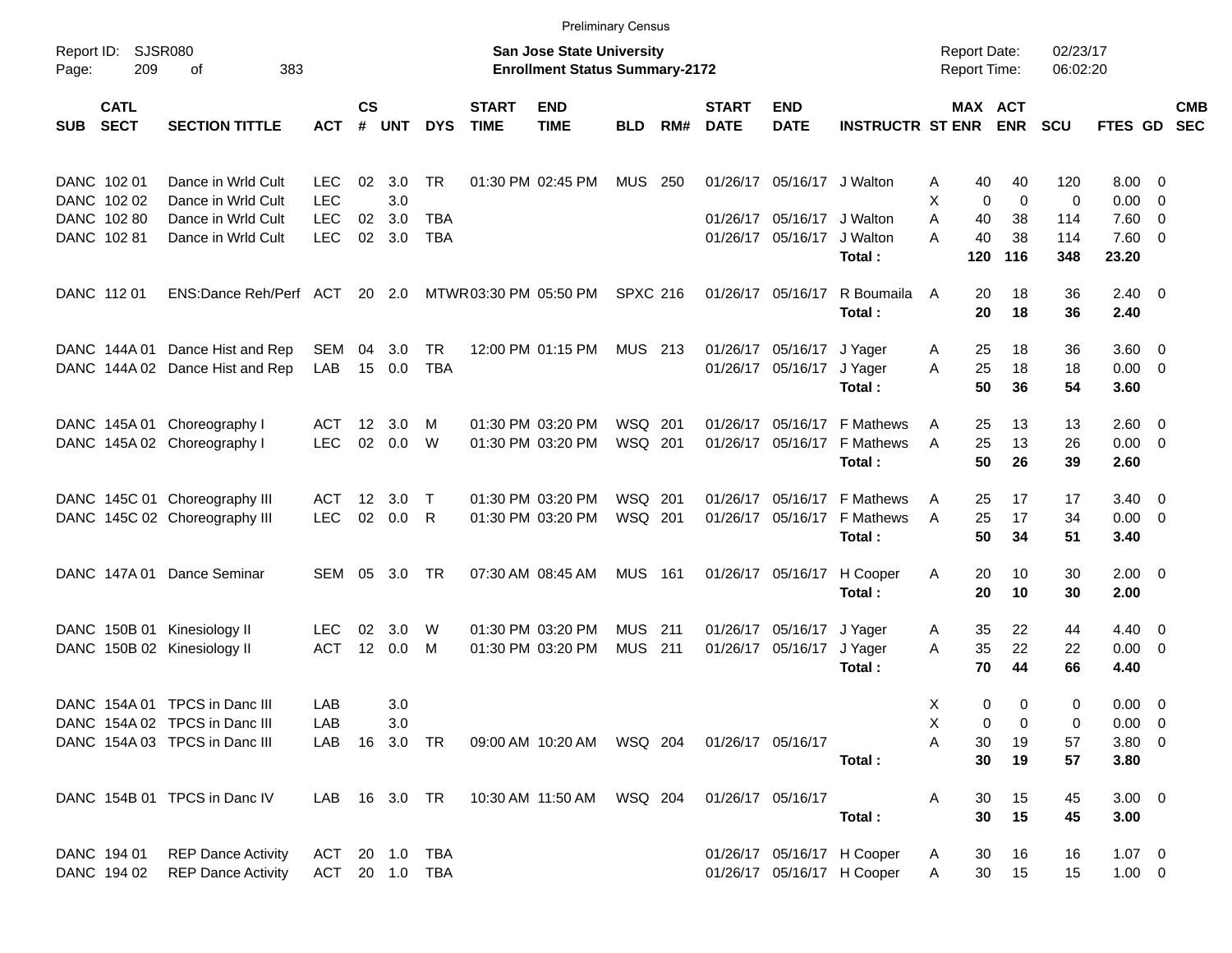|                     |                                   |                                                                                                                      |                                                      |                |                             |                                               |                             |                                                                           | <b>Preliminary Census</b> |     |                             |                            |                                                                                                                                                 |                                     |                                  |                          |                                                                |                  |            |
|---------------------|-----------------------------------|----------------------------------------------------------------------------------------------------------------------|------------------------------------------------------|----------------|-----------------------------|-----------------------------------------------|-----------------------------|---------------------------------------------------------------------------|---------------------------|-----|-----------------------------|----------------------------|-------------------------------------------------------------------------------------------------------------------------------------------------|-------------------------------------|----------------------------------|--------------------------|----------------------------------------------------------------|------------------|------------|
| Page:               | Report ID: SJSR080<br>210         | 383<br>οf                                                                                                            |                                                      |                |                             |                                               |                             | <b>San Jose State University</b><br><b>Enrollment Status Summary-2172</b> |                           |     |                             |                            |                                                                                                                                                 | <b>Report Date:</b><br>Report Time: |                                  | 02/23/17<br>06:02:20     |                                                                |                  |            |
| SUB                 | <b>CATL</b><br><b>SECT</b>        | <b>SECTION TITTLE</b>                                                                                                | <b>ACT</b>                                           | $\mathsf{cs}$  | # UNT                       | <b>DYS</b>                                    | <b>START</b><br><b>TIME</b> | <b>END</b><br><b>TIME</b>                                                 | <b>BLD</b>                | RM# | <b>START</b><br><b>DATE</b> | <b>END</b><br><b>DATE</b>  | <b>INSTRUCTR ST ENR ENR</b>                                                                                                                     |                                     | MAX ACT                          | <b>SCU</b>               | FTES GD SEC                                                    |                  | <b>CMB</b> |
|                     | DANC 194 03                       | <b>REP Dance Activity</b>                                                                                            | ACT                                                  |                | 20 1.0                      | TBA                                           |                             |                                                                           |                           |     |                             |                            | 01/26/17 05/16/17 M Foehringer A<br>Total:                                                                                                      | 30<br>90                            | 15<br>46                         | 15<br>46                 | $1.00 \t 0$<br>3.07                                            |                  |            |
|                     | DANC 198 01<br>DANC 198 02        | Dance Internship<br>Dance Internship                                                                                 | <b>SUP</b><br><b>SUP</b>                             | 36             | 1.0<br>36 2.0               | TBA<br><b>TBA</b>                             |                             |                                                                           |                           |     |                             | 01/26/17 05/16/17          | 01/26/17 05/16/17 H Cooper<br>H Cooper<br>Total:                                                                                                | 10<br>Α<br>A<br>10<br>20            | 2<br>$\mathbf 0$<br>$\mathbf{2}$ | 2<br>0<br>$\mathbf{2}$   | $0.13 \quad 0$<br>$0.00 \t 0$<br>0.13                          |                  |            |
|                     | MUED 170A 01                      | Tch Instru Mus Lit/P                                                                                                 | SEM 04 2.0                                           |                |                             | TR                                            |                             | 09:30 AM 10:20 AM                                                         | <b>MUS 182</b>            |     |                             | 01/26/17 05/16/17          | D Hollinger<br>Total:                                                                                                                           | 20<br>A<br>20                       | 11<br>11                         | 22<br>22                 | $1.50$ 1<br>1.50                                               |                  |            |
|                     | MUED 175 01                       | Practicum Mu Ed                                                                                                      | <b>LEC</b>                                           |                | 02 3.0 F                    |                                               |                             | 08:00 AM 10:20 AM                                                         | <b>MUS 182</b>            |     |                             | 01/26/17 05/16/17          | D Hollinger<br>Total:                                                                                                                           | 20<br>A<br>20                       | 23<br>23                         | 69<br>69                 | $4.65$ 1<br>4.65                                               |                  |            |
|                     |                                   | MUED 184Y 01 Stdt Tchg II<br>MUED 184Y 02 Stdt Tchg II<br>MUED 184Y 03 Stdt Tchg II                                  | <b>SUP</b><br><b>SUP</b><br><b>SUP</b>               | 25<br>25       | 4.0<br>4.0<br>25 4.0        | TBA<br><b>TBA</b><br><b>TBA</b>               |                             |                                                                           |                           |     |                             |                            | 01/26/17 05/16/17 L De La Rosa A<br>01/26/17 05/16/17 P Yonemura A<br>01/26/17 05/16/17 K Ireland D'<br>Total:                                  | 3<br>3<br>3<br>A<br>9               | 3<br>3<br>$\mathbf 0$<br>6       | 12<br>12<br>0<br>24      | $0.80 \ 0$<br>$0.80 \ 0$<br>$0.00 \t 0$<br>1.60                |                  |            |
|                     |                                   | MUED 184Z 01 Stdt Tchg III<br>MUED 184Z 02 Stdt Tchg III<br>MUED 184Z 03 Stdt Tchg III<br>MUED 184Z 04 Stdt Tchg III | <b>SUP</b><br><b>SUP</b><br><b>SUP</b><br><b>SUP</b> | 25<br>25<br>25 | 4.0<br>4.0<br>4.0<br>25 5.0 | TBA<br><b>TBA</b><br><b>TBA</b><br><b>TBA</b> |                             |                                                                           |                           |     |                             |                            | 01/26/17 05/16/17 L De La Rosa A<br>01/26/17 05/16/17 P Yonemura A<br>01/26/17 05/16/17 K Ireland D'<br>01/26/17 05/16/17 D Hollinger<br>Total: | 3<br>3<br>3<br>A<br>3<br>A<br>12    | 3<br>3<br>$\Omega$<br>0<br>6     | 12<br>12<br>0<br>0<br>24 | $0.80 \ 0$<br>$0.80 \ 0$<br>$0.00 \t 0$<br>$0.00 \t 0$<br>1.60 |                  |            |
|                     |                                   | MUED 370B 01 Meth Mus Ed Sec                                                                                         | SEM 04                                               |                | 2.0                         | $\top$                                        |                             | 05:30 PM 07:20 PM                                                         | <b>MUS 250</b>            |     |                             | 01/26/17 05/16/17          | L De La Rosa A<br>Total:                                                                                                                        | 20<br>20                            | $\overline{7}$<br>$\overline{7}$ | 14<br>14                 | $0.97$ 1<br>0.97                                               |                  |            |
| MUSC<br><b>MUSC</b> | 2A 01<br>2A 02                    | Music Systems IIA<br>Music Systems IIA                                                                               | SEM<br>SEM                                           | 04<br>04       | 2.0<br>2.0                  | MW<br>MW                                      |                             | 09:30 AM 10:20 AM<br>09:30 AM 10:20 AM                                    | MUS 210<br><b>MUS</b>     | 160 |                             | 01/26/17 05/16/17          | 01/26/17 05/16/17 P Furman<br>M Rodriguez- A<br>Total:                                                                                          | 35<br>A<br>25<br>60                 | 22<br>19<br>41                   | 44<br>38<br>82           | $2.93$ 0<br>2.57<br>5.50                                       | $\blacksquare$ 1 |            |
| <b>MUSC</b>         | MUSC 2B 01<br>2B 02<br>MUSC 2B 03 | Music Systems IIB<br>Music Systems IIB<br>Music Systems IIB                                                          | ACT<br><b>ACT</b><br>ACT 10 1.0                      |                | 10 1.0<br>1.0               | MW<br>MW                                      |                             | 10:30 AM 11:20 AM MUS 211<br>10:30 AM 11:20 AM                            | MUS 210                   |     |                             | 01/26/17 05/16/17 M Adduci | 01/26/17 05/16/17 P Furman<br>Total:                                                                                                            | 15<br>Α<br>Χ<br>0<br>A<br>19<br>34  | 21<br>0<br>18<br>39              | 21<br>0<br>18<br>39      | $1.42$ 1<br>$0.00 \t 0$<br>$1.20 \t 0$<br>2.62                 |                  |            |
|                     | MUSC 4A 01                        | Music Systems IVA                                                                                                    |                                                      |                | SEM 04 2.0 TR               |                                               |                             | 10:30 AM 11:20 AM                                                         | MUS 210                   |     |                             | 01/26/17 05/16/17          | M Adduci<br>Total:                                                                                                                              | 20<br>Α<br>20                       | 14<br>14                         | 28<br>28                 | $1.87 \t 0$<br>1.87                                            |                  |            |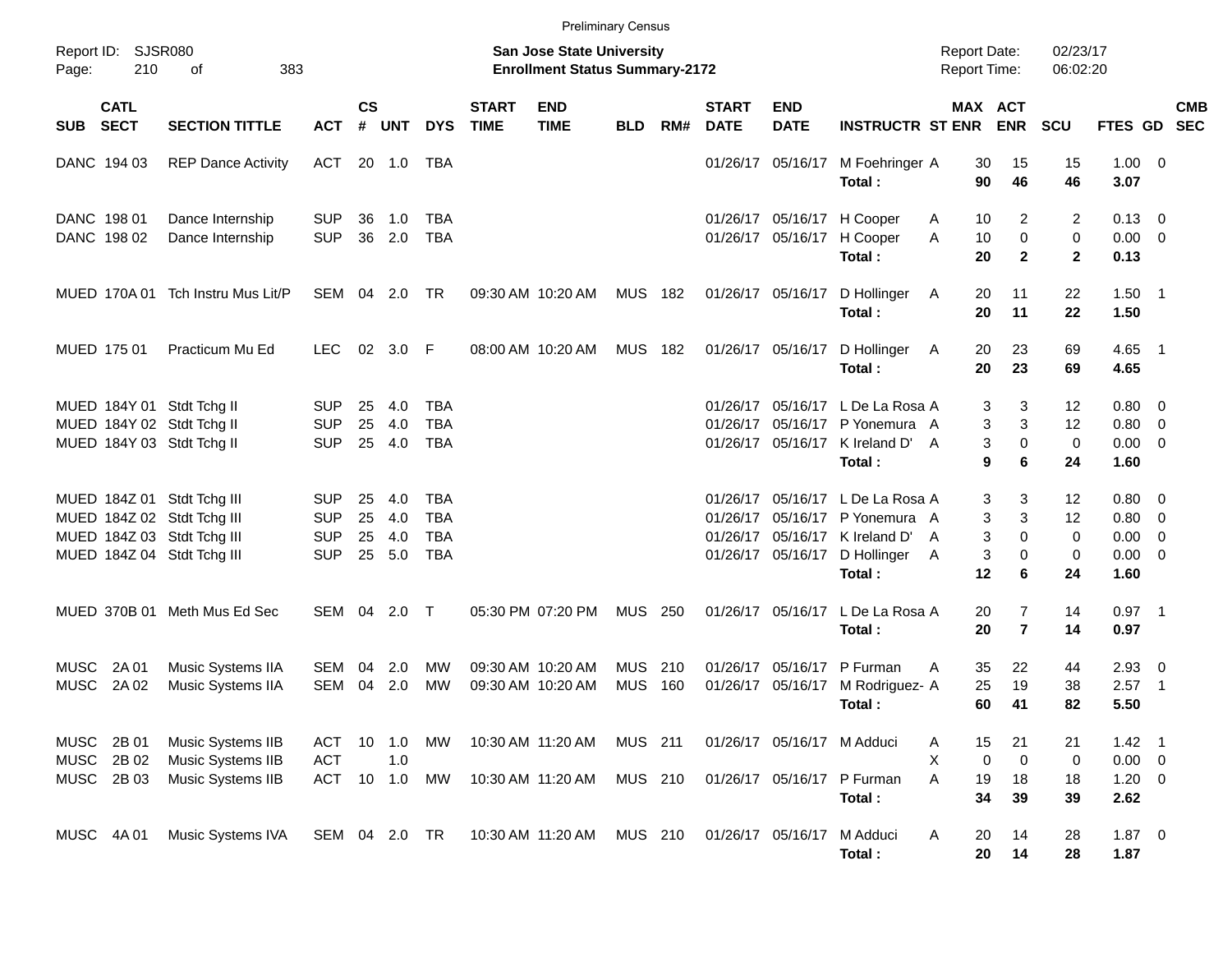|                                                                         |                                               |                                                                                                                                               |                                                                    |                            |                                 |                                                   |                             | <b>Preliminary Census</b>                                                        |                                                      |                          |                                                          |                                                          |                                                             |                                                     |                             |                                   |                                           |                                                                                       |  |
|-------------------------------------------------------------------------|-----------------------------------------------|-----------------------------------------------------------------------------------------------------------------------------------------------|--------------------------------------------------------------------|----------------------------|---------------------------------|---------------------------------------------------|-----------------------------|----------------------------------------------------------------------------------|------------------------------------------------------|--------------------------|----------------------------------------------------------|----------------------------------------------------------|-------------------------------------------------------------|-----------------------------------------------------|-----------------------------|-----------------------------------|-------------------------------------------|---------------------------------------------------------------------------------------|--|
| Report ID:<br>Page:                                                     | 211                                           | SJSR080<br>383<br>οf                                                                                                                          |                                                                    |                            |                                 |                                                   |                             | <b>San Jose State University</b><br><b>Enrollment Status Summary-2172</b>        |                                                      |                          |                                                          |                                                          |                                                             | <b>Report Date:</b><br><b>Report Time:</b>          |                             | 02/23/17<br>06:02:20              |                                           |                                                                                       |  |
| <b>SUB</b>                                                              | <b>CATL</b><br><b>SECT</b>                    | <b>SECTION TITTLE</b>                                                                                                                         | <b>ACT</b>                                                         | $\mathsf{cs}$<br>#         | <b>UNT</b>                      | <b>DYS</b>                                        | <b>START</b><br><b>TIME</b> | <b>END</b><br><b>TIME</b>                                                        | <b>BLD</b>                                           | RM#                      | <b>START</b><br><b>DATE</b>                              | <b>END</b><br><b>DATE</b>                                | <b>INSTRUCTR ST ENR</b>                                     |                                                     | MAX ACT<br><b>ENR</b>       | <b>SCU</b>                        | FTES GD                                   | <b>CMB</b><br><b>SEC</b>                                                              |  |
| <b>MUSC</b>                                                             | 4B 01                                         | Music Systems IVB                                                                                                                             | ACT                                                                | 10                         | 1.0                             | TR                                                |                             | 11:30 AM 12:20 PM                                                                | <b>MUS</b>                                           | 210                      | 01/26/17                                                 | 05/16/17                                                 | M Adduci<br>Total:                                          | 20<br>Α<br>20                                       | 17<br>17                    | 17<br>17                          | $1.13 \ 0$<br>1.13                        |                                                                                       |  |
| <b>MUSC</b>                                                             | 601                                           | Jazz Theory                                                                                                                                   | SEM                                                                | 04                         | 2.0                             | <b>TR</b>                                         |                             | 09:30 AM 10:20 AM                                                                | <b>MUS</b>                                           | 160                      |                                                          | 01/26/17 05/16/17                                        | N Boaz<br>Total:                                            | Α<br>20<br>20                                       | 9<br>9                      | 18<br>18                          | $1.20 \ 0$<br>1.20                        |                                                                                       |  |
| <b>MUSC</b><br><b>MUSC</b>                                              | 980<br>981                                    | Music Fund<br>Music Fund                                                                                                                      | SEM<br><b>ACT</b>                                                  | 04<br>10                   | 3.0<br>0.0                      | <b>TBA</b><br><b>TBA</b>                          |                             |                                                                                  |                                                      |                          | 01/26/17                                                 |                                                          | 01/26/17 05/16/17 V Lington<br>05/16/17 V Lington<br>Total: | 30<br>A<br>30<br>Α<br>60                            | 11<br>11<br>22              | 22<br>11<br>33                    | 2.20<br>0.00<br>2.20                      | $\overline{\mathbf{0}}$<br>$\overline{\mathbf{0}}$                                    |  |
| <b>MUSC</b><br><b>MUSC</b><br><b>MUSC</b><br><b>MUSC</b><br><b>MUSC</b> | 10A 01<br>10A 02<br>10A03<br>10A 80<br>10A 81 | <b>Music Appreciation</b><br><b>Music Appreciation</b><br><b>Music Appreciation</b><br><b>Music Appreciation</b><br><b>Music Appreciation</b> | <b>LEC</b><br><b>LEC</b><br><b>LEC</b><br><b>LEC</b><br><b>LEC</b> | 02<br>02<br>02<br>02<br>02 | 3.0<br>3.0<br>3.0<br>3.0<br>3.0 | МW<br>MW<br><b>TR</b><br><b>TBA</b><br><b>TBA</b> |                             | 09:00 AM 10:15 AM<br>01:30 PM 02:45 PM<br>10:30 AM 11:45 AM                      | <b>MUS</b><br><b>MUS</b><br><b>MUS</b>               | 161<br>250<br>161        | 01/26/17<br>01/26/17<br>01/26/17<br>01/26/17<br>01/26/17 | 05/16/17<br>05/16/17<br>05/16/17<br>05/16/17 T Hornig    | 05/16/17 T Langan<br>M Adduci<br>R Sacolick<br>J Averett    | 71<br>Α<br>70<br>Α<br>70<br>A<br>Α<br>70<br>70<br>Α | 68<br>69<br>73<br>68<br>69  | 204<br>207<br>219<br>204<br>207   | 13.60<br>13.80<br>14.60<br>13.60<br>13.80 | - 0<br>$\overline{0}$<br>- 0<br>- 0<br>- 0                                            |  |
| <b>MUSC</b><br><b>MUSC</b><br><b>MUSC</b>                               | 10A82<br>10A83<br>10A 84                      | <b>Music Appreciation</b><br><b>Music Appreciation</b><br><b>Music Appreciation</b>                                                           | <b>LEC</b><br><b>LEC</b><br><b>LEC</b>                             | 02<br>02                   | 3.0<br>3.0<br>3.0               | <b>TBA</b><br><b>TBA</b>                          |                             |                                                                                  |                                                      |                          | 01/26/17<br>01/26/17                                     | 05/16/17<br>05/16/17 S Lin                               | M Hernandez A<br>Total:                                     | 70<br>70<br>Α<br>X<br>0<br>491                      | 55<br>66<br>0<br>468        | 165<br>198<br>$\mathbf 0$<br>1404 | 11.00<br>13.20<br>0.00<br>93.60           | $\overline{\mathbf{0}}$<br>$\overline{\mathbf{0}}$<br>$\overline{0}$                  |  |
| <b>MUSC</b><br><b>MUSC</b><br><b>MUSC</b><br><b>MUSC</b>                | 10B 01<br>10B 02<br>10B 03<br>10B 04          | Intro to Music<br>Intro to Music<br>Intro to Music<br>Intro to Music                                                                          | SEM<br><b>SEM</b><br><b>SEM</b><br>SEM                             | 04<br>04<br>04<br>04       | 3.0<br>3.0<br>3.0<br>3.0        | МW<br>МW<br><b>TR</b><br><b>TR</b>                |                             | 09:00 AM 10:15 AM<br>10:30 AM 11:45 AM<br>10:30 AM 11:45 AM<br>01:30 PM 02:45 PM | <b>MUS</b><br><b>MUS</b><br><b>MUS</b><br><b>MUS</b> | 266<br>266<br>266<br>266 | 01/26/17<br>01/26/17<br>01/26/17<br>01/26/17             | 05/16/17<br>05/16/17<br>05/16/17<br>05/16/17             | K Adduci<br>S Brook<br>G Mok<br>G Mok<br>Total:             | 50<br>A<br>50<br>Α<br>50<br>Α<br>50<br>Α<br>200     | 47<br>50<br>43<br>32<br>172 | 141<br>150<br>129<br>96<br>516    | 9.40<br>10.05<br>8.60<br>6.40<br>34.45    | $\overline{\phantom{0}}$<br>$\overline{\mathbf{1}}$<br>$\overline{\mathbf{0}}$<br>- 0 |  |
| MUSC 1201                                                               |                                               | Med Ren Music                                                                                                                                 | <b>LEC</b>                                                         | 02                         | 3.0                             | МW                                                |                             | 10:30 AM 11:45 AM                                                                | <b>MUS</b>                                           | 250                      |                                                          | 01/26/17 05/16/17                                        | P Ellison<br>Total:                                         | Α<br>50<br>50                                       | 43<br>43                    | 129<br>129                        | $8.60 \ 0$<br>8.60                        |                                                                                       |  |
| MUSC 1301                                                               |                                               | Music Tech                                                                                                                                    | ACT                                                                | 10                         | 1.0                             | <b>TR</b>                                         |                             | 09:30 AM 10:20 AM                                                                | MUS 213                                              |                          |                                                          | 01/26/17 05/16/17                                        | M Adduci<br>Total:                                          | Α<br>24<br>24                                       | 24<br>24                    | 24<br>24                          | $1.60 \t 0$<br>1.60                       |                                                                                       |  |
| MUSC 1980<br>ASIA 1980                                                  |                                               | <b>Mus Wrld Cultures</b><br><b>Mus Wrld Cultures</b>                                                                                          | <b>LEC</b><br>LEC 01 3.0 TBA                                       |                            | 01 3.0                          | TBA                                               |                             |                                                                                  |                                                      |                          |                                                          | 01/26/17 05/16/17 T Harris<br>01/26/17 05/16/17 T Harris | Total:                                                      | 100<br>A<br>A<br>0<br>100                           | 75<br>23<br>98              | 225<br>69<br>294                  | 15.00 0 C<br>4.60 0 C<br>19.60            |                                                                                       |  |
|                                                                         |                                               | MUSC 25A 01 PianoProf1                                                                                                                        |                                                                    |                            |                                 | ACT 10 1.0 TR                                     |                             | 08:30 AM 09:20 AM MUS 266                                                        |                                                      |                          |                                                          | 01/26/17 05/16/17 N Boaz                                 | Total:                                                      | 25<br>A<br>25                                       | 21<br>21                    | 21<br>21                          | $1.40 \ 0$<br>1.40                        |                                                                                       |  |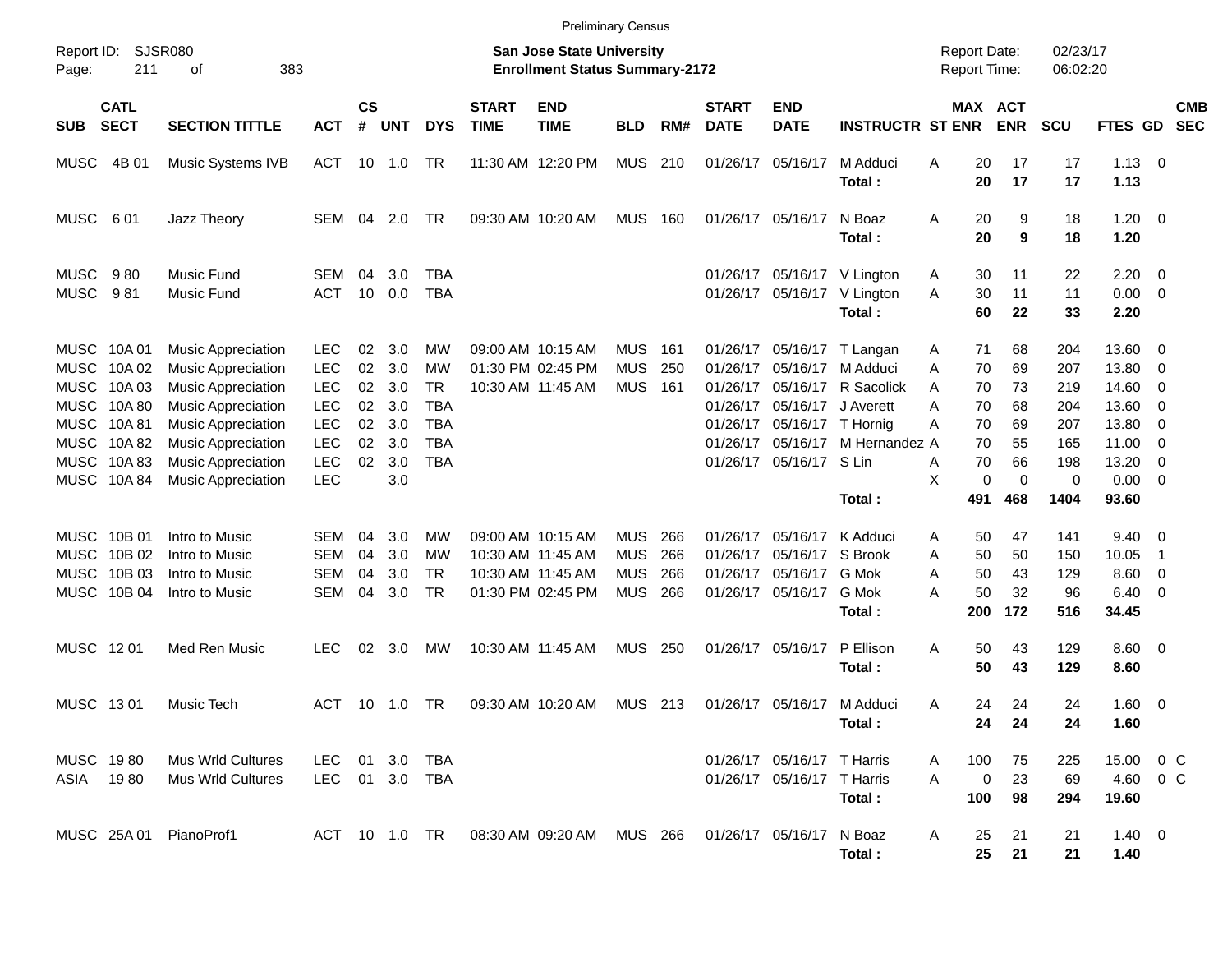|                                          |                            |            |                    |                |                |                             |                                                                    | <b>Preliminary Census</b> |     |                             |                           |                                 |                                            |                           |                                |                        |     |            |
|------------------------------------------|----------------------------|------------|--------------------|----------------|----------------|-----------------------------|--------------------------------------------------------------------|---------------------------|-----|-----------------------------|---------------------------|---------------------------------|--------------------------------------------|---------------------------|--------------------------------|------------------------|-----|------------|
| Report ID: SJSR080<br>212<br>Page:       | 383<br>оf                  |            |                    |                |                |                             | San Jose State University<br><b>Enrollment Status Summary-2172</b> |                           |     |                             |                           |                                 | <b>Report Date:</b><br><b>Report Time:</b> |                           | 02/23/17<br>06:02:20           |                        |     |            |
| <b>CATL</b><br><b>SECT</b><br><b>SUB</b> | <b>SECTION TITTLE</b>      | <b>ACT</b> | $\mathsf{cs}$<br># | UNT            | <b>DYS</b>     | <b>START</b><br><b>TIME</b> | <b>END</b><br><b>TIME</b>                                          | <b>BLD</b>                | RM# | <b>START</b><br><b>DATE</b> | <b>END</b><br><b>DATE</b> | <b>INSTRUCTR ST ENR</b>         | MAX ACT                                    | <b>ENR</b>                | <b>SCU</b>                     | FTES GD SEC            |     | <b>CMB</b> |
| MUSC 25B 01                              | Piano Proficiency II       | ACT        |                    | $10 \quad 1.0$ | МW             |                             | 12:30 PM 01:20 PM                                                  | MUS                       | 266 |                             | 01/26/17 05/16/17 S Brook |                                 | 25<br>A                                    | 20                        | 20                             | 1.33                   | - 0 |            |
| MUSC 25B 02                              | Piano Proficiency II       | ACT        |                    | 10 1.0         | <b>TR</b>      |                             | 09:30 AM 10:20 AM                                                  | MUS 266                   |     |                             | 01/26/17 05/16/17         | S Brook<br>Total:               | A<br>25<br>50                              | 13<br>33                  | 13<br>33                       | $0.87$ 0<br>2.20       |     |            |
| MUSC 27B 01                              | Fund Jazz KBD II           | ACT 10 1.0 |                    |                | MW             |                             | 03:30 PM 04:20 PM                                                  | MUS 266                   |     |                             | 01/26/17 05/16/17         | A Huntley<br>Total:             | Α<br>20<br>20                              | 15<br>15                  | 15<br>15                       | $1.00 \t 0$<br>1.00    |     |            |
| MUSC 28 01                               | <b>Guitar Fundamentals</b> | ACT        | 08                 | 1.0            | - R            |                             | 06:00 PM 07:50 PM                                                  | <b>MUS 150</b>            |     |                             | 01/26/17 05/16/17 S Lin   |                                 | 25<br>A                                    | 15                        | 15                             | $1.00 \t 0$            |     |            |
| MUSC 28 02                               | <b>Guitar Fundamentals</b> | ACT        |                    | 08 1.0 F       |                |                             | 12:30 PM 02:20 PM                                                  | <b>MUS</b>                | 150 |                             | 01/26/17 05/16/17         | R Vandivier<br>Total:           | 25<br>A<br>50                              | 13<br>28                  | 13<br>28                       | $0.87$ 0<br>1.87       |     |            |
| MUSC 30A 01                              | Piano 1                    | <b>SUP</b> |                    | 48 2.0         | TBA            |                             |                                                                    |                           |     |                             | 01/26/17 05/16/17         | G Mok<br>Total:                 | Α<br>3<br>3                                | 1<br>$\blacktriangleleft$ | $\overline{2}$<br>$\mathbf{2}$ | $0.13 \quad 0$<br>0.13 |     |            |
| MUSC 30B 01                              | Piano 2                    | <b>SUP</b> | 48                 | 1.0            | <b>TBA</b>     |                             |                                                                    |                           |     |                             | 01/26/17 05/16/17 G Mok   |                                 | 2<br>A                                     | 0                         | 0                              | $0.00 \quad 0$         |     |            |
| MUSC 30B 02                              | Piano 2                    | <b>SUP</b> | 48                 | 2.0            | <b>TBA</b>     |                             |                                                                    |                           |     |                             | 01/26/17 05/16/17 G Mok   |                                 | $\mathbf{3}$<br>A                          | 3                         | 6                              | $0.40 \quad 0$         |     |            |
| MUSC 30B 03 Piano 2                      |                            | <b>SUP</b> | 48                 | 2.0            | TBA            |                             |                                                                    |                           |     |                             |                           | 01/26/17 05/16/17 N Sultanov    | 3<br>A                                     | $\mathbf{1}$              | $\overline{c}$                 | $0.13 \ 0$             |     |            |
|                                          |                            |            |                    |                |                |                             |                                                                    |                           |     |                             |                           | Total:                          | 8                                          | 4                         | 8                              | 0.53                   |     |            |
| MUSC 30C 01 Piano 3                      |                            | <b>SUP</b> | 48                 | 1.0            | TBA            |                             |                                                                    |                           |     |                             | 01/26/17 05/16/17         |                                 | 3<br>Α                                     | 0                         | 0                              | $0.00 \t 0$            |     |            |
| MUSC 30C 02 Piano 3                      |                            | <b>SUP</b> | 48                 | 2.0            | TBA            |                             |                                                                    |                           |     |                             | 01/26/17 05/16/17 G Mok   |                                 | 3<br>A                                     | $\mathbf{1}$              | $\overline{2}$                 | $0.13 \quad 0$         |     |            |
|                                          |                            |            |                    |                |                |                             |                                                                    |                           |     |                             |                           | Total:                          | 6                                          | $\blacktriangleleft$      | $\mathbf{2}$                   | 0.13                   |     |            |
| MUSC 30D 01 Piano 4                      |                            | <b>SUP</b> | 48                 | 1.0            | TBA            |                             |                                                                    |                           |     |                             | 01/26/17 05/16/17 F Levy  |                                 | 3<br>A                                     |                           | $\mathbf{1}$                   | $0.07 \ 0$             |     |            |
| MUSC 30D 02 Piano 4                      |                            | <b>SUP</b> | 48                 | 2.0            | TBA            |                             |                                                                    |                           |     |                             | 01/26/17 05/16/17 G Mok   |                                 | 3<br>A                                     | $\mathbf{1}$              | $\mathbf 0$                    | $0.13 \ 0$             |     |            |
|                                          |                            |            |                    |                |                |                             |                                                                    |                           |     |                             |                           | Total:                          | 6                                          | $\mathbf{2}$              | $\mathbf{1}$                   | 0.20                   |     |            |
| MUSC 33A 01 Voice 1                      |                            | <b>SUP</b> |                    | 48 1.0         | TBA            |                             |                                                                    |                           |     |                             |                           | 01/26/17 05/16/17 S Bengochea A | 3                                          | 1                         | $\mathbf{1}$                   | $0.07 \ 0$             |     |            |
|                                          |                            |            |                    |                |                |                             |                                                                    |                           |     |                             |                           | Total:                          | 3                                          | $\blacktriangleleft$      | $\blacktriangleleft$           | 0.07                   |     |            |
| MUSC 33B 01 Voice 2                      |                            |            |                    |                | SUP 48 1.0 TBA |                             |                                                                    |                           |     |                             |                           | 01/26/17 05/16/17 L Chianakas A | 3                                          |                           |                                | $0.07 \quad 0$         |     |            |
| MUSC 33B 02 Voice 2                      |                            | <b>SUP</b> |                    | 48 2.0         | TBA            |                             |                                                                    |                           |     |                             |                           | 01/26/17 05/16/17 S Bengochea A |                                            | 3<br>3                    | 6                              | $0.40 \quad 0$         |     |            |
| MUSC 33B 03 Voice 2                      |                            | <b>SUP</b> |                    |                | 48 2.0 TBA     |                             |                                                                    |                           |     |                             | 01/26/17 05/16/17 L Pugh  |                                 | 3<br>A                                     | 0                         | 0                              | $0.00 \t 0$            |     |            |
|                                          |                            |            |                    |                |                |                             |                                                                    |                           |     |                             |                           | Total:                          | $\overline{9}$                             | 4                         | $\overline{7}$                 | 0.47                   |     |            |
| MUSC 33C 01 Voice 3                      |                            |            |                    |                | SUP 48 1.0 TBA |                             |                                                                    |                           |     |                             | 01/26/17 05/16/17 J Frank |                                 | 3<br>A                                     | 0                         | 0                              | $0.00 \t 0$            |     |            |
| MUSC 33C 02 Voice 3                      |                            | <b>SUP</b> |                    |                | 48  2.0  TBA   |                             |                                                                    |                           |     |                             | 01/26/17 05/16/17 J Frank |                                 | 3<br>A                                     | $\Omega$                  | 0                              | $0.00 \t 0$            |     |            |
| MUSC 33C 03 Voice 3                      |                            | <b>SUP</b> |                    |                | 48  2.0  TBA   |                             |                                                                    |                           |     |                             | 01/26/17 05/16/17 J Frank |                                 | 3<br>A                                     |                           | 0                              | $0.00 \t 0$            |     |            |
|                                          |                            |            |                    |                |                |                             |                                                                    |                           |     |                             |                           | Total:                          | 9                                          |                           | 0                              | 0.00                   |     |            |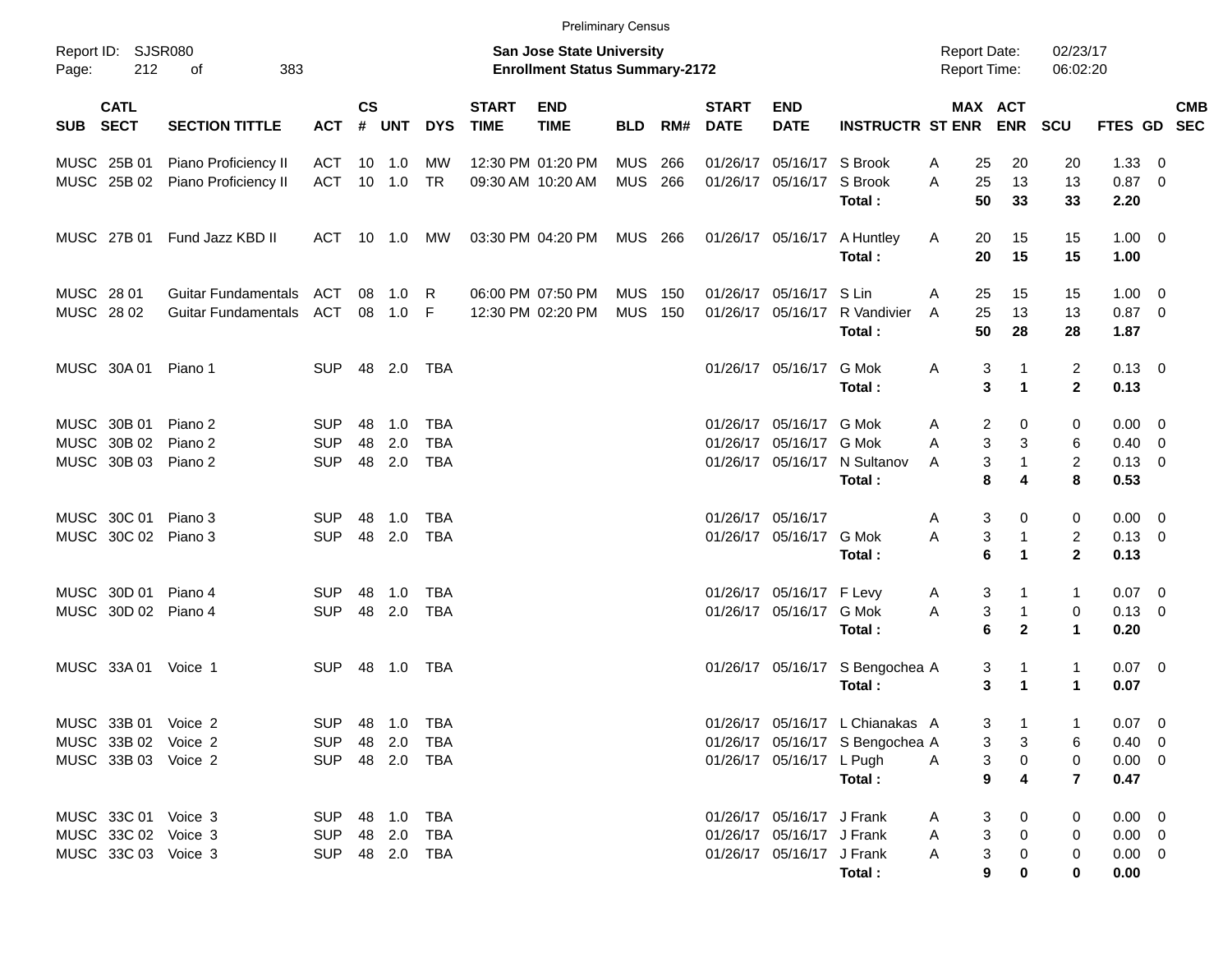|                                      |                       |                          |               |            |                   |              |                                                                           | <b>Preliminary Census</b> |     |                             |                             |                                  |                                            |                   |                      |                           |            |
|--------------------------------------|-----------------------|--------------------------|---------------|------------|-------------------|--------------|---------------------------------------------------------------------------|---------------------------|-----|-----------------------------|-----------------------------|----------------------------------|--------------------------------------------|-------------------|----------------------|---------------------------|------------|
| Report ID: SJSR080<br>213<br>Page:   | 383<br>οf             |                          |               |            |                   |              | <b>San Jose State University</b><br><b>Enrollment Status Summary-2172</b> |                           |     |                             |                             |                                  | <b>Report Date:</b><br><b>Report Time:</b> |                   | 02/23/17<br>06:02:20 |                           |            |
| <b>CATL</b><br>SUB SECT              | <b>SECTION TITTLE</b> | <b>ACT</b>               | $\mathsf{cs}$ | # UNT      | <b>DYS TIME</b>   | <b>START</b> | <b>END</b><br><b>TIME</b>                                                 | <b>BLD</b>                | RM# | <b>START</b><br><b>DATE</b> | <b>END</b><br><b>DATE</b>   | INSTRUCTR ST ENR ENR             | MAX ACT                                    |                   | <b>SCU</b>           | FTES GD SEC               | <b>CMB</b> |
| MUSC 33D 01 Voice 4                  |                       | <b>SUP</b>               | 48            | 1.0        | TBA               |              |                                                                           |                           |     |                             |                             | 01/26/17 05/16/17 L Chianakas A  | 3                                          |                   | 1                    | $0.07$ 0                  |            |
| MUSC 33D 02 Voice 4                  |                       | <b>SUP</b>               | 48            | 2.0        | <b>TBA</b>        |              |                                                                           |                           |     | 01/26/17                    |                             | 05/16/17 L Chianakas             | 3<br>A                                     | $\mathbf{1}$      | 2                    | $0.13 \quad 0$            |            |
| MUSC 33D 03 Voice 4                  |                       | <b>SUP</b>               | 48            | 1.0        | <b>TBA</b>        |              |                                                                           |                           |     |                             | 01/26/17 05/16/17 L Pugh    |                                  | 5<br>A                                     | 5                 | 5                    | 0.33 0                    |            |
| MUSC 33D 04 Voice 4                  |                       | <b>SUP</b>               | 48            | 2.0        | <b>TBA</b>        |              |                                                                           |                           |     |                             | 01/26/17 05/16/17 J Frank   |                                  | 3<br>A                                     | $\mathbf{1}$      | $\overline{c}$       | $0.13 \quad 0$            |            |
| MUSC 33D 05 Voice 4                  |                       | <b>SUP</b>               | 48            | 1.0        | <b>TBA</b>        |              |                                                                           |                           |     |                             |                             | 01/26/17 05/16/17 S Bengochea A  | 3                                          |                   | $\mathbf{1}$         | $0.07$ 0                  |            |
| MUSC 33D 06 Voice 4                  |                       | <b>SUP</b>               | 48            | 2.0        | <b>TBA</b>        |              |                                                                           |                           |     |                             | 01/26/17 05/16/17 L Pugh    |                                  | 3<br>A                                     | $\mathbf{1}$      | $\mathbf 0$          | $0.13 \quad 0$            |            |
|                                      |                       |                          |               |            |                   |              |                                                                           |                           |     |                             |                             | Total:                           | 20                                         | 10                | 11                   | 0.87                      |            |
| MUSC 34A 01                          | Strings 1             | <b>SUP</b>               | 48            | 1.0        | TBA               |              |                                                                           |                           |     |                             | 01/26/17 05/16/17 S Lin     |                                  | 3<br>A                                     |                   | $\mathbf{1}$         | $0.07$ 0                  |            |
| MUSC 34A 02                          | Strings 1             | <b>SUP</b>               | 48            | 2.0        | <b>TBA</b>        |              |                                                                           |                           |     |                             |                             | 01/26/17 05/16/17 P Gelfand      | 3<br>A                                     | $\mathbf{1}$      | 0                    | $0.13 \quad 0$            |            |
| MUSC 34A 03                          | Strings 1             | <b>SUP</b>               | 48            | 2.0        | <b>TBA</b>        |              |                                                                           |                           |     |                             | 01/26/17 05/16/17 S Lin     |                                  | 3<br>A                                     | 0                 | $\mathbf 0$          | $0.00 \t 0$               |            |
|                                      |                       |                          |               |            |                   |              |                                                                           |                           |     |                             |                             | Total:                           | 9                                          | $\mathbf{2}$      | $\mathbf{1}$         | 0.20                      |            |
| MUSC 34B 01                          | Strings 2             | <b>SUP</b>               | 48            | 1.0        | TBA               |              |                                                                           |                           |     |                             | 01/26/17 05/16/17 B Moyer   |                                  | 4                                          | 0                 | 0                    | $0.00 \t 0$               |            |
| MUSC 34B 02                          | Strings 2             | <b>SUP</b>               | 48            | 2.0        | <b>TBA</b>        |              |                                                                           |                           |     |                             |                             | 01/26/17 05/16/17 S Jones-Haye A | A<br>3                                     | $\overline{c}$    | 4                    | $0.30$ 1                  |            |
| MUSC 34B 03                          | Strings 2             | <b>SUP</b>               | 48            | 1.0        | <b>TBA</b>        |              |                                                                           |                           |     |                             |                             | 01/26/17 05/16/17 S Jones-Haye A | 3                                          | $\mathbf 0$       | 0                    | $0.00 \ 0$                |            |
| MUSC 34B 04                          | Strings 2             | <b>SUP</b>               | 48            | 2.0        | <b>TBA</b>        |              |                                                                           |                           |     |                             |                             | 01/26/17 05/16/17 P Gelfand      | 3<br>A                                     | $\overline{2}$    | 4                    | $0.27 \t 0$               |            |
| MUSC 34B 05                          | Strings 2             | <b>SUP</b>               | 48            | 2.0        | <b>TBA</b>        |              |                                                                           |                           |     |                             | 01/26/17 05/16/17 B Moyer   |                                  | 3<br>A                                     | $\mathbf 0$       | 0                    | $0.00 \t 0$               |            |
| MUSC 34B 06 Strings 2                |                       | <b>SUP</b>               | 48            | 2.0        | <b>TBA</b>        |              |                                                                           |                           |     |                             | 01/26/17 05/16/17 S Lin     |                                  | 3<br>Α                                     | $\overline{c}$    | $\mathbf 0$          | $0.27 \t 0$               |            |
|                                      |                       |                          |               |            |                   |              |                                                                           |                           |     |                             |                             | Total:                           | 19                                         | 6                 | 8                    | 0.83                      |            |
|                                      |                       |                          |               |            |                   |              |                                                                           |                           |     |                             |                             |                                  |                                            |                   |                      |                           |            |
| MUSC 34C 01<br>MUSC 34C 02 Strings 3 | Strings 3             | <b>SUP</b><br><b>SUP</b> | 48<br>48      | 1.0<br>1.0 | TBA<br><b>TBA</b> |              |                                                                           |                           |     |                             | 01/26/17 05/16/17 S Lin     | 01/26/17 05/16/17 S Jones-Haye A | 3<br>A                                     | 0<br>$\mathbf{1}$ | 0<br>$\mathbf{1}$    | $0.00 \t 0$<br>$0.07 \ 0$ |            |
| MUSC 34C 03 Strings 3                |                       | <b>SUP</b>               | 48            | 2.0        | <b>TBA</b>        |              |                                                                           |                           |     |                             |                             | 01/26/17 05/16/17 S Jones-Haye A | 3<br>3                                     | 0                 | $\mathbf 0$          | $0.00 \t 0$               |            |
|                                      |                       |                          |               |            |                   |              |                                                                           |                           |     |                             |                             | Total:                           | 9                                          | $\mathbf 1$       | $\mathbf 1$          | 0.07                      |            |
|                                      |                       |                          |               |            |                   |              |                                                                           |                           |     |                             |                             |                                  |                                            |                   |                      |                           |            |
| MUSC 34D 01 Strings 4                |                       | SUP                      |               | 48 2.0     | TBA               |              |                                                                           |                           |     |                             | 01/26/17 05/16/17 B Moyer   |                                  | 3<br>A                                     |                   | 2                    | $0.13 \ 0$                |            |
|                                      |                       |                          |               |            |                   |              |                                                                           |                           |     |                             |                             | Total:                           | 3                                          | 1                 | $\mathbf{2}$         | 0.13                      |            |
| MUSC 35B 01 Woodwinds 2              |                       | <b>SUP</b>               |               | 48 1.0     | TBA               |              |                                                                           |                           |     |                             | 01/26/17 05/16/17 J Averett |                                  | 3                                          | 2                 | 2                    | $0.13 \ 0$                |            |
| MUSC 35B 02 Woodwinds 2              |                       | <b>SUP</b>               |               | 48 2.0     | TBA               |              |                                                                           |                           |     |                             | 01/26/17 05/16/17 J Averett |                                  | 3<br>Α                                     |                   | 2                    | $0.13 \ 0$                |            |
| MUSC 35B 03 Woodwinds 2              |                       | <b>SUP</b>               |               | 48 1.0     | TBA               |              |                                                                           |                           |     |                             |                             | 01/26/17 05/16/17 M Hernandez A  | 3                                          |                   | 1                    | $0.07$ 0                  |            |
| MUSC 35B 04 Woodwinds 2              |                       | <b>SUP</b>               |               | 48 2.0     | TBA               |              |                                                                           |                           |     |                             | 01/26/17 05/16/17 C Payne   |                                  | 3<br>A                                     |                   | 2                    | $0.13 \ 0$                |            |
|                                      |                       |                          |               |            |                   |              |                                                                           |                           |     |                             |                             | Total:                           | 12                                         | 5                 | $\overline{7}$       | 0.47                      |            |
| MUSC 35C 01 Woodwinds 3              |                       |                          |               |            | SUP 48 1.0 TBA    |              |                                                                           |                           |     |                             |                             | 01/26/17 05/16/17 M Adduci       | 3<br>A                                     |                   | 0                    | $0.07$ 0                  |            |
|                                      |                       |                          |               |            |                   |              |                                                                           |                           |     |                             |                             | Total:                           | 3                                          |                   | 0                    | 0.07                      |            |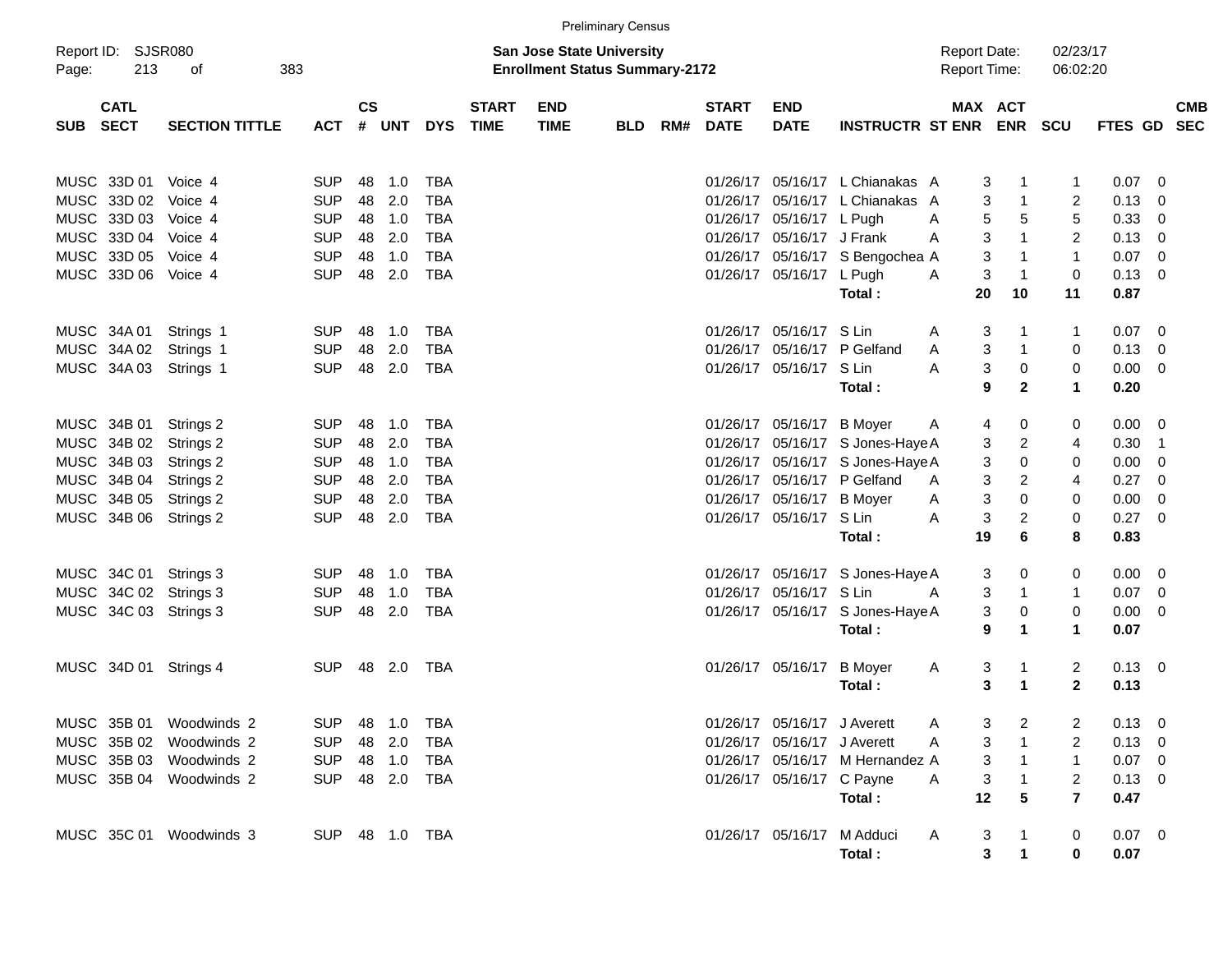|       |                            |                           |            |                    |            |                |                             |                                                                    | <b>Preliminary Census</b> |     |                             |                             |                                 |                                            |                                |                      |                  |     |            |
|-------|----------------------------|---------------------------|------------|--------------------|------------|----------------|-----------------------------|--------------------------------------------------------------------|---------------------------|-----|-----------------------------|-----------------------------|---------------------------------|--------------------------------------------|--------------------------------|----------------------|------------------|-----|------------|
| Page: | Report ID: SJSR080<br>214  | 383<br>оf                 |            |                    |            |                |                             | San Jose State University<br><b>Enrollment Status Summary-2172</b> |                           |     |                             |                             |                                 | <b>Report Date:</b><br><b>Report Time:</b> |                                | 02/23/17<br>06:02:20 |                  |     |            |
| SUB   | <b>CATL</b><br><b>SECT</b> | <b>SECTION TITTLE</b>     | <b>ACT</b> | $\mathsf{cs}$<br># | <b>UNT</b> | <b>DYS</b>     | <b>START</b><br><b>TIME</b> | <b>END</b><br><b>TIME</b>                                          | <b>BLD</b>                | RM# | <b>START</b><br><b>DATE</b> | <b>END</b><br><b>DATE</b>   | <b>INSTRUCTR ST ENR ENR</b>     |                                            | MAX ACT                        | <b>SCU</b>           | FTES GD SEC      |     | <b>CMB</b> |
|       | MUSC 35D 01                | Woodwinds 4               | <b>SUP</b> | 48                 | 1.0        | TBA            |                             |                                                                    |                           |     |                             | 01/26/17 05/16/17 J Averett |                                 | 3<br>Α                                     | 4                              | 4                    | 0.27             | - 0 |            |
|       | MUSC 35D 02                | Woodwinds 4               | <b>SUP</b> | 48                 | 1.0        | <b>TBA</b>     |                             |                                                                    |                           |     |                             | 01/26/17 05/16/17 Y Chou    |                                 | 3<br>A                                     | 1                              | 1                    | $0.07 \quad 0$   |     |            |
|       | MUSC 35D 03                | Woodwinds 4               | <b>SUP</b> | 48                 | 2.0        | <b>TBA</b>     |                             |                                                                    |                           |     |                             | 01/26/17 05/16/17 Y Chou    |                                 | 3<br>A                                     | 0                              | 0                    | $0.00 \quad 0$   |     |            |
|       | MUSC 35D 04                | Woodwinds 4               | <b>SUP</b> | 48                 | 1.0        | <b>TBA</b>     |                             |                                                                    |                           |     |                             |                             | 01/26/17 05/16/17 M Hernandez A |                                            | 3<br>2                         | 2                    | $0.13 \quad 0$   |     |            |
|       |                            | MUSC 35D 05 Woodwinds 4   | <b>SUP</b> | 48                 | 2.0        | <b>TBA</b>     |                             |                                                                    |                           |     |                             |                             | 01/26/17 05/16/17 M Hernandez A |                                            | $\overline{2}$<br>3            | $\overline{4}$       | $0.27 \ 0$       |     |            |
|       |                            |                           |            |                    |            |                |                             |                                                                    |                           |     |                             |                             | Total:                          | 15                                         | 9                              | 11                   | 0.73             |     |            |
|       | MUSC 36B 01                | Brass 1                   | <b>SUP</b> |                    | 48 1.0     | TBA            |                             |                                                                    |                           |     |                             | 01/26/17 05/16/17           | K Adduci<br>Total:              | A                                          | 3<br>1<br>3<br>$\mathbf 1$     | 0<br>0               | $0.07$ 0<br>0.07 |     |            |
|       | MUSC 36C 01                | Brass <sub>2</sub>        | <b>SUP</b> | 48                 | 1.0        | TBA            |                             |                                                                    |                           |     |                             | 01/26/17 05/16/17 K Adduci  |                                 | 3<br>A                                     |                                | 1                    | $0.07 \quad 0$   |     |            |
|       | MUSC 36C 02                | Brass 2                   | <b>SUP</b> | 48                 | 1.0        | <b>TBA</b>     |                             |                                                                    |                           |     |                             | 01/26/17 05/16/17 T Hornig  |                                 | 3<br>Α                                     | 1                              | 1                    | $0.07 \quad 0$   |     |            |
|       | MUSC 36C 03                | Brass 2                   | <b>SUP</b> | 48                 | 2.0        | <b>TBA</b>     |                             |                                                                    |                           |     |                             | 01/26/17 05/16/17 T Hornig  |                                 | 3<br>Α                                     | 1                              | 2                    | $0.13 \quad 0$   |     |            |
|       | MUSC 36C 04                | Brass 2                   | <b>SUP</b> | 48                 | 1.0        | <b>TBA</b>     |                             |                                                                    |                           |     |                             |                             | 01/26/17 05/16/17 A Rosenfeld   | A                                          | 3<br>1                         | 1                    | $0.07 \quad 0$   |     |            |
|       | MUSC 36C 05                | Brass 2                   | <b>SUP</b> | 48                 | 2.0        | <b>TBA</b>     |                             |                                                                    |                           |     |                             |                             | 01/26/17 05/16/17 A Rosenfeld   | 3<br>A                                     | 0                              | 0                    | $0.00 \ 0$       |     |            |
|       |                            | MUSC 36C 06 Brass 2       | <b>SUP</b> | 48                 | 2.0        | <b>TBA</b>     |                             |                                                                    |                           |     |                             | 01/26/17 05/16/17 K Adduci  |                                 | 3<br>Α                                     | 1                              | 0                    | $0.13 \ 0$       |     |            |
|       |                            |                           |            |                    |            |                |                             |                                                                    |                           |     |                             |                             | Total:                          | 18                                         | 5                              | 5                    | 0.47             |     |            |
|       | MUSC 36D 01                | Brass 3                   | <b>SUP</b> | 48                 | 1.0        | TBA            |                             |                                                                    |                           |     |                             | 01/26/17 05/16/17 K Adduci  |                                 | 3<br>A                                     | 0                              | 0                    | $0.00 \quad 0$   |     |            |
|       |                            | MUSC 36D 02 Brass 3       | <b>SUP</b> | 48                 | 1.0        | <b>TBA</b>     |                             |                                                                    |                           |     |                             | 01/26/17 05/16/17 T Hornig  |                                 | A                                          | 3<br>$\mathbf{1}$              | 1                    | $0.07 \quad 0$   |     |            |
|       |                            | MUSC 36D 03 Brass 3       | <b>SUP</b> | 48                 | 2.0        | TBA            |                             |                                                                    |                           |     |                             | 01/26/17 05/16/17 T Hornig  |                                 | A                                          | 3<br>2                         | 4                    | $0.27$ 0         |     |            |
|       |                            |                           |            |                    |            |                |                             |                                                                    |                           |     |                             |                             | Total:                          | 9                                          | 3                              | 5                    | 0.33             |     |            |
|       | MUSC 36E 01                | Brass 4                   | <b>SUP</b> | 48                 | 1.0        | TBA            |                             |                                                                    |                           |     |                             | 01/26/17 05/16/17 F Byram   |                                 | 3<br>A                                     | 0                              | 0                    | $0.00 \t 0$      |     |            |
|       | MUSC 36E 02                | Brass 4                   | <b>SUP</b> | 48                 | 2.0        | <b>TBA</b>     |                             |                                                                    |                           |     |                             | 01/26/17 05/16/17 T Hornig  |                                 | Α                                          | 3<br>1                         | 2                    | $0.13 \ 0$       |     |            |
|       | MUSC 36E 03                | Brass 4                   | <b>SUP</b> | 48                 | 2.0        | <b>TBA</b>     |                             |                                                                    |                           |     |                             |                             | 01/26/17 05/16/17 A Rosenfeld   | A                                          | 3<br>1                         | 2                    | $0.13 \ 0$       |     |            |
|       |                            |                           |            |                    |            |                |                             |                                                                    |                           |     |                             |                             | Total:                          | 9                                          | $\mathbf{2}$                   | 4                    | 0.27             |     |            |
|       | MUSC 37A 01                | Percussion 1              | <b>SUP</b> | 48                 | 1.0        | TBA            |                             |                                                                    |                           |     |                             | 01/26/17 05/16/17           | G Lemmon                        | 3<br>A                                     | 1                              | 0                    | $0.07$ 0         |     |            |
|       |                            |                           |            |                    |            |                |                             |                                                                    |                           |     |                             |                             | Total:                          | 3                                          | $\mathbf 1$                    | 0                    | 0.07             |     |            |
|       |                            | MUSC 37B 01 Percussion 2  | <b>SUP</b> |                    |            | 48  1.0  TBA   |                             |                                                                    |                           |     |                             |                             | 01/26/17 05/16/17 G Lemmon      | 3<br>A                                     | 1                              | 1                    | $0.07$ 0         |     |            |
|       |                            | MUSC 37B 02 Percussion 2  |            |                    |            | SUP 48 2.0 TBA |                             |                                                                    |                           |     |                             |                             | 01/26/17 05/16/17 G Lemmon      | $\mathsf{A}$                               | $\overline{a}$<br>3            | 4                    | $0.27$ 0         |     |            |
|       |                            |                           |            |                    |            |                |                             |                                                                    |                           |     |                             |                             | Total:                          | 6                                          | $\overline{\mathbf{3}}$        | 5                    | 0.33             |     |            |
|       |                            | MUSC 37D 01 Percussion 4  |            |                    |            | SUP 48 2.0 TBA |                             |                                                                    |                           |     |                             |                             | 01/26/17 05/16/17 G Lemmon      | $\overline{A}$<br>3                        | 3                              | 6                    | $0.40 \ 0$       |     |            |
|       |                            |                           |            |                    |            |                |                             |                                                                    |                           |     |                             |                             | Total:                          | $\overline{\mathbf{3}}$                    | $\overline{\mathbf{3}}$        | 6                    | 0.40             |     |            |
|       |                            | MUSC 38B 01 Composition 1 |            |                    |            | SUP 48 1.0 TBA |                             |                                                                    |                           |     |                             |                             | 01/26/17 05/16/17 A Lington     | A                                          | 3 <sup>1</sup><br>$\mathbf{1}$ | 0                    | $0.07 \t 0$      |     |            |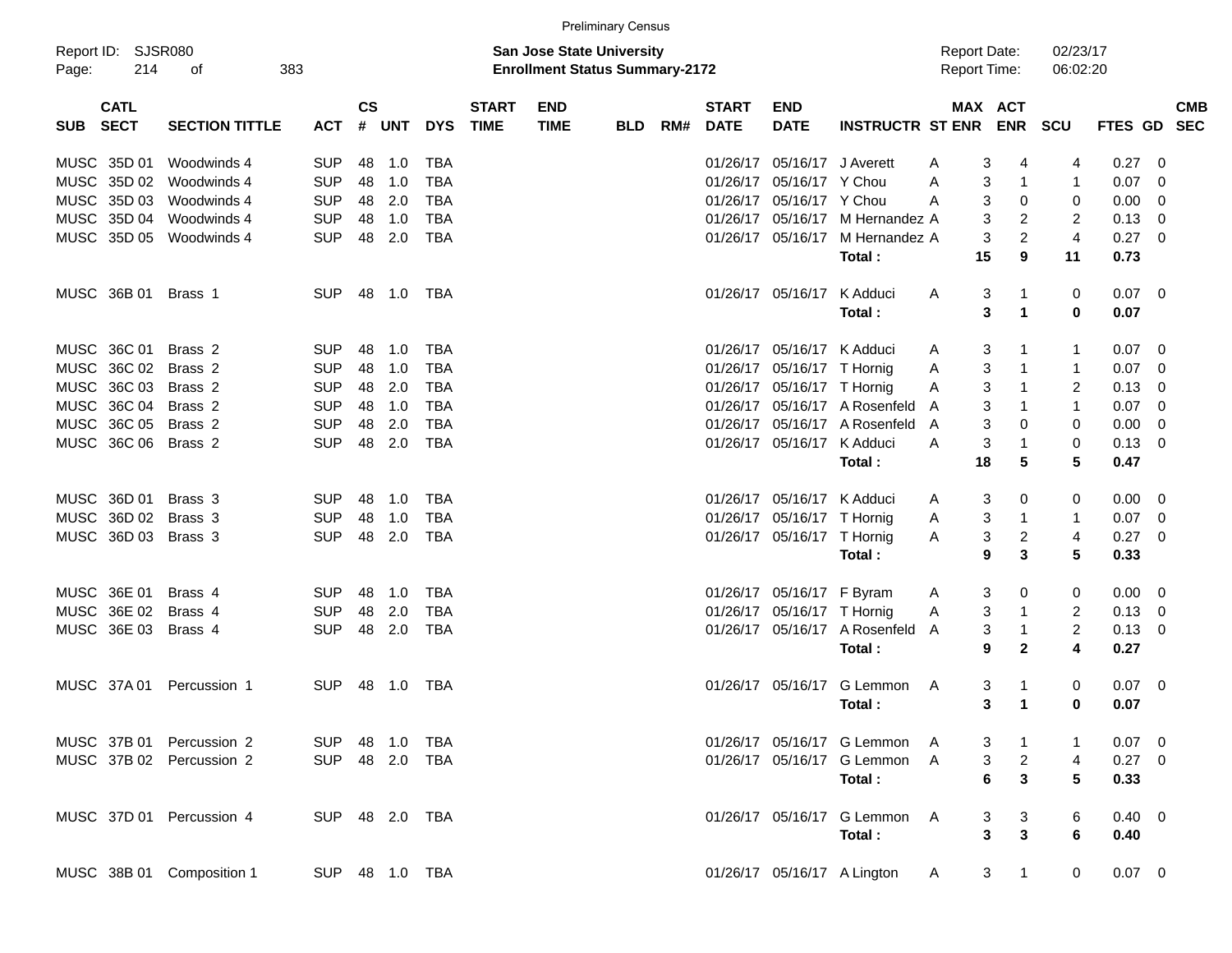|            |                            |                                |                |                    |            |                |                             |                                                                           | <b>Preliminary Census</b> |     |                             |                           |                                 |                                     |                       |                         |                |                          |                          |
|------------|----------------------------|--------------------------------|----------------|--------------------|------------|----------------|-----------------------------|---------------------------------------------------------------------------|---------------------------|-----|-----------------------------|---------------------------|---------------------------------|-------------------------------------|-----------------------|-------------------------|----------------|--------------------------|--------------------------|
| Page:      | Report ID: SJSR080<br>215  | 383<br>οf                      |                |                    |            |                |                             | <b>San Jose State University</b><br><b>Enrollment Status Summary-2172</b> |                           |     |                             |                           |                                 | <b>Report Date:</b><br>Report Time: |                       | 02/23/17<br>06:02:20    |                |                          |                          |
| <b>SUB</b> | <b>CATL</b><br><b>SECT</b> | <b>SECTION TITTLE</b>          | <b>ACT</b>     | $\mathsf{cs}$<br># | <b>UNT</b> | <b>DYS</b>     | <b>START</b><br><b>TIME</b> | <b>END</b><br><b>TIME</b>                                                 | <b>BLD</b>                | RM# | <b>START</b><br><b>DATE</b> | <b>END</b><br><b>DATE</b> | <b>INSTRUCTR ST ENR</b>         |                                     | MAX ACT<br><b>ENR</b> | <b>SCU</b>              | FTES GD        |                          | <b>CMB</b><br><b>SEC</b> |
|            |                            |                                |                |                    |            |                |                             |                                                                           |                           |     |                             |                           | Total:                          |                                     | 3<br>1                | 0                       | 0.07           |                          |                          |
|            | MUSC 38C 01                | Composition 2                  | <b>SUP</b>     |                    | 48 1.0     | TBA            |                             |                                                                           |                           |     |                             | 01/26/17 05/16/17         | P Furman                        | Α                                   | 3                     | 1                       | $0.07$ 0       |                          |                          |
|            |                            |                                |                |                    |            |                |                             |                                                                           |                           |     |                             |                           | Total:                          |                                     | 3<br>1                | $\blacktriangleleft$    | 0.07           |                          |                          |
|            | MUSC 38D 01                | Composition 3                  | <b>SUP</b>     | 48                 | 1.0        | TBA            |                             |                                                                           |                           |     |                             | 01/26/17 05/16/17         | <b>B</b> Belet                  | Α                                   | 3<br>0                | 0                       | $0.00 \t 0$    |                          |                          |
|            |                            | MUSC 38D 02 Composition 3      | <b>SUP</b>     | 48                 | 1.0        | <b>TBA</b>     |                             |                                                                           |                           |     |                             | 01/26/17 05/16/17         | P Furman                        | Α                                   | 3<br>3                | 3                       | $0.20 \ 0$     |                          |                          |
|            |                            |                                |                |                    |            |                |                             |                                                                           |                           |     |                             |                           | Total:                          |                                     | 6<br>3                | 3                       | 0.20           |                          |                          |
|            | MUSC 38E 01                | Composition 4                  | <b>SUP</b>     | 48                 | 1.0        | TBA            |                             |                                                                           |                           |     |                             | 01/26/17 05/16/17 B Belet |                                 | Α                                   | 3<br>2                | 2                       | $0.13 \ 0$     |                          |                          |
|            | MUSC 38E 02                | Composition 4                  | <b>SUP</b>     | 48                 | 1.0        | <b>TBA</b>     |                             |                                                                           |                           |     |                             |                           | 01/26/17 05/16/17 P Furman      | A                                   | $\overline{a}$<br>3   | 2                       | $0.13 \ 0$     |                          |                          |
|            |                            |                                |                |                    |            |                |                             |                                                                           |                           |     |                             |                           | Total:                          |                                     | 6<br>4                | 4                       | 0.27           |                          |                          |
|            | MUSC 39B 01                | ImprovCompArr 2                | <b>SUP</b>     | 48                 | 1.0        | TBA            |                             |                                                                           |                           |     |                             | 01/26/17 05/16/17         | D Behroozi                      | A                                   | 3                     | 1                       | $0.07 \quad 0$ |                          |                          |
|            | MUSC 39B 02                | ImprovCompArr 2                | <b>SUP</b>     | 48                 | 1.0        | <b>TBA</b>     |                             |                                                                           |                           |     |                             |                           | 01/26/17 05/16/17 K Geisick     | Α                                   | 3<br>2                | 2                       | $0.13 \ 0$     |                          |                          |
|            | MUSC 39B 03                | ImprovCompArr 2                | <b>SUP</b>     | 48                 | 1.0        | TBA            |                             |                                                                           |                           |     |                             | 01/26/17 05/16/17 J Lewis |                                 | Α                                   | 2<br>3                | 2                       | $0.13 \quad 0$ |                          |                          |
|            | MUSC 39B 04                | ImprovCompArr 2                | <b>SUP</b>     | 48                 | 1.0        | <b>TBA</b>     |                             |                                                                           |                           |     |                             |                           | 01/26/17 05/16/17 A Lington     | Α                                   | 3<br>$\mathbf 1$      | $\mathbf{1}$            | $0.07$ 0       |                          |                          |
|            | MUSC 39B 05                | ImprovCompArr 2                | <b>SUP</b>     | 48                 | 1.0        | <b>TBA</b>     |                             |                                                                           |                           |     |                             |                           | 01/26/17 05/16/17 R Vandivier   | Α                                   | 3<br>1                | $\mathbf{1}$            | $0.07$ 0       |                          |                          |
|            |                            |                                |                |                    |            |                |                             |                                                                           |                           |     |                             |                           | Total:                          | 15                                  | $\overline{7}$        | $\overline{\mathbf{r}}$ | 0.47           |                          |                          |
|            | MUSC 39C 01                | ImprovCompArr 3                | <b>SUP</b>     | 48                 | 1.0        | TBA            |                             |                                                                           |                           |     |                             |                           | 01/26/17 05/16/17 K Geisick     | Α                                   | 3                     | 1                       | $0.07$ 0       |                          |                          |
|            | MUSC 39C 02                | ImprovCompArr 3                | <b>SUP</b>     | 48                 | 1.0        | <b>TBA</b>     |                             |                                                                           |                           |     |                             | 01/26/17 05/16/17         | R Vandivier                     | Α                                   | 5<br>2                | 2                       | $0.13 \ 0$     |                          |                          |
|            | MUSC 39C 03                | ImprovCompArr 3                | <b>SUP</b>     | 48                 | 2.0        | TBA            |                             |                                                                           |                           |     |                             | 01/26/17 05/16/17         | J Shifflett                     | Α                                   | 3<br>1                | 0                       | $0.13 \quad 0$ |                          |                          |
|            |                            |                                |                |                    |            |                |                             |                                                                           |                           |     |                             |                           | Total:                          | 11                                  | 4                     | 3                       | 0.33           |                          |                          |
|            | MUSC 39D 01                | ImprovCompArr 4                | <b>SUP</b>     | 48                 | 1.0        | TBA            |                             |                                                                           |                           |     |                             | 01/26/17 05/16/17         | D Behroozi                      | A                                   | 3                     | 1                       | $0.07$ 0       |                          |                          |
|            | MUSC 39D 02                | ImprovCompArr 4                | <b>SUP</b>     | 48                 | 1.0        | <b>TBA</b>     |                             |                                                                           |                           |     |                             |                           | 01/26/17 05/16/17 K Geisick     | Α                                   | 3                     | 1                       | 0.07           | $\overline{\phantom{0}}$ |                          |
|            | MUSC 39D 03                | ImprovCompArr 4                | <b>SUP</b>     | 48                 | 1.0        | <b>TBA</b>     |                             |                                                                           |                           |     |                             | 01/26/17 05/16/17 J Lewis |                                 | Α                                   | 3<br>3                | 3                       | 0.20           | $\overline{\mathbf{0}}$  |                          |
|            | MUSC 39D 04                | ImprovCompArr 4                | <b>SUP</b>     | 48                 | 1.0        | <b>TBA</b>     |                             |                                                                           |                           |     |                             |                           | 01/26/17 05/16/17 A Lington     | Α                                   | 3<br>1                | $\mathbf{1}$            | 0.07           | $\overline{\mathbf{0}}$  |                          |
|            | MUSC 39D 05                | ImprovCompArr 4                | <b>SUP</b>     | 48                 | 1.0        | <b>TBA</b>     |                             |                                                                           |                           |     |                             |                           | 01/26/17 05/16/17 R Vandivier   | Α                                   | 5<br>4                | 4                       | 0.27           | $\overline{\phantom{0}}$ |                          |
|            |                            | MUSC 39D 06 ImprovCompArr 4    |                |                    |            | SUP 48 1.0 TBA |                             |                                                                           |                           |     |                             | 01/26/17 05/16/17 J Lewis |                                 | Α                                   | 3                     | 1                       | $0.07$ 0       |                          |                          |
|            |                            |                                |                |                    |            |                |                             |                                                                           |                           |     |                             |                           | Total:                          | 20                                  | 11                    | 11                      | 0.73           |                          |                          |
|            | MUSC 40A 01                | Jazz Improv - I                | SEM 04 2.0     |                    |            | TR             |                             | 10:30 AM 11:50 AM                                                         | MUS 150                   |     |                             | 01/26/17 05/16/17 N Boaz  |                                 | 40<br>Α                             | 26                    | 26                      | $3.47 \ 0$     |                          |                          |
|            |                            | MUSC 40A 02 Jazz Improv - I    | ACT 09 0.0 TBA |                    |            |                |                             |                                                                           |                           |     |                             | 01/26/17 05/16/17 N Boaz  |                                 | A<br>40                             | 26                    | 26                      | $0.00 \t 0$    |                          |                          |
|            |                            |                                |                |                    |            |                |                             |                                                                           |                           |     |                             |                           | Total:                          | 80                                  | 52                    | 52                      | 3.47           |                          |                          |
|            |                            | MUSC 41B 01 Applied Lyric Dict |                |                    |            |                |                             | ACT 09 1.0 TR  08:30 AM  09:20 AM  MUS  210                               |                           |     |                             |                           | 01/26/17 05/16/17 L Chianakas A | 20                                  | 16                    | 16                      | $1.07 \t 0$    |                          |                          |
|            |                            |                                |                |                    |            |                |                             |                                                                           |                           |     |                             |                           | Total:                          | 20                                  | 16                    | 16                      | 1.07           |                          |                          |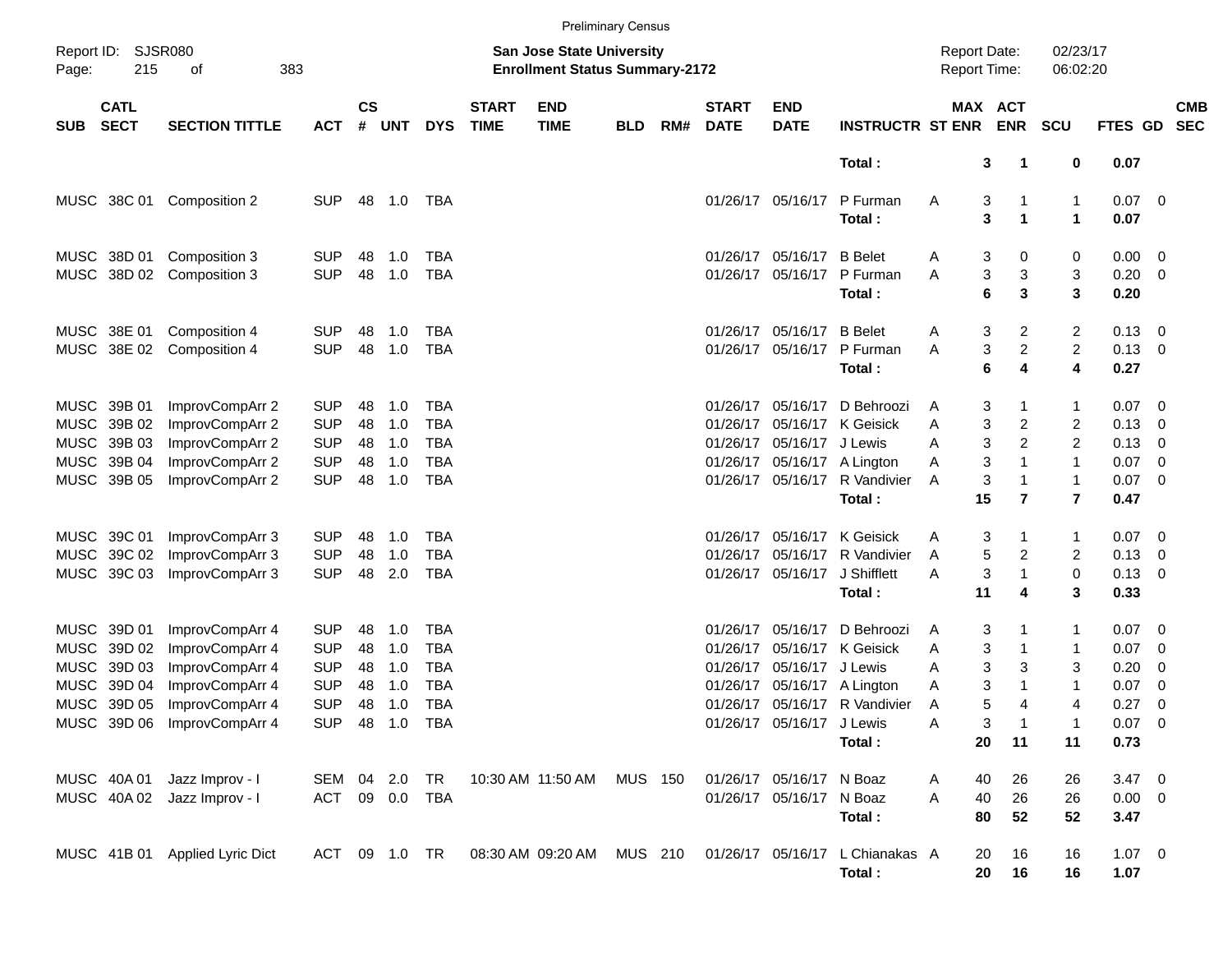|                          |                            |                                                                                  |                                                    |                    |                |                 |                             | <b>Preliminary Census</b>                                                 |                          |            |                             |                                                        |                                                                      |                                            |                                           |                                  |                                                  |                          |
|--------------------------|----------------------------|----------------------------------------------------------------------------------|----------------------------------------------------|--------------------|----------------|-----------------|-----------------------------|---------------------------------------------------------------------------|--------------------------|------------|-----------------------------|--------------------------------------------------------|----------------------------------------------------------------------|--------------------------------------------|-------------------------------------------|----------------------------------|--------------------------------------------------|--------------------------|
| Report ID:<br>Page:      | 216                        | <b>SJSR080</b><br>383<br>οf                                                      |                                                    |                    |                |                 |                             | <b>San Jose State University</b><br><b>Enrollment Status Summary-2172</b> |                          |            |                             |                                                        |                                                                      | <b>Report Date:</b><br><b>Report Time:</b> |                                           | 02/23/17<br>06:02:20             |                                                  |                          |
| <b>SUB</b>               | <b>CATL</b><br><b>SECT</b> | <b>SECTION TITTLE</b>                                                            | АСТ                                                | $\mathsf{cs}$<br># | <b>UNT</b>     | <b>DYS</b>      | <b>START</b><br><b>TIME</b> | <b>END</b><br><b>TIME</b>                                                 | <b>BLD</b>               | RM#        | <b>START</b><br><b>DATE</b> | <b>END</b><br><b>DATE</b>                              | <b>INSTRUCTR ST ENR</b>                                              |                                            | MAX ACT<br><b>ENR</b>                     | <b>SCU</b>                       | <b>FTES GD</b>                                   | <b>CMB</b><br><b>SEC</b> |
|                          | MUSC 50A 01                | ConcertChoir                                                                     | ACT                                                |                    | $21 \quad 1.0$ | МW              |                             | 01:30 PM 03:20 PM                                                         | <b>MUS 150</b>           |            |                             | 01/26/17 05/16/17                                      | J Benson<br>Total:                                                   | 80<br>Α<br>80                              | 31<br>31                                  | 31<br>31                         | $2.07$ 0<br>2.07                                 |                          |
| MUSC 51 01<br>MUSC 51 02 |                            | <b>UnivChorales</b><br><b>UnivChorales</b>                                       | ACT<br><b>ACT</b>                                  | 09<br>09           | 1.0<br>1.0     | МW<br><b>TR</b> |                             | 03:30 PM 04:20 PM<br>03:30 PM 04:20 PM                                    | <b>MUS</b><br><b>MUS</b> | 182<br>182 | 01/26/17                    | 05/16/17<br>01/26/17 05/16/17                          | J Benson<br>M Millman<br>Total:                                      | 40<br>A<br>A<br>40<br>80                   | 10<br>8<br>18                             | 10<br>8<br>18                    | $0.67$ 0<br>0.53 0<br>1.20                       |                          |
| MUSC 52 01               |                            | <b>ENS: OperaTheater</b>                                                         | ACT 21 1.0 TR                                      |                    |                |                 |                             | 03:30 PM 05:20 PM                                                         | <b>MUS 176</b>           |            |                             |                                                        | 01/26/17 05/16/17 L Chianakas A<br>Total:                            | 30<br>30                                   | 3<br>3                                    | 3<br>3                           | $0.20 \ 0$<br>0.20                               |                          |
| MUSC 53 01               |                            | ENS: UnivSymphOrcheACT 21 1.0 TR                                                 |                                                    |                    |                |                 |                             | 01:30 PM 03:20 PM                                                         | MUS 176                  |            |                             | 01/26/17 05/16/17                                      | A Cohen<br>Total:                                                    | 30<br>Α<br>30                              | $\overline{7}$<br>$\overline{\mathbf{r}}$ | $\overline{7}$<br>$\overline{7}$ | $0.47 \quad 0$<br>0.47                           |                          |
| MUSC 54 01               |                            | SymphBand                                                                        | ACT 21 1.0                                         |                    |                | TR              |                             | 01:30 PM 03:20 PM                                                         | <b>MUS 150</b>           |            |                             |                                                        | 01/26/17 05/16/17 D Hollinger<br>Total:                              | 40<br>A<br>40                              | 24<br>24                                  | 24<br>24                         | $1.60 \t 0$<br>1.60                              |                          |
| MUSC 55 01               |                            | ENS: WindEnsemble ACT 21 1.0                                                     |                                                    |                    |                | MW              |                             | 01:30 PM 03:20 PM                                                         | MUS 176                  |            |                             | 01/26/17 05/16/17 E Harris                             | Total:                                                               | 40<br>Α<br>40                              | 16<br>16                                  | 16<br>16                         | $1.07 \t 0$<br>1.07                              |                          |
| MUSC 57 01               |                            | <b>JazzOrch</b>                                                                  | ACT                                                |                    | 20 1.0         | <b>TR</b>       |                             | 03:30 PM 05:20 PM                                                         | <b>MUS 150</b>           |            |                             | 01/26/17 05/16/17                                      | A Lington<br>Total:                                                  | 30<br>Α<br>30                              | 5<br>5                                    | 5<br>5                           | 0.33 0<br>0.33                                   |                          |
| MUSC 59 01               |                            | AfroLatinJazzEns                                                                 | ACT                                                | 20                 | 1.0            | МW              |                             | 01:30 PM 03:20 PM                                                         | <b>MUS 186</b>           |            |                             | 01/26/17 05/16/17                                      | J Lewis<br>Total:                                                    | 25<br>Α<br>25                              | 5<br>$5\phantom{.0}$                      | 5<br>5                           | 0.33 0<br>0.33                                   |                          |
|                          | MUSC 60A 01                | Choraliers                                                                       | ACT 21 1.0                                         |                    |                | <b>TR</b>       |                             | 01:30 PM 03:20 PM                                                         | <b>MUS 182</b>           |            |                             | 01/26/17 05/16/17                                      | J Benson<br>Total:                                                   | 40<br>Α<br>40                              | 12<br>12                                  | 12<br>12                         | $0.80 \ 0$<br>0.80                               |                          |
|                          |                            | MUSC 60C 01 EnsChamberMusic<br>MUSC 60C 02 EnsChamberMusic                       | ACT 10 1.0 T                                       |                    |                | ACT 10 1.0 F    |                             | 03:30 PM 05:20 PM                                                         | <b>MUS</b> 211           |            |                             | 01/26/17 05/16/17 G Mok                                | 03:30 PM 05:30 PM MUS 250 01/26/17 05/16/17 S Jones-Haye A<br>Total: | 20<br>A<br>20<br>40                        | $\overline{2}$<br>6<br>8                  | 2<br>6<br>8                      | $0.15$ 1<br>$0.40 \quad 0$<br>0.55               |                          |
|                          |                            | MUSC 60F 01 SmallJazzEns<br>MUSC 60F 02 SmallJazzEns<br>MUSC 60F 03 SmallJazzEns | ACT 10 1.0 TBA<br>ACT 10 1.0 TBA<br>ACT 10 1.0 TBA |                    |                |                 |                             |                                                                           |                          |            |                             | 01/26/17 05/16/17 J Lewis<br>01/26/17 05/16/17 P Block | 01/26/17 05/16/17 J Shifflett<br>Total:                              | 15<br>A<br>15<br>A<br>15<br>A<br>45        | $\overline{2}$<br>0<br>$\mathbf{1}$<br>3  | 2<br>0<br>$\mathbf{1}$<br>3      | $0.13 \ 0$<br>$0.00 \quad 0$<br>$0.07$ 0<br>0.20 |                          |
|                          |                            | MUSC 60G 01 PepBand                                                              | ACT 10 1.0 W                                       |                    |                |                 |                             |                                                                           |                          |            |                             |                                                        | 03:45 PM 06:00 PM MUS 150 01/26/17 05/16/17 G Pierson                | 45<br>A                                    | 25                                        | 25                               | $1.67$ 0                                         |                          |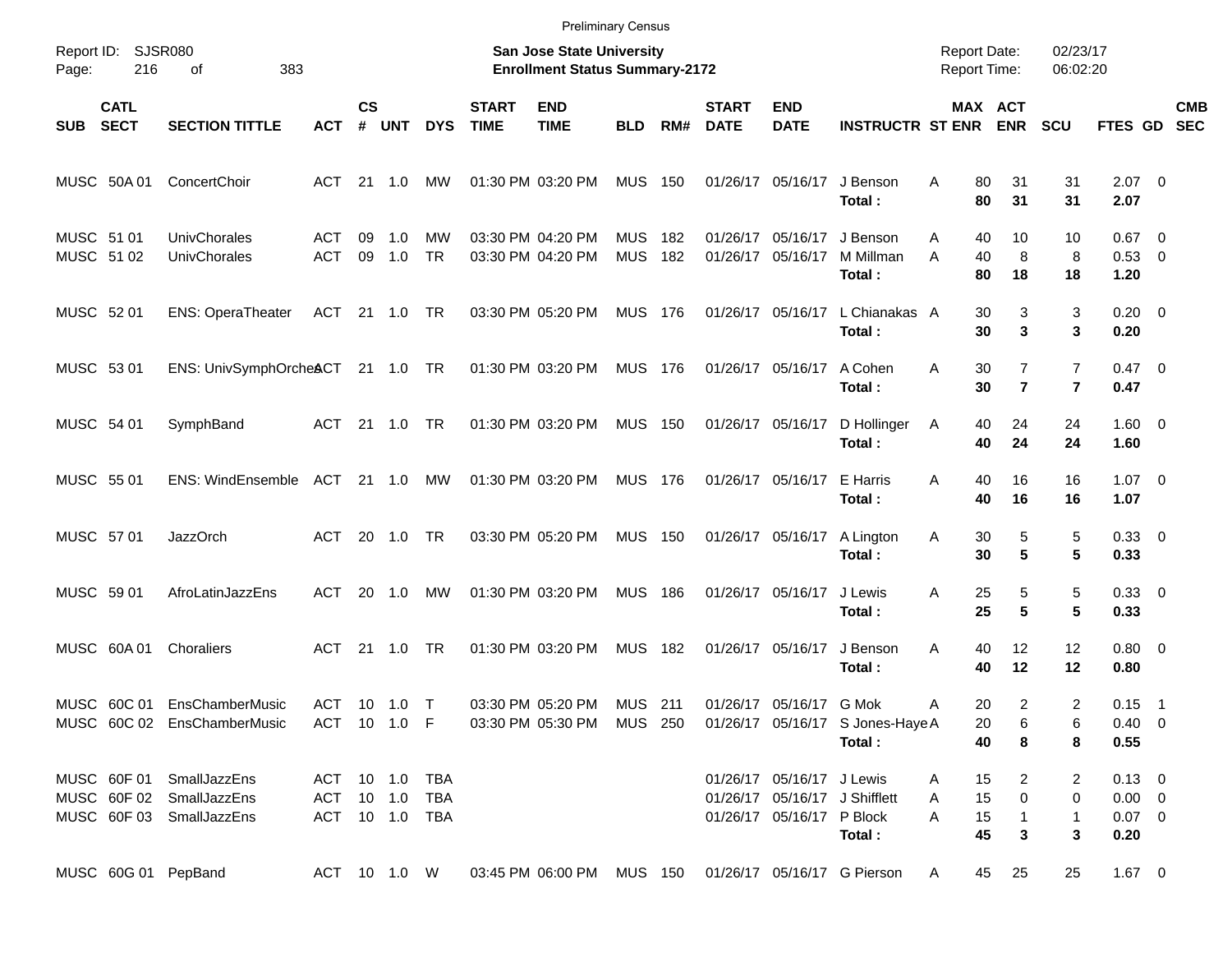|                                          |                                |                             |                    |               |                 |                             | <b>Preliminary Census</b>                                          |                           |     |                             |                                        |                                                                |                                            |                          |                      |                                       |                          |
|------------------------------------------|--------------------------------|-----------------------------|--------------------|---------------|-----------------|-----------------------------|--------------------------------------------------------------------|---------------------------|-----|-----------------------------|----------------------------------------|----------------------------------------------------------------|--------------------------------------------|--------------------------|----------------------|---------------------------------------|--------------------------|
| Report ID: SJSR080<br>Page:<br>217       | 383<br>of                      |                             |                    |               |                 |                             | San Jose State University<br><b>Enrollment Status Summary-2172</b> |                           |     |                             |                                        |                                                                | <b>Report Date:</b><br><b>Report Time:</b> |                          | 02/23/17<br>06:02:20 |                                       |                          |
| <b>CATL</b><br><b>SECT</b><br><b>SUB</b> | <b>SECTION TITTLE</b>          | <b>ACT</b>                  | $\mathsf{cs}$<br># | <b>UNT</b>    | <b>DYS</b>      | <b>START</b><br><b>TIME</b> | <b>END</b><br><b>TIME</b>                                          | <b>BLD</b>                | RM# | <b>START</b><br><b>DATE</b> | <b>END</b><br><b>DATE</b>              | <b>INSTRUCTR ST ENR</b>                                        | MAX ACT                                    | <b>ENR</b>               | <b>SCU</b>           | FTES GD                               | <b>CMB</b><br><b>SEC</b> |
|                                          |                                |                             |                    |               |                 |                             |                                                                    |                           |     |                             |                                        | Total:                                                         | 45                                         | 25                       | 25                   | 1.67                                  |                          |
| MUSC 60H 01                              | PercEns                        | ACT 10 1.0 F                |                    |               |                 |                             | 10:30 AM 12:20 PM                                                  | <b>MUS 176</b>            |     |                             | 01/26/17 05/16/17                      | G Lemmon<br>Total:                                             | A<br>25<br>25                              | 8<br>8                   | 8<br>8               | 0.53 0<br>0.53                        |                          |
| MUSC 60101                               | EnsJazzEnsemble                | ACT 10 1.0 F                |                    |               |                 |                             | 12:30 PM 02:20 PM                                                  | <b>MUS 182</b>            |     |                             | 01/26/17 05/16/17                      | K Strom<br>Total:                                              | 25<br>A<br>25                              | 12<br>12                 | 12<br>12             | $0.80 \ 0$<br>0.80                    |                          |
| MUSC 60J 01<br>MUSC 60J 02               | StringEns<br>StringEns         | ACT<br>ACT                  | 10                 | 1.0<br>10 1.0 | F<br><b>TBA</b> |                             | 10:30 AM 12:30 PM                                                  | <b>MUS 250</b>            |     |                             | 01/26/17 05/16/17<br>01/26/17 05/16/17 | S Jones-Haye A<br>S Jones-Haye A<br>Total:                     | 15<br>15<br>30                             | 3<br>$\mathbf 0$<br>3    | 3<br>0<br>3          | $0.20 \ 0$<br>$0.00 \ 0$<br>0.20      |                          |
| MUSC 60K 01                              | <b>BrassEns</b>                | ACT 10 1.0 F                |                    |               |                 |                             | 10:30 AM 12:20 PM                                                  | <b>MUS 150</b>            |     |                             | 01/26/17 05/16/17                      | K Adduci<br>Total:                                             | 15<br>A<br>15                              | 10<br>10                 | 10<br>10             | $0.67$ 0<br>0.67                      |                          |
| MUSC 60L01<br>MUSC 60L02                 | WoodwindEns<br>WoodwindEns     | ACT<br>ACT                  | 10                 | 1.0<br>10 1.0 | F<br><b>TBA</b> |                             | 10:30 AM 12:20 PM                                                  | <b>MUS 182</b>            |     |                             | 01/26/17 05/16/17<br>01/26/17 05/16/17 | J Averett<br>C Payne<br>Total:                                 | 15<br>Α<br>15<br>A<br>30                   | 4<br>$\overline{2}$<br>6 | 4<br>2<br>6          | $0.27 \t 0$<br>$0.13 \quad 0$<br>0.40 |                          |
|                                          | MUSC 60M 01 SaxophoneEns       | ACT 10 1.0 T                |                    |               |                 |                             | 07:00 PM 08:50 PM                                                  | <b>MUS 150</b>            |     |                             | 01/26/17 05/16/17                      | M Hernandez A<br>Total:                                        | 15<br>15                                   | 1<br>1                   | $\mathbf{1}$<br>1    | $0.07$ 0<br>0.07                      |                          |
| MUSC 600 01                              | TromboneEns                    | ACT 10 1.0 F                |                    |               |                 |                             | 08:30 AM 10:20 AM                                                  | <b>MUS</b>                | 150 |                             | 01/26/17 05/16/17                      | T Hornig<br>Total:                                             | 15<br>Α<br>15                              | 3<br>3                   | 3<br>3               | $0.20 \ 0$<br>0.20                    |                          |
| MUSC 61 01                               | StylesIntrpOpera1              | ACT                         |                    | 09 1.0        | TBA             |                             |                                                                    |                           |     |                             | 01/26/17 05/16/17                      | S Snitkovska A<br>Total:                                       | 15<br>15                                   | 1<br>1                   | $\mathbf{1}$<br>1    | $0.07$ 0<br>0.07                      |                          |
| MUSC 63 01                               | StylesIntrpOpera2              | ACT                         | 09                 | 1.0           | TBA             |                             |                                                                    |                           |     |                             | 01/26/17 05/16/17                      | S Snitkovska A<br>Total:                                       | 15<br>15                                   | 0<br>$\bf{0}$            | 0<br>0               | $0.00 \t 0$<br>0.00                   |                          |
| MUSC 81 01                               | Concert Listening I            | ACT 09 1.0 TR               |                    |               |                 |                             | 12:30 PM 01:20 PM MUS 176                                          |                           |     |                             | 01/26/17 05/16/17 N Boaz               | Total:                                                         | 100<br>Α<br>100                            | 15<br>15                 | 15<br>15             | $1.00 \t 0$<br>1.00                   |                          |
|                                          | MUSC 100W 01 Writing Workshop  | SEM 04 3.0 TR               |                    |               |                 |                             | 09:00 AM 10:15 AM MUS 210                                          |                           |     |                             |                                        | 01/26/17 05/16/17 V Lington<br>Total:                          | Α<br>25<br>25                              | 28<br>28                 | 84<br>84             | 5.60 0<br>5.60                        |                          |
| MUSC 102 01<br>MUSC 102 02               | Orchestration<br>Orchestration | SEM 04 3.0<br>SEM 04 3.0 MW |                    |               | МW              |                             | 12:00 PM 01:15 PM<br>12:00 PM 01:15 PM                             | MUS 210<br><b>MUS 211</b> |     |                             |                                        | 01/26/17 05/16/17 M Rodriguez- A<br>01/26/17 05/16/17 P Furman | 25<br>25<br>A                              | 22<br>25                 | 66<br>75             | 4.45 1<br>5.05 1                      |                          |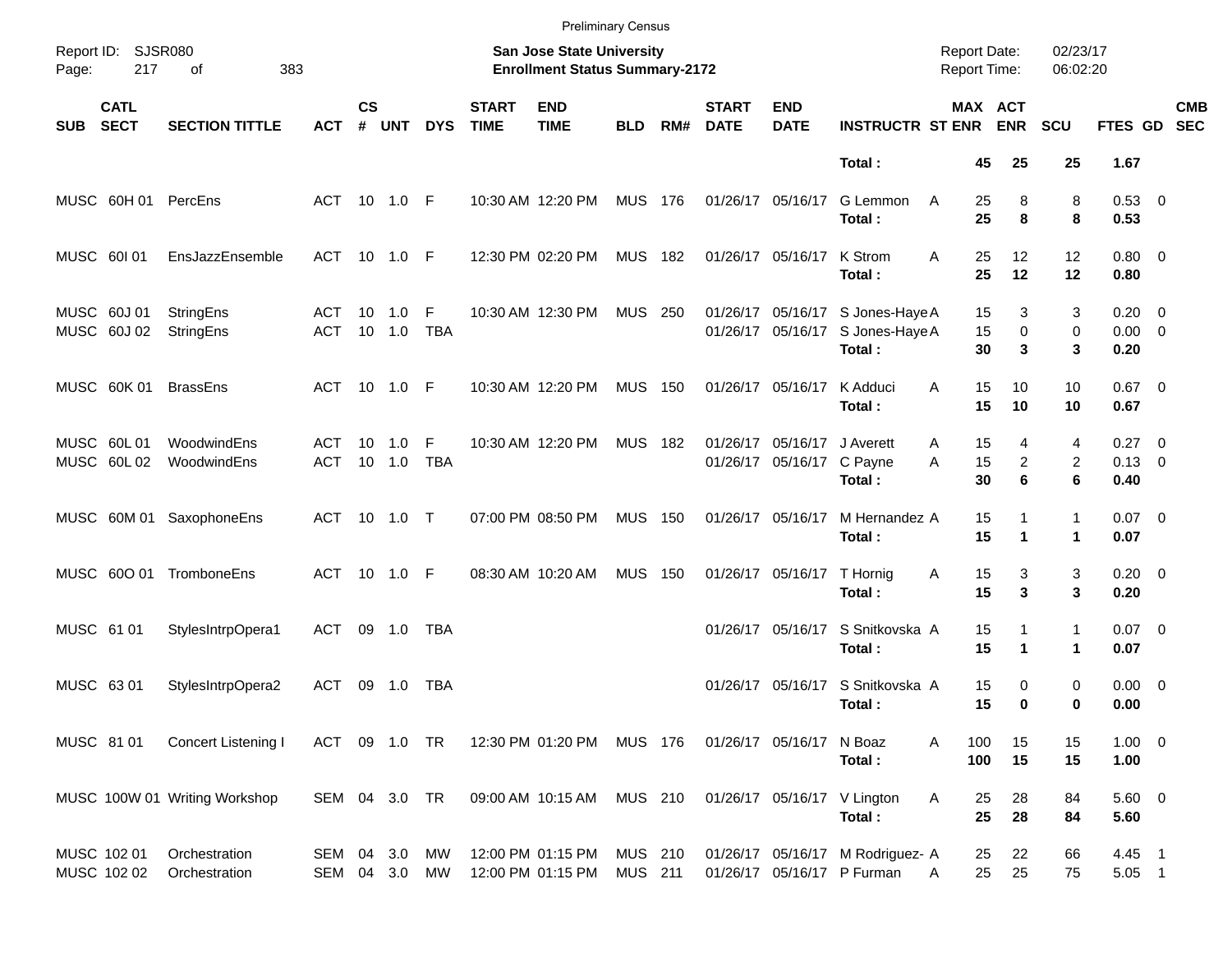|                                                                      |                                                                |                                            |                    |               |                            |                             |                                                                    | <b>Preliminary Census</b> |            |                             |                                                       |                                                                    |                                            |                                                                          |                                             |                                                |                          |
|----------------------------------------------------------------------|----------------------------------------------------------------|--------------------------------------------|--------------------|---------------|----------------------------|-----------------------------|--------------------------------------------------------------------|---------------------------|------------|-----------------------------|-------------------------------------------------------|--------------------------------------------------------------------|--------------------------------------------|--------------------------------------------------------------------------|---------------------------------------------|------------------------------------------------|--------------------------|
| Report ID: SJSR080<br>Page:<br>218                                   | 383<br>οf                                                      |                                            |                    |               |                            |                             | San Jose State University<br><b>Enrollment Status Summary-2172</b> |                           |            |                             |                                                       |                                                                    | <b>Report Date:</b><br><b>Report Time:</b> |                                                                          | 02/23/17<br>06:02:20                        |                                                |                          |
| <b>CATL</b><br><b>SECT</b><br><b>SUB</b>                             | <b>SECTION TITTLE</b>                                          | <b>ACT</b>                                 | $\mathsf{cs}$<br># | <b>UNT</b>    | <b>DYS</b>                 | <b>START</b><br><b>TIME</b> | <b>END</b><br><b>TIME</b>                                          | <b>BLD</b>                | RM#        | <b>START</b><br><b>DATE</b> | <b>END</b><br><b>DATE</b>                             | <b>INSTRUCTR ST ENR</b>                                            |                                            | MAX ACT<br><b>ENR</b>                                                    | <b>SCU</b>                                  | FTES GD                                        | <b>CMB</b><br><b>SEC</b> |
|                                                                      |                                                                |                                            |                    |               |                            |                             |                                                                    |                           |            |                             |                                                       | Total:                                                             | 50                                         | 47                                                                       | 141                                         | 9.50                                           |                          |
| MUSC 103 01                                                          | Form & Analysis                                                | SEM                                        | 04                 | 3.0           | TR                         |                             | 09:00 AM 10:15 AM                                                  | <b>MUS 211</b>            |            |                             | 01/26/17 05/16/17                                     | <b>B</b> Belet<br>Total:                                           | Α<br>25<br>25                              | 11<br>11                                                                 | 33<br>33                                    | $2.25$ 1<br>2.25                               |                          |
| MUSC 106B 01                                                         | Jazz Arranging 2                                               | SEM                                        | 04                 | 2.0           | МW                         |                             | 10:30 AM 11:45 AM                                                  | <b>MUS 160</b>            |            |                             | 01/26/17 05/16/17                                     | A Lington<br>Total:                                                | Α<br>20<br>20                              | 6<br>6                                                                   | 12<br>12                                    | 0.90 3<br>0.90                                 |                          |
| MUSC 111 01<br>MUSC 111 02                                           | Rom/Modern Mus HistoLEC<br>Rom/Modern Mus HistoLEC             |                                            | 02                 | 3.0<br>02 3.0 | MW<br><b>MW</b>            |                             | 09:00 AM 10:15 AM<br>09:00 AM 10:15 AM                             | <b>MUS</b><br><b>MUS</b>  | 250<br>213 |                             | 01/26/17 05/16/17<br>01/26/17 05/16/17                | M Adduci<br>R Sacolick<br>Total:                                   | 45<br>Α<br>A<br>24<br>69                   | 34<br>24<br>58                                                           | 102<br>72<br>174                            | $6.80$ 0<br>$4.80$ 0<br>11.60                  |                          |
| MUSC 120 01<br>MUSC 120 80                                           | Worlds of Jazz<br>Worlds of Jazz                               | LEC<br><b>LEC</b>                          | 01<br>01           | 3.0<br>3.0    | МW<br><b>TBA</b>           |                             | 10:30 AM 11:45 AM                                                  | MUS                       | - 150      |                             | 01/26/17 05/16/17<br>01/26/17 05/16/17                | J Lewis<br>A Lington<br>Total:                                     | 70<br>Α<br>70<br>Α<br>140                  | 52<br>37<br>89                                                           | 156<br>111<br>267                           | $10.40 \quad 0$<br>$7.40 \quad 0$<br>17.80     |                          |
|                                                                      | MUSC 122B 01 FundTechDoReeds                                   | ACT                                        |                    |               | <b>TR</b>                  |                             | 11:30 AM 12:20 PM                                                  | MUS                       | 182        |                             | 01/26/17 05/16/17                                     | J Averett<br>Total:                                                | A<br>20<br>20                              | 13<br>13                                                                 | 13<br>13                                    | $0.88$ 1<br>0.88                               |                          |
|                                                                      | MUSC 123B 01 FundTechLowBr                                     | ACT                                        |                    | 10 1.0        | MW                         |                             | 10:30 AM 11:20 AM                                                  | <b>MUS 182</b>            |            |                             | 01/26/17 05/16/17                                     | K Adduci<br>Total:                                                 | A<br>20<br>20                              | 9<br>9                                                                   | 9<br>9                                      | $0.62$ 1<br>0.62                               |                          |
|                                                                      | MUSC 125D 01 Fund Tech Percus<br>MUSC 125D 02 Fund Tech Percus | ACT<br>ACT                                 | 09<br>09           | 1.0<br>1.0    | -F<br>-F                   |                             | 12:30 PM 02:20 PM<br>08:00 AM 09:50 AM                             | <b>MUS</b><br><b>MUS</b>  | 176<br>176 |                             | 01/26/17 05/16/17<br>01/26/17 05/16/17                | G Lemmon<br>G Lemmon<br>Total:                                     | 20<br>A<br>16<br>A<br>36                   | 15<br>15<br>30                                                           | 15<br>15<br>30                              | $1.00 \t 0$<br>$1.03$ 2<br>2.03                |                          |
|                                                                      | MUSC 127B 01 FundTechLowStr                                    | ACT                                        |                    | 10 1.0        | TR.                        |                             | 08:00 AM 08:50 AM                                                  | <b>MUS</b>                | 150        |                             | 01/26/17 05/16/17                                     | S Jones-Haye A<br>Total:                                           | 19<br>19                                   | 20<br>20                                                                 | 20<br>20                                    | $1.35$ 1<br>1.35                               |                          |
| MUSC 130B 01 Piano 6                                                 |                                                                | <b>SUP</b>                                 |                    | 36 2.0        | TBA                        |                             |                                                                    |                           |            |                             |                                                       | 01/26/17 05/16/17 N Sultanov<br>Total :                            | A                                          | 3<br>-1<br>3<br>$\blacksquare$                                           | 2<br>$\mathbf{2}$                           | $0.13 \ 0$<br>0.13                             |                          |
| MUSC 133A 01 Voice 5<br>MUSC 133A 02 Voice 5<br>MUSC 133A 03 Voice 5 |                                                                | SUP 36 2.0 TBA<br><b>SUP</b><br><b>SUP</b> |                    | 36 2.0        | TBA<br>36 2.0 TBA          |                             |                                                                    |                           |            |                             | 01/26/17 05/16/17 J Frank<br>01/26/17 05/16/17 L Pugh | 01/26/17 05/16/17 L Chianakas A<br>Total:                          | A<br>A                                     | 3<br>3<br>$\mathbf{1}$<br>3<br>3<br>$\mathbf{1}$<br>9<br>$5\phantom{.0}$ | 6<br>$\overline{2}$<br>$\overline{2}$<br>10 | $0.40 \ 0$<br>$0.13 \ 0$<br>$0.13 \ 0$<br>0.67 |                          |
| MUSC 133B 01 Voice 6<br>MUSC 133B 02 Voice 6                         |                                                                | SUP<br>SUP                                 |                    |               | 36  2.0  TBA<br>36 2.0 TBA |                             |                                                                    |                           |            |                             |                                                       | 01/26/17 05/16/17 S Bengochea A<br>01/26/17 05/16/17 L Chianakas A |                                            | 3<br>$\mathbf{1}$<br>5<br>$\overline{4}$                                 | $\overline{2}$<br>8                         | $0.13 \ 0$<br>$0.60\quad2$                     |                          |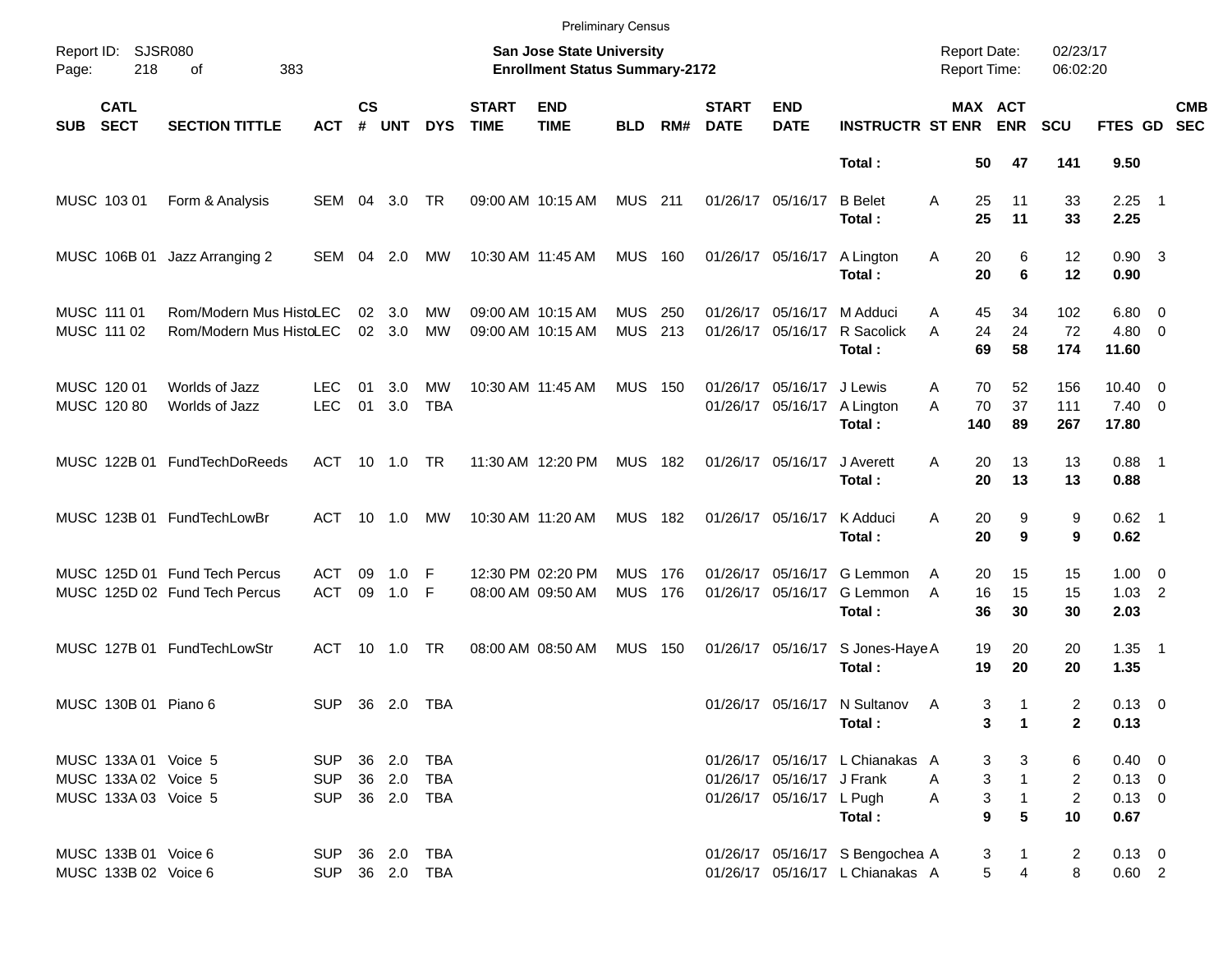|       |                            |                          |            |                    |              |            |                             |                                                                           | <b>Preliminary Census</b> |     |                             |                             |                                  |                                            |                           |                         |                         |             |                          |            |
|-------|----------------------------|--------------------------|------------|--------------------|--------------|------------|-----------------------------|---------------------------------------------------------------------------|---------------------------|-----|-----------------------------|-----------------------------|----------------------------------|--------------------------------------------|---------------------------|-------------------------|-------------------------|-------------|--------------------------|------------|
| Page: | Report ID: SJSR080<br>219  | of<br>383                |            |                    |              |            |                             | <b>San Jose State University</b><br><b>Enrollment Status Summary-2172</b> |                           |     |                             |                             |                                  | <b>Report Date:</b><br><b>Report Time:</b> |                           |                         | 02/23/17<br>06:02:20    |             |                          |            |
| SUB   | <b>CATL</b><br><b>SECT</b> | <b>SECTION TITTLE</b>    | <b>ACT</b> | $\mathsf{cs}$<br># | <b>UNT</b>   | <b>DYS</b> | <b>START</b><br><b>TIME</b> | <b>END</b><br><b>TIME</b>                                                 | <b>BLD</b>                | RM# | <b>START</b><br><b>DATE</b> | <b>END</b><br><b>DATE</b>   | <b>INSTRUCTR ST ENR</b>          |                                            | MAX ACT                   | <b>ENR</b>              | <b>SCU</b>              | FTES GD SEC |                          | <b>CMB</b> |
|       | MUSC 133B 03 Voice 6       |                          | <b>SUP</b> | 36                 | 2.0          | <b>TBA</b> |                             |                                                                           |                           |     | 01/26/17                    | 05/16/17 L Pugh             |                                  | A                                          | 3                         | $\overline{c}$          | 4                       | 0.27        | - 0                      |            |
|       | MUSC 133B 04 Voice 6       |                          | <b>SUP</b> | 36                 | 1.0          | <b>TBA</b> |                             |                                                                           |                           |     |                             | 01/26/17 05/16/17 L Pugh    |                                  | Α                                          | 3                         | $\overline{1}$          | $\mathbf{1}$            | 0.08        | $\overline{1}$           |            |
|       |                            |                          |            |                    |              |            |                             |                                                                           |                           |     |                             |                             | Total:                           |                                            | 14                        | 8                       | 15                      | 1.08        |                          |            |
|       | MUSC 133C 01 Voice 7       |                          | <b>SUP</b> | 36                 | 2.0          | <b>TBA</b> |                             |                                                                           |                           |     |                             |                             | 01/26/17 05/16/17 S Bengochea A  |                                            | 3                         | 2                       | 4                       | 0.27        | - 0                      |            |
|       | MUSC 133C 02 Voice 7       |                          | <b>SUP</b> | 36                 | 2.0          | <b>TBA</b> |                             |                                                                           |                           |     | 01/26/17                    | 05/16/17 J Frank            |                                  | A                                          | 3                         | $\overline{c}$          | 4                       | 0.27        | - 0                      |            |
|       | MUSC 133C 03 Voice 7       |                          | <b>SUP</b> | 36                 | 2.0          | <b>TBA</b> |                             |                                                                           |                           |     | 01/26/17                    | 05/16/17 L Pugh             |                                  | Α                                          | 3                         | $\overline{2}$          | 4                       | 0.27        | - 0                      |            |
|       | MUSC 133C 04 Voice 7       |                          | <b>SUP</b> | 36                 | 1.0          | <b>TBA</b> |                             |                                                                           |                           |     |                             | 01/26/17 05/16/17 L Pugh    |                                  | A                                          | $\mathbf{3}$              | $\pmb{0}$               | 0                       | 0.00        | - 0                      |            |
|       |                            |                          |            |                    |              |            |                             |                                                                           |                           |     |                             |                             | Total:                           |                                            | 12                        | 6                       | 12                      | 0.80        |                          |            |
|       | MUSC 133D 01 Voice 8       |                          | <b>SUP</b> | 36                 | 2.0          | <b>TBA</b> |                             |                                                                           |                           |     |                             |                             | 01/26/17 05/16/17 S Bengochea A  |                                            | 3                         | 3                       | 6                       | 0.43        | $\overline{\phantom{1}}$ |            |
|       | MUSC 133D 02 Voice 8       |                          | <b>SUP</b> | 36                 | 2.0          | <b>TBA</b> |                             |                                                                           |                           |     | 01/26/17                    | 05/16/17 J Frank            |                                  | A                                          | 3                         | 3                       | 6                       | 0.40        | - 0                      |            |
|       | MUSC 133D 03 Voice 8       |                          | <b>SUP</b> | 36                 | 2.0          | <b>TBA</b> |                             |                                                                           |                           |     | 01/26/17                    | 05/16/17 L Pugh             |                                  | Α                                          | $\ensuremath{\mathsf{3}}$ | $\sqrt{2}$              | $\overline{\mathbf{4}}$ | 0.27        | $\overline{0}$           |            |
|       | MUSC 133D 04 Voice 8       |                          | <b>SUP</b> | 36                 | 1.0          | <b>TBA</b> |                             |                                                                           |                           |     | 01/26/17                    | 05/16/17 L Pugh             |                                  | A                                          | $\mathbf{3}$              | $\sqrt{2}$              | 2                       | 0.15        | $\overline{1}$           |            |
|       | MUSC 133D 06 Voice 8       |                          | <b>SUP</b> | 36                 | 1.0          | <b>TBA</b> |                             |                                                                           |                           |     |                             | 01/26/17 05/16/17 L Pugh    |                                  | A                                          | 3                         | $\pmb{0}$               | $\mathbf 0$             | 0.00        | - 0                      |            |
|       |                            |                          |            |                    |              |            |                             |                                                                           |                           |     |                             |                             | Total:                           |                                            | 15                        | 10                      | 18                      | 1.25        |                          |            |
|       | MUSC 134 01                | Strings                  | <b>SUP</b> |                    | 36 2.0       | TBA        |                             |                                                                           |                           |     |                             |                             | 01/26/17 05/16/17 S Jones-Haye A |                                            | 3                         | $\overline{1}$          | 2                       | $0.13 \ 0$  |                          |            |
|       |                            |                          |            |                    |              |            |                             |                                                                           |                           |     |                             |                             | Total:                           |                                            | 3                         | $\mathbf{1}$            | $\mathbf{2}$            | 0.13        |                          |            |
|       | MUSC 134A 01 Strings 5     |                          | <b>SUP</b> |                    | 36 2.0       | TBA        |                             |                                                                           |                           |     |                             |                             | 01/26/17 05/16/17 S Jones-Haye A |                                            | 0                         | $\mathbf 1$             | 0                       | $0.13 \ 0$  |                          |            |
|       |                            |                          |            |                    |              |            |                             |                                                                           |                           |     |                             |                             | Total:                           |                                            | 0                         | $\mathbf{1}$            | 0                       | 0.13        |                          |            |
|       | MUSC 134B 01 Strings 6     |                          | <b>SUP</b> | 36                 | 1.0          | <b>TBA</b> |                             |                                                                           |                           |     | 01/26/17                    | 05/16/17 S Lin              |                                  | A                                          | 3                         | $\mathbf{1}$            | 1                       | 0.08        | $\overline{\phantom{1}}$ |            |
|       | MUSC 134B 02 Strings 6     |                          | <b>SUP</b> | 36                 | 2.0          | <b>TBA</b> |                             |                                                                           |                           |     | 01/26/17                    |                             | 05/16/17 S Jones-Haye A          |                                            | 3                         | $\overline{1}$          | $\overline{2}$          | 0.13        | $\overline{0}$           |            |
|       | MUSC 134B 03 Strings 6     |                          | <b>SUP</b> | 36                 | 1.0          | <b>TBA</b> |                             |                                                                           |                           |     |                             | 01/26/17 05/16/17           | <b>B</b> Moyer                   | A                                          | 3                         | $\overline{1}$          | $\pmb{0}$               | 0.07        | $\overline{\phantom{0}}$ |            |
|       |                            |                          |            |                    |              |            |                             |                                                                           |                           |     |                             |                             | Total:                           |                                            | 9                         | 3                       | 3                       | 0.28        |                          |            |
|       | MUSC 134D 01 Strings 8     |                          | <b>SUP</b> |                    | 36 2.0       | TBA        |                             |                                                                           |                           |     |                             |                             | 01/26/17 05/16/17 S Jones-Haye A |                                            | 3                         | $\mathbf 1$             | 2                       | 0.13        | $\overline{\phantom{0}}$ |            |
|       |                            |                          |            |                    |              |            |                             |                                                                           |                           |     |                             |                             | Total:                           |                                            | 3                         | $\mathbf 1$             | $\mathbf{2}$            | 0.13        |                          |            |
|       |                            | MUSC 135A 01 Woodwinds 5 | <b>SUP</b> |                    | 36 2.0       | TBA        |                             |                                                                           |                           |     |                             |                             | 01/26/17 05/16/17 M Hernandez A  |                                            | 3                         | $\blacksquare$          | 2                       | $0.13 \ 0$  |                          |            |
|       |                            | MUSC 135A 02 Woodwinds 5 | <b>SUP</b> |                    | 36 2.0       | TBA        |                             |                                                                           |                           |     |                             | 01/26/17 05/16/17 C Payne   |                                  | A                                          | 3                         | $\overline{\mathbf{1}}$ | $\overline{2}$          | $0.13 \ 0$  |                          |            |
|       |                            |                          |            |                    |              |            |                             |                                                                           |                           |     |                             |                             | Total:                           |                                            | 6                         | $\overline{2}$          | 4                       | 0.27        |                          |            |
|       |                            | MUSC 135B 01 Woodwinds 6 | SUP 36 2.0 |                    |              | TBA        |                             |                                                                           |                           |     |                             | 01/26/17 05/16/17 J Averett |                                  | A                                          | 3                         | $\overline{1}$          | 2                       | $0.13 \ 0$  |                          |            |
|       |                            | MUSC 135B 02 Woodwinds 6 | <b>SUP</b> |                    | 36  2.0  TBA |            |                             |                                                                           |                           |     |                             |                             | 01/26/17 05/16/17 M Hernandez A  |                                            | 3                         | $\overline{1}$          | $\overline{2}$          | $0.13 \ 0$  |                          |            |
|       |                            |                          |            |                    |              |            |                             |                                                                           |                           |     |                             |                             | Total:                           |                                            | 6                         | $\mathbf{2}$            | $\overline{\mathbf{4}}$ | 0.27        |                          |            |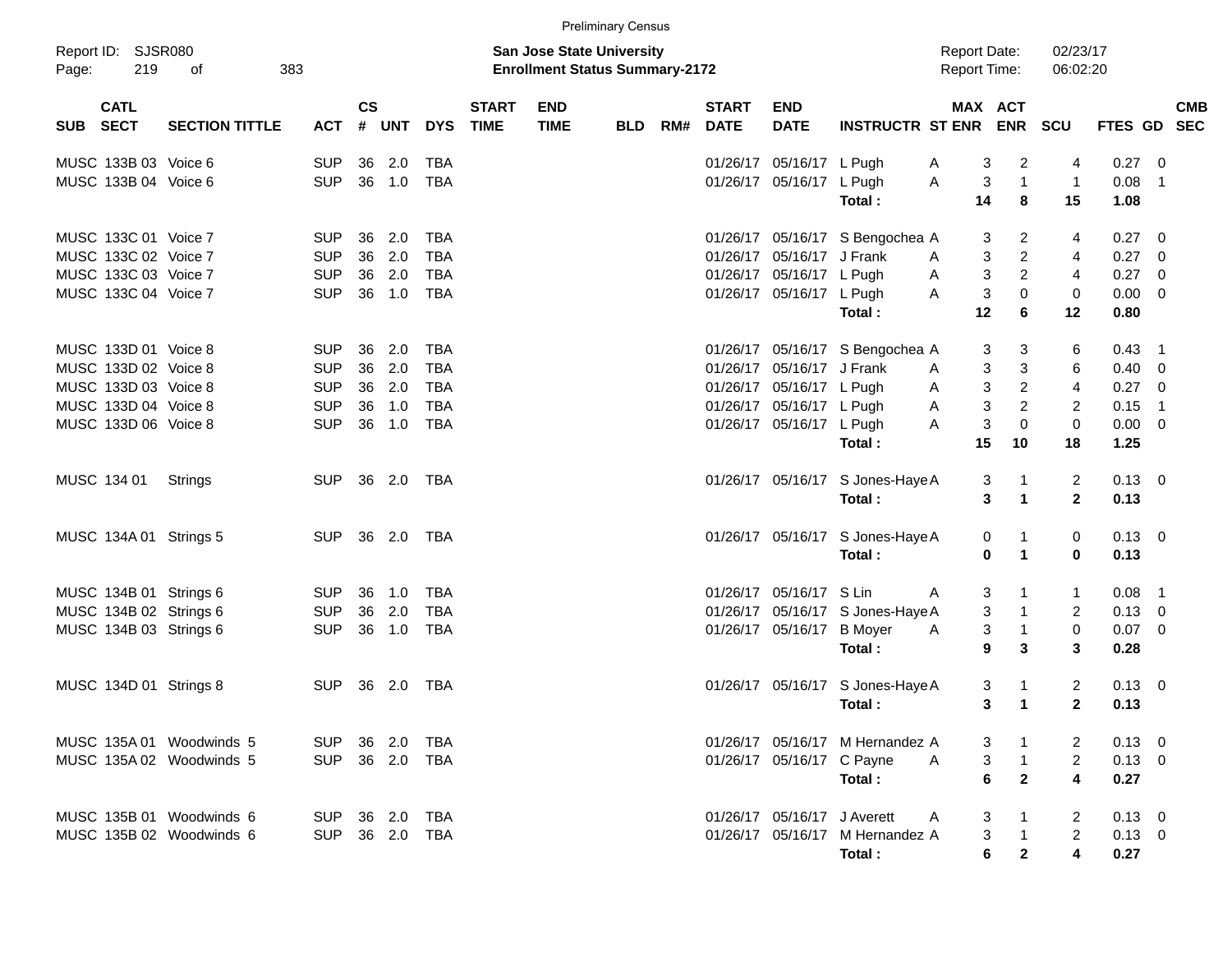|                                                                      |                                                          |                                        |                    |                      |                                        |                             |                                                                           | <b>Preliminary Census</b> |     |                             |                                                                                       |                                                                         |                                     |                                     |                                                |                                                    |                                            |                         |            |
|----------------------------------------------------------------------|----------------------------------------------------------|----------------------------------------|--------------------|----------------------|----------------------------------------|-----------------------------|---------------------------------------------------------------------------|---------------------------|-----|-----------------------------|---------------------------------------------------------------------------------------|-------------------------------------------------------------------------|-------------------------------------|-------------------------------------|------------------------------------------------|----------------------------------------------------|--------------------------------------------|-------------------------|------------|
| Report ID: SJSR080<br>Page:                                          | 220<br>383<br>оf                                         |                                        |                    |                      |                                        |                             | <b>San Jose State University</b><br><b>Enrollment Status Summary-2172</b> |                           |     |                             |                                                                                       |                                                                         | <b>Report Date:</b><br>Report Time: |                                     |                                                | 02/23/17<br>06:02:20                               |                                            |                         |            |
| <b>CATL</b><br>SUB SECT                                              | <b>SECTION TITTLE</b>                                    | ACT                                    | $\mathsf{cs}$<br># | <b>UNT</b>           | <b>DYS</b>                             | <b>START</b><br><b>TIME</b> | <b>END</b><br><b>TIME</b>                                                 | <b>BLD</b>                | RM# | <b>START</b><br><b>DATE</b> | <b>END</b><br><b>DATE</b>                                                             | <b>INSTRUCTR ST ENR</b>                                                 |                                     |                                     | MAX ACT<br><b>ENR</b>                          | <b>SCU</b>                                         | FTES GD SEC                                |                         | <b>CMB</b> |
|                                                                      | MUSC 135D 01 Woodwinds 8<br>MUSC 135D 02 Woodwinds 8     | <b>SUP</b><br><b>SUP</b>               |                    | 36 2.0<br>36 2.0     | <b>TBA</b><br><b>TBA</b>               |                             |                                                                           |                           |     | 01/26/17                    | 05/16/17 J Averett<br>01/26/17 05/16/17 C Payne                                       | Total:                                                                  | A<br>Α                              | 3<br>3<br>6                         | 2<br>$\pmb{0}$<br>$\mathbf{2}$                 | 4<br>0<br>4                                        | 0.27<br>$0.00 \t 0$<br>0.27                | $\overline{\mathbf{0}}$ |            |
| MUSC 136 01                                                          | <b>Brass</b>                                             | <b>SUP</b>                             |                    | 36 2.0               | TBA                                    |                             |                                                                           |                           |     |                             | 01/26/17 05/16/17 F Byram                                                             | Total:                                                                  | A                                   | 3<br>3                              | $\mathbf{1}$<br>$\mathbf{1}$                   | $\overline{2}$<br>$\mathbf{2}$                     | $0.13 \quad 0$<br>0.13                     |                         |            |
| MUSC 136B 01 Brass 5                                                 |                                                          | <b>SUP</b>                             |                    | 36 2.0               | TBA                                    |                             |                                                                           |                           |     |                             | 01/26/17 05/16/17 T Hornig                                                            | Total:                                                                  | A                                   | 3<br>3                              | $\mathbf{1}$<br>$\mathbf{1}$                   | $\overline{2}$<br>$\mathbf{2}$                     | $0.13 \quad 0$<br>0.13                     |                         |            |
| MUSC 136C 01 Brass 6<br>MUSC 136C 02 Brass 6<br>MUSC 136C 03 Brass 6 |                                                          | <b>SUP</b><br><b>SUP</b><br><b>SUP</b> | 36<br>36           | 1.0<br>2.0<br>36 2.0 | <b>TBA</b><br><b>TBA</b><br><b>TBA</b> |                             |                                                                           |                           |     |                             | 01/26/17 05/16/17 K Adduci<br>01/26/17 05/16/17 K Adduci<br>01/26/17 05/16/17 F Byram |                                                                         | A<br>A<br>Α                         | 3<br>$\ensuremath{\mathsf{3}}$<br>3 | $\overline{2}$<br>$\mathbf{1}$<br>$\mathbf{1}$ | $\overline{2}$<br>$\overline{2}$<br>$\overline{c}$ | $0.13 \quad 0$<br>$0.13 \ 0$<br>$0.13 \ 0$ |                         |            |
| MUSC 136E 01 Brass 8<br>MUSC 136E 02 Brass 8                         |                                                          | <b>SUP</b><br><b>SUP</b>               | 36                 | 2.0<br>36 2.0        | <b>TBA</b><br><b>TBA</b>               |                             |                                                                           |                           |     |                             | 01/26/17 05/16/17 K Adduci<br>01/26/17 05/16/17 T Hornig                              | Total:                                                                  | A<br>Α                              | 9<br>3<br>3                         | 4<br>$\overline{c}$<br>$\mathbf{3}$            | 6<br>4<br>6                                        | 0.40<br>$0.27$ 0<br>$0.40 \quad 0$         |                         |            |
| MUSC 136E 03 Brass 8                                                 | MUSC 137A 01 Percussion 5                                | <b>SUP</b><br><b>SUP</b>               |                    | 36 2.0<br>36 2.0     | <b>TBA</b><br>TBA                      |                             |                                                                           |                           |     |                             |                                                                                       | 01/26/17 05/16/17 A Rosenfeld A<br>Total:<br>01/26/17 05/16/17 G Lemmon | A                                   | 3<br>9<br>3                         | $\mathbf{1}$<br>6<br>$\overline{a}$            | $\overline{2}$<br>12<br>4                          | $0.13 \ 0$<br>0.80<br>$0.27 \ 0$           |                         |            |
|                                                                      | MUSC 137B 01 Percussion 6                                | <b>SUP</b>                             |                    | 36 2.0               | TBA                                    |                             |                                                                           |                           |     |                             |                                                                                       | Total:<br>01/26/17 05/16/17 G Lemmon                                    | A                                   | 3<br>5                              | $\mathbf{2}$<br>$\overline{a}$                 | 4<br>4                                             | 0.27<br>$0.27 \ 0$                         |                         |            |
|                                                                      | MUSC 137C 01 Percussion 7                                | <b>SUP</b>                             |                    | 36 1.0               | TBA                                    |                             |                                                                           |                           |     |                             |                                                                                       | Total:<br>01/26/17 05/16/17 G Lemmon<br>Total:                          | A                                   | $5\phantom{.0}$<br>3<br>3           | $\mathbf{2}$<br>0<br>$\bf{0}$                  | 4<br>0<br>0                                        | 0.27<br>$0.00 \t 0$<br>0.00                |                         |            |
|                                                                      | MUSC 137D 01 Percussion 8                                | <b>SUP</b>                             |                    | 36 1.0               | <b>TBA</b>                             |                             |                                                                           |                           |     |                             |                                                                                       | 01/26/17 05/16/17 G Lemmon A<br>Total:                                  |                                     | 3<br>3                              | $\overline{1}$<br>$\overline{1}$               | 0<br>0                                             | 0.07<br>0.07                               | $\overline{\mathbf{0}}$ |            |
|                                                                      | MUSC 138B 01 Composition 5<br>MUSC 138B 02 Composition 5 | <b>SUP</b><br><b>SUP</b>               |                    | 36 2.0<br>36 2.0     | <b>TBA</b><br>TBA                      |                             |                                                                           |                           |     |                             | 01/26/17 05/16/17 B Belet                                                             | 01/26/17 05/16/17 P Furman<br>Total:                                    | A<br>A                              | 3<br>3<br>$6\phantom{1}6$           | $\overline{2}$<br>$\mathbf{1}$<br>$\mathbf{3}$ | 4<br>$\overline{2}$<br>$6\phantom{a}$              | $0.27 \t 0$<br>$0.13 \quad 0$<br>0.40      |                         |            |
|                                                                      | MUSC 138C 01 Composition 6<br>MUSC 138C 02 Composition 6 | <b>SUP</b><br><b>SUP</b>               |                    | 36 2.0<br>36 2.0     | TBA<br>TBA                             |                             |                                                                           |                           |     |                             | 01/26/17 05/16/17 B Belet                                                             | 01/26/17 05/16/17 P Furman<br>Total:                                    | A<br>A                              | 3<br>3<br>6                         | $\overline{a}$<br>0<br>$\mathbf{2}$            | 4<br>0<br>$\overline{\mathbf{4}}$                  | $0.27$ 0<br>$0.00 \t 0$<br>0.27            |                         |            |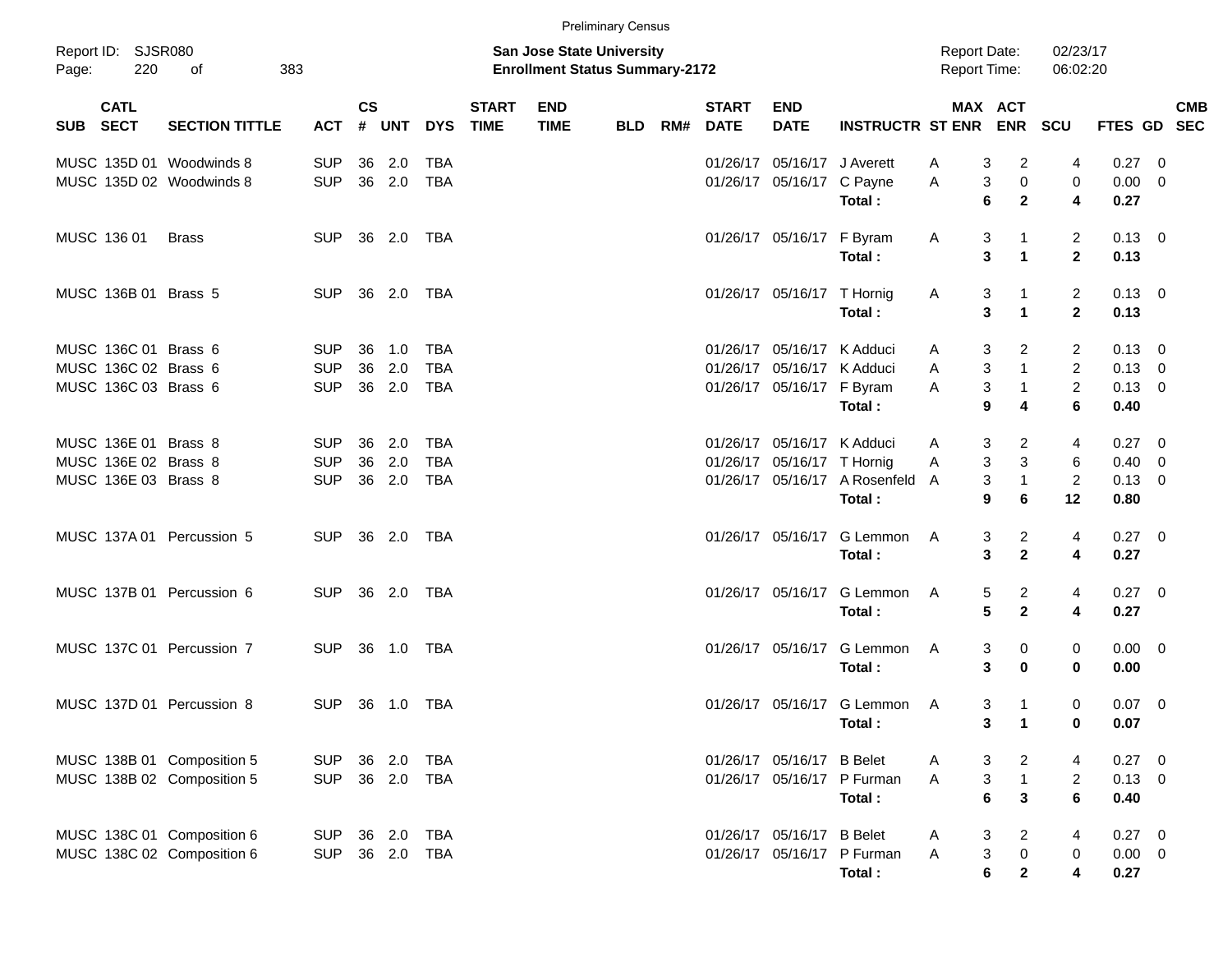|            |                            |                                                                                              |                                        |                    |                   |                                        |                             |                                                                           | <b>Preliminary Census</b> |     |                             |                                                             |                                                       |                                            |                                                   |                                       |                            |                                                                       |                          |
|------------|----------------------------|----------------------------------------------------------------------------------------------|----------------------------------------|--------------------|-------------------|----------------------------------------|-----------------------------|---------------------------------------------------------------------------|---------------------------|-----|-----------------------------|-------------------------------------------------------------|-------------------------------------------------------|--------------------------------------------|---------------------------------------------------|---------------------------------------|----------------------------|-----------------------------------------------------------------------|--------------------------|
| Page:      | Report ID: SJSR080<br>221  | 383<br>оf                                                                                    |                                        |                    |                   |                                        |                             | <b>San Jose State University</b><br><b>Enrollment Status Summary-2172</b> |                           |     |                             |                                                             |                                                       | <b>Report Date:</b><br><b>Report Time:</b> |                                                   | 02/23/17<br>06:02:20                  |                            |                                                                       |                          |
| <b>SUB</b> | <b>CATL</b><br><b>SECT</b> | <b>SECTION TITTLE</b>                                                                        | <b>ACT</b>                             | $\mathsf{cs}$<br># | <b>UNT</b>        | <b>DYS</b>                             | <b>START</b><br><b>TIME</b> | <b>END</b><br><b>TIME</b>                                                 | <b>BLD</b>                | RM# | <b>START</b><br><b>DATE</b> | <b>END</b><br><b>DATE</b>                                   | <b>INSTRUCTR ST ENR</b>                               |                                            | <b>MAX ACT</b><br><b>ENR</b>                      | <b>SCU</b>                            | FTES GD                    |                                                                       | <b>CMB</b><br><b>SEC</b> |
|            |                            | MUSC 139A 01 ImprovCompArr 5<br>MUSC 139A 02 ImprovCompArr 5                                 | <b>SUP</b><br><b>SUP</b>               | 36<br>36           | 2.0<br>2.0        | TBA<br><b>TBA</b>                      |                             |                                                                           |                           |     |                             | 01/26/17 05/16/17<br>01/26/17 05/16/17                      | J Shifflett<br>R Vandivier                            | A<br>A                                     | 3<br>0<br>3<br>$\overline{c}$                     | 0<br>4                                | $0.00 \t 0$<br>0.27        | $\overline{\phantom{0}}$                                              |                          |
|            |                            | MUSC 139B 01 ImprovCompArr 6                                                                 | <b>SUP</b>                             | 36                 | 2.0               | TBA                                    |                             |                                                                           |                           |     |                             | 01/26/17 05/16/17                                           | Total :<br>J Lewis                                    | A                                          | 6<br>$\mathbf{2}$<br>3<br>2                       | 4<br>4                                | 0.27<br>0.27               | - 0                                                                   |                          |
|            |                            | MUSC 139B 02 ImprovCompArr 6                                                                 | <b>SUP</b>                             | 36                 | 2.0               | <b>TBA</b>                             |                             |                                                                           |                           |     |                             | 01/26/17 05/16/17                                           | R Vandivier<br>Total:                                 | A                                          | 3<br>$\mathbf{1}$<br>6<br>3                       | $\overline{c}$<br>6                   | 0.13<br>0.40               | $\overline{0}$                                                        |                          |
|            |                            | MUSC 139C 01 ImprovCompArr 7<br>MUSC 139C 02 ImprovCompArr 7                                 | <b>SUP</b><br><b>SUP</b>               | 36<br>36           | 2.0<br>2.0        | TBA<br><b>TBA</b>                      |                             |                                                                           |                           |     | 01/26/17                    | 01/26/17 05/16/17<br>05/16/17                               | D Behroozi<br>J Lewis                                 | A<br>Α                                     | 3<br>1<br>3<br>0                                  | 2<br>0                                | 0.13<br>0.00               | - 0<br>- 0                                                            |                          |
|            |                            | MUSC 139C 03 ImprovCompArr 7<br>MUSC 139C 04 ImprovCompArr 7<br>MUSC 139C 05 ImprovCompArr 7 | <b>SUP</b><br><b>SUP</b><br><b>SUP</b> | 36<br>36<br>36     | 2.0<br>2.0<br>2.0 | <b>TBA</b><br><b>TBA</b><br><b>TBA</b> |                             |                                                                           |                           |     |                             | 01/26/17 05/16/17<br>01/26/17 05/16/17                      | J Lewis<br>01/26/17 05/16/17 A Lington<br>J Shifflett | Α<br>Α<br>Α                                | 3<br>0<br>3<br>1<br>3<br>0                        | 0<br>2<br>0                           | 0.00<br>0.13<br>0.00       | - 0<br>$\overline{\mathbf{0}}$<br>$\overline{\mathbf{0}}$             |                          |
|            |                            |                                                                                              |                                        |                    |                   |                                        |                             |                                                                           |                           |     |                             |                                                             | Total:                                                | 15                                         | $\mathbf{2}$                                      | 4                                     | 0.27                       |                                                                       |                          |
|            |                            | MUSC 139D 01 ImprovCompArr 8<br>MUSC 139D 02 ImprovCompArr 8<br>MUSC 139D 03 ImprovCompArr 8 | <b>SUP</b><br><b>SUP</b><br><b>SUP</b> | 36<br>36<br>36     | 2.0<br>2.0<br>2.0 | <b>TBA</b><br><b>TBA</b><br><b>TBA</b> |                             |                                                                           |                           |     | 01/26/17                    | 01/26/17 05/16/17<br>05/16/17                               | J Lewis<br>J Lewis<br>01/26/17 05/16/17 A Lington     | A<br>A<br>A                                | 3<br>$\overline{2}$<br>3<br>$\mathbf 1$<br>3<br>1 | 4<br>$\overline{2}$<br>$\overline{c}$ | 0.27<br>0.13<br>0.13       | - 0<br>- 0<br>- 0                                                     |                          |
|            |                            | MUSC 139D 04 ImprovCompArr 8<br>MUSC 139D 05 ImprovCompArr 8<br>MUSC 139D 06 ImprovCompArr 8 | <b>SUP</b><br><b>SUP</b><br><b>SUP</b> | 36<br>36<br>36     | 2.0<br>2.0<br>2.0 | <b>TBA</b><br><b>TBA</b><br><b>TBA</b> |                             |                                                                           |                           |     |                             | 01/26/17 05/16/17<br>01/26/17 05/16/17<br>01/26/17 05/16/17 | J Shifflett<br>R Vandivier<br>K Geisick               | A<br>A<br>A                                | 3<br>2<br>3<br>$\mathbf 1$<br>3<br>0              | 4<br>2<br>0                           | 0.27<br>0.13<br>0.00       | $\overline{\mathbf{0}}$<br>$\overline{0}$<br>$\overline{\phantom{0}}$ |                          |
|            |                            |                                                                                              |                                        |                    |                   |                                        |                             |                                                                           |                           |     |                             |                                                             | Total:                                                | 18                                         | $\overline{7}$                                    | 14                                    | 0.93                       |                                                                       |                          |
|            |                            | MUSC 140C 01 Jazz Improv III<br>MUSC 140C 02 Jazz Improv III                                 | SEM<br><b>ACT</b>                      | 04<br>09           | 2.0<br>0.0        | <b>TR</b><br><b>TBA</b>                |                             | 10:30 AM 11:50 AM                                                         | <b>MUS</b>                | 186 |                             | 01/26/17 05/16/17<br>01/26/17 05/16/17                      | A Lington<br>A Lington<br>Total:                      | 24<br>A<br>24<br>A<br>48                   | 14<br>14<br>28                                    | 14<br>14<br>28                        | $1.90$ 1<br>0.00<br>1.90   | $\overline{\phantom{1}}$                                              |                          |
|            | MUSC 142 01                | Art Song Rep                                                                                 | <b>ACT</b>                             | 10                 | 1.0               | TR                                     |                             | 09:30 AM 10:20 AM                                                         | <b>MUS</b>                | 247 |                             | 01/26/17 05/16/17                                           | J Frank<br>Total:                                     | 22<br>A<br>22                              | 11<br>11                                          | 11<br>11                              | 0.804<br>0.80              |                                                                       |                          |
|            | MUSC 143 01                | CollabKeyPerf                                                                                | ACT 09 1.0 R                           |                    |                   |                                        |                             | 03:30 PM 05:20 PM                                                         | <b>MUS 157</b>            |     |                             | 01/26/17 05/16/17 S Brook                                   | Total:                                                | 15<br>A<br>15                              | 9<br>9                                            | 9<br>9                                | $0.65$ 3<br>0.65           |                                                                       |                          |
|            | MUSC 144 01<br>MUSC 144 02 | REP:Solo Lit Perf Pr<br>REP:Solo Lit Perf Pr                                                 | ACT<br>ACT                             | 09                 | 1.0<br>09 1.0 W   | M                                      |                             | 03:30 PM 05:20 PM<br>03:30 PM 05:20 PM                                    | <b>MUS 211</b><br>MUS 176 |     |                             | 01/26/17 05/16/17                                           | G Mok<br>01/26/17 05/16/17 S Bengochea A<br>Total:    | 22<br>Α<br>22<br>44                        | 10<br>17<br>27                                    | 10<br>17<br>27                        | $0.72$ 3<br>1.22 5<br>1.93 |                                                                       |                          |
|            |                            | MUSC 147B 01 Adv Cond Instr                                                                  |                                        |                    | SEM 04 2.0 MW     |                                        |                             | 12:00 PM 01:15 PM MUS 182                                                 |                           |     |                             | 01/26/17 05/16/17 E Harris                                  |                                                       | A                                          | 20<br>20                                          | 20                                    | $2.67$ 0                   |                                                                       |                          |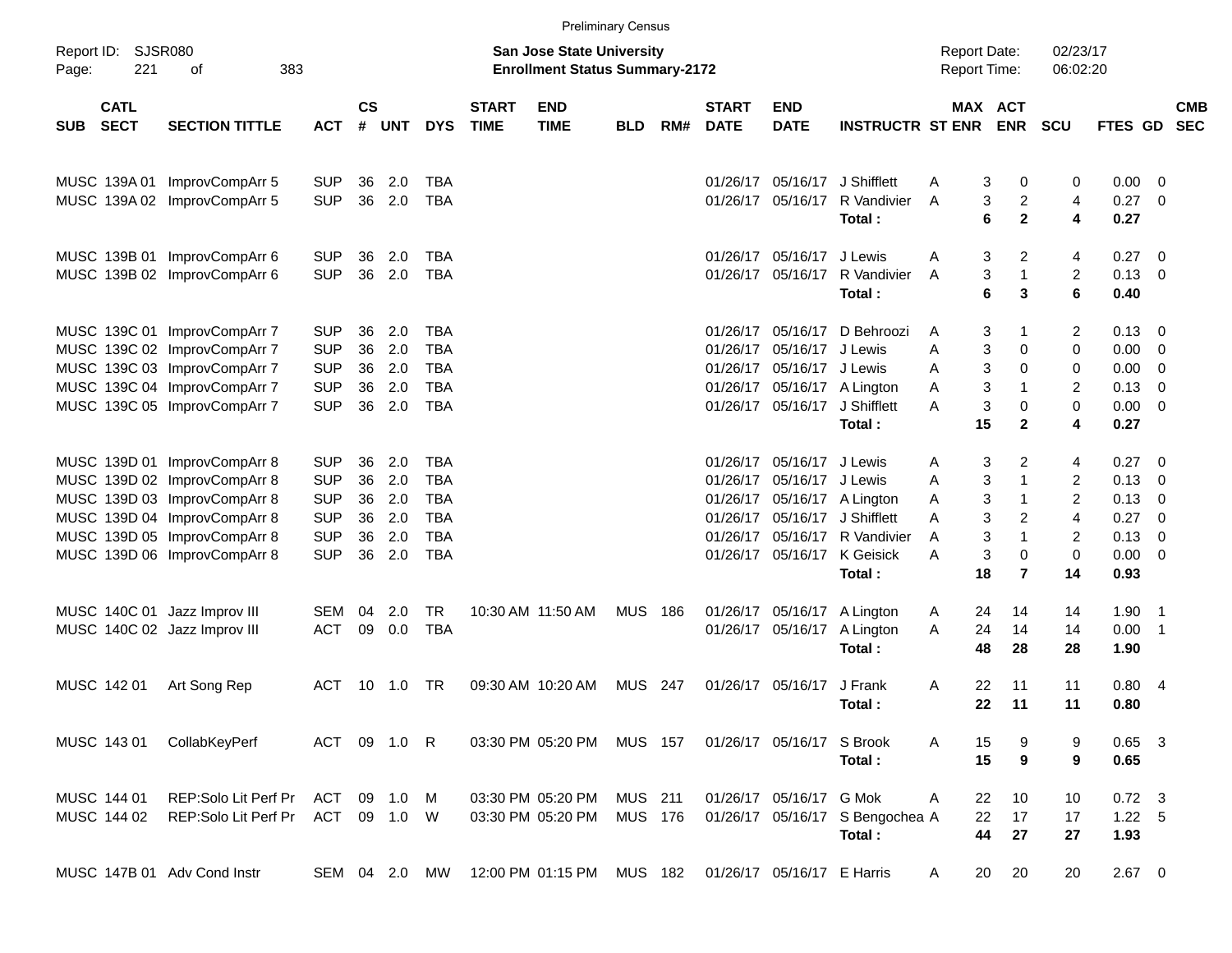|                                          |                                                              |                              |                    |            |                  |                             | <b>Preliminary Census</b>                                                 |                           |            |                             |                               |                                                  |                                            |                                             |                      |                              |            |
|------------------------------------------|--------------------------------------------------------------|------------------------------|--------------------|------------|------------------|-----------------------------|---------------------------------------------------------------------------|---------------------------|------------|-----------------------------|-------------------------------|--------------------------------------------------|--------------------------------------------|---------------------------------------------|----------------------|------------------------------|------------|
| Report ID:<br>222<br>Page:               | SJSR080<br>383<br>οf                                         |                              |                    |            |                  |                             | <b>San Jose State University</b><br><b>Enrollment Status Summary-2172</b> |                           |            |                             |                               |                                                  | <b>Report Date:</b><br><b>Report Time:</b> |                                             | 02/23/17<br>06:02:20 |                              |            |
| <b>CATL</b><br><b>SECT</b><br><b>SUB</b> | <b>SECTION TITTLE</b>                                        | <b>ACT</b>                   | $\mathsf{cs}$<br># | <b>UNT</b> | <b>DYS</b>       | <b>START</b><br><b>TIME</b> | <b>END</b><br><b>TIME</b>                                                 | <b>BLD</b>                | RM#        | <b>START</b><br><b>DATE</b> | <b>END</b><br><b>DATE</b>     | <b>INSTRUCTR ST ENR</b>                          |                                            | MAX ACT<br><b>ENR</b>                       | <b>SCU</b>           | FTES GD SEC                  | <b>CMB</b> |
| MUSC 147B 02 Adv Cond Instr              |                                                              | ACT                          |                    | 10 0.0     | TBA              |                             |                                                                           |                           |            |                             | 01/26/17 05/16/17 E Harris    | Total:                                           | Α                                          | 20<br>20<br>40<br>40                        | 20<br>40             | $0.00 \t 0$<br>2.67          |            |
|                                          | MUSC 147C 01 Adv Cond Choral<br>MUSC 147C 02 Adv Cond Choral | ACT<br><b>LEC</b>            | 10<br>04           | 0.0<br>2.0 | МW<br><b>TBA</b> |                             | 12:00 PM 01:15 PM                                                         | <b>MUS 150</b>            |            | 01/26/17                    | 05/16/17                      | J Benson<br>01/26/17 05/16/17 J Benson<br>Total: | A<br>A                                     | 20<br>14<br>20<br>14<br>40<br>28            | 14<br>14<br>28       | 0.00 2<br>$1.93$ 2<br>1.93   |            |
| MUSC 150A 01                             | <b>ENS: Concert Choir</b>                                    | ACT                          | 09                 | $-1.0$     | MW               |                             | 01:30 PM 03:20 PM                                                         | <b>MUS 150</b>            |            |                             | 01/26/17 05/16/17             | J Benson<br>Total:                               | Α                                          | 80<br>39<br>80<br>39                        | 39<br>39             | $2.68$ 5<br>2.68             |            |
| MUSC 151 01<br>MUSC 151 02               | <b>ENS: UnivChorales</b><br><b>ENS: UnivChorales</b>         | ACT<br><b>ACT</b>            | 09<br>09           | 1.0<br>1.0 | МW<br><b>TR</b>  |                             | 03:30 PM 04:20 PM<br>03:30 PM 04:20 PM                                    | <b>MUS</b><br><b>MUS</b>  | 182<br>182 | 01/26/17                    | 05/16/17<br>01/26/17 05/16/17 | J Benson<br>M Millman<br>Total:                  | A<br>A                                     | 8<br>40<br>$\overline{4}$<br>40<br>80<br>12 | 8<br>4<br>12         | $0.57$ 2<br>0.30 2<br>0.87   |            |
| MUSC 152 01                              | <b>ENS: Opera Theater</b>                                    | ACT                          |                    | 20 1.0 TR  |                  |                             | 03:30 PM 05:20 PM                                                         | <b>MUS 176</b>            |            |                             |                               | 01/26/17 05/16/17 L Chianakas A<br>Total:        |                                            | 30<br>14<br>30<br>14                        | 14<br>14             | 1.02 <sub>5</sub><br>1.02    |            |
| MUSC 153 01                              | ENS:UnivSymphOrchestCT 21 1.0 TR                             |                              |                    |            |                  |                             | 01:30 PM 03:20 PM                                                         | <b>MUS 176</b>            |            |                             | 01/26/17 05/16/17             | A Cohen<br>Total:                                | Α                                          | 65<br>14<br>65<br>14                        | 14<br>14             | $0.97$ 2<br>0.97             |            |
| MUSC 154 01                              | ENS: Symphonic Band ACT 21 1.0 TR                            |                              |                    |            |                  |                             | 01:30 PM 03:20 PM                                                         | <b>MUS 150</b>            |            |                             |                               | 01/26/17 05/16/17 D Hollinger<br>Total:          | 65<br>A                                    | 13<br>65<br>13                              | 13<br>13             | $0.88$ 1<br>0.88             |            |
| MUSC 155 01                              | ENS: Wind Ensemble ACT                                       |                              |                    | 21 1.0     | МW               |                             | 01:30 PM 03:20 PM                                                         | <b>MUS 176</b>            |            |                             | 01/26/17 05/16/17 E Harris    | Total:                                           | Α                                          | 65<br>24<br>65<br>24                        | 24<br>24             | $1.60 \t 0$<br>1.60          |            |
| MUSC 157 01                              | ENS: Jazz Orch                                               | ACT.                         |                    | 20 1.0     | <b>TR</b>        |                             | 03:30 PM 05:20 PM                                                         | <b>MUS 150</b>            |            |                             | 01/26/17 05/16/17             | A Lington<br>Total:                              | Α                                          | 25<br>15<br>25<br>15                        | 15<br>15             | $1.02 \quad 1$<br>1.02       |            |
| MUSC 159 01                              | ENS: Afro-Latin Jazz ACT                                     |                              |                    | 20 1.0     | МW               |                             | 01:30 PM 03:20 PM                                                         | <b>MUS 186</b>            |            |                             | 01/26/17 05/16/17 J Lewis     | Total:                                           | A                                          | 25<br>9<br>25<br>9                          | 9<br>9               | $0.68$ 5<br>0.68             |            |
|                                          | MUSC 160A 01 ENS: Choraliers                                 | ACT 21 1.0 TR                |                    |            |                  |                             | 01:30 PM 03:20 PM                                                         | MUS 182                   |            |                             |                               | 01/26/17 05/16/17 J Benson<br>Total:             | A                                          | 40<br>17<br>40<br>17                        | 17<br>17             | 1.20 4<br>1.20               |            |
|                                          | MUSC 160C 01 EnsChamberMusic<br>MUSC 160C 02 EnsChamberMusic | ACT 10 1.0 T<br>ACT 10 1.0 F |                    |            |                  |                             | 03:30 PM 05:20 PM<br>03:30 PM 05:30 PM                                    | <b>MUS 211</b><br>MUS 250 |            |                             | 01/26/17 05/16/17 G Mok       | 01/26/17 05/16/17 S Jones-Haye A<br>Total:       | A                                          | 20<br>3<br>3<br>20<br>6<br>40               | 3<br>3<br>6          | $0.22$ 1<br>$0.22$ 1<br>0.43 |            |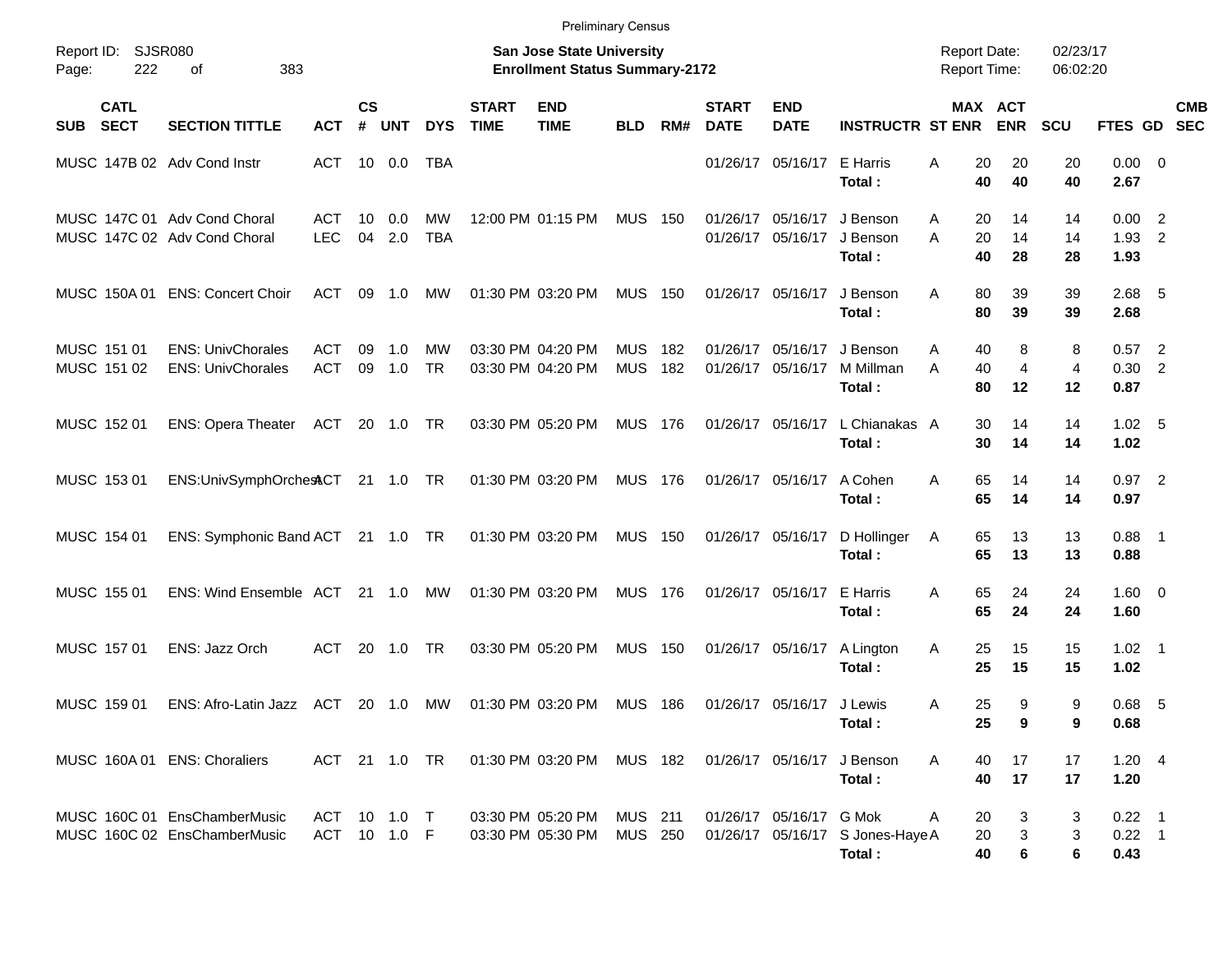|                                          |                                                                                                                         |            |                |                                         |                                 |                             | <b>Preliminary Census</b>                                                 |                          |            |                             |                                                   |                                            |                                            |                      |                                              |                                              |                                        |                                 |            |
|------------------------------------------|-------------------------------------------------------------------------------------------------------------------------|------------|----------------|-----------------------------------------|---------------------------------|-----------------------------|---------------------------------------------------------------------------|--------------------------|------------|-----------------------------|---------------------------------------------------|--------------------------------------------|--------------------------------------------|----------------------|----------------------------------------------|----------------------------------------------|----------------------------------------|---------------------------------|------------|
| Report ID:<br>223<br>Page:               | <b>SJSR080</b><br>383<br>οf                                                                                             |            |                |                                         |                                 |                             | <b>San Jose State University</b><br><b>Enrollment Status Summary-2172</b> |                          |            |                             |                                                   |                                            | <b>Report Date:</b><br><b>Report Time:</b> |                      |                                              | 02/23/17<br>06:02:20                         |                                        |                                 |            |
| <b>CATL</b><br><b>SECT</b><br><b>SUB</b> | <b>SECTION TITTLE</b>                                                                                                   | <b>ACT</b> | <b>CS</b><br># | <b>UNT</b>                              | <b>DYS</b>                      | <b>START</b><br><b>TIME</b> | <b>END</b><br><b>TIME</b>                                                 | <b>BLD</b>               | RM#        | <b>START</b><br><b>DATE</b> | <b>END</b><br><b>DATE</b>                         | <b>INSTRUCTR ST ENR</b>                    |                                            | MAX ACT              | <b>ENR</b>                                   | <b>SCU</b>                                   | FTES GD SEC                            |                                 | <b>CMB</b> |
|                                          | MUSC 160F 01 ENS: Small Jazz Ense ACT<br>MUSC 160F 02 ENS: Small Jazz Ense ACT<br>MUSC 160F 03 ENS: Small Jazz Ense ACT |            | 10             | $10 \quad 1.0$<br>1.0<br>$10 \quad 1.0$ | TBA<br><b>TBA</b><br><b>TBA</b> |                             |                                                                           |                          |            | 01/26/17<br>01/26/17        | 05/16/17 J Lewis<br>05/16/17<br>01/26/17 05/16/17 | J Shifflett<br>P Block<br>Total:           | Α<br>A<br>A                                | 15<br>15<br>15<br>45 | 5<br>6<br>2<br>13                            | 5<br>6<br>2<br>13                            | 0.35<br>0.42<br>$0.13 \quad 0$<br>0.90 | - 1<br>$\overline{\phantom{1}}$ |            |
| MUSC 160G 01 ENS: Pep Band               |                                                                                                                         | ACT        | 21             | 1.0                                     | W                               |                             | 03:45 PM 06:00 PM                                                         | <b>MUS 150</b>           |            |                             | 01/26/17 05/16/17                                 | G Pierson<br>Total:                        | A                                          | 35<br>35             | 9<br>9                                       | 9<br>9                                       | $0.60 \quad 0$<br>0.60                 |                                 |            |
|                                          | MUSC 160H 01 ENS: Percuss EnsemblACT 10 1.0 F                                                                           |            |                |                                         |                                 |                             | 10:30 AM 12:20 PM                                                         | MUS 176                  |            | 01/26/17 05/16/17           |                                                   | G Lemmon<br>Total:                         | A                                          | 25<br>25             | 4<br>4                                       | 4<br>4                                       | $0.27 \t 0$<br>0.27                    |                                 |            |
| MUSC 160101                              | EnsJazzEnsemble                                                                                                         | ACT        | 10             | 1.0                                     | -F                              |                             | 12:30 PM 02:20 PM                                                         | <b>MUS 182</b>           |            |                             | 01/26/17 05/16/17                                 | K Strom<br>Total:                          | A                                          | 25<br>25             | 3<br>3                                       | 3<br>3                                       | $0.20 \ 0$<br>0.20                     |                                 |            |
|                                          | MUSC 160J 01 ENS: String Ensemble ACT<br>MUSC 160J 02 ENS: String Ensemble ACT                                          |            |                | 10  1.0<br>10 1.0                       | F<br><b>TBA</b>                 |                             | 10:30 AM 12:30 PM                                                         | <b>MUS 250</b>           |            |                             | 01/26/17 05/16/17<br>01/26/17 05/16/17            | S Jones-Haye A<br>S Jones-Haye A<br>Total: |                                            | 15<br>15<br>30       | $\mathbf{1}$<br>$\mathbf{1}$<br>$\mathbf{2}$ | $\mathbf{1}$<br>$\mathbf{1}$<br>$\mathbf{2}$ | 0.07<br>$0.07$ 0<br>0.13               | $\overline{\phantom{0}}$        |            |
|                                          | MUSC 160K 01 ENS: Brass Ensemble ACT 10 1.0 F                                                                           |            |                |                                         |                                 |                             | 10:30 AM 12:20 PM                                                         | <b>MUS 150</b>           |            |                             | 01/26/17 05/16/17                                 | K Adduci<br>Total:                         | A                                          | 15<br>15             | 9<br>9                                       | 9<br>9                                       | $0.60 \quad 0$<br>0.60                 |                                 |            |
| MUSC 160L01                              | <b>ENS: Woodwind Ensem&amp;CT</b><br>MUSC 160L 02 ENS: Woodwind EnsemACT                                                |            | 10             | 1.0<br>$10 \quad 1.0$                   | F<br>-F                         |                             | 10:30 AM 12:20 PM<br>10:30 AM 12:20 PM                                    | <b>MUS</b><br><b>MUS</b> | 253<br>182 |                             | 01/26/17 05/16/17<br>01/26/17 05/16/17 C Payne    | J Averett<br>Total:                        | A<br>A                                     | 15<br>15<br>30       | 8<br>$\mathbf{1}$<br>9                       | 8<br>$\mathbf{1}$<br>9                       | $0.53$ 0<br>0.08<br>0.62               | $\overline{\phantom{0}}$        |            |
|                                          | MUSC 160M 01 ENS: Saxophone EnserACT 10 1.0 T                                                                           |            |                |                                         |                                 |                             | 07:00 PM 08:50 PM                                                         | <b>MUS 150</b>           |            | 01/26/17 05/16/17           |                                                   | M Hernandez A<br>Total:                    |                                            | 15<br>15             | 4<br>4                                       | 4<br>4                                       | $0.27 \t 0$<br>0.27                    |                                 |            |
|                                          | MUSC 1600 01 Trombone Ensemble                                                                                          | ACT        | 10             | 1.0                                     | F                               |                             | 08:30 AM 10:20 AM                                                         | MUS                      | 150        | 01/26/17 05/16/17           |                                                   | T Hornig<br>Total:                         | Α                                          | 15<br>15             | 4<br>4                                       | 4<br>4                                       | $0.27 \t 0$<br>0.27                    |                                 |            |
| MUSC 161 01                              | REP: Styles Interp O ACT 09 1.0 TBA                                                                                     |            |                |                                         |                                 |                             |                                                                           |                          |            |                             |                                                   | 01/26/17 05/16/17 S Snitkovska A<br>Total: |                                            | 15<br>15             | $\blacktriangleleft$                         | $\mathbf 1$                                  | $0.08$ 1<br>0.08                       |                                 |            |
| MUSC 163 01                              | REP: Styles Intrp Op ACT 09 1.0 TBA                                                                                     |            |                |                                         |                                 |                             |                                                                           |                          |            |                             |                                                   | 01/26/17 05/16/17 S Snitkovska A<br>Total: |                                            | 15<br>15             | $\mathbf{1}$<br>$\mathbf{1}$                 | 1<br>$\mathbf 1$                             | $0.08$ 1<br>0.08                       |                                 |            |
| MUSC 168 01                              | Electro-Acoustic Mus SEM 04 3.0 W                                                                                       |            |                |                                         |                                 |                             | 03:30 PM 06:00 PM                                                         | MUS 226                  |            |                             | 01/26/17 05/16/17                                 | P Furman<br>Total:                         | Α                                          | 25<br>25             | 9<br>9                                       | 27<br>27                                     | $1.85$ 1<br>1.85                       |                                 |            |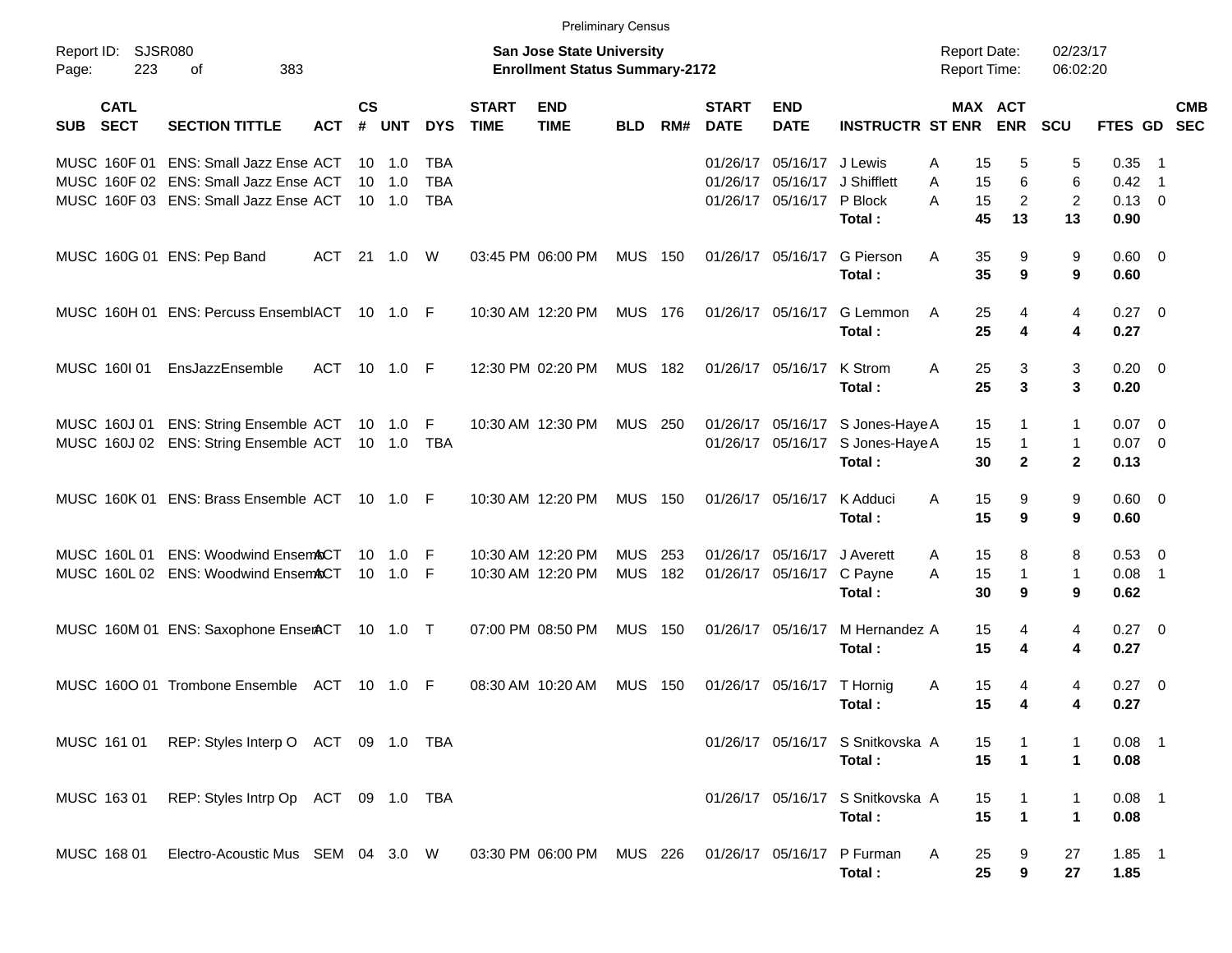|              |                                        |                                |                |                    |            |            |                             |                                                                    | <b>Preliminary Census</b> |     |                             |                             |                                       |                 |                                            |                      |                        |                            |                          |
|--------------|----------------------------------------|--------------------------------|----------------|--------------------|------------|------------|-----------------------------|--------------------------------------------------------------------|---------------------------|-----|-----------------------------|-----------------------------|---------------------------------------|-----------------|--------------------------------------------|----------------------|------------------------|----------------------------|--------------------------|
| Page:        | Report ID: SJSR080<br>383<br>224<br>оf |                                |                |                    |            |            |                             | San Jose State University<br><b>Enrollment Status Summary-2172</b> |                           |     |                             |                             |                                       |                 | <b>Report Date:</b><br><b>Report Time:</b> | 02/23/17<br>06:02:20 |                        |                            |                          |
| SUB          | <b>CATL</b><br><b>SECT</b>             | <b>SECTION TITTLE</b>          | <b>ACT</b>     | $\mathsf{cs}$<br># | UNT        | <b>DYS</b> | <b>START</b><br><b>TIME</b> | <b>END</b><br><b>TIME</b>                                          | <b>BLD</b>                | RM# | <b>START</b><br><b>DATE</b> | <b>END</b><br><b>DATE</b>   | <b>INSTRUCTR ST ENR</b>               |                 | MAX ACT<br><b>ENR</b>                      | <b>SCU</b>           | FTES GD                |                            | <b>CMB</b><br><b>SEC</b> |
|              |                                        | MUSC 170B 01 Int Sound Recrdng | SEM            | 04                 | 3.0        | M          |                             | 07:00 PM 09:30 PM                                                  | <b>MUS</b>                | 124 |                             |                             | 01/26/17 05/16/17 S Vasiliou          | A               | 25<br>0                                    | 0                    | $0.00 \t 0$            |                            |                          |
|              |                                        | MUSC 170B 02 Int Sound Recrdng | SEM            | 04                 | 3.0        | $\top$     |                             | 07:00 PM 09:30 PM                                                  | <b>MUS</b>                | 124 |                             | 01/26/17 05/16/17           | S Vasiliou<br>Total:                  | A               | 25<br>11<br>50<br>11                       | 33<br>33             | 2.25<br>2.25           | $\overline{\phantom{1}}$   |                          |
| MUSC 180 01  |                                        | <b>Indiv Studies</b>           | <b>SUP</b>     | 36                 | 1.0        | TBA        |                             |                                                                    |                           |     |                             | 01/26/17 05/16/17           | J Averett                             | A               | 3<br>1                                     | 1                    | $0.07$ 0               |                            |                          |
| MUSC 180 02  |                                        | <b>Indiv Studies</b>           | <b>SUP</b>     | 36                 | 1.0        | <b>TBA</b> |                             |                                                                    |                           |     |                             | 01/26/17 05/16/17 J Averett |                                       | A               | 3<br>$\mathbf 0$                           | 0                    | $0.00 \t 0$            |                            |                          |
| MUSC 180 04  |                                        | <b>Indiv Studies</b>           | <b>SUP</b>     |                    | 78 2.0     | <b>TBA</b> |                             |                                                                    |                           |     |                             |                             | 01/26/17 05/16/17 A Lington<br>Total: | A               | 3<br>$\mathbf{1}$<br>9<br>$\mathbf{2}$     | 0<br>$\mathbf{1}$    | $0.13 \quad 0$<br>0.20 |                            |                          |
| MUSC 181 02  |                                        | Concert Listening II           | ACT            |                    | 09 1.0 TR  |            |                             | 12:30 PM 01:20 PM                                                  | MUS 176                   |     |                             | 01/26/17 05/16/17           | N Boaz<br>Total:                      | 100<br>A<br>100 | 21<br>21                                   | 21<br>21             | $1.40 \ 0$<br>1.40     |                            |                          |
| MUSC 182 01  |                                        | Senior Project                 | ACT 10 1.0 TBA |                    |            |            |                             |                                                                    |                           |     |                             | 01/26/17 05/16/17           | J Averett<br>Total:                   | A               | 5<br>20<br>$5\phantom{1}$<br>20            | 5<br>5               | 0.33 0<br>0.33         |                            |                          |
| MUSC 185A 01 |                                        | Music for Children             | SEM 04 3.0     |                    |            | R          |                             | 04:00 PM 06:30 PM                                                  | <b>MUS 250</b>            |     |                             | 01/26/17 05/16/17           | K Ireland D'<br>Total:                | A               | 26<br>40<br>40<br>26                       | 78<br>78             | 5.30 2<br>5.30         |                            |                          |
| MUSC 201 01  |                                        | Sem in Mus Hist                | SEM 05 3.0 W   |                    |            |            |                             | 04:00 PM 06:30 PM                                                  | <b>MUS 272</b>            |     |                             | 01/26/17 05/16/17           | A Cohen<br>Total:                     | A               | 15<br>10<br>15<br>10                       | 30<br>30             | 2.50 10<br>2.50        |                            |                          |
| MUSC 202 01  |                                        | Sem Mus Sys Thry               | SEM 05 3.0     |                    |            | M          |                             | 04:00 PM 06:30 PM                                                  | <b>MUS 272</b>            |     |                             | 01/26/17 05/16/17           | <b>B</b> Belet<br>Total:              | A               | 15<br>12<br>15<br>12                       | 36<br>36             | 3.00 12<br>3.00        |                            |                          |
| MUSC 222 01  |                                        | Sp Top Mus                     | SEM            | 05                 | 1.0        | TBA        |                             |                                                                    |                           |     |                             |                             | 01/26/17 05/16/17 A Lington           | A               | 3<br>1                                     | 1                    | $0.08$ 1               |                            |                          |
| MUSC 222 02  |                                        | Sp Top Mus                     | <b>SEM</b>     | 05                 | 1.0        | <b>TBA</b> |                             |                                                                    |                           |     | 01/26/17                    | 05/16/17                    | N Sultanov                            | A               | 3<br>2                                     | 2                    | $0.17$ 2               |                            |                          |
| MUSC 222 03  |                                        | Sp Top Mus                     | <b>SEM</b>     | 05                 | 1.0        | <b>TBA</b> |                             |                                                                    |                           |     |                             | 01/26/17 05/16/17 F Levy    | Total:                                | Α               | 3<br>0<br>9<br>3                           | 0<br>3               | $0.00 \t 0$<br>0.25    |                            |                          |
| MUSC 224 01  |                                        | <b>Supv Grad Studies</b>       | <b>SUP</b>     | 36                 | 1.0        | <b>TBA</b> |                             |                                                                    |                           |     |                             | 01/26/17 05/16/17 F Byram   |                                       | A               | 3                                          | 2                    | 0.08                   | - 1                        |                          |
| MUSC 224 02  |                                        | <b>Supv Grad Studies</b>       | <b>SUP</b>     | 36                 | 2.0        | <b>TBA</b> |                             |                                                                    |                           |     |                             |                             | 01/26/17 05/16/17 D Behroozi          | Α               | 3                                          | 2                    | 0.17                   | - 1                        |                          |
| MUSC 224 03  |                                        | <b>Supv Grad Studies</b>       | <b>SUP</b>     | 36                 | 2.0        | <b>TBA</b> |                             |                                                                    |                           |     |                             |                             | 01/26/17 05/16/17 J Benson            | Α               | 3<br>4                                     | 8                    | 0.674                  |                            |                          |
| MUSC 224 04  |                                        | <b>Supv Grad Studies</b>       | <b>SUP</b>     | 36                 | 2.0        | <b>TBA</b> |                             |                                                                    |                           |     |                             |                             | 01/26/17 05/16/17 L Chianakas         | A               | 3<br>3                                     | 6                    | $0.50$ 3               |                            |                          |
| MUSC 224 05  |                                        | Supv Grad Studies              | <b>SUP</b>     | 36                 | 2.0        | <b>TBA</b> |                             |                                                                    |                           |     |                             | 01/26/17 05/16/17 J Frank   |                                       | Α               | 3<br>0                                     | 0                    | 0.00                   | $\overline{\phantom{0}}$   |                          |
| MUSC 224 06  |                                        | Supv Grad Studies              | <b>SUP</b>     | 36                 | 2.0        | TBA        |                             |                                                                    |                           |     |                             |                             | 01/26/17 05/16/17 D Hollinger         | A               | 3<br>2                                     | 4                    | 0.33                   | $\overline{\phantom{0}}^2$ |                          |
| MUSC 224 07  |                                        | <b>Supv Grad Studies</b>       | <b>SUP</b>     | 36                 | 2.0        | TBA        |                             |                                                                    |                           |     |                             | 01/26/17 05/16/17 F Levy    |                                       | Α               | 3<br>2                                     | 4                    | $0.33$ 2               |                            |                          |
| MUSC 224 08  |                                        | <b>Supv Grad Studies</b>       | <b>SUP</b>     | 36                 | 2.0        | <b>TBA</b> |                             |                                                                    |                           |     |                             |                             | 01/26/17 05/16/17 A Lington           | A               | 3<br>2                                     | 4                    | $0.33$ 2               |                            |                          |
| MUSC 224 09  |                                        | <b>Supv Grad Studies</b>       | <b>SUP</b>     |                    | 36 2.0 TBA |            |                             |                                                                    |                           |     |                             | 01/26/17 05/16/17 G Mok     |                                       | Α               | 3<br>1                                     | 2                    | $0.17$ 1               |                            |                          |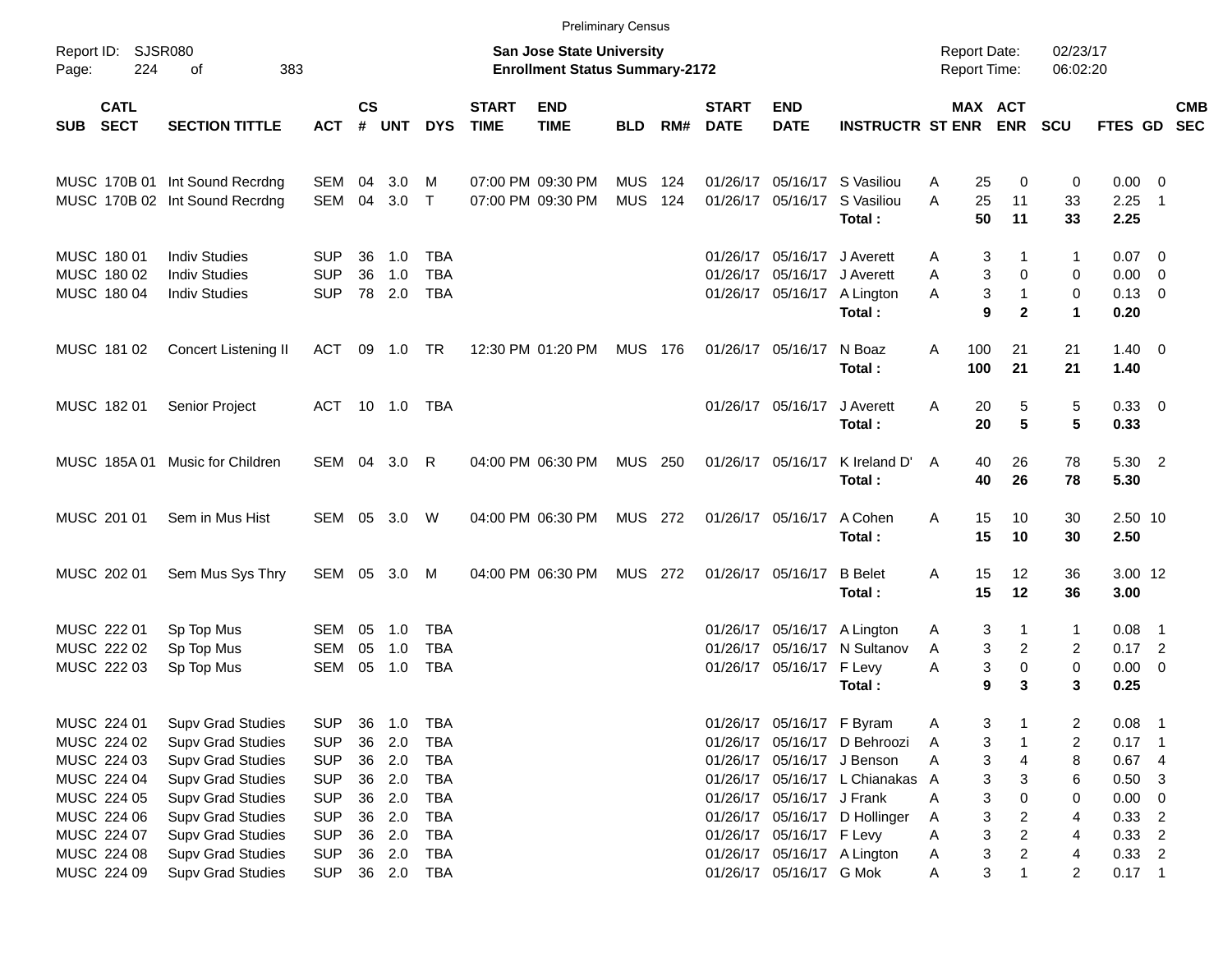|                           |                          |            |               |            |            |              |                                       | <b>Preliminary Census</b> |     |              |             |                         |                     |               |                                  |                |                            |            |
|---------------------------|--------------------------|------------|---------------|------------|------------|--------------|---------------------------------------|---------------------------|-----|--------------|-------------|-------------------------|---------------------|---------------|----------------------------------|----------------|----------------------------|------------|
| Report ID:                | <b>SJSR080</b>           |            |               |            |            |              | <b>San Jose State University</b>      |                           |     |              |             |                         | <b>Report Date:</b> |               | 02/23/17                         |                |                            |            |
| 225<br>Page:              | 383<br>οf                |            |               |            |            |              | <b>Enrollment Status Summary-2172</b> |                           |     |              |             |                         | <b>Report Time:</b> |               | 06:02:20                         |                |                            |            |
| <b>CATL</b>               |                          |            | $\mathsf{cs}$ |            |            | <b>START</b> | <b>END</b>                            |                           |     | <b>START</b> | <b>END</b>  |                         |                     | MAX ACT       |                                  |                |                            | <b>CMB</b> |
| <b>SECT</b><br><b>SUB</b> | <b>SECTION TITTLE</b>    | <b>ACT</b> | #             | <b>UNT</b> | <b>DYS</b> | <b>TIME</b>  | <b>TIME</b>                           | <b>BLD</b>                | RM# | <b>DATE</b>  | <b>DATE</b> | <b>INSTRUCTR ST ENR</b> |                     | <b>ENR</b>    | <b>SCU</b>                       | FTES GD        |                            | <b>SEC</b> |
|                           |                          |            |               |            |            |              |                                       |                           |     |              |             |                         |                     |               |                                  |                |                            |            |
| MUSC 224 10               | <b>Supv Grad Studies</b> | <b>SUP</b> | 36            | 2.0        | <b>TBA</b> |              |                                       |                           |     | 01/26/17     |             | 05/16/17 C Payne        | Α                   | 3             | $\overline{2}$                   | $0.17$ 1       |                            |            |
| MUSC 224 11               | <b>Supv Grad Studies</b> | <b>SUP</b> | 36            | 2.0        | <b>TBA</b> |              |                                       |                           |     | 01/26/17     | 05/16/17    | N Sultanov              | A                   | 3             | $\overline{2}$                   | 0.17           | - 1                        |            |
| MUSC 224 12               | <b>Supv Grad Studies</b> | <b>SUP</b> | 36            | 2.0        | <b>TBA</b> |              |                                       |                           |     | 01/26/17     | 05/16/17    | R Vandivier             | A                   | 3             | 2                                | $0.17$ 1       |                            |            |
| MUSC 224 13               | <b>Supv Grad Studies</b> | <b>SUP</b> | 78            | 1.0        | <b>TBA</b> |              |                                       |                           |     | 01/26/17     | 05/16/17    | L Chianakas A           |                     | 3<br>$\Omega$ | 0                                | $0.00 \quad 0$ |                            |            |
|                           |                          |            |               |            |            |              |                                       |                           |     |              |             | Total:                  | 39                  | 19            | 38                               | 3.08           |                            |            |
|                           |                          |            |               |            |            |              |                                       |                           |     |              |             |                         |                     |               |                                  |                |                            |            |
| MUSC 232 01               | Adv Fld Exp              | <b>SUP</b> | 25            | 1.0        | <b>TBA</b> |              |                                       |                           |     | 01/26/17     | 05/16/17    | J Benson                | A                   | 3             | 2<br>$\overline{2}$              | $0.17$ 2       |                            |            |
| MUSC 232 02               | Adv Fld Exp              | <b>SUP</b> | 25            | 1.0        | <b>TBA</b> |              |                                       |                           |     | 01/26/17     | 05/16/17    | D Hollinger             | A                   | 3             | $\overline{2}$<br>$\overline{2}$ | 0.17           | $\overline{\phantom{0}}^2$ |            |
| MUSC 232 03               | Adv Fld Exp              | <b>SUP</b> | 25            | 1.0        | <b>TBA</b> |              |                                       |                           |     | 01/26/17     | 05/16/17    | G Mok                   | A                   | 3             | 1                                | 0.08           | - 1                        |            |
| MUSC 232 04               | Adv Fld Exp              | <b>SUP</b> | 25            | 1.0        | <b>TBA</b> |              |                                       |                           |     | 01/26/17     | 05/16/17    | R Vandivier             | A                   | 3             | 1                                | 0.08           | - 1                        |            |
| MUSC 232 05               | Adv Fld Exp              | <b>SUP</b> | 78            | 1.0        | <b>TBA</b> |              |                                       |                           |     | 01/26/17     | 05/16/17    | S Brook                 | A                   | 3<br>0        | 0                                | $0.00 \t 0$    |                            |            |
|                           |                          |            |               |            |            |              |                                       |                           |     |              |             | Total:                  | 15                  |               | 6<br>6                           | 0.50           |                            |            |
|                           |                          |            |               |            |            |              |                                       |                           |     |              |             |                         |                     |               |                                  |                |                            |            |
| MUSC 298 01               | <b>Special Study</b>     | <b>SUP</b> | 25            | 1.0        | <b>TBA</b> |              |                                       |                           |     | 01/26/17     | 05/16/17    |                         | Α                   | 3<br>0        | 0                                | $0.00 \t 0$    |                            |            |
| MUSC 298 02               | <b>Special Study</b>     | <b>SUP</b> | 25            | 2.0        | <b>TBA</b> |              |                                       |                           |     | 01/26/17     | 05/16/17    |                         | A                   | 3<br>0        | 0                                | $0.00 \t 0$    |                            |            |
|                           |                          |            |               |            |            |              |                                       |                           |     |              |             | Total:                  |                     | 6<br>$\bf{0}$ | 0                                | 0.00           |                            |            |
|                           |                          |            |               |            |            |              |                                       |                           |     |              |             |                         |                     |               |                                  |                |                            |            |
| MUSC 299 01               | Mstr Ths Rct Cmp         | <b>SUP</b> | 25            | 1.0        | <b>TBA</b> |              |                                       |                           |     | 01/26/17     | 05/16/17    |                         | Α                   | 3<br>0        | 0                                | $0.00 \t 0$    |                            |            |
| MUSC 299 02               | Mstr Ths Rct Cmp         | <b>SUP</b> | 25            | 2.0        | <b>TBA</b> |              |                                       |                           |     | 01/26/17     | 05/16/17    |                         | A                   | 3             | 0<br>0                           | $0.00 \quad 0$ |                            |            |
|                           |                          |            |               |            |            |              |                                       |                           |     |              |             | Total:                  |                     | 6<br>$\bf{0}$ | 0                                | 0.00           |                            |            |

**Department : Music & Dance** 

| Department Total:         |     | 5667 3229 6859 |     | 462.60 |
|---------------------------|-----|----------------|-----|--------|
| <b>Lower Division:</b>    |     | 3093 1932 4362 |     | 292.22 |
| Upper Division:           |     | 2449 1240 2370 |     | 160.08 |
| <b>Graduate Division:</b> | 125 | 57             | 127 | 10.30  |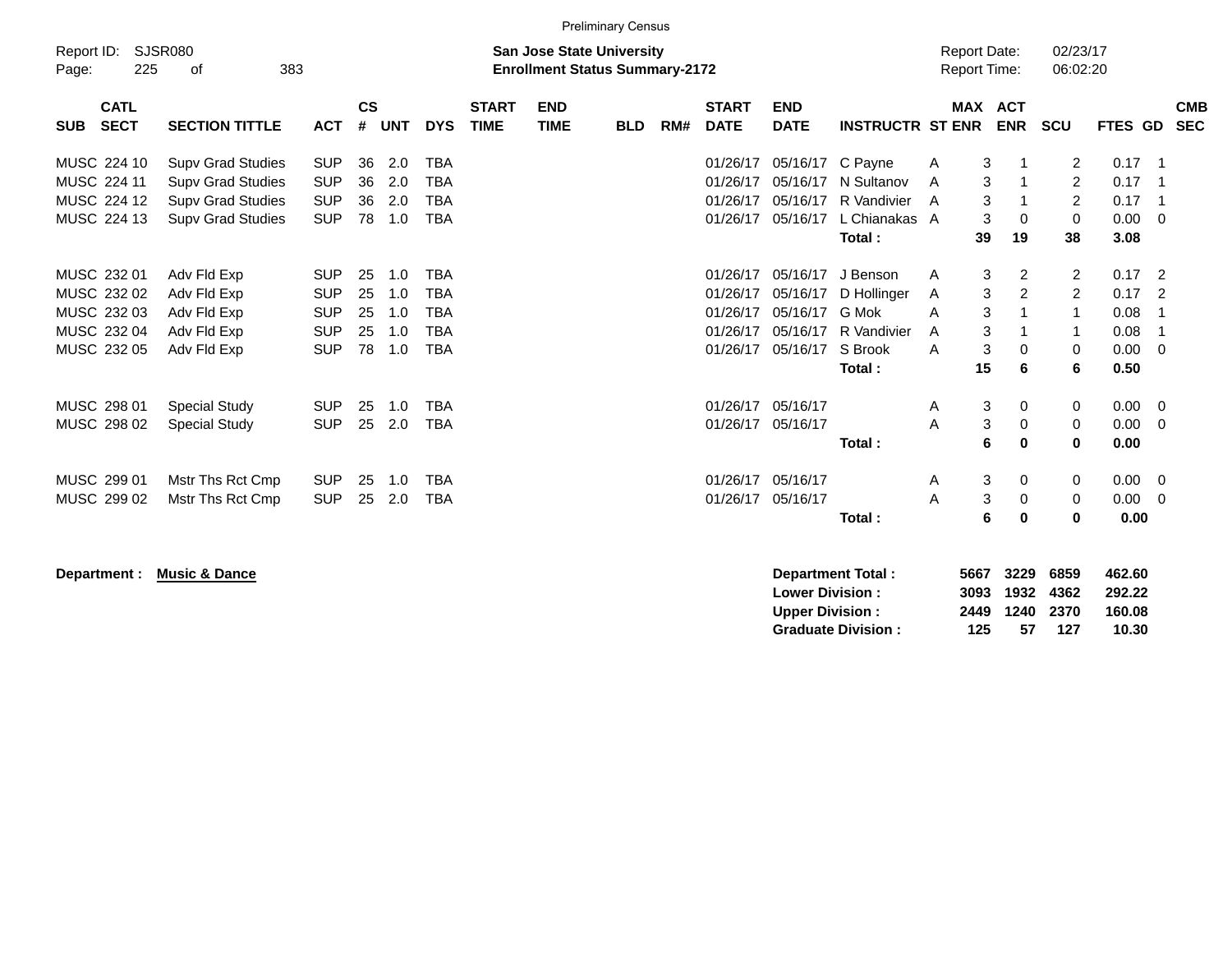|                     |                            |                                  |               |                    |            |               |                             |                                                                           | <b>Preliminary Census</b> |     |                             |                             |                             |                                     |                       |                      |                    |                          |                          |
|---------------------|----------------------------|----------------------------------|---------------|--------------------|------------|---------------|-----------------------------|---------------------------------------------------------------------------|---------------------------|-----|-----------------------------|-----------------------------|-----------------------------|-------------------------------------|-----------------------|----------------------|--------------------|--------------------------|--------------------------|
| Report ID:<br>Page: | 226                        | <b>SJSR080</b><br>383<br>оf      |               |                    |            |               |                             | <b>San Jose State University</b><br><b>Enrollment Status Summary-2172</b> |                           |     |                             |                             |                             | <b>Report Date:</b><br>Report Time: |                       | 02/23/17<br>06:02:20 |                    |                          |                          |
| <b>SUB</b>          | <b>CATL</b><br><b>SECT</b> | <b>SECTION TITTLE</b>            | <b>ACT</b>    | $\mathsf{cs}$<br># | <b>UNT</b> | <b>DYS</b>    | <b>START</b><br><b>TIME</b> | <b>END</b><br><b>TIME</b>                                                 | <b>BLD</b>                | RM# | <b>START</b><br><b>DATE</b> | <b>END</b><br><b>DATE</b>   | <b>INSTRUCTR ST ENR</b>     |                                     | MAX ACT<br><b>ENR</b> | <b>SCU</b>           | FTES GD            |                          | <b>CMB</b><br><b>SEC</b> |
| <b>College</b>      |                            | <b>Humanities &amp; the Arts</b> |               |                    |            |               |                             |                                                                           |                           |     |                             |                             |                             |                                     |                       |                      |                    |                          |                          |
|                     | Department :               | Philosophy                       |               |                    |            |               |                             |                                                                           |                           |     |                             |                             |                             |                                     |                       |                      |                    |                          |                          |
| PHIL                | 901                        | Math/Logic for GE                | SEM           | 04                 | 3.0        | TR.           |                             | 12:00 PM 01:15 PM                                                         | <b>BBC</b>                | 203 |                             | 01/26/17 05/16/17           | A Vaidya<br>Total:          | Α                                   | 40<br>16<br>40<br>16  | 48<br>48             | $3.20 \ 0$<br>3.20 |                          |                          |
| <b>PHIL</b>         | 10 01                      | Intro to Phil                    | LEC           | 03                 | 3.0        | MW            |                             | 09:00 AM 10:15 AM                                                         | <b>BBC</b>                | 125 |                             | 01/26/17 05/16/17           | D Williamson A              |                                     | 40<br>33              | 99                   | $6.60$ 0           |                          |                          |
| PHIL                | 10 02                      | Intro to Phil                    | <b>LEC</b>    | 03                 | 3.0        | МW            |                             | 10:30 AM 11:45 AM                                                         | <b>SH</b>                 | 100 |                             | 01/26/17 05/16/17 T Lott    |                             | 125<br>Α                            | 49                    | 147                  | 9.80               | $\overline{\mathbf{0}}$  |                          |
| PHIL                | 10 03                      | Intro to Phil                    | <b>LEC</b>    | 03                 | 3.0        | <b>TR</b>     |                             | 07:30 AM 08:45 AM                                                         | <b>BBC</b>                | 130 |                             | 01/26/17 05/16/17 F Alberts |                             | Α                                   | 40<br>35              | 105                  | 7.00               | $\overline{\mathbf{0}}$  |                          |
| PHIL                | 10 04                      | Intro to Phil                    | <b>LEC</b>    | 03                 | 3.0        | <b>TR</b>     |                             | 09:00 AM 10:15 AM                                                         | <b>BBC</b>                | 130 |                             | 01/26/17 05/16/17 F Alberts |                             | Α                                   | 40<br>39              | 117                  | 7.80               | $\overline{\mathbf{0}}$  |                          |
| PHIL                | 10 05                      | Intro to Phil                    | <b>LEC</b>    | 03                 | 3.0        | $\top$        |                             | 06:00 PM 08:45 PM                                                         | <b>DMH</b>                | 165 |                             | 01/26/17 05/16/17 G Pinto   |                             | A<br>41                             | 41                    | 123                  | 8.20               | 0                        |                          |
| PHIL                | 10 06                      | Intro to Phil                    | <b>LEC</b>    | 03                 | 3.0        | F             |                             | 01:30 PM 04:15 PM                                                         | <b>BBC</b>                | 125 |                             |                             | 01/26/17 05/16/17 T Nguyen  | Α                                   | 35<br>14              | 42                   | 2.80               | $\overline{\phantom{0}}$ |                          |
|                     |                            |                                  |               |                    |            |               |                             |                                                                           |                           |     |                             |                             | Total:                      | 321                                 | 211                   | 633                  | 42.20              |                          |                          |
| <b>PHIL</b>         | 12 01                      | Phil of the Person               | <b>LEC</b>    | 03                 | 3.0        | MW            |                             | 01:30 PM 02:45 PM                                                         | <b>BBC</b>                | 125 |                             | 01/26/17 05/16/17           | D Williamson A              |                                     | 30<br>40              | 90                   | $6.00 \quad 0$     |                          |                          |
| <b>PHIL</b>         | 12 02                      | Phil of the Person               | <b>LEC</b>    | 03                 | 3.0        | <b>TR</b>     |                             | 12:00 PM 01:15 PM                                                         | <b>BBC</b>                | 125 |                             | 01/26/17 05/16/17           | N Osborne                   | A                                   | 40<br>38              | 114                  | 7.60 0             |                          |                          |
|                     |                            |                                  |               |                    |            |               |                             |                                                                           |                           |     |                             |                             | Total:                      |                                     | 80<br>68              | 204                  | 13.60              |                          |                          |
| <b>PHIL</b>         | 57 01                      | Logic & Crit Reas                | <b>SEM</b>    | 04                 | 3.0        | MW            |                             | 09:00 AM 10:15 AM                                                         | SН                        | 413 |                             | 01/26/17 05/16/17           | N Osborne                   | A                                   | 40<br>40              | 120                  | $8.00 \t 0$        |                          |                          |
| <b>PHIL</b>         | 57 02                      | Logic & Crit Reas                | <b>SEM</b>    | 04                 | 3.0        | МW            |                             | 10:30 AM 11:45 AM                                                         | <b>BBC</b>                | 125 |                             | 01/26/17 05/16/17           | D Williamson A              |                                     | 35<br>40              | 105                  | 7.00               | $\overline{\mathbf{0}}$  |                          |
| PHIL                | 57 03                      | Logic & Crit Reas                | <b>SEM</b>    | 04                 | 3.0        | <b>TR</b>     |                             | 09:00 AM 10:15 AM                                                         | SН                        | 413 |                             | 01/26/17 05/16/17           | B Mou                       | A                                   | 40<br>13              | 39                   | 2.60               | $\overline{\phantom{0}}$ |                          |
| <b>PHIL</b>         | 57 04                      | Logic & Crit Reas                | <b>SEM</b>    | 04                 | 3.0        | <b>TR</b>     |                             | 12:00 PM 01:15 PM                                                         | SН                        | 413 |                             | 01/26/17 05/16/17           | B Mou                       | Α                                   | 26<br>40              | 78                   | 5.20               | 0                        |                          |
| PHIL                | 57 05                      | Logic & Crit Reas                | <b>SEM</b>    | 04                 | 3.0        | <b>TR</b>     |                             | 01:30 PM 02:45 PM                                                         | <b>BBC</b>                | 125 |                             | 01/26/17 05/16/17           | P Hadreas                   | Α                                   | 40<br>39              | 117                  | 7.80               | - 0                      |                          |
| PHIL                | 57 06                      | Logic & Crit Reas                | <b>SEM</b>    |                    | 3.0        |               |                             |                                                                           |                           |     |                             |                             |                             | X                                   | 0<br>$\mathbf 0$      | 0                    | 0.00               | $\overline{\phantom{0}}$ |                          |
|                     |                            |                                  |               |                    |            |               |                             |                                                                           |                           |     |                             |                             | Total:                      | 200                                 | 153                   | 459                  | 30.60              |                          |                          |
| PHIL                | 61 01                      | Moral Issues                     | LEC           | 03                 | 3.0        | MW            |                             | 10:30 AM 11:45 AM                                                         | SН                        | 413 |                             | 01/26/17 05/16/17           | M Jordan                    | Α                                   | 40<br>40              | 120                  | 8.00               | $\overline{\phantom{0}}$ |                          |
| PHIL                | 61 02                      | Moral Issues                     | <b>LEC</b>    | 03                 | 3.0        | МW            |                             | 12:00 PM 01:15 PM                                                         | <b>SH</b>                 | 413 |                             | 01/26/17 05/16/17           | M Jordan                    | Α                                   | 40<br>39              | 117                  | 7.80               | $\overline{\mathbf{0}}$  |                          |
| PHIL                | 61 03                      | Moral Issues                     | <b>LEC</b>    | 03                 | 3.0        | МW            |                             | 01:30 PM 02:45 PM                                                         | <b>SH</b>                 | 413 |                             | 01/26/17 05/16/17 T Lott    |                             | Α                                   | 40<br>39              | 117                  | 7.80               | $\overline{\mathbf{0}}$  |                          |
| PHIL                | 61 04                      | Moral Issues                     | <b>LEC</b>    | 03                 | 3.0        | <b>TR</b>     |                             | 09:00 AM 10:15 AM                                                         | <b>BBC</b>                | 125 |                             | 01/26/17 05/16/17           | J Giddings                  | Α                                   | 40<br>36              | 108                  | 7.20               | 0                        |                          |
| PHIL                | 61 05                      | <b>Moral Issues</b>              | <b>LEC</b>    | 03                 | 3.0        | <b>TR</b>     |                             | 12:00 PM 01:15 PM                                                         | <b>BBC</b>                | 222 |                             | 01/26/17 05/16/17 K Brown   |                             | Α                                   | 64<br>63              | 189                  | 12.60              | $\overline{\phantom{0}}$ |                          |
| PHIL                | 61 06                      | Moral Issues                     | LEC           |                    | 03 3.0 TR  |               |                             | 03:00 PM 04:15 PM BBC 125                                                 |                           |     |                             | 01/26/17 05/16/17 K Brown   |                             | A                                   | 40<br>39              | 117                  | 7.80 0             |                          |                          |
| PHIL                | 61 07                      | Moral Issues                     | <b>LEC</b>    |                    | 03 3.0 F   |               |                             | 10:30 AM 01:15 PM                                                         | <b>BBC</b> 125            |     |                             |                             | 01/26/17 05/16/17 T Nguyen  | A                                   | 35<br>14              | 42                   | 2.80 0             |                          |                          |
|                     |                            |                                  |               |                    |            |               |                             |                                                                           |                           |     |                             |                             | Total:                      | 299                                 | 270                   | 810                  | 54.00              |                          |                          |
| <b>PHIL</b>         | 66 01                      | Intro Aesthetics                 | LEC           |                    | 03 3.0     | МW            |                             | 10:30 AM 11:45 AM                                                         | BBC 203                   |     |                             | 01/26/17 05/16/17 T Leddy   |                             | A                                   | 40<br>40              | 120                  | $8.00 \t 0$        |                          |                          |
| <b>PHIL</b>         | 66 02                      | Intro Aesthetics                 | LEC 03 3.0 MW |                    |            |               |                             | 01:30 PM 02:45 PM                                                         | <b>BBC</b> 203            |     |                             | 01/26/17 05/16/17 T Leddy   |                             | A                                   | 40<br>39              | 117                  | 7.80 0             |                          |                          |
|                     |                            |                                  |               |                    |            |               |                             |                                                                           |                           |     |                             |                             | Total:                      |                                     | 80<br>79              | 237                  | 15.80              |                          |                          |
| PHIL                | 70A 01                     | Ancient Philosophy               |               |                    |            | LEC 03 3.0 MW |                             | 01:30 PM 02:45 PM BBC 130                                                 |                           |     |                             |                             | 01/26/17 05/16/17 C Sanchez | - A                                 | 41<br>40              | 123                  | 8.20 0             |                          |                          |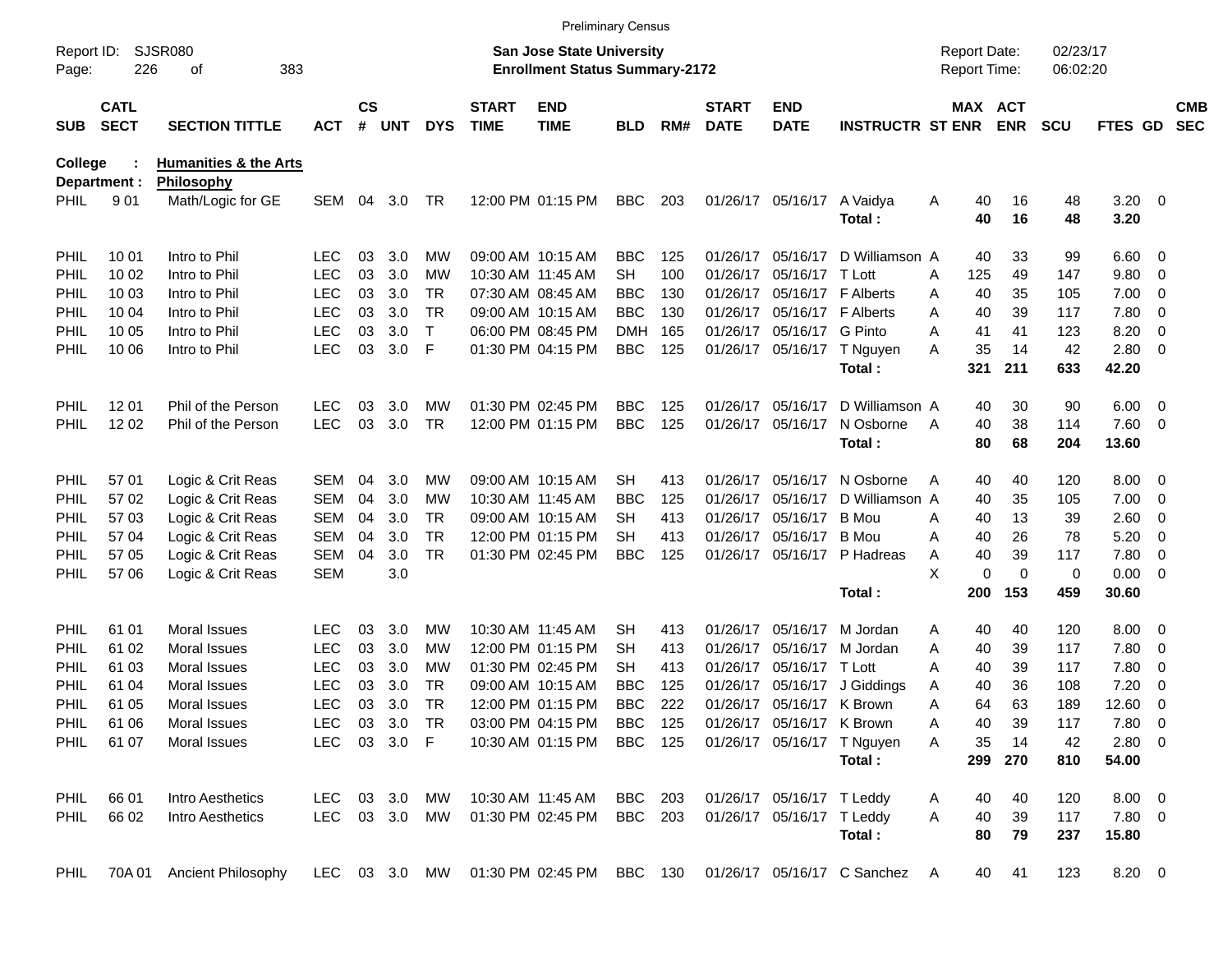|                                                           |                                                            |                                                                                                  |                                                      |                                                                    |                          |                              |                             | <b>Preliminary Census</b>                                              |                                        |                      |                             |                                           |                                                                                                                                            |                                                             |                         |                         |                          |                                               |                                         |                          |
|-----------------------------------------------------------|------------------------------------------------------------|--------------------------------------------------------------------------------------------------|------------------------------------------------------|--------------------------------------------------------------------|--------------------------|------------------------------|-----------------------------|------------------------------------------------------------------------|----------------------------------------|----------------------|-----------------------------|-------------------------------------------|--------------------------------------------------------------------------------------------------------------------------------------------|-------------------------------------------------------------|-------------------------|-------------------------|--------------------------|-----------------------------------------------|-----------------------------------------|--------------------------|
| <b>SJSR080</b><br>Report ID:<br>227<br>383<br>Page:<br>οf |                                                            |                                                                                                  |                                                      | San Jose State University<br><b>Enrollment Status Summary-2172</b> |                          |                              |                             |                                                                        |                                        |                      |                             |                                           |                                                                                                                                            | 02/23/17<br><b>Report Date:</b><br>Report Time:<br>06:02:20 |                         |                         |                          |                                               |                                         |                          |
| <b>SUB</b>                                                | <b>CATL</b><br><b>SECT</b>                                 | <b>SECTION TITTLE</b>                                                                            | <b>ACT</b>                                           | $\mathsf{cs}$<br>#                                                 | <b>UNT</b>               | <b>DYS</b>                   | <b>START</b><br><b>TIME</b> | <b>END</b><br><b>TIME</b>                                              | <b>BLD</b>                             | RM#                  | <b>START</b><br><b>DATE</b> | <b>END</b><br><b>DATE</b>                 | <b>INSTRUCTR ST ENR</b>                                                                                                                    |                                                             |                         | MAX ACT<br><b>ENR</b>   | <b>SCU</b>               | FTES GD                                       |                                         | <b>CMB</b><br><b>SEC</b> |
|                                                           |                                                            |                                                                                                  |                                                      |                                                                    |                          |                              |                             |                                                                        |                                        |                      |                             |                                           | Total:                                                                                                                                     |                                                             | 40                      | 41                      | 123                      | 8.20                                          |                                         |                          |
| PHIL                                                      | 70B 01                                                     | Modern Philosophy                                                                                | <b>LEC</b>                                           | 03                                                                 | 3.0                      | TR                           |                             | 09:00 AM 10:15 AM                                                      | <b>BBC</b>                             | 203                  |                             | 01/26/17 05/16/17                         | J Lindahl<br>Total:                                                                                                                        | A                                                           | 40<br>40                | 39<br>39                | 117<br>117               | 7.80 0<br>7.80                                |                                         |                          |
| <b>PHIL</b><br><b>RELS</b><br>ASIA                        | 104 01<br>104 01<br>104 01                                 | Asian Philosophy<br>Asian Philosophy<br>Asian Philosophy                                         | <b>LEC</b><br><b>LEC</b><br><b>LEC</b>               | 02<br>02<br>02                                                     | 3.0<br>3.0<br>3.0        | МW<br>МW<br>MW               |                             | 12:00 PM 01:15 PM<br>12:00 PM 01:15 PM<br>12:00 PM 01:15 PM            | <b>BBC</b><br><b>BBC</b><br><b>BBC</b> | 203<br>203<br>203    | 01/26/17<br>01/26/17        | 05/16/17<br>05/16/17                      | A Korsund<br>A Korsund<br>01/26/17 05/16/17 A Korsund                                                                                      | Α<br>Α<br>Α                                                 | 40<br>0<br>0            | 25<br>2<br>12           | 75<br>6<br>36            | 5.00<br>0.40<br>2.40                          | 0 C<br>0 C<br>0 C                       |                          |
| <b>PHIL</b><br><b>RELS</b><br>ASIA<br><b>PHIL</b>         | 104 02<br>104 02<br>104 02<br>104 03                       | Asian Philosophy<br>Asian Philosophy<br>Asian Philosophy<br>Asian Philosophy                     | <b>LEC</b><br><b>LEC</b><br><b>LEC</b><br><b>LEC</b> | 02                                                                 | 3.0<br>3.0<br>3.0<br>3.0 | TBA                          |                             |                                                                        |                                        |                      |                             | 01/26/17 05/16/17                         | B Mou                                                                                                                                      | х<br>Χ<br>Χ<br>Α                                            | 0<br>0<br>0<br>45       | 0<br>0<br>0<br>27       | 0<br>0<br>0<br>81        | 0.00<br>0.00<br>0.00<br>5.40                  | -0<br>0<br>0<br>0 <sup>o</sup>          |                          |
| <b>RELS</b><br>ASIA<br><b>PHIL</b>                        | 104 03<br>104 03<br>104 04                                 | Asian Philosophy<br>Asian Philosophy<br>Asian Philosophy                                         | <b>LEC</b><br><b>LEC</b><br><b>LEC</b>               | 02<br>02                                                           | 3.0<br>3.0<br>3.0        | <b>TBA</b><br><b>TBA</b>     |                             |                                                                        |                                        |                      | 01/26/17                    | 05/16/17<br>01/26/17 05/16/17 B Mou       | B Mou                                                                                                                                      | Α<br>Α<br>X                                                 | 0<br>0<br>0             | 3<br>14<br>0            | 9<br>42<br>0             | 0.60<br>2.80<br>0.00                          | 0 <sup>o</sup><br>0 <sup>o</sup><br>-0  |                          |
| <b>RELS</b><br>ASIA                                       | 104 04<br>104 04                                           | Asian Philosophy<br>Asian Philosophy                                                             | <b>LEC</b><br><b>LEC</b>                             |                                                                    | 3.0<br>3.0               |                              |                             |                                                                        |                                        |                      |                             |                                           | Total:                                                                                                                                     | X<br>X                                                      | 0<br>0<br>85            | 0<br>0<br>83            | 0<br>0<br>249            | 0.00<br>0.00<br>16.60                         | 0<br>$\overline{\phantom{0}}$           |                          |
| <b>PHIL</b>                                               | 106 01                                                     | Phil of Art                                                                                      | <b>LEC</b>                                           | 02                                                                 | 3.0                      | MW                           |                             | 03:00 PM 04:15 PM                                                      | <b>BBC</b>                             | 203                  |                             | 01/26/17 05/16/17                         | T Leddy<br>Total:                                                                                                                          | A                                                           | 35<br>35                | 13<br>13                | 39<br>39                 | 2.60 0<br>2.60                                |                                         |                          |
| <b>PHIL</b><br>PHIL<br><b>PHIL</b>                        | 110 01<br>110 02<br>110 03                                 | Sci Tech & Hum Val<br>Sci Tech & Hum Val<br>Sci Tech & Hum Val                                   | <b>LEC</b><br><b>LEC</b><br><b>LEC</b>               | 03<br>03<br>03                                                     | 3.0<br>3.0<br>3.0        | MW<br><b>TR</b><br><b>TR</b> |                             | 01:30 PM 02:45 PM<br>12:00 PM 01:15 PM<br>01:30 PM 02:45 PM            | <b>DMH</b><br>DMH<br>DMH.              | 149B<br>149B<br>149B | 01/26/17<br>01/26/17        | 05/16/17<br>05/16/17<br>01/26/17 05/16/17 | L Bernasconi A<br>D Susser<br>D Susser<br>Total:                                                                                           | A<br>А                                                      | 48<br>48<br>48<br>144   | 48<br>47<br>46<br>141   | 144<br>141<br>138<br>423 | $9.60 \quad 0$<br>9.40<br>9.25<br>28.25       | $\overline{\mathbf{0}}$<br>-1           |                          |
| HS                                                        | PHIL 111 01<br>GERO 111 01<br><b>NURS 111 01</b><br>111 01 | <b>Medical Ethics</b><br><b>Medical Ethics</b><br><b>Medical Ethics</b><br><b>Medical Ethics</b> | <b>LEC</b><br><b>LEC</b><br><b>LEC</b>               | 02<br>02<br>02                                                     | 3.0<br>3.0<br>3.0        | TR<br><b>TR</b><br>TR        |                             | 10:30 AM 11:45 AM<br>10:30 AM 11:45 AM<br>10:30 AM 11:45 AM            | <b>BBC</b><br><b>BBC</b><br>BBC        | 203<br>203<br>203    | 01/26/17                    | 01/26/17 05/16/17<br>05/16/17             | J Giddings<br>J Giddings<br>01/26/17 05/16/17 J Giddings<br>LEC 02 3.0 TR 10:30 AM 11:45 AM BBC 203 01/26/17 05/16/17 J Giddings<br>Total: | A<br>A<br>Α<br>$\mathsf{A}$                                 | 35<br>0<br>0<br>0<br>35 | 11<br>0<br>0<br>5<br>16 | 33<br>0<br>0<br>15<br>48 | 2.20<br>0.00<br>0.00<br>$1.00 \t 0 C$<br>3.20 | 0 C<br>0 <sup>o</sup><br>0 <sup>o</sup> |                          |
|                                                           | PHIL 120 01                                                | Eastern & Western                                                                                | <b>LEC</b>                                           |                                                                    | 3.0                      |                              |                             |                                                                        |                                        |                      |                             |                                           | Total:                                                                                                                                     | Х                                                           | 0<br>$\bf{0}$           | 0<br>$\bf{0}$           | 0<br>0                   | $0.00 \t 0$<br>0.00                           |                                         |                          |
|                                                           |                                                            | PHIL 122 01 Social Justic                                                                        |                                                      |                                                                    |                          |                              |                             | LEC 02 3.0 TR  01:30 PM 02:45 PM BBC 203  01/26/17  05/16/17  A Vaidya |                                        |                      |                             |                                           | Total:                                                                                                                                     | A                                                           | 35<br>35                | 26<br>26                | 78<br>78                 | 5.30 2<br>5.30                                |                                         |                          |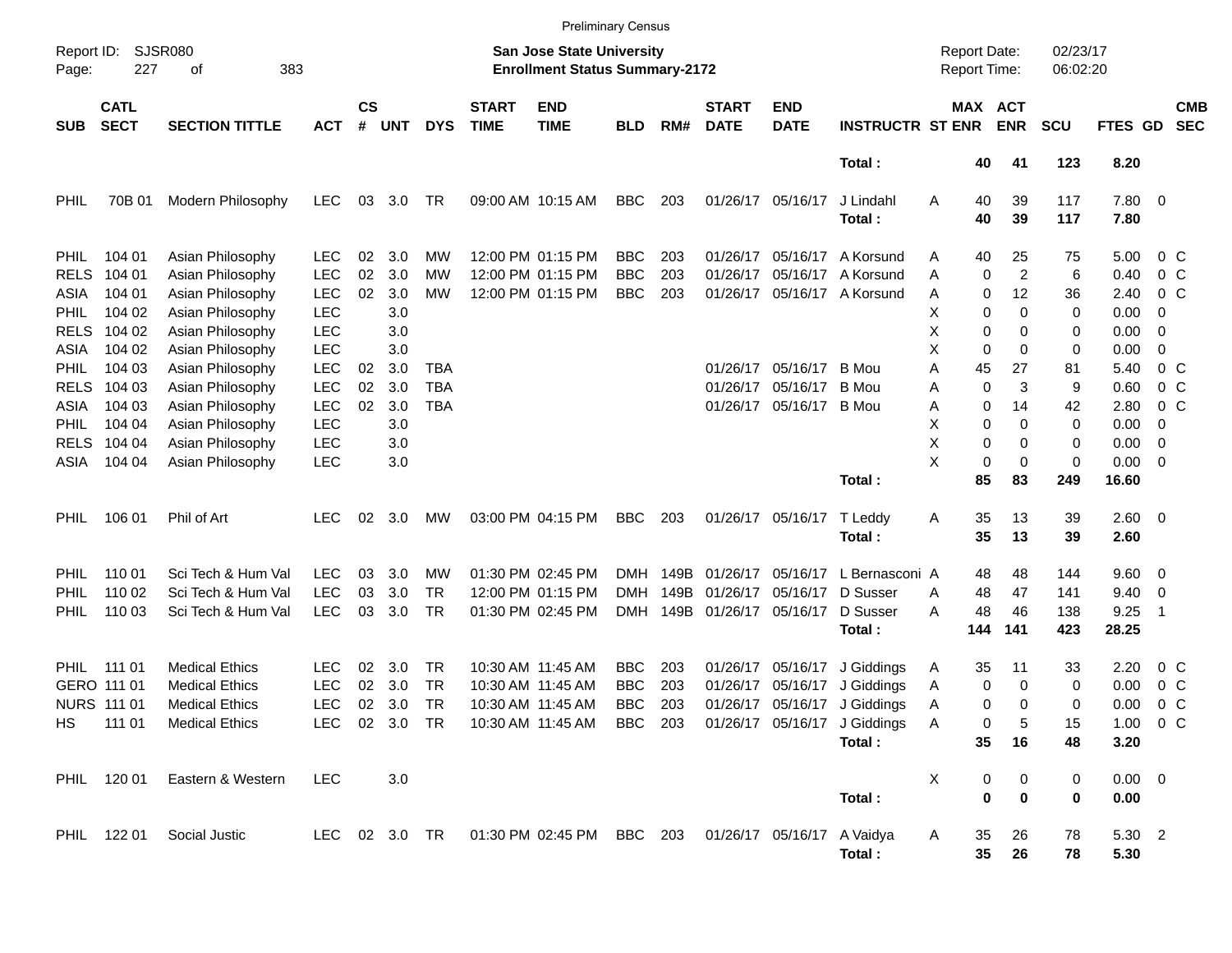|                                                    | <b>Preliminary Census</b>  |                          |            |                |                                                                           |            |                             |                           |            |     |                             |                                  |                                           |                                                             |                       |            |                       |                          |            |
|----------------------------------------------------|----------------------------|--------------------------|------------|----------------|---------------------------------------------------------------------------|------------|-----------------------------|---------------------------|------------|-----|-----------------------------|----------------------------------|-------------------------------------------|-------------------------------------------------------------|-----------------------|------------|-----------------------|--------------------------|------------|
| SJSR080<br>Report ID:<br>228<br>οf<br>383<br>Page: |                            |                          |            |                | <b>San Jose State University</b><br><b>Enrollment Status Summary-2172</b> |            |                             |                           |            |     |                             |                                  |                                           | 02/23/17<br><b>Report Date:</b><br>Report Time:<br>06:02:20 |                       |            |                       |                          |            |
| <b>SUB</b>                                         | <b>CATL</b><br><b>SECT</b> | <b>SECTION TITTLE</b>    | <b>ACT</b> | <b>CS</b><br># | UNT                                                                       | <b>DYS</b> | <b>START</b><br><b>TIME</b> | <b>END</b><br><b>TIME</b> | <b>BLD</b> | RM# | <b>START</b><br><b>DATE</b> | <b>END</b><br><b>DATE</b>        | <b>INSTRUCTR ST ENR</b>                   |                                                             | MAX ACT<br><b>ENR</b> | <b>SCU</b> | FTES GD SEC           |                          | <b>CMB</b> |
| <b>PHIL</b>                                        | 133 01                     | <b>Ethics in Science</b> | <b>LEC</b> |                | 03 3.0                                                                    | TR         |                             | 12:00 PM 01:15 PM         | WSQ 109    |     |                             | 01/26/17 05/16/17                | J Stemwedel A<br>Total:                   | 110<br>110                                                  | 85<br>85              | 255<br>255 | 17.00 0<br>17.00      |                          |            |
| <b>PHIL</b>                                        | 134 01                     | Computers, Ethics, S LEC |            |                | 02 3.0                                                                    | <b>TBA</b> |                             |                           |            |     | 01/26/17                    |                                  | 05/16/17 E Sonnier                        | 42<br>Α                                                     | 41                    | 123        | 8.20                  | 0                        |            |
| <b>PHIL</b>                                        | 134 02                     | Computers, Ethics, S LEC |            | 02             | 3.0                                                                       | <b>TBA</b> |                             |                           |            |     | 01/26/17                    |                                  | 05/16/17 E Sonnier                        | 42<br>A                                                     | 41                    | 123        | 8.20                  | 0                        |            |
| <b>PHIL</b>                                        | 134 03                     | Computers, Ethics, S LEC |            |                | 02 3.0                                                                    | <b>TBA</b> |                             |                           |            |     | 01/26/17                    |                                  | 05/16/17 E Sonnier                        | 42<br>A                                                     | 40                    | 120        | 8.00                  | 0                        |            |
| <b>PHIL</b>                                        | 134 04                     | Computers, Ethics, S LEC |            |                | $02 \quad 3.0$                                                            | <b>TBA</b> |                             |                           |            |     |                             |                                  | 01/26/17 05/16/17 E Sonnier               | А<br>42                                                     | 42                    | 126        | 8.40                  | 0                        |            |
| <b>PHIL</b>                                        | 134 05                     | Computers, Ethics, S LEC |            |                | $02 \quad 3.0$                                                            | TBA        |                             |                           |            |     |                             |                                  | 01/26/17 05/16/17 K Yrigoyen              | 42<br>A                                                     | 42                    | 126        | 8.40                  | 0                        |            |
| <b>PHIL</b>                                        | 134 06                     | Computers, Ethics, S LEC |            |                | 02 3.0                                                                    | <b>TBA</b> |                             |                           |            |     |                             |                                  | 01/26/17 05/16/17 K Yrigoyen              | 42<br>A                                                     | 42                    | 126        | 8.40                  | 0                        |            |
|                                                    |                            |                          |            |                |                                                                           |            |                             |                           |            |     |                             |                                  | Total:                                    | 252                                                         | 248                   | 744        | 49.60                 |                          |            |
| <b>PHIL</b>                                        | 15701                      | Inter Logic & Lang       | SEM 05 3.0 |                |                                                                           | $\top$     |                             | 07:00 PM 09:45 PM         | <b>BBC</b> | 203 |                             | 01/26/17 05/16/17                | N Friedman-BA<br>Total:                   | 35<br>35                                                    | 10<br>10              | 30<br>30   | $2.30\quad 6$<br>2.30 |                          |            |
| PHIL                                               | 160 01                     | Phil of Science          | <b>LEC</b> | 02             | 3.0                                                                       | МW         |                             | 09:00 AM 10:15 AM         | <b>BBC</b> | 222 | 01/26/17                    | 05/16/17                         | J Lindahl                                 | 64<br>A                                                     | 62                    | 186        | 12.45                 | $\overline{\phantom{0}}$ |            |
| PHIL                                               | 160 02                     | Phil of Science          | <b>LEC</b> | 02             | 3.0                                                                       | МW         |                             | 12:00 PM 01:15 PM         | <b>BBC</b> | 222 | 01/26/17                    | 05/16/17                         | N Friedman-B A                            | 64                                                          | 20                    | 60         | 4.05                  | - 1                      |            |
| <b>PHIL</b>                                        | 160 03                     | Phil of Science          | <b>LEC</b> | 02             | 3.0                                                                       | TR         |                             | 10:30 AM 11:45 AM         | <b>BBC</b> | 222 |                             |                                  | 01/26/17 05/16/17 T Nguyen                | 64<br>A                                                     | 37                    | 111        | $7.40 \quad 0$        |                          |            |
|                                                    |                            |                          |            |                |                                                                           |            |                             |                           |            |     |                             |                                  | Total:                                    | 192                                                         | 119                   | 357        | 23.90                 |                          |            |
| PHIL                                               | 180 01                     | <b>Indiv Studies</b>     | SUP        | 36             | 3.0                                                                       | TBA        |                             |                           |            |     | 01/26/17                    | 05/16/17                         | J Stemwedel A                             |                                                             | 5<br>0                | 0          | $0.00 \t 0$           |                          |            |
| PHIL                                               | 180 02                     | <b>Indiv Studies</b>     | <b>SUP</b> | 36             | 3.0                                                                       | <b>TBA</b> |                             |                           |            |     |                             | 01/26/17 05/16/17                |                                           | Α                                                           | 5<br>0                | 0          | 0.00                  | 0                        |            |
| PHIL                                               | 180 03                     | <b>Indiv Studies</b>     | <b>SUP</b> | 78             | 2.0                                                                       | TBA        |                             |                           |            |     |                             | 01/26/17 05/16/17                |                                           | Α                                                           | 5<br>$\Omega$         | 0          | 0.00                  | 0                        |            |
| <b>PHIL</b>                                        | 180 04                     | <b>Indiv Studies</b>     | <b>SUP</b> |                | 78 2.0                                                                    | <b>TBA</b> |                             |                           |            |     |                             | 01/26/17 05/16/17                |                                           | А                                                           | 5<br>0                | 0          | 0.00                  | 0                        |            |
|                                                    |                            |                          |            |                |                                                                           |            |                             |                           |            |     |                             |                                  | Total:                                    | 20                                                          | 0                     | 0          | 0.00                  |                          |            |
| <b>PHIL</b>                                        | 184 01                     | <b>Directed Reading</b>  | <b>SUP</b> | 36             | 3.0                                                                       | <b>TBA</b> |                             |                           |            |     |                             | 01/26/17 05/16/17                |                                           | A                                                           | 5<br>0                | 0          | $0.00 \t 0$           |                          |            |
| <b>PHIL</b>                                        | 184 02                     | Directed Reading         | <b>SUP</b> | 36             | 3.0                                                                       | <b>TBA</b> |                             |                           |            |     |                             | 01/26/17 05/16/17                |                                           | Α                                                           | 5<br>0                | 0          | 0.00                  | $\overline{0}$           |            |
|                                                    |                            |                          |            |                |                                                                           |            |                             |                           |            |     |                             |                                  | Total:                                    | 10                                                          | 0                     | 0          | 0.00                  |                          |            |
| <b>PHIL</b>                                        | 18601                      | Prof & Bus Ethics        | <b>LEC</b> | 03             | - 3.0                                                                     | <b>MW</b>  |                             | 07:30 AM 08:45 AM         |            |     |                             |                                  | DMH 149B 01/26/17 05/16/17 L Bernasconi A | 48                                                          | 34                    | 102        | 6.80                  | 0 <sup>o</sup>           |            |
|                                                    | BUS3 186 01                | Prof & Bus Ethics        | <b>LEC</b> | 03             | 3.0                                                                       | MW         |                             | 07:30 AM 08:45 AM         |            |     |                             |                                  | DMH 149B 01/26/17 05/16/17 L Bernasconi A |                                                             | 0<br>14               | 42         | 2.80                  | $0\,$ C                  |            |
|                                                    | PHIL 186 02                | Prof & Bus Ethics        | <b>LEC</b> | 03             | 3.0                                                                       | МW         |                             | 09:00 AM 10:15 AM         | DMH        |     |                             |                                  | 149B 01/26/17 05/16/17 L Bernasconi A     | 48                                                          | 37                    | 111        | 7.40                  | 0 <sup>o</sup>           |            |
|                                                    | BUS3 186 02                | Prof & Bus Ethics        | <b>LEC</b> |                | 03 3.0                                                                    | МW         |                             | 09:00 AM 10:15 AM         | DMH        |     |                             |                                  | 149B 01/26/17 05/16/17 L Bernasconi A     |                                                             | 11<br>0               | 33         | 2.20                  | $0\,C$                   |            |
| <b>PHIL</b>                                        | 186 03                     | Prof & Bus Ethics        | <b>LEC</b> |                | 03 3.0                                                                    | МW         |                             | 10:30 AM 11:45 AM         | DMH        |     |                             |                                  | 149B 01/26/17 05/16/17 L Bernasconi A     | 48                                                          | 36                    | 108        | 7.20                  | $0\,C$                   |            |
|                                                    | BUS3 186 03                | Prof & Bus Ethics        | <b>LEC</b> |                | 03 3.0                                                                    | МW         |                             | 10:30 AM 11:45 AM         | DMH        |     |                             |                                  | 149B 01/26/17 05/16/17 L Bernasconi A     |                                                             | 0<br>12               | 36         | 2.40                  | 0 <sup>o</sup>           |            |
| <b>PHIL</b>                                        | 186 04                     | Prof & Bus Ethics        | <b>LEC</b> |                | 03 3.0                                                                    | МW         |                             | 12:00 PM 01:15 PM         | DMH        |     |                             | 149B 01/26/17 05/16/17 J Lindahl |                                           | 48<br>Α                                                     | 33                    | 99         | 6.60                  | 0 <sup>o</sup>           |            |
|                                                    | BUS3 186 04                | Prof & Bus Ethics        | <b>LEC</b> |                | 03 3.0                                                                    | МW         |                             | 12:00 PM 01:15 PM         | DMH        |     |                             | 149B 01/26/17 05/16/17 J Lindahl |                                           | Α                                                           | 15<br>0               | 45         | 3.00                  | 0 <sup>o</sup>           |            |
| PHIL                                               | 186 05                     | Prof & Bus Ethics        | <b>LEC</b> |                | 03 3.0                                                                    | МW         |                             | 01:30 PM 02:45 PM         | BBC        | 222 |                             | 01/26/17 05/16/17 M Jordan       |                                           | 64<br>Α                                                     | 37                    | 111        | 7.40                  | $0\,C$                   |            |
|                                                    | BUS3 186 05                | Prof & Bus Ethics        | <b>LEC</b> |                | 03 3.0                                                                    | MW         |                             | 01:30 PM 02:45 PM         | <b>BBC</b> | 222 |                             | 01/26/17 05/16/17 M Jordan       |                                           | Α                                                           | 0<br>25               | 75         | 5.00 0 C              |                          |            |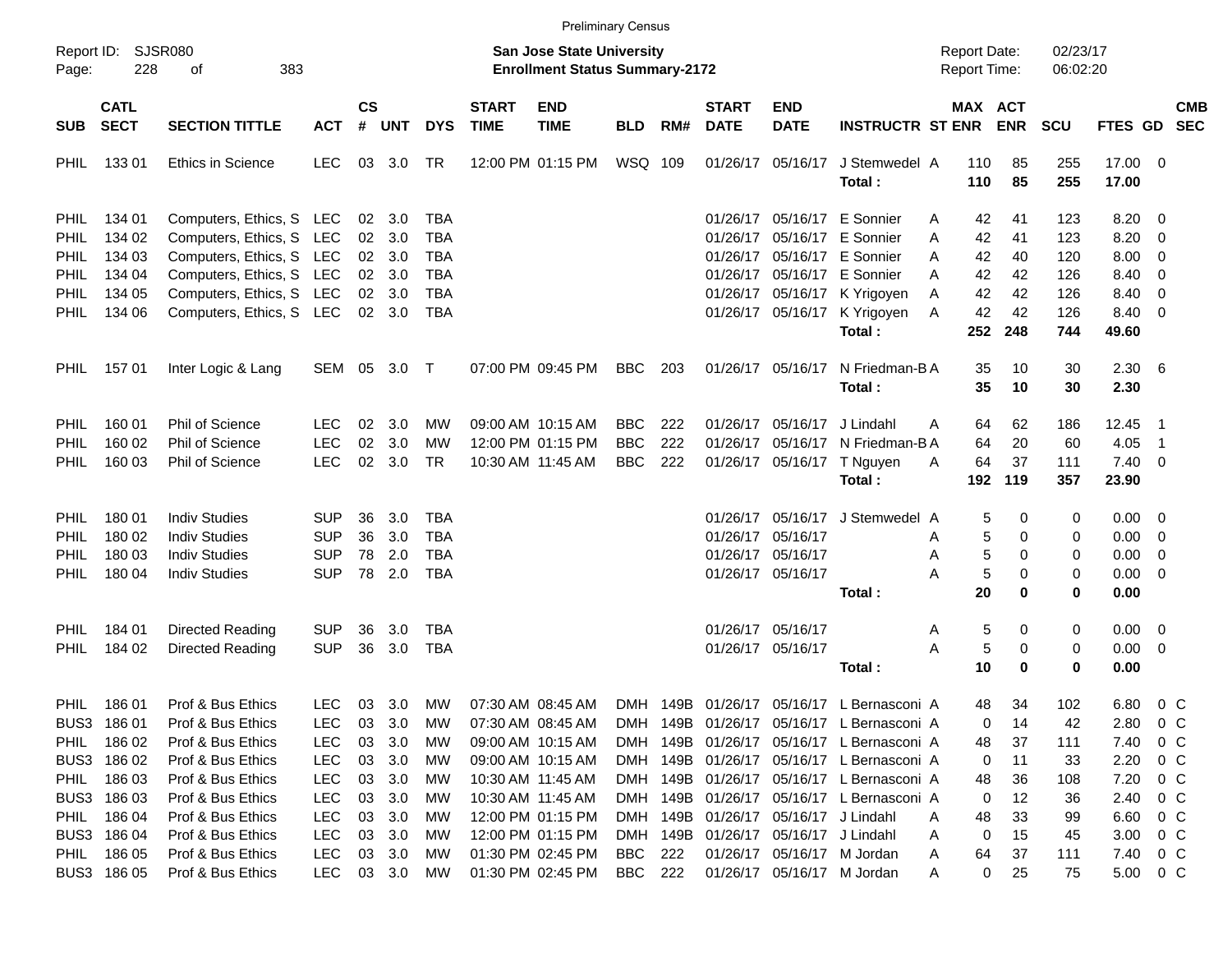|                                                           | <b>Preliminary Census</b>  |                       |            |                             |                                                                    |            |                             |                           |            |      |                             |                             |                                  |                                     |                       |                      |          |                |                          |
|-----------------------------------------------------------|----------------------------|-----------------------|------------|-----------------------------|--------------------------------------------------------------------|------------|-----------------------------|---------------------------|------------|------|-----------------------------|-----------------------------|----------------------------------|-------------------------------------|-----------------------|----------------------|----------|----------------|--------------------------|
| <b>SJSR080</b><br>Report ID:<br>229<br>383<br>Page:<br>οf |                            |                       |            |                             | San Jose State University<br><b>Enrollment Status Summary-2172</b> |            |                             |                           |            |      |                             |                             |                                  | <b>Report Date:</b><br>Report Time: |                       | 02/23/17<br>06:02:20 |          |                |                          |
| <b>SUB</b>                                                | <b>CATL</b><br><b>SECT</b> | <b>SECTION TITTLE</b> | <b>ACT</b> | $\mathbf{c}\mathbf{s}$<br># | <b>UNT</b>                                                         | <b>DYS</b> | <b>START</b><br><b>TIME</b> | <b>END</b><br><b>TIME</b> | <b>BLD</b> | RM#  | <b>START</b><br><b>DATE</b> | <b>END</b><br><b>DATE</b>   | <b>INSTRUCTR ST ENR</b>          |                                     | MAX ACT<br><b>ENR</b> | <b>SCU</b>           | FTES GD  |                | <b>CMB</b><br><b>SEC</b> |
| <b>PHIL</b>                                               | 186 06                     | Prof & Bus Ethics     | <b>LEC</b> | 03                          | 3.0                                                                | MW         |                             | 03:00 PM 04:15 PM         | BBC.       | 222  |                             | 01/26/17 05/16/17           | M Jordan                         | Α                                   | 64<br>48              | 144                  | 9.60     | 0 <sup>o</sup> |                          |
| BUS3                                                      | 186 06                     | Prof & Bus Ethics     | <b>LEC</b> | 03                          | 3.0                                                                | MW         |                             | 03:00 PM 04:15 PM         | <b>BBC</b> | 222  |                             | 01/26/17 05/16/17           | M Jordan                         | Α                                   | 0<br>14               | 42                   | 2.80     | $0\,$ C        |                          |
| PHIL                                                      | 186 07                     | Prof & Bus Ethics     | <b>LEC</b> | 03                          | 3.0                                                                | TR         |                             | 09:00 AM 10:15 AM         | <b>BBC</b> | 222  |                             | 01/26/17 05/16/17           | P Bashaw                         | Α                                   | 64<br>41              | 123                  | 8.20     | $0\,$ C        |                          |
| BUS3                                                      | 186 07                     | Prof & Bus Ethics     | <b>LEC</b> | 03                          | 3.0                                                                | TR         |                             | 09:00 AM 10:15 AM         | <b>BBC</b> | 222  |                             |                             | 01/26/17 05/16/17 P Bashaw       | Α                                   | 0<br>18               | 54                   | 3.60     | 0 <sup>o</sup> |                          |
| <b>PHIL</b>                                               | 186 08                     | Prof & Bus Ethics     | <b>LEC</b> | 03                          | 3.0                                                                | <b>TR</b>  |                             | 10:30 AM 11:45 AM         | <b>DMH</b> | 149B | 01/26/17                    | 05/16/17                    | D Williamson A                   |                                     | 22<br>48              | 66                   | 4.40     | 0 <sup>o</sup> |                          |
| BUS3                                                      | 186 08                     | Prof & Bus Ethics     | <b>LEC</b> | 03                          | 3.0                                                                | <b>TR</b>  |                             | 10:30 AM 11:45 AM         | <b>DMH</b> | 149B |                             | 01/26/17 05/16/17           | D Williamson A                   |                                     | 0<br>13               | 39                   | 2.60     | $0\,$ C        |                          |
| PHIL                                                      | 186 09                     | Prof & Bus Ethics     | <b>LEC</b> | 03                          | 3.0                                                                | <b>TR</b>  |                             | 12:00 PM 01:15 PM         | <b>BBC</b> | 130  |                             |                             | 01/26/17 05/16/17 P Bashaw       | Α                                   | 31<br>40              | 93                   | 6.20     | 0 <sup>o</sup> |                          |
| BUS3                                                      | 186 09                     | Prof & Bus Ethics     | <b>LEC</b> | 03                          | 3.0                                                                | <b>TR</b>  |                             | 12:00 PM 01:15 PM         | <b>BBC</b> | 130  |                             |                             | 01/26/17 05/16/17 P Bashaw       | Α                                   | $\overline{7}$<br>0   | 21                   | 1.40     | 0 <sup>o</sup> |                          |
| <b>PHIL</b>                                               | 186 10                     | Prof & Bus Ethics     | <b>LEC</b> | 03                          | 3.0                                                                | <b>TR</b>  |                             | 01:30 PM 02:45 PM         | <b>BBC</b> | 222  |                             | 01/26/17 05/16/17           | J Giddings                       | A                                   | 64<br>41              | 123                  | 8.20     | 0 <sup>o</sup> |                          |
| BUS3                                                      | 186 10                     | Prof & Bus Ethics     | <b>LEC</b> | 03                          | 3.0                                                                | <b>TR</b>  |                             | 01:30 PM 02:45 PM         | <b>BBC</b> | 222  |                             |                             | 01/26/17 05/16/17 J Giddings     | Α                                   | 0<br>19               | 57                   | 3.80     | $0\,$ C        |                          |
| <b>PHIL</b>                                               | 186 11                     | Prof & Bus Ethics     | <b>LEC</b> | 03                          | 3.0                                                                | <b>TR</b>  |                             | 03:00 PM 04:15 PM         | <b>DMH</b> | 149B |                             | 01/26/17 05/16/17 T Gullion |                                  | Α                                   | 48<br>29              | 87                   | 5.85     | 1 C            |                          |
| BUS3                                                      | 186 11                     | Prof & Bus Ethics     | <b>LEC</b> | 03                          | 3.0                                                                | <b>TR</b>  |                             | 03:00 PM 04:15 PM         | <b>DMH</b> | 149B |                             | 01/26/17 05/16/17 T Gullion |                                  | Α                                   | 0<br>16               | 48                   | 3.20     | 0 <sup>o</sup> |                          |
| <b>PHIL</b>                                               | 186 12                     | Prof & Bus Ethics     | <b>LEC</b> | 03                          | 3.0                                                                | R          |                             | 03:00 PM 05:45 PM         | <b>BBC</b> | 302  |                             |                             | 01/26/17 05/16/17 M Ingerson     | Α                                   | 18<br>45              | 54                   | 3.60     | $0\,$ C        |                          |
| BUS3                                                      | 186 12                     | Prof & Bus Ethics     | <b>LEC</b> | 03                          | 3.0                                                                | R          |                             | 03:00 PM 05:45 PM         | <b>BBC</b> | 302  |                             | 01/26/17 05/16/17           | M Ingerson                       | Α                                   | 12<br>0               | 36                   | 2.40     | 0 <sup>o</sup> |                          |
| <b>PHIL</b>                                               | 186 13                     | Prof & Bus Ethics     | <b>LEC</b> | 03                          | 3.0                                                                | R          |                             | 06:00 PM 08:45 PM         | <b>BBC</b> | 302  |                             | 01/26/17 05/16/17           | M Ingerson                       | Α                                   | 23<br>45              | 69                   | 4.60     | $0\,$ C        |                          |
| BUS3                                                      | 186 13                     | Prof & Bus Ethics     | <b>LEC</b> | 03                          | 3.0                                                                | R          |                             | 06:00 PM 08:45 PM         | <b>BBC</b> | 302  |                             |                             | 01/26/17 05/16/17 M Ingerson     | Α                                   | 0<br>6                | 18                   | 1.20     | $0\,$ C        |                          |
| <b>PHIL</b>                                               | 186 14                     | Prof & Bus Ethics     | <b>LEC</b> | 03                          | 3.0                                                                | F          |                             | 09:00 AM 11:45 AM         | <b>BBC</b> | 203  |                             | 01/26/17 05/16/17           | J Wilhelmsso A                   |                                     | 40<br>30              | 90                   | 6.00     | $0\,$ C        |                          |
| BUS3                                                      | 186 14                     | Prof & Bus Ethics     | <b>LEC</b> | 03                          | 3.0                                                                | F          |                             | 09:00 AM 11:45 AM         | <b>BBC</b> | 203  |                             | 01/26/17 05/16/17           | J Wilhelmsso A                   |                                     | 0<br>8                | 24                   | 1.60     | $0\,$ C        |                          |
| PHIL                                                      | 186 15                     | Prof & Bus Ethics     | <b>LEC</b> |                             | 3.0                                                                |            |                             |                           |            |      |                             |                             |                                  | х                                   | 0<br>0                | 0                    | 0.00     | 0              |                          |
| BUS3                                                      | 186 15                     | Prof & Bus Ethics     | <b>LEC</b> |                             | 3.0                                                                |            |                             |                           |            |      |                             |                             |                                  | х                                   | 0<br>0                | 0                    | 0.00     | 0              |                          |
| <b>PHIL</b>                                               | 186 16                     | Prof & Bus Ethics     | <b>LEC</b> | 03                          | 3.0                                                                | TBA        |                             |                           |            |      |                             |                             | 01/26/17 05/16/17 C Sanchez      | Α                                   | 45<br>31              | 93                   | 6.20     | $0\,$ C        |                          |
| BUS3                                                      | 186 16                     | Prof & Bus Ethics     | <b>LEC</b> | 03                          | 3.0                                                                | TBA        |                             |                           |            |      |                             |                             | 01/26/17 05/16/17 C Sanchez      | Α                                   | 0<br>14               | 42                   | 2.80     | 0 <sup>o</sup> |                          |
| <b>PHIL</b>                                               | 186 17                     | Prof & Bus Ethics     | <b>LEC</b> | 03                          | 3.0                                                                | TBA        |                             |                           |            |      | 01/26/17                    |                             | 05/16/17 C Sanchez               | Α                                   | 45<br>30              | 90                   | 6.00     | $0\,$ C        |                          |
| BUS3                                                      | 186 17                     | Prof & Bus Ethics     | <b>LEC</b> | 03                          | 3.0                                                                | TBA        |                             |                           |            |      | 01/26/17                    |                             | 05/16/17 C Sanchez               | Α                                   | 0<br>14               | 42                   | 2.80     | 0 <sup>o</sup> |                          |
| PHIL                                                      | 186 18                     | Prof & Bus Ethics     | <b>LEC</b> | 03                          | 3.0                                                                | TBA        |                             |                           |            |      | 01/26/17                    |                             | 05/16/17 P Hadreas               | Α                                   | 32<br>45              | 96                   | 6.40     | 0 <sup>o</sup> |                          |
| BUS3                                                      | 186 18                     | Prof & Bus Ethics     | <b>LEC</b> | 03                          | 3.0                                                                | TBA        |                             |                           |            |      | 01/26/17                    |                             | 05/16/17 P Hadreas               | Α                                   | 0<br>12               | 36                   | 2.40     | 0 <sup>o</sup> |                          |
| <b>PHIL</b>                                               | 186 19                     | Prof & Bus Ethics     | <b>LEC</b> | 03                          | 3.0                                                                | TBA        |                             |                           |            |      | 01/26/17                    |                             | 05/16/17 P Hadreas               | Α                                   | 32<br>45              | 96                   | 6.40     | $0\,$ C        |                          |
| BUS3                                                      | 186 19                     | Prof & Bus Ethics     | <b>LEC</b> | 03                          | 3.0                                                                | TBA        |                             |                           |            |      | 01/26/17                    |                             | 05/16/17 P Hadreas               | Α                                   | 0<br>13               | 39                   | 2.60     | $0\,$ C        |                          |
| PHIL                                                      | 186 20                     | Prof & Bus Ethics     | <b>LEC</b> | 03                          | 3.0                                                                | TBA        |                             |                           |            |      | 01/26/17                    |                             | 05/16/17 J Giddings              | Α                                   | 38<br>45              | 114                  | 7.60     | 0 <sup>o</sup> |                          |
| BUS3                                                      | 186 20                     | Prof & Bus Ethics     | <b>LEC</b> | 03                          | 3.0                                                                | TBA        |                             |                           |            |      |                             |                             | 01/26/17 05/16/17 J Giddings     | Α                                   | 0<br>6                | 18                   | 1.20     | 0 <sup>o</sup> |                          |
|                                                           | PHIL 186 21                | Prof & Bus Ethics     | LEC.       |                             | 03 3.0                                                             | TBA        |                             |                           |            |      |                             |                             | 01/26/17 05/16/17 N Friedman-B A |                                     | 17<br>45              | 51                   | 3.40 0 C |                |                          |
|                                                           | BUS3 186 21                | Prof & Bus Ethics     | <b>LEC</b> |                             | 03 3.0                                                             | TBA        |                             |                           |            |      |                             |                             | 01/26/17 05/16/17 N Friedman-B A |                                     | 0<br>23               | 69                   | 4.65 1 C |                |                          |
|                                                           | PHIL 186 22                | Prof & Bus Ethics     | <b>LEC</b> |                             | 03 3.0                                                             | TBA        |                             |                           |            |      |                             |                             | 01/26/17 05/16/17 N Friedman-B A |                                     | 19<br>45              | 57                   | 3.85 1 C |                |                          |
|                                                           | BUS3 186 22                | Prof & Bus Ethics     | <b>LEC</b> |                             | 03 3.0                                                             | TBA        |                             |                           |            |      |                             |                             | 01/26/17 05/16/17 N Friedman-B A |                                     | 0<br>18               | 54                   | 3.60 0 C |                |                          |
|                                                           | PHIL 186 23                | Prof & Bus Ethics     | <b>LEC</b> |                             | 03 3.0                                                             | TBA        |                             |                           |            |      |                             | 01/26/17 05/16/17 T Gullion |                                  | A                                   | 45<br>29              | 87                   | 5.80 0 C |                |                          |
|                                                           | BUS3 186 23                | Prof & Bus Ethics     | LEC.       |                             | 03 3.0 TBA                                                         |            |                             |                           |            |      |                             | 01/26/17 05/16/17 T Gullion |                                  | A                                   | 0<br>16               | 48                   | 3.20 0 C |                |                          |
|                                                           |                            |                       |            |                             |                                                                    |            |                             |                           |            |      |                             |                             | Total:                           |                                     | 1074 994              | 2982                 | 198.95   |                |                          |
|                                                           |                            |                       |            |                             |                                                                    |            |                             |                           |            |      |                             |                             |                                  |                                     |                       |                      |          |                |                          |

PHIL 190 01 Sem Phil Classics SEM 3.0 X 0 0 0.00 0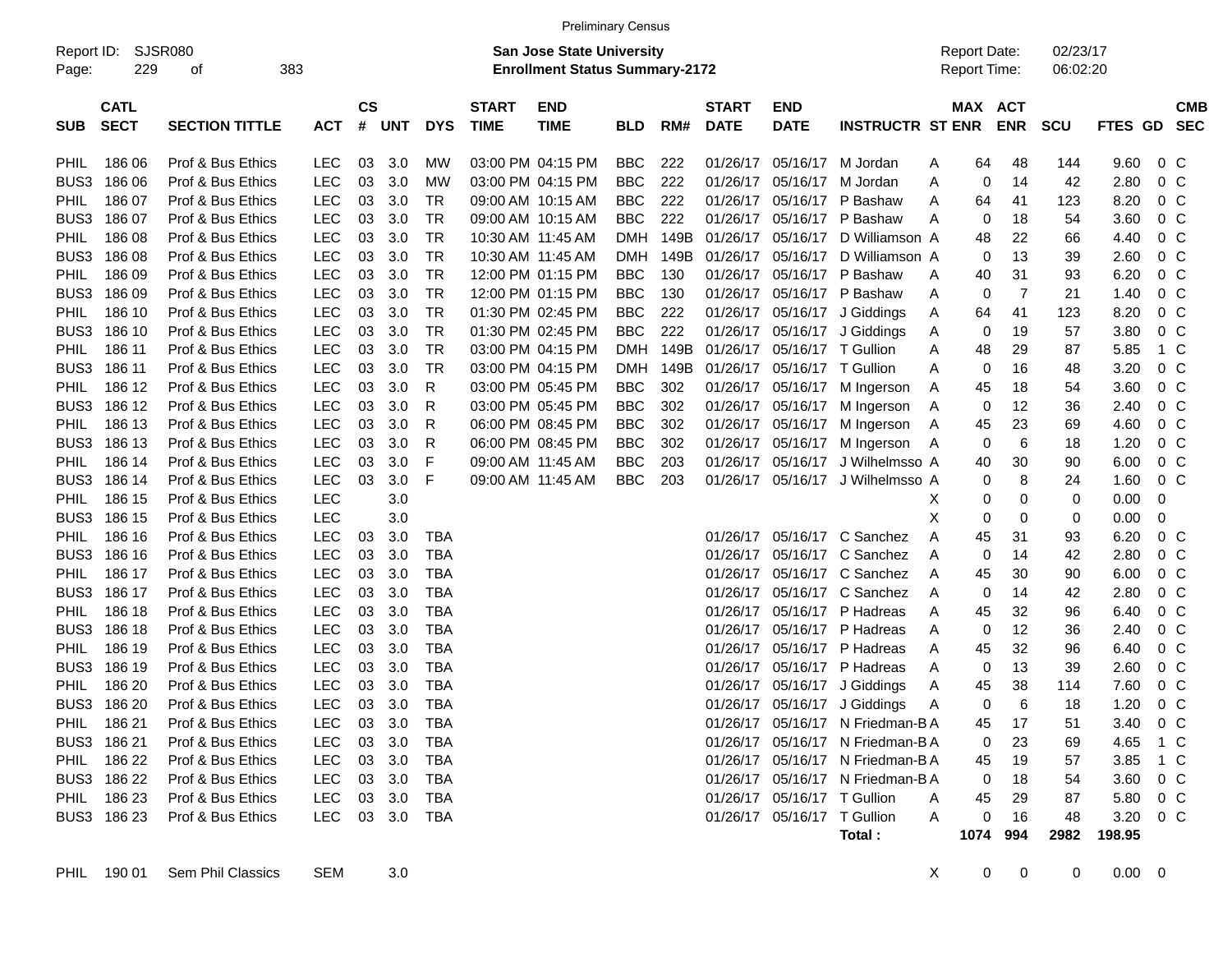|                                     |                                      |                                                                                          |                                                      |                      |                          |                                                      |                             | <b>Preliminary Census</b>                                                 |            |     |                                  |                                                       |                                         |                      |                                            |                     |                      |                                     |                              |  |
|-------------------------------------|--------------------------------------|------------------------------------------------------------------------------------------|------------------------------------------------------|----------------------|--------------------------|------------------------------------------------------|-----------------------------|---------------------------------------------------------------------------|------------|-----|----------------------------------|-------------------------------------------------------|-----------------------------------------|----------------------|--------------------------------------------|---------------------|----------------------|-------------------------------------|------------------------------|--|
| Report ID:<br>Page:                 | 230                                  | SJSR080<br>383<br>0f                                                                     |                                                      |                      |                          |                                                      |                             | <b>San Jose State University</b><br><b>Enrollment Status Summary-2172</b> |            |     |                                  |                                                       |                                         |                      | <b>Report Date:</b><br><b>Report Time:</b> |                     | 02/23/17<br>06:02:20 |                                     |                              |  |
| <b>SUB</b>                          | <b>CATL</b><br><b>SECT</b>           | <b>SECTION TITTLE</b>                                                                    | <b>ACT</b>                                           | $\mathsf{cs}$<br>#   | <b>UNT</b>               | <b>DYS</b>                                           | <b>START</b><br><b>TIME</b> | <b>END</b><br><b>TIME</b>                                                 | <b>BLD</b> | RM# | <b>START</b><br><b>DATE</b>      | <b>END</b><br><b>DATE</b>                             | <b>INSTRUCTR ST ENR</b>                 |                      | <b>MAX ACT</b><br><b>ENR</b>               |                     | <b>SCU</b>           | FTES GD                             | <b>CMB</b><br><b>SEC</b>     |  |
|                                     |                                      |                                                                                          |                                                      |                      |                          |                                                      |                             |                                                                           |            |     |                                  |                                                       | Total:                                  |                      | 0                                          | 0                   | 0                    | 0.00                                |                              |  |
| <b>PHIL</b>                         | 195 01                               | Sem in Phil Law                                                                          | <b>SEM</b>                                           | 05                   | 3.0                      | W                                                    |                             | 07:00 PM 09:45 PM                                                         | <b>BBC</b> | 203 | 01/26/17 05/16/17                |                                                       | T Lott<br>Total:                        | Α                    | 25<br>25                                   | 10<br>10            | 30<br>30             | $2.15 \quad 3$<br>2.15              |                              |  |
| <b>PHIL</b>                         | 290 01                               | Adv Sem Select Philo SEM 05 3.0                                                          |                                                      |                      |                          | - R                                                  |                             | 03:00 PM 05:45 PM                                                         | <b>BBC</b> | 203 |                                  | 01/26/17 05/16/17                                     | R Manning<br>Total:                     | A                    | 20<br>20                                   | 14<br>14            | 42<br>42             | $3.25$ 9<br>3.25                    |                              |  |
| <b>PHIL</b>                         | 292 01                               | Ethics or Aestheti                                                                       | <b>SEM</b>                                           | 05                   | 3.0                      | M                                                    |                             | 06:00 PM 08:45 PM                                                         | <b>BBC</b> | 203 |                                  | 01/26/17 05/16/17                                     | K Brown<br>Total:                       | A                    | 20<br>20                                   | 15<br>15            | 45<br>45             | 3.55 11<br>3.55                     |                              |  |
| <b>PHIL</b><br>PHIL<br>PHIL<br>PHIL | 298 01<br>298 02<br>298 03<br>298 04 | <b>Spec Studies</b><br><b>Spec Studies</b><br><b>Spec Studies</b><br><b>Spec Studies</b> | <b>SUP</b><br><b>SUP</b><br><b>SUP</b><br><b>SUP</b> | 25<br>25<br>78<br>78 | 3.0<br>3.0<br>3.0<br>3.0 | <b>TBA</b><br><b>TBA</b><br><b>TBA</b><br><b>TBA</b> |                             |                                                                           |            |     | 01/26/17<br>01/26/17<br>01/26/17 | 05/16/17<br>05/16/17<br>05/16/17<br>01/26/17 05/16/17 | R Manning<br>J Stemwedel A<br>C Sanchez | A<br>A<br>A          | 3<br>6<br>3<br>5                           | 0                   | 3<br>3<br>3<br>0     | 0.25<br>0.25<br>0.25<br>$0.00 \t 0$ | - 1<br>- 1<br>$\overline{1}$ |  |
|                                     |                                      |                                                                                          |                                                      |                      |                          |                                                      |                             |                                                                           |            |     |                                  |                                                       | Total:                                  |                      | 17                                         | 3                   | 9                    | 0.75                                |                              |  |
| <b>PHIL</b><br><b>PHIL</b>          | 299 01<br>299 02                     | <b>Masters Thesis</b><br><b>Masters Thesis</b>                                           | <b>SUP</b><br><b>SUP</b>                             | 25<br>78             | 3.0<br>3.0               | <b>TBA</b><br><b>TBA</b>                             |                             |                                                                           |            |     | 01/26/17                         | 05/16/17<br>01/26/17 05/16/17                         | D Susser<br>Total:                      | A<br>Α               | 5<br>5<br>10                               | $\mathbf 0$<br>-1   | 3<br>$\pmb{0}$<br>3  | $0.25$ 1<br>$0.00 \t 0$<br>0.25     |                              |  |
|                                     | Department :                         | Philosophy                                                                               |                                                      |                      |                          |                                                      |                             |                                                                           |            |     |                                  | <b>Lower Division:</b><br><b>Upper Division:</b>      | <b>Department Total:</b>                | 3219<br>1100<br>2052 |                                            | 2655<br>877<br>1745 | 7965<br>2631<br>5235 | 533.05<br>175.40<br>349.85          |                              |  |

**Graduate Division : 67 33 99 7.80**